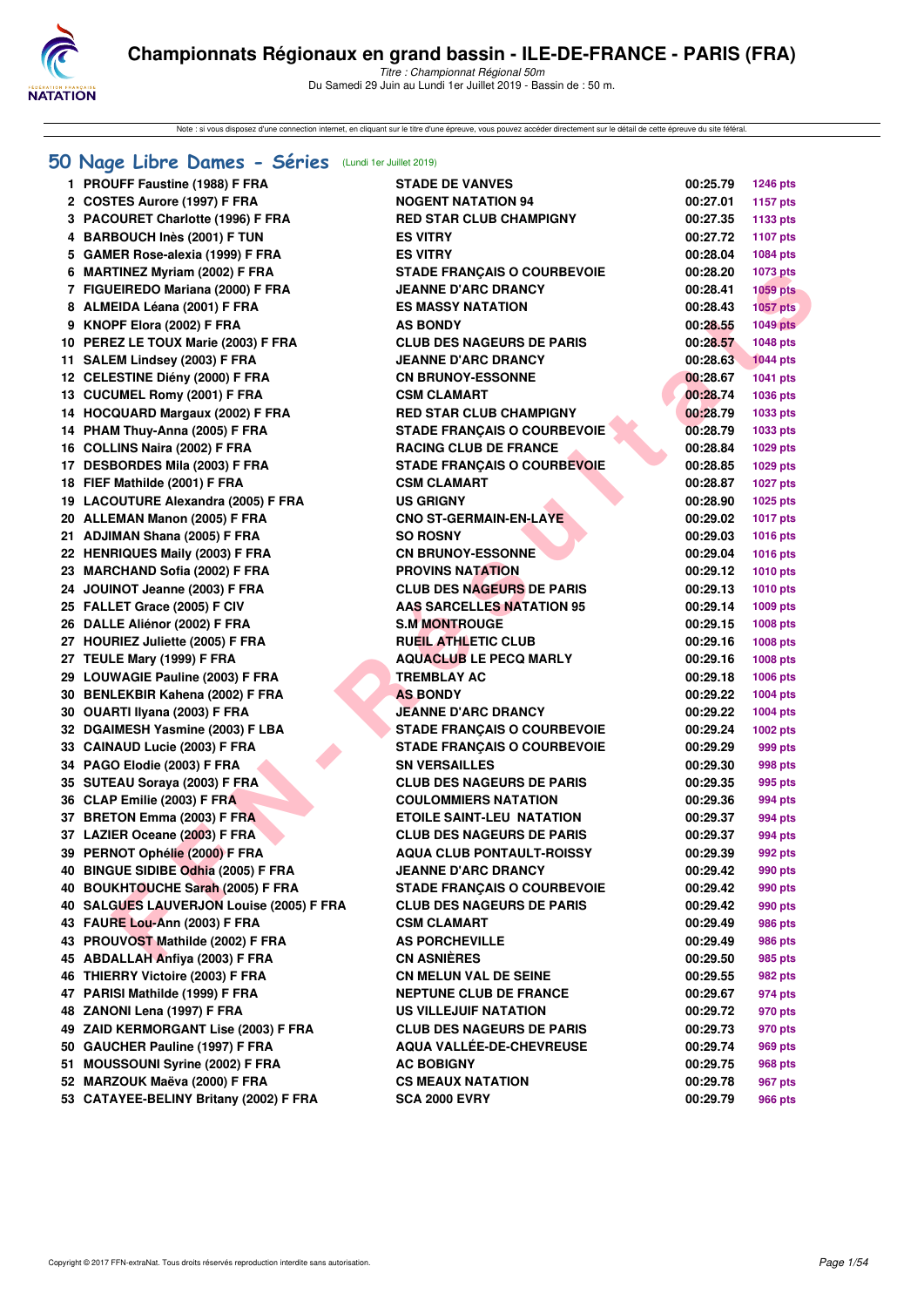

**50 Nage Libre Dames - Séries (suite)**

| 54  | LE LAY Amandine (1999) F FRA            |
|-----|-----------------------------------------|
| 55  | MENU Chiara (2003) F FRA                |
| 56  | BEAU Celia (2002) F FRA                 |
| 57  | MUMBRU Elisenda (2003) F FRA            |
| 58  | DEBENATH Lorène (2003) F FRA            |
| 59  | PARODI Lucie (2003) F FRA               |
| 60  | FOURMY Marina (2003) F FRA              |
| 61  | LOWRY Maia (2003) F USA                 |
| 62  | <b>BOULARD Chloé (2003) F FRA</b>       |
| 63  | PELLIER Claire (2000) F FRA             |
| 64  | BARBE Lea (2002) F FRA                  |
| 65  | <b>NEVES Clara (2002) F FRA</b>         |
| 66  | <b>HUMBLOT Anaïs (2003) F FRA</b>       |
|     | 67 FOINY Audrenn (2003) F FRA           |
| 68  | FROISSARD Antia (2004) F FRA            |
| 68  | CUREAU Lou (2005) F FRA                 |
| 70  | PEITEADO Victoria (2002) F FRA          |
| 71  | PAVY Lena (2005) F FRA                  |
| 72  | <b>COQUELLE Camille (2005) F FRA</b>    |
| 73  | MAES Diane (2005) F FRA                 |
| 74  | <b>JEAN BAPTISTE Ambre (2005) F FRA</b> |
| 74  | DE ARAUJO Mayline (2005) F FRA          |
| 76  | <b>MOUSSOUNI Alicia (2005) F FRA</b>    |
|     |                                         |
| 77  | DUMAY Lyna (2003) F FRA                 |
| 78  | SMANI Célia (2005) F FRA                |
| 78  | VALLAT Julie (2005) F FRA               |
| 78  | VEYSSET Sophie (2002) F FRA             |
| 81  | THOMAS Orlane (2003) F FRA              |
| 82  | SIMONUTTI Salome (2005) F FRA           |
| 83  | BESNIER Sarah (2003) F FRA              |
| 84  | <b>MARTIN Celia (2005) F FRA</b>        |
| 84  | <b>LAVAUD Marguerite (2005) F FRA</b>   |
| 86  | <b>ABDELHAFIDH Emma (1999) F FRA</b>    |
| 87  | LEFEVRE Léna (2003) F FRA               |
| 88  | GIBON Elisa (2005) F FRA                |
| 89  | KRIER Caroline (2002) F FRA             |
| 89  | ALONSO Oriane (2003) F FRA              |
| 91  | PEYSSONNEL Emma (2005) F FRA            |
|     | 92 GALLOIS Ingrid (2003) F FRA          |
|     | 93 CHALMET Manon (2003) F FRA           |
| 93  | <b>BERRANDO Lilia (2005) F FRA</b>      |
| 95  | <b>CONTE Chiara (2005) F FRA</b>        |
| 95  | <b>ABELA Cassandre (2005) F FRA</b>     |
| 97  | MROZ Emeline (2005) F FRA               |
| 98  | MELONI Mathilda (2005) F FRA            |
| 99  | POTIER Coline (2001) F FRA              |
| 99  | SALEM Sara (2005) F FRA                 |
| 101 | <b>MENNETRIER Florence (2005) F FRA</b> |
| 102 | MARQUE Sara (2002) F FRA                |
| 103 | JANIN Mathilda (2005) F FRA             |
| 104 | CHARNI Sarah (2005) F FRA               |
| 105 | LFAREH Jihane (2005) F FRA              |
| 106 | LE GUERN Elina (2005) F FRA             |
| 107 | LACIDES Lea (2005) F FRA                |

| 54 LE LAY Amandine (1999) F FRA      | <b>US VILLEJUIF NATATION</b>         | 00:29.81 | 965 pts        |
|--------------------------------------|--------------------------------------|----------|----------------|
| 55 MENU Chiara (2003) F FRA          | <b>OLYMPIQUE LA GARENNE-COLOMBES</b> | 00:29.90 | 959 pts        |
| 56 BEAU Celia (2002) F FRA           | <b>CN EPINETTES PARIS</b>            | 00:29.92 | 957 pts        |
| 57 MUMBRU Elisenda (2003) F FRA      | <b>CN EPINETTES PARIS</b>            | 00:29.93 | 957 pts        |
| 58 DEBENATH Lorène (2003) F FRA      | <b>CLUB DES NAGEURS DE PARIS</b>     | 00:29.94 | 956 pts        |
| 59 PARODI Lucie (2003) F FRA         | <b>CN PLAISIR</b>                    | 00:29.95 | 955 pts        |
| 60 FOURMY Marina (2003) F FRA        | <b>ES MASSY NATATION</b>             | 00:29.98 | 953 pts        |
| 61 LOWRY Maia (2003) F USA           | <b>CLUB DES NAGEURS DE PARIS</b>     | 00:30.03 | 950 pts        |
| 62 BOULARD Chloé (2003) F FRA        | <b>CS MEAUX NATATION</b>             | 00:30.04 | 950 pts        |
| 63 PELLIER Claire (2000) F FRA       | <b>CN MELUN VAL DE SEINE</b>         | 00:30.07 | <b>948 pts</b> |
| 64 BARBE Lea (2002) F FRA            | <b>US JEUNESSE MITRY-MORY</b>        | 00:30.11 | 945 pts        |
| 65 NEVES Clara (2002) F FRA          | <b>CA L'HAY-LES-ROSES</b>            | 00:30.20 | 939 pts        |
| 66 HUMBLOT Anaïs (2003) F FRA        | <b>CN LE PLESSIS-ROBINSON</b>        | 00:30.23 | 937 pts        |
| 67 FOINY Audrenn (2003) F FRA        | <b>CN LE PLESSIS-ROBINSON</b>        | 00:30.26 | 935 pts        |
| 68 FROISSARD Antia (2004) F FRA      | <b>CN MAISONS-ALFORT</b>             | 00:30.32 | 931 pts        |
| 68 CUREAU Lou (2005) F FRA           | <b>CSN GUYANCOURT</b>                | 00:30.32 | 931 pts        |
| 70 PEITEADO Victoria (2002) F FRA    | <b>CN MAISONS-ALFORT</b>             | 00:30.37 | 928 pts        |
| 71 PAVY Lena (2005) F FRA            | <b>CA L'HAY-LES-ROSES</b>            | 00:30.40 | 926 pts        |
| 72 COQUELLE Camille (2005) F FRA     | <b>US IVRY-SUR-SEINE</b>             | 00:30.44 | 924 pts        |
| 73 MAES Diane (2005) F FRA           | <b>RED STAR CLUB CHAMPIGNY</b>       | 00:30.48 | 921 pts        |
| 74 JEAN BAPTISTE Ambre (2005) F FRA  | CN ST-MICHEL-SUR-ORGE                | 00:30.60 | 913 pts        |
| 74 DE ARAUJO Mayline (2005) F FRA    | <b>CN BRUNOY-ESSONNE</b>             | 00:30.60 | 913 pts        |
| 76 MOUSSOUNI Alicia (2005) F FRA     | <b>AC BOBIGNY</b>                    | 00:30.61 | 913 pts        |
| 77 DUMAY Lyna (2003) F FRA           | <b>AQUA CLUB PONTAULT-ROISSY</b>     | 00:30.65 | 910 pts        |
| 78 SMANI Célia (2005) F FRA          | <b>ES STAINS</b>                     | 00:30.67 | 909 pts        |
| 78 VALLAT Julie (2005) F FRA         | <b>C.S MONTERELAIS NATATION</b>      | 00:30.67 | 909 pts        |
| 78 VEYSSET Sophie (2002) F FRA       | <b>ETOILE SAINT-LEU NATATION</b>     | 00:30.67 | 909 pts        |
| 81 THOMAS Orlane (2003) F FRA        | <b>CSM CLAMART</b>                   | 00:30.73 | 905 pts        |
| 82 SIMONUTTI Salome (2005) F FRA     | <b>CLUB DES NAGEURS DE PARIS</b>     | 00:30.74 | 904 pts        |
| 83 BESNIER Sarah (2003) F FRA        | <b>PROVINS NATATION</b>              | 00:30.76 | 903 pts        |
| 84 MARTIN Celia (2005) F FRA         | <b>ES STAINS</b>                     | 00:30.79 | 901 pts        |
| 84 LAVAUD Marguerite (2005) F FRA    | <b>CNO ST-GERMAIN-EN-LAYE</b>        | 00:30.79 | 901 pts        |
| 86 ABDELHAFIDH Emma (1999) F FRA     | <b>ANTONY NATATION</b>               | 00:30.81 | 900 pts        |
| 87 LEFEVRE Léna (2003) F FRA         | <b>AC VILLEPINTE</b>                 | 00:30.86 | 897 pts        |
| 88 GIBON Elisa (2005) F FRA          | <b>NOGENT NATATION 94</b>            | 00:30.87 | 896 pts        |
| 89 KRIER Caroline (2002) F FRA       | <b>CN EPINETTES PARIS</b>            | 00:30.89 | 895 pts        |
| 89 ALONSO Oriane (2003) F FRA        | <b>AQUATIC CLUB CLAYE-SOUILLY</b>    | 00:30.89 | 895 pts        |
| 91 PEYSSONNEL Emma (2005) F FRA      | <b>SO ROSNY</b>                      | 00:30.90 | 894 pts        |
| 92 GALLOIS Ingrid (2003) F FRA       | <b>LE CHESNAY NATATION</b>           | 00:30.93 | 892 pts        |
| 93 CHALMET Manon (2003) F FRA        | <b>CN POISSY</b>                     | 00:30.94 | 892 pts        |
| 93 BERRANDO Lilia (2005) F FRA       | <b>AAS SARCELLES NATATION 95</b>     | 00:30.94 | 892 pts        |
| 95 CONTE Chiara (2005) F FRA         | <b>CA L'HAY-LES-ROSES</b>            | 00:31.00 | <b>888 pts</b> |
| 95 ABELA Cassandre (2005) F FRA      | <b>NEPTUNE CLUB DE FRANCE</b>        | 00:31.00 | 888 pts        |
| 97 MROZ Emeline (2005) F FRA         | <b>STADE DE VANVES</b>               | 00:31.02 | 887 pts        |
| 98 MELONI Mathilda (2005) F FRA      | <b>CERGY PONTOISE NATATION</b>       | 00:31.03 | 886 pts        |
| 99 POTIER Coline (2001) F FRA        | <b>COULOMMIERS NATATION</b>          | 00:31.22 | 874 pts        |
| 99 SALEM Sara (2005) F FRA           | <b>LAGNY-SUR-MARNE NATATION</b>      | 00:31.22 | 874 pts        |
| 101 MENNETRIER Florence (2005) F FRA | <b>CN BRUNOY-ESSONNE</b>             | 00:31.23 | 874 pts        |
| 102 MARQUE Sara (2002) F FRA         | <b>SO ROSNY</b>                      | 00:31.27 | 871 pts        |
| 103 JANIN Mathilda (2005) F FRA      | <b>STADE FRANCAIS O COURBEVOIE</b>   | 00:31.30 | 869 pts        |
| 104 CHARNI Sarah (2005) F FRA        | <b>A.O. TRAPPES NATATION</b>         | 00:31.31 | 869 pts        |
| 105 LFAREH Jihane (2005) F FRA       | <b>AC BOBIGNY</b>                    | 00:31.34 | 867 pts        |
| 106 LE GUERN Elina (2005) F FRA      | <b>S.M MONTROUGE</b>                 | 00:31.38 | 864 pts        |
| 107 LACIDES Lea (2005) F FRA         | <b>CN MAISONS-ALFORT</b>             | 00:31.39 | 864 pts        |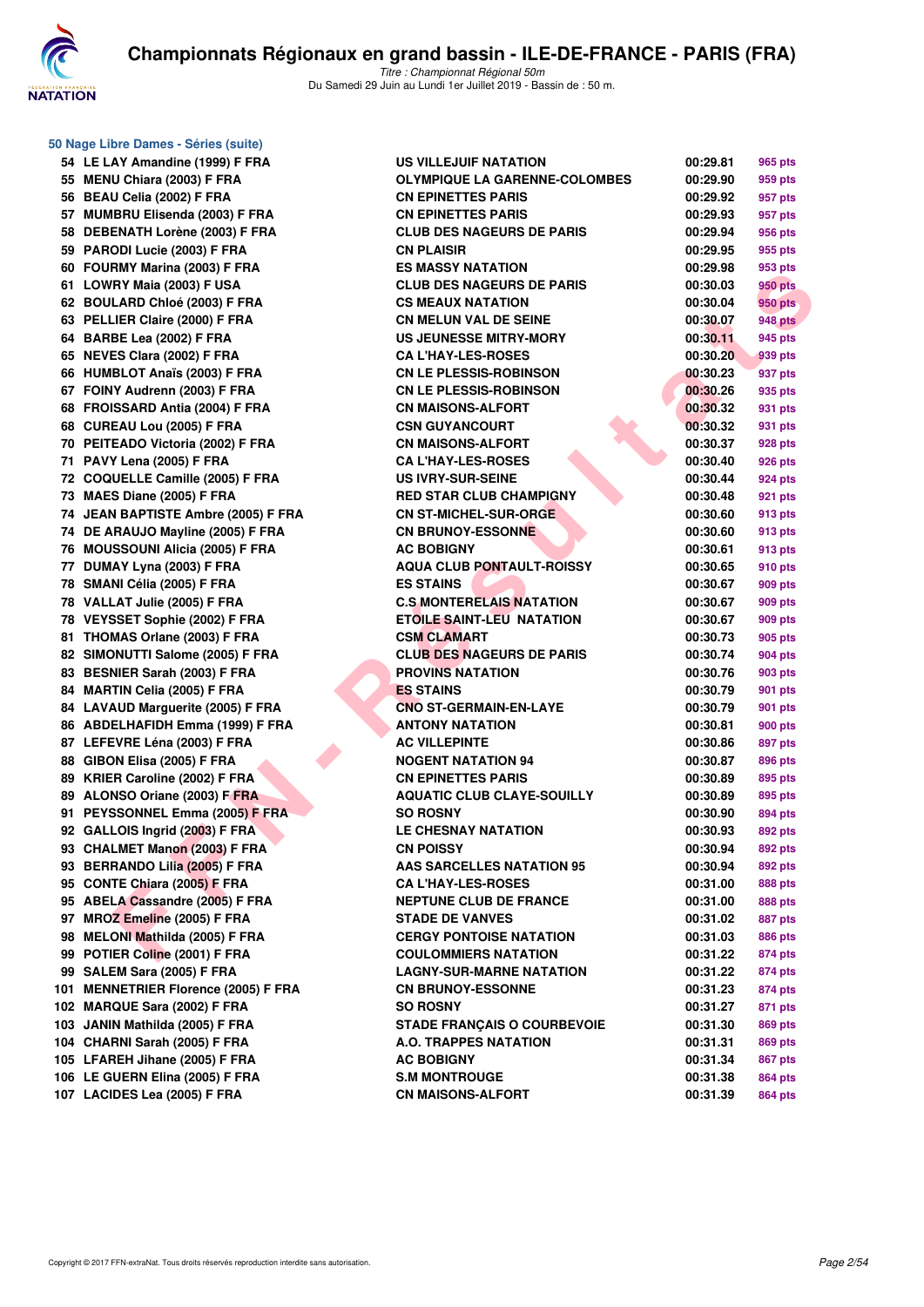

|                      | 50 Nage Libre Dames - Séries (suite)                          |                                      |                |                 |
|----------------------|---------------------------------------------------------------|--------------------------------------|----------------|-----------------|
|                      | 108 SYKHEO Lise (2005) F FRA                                  | <b>AC VILLEPINTE</b>                 | 00:31.40       | <b>863 pts</b>  |
|                      | 109 DELAHOUSSE Lison (2005) F FRA                             | <b>CLUB DES NAGEURS DE PARIS</b>     | 00:31.46       | 859 pts         |
|                      | 109 BELMANA Nell (2005) F FRA                                 | <b>CN BRUNOY-ESSONNE</b>             | 00:31.46       | 859 pts         |
|                      | 111 KIEHL Heidi (2005) F FRA                                  | <b>SCUF PARIS</b>                    | 00:31.50       | 857 pts         |
|                      | 111 SOURDEAU-LACHOT Axelle (2005) F FRA                       | <b>S.M MONTROUGE</b>                 | 00:31.50       | 857 pts         |
|                      | 113 LEBEGUE Elona (2005) F FRA                                | <b>US JEUNESSE MITRY-MORY</b>        | 00:31.67       | <b>846 pts</b>  |
|                      | 114 BELKAHLA Maissane (2005) F FRA                            | <b>ES STAINS</b>                     | 00:31.95       | <b>829 pts</b>  |
|                      | 115 FIEF Camille (2003) F FRA                                 | <b>CN LE PLESSIS-ROBINSON</b>        | 00:31.97       | 828 pts         |
|                      | 116 ANDRIEUX-DOFFIN Lou (2005) F FRA                          | <b>CN ASNIERES</b>                   | 00:32.03       | <b>824 pts</b>  |
|                      | 117 YOUSFI Elina (2005) F FRA                                 | <b>SCUF PARIS</b>                    | 00:32.13       | <b>818 pts</b>  |
|                      | 118 DUCREUX Constance (2003) F FRA                            | <b>NEPTUNE CLUB DE FRANCE</b>        | 00:32.29       | <b>809 pts</b>  |
|                      | 119 ZAID KERMOGANT Florie (2005) F FRA                        | <b>CLUB DES NAGEURS DE PARIS</b>     | 00:32.37       | 804 pts         |
|                      | 119 TALLON Hermine (2003) F FRA                               | <b>CNO ST-GERMAIN-EN-LAYE</b>        | 00:32.37       | <b>804 pts</b>  |
|                      | 121 GRANGE Camille (2005) F FRA                               | <b>RACING CLUB DE FRANCE</b>         | 00:32.40       | <b>802 pts</b>  |
|                      | 122 MARCHESE Aurelie (2005) F FRA                             | <b>CN MELUN VAL DE SEINE</b>         | 00:32.43       | <b>800 pts</b>  |
|                      | 123 LEBOULANGER Anna (2005) F FRA                             | <b>CLUB DES NAGEURS DE PARIS</b>     | 00:33.03       | <b>765 pts</b>  |
|                      | 124 SITAYEB Iris (2005) F FRA                                 | <b>ES STAINS</b>                     | 00:33.15       | <b>758 pts</b>  |
|                      | 125 MANNETTE Apolline (2005) F FRA                            | <b>AS BONDY</b>                      | 00:33.47       | <b>739 pts</b>  |
|                      | --- DESNOYERS Chloé (2001) F FRA                              | <b>JEANNE D'ARC DRANCY</b>           | <b>DNS dec</b> |                 |
|                      | --- COTE Elena (2004) F FRA                                   | <b>NEPTUNE CLUB DE FRANCE</b>        | <b>DNS dec</b> |                 |
|                      | --- LECANU Maëlle (1999) F FRA                                | <b>STADE FRANÇAIS O COURBEVOIE</b>   | <b>DNS dec</b> |                 |
|                      | --- LEONARDI Vanina (2004) F FRA                              | <b>CN BRUNOY-ESSONNE</b>             | <b>DNS dec</b> |                 |
|                      | --- BERBICH Aya (2004) F FRA                                  | <b>CN POISSY</b>                     | <b>DNS dec</b> |                 |
|                      | --- LETANG Maria-elena (1993) F FRA                           | <b>CLUB DES NAGEURS DE PARIS</b>     | <b>DNS dec</b> |                 |
|                      |                                                               | <b>CA ORSAY</b>                      | DNS dec        |                 |
|                      | --- DJEMAOUI Lahna (2004) F FRA<br>SANCHEZ Clara (2004) F FRA | <b>CN BRUNOY-ESSONNE</b>             |                |                 |
| $\scriptstyle\cdots$ |                                                               |                                      | <b>DNS dec</b> |                 |
| $\scriptstyle\cdots$ | <b>BROUILLARD Margaux (2005) F FRA</b>                        | <b>AQUA CLUB PONTAULT-ROISSY</b>     | <b>DNS dec</b> |                 |
|                      | --- VALENTIN Maéva (2004) F FRA                               | <b>CN BRUNOY-ESSONNE</b>             | <b>DNS dec</b> |                 |
|                      | <b>CASTEJON Garance (2005) F FRA</b>                          | <b>CA L'HAY-LES-ROSES</b>            | <b>DNS dec</b> |                 |
|                      | --- COMBES Pauline (2004) F FRA                               | <b>OLYMPIQUE LA GARENNE-COLOMBES</b> | <b>DNS dec</b> |                 |
|                      | 100 Nage Libre Dames - Séries                                 | (Dimanche 30 Juin 2019)              |                |                 |
|                      | 1 PROUFF Faustine (1988) F FRA                                | <b>STADE DE VANVES</b>               | 00:56.61       | <b>1230 pts</b> |
|                      | 2 COSTES Aurore (1997) F FRA                                  | <b>NOGENT NATATION 94</b>            | 00:57.88       | <b>1184 pts</b> |
|                      | 3 LETANG Maria-elena (1993) F FRA                             | <b>CLUB DES NAGEURS DE PARIS</b>     | 00:58.83       | 1150 pts        |
|                      | 4 CUCUMEL Romy (2001) F FRA                                   | <b>CSM CLAMART</b>                   | 00:59.65       | 1121 pts        |
|                      | 5 DESNOYERS Chloé (2001) F FRA                                | <b>JEANNE D'ARC DRANCY</b>           | 00:59.66       | <b>1121 pts</b> |
|                      | 6 GAMER Rose-alexia (1999) F FRA                              | <b>ES VITRY</b>                      | 00:59.71       | <b>1119 pts</b> |
|                      | 7 BARBOUCH Inès (2001) F TUN                                  | <b>ES VITRY</b>                      | 01:00.23       | 1101 pts        |
|                      | 8 MARTINEZ Myriam (2002) F FRA                                | <b>STADE FRANÇAIS O COURBEVOIE</b>   | 01:00.46       | 1093 pts        |
|                      | 9 TROMPETTE Melora (2005) F FRA                               | <b>C.N OZOIR-LA-FERRIERE</b>         | 01:00.63       | 1087 pts        |
|                      | 10 SALEM Lindsey (2003) F FRA                                 | <b>JEANNE D'ARC DRANCY</b>           | 01:00.80       | 1081 pts        |
|                      | 11 DESBORDES Mila (2003) F FRA                                | <b>STADE FRANCAIS O COURBEVOIE</b>   | 01:00.85       | 1080 pts        |
|                      | 12 OUALID GIRARD Sarah (2000) F FRA                           | <b>CN MELUN VAL DE SEINE</b>         | 01:00.92       | <b>1077 pts</b> |
|                      | 13 DUMAS Salome (2002) F FRA                                  | <b>MOUETTES DE PARIS</b>             | 01:01.00       | 1075 pts        |
|                      | 14 ALMEIDA Léana (2001) F FRA                                 | <b>ES MASSY NATATION</b>             | 01:01.20       | 1068 pts        |
|                      | 15 LEONARDI Vanina (2004) F FRA                               | <b>CN BRUNOY-ESSONNE</b>             | 01:01.25       | 1066 pts        |
|                      | 16 COLLET Cléo (2005) F FRA                                   | <b>CA L'HAY-LES-ROSES</b>            | 01:01.28       | 1065 pts        |
|                      | 17 RODRIGUES Chloé (2003) F FRA                               | <b>ES VITRY</b>                      | 01:01.42       | 1060 pts        |
|                      | 18 PEREZ LE TOUX Marie (2003) F FRA                           | <b>CLUB DES NAGEURS DE PARIS</b>     | 01:01.69       | 1051 pts        |
|                      |                                                               |                                      |                |                 |

| 108 SYKHEO Lise (2005) F FRA                 | <b>AC VILLEPINTE</b>                 | 00:31.40       | <b>863 pts</b>  |
|----------------------------------------------|--------------------------------------|----------------|-----------------|
| 109 DELAHOUSSE Lison (2005) F FRA            | <b>CLUB DES NAGEURS DE PARIS</b>     | 00:31.46       | 859 pts         |
| 109 BELMANA Nell (2005) F FRA                | <b>CN BRUNOY-ESSONNE</b>             | 00:31.46       | 859 pts         |
| 111 KIEHL Heidi (2005) F FRA                 | <b>SCUF PARIS</b>                    | 00:31.50       | 857 pts         |
| 111 SOURDEAU-LACHOT Axelle (2005) F FRA      | <b>S.M MONTROUGE</b>                 | 00:31.50       | 857 pts         |
| 113 LEBEGUE Elona (2005) F FRA               | <b>US JEUNESSE MITRY-MORY</b>        | 00:31.67       | <b>846 pts</b>  |
| 114 BELKAHLA Maissane (2005) F FRA           | <b>ES STAINS</b>                     | 00:31.95       | 829 pts         |
| 115 FIEF Camille (2003) F FRA                | <b>CN LE PLESSIS-ROBINSON</b>        | 00:31.97       | <b>828 pts</b>  |
| 116 ANDRIEUX-DOFFIN Lou (2005) F FRA         | <b>CN ASNIÈRES</b>                   | 00:32.03       | <b>824 pts</b>  |
| 117 YOUSFI Elina (2005) F FRA                | <b>SCUF PARIS</b>                    | 00:32.13       | 818 pts         |
| 118 DUCREUX Constance (2003) F FRA           | <b>NEPTUNE CLUB DE FRANCE</b>        | 00:32.29       | 809 pts         |
| 119 ZAID KERMOGANT Florie (2005) F FRA       | <b>CLUB DES NAGEURS DE PARIS</b>     | 00:32.37       | <b>804 pts</b>  |
| 119 TALLON Hermine (2003) F FRA              | <b>CNO ST-GERMAIN-EN-LAYE</b>        | 00:32.37       | 804 pts         |
| 121 GRANGE Camille (2005) F FRA              | <b>RACING CLUB DE FRANCE</b>         | 00:32.40       | <b>802 pts</b>  |
| 122 MARCHESE Aurelie (2005) F FRA            | <b>CN MELUN VAL DE SEINE</b>         | 00:32.43       | 800 pts         |
| 123 LEBOULANGER Anna (2005) F FRA            | <b>CLUB DES NAGEURS DE PARIS</b>     | 00:33.03       | <b>765 pts</b>  |
| 124 SITAYEB Iris (2005) F FRA                | <b>ES STAINS</b>                     | 00:33.15       | <b>758 pts</b>  |
| 125 MANNETTE Apolline (2005) F FRA           | <b>AS BONDY</b>                      | 00:33.47       | <b>739 pts</b>  |
| --- DESNOYERS Chloé (2001) F FRA             | <b>JEANNE D'ARC DRANCY</b>           | DNS dec        |                 |
| --- COTE Elena (2004) F FRA                  | <b>NEPTUNE CLUB DE FRANCE</b>        | <b>DNS dec</b> |                 |
| --- LECANU Maëlle (1999) F FRA               | <b>STADE FRANÇAIS O COURBEVOIE</b>   | <b>DNS dec</b> |                 |
| --- LEONARDI Vanina (2004) F FRA             | <b>CN BRUNOY-ESSONNE</b>             | <b>DNS dec</b> |                 |
| --- BERBICH Aya (2004) F FRA                 | <b>CN POISSY</b>                     | <b>DNS dec</b> |                 |
| --- LETANG Maria-elena (1993) F FRA          | <b>CLUB DES NAGEURS DE PARIS</b>     | <b>DNS dec</b> |                 |
| --- DJEMAOUI Lahna (2004) F FRA              | <b>CA ORSAY</b>                      | <b>DNS dec</b> |                 |
| --- SANCHEZ Clara (2004) F FRA               | <b>CN BRUNOY-ESSONNE</b>             | <b>DNS dec</b> |                 |
| --- BROUILLARD Margaux (2005) F FRA          | <b>AQUA CLUB PONTAULT-ROISSY</b>     | <b>DNS dec</b> |                 |
| --- VALENTIN Maéva (2004) F FRA              | <b>CN BRUNOY-ESSONNE</b>             | <b>DNS dec</b> |                 |
| --- CASTEJON Garance (2005) F FRA            | <b>CA L'HAY-LES-ROSES</b>            | <b>DNS dec</b> |                 |
| --- COMBES Pauline (2004) F FRA              | <b>OLYMPIQUE LA GARENNE-COLOMBES</b> | <b>DNS dec</b> |                 |
|                                              |                                      |                |                 |
| 00 Nage Libre Dames - Séries                 | (Dimanche 30 Juin 2019)              |                |                 |
| 1 PROUFF Faustine (1988) F FRA               | <b>STADE DE VANVES</b>               | 00:56.61       | <b>1230 pts</b> |
| 2 COSTES Aurore (1997) F FRA                 | <b>NOGENT NATATION 94</b>            | 00:57.88       | 1184 pts        |
| 3 LETANG Maria-elena (1993) F FRA            | <b>CLUB DES NAGEURS DE PARIS</b>     | 00:58.83       | 1150 pts        |
| 4 CUCUMEL Romy (2001) F FRA                  | <b>CSM CLAMART</b>                   | 00:59.65       | 1121 pts        |
| 5 DESNOYERS Chloé (2001) F FRA               | <b>JEANNE D'ARC DRANCY</b>           | 00:59.66       | 1121 pts        |
| 6 GAMER Rose-alexia (1999) F FRA             | <b>ES VITRY</b>                      | 00:59.71       | 1119 pts        |
| 7 BARBOUCH Inès (2001) F TUN                 | <b>ES VITRY</b>                      | 01:00.23       | <b>1101 pts</b> |
| 8 MARTINEZ Myriam (2002) F FRA               | <b>STADE FRANÇAIS O COURBEVOIE</b>   | 01:00.46       | 1093 pts        |
| 9 TROMPETTE Melora (2005) F FRA              | <b>C.N OZOIR-LA-FERRIERE</b>         | 01:00.63       | 1087 pts        |
| 10 SALEM Lindsey (2003) F FRA                | <b>JEANNE D'ARC DRANCY</b>           | 01:00.80       | 1081 pts        |
| 11 DESBORDES Mila (2003) F FRA               | <b>STADE FRANÇAIS O COURBEVOIE</b>   | 01:00.85       | 1080 pts        |
| 12 OUALID GIRARD Sarah (2000) F FRA          | <b>CN MELUN VAL DE SEINE</b>         | 01:00.92       | 1077 pts        |
| 13 DUMAS Salome (2002) F FRA                 | <b>MOUETTES DE PARIS</b>             | 01:01.00       | 1075 pts        |
| AL MEIRA L $\frac{1}{2}$ and $(0.004)$ F ERA | <b>FO MACOV MATATION</b>             | 04.04.00       | $3000 - 1$      |

- 
- **19 GARION Iris (2004) F FRA RACING CLUB DE FRANCE 01:01.85 1046 pts**
- **20 CUNHA-FERREIRA Léonie (2000) F FRA CN VIRY-CHÂTILLON 01:01.87 1045 pts**
- **21 LESOILLE Julie (2005) F FRA CA L'HAY-LES-ROSES 01:01.95 1042 pts**
- **22 HOCQUARD Margaux (2002) F FRA RED STAR CLUB CHAMPIGNY 01:01.97 1042 pts**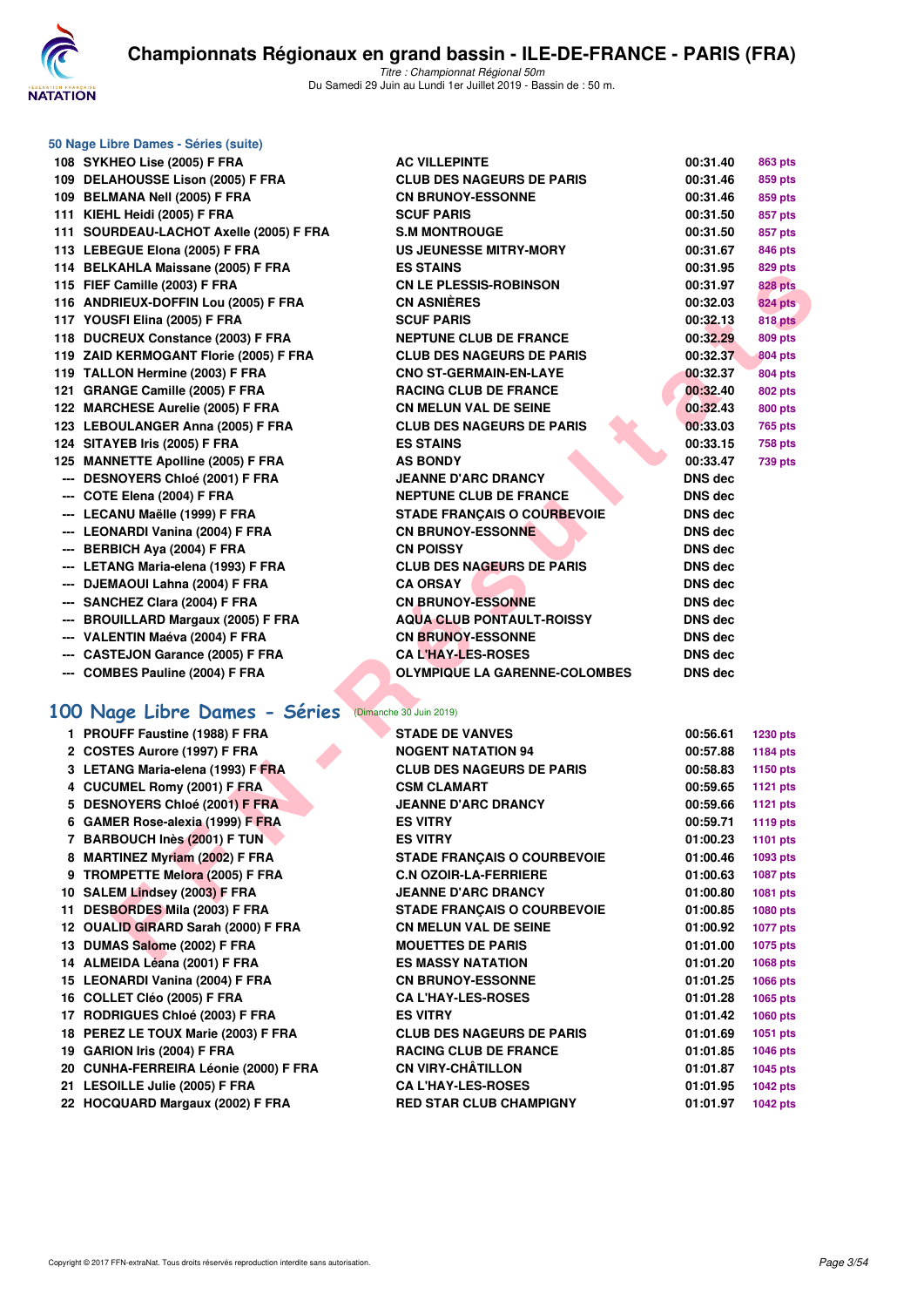

**100 Nage Libre Dames - Séries (suite)**

| 23       | PHAM Thuy-Anna (2005) F FRA                                          |
|----------|----------------------------------------------------------------------|
| 24       | FIEF Mathilde (2001) F FRA                                           |
| 25       | TAYSSE Léa (2002) F FRA                                              |
| 26       | CLAP Emilie (2003) F FRA                                             |
| 27       | THIERRY Victoire (2003) F FRA                                        |
| 28       | TEULE Mary (1999) F FRA                                              |
| 29       | KNOPF Elora (2002) F FRA                                             |
| 30       | COLLINS Naira (2002) F FRA                                           |
| 31       | LACOUTURE Alexandra (2005) F FRA                                     |
| 32       | OUARTI Ilyana (2003) F FRA                                           |
| 33       | PERNOT Ophélie (2000) F FRA                                          |
| 34       | TABIASCO Gabrielle (2004) F FRA                                      |
| 35       | PAGO Elodie (2003) F FRA                                             |
| 36       | LE LAY Amandine (1999) F FRA                                         |
| 37       | <b>COUDERT Lucile (2004) F FRA</b>                                   |
| 38       | BENLEKBIR Kahena (2002) F FRA                                        |
| 39       | <b>BRIVERT Kate-Lye (2004) F FRA</b>                                 |
| 40       | DGAIMESH Yasmine (2003) F LBA                                        |
| 41       | ELIWA Kamila (2004) F FRA                                            |
| 42       | CAINAUD Lucie (2003) F FRA                                           |
| 43       | LOULERGUE Anais (2005) F FRA                                         |
| 44       | ZAID KERMORGANT Lise (2003) F FR                                     |
| 45       |                                                                      |
|          | LEBLANC Ines (2004) F FRA                                            |
| 46<br>47 | FAURE Lou-Ann (2003) F FRA<br><b>GUILBAUD Charlotte (2004) F FRA</b> |
|          |                                                                      |
| 48       | SUTEAU Soraya (2003) F FRA                                           |
| 49       | MIALOT Maud (2003) F FRA                                             |
| 50       | <b>DECOMBLE Maelyss (2004) F FRA</b>                                 |
| 51       | <b>BOUKHTOUCHE Sarah (2005) F FRA</b>                                |
| 52       | SERGEUR Nora (2004) F FRA                                            |
| 53       | <b>ALLEMAN Manon (2005) F FRA</b>                                    |
| 54       | FALLET Grace (2005) F CIV                                            |
| 55       | PROUVOST Mathilde (2002) F FRA                                       |
| 56       | <b>CREMAS Claire (2001) F FRA</b>                                    |
| 57       | LOUWAGIE Pauline (2003) F FRA                                        |
| 58       | FOHRER Marie (2002) F FRA                                            |
| 58       | PARISI Mathilde (1999) F FRA                                         |
| 60       | HOURIEZ Juliette (2005) F FRA                                        |
| 61       | DALLE Aliénor (2002) F FRA                                           |
| 62       | <b>BORSATO Léonie (2005) F FRA</b>                                   |
| 63       | <b>BALMER Romane (2004) F FRA</b>                                    |
|          | 64 GAUCHER Pauline (1997) F FRA                                      |
| 65       | VISGUEIRO Julia (2005) F FRA                                         |
| 66       | <b>AUDOLY Calliope (2004) F FRA</b>                                  |
| 67       | BEAU Celia (2002) F FRA                                              |
| 68       | HENRIQUES Maily (2003) F FRA                                         |
| 69       | <b>CRISTINI Marie (2002) F FRA</b>                                   |
| 70       | <b>BRETON Emma (2003) F FRA</b>                                      |
| 71       | LE GUEN Ambre (2004) F FRA                                           |
| 72       | LA BIONDA Léa (2002) F FRA                                           |
| 73       | SEIGNEUR Stella (2004) F FRA                                         |
| 74       | <b>ABDALLAH Anfiya (2003) F FRA</b>                                  |
| 75       | PELLIER Claire (2000) F FRA                                          |
| 76       | LAZIER Oceane (2003) F FRA                                           |

| 23 PHAM Thuy-Anna (2005) F FRA       | <b>STADE FRANCAIS O COURBEVOIE</b>   | 01:01.98 | <b>1041 pts</b> |
|--------------------------------------|--------------------------------------|----------|-----------------|
| 24 FIEF Mathilde (2001) F FRA        | <b>CSM CLAMART</b>                   | 01:02.00 | <b>1041 pts</b> |
| 25 TAYSSE Léa (2002) F FRA           | <b>CN MELUN VAL DE SEINE</b>         | 01:02.25 | 1032 pts        |
| 26 CLAP Emilie (2003) F FRA          | <b>COULOMMIERS NATATION</b>          | 01:02.39 | 1028 pts        |
| 27 THIERRY Victoire (2003) F FRA     | <b>CN MELUN VAL DE SEINE</b>         | 01:02.40 | <b>1027 pts</b> |
| 28 TEULE Mary (1999) F FRA           | <b>AQUACLUB LE PECQ MARLY</b>        | 01:02.44 | 1026 pts        |
| 29 KNOPF Elora (2002) F FRA          | <b>AS BONDY</b>                      | 01:02.47 | 1025 pts        |
| 30 COLLINS Naira (2002) F FRA        | <b>RACING CLUB DE FRANCE</b>         | 01:02.50 | <b>1024 pts</b> |
| 31 LACOUTURE Alexandra (2005) F FRA  | <b>US GRIGNY</b>                     | 01:02.51 | $1024$ pts      |
| 32 OUARTI Ilyana (2003) F FRA        | <b>JEANNE D'ARC DRANCY</b>           | 01:02.55 | <b>1022 pts</b> |
| 33 PERNOT Ophélie (2000) F FRA       | <b>AQUA CLUB PONTAULT-ROISSY</b>     | 01:02.61 | <b>1020 pts</b> |
| 34 TABIASCO Gabrielle (2004) F FRA   | <b>STADE FRANCAIS O COURBEVOIE</b>   | 01:02.62 | <b>1020 pts</b> |
| 35 PAGO Elodie (2003) F FRA          | <b>SN VERSAILLES</b>                 | 01:02.68 | <b>1018 pts</b> |
| 36 LE LAY Amandine (1999) F FRA      | US VILLEJUIF NATATION                | 01:02.73 | <b>1016 pts</b> |
| 37 COUDERT Lucile (2004) F FRA       | <b>STADE FRANÇAIS O COURBEVOIE</b>   | 01:02.74 | <b>1016 pts</b> |
| 38 BENLEKBIR Kahena (2002) F FRA     | <b>AS BONDY</b>                      | 01:02.78 | <b>1015 pts</b> |
| 39 BRIVERT Kate-Lye (2004) F FRA     | <b>ES MASSY NATATION</b>             | 01:02.85 | <b>1012 pts</b> |
| 40 DGAIMESH Yasmine (2003) F LBA     | <b>STADE FRANÇAIS O COURBEVOIE</b>   | 01:02.91 | <b>1010 pts</b> |
| 41 ELIWA Kamila (2004) F FRA         | <b>ES MASSY NATATION</b>             | 01:02.92 | 1010 pts        |
| 42 CAINAUD Lucie (2003) F FRA        | <b>STADE FRANÇAIS O COURBEVOIE</b>   | 01:02.96 | 1009 pts        |
| 43 LOULERGUE Anais (2005) F FRA      | <b>LA SAINT MANDEENNE</b>            | 01:03.12 | 1003 pts        |
| 44 ZAID KERMORGANT Lise (2003) F FRA | <b>CLUB DES NAGEURS DE PARIS</b>     | 01:03.14 | 1003 pts        |
| 45 LEBLANC Ines (2004) F FRA         | <b>ES STAINS</b>                     | 01:03.20 | 1001 pts        |
| 46 FAURE Lou-Ann (2003) F FRA        | <b>CSM CLAMART</b>                   | 01:03.29 | 998 pts         |
| 47 GUILBAUD Charlotte (2004) F FRA   | <b>CA ORSAY</b>                      | 01:03.42 | 994 pts         |
| 48 SUTEAU Soraya (2003) F FRA        | <b>CLUB DES NAGEURS DE PARIS</b>     | 01:03.43 | 993 pts         |
| 49 MIALOT Maud (2003) F FRA          | <b>CA ORSAY</b>                      | 01:03.44 | 993 pts         |
| 50 DECOMBLE Maelyss (2004) F FRA     | <b>CS NAUTIQUE NOISY-LE-GRAND</b>    | 01:03.47 | 992 pts         |
| 51 BOUKHTOUCHE Sarah (2005) F FRA    | <b>STADE FRANÇAIS O COURBEVOIE</b>   | 01:03.48 | 992 pts         |
| 52 SERGEUR Nora (2004) F FRA         | <b>CN LE PLESSIS-ROBINSON</b>        | 01:03.50 | 991 pts         |
| 53 ALLEMAN Manon (2005) F FRA        | <b>CNO ST-GERMAIN-EN-LAYE</b>        | 01:03.68 | 985 pts         |
| 54 FALLET Grace (2005) F CIV         | AAS SARCELLES NATATION 95            | 01:03.71 | 984 pts         |
| 55 PROUVOST Mathilde (2002) F FRA    | <b>AS PORCHEVILLE</b>                | 01:03.72 | 984 pts         |
| 56 CREMAS Claire (2001) F FRA        | <b>CERGY PONTOISE NATATION</b>       | 01:03.74 | 983 pts         |
| 57 LOUWAGIE Pauline (2003) F FRA     | <b>TREMBLAY AC</b>                   | 01:03.79 | 981 pts         |
| 58 FOHRER Marie (2002) F FRA         | <b>CERGY PONTOISE NATATION</b>       | 01:03.80 | 981 pts         |
| 58 PARISI Mathilde (1999) F FRA      | <b>NEPTUNE CLUB DE FRANCE</b>        | 01:03.80 | 981 pts         |
| 60 HOURIEZ Juliette (2005) F FRA     | <b>RUEIL ATHLETIC CLUB</b>           | 01:03.84 | 980 pts         |
| 61 DALLE Aliénor (2002) F FRA        | <b>S.M MONTROUGE</b>                 | 01:03.86 | 979 pts         |
| 62 BORSATO Léonie (2005) F FRA       | <b>RACING CLUB DE FRANCE</b>         | 01:03.88 | 979 pts         |
| 63 BALMER Romane (2004) F FRA        | <b>CN VIRY-CHÂTILLON</b>             | 01:03.98 | 975 pts         |
| 64 GAUCHER Pauline (1997) F FRA      | AQUA VALLÉE-DE-CHEVREUSE             | 01:04.03 | 974 pts         |
| 65 VISGUEIRO Julia (2005) F FRA      | <b>MOUETTES DE PARIS</b>             | 01:04.12 | 971 pts         |
| 66 AUDOLY Calliope (2004) F FRA      | <b>CA L'HAY-LES-ROSES</b>            | 01:04.20 | 968 pts         |
| 67 BEAU Celia (2002) F FRA           | <b>CN EPINETTES PARIS</b>            | 01:04.33 | 964 pts         |
| 68 HENRIQUES Maily (2003) F FRA      | <b>CN BRUNOY-ESSONNE</b>             | 01:04.35 | 963 pts         |
| 69 CRISTINI Marie (2002) F FRA       | <b>OLYMPIQUE LA GARENNE-COLOMBES</b> | 01:04.43 | 961 pts         |
| 70 BRETON Emma (2003) F FRA          | <b>ETOILE SAINT-LEU NATATION</b>     | 01:04.50 | 958 pts         |
| 71 LE GUEN Ambre (2004) F FRA        | <b>CANETON CLUB DE BEAUMONT</b>      | 01:04.57 | 956 pts         |
| 72 LA BIONDA Léa (2002) F FRA        | <b>MORSANG ESSONNE NATATION</b>      | 01:04.64 | 954 pts         |
| 73 SEIGNEUR Stella (2004) F FRA      | <b>CA L'HAY-LES-ROSES</b>            | 01:04.72 | 951 pts         |
| 74 ABDALLAH Anfiya (2003) F FRA      | <b>CN ASNIERES</b>                   | 01:04.76 | 950 pts         |
| 75 PELLIER Claire (2000) F FRA       | <b>CN MELUN VAL DE SEINE</b>         | 01:04.86 | 947 pts         |
| 76 LAZIER Oceane (2003) F FRA        | <b>CLUB DES NAGEURS DE PARIS</b>     | 01:04.88 | 946 pts         |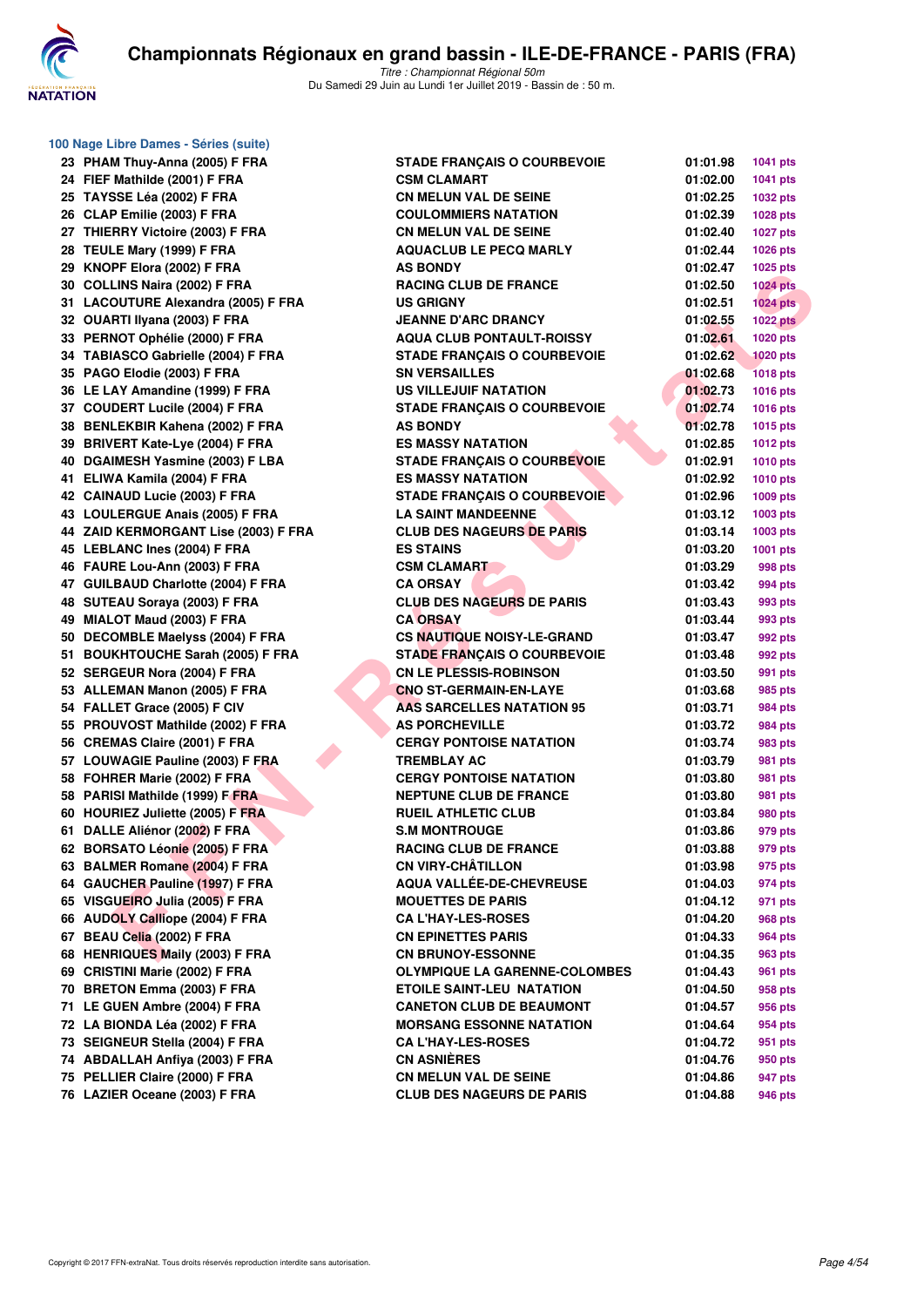

|     | 100 Nage Libre Dames - Séries (suite)                     |
|-----|-----------------------------------------------------------|
|     | 77 MUMBRU Elisenda (2003) F FRA                           |
|     | 77 MAES Diane (2005) F FRA                                |
|     | 79 LEFEVRE Paulina (2004) F FRA                           |
|     | 80 LAFORGE Juliette (2004) F FRA                          |
|     | 81 DUMAY Lyna (2003) F FRA                                |
|     | 81 LE BERRIGAUD Marine (2002) F FRA                       |
|     | 83 CELESTINE Diény (2000) F FRA                           |
|     | 84 LOHEZIC Célia (2003) F FRA                             |
|     | 84 FRESSIER Lola (2002) F FRA                             |
| 86  | HUMBLOT Anaïs (2003) F FRA                                |
|     | 87 MENU Chiara (2003) F FRA                               |
| 88  | FOURMY Marina (2003) F FRA                                |
|     | 89 MARQUES Justine (2005) F FRA                           |
| 89  | SALEM Sara (2005) F FRA                                   |
|     | 91 BARBE Lea (2002) F FRA                                 |
| 92  | THOMAS Orlane (2003) F FRA                                |
| 93  | PAVY Lena (2005) F FRA                                    |
|     | 94 BAILLOUX Alexa (2003) F FRA                            |
| 95  | <b>CASTEJON Garance (2005) F FRA</b>                      |
|     | 96 SMANI Célia (2005) F FRA                               |
| 97  | DE ARAUJO Mayline (2005) F FRA                            |
| 98  | THOLEY Aurelie (2005) F FRA                               |
|     | 99 PARODI Lucie (2003) F FRA                              |
|     | 100 BINGUE SIDIBE Odhia (2005) F FRA                      |
|     | 101 AIGOUY Léa (2004) F FRA                               |
|     | 102 CHALMET Manon (2003) F FRA                            |
|     | 103 REAL Clara (2004) F FRA                               |
|     | 104 ADJIMAN Shana (2005) F FRA                            |
|     | 105 MARZOUK Maëva (2000) F FRA                            |
| 106 | LE HIR Margaux (2004) F FRA                               |
|     | 106 AZZOUZ Safia (2004) F FRA                             |
|     | 108 VALLAT Julie (2005) F FRA                             |
|     | 109 COGNAC Eglantine (2004) F FRA                         |
|     | 110 CATAYEE-BELINY Britany (2002) F FRA                   |
|     | 111 SANCHEZ Clara (2004) F FRA                            |
|     | 112 BEDU Manon (2003) F FRA                               |
|     | 113 SIMONUTTI Salome (2005) F FRA                         |
|     | 114 DEDIEU Anouk (2003) F FRA                             |
|     | 115 NEVES Clara (2002) F FRA                              |
|     | 116 MILLET Yula (2004) F FRA                              |
|     | 117 CUREAU Lou (2005) F FRA                               |
|     | 118 BARRIER Clara (2001) F FRA                            |
|     | 119 BOURDON Ines (2002) F FRA                             |
|     | 120 NOVAK Emma (2003) F FRA                               |
| 121 | MUNOZ Elora (2003) F FRA                                  |
|     |                                                           |
| 122 | FROISSARD Antia (2004) F FRA<br>LEFEVRE Léna (2003) F FRA |
| 123 |                                                           |
| 124 | KLIKAS Laure (2004) F FRA                                 |
| 124 | <b>ALLIONE Clémence (2004) F FRA</b>                      |
|     | 126 CONTE Chiara (2005) F FRA                             |
|     | 127 SOURDEAU-LACHOT Axelle (2005) F FR                    |
|     | 128 ABELA Cassandre (2005) F FRA                          |
|     | 129 MENETRIEUX Alexia (2003) F FRA                        |
| 130 | GALLOIS Ingrid (2003) F FRA                               |

| 77 MUMBRU Elisenda (2003) F FRA         | <b>CN EPINETTES PARIS</b>            | 01:04.92 | 945 pts        |
|-----------------------------------------|--------------------------------------|----------|----------------|
| 77 MAES Diane (2005) F FRA              | <b>RED STAR CLUB CHAMPIGNY</b>       | 01:04.92 | 945 pts        |
| 79 LEFEVRE Paulina (2004) F FRA         | <b>CA L'HAY-LES-ROSES</b>            | 01:04.96 | 944 pts        |
| 80 LAFORGE Juliette (2004) F FRA        | US JEUNESSE MITRY-MORY               | 01:04.97 | 943 pts        |
| 81 DUMAY Lyna (2003) F FRA              | <b>AQUA CLUB PONTAULT-ROISSY</b>     | 01:04.98 | 943 pts        |
| 81 LE BERRIGAUD Marine (2002) F FRA     | AC BOULOGNE-BILLANCOURT              | 01:04.98 | 943 pts        |
| 83 CELESTINE Diény (2000) F FRA         | <b>CN BRUNOY-ESSONNE</b>             | 01:05.01 | 942 pts        |
| 84 LOHEZIC Célia (2003) F FRA           | <b>CN MELUN VAL DE SEINE</b>         | 01:05.09 | <b>940 pts</b> |
| 84 FRESSIER Lola (2002) F FRA           | <b>CA L'HAY-LES-ROSES</b>            | 01:05.09 | <b>940 pts</b> |
| 86 HUMBLOT Anaïs (2003) F FRA           | <b>CN LE PLESSIS-ROBINSON</b>        | 01:05.15 | <b>938 pts</b> |
| 87 MENU Chiara (2003) F FRA             | <b>OLYMPIQUE LA GARENNE-COLOMBES</b> | 01:05.16 | 937 pts        |
| 88 FOURMY Marina (2003) F FRA           | <b>ES MASSY NATATION</b>             | 01:05.17 | 937 pts        |
| 89 MARQUES Justine (2005) F FRA         | <b>CA ORSAY</b>                      | 01:05.19 | 936 pts        |
| 89 SALEM Sara (2005) F FRA              | <b>LAGNY-SUR-MARNE NATATION</b>      | 01:05.19 | 936 pts        |
| 91 BARBE Lea (2002) F FRA               | US JEUNESSE MITRY-MORY               | 01:05.23 | 935 pts        |
| 92 THOMAS Orlane (2003) F FRA           | <b>CSM CLAMART</b>                   | 01:05.32 | 932 pts        |
| 93 PAVY Lena (2005) F FRA               | <b>CA L'HAY-LES-ROSES</b>            | 01:05.43 | 929 pts        |
| 94 BAILLOUX Alexa (2003) F FRA          | <b>AS PORCHEVILLE</b>                | 01:05.44 | <b>928 pts</b> |
| 95 CASTEJON Garance (2005) F FRA        | <b>CA L'HAY-LES-ROSES</b>            | 01:05.45 | 928 pts        |
| 96 SMANI Célia (2005) F FRA             | <b>ES STAINS</b>                     | 01:05.47 | 927 pts        |
| 97 DE ARAUJO Mayline (2005) F FRA       | <b>CN BRUNOY-ESSONNE</b>             | 01:05.48 | 927 pts        |
| 98 THOLEY Aurelie (2005) F FRA          | <b>C.N OZOIR-LA-FERRIERE</b>         | 01:05.53 | 926 pts        |
| 99 PARODI Lucie (2003) F FRA            | <b>CN PLAISIR</b>                    | 01:05.69 | 920 pts        |
| 100 BINGUE SIDIBE Odhia (2005) F FRA    | <b>JEANNE D'ARC DRANCY</b>           | 01:05.73 | 919 pts        |
| 101 AIGOUY Léa (2004) F FRA             | <b>CANETON CLUB DE BEAUMONT</b>      | 01:05.78 | 918 pts        |
| 102 CHALMET Manon (2003) F FRA          | <b>CN POISSY</b>                     | 01:05.79 | 917 pts        |
| 103 REAL Clara (2004) F FRA             | <b>CAL'HAY-LES-ROSES</b>             | 01:05.83 | 916 pts        |
| 104 ADJIMAN Shana (2005) F FRA          | <b>SO ROSNY</b>                      | 01:05.86 | 915 pts        |
| 105 MARZOUK Maëva (2000) F FRA          | <b>CS MEAUX NATATION</b>             | 01:05.94 | 913 pts        |
| 106 LE HIR Margaux (2004) F FRA         | <b>RED STAR CLUB CHAMPIGNY</b>       | 01:05.96 | 912 pts        |
| 106 AZZOUZ Safia (2004) F FRA           | <b>S.M MONTROUGE</b>                 | 01:05.96 | 912 pts        |
| 108 VALLAT Julie (2005) F FRA           | <b>C.S MONTERELAIS NATATION</b>      | 01:05.98 | 911 pts        |
| 109 COGNAC Eglantine (2004) F FRA       | <b>CNO ST-GERMAIN-EN-LAYE</b>        | 01:06.14 | 906 pts        |
| 110 CATAYEE-BELINY Britany (2002) F FRA | <b>SCA 2000 EVRY</b>                 | 01:06.23 | <b>903 pts</b> |
| 111 SANCHEZ Clara (2004) F FRA          | <b>CN BRUNOY-ESSONNE</b>             | 01:06.24 | <b>903 pts</b> |
| 112 BEDU Manon (2003) F FRA             | <b>CN VIRY-CHÂTILLON</b>             | 01:06.32 | 901 pts        |
| 113 SIMONUTTI Salome (2005) F FRA       | <b>CLUB DES NAGEURS DE PARIS</b>     | 01:06.36 | 899 pts        |
| 114 DEDIEU Anouk (2003) F FRA           | <b>CA L'HAY-LES-ROSES</b>            | 01:06.37 | 899 pts        |
| 115 NEVES Clara (2002) F FRA            | <b>CA L'HAY-LES-ROSES</b>            | 01:06.44 | 897 pts        |
| 116 MILLET Yula (2004) F FRA            | <b>RSC MONTREUIL</b>                 | 01:06.47 | <b>896 pts</b> |
| 117 CUREAU Lou (2005) F FRA             | <b>CSN GUYANCOURT</b>                | 01:06.52 | 894 pts        |
| 118 BARRIER Clara (2001) F FRA          | <b>BOIS-COLOMBES SPORT</b>           | 01:06.63 | 891 pts        |
| 119 BOURDON Ines (2002) F FRA           | <b>CN VIRY-CHÂTILLON</b>             | 01:06.65 | 890 pts        |
| 120 NOVAK Emma (2003) F FRA             | <b>ES NANTERRE</b>                   | 01:06.69 | 889 pts        |
| 121 MUNOZ Elora (2003) F FRA            | <b>CLUB DES NAGEURS DE PARIS</b>     | 01:06.73 | 888 pts        |
| 122 FROISSARD Antia (2004) F FRA        | <b>CN MAISONS-ALFORT</b>             | 01:06.74 | 888 pts        |
| 123 LEFEVRE Léna (2003) F FRA           | <b>AC VILLEPINTE</b>                 | 01:06.77 | 887 pts        |
| 124 KLIKAS Laure (2004) F FRA           | <b>LAGNY-SUR-MARNE NATATION</b>      | 01:06.78 | 886 pts        |
| 124 ALLIONE Clémence (2004) F FRA       | <b>NOGENT NATATION 94</b>            | 01:06.78 | 886 pts        |
| 126 CONTE Chiara (2005) F FRA           | <b>CA L'HAY-LES-ROSES</b>            | 01:06.85 | 884 pts        |
| 127 SOURDEAU-LACHOT Axelle (2005) F FRA | <b>S.M MONTROUGE</b>                 | 01:06.90 | 883 pts        |
| 128 ABELA Cassandre (2005) F FRA        | <b>NEPTUNE CLUB DE FRANCE</b>        | 01:06.91 | 882 pts        |
| 129 MENETRIEUX Alexia (2003) F FRA      | <b>STADE DE VANVES</b>               | 01:07.00 | 880 pts        |
| 130 GALLOIS Ingrid (2003) F FRA         | <b>LE CHESNAY NATATION</b>           | 01:07.05 | 878 pts        |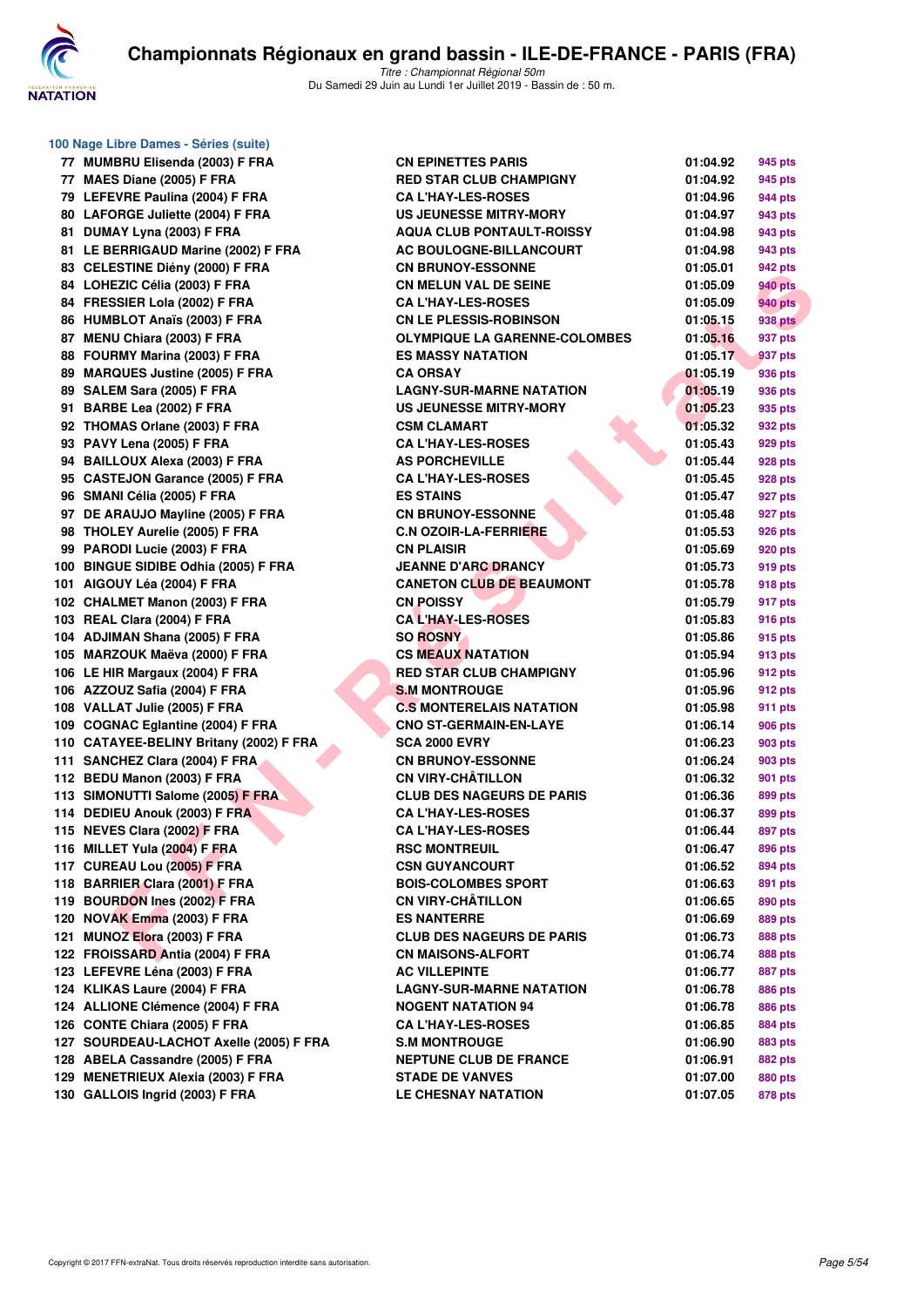

**100 Nage Libre Dames - Séries (suite)**

| 131 | <b>COQUELLE Camille (2005) F FRA</b>                           |
|-----|----------------------------------------------------------------|
| 132 | <b>BERBICH Aya (2004) F FRA</b>                                |
| 133 | COTE Elena (2004) F FRA                                        |
| 134 | SIMOËNS Celia (1999) F FRA                                     |
| 135 | <b>BERRANDO Lilia (2005) F FRA</b>                             |
| 135 | <b>BELMANA Nell (2005) F FRA</b>                               |
| 137 | GIBON Elisa (2005) F FRA                                       |
| 138 | QUANTIN Eva (2004) F FRA                                       |
| 139 | BESNIER Sarah (2003) F FRA                                     |
| 140 | SYKHEO Lise (2005) F FRA                                       |
| 141 | <b>JEAN BAPTISTE Ambre (2005) F FRA</b>                        |
| 142 | POTIER Coline (2001) F FRA                                     |
| 143 | <b>RENAULT Lilou (2005) F FRA</b>                              |
| 143 | <b>MOUSSOUNI Alicia (2005) F FRA</b>                           |
| 145 | EL KATEB Meryem (2004) F FRA                                   |
| 146 | SELMI Meryam (2004) F FRA                                      |
| 147 | MELONI Mathilda (2005) F FRA                                   |
| 148 | LE GUERN Elina (2005) F FRA                                    |
| 149 | <b>BASILE Helene (2004) F FRA</b>                              |
| 150 | <b>BANZET Sixtine (2005) F FRA</b>                             |
| 151 | LAVAUD Marguerite (2005) F FRA                                 |
| 152 | DOMENECH Victoire (2004) F FRA                                 |
| 153 | PISLOR Emma (2005) F FRA                                       |
| 154 | <b>GUILLEMIN Manon (2005) F FRA</b>                            |
| 155 | DELAHOUSSE Lison (2005) F FRA                                  |
| 156 | MROZ Emeline (2005) F FRA                                      |
| 156 | <b>COMBES Pauline (2004) F FRA</b>                             |
| 158 | <b>NAINAN Nawelle (2004) F FRA</b>                             |
| 159 | BARBOSA Francesca (2005) F FRA                                 |
| 160 | <b>MENNETRIER Florence (2005) F FRA</b>                        |
| 161 | PINTO Clara (2005) F FRA                                       |
| 162 | FIEF Camille (2003) F FRA                                      |
| 163 | CHAMBON Juliana (2003) F FRA                                   |
| 164 | <b>GARNIER Marilou (2005) F FRA</b>                            |
| 165 |                                                                |
| 166 | OLIVA Adèle (1990) F FRA                                       |
|     | JANIN Mathilda (2005) F FRA                                    |
| 167 | <b>BELKAHLA Maissane (2005) F FRA</b>                          |
| 168 | <b>CHABRILLAT Zoe (2005) F FRA</b>                             |
| 169 | <b>MARCHESE Aurelie (2005) F FRA</b>                           |
| 170 | <b>BOLEC Manon (2005) F FRA</b>                                |
| 171 | <b>BROUILLARD Margaux (2005) F FRA</b>                         |
| 172 | ANDRIEUX-DOFFIN Lou (2005) F FRA                               |
|     | 173 YOUSFI Elina (2005) F FRA                                  |
|     | 174 PLANES Janice (2003) F FRA                                 |
| 175 | <b>MOUHOUNE Lydia (2004) F FRA</b>                             |
| 176 | SITAYEB Iris (2005) F FRA                                      |
| 177 | LACIDES Lea (2005) F FRA                                       |
| 178 | <b>MELIANI Marwa (2005) F FRA</b>                              |
| 179 | <b>GUILLEMIN Margaux (2005) F FRA</b>                          |
| 180 | <b>LEMAIRE Irina (2004) F FRA</b>                              |
|     | --- SAULIN Léa (2004) F FRA                                    |
|     | --- VALENTIN Maéva (2004) F FRA                                |
| --- | --- HOUAL Solene (2002) F FRA<br>MOUSSOUNI Syrine (2002) F FRA |

| oo nage Libre Danies - Series (Suite) |                                                         |                      |                |
|---------------------------------------|---------------------------------------------------------|----------------------|----------------|
| 131 COQUELLE Camille (2005) F FRA     | <b>US IVRY-SUR-SEINE</b>                                | 01:07.15             | 875 pts        |
| 132 BERBICH Aya (2004) F FRA          | <b>CN POISSY</b>                                        | 01:07.22             | 873 pts        |
| 133 COTE Elena (2004) F FRA           | <b>NEPTUNE CLUB DE FRANCE</b>                           | 01:07.30             | 870 pts        |
| 134 SIMOËNS Celia (1999) F FRA        | <b>NEPTUNE CLUB DE FRANCE</b>                           | 01:07.32             | 870 pts        |
| 135 BERRANDO Lilia (2005) F FRA       | <b>AAS SARCELLES NATATION 95</b>                        | 01:07.44             | 866 pts        |
| 135 BELMANA Nell (2005) F FRA         | <b>CN BRUNOY-ESSONNE</b>                                | 01:07.44             | <b>866 pts</b> |
| 137 GIBON Elisa (2005) F FRA          | <b>NOGENT NATATION 94</b>                               | 01:07.45             | <b>866 pts</b> |
| 138 QUANTIN Eva (2004) F FRA          | <b>CA ORSAY</b>                                         | 01:07.53             | <b>863 pts</b> |
| 139 BESNIER Sarah (2003) F FRA        | <b>PROVINS NATATION</b>                                 | 01:07.57             | <b>862 pts</b> |
| 140 SYKHEO Lise (2005) F FRA          | <b>AC VILLEPINTE</b>                                    | 01:07.74             | <b>857 pts</b> |
| 141 JEAN BAPTISTE Ambre (2005) F FRA  | <b>CN ST-MICHEL-SUR-ORGE</b>                            | 01:07.92             | 851 pts        |
| 142 POTIER Coline (2001) F FRA        | <b>COULOMMIERS NATATION</b>                             | 01:07.94             | 851 pts        |
| 143 RENAULT Lilou (2005) F FRA        | <b>C.N OZOIR-LA-FERRIERE</b>                            | 01:07.95             | 850 pts        |
| 143 MOUSSOUNI Alicia (2005) F FRA     | <b>AC BOBIGNY</b>                                       | 01:07.95             | 850 pts        |
| 145 EL KATEB Meryem (2004) F FRA      | AC BOULOGNE-BILLANCOURT                                 | 01:08.16             | 844 pts        |
| 146 SELMI Meryam (2004) F FRA         | <b>CERGY PONTOISE NATATION</b>                          | 01:08.28             | 840 pts        |
| 147 MELONI Mathilda (2005) F FRA      | <b>CERGY PONTOISE NATATION</b>                          | 01:08.35             | 838 pts        |
| 148 LE GUERN Elina (2005) F FRA       | <b>S.M MONTROUGE</b>                                    | 01:08.40             | 837 pts        |
| 149 BASILE Helene (2004) F FRA        | <b>CN ST-MICHEL-SUR-ORGE</b>                            | 01:08.44             | 836 pts        |
| 150 BANZET Sixtine (2005) F FRA       | <b>STADE DE VANVES</b>                                  | 01:08.45             | 835 pts        |
|                                       | <b>CNO ST-GERMAIN-EN-LAYE</b>                           |                      |                |
| 151 LAVAUD Marguerite (2005) F FRA    | <b>ES NANTERRE</b>                                      | 01:08.48<br>01:08.54 | 834 pts        |
| 152 DOMENECH Victoire (2004) F FRA    |                                                         |                      | 833 pts        |
| 153 PISLOR Emma (2005) F FRA          | <b>NEPTUNE CLUB DE FRANCE</b><br><b>STADE DE VANVES</b> | 01:08.63             | 830 pts        |
| 154 GUILLEMIN Manon (2005) F FRA      |                                                         | 01:08.68             | 828 pts        |
| 155 DELAHOUSSE Lison (2005) F FRA     | <b>CLUB DES NAGEURS DE PARIS</b>                        | 01:08.73             | 827 pts        |
| 156 MROZ Emeline (2005) F FRA         | <b>STADE DE VANVES</b>                                  | 01:08.77             | <b>826 pts</b> |
| 156 COMBES Pauline (2004) F FRA       | <b>OLYMPIQUE LA GARENNE-COLOMBES</b>                    | 01:08.77             | 826 pts        |
| 158 NAINAN Nawelle (2004) F FRA       | <b>ES STAINS</b>                                        | 01:08.92             | 821 pts        |
| 159 BARBOSA Francesca (2005) F FRA    | <b>CNO ST-GERMAIN-EN-LAYE</b>                           | 01:09.14             | 815 pts        |
| 160 MENNETRIER Florence (2005) F FRA  | <b>CN BRUNOY-ESSONNE</b>                                | 01:09.15             | 814 pts        |
| 161 PINTO Clara (2005) F FRA          | <b>ETOILE SAINT-LEU NATATION</b>                        | 01:09.19             | <b>813 pts</b> |
| 162 FIEF Camille (2003) F FRA         | <b>CN LE PLESSIS-ROBINSON</b>                           | 01:09.21             | 813 pts        |
| 163 CHAMBON Juliana (2003) F FRA      | <b>CS NAUTIQUE NOISY-LE-GRAND</b>                       | 01:09.24             | 812 pts        |
| 164 GARNIER Marilou (2005) F FRA      | <b>CERGY PONTOISE NATATION</b>                          | 01:09.31             | 810 pts        |
| 165 OLIVA Adèle (1990) F FRA          | <b>CN ASNIÈRES</b>                                      | 01:09.38             | <b>808 pts</b> |
| 166 JANIN Mathilda (2005) F FRA       | <b>STADE FRANÇAIS O COURBEVOIE</b>                      | 01:09.64             | 800 pts        |
| 167 BELKAHLA Maissane (2005) F FRA    | <b>ES STAINS</b>                                        | 01:09.68             | 799 pts        |
| 168 CHABRILLAT Zoe (2005) F FRA       | <b>NEPTUNE CLUB DE FRANCE</b>                           | 01:09.79             | 795 pts        |
| 169 MARCHESE Aurelie (2005) F FRA     | <b>CN MELUN VAL DE SEINE</b>                            | 01:09.90             | <b>792 pts</b> |
| 170 BOLEC Manon (2005) F FRA          | <b>AS LE PLESSIS-SAVIGNY</b>                            | 01:10.03             | 788 pts        |
| 171 BROUILLARD Margaux (2005) F FRA   | <b>AQUA CLUB PONTAULT-ROISSY</b>                        | 01:10.14             | <b>785 pts</b> |
| 172 ANDRIEUX-DOFFIN Lou (2005) F FRA  | <b>CN ASNIERES</b>                                      | 01:10.19             | <b>784 pts</b> |
| 173 YOUSFI Elina (2005) F FRA         | <b>SCUF PARIS</b>                                       | 01:10.24             | 782 pts        |
| 174 PLANES Janice (2003) F FRA        | <b>MORSANG ESSONNE NATATION</b>                         | 01:10.48             | 775 pts        |
| 175 MOUHOUNE Lydia (2004) F FRA       | <b>AC VILLEPINTE</b>                                    | 01:10.49             | 775 pts        |
| 176 SITAYEB Iris (2005) F FRA         | <b>ES STAINS</b>                                        | 01:11.51             | 746 pts        |
| 177 LACIDES Lea (2005) F FRA          | <b>CN MAISONS-ALFORT</b>                                | 01:11.57             | 744 pts        |
| 178 MELIANI Marwa (2005) F FRA        | <b>ENTENTE 95 SANNOIS NATATION</b>                      | 01:12.02             | 731 pts        |
| 179 GUILLEMIN Margaux (2005) F FRA    | <b>STADE DE VANVES</b>                                  | 01:12.12             | 729 pts        |
| 180 LEMAIRE Irina (2004) F FRA        | <b>NEPTUNE CLUB DE FRANCE</b>                           | 01:13.15             | 700 pts        |
| --- SAULIN Léa (2004) F FRA           | <b>CN BRUNOY-ESSONNE</b>                                | DNS dec              |                |
| --- VALENTIN Maéva (2004) F FRA       | <b>CN BRUNOY-ESSONNE</b>                                | <b>DNS</b> dec       |                |
| --- HOUAL Solene (2002) F FRA         | <b>ES MASSY NATATION</b>                                | <b>DNS dec</b>       |                |
| --- MOUSSOUNI Syrine (2002) F FRA     | <b>AC BOBIGNY</b>                                       | <b>DNS dec</b>       |                |
|                                       |                                                         |                      |                |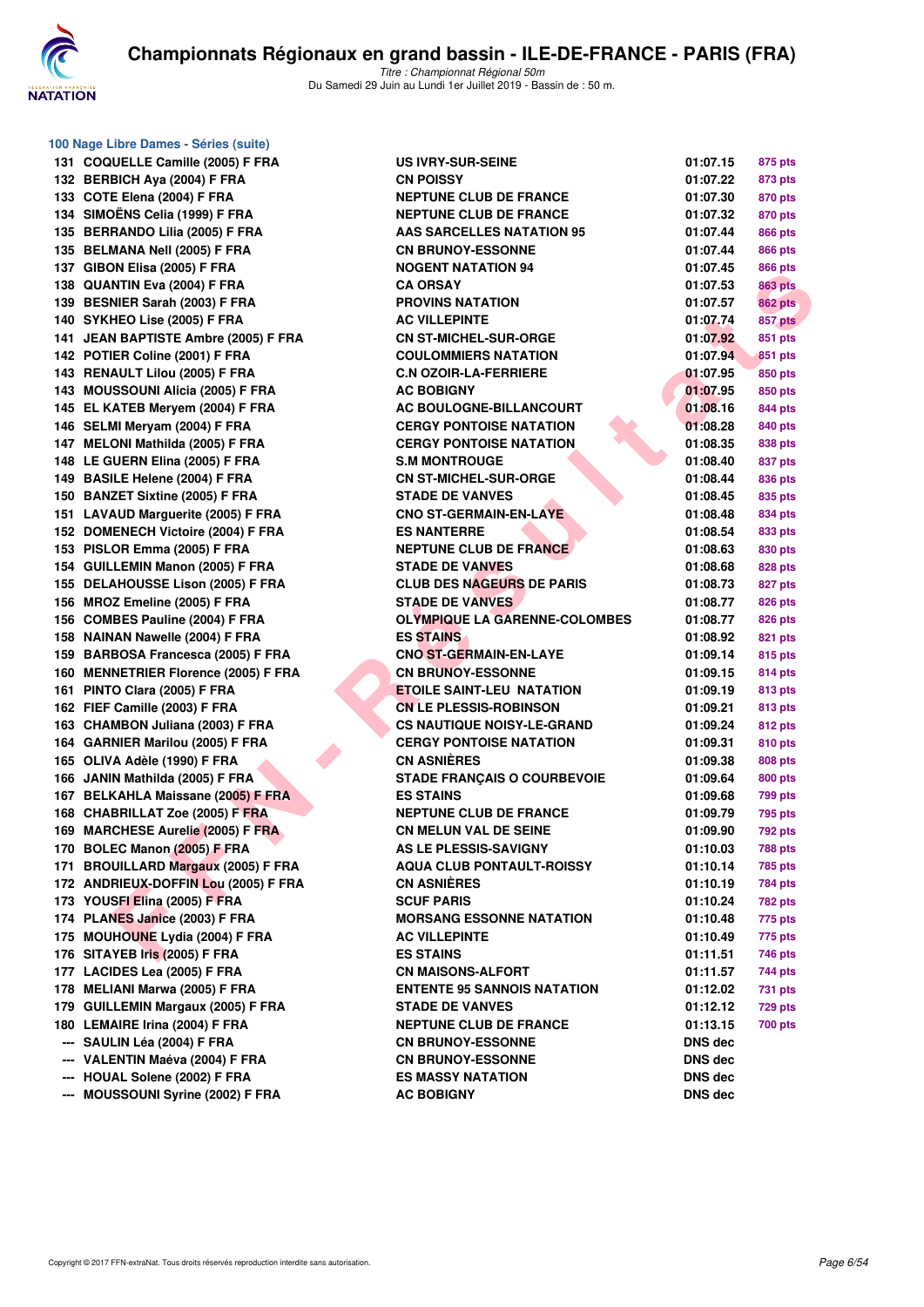

| 100 Nage Libre Dames - Séries (suite)<br>--- DJEMAOUI Lahna (2004) F FRA | <b>CA ORSAY</b>                                                                  |               | <b>DNS dec</b>                                            |
|--------------------------------------------------------------------------|----------------------------------------------------------------------------------|---------------|-----------------------------------------------------------|
| 200 Nage Libre Dames - Séries (Lundi 1er Juillet 2019)                   |                                                                                  |               |                                                           |
| 1 MARCHESE Julie (2000) F FRA                                            | <b>CA ORSAY</b>                                                                  |               | 02:09.61<br>1135 pts                                      |
| 2 OUALID GIRARD Sarah (2000) F FRA                                       | $50 m: -$<br>100 m: 01:03.09 (01:03.09)<br><b>CN MELUN VAL DE SEINE</b>          | $150 m$ : --- | 200 m: 02:09.61 (01:06.52)<br>02:10.25<br>1125 pts        |
| 3 DESBORDES Mila (2003) F FRA                                            | $50 m: -$<br>100 m: 01:04.11 (01:04.11)<br><b>STADE FRANCAIS O COURBEVOIE</b>    | $150 m : -$   | 200 m: 02:10.25 (01:06.14)<br>02:11.52<br><b>1106 pts</b> |
| 4 SALEM Lindsey (2003) F FRA                                             | $50 m: -$<br>100 m : 01:04.41 (01:04.41)<br><b>JEANNE D'ARC DRANCY</b>           | $150 m : -$   | 200 m: 02:11.52 (01:07.11)<br>02:12.10<br><b>1097 pts</b> |
| 5 OUARTI Ilyana (2003) F FRA                                             | $50 m: -$<br>100 m: 01:04.58 (01:04.58)<br><b>JEANNE D'ARC DRANCY</b>            | $150 m : -$   | 200 m: 02:12.10 (01:07.52)<br>02:12.59<br><b>1089 pts</b> |
| 6 CUNHA-FERREIRA Léonie (2000) F FRA                                     | $50 m: -$<br>100 m : 01:04.17 (01:04.17)<br><b>CN VIRY-CHATILLON</b>             | $150 m : -$   | 200 m: 02:12.59 (01:08.42)<br>02:12.93<br>1084 pts        |
| 7 THOMAS Orlane (2003) F FRA                                             | $50 m: -$<br>100 m: 01:04.66 (01:04.66)<br><b>CSM CLAMART</b>                    | $150 m : -$   | 200 m: 02:12.93 (01:08.27)<br>02:14.04<br>1067 pts        |
| 8 SERNA Elisa (2002) F FRA                                               | $50 m: -$<br>100 m: 01:05.59 (01:05.59)<br><b>CN MELUN VAL DE SEINE</b>          | $150 m: -$    | 200 m : 02:14.04 (01:08.45)<br>02:14.29<br>1064 pts       |
| 9 ZAID KERMORGANT Lise (2003) F FRA                                      | $50 m: -$<br>100 m : 01:05.45 (01:05.45)<br><b>CLUB DES NAGEURS DE PARIS</b>     | $150 m : -$   | 200 m: 02:14.29 (01:08.84)<br>02:15.05<br>1052 pts        |
| 10 PEREZ LE TOUX Marie (2003) F FRA                                      | $50 m: -$<br>100 m: 01:05.37 (01:05.37)<br><b>CLUB DES NAGEURS DE PARIS</b>      | $150 m$ : --- | 200 m: 02:15.05 (01:09.68)<br>02:15.47<br>1046 pts        |
| 11 MARTINEZ Myriam (2002) F FRA                                          | $50 m: -$<br>100 m: 01:04.73 (01:04.73)<br><b>STADE FRANCAIS O COURBEVOIE</b>    | $150 m: -$    | 200 m: 02:15.47 (01:10.74)<br>02:15.56<br>1045 pts        |
| 12 DECHERT Marine (2003) F FRA                                           | 100 m: 01:04.30 (01:04.30)<br>$50 m: -$<br><b>SN VERSAILLES</b>                  | $150 m : -$   | 200 m: 02:15.56 (01:11.26)<br>02:15.66<br><b>1043 pts</b> |
| 13 PROUVOST Mathilde (2002) F FRA                                        | 100 m: 01:05.61 (01:05.61)<br>$50 m: -$<br><b>AS PORCHEVILLE</b>                 | $150 m : -$   | 200 m: 02:15.66 (01:10.05)<br>02:15.68<br>1043 pts        |
| 14 BIGAY Clara (2002) F FRA                                              | 100 m: 01:06.13 (01:06.13)<br>$50 m: -$<br><b>CSM CLAMART</b>                    | $150 m: -$    | 200 m: 02:15.68 (01:09.55)<br>02:15.85<br><b>1040 pts</b> |
| 15 DALLE Aliénor (2002) F FRA                                            | $50 m: -$<br>100 m : 01:07.14 (01:07.14)<br><b>S.M MONTROUGE</b>                 | $150 m : -$   | 200 m: 02:15.85 (01:08.71)<br>02:16.19<br>1035 pts        |
| 16 HOURIEZ Juliette (2005) F FRA                                         | 100 m: 01:06.56 (01:06.56)<br>$50 m: -$<br><b>RUEIL ATHLETIC CLUB</b>            | $150 m: -$    | 200 m: 02:16.19 (01:09.63)<br>02:16.23<br>1035 pts        |
| 17 PAGO Elodie (2003) F FRA                                              | 100 m: 01:06.48 (01:06.48)<br>$50 m$ : ---<br><b>SN VERSAILLES</b>               | $150 m : -$   | 200 m: 02:16.23 (01:09.75)<br>02:16.29<br>1034 pts        |
| 18 SAIDJ Feryel (2002) F FRA                                             | $50 m: -$<br>100 m: 01:06.00 (01:06.00)<br><b>STADE FRANCAIS O COURBEVOIE</b>    | $150 m : -$   | 200 m: 02:16.29 (01:10.29)<br>02:16.54<br>1030 pts        |
| 19 THIERRY Victoire (2003) F FRA                                         | $50 m: -$<br>100 m: 01:06.18 (01:06.18)<br><b>CN MELUN VAL DE SEINE</b>          | $150 m: -$    | 200 m: 02:16.54 (01:10.36)<br>02:17.20<br>1020 pts        |
| 20 ABBADI Soraya (2003) F FRA                                            | $50 m: -$<br>100 m: 01:06.11 (01:06.11)<br><b>MONTIGNY NATATION</b>              | $150 m : -$   | 200 m: 02:17.20 (01:11.09)<br>02:17.23<br>1020 pts        |
| 21 LERAY Lilou (2005) F FRA                                              | $50 m: -$<br>100 m: 01:06.21 (01:06.21)<br><b>CN LE PLESSIS-ROBINSON</b>         | $150 m : -$   | 200 m: 02:17.23 (01:11.02)<br>02:17.40<br><b>1017 pts</b> |
| 21 BOUKHTOUCHE Sarah (2005) F FRA                                        | $50 m: -$<br>100 m: 01:06.03 (01:06.03)<br><b>STADE FRANCAIS O COURBEVOIE</b>    | $150 m : -$   | 200 m: 02:17.40 (01:11.37)<br>02:17.40<br><b>1017 pts</b> |
| 23 CLAP Emilie (2003) F FRA                                              | 100 m: 01:07.71 (01:07.71)<br>$50 m: -$<br><b>COULOMMIERS NATATION</b>           | $150 m: -$    | 200 m: 02:17.40 (01:09.69)<br>02:17.48<br><b>1016 pts</b> |
| 24 MENU Chiara (2003) F FRA                                              | $50 m: -$<br>100 m : 01:05.71 (01:05.71)<br><b>OLYMPIQUE LA GARENNE-COLOMBES</b> | $150 m: -$    | 200 m: 02:17.48 (01:11.77)<br>02:17.66<br>1014 pts        |
| 25 BENLEKBIR Kahena (2002) F FRA                                         | 100 m: 01:06.70 (01:06.70)<br>$50 m: -$<br><b>AS BONDY</b>                       | $150 m : -$   | 200 m: 02:17.66 (01:10.96)<br>02:17.85<br>1011 pts        |
| 26 SUTEAU Soraya (2003) F FRA                                            | $50 m: -$<br>100 m: 01:04.79 (01:04.79)<br><b>CLUB DES NAGEURS DE PARIS</b>      | $150 m : -$   | 200 m: 02:17.85 (01:13.06)<br>02:17.90<br><b>1010 pts</b> |
| 27 LE BERRIGAUD Marine (2002) F FRA                                      | $50 m: -$<br>100 m: 01:06.40 (01:06.40)<br><b>AC BOULOGNE-BILLANCOURT</b>        | $150 m : -$   | 200 m: 02:17.90 (01:11.50)<br>02:17.99<br>1009 pts        |
| 28 PHAM Thuy-Anna (2005) F FRA                                           | $50 m : -$<br>100 m : 01:08.18 (01:08.18)<br><b>STADE FRANÇAIS O COURBEVOIE</b>  | $150 m : -$   | 200 m: 02:17.99 (01:09.81)<br>02:18.20<br><b>1006 pts</b> |
| 29 ABDALLAH Anfiya (2003) F FRA                                          | $50 m: -$<br>100 m: 01:06.31 (01:06.31)<br><b>CN ASNIERES</b>                    | $150 m : -$   | 200 m: 02:18.20 (01:11.89)<br>02:18.87<br>996 pts         |
| 30 THOLEY Aurelie (2005) F FRA                                           | $50 m: -$<br>100 m: 01:06.11 (01:06.11)<br><b>C.N OZOIR-LA-FERRIERE</b>          | $150 m : -$   | 200 m: 02:18.87 (01:12.76)<br>02:18.98<br>994 pts         |
| 31 FALLET Grace (2005) F CIV                                             | $50 m: -$<br>100 m : 01:07.14 (01:07.14)<br><b>AAS SARCELLES NATATION 95</b>     | $150 m : -$   | 200 m: 02:18.98 (01:11.84)<br>02:19.14<br>992 pts         |
| 32 PARISI Mathilde (1999) F FRA                                          | $50 m: -$<br>100 m: 01:07.60 (01:07.60)<br><b>NEPTUNE CLUB DE FRANCE</b>         | 150 m : ---   | 200 m: 02:19.14 (01:11.54)<br>02:19.36<br>989 pts         |
| 33 CREMAS Claire (2001) F FRA                                            | $50 m: -$<br>100 m : 01:07.93 (01:07.93)<br><b>CERGY PONTOISE NATATION</b>       | $150 m : -$   | 200 m: 02:19.36 (01:11.43)<br>02:19.50<br>987 pts         |
| 34 PELLIER Claire (2000) F FRA                                           | $50 m: -$<br>100 m: 01:06.34 (01:06.34)<br><b>CN MELUN VAL DE SEINE</b>          | $150 m : -$   | 200 m: 02:19.50 (01:13.16)<br>02:19.97<br>980 pts         |
|                                                                          | 100 m: 01:06.45 (01:06.45)<br>$50 m: -$                                          | $150 m : -$   | 200 m: 02:19.97 (01:13.52)                                |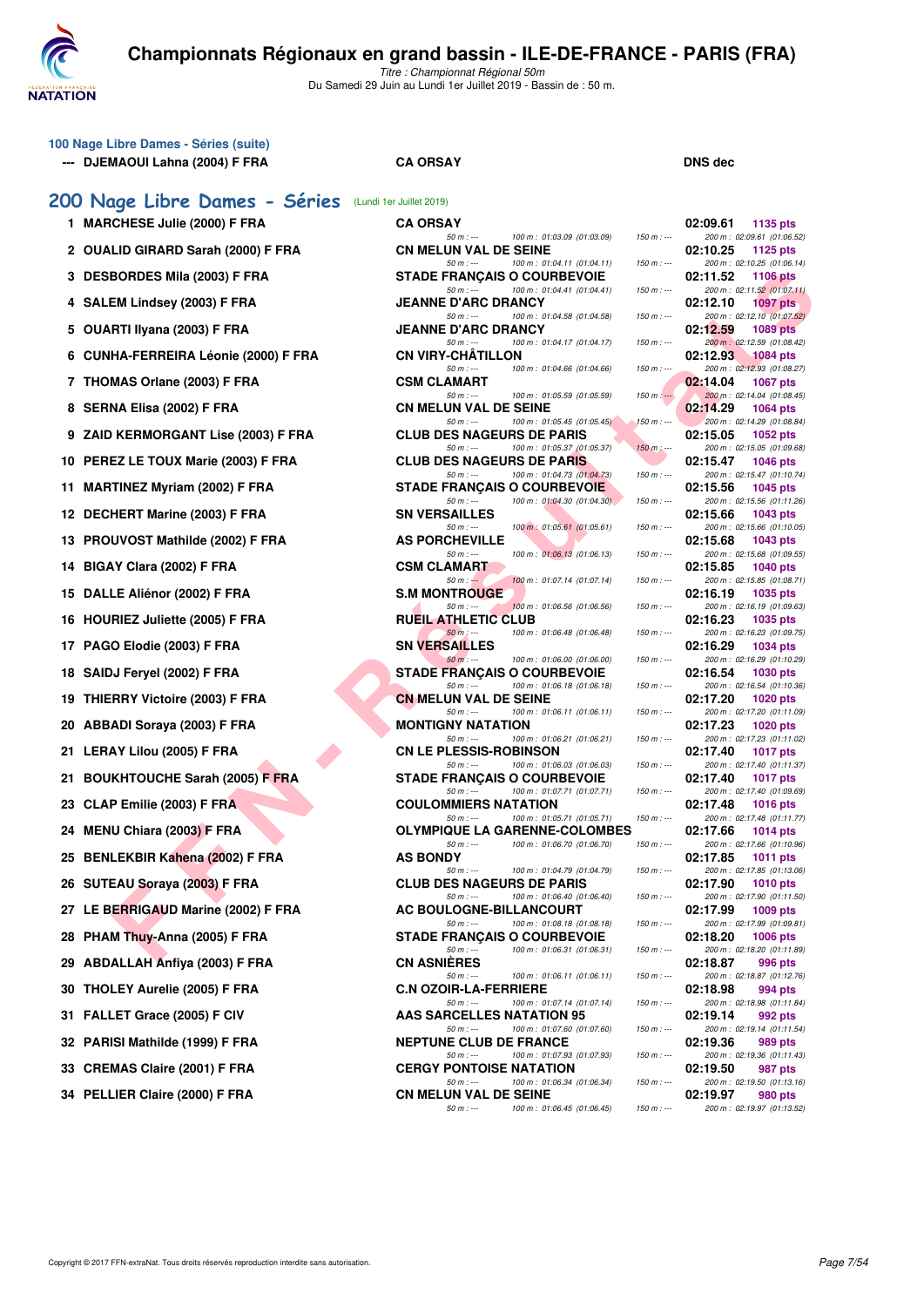

#### **200 Nage Libre Dames - Séries (suite)**

35 HUMBLOT Anaïs (2003) F FRA 36 GYSEMBERG Manon (2002) F FRA **37 LA BIONDA Léa (2002) F FRA** 38 DE ARAUJO Mayline (2005) F FRA **39 MARQUES Justine (2005) F FRA 40 PEITEADO Victoria (2002) F FRA 41 MENETRIEUX Alexia (2003) F FRA 42 FOULON Noellia (2001) F FRA 43 SOUBIES Beatrice (2005) F FRA 44 DEBENATH Lorène (2003) F FRA 45 LEGLAIVE Victoire (2002) F FRA 46 MOUSSOUNI Syrine (2002) F FRA 47 CHALMET Manon (2003) F FRA 48 SMANI Célia (2005) F FRA ES STAINS 02:22.48 944 pts** 49 GAUCHER Pauline (1997) F FRA 50 **MAES Diane (2005) F FRA 51 VALLAT Julie (2005) F FRA 52 BELMANA Nell (2005) F FRA 53 GIBON Elisa (2005) F FRA 54 RENAULT Lilou (2005) F FRA 55 DOMENECH Victoire (2004) F FRA 56 PAVY Lena (2005) F FRA** 57 CATAYEE-BELINY Britany (2002) F FRA 58 MARCHESE Aurelie (2005) F FRA 59 LOUWAGIE Pauline (2003) F FRA **60 BERRANDO Lilia (2005) F FRA 61 POTIER Coline (2001) F FRA 62 MARTIN Celia (2005) F FRA 63 BEKKARI Amina (2005) F FRA 64 ELISSECHE Estelle (2005) F FRA 65 CUREAU Lou (2005) F FRA 66 CHABRILLAT Zoe (2005) F FRA** 67 ARONDEL Amélie (2003) F FRA **68 BANZET Sixtine (2005) F FRA 69 GALLOIS Ingrid (2003) F FRA 70 SYKHEO Lise (2005) F FRA** 

| IBLOT Anaïs (2003) F FRA            | <b>CN LE PLESSIS-ROBINSON</b>                                                                                   |                          | 02:20.12<br>978 pts                                                                   |
|-------------------------------------|-----------------------------------------------------------------------------------------------------------------|--------------------------|---------------------------------------------------------------------------------------|
| EMBERG Manon (2002) F FRA           | $50 m: -$<br>100 m: 01:07.43 (01:07.43)<br><b>CLUB DES NAGEURS DE PARIS</b>                                     | $150 m : -$              | 200 m: 02:20.12 (01:12.69)<br>02:20.40<br>974 pts                                     |
| IONDA Léa (2002) F FRA              | $50 m: -$<br>100 m: 01:07.50 (01:07.50)<br><b>MORSANG ESSONNE NATATION</b>                                      | $150 m : -$              | 200 m: 02:20.40 (01:12.90)<br>02:20.79<br>968 pts                                     |
| <b>RAUJO Mayline (2005) F FRA</b>   | $50 m: -$<br>100 m: 01:08.65 (01:08.65)<br><b>CN BRUNOY-ESSONNE</b>                                             | $150 m : -$              | 200 m: 02:20.79 (01:12.14)<br>02:20.81<br>968 pts                                     |
| QUES Justine (2005) F FRA           | 100 m: 01:08.22 (01:08.22)<br>$50 m: -$<br><b>CA ORSAY</b>                                                      | $150 m: -$               | 200 m: 02:20.81 (01:12.59)<br>02:21.04<br>965 pts                                     |
| EADO Victoria (2002) F FRA          | 100 m: 01:07.57 (01:07.57)<br>$50 m: -$<br><b>CN MAISONS-ALFORT</b>                                             | $150 m : -$              | 200 m: 02:21.04 (01:13.47)<br>02:21.16<br>963 pts                                     |
| ETRIEUX Alexia (2003) F FRA         | $50 m: -$<br>100 m: 01:08.49 (01:08.49)<br><b>STADE DE VANVES</b>                                               | $150 m : -$              | 200 m: 02:21.16 (01:12.67)<br>02:21.38<br>960 pts                                     |
| LON Noellia (2001) F FRA            | 100 m: 01:10.36 (01:10.36)<br>$50 m: -$<br><b>SCUF PARIS</b>                                                    | $150 m : -$              | 200 m : 02:21.38 (01:11.02)<br>02:21.70<br>955 pts                                    |
| BIES Beatrice (2005) F FRA          | 100 m: 01:07.34 (01:07.34)<br>$50 m: -$<br><b>RACING CLUB DE FRANCE</b>                                         | $150 m : -$              | 200 m: 02:21.70 (01:14.36)<br>02:21.87<br>953 pts                                     |
| ENATH Lorène (2003) F FRA           | $50 m: -$<br>100 m: 01:08.75 (01:08.75)<br><b>CLUB DES NAGEURS DE PARIS</b>                                     | $150 m : -$              | 200 m: 02:21.87 (01:13.12)<br>02:21.99<br>951 pts                                     |
| LAIVE Victoire (2002) F FRA         | 100 m: 01:08.85 (01:08.85)<br>$50 m: -$<br><b>BOIS-COLOMBES SPORT</b>                                           | $150 m : -$              | 200 m: 02:21.99 (01:13.14)<br>02:22.05<br>950 pts                                     |
| <b>ISSOUNI Syrine (2002) F FRA</b>  | 100 m: 01:08.58 (01:08.58)<br>$50 m: -$<br><b>AC BOBIGNY</b>                                                    | $150 m : -$              | 200 m: 02:22.05 (01:13.47)<br>02:22.25<br>948 pts                                     |
| LMET Manon (2003) F FRA             | $50 m: -$<br>100 m: 01:08.20 (01:08.20)<br><b>CN POISSY</b>                                                     | $150 m$ : ---            | 200 m: 02:22.25 (01:14.05)<br>02:22.40<br>945 pts                                     |
| NI Célia (2005) F FRA               | 100 m: 01:07.91 (01:07.91)<br>$50 m: -$<br><b>ES STAINS</b>                                                     | $150 m : -$              | 200 m: 02:22.40 (01:14.49)<br>02:22.48<br>944 pts                                     |
| CHER Pauline (1997) F FRA           | 100 m: 01:08.31 (01:08.31)<br>$50 m: -$<br><b>AQUA VALLEE-DE-CHEVREUSE</b>                                      | $150 m : -$              | 200 m: 02:22.48 (01:14.17)<br>02:23.11<br>935 pts                                     |
| S Diane (2005) F FRA                | $50 m: -$<br>100 m: 01:07.51 (01:07.51)<br><b>RED STAR CLUB CHAMPIGNY</b>                                       | $150 m: -$               | 200 m: 02:23.11 (01:15.60)<br>02:24.06<br>922 pts                                     |
| LAT Julie (2005) F FRA              | 100 m: 01:10.06 (01:10.06)<br>$50 m: -1$<br><b>C.S MONTERELAIS NATATION</b>                                     | $150 m : -$              | 200 m: 02:24.06 (01:14.00)<br>02:24.39<br>917 pts                                     |
| MANA Nell (2005) F FRA              | 100 m: 01:09.12 (01:09.12)<br>$50 m: -$<br><b>CN BRUNOY-ESSONNE</b>                                             | $150 m : -$              | 200 m: 02:24.39 (01:15.27)<br>02:24.76<br>912 pts                                     |
| )N Elisa (2005) F FRA               | $50 m: -$<br>100 m: 01:11.22 (01:11.22)<br><b>NOGENT NATATION 94</b>                                            | $150 m: -$               | 200 m: 02:24.76 (01:13.54)<br>02:24.81<br>912 pts                                     |
| AULT Lilou (2005) F FRA             | 100 m: 01:09.23 (01:09.23)<br>$50 m: -$<br><b>C.N OZOIR-LA-FERRIERE</b>                                         | $150 m : -$              | 200 m: 02:24.81 (01:15.58)<br>02:24.93<br>910 pts                                     |
| <b>IENECH Victoire (2004) F FRA</b> | $50 m: -$<br>100 m: 01:09.32 (01:09.32)<br><b>ES NANTERRE</b>                                                   | $150 m : -$              | 200 m: 02:24.93 (01:15.61)<br>02:25.10<br>908 pts                                     |
| Y Lena (2005) F FRA                 | $50 m: -$<br>100 m: 01:10.15 (01:10.15)<br><b>CA L'HAY-LES-ROSES</b>                                            | $150 m : -$              | 200 m: 02:25.10 (01:14.95)<br>02:25.82<br>898 pts                                     |
| AYEE-BELINY Britany (2002) F FRA    | 100 m: 01:10.40 (01:10.40)<br>$50 m: -$<br><b>SCA 2000 EVRY</b>                                                 | $150 m : -$              | 200 m: 02:25.82 (01:15.42)<br>02:25.99<br>895 pts                                     |
| CHESE Aurelie (2005) F FRA          | $50 m: -$<br>100 m: 01:08.73 (01:08.73)<br><b>CN MELUN VAL DE SEINE</b>                                         | $150 m : -$              | 200 m: 02:25.99 (01:17.26)<br>02:26.69<br>886 pts                                     |
| WAGIE Pauline (2003) F FRA          | $50 m: -$<br>100 m: 01:11.04 (01:11.04)<br><b>TREMBLAY AC</b>                                                   | $150 m: -$               | 200 m: 02:26.69 (01:15.65)<br>02:26.72<br>885 pts                                     |
| RANDO Lilia (2005) F FRA            | $50 m: -$<br>100 m: 01:09.02 (01:09.02)<br><b>AAS SARCELLES NATATION 95</b>                                     | $150 m : -$              | 200 m: 02:26.72 (01:17.70)<br>02:26.91<br>883 pts                                     |
| ER Coline (2001) F FRA              | 100 m: 01:11.40 (01:11.40)<br>$50 m: -$<br><b>COULOMMIERS NATATION</b>                                          | $150 m : -$              | 200 m: 02:26.91 (01:15.51)<br>02:27.14<br>880 pts                                     |
| TIN Celia (2005) F FRA              | 100 m: 01:10.85 (01:10.85)<br>$50 m: -$<br><b>ES STAINS</b>                                                     | $150 m : -$              | 200 m: 02:27.14 (01:16.29)<br>02:27.21<br>879 pts                                     |
| KARI Amina (2005) F FRA             | $50 m: -$<br>100 m: 01:11.54 (01:11.54)<br><b>COLOMBES NATATION</b>                                             | $150 m : -$              | 200 m: 02:27.21 (01:15.67)<br>02:27.28<br>878 pts                                     |
| <b>SECHE Estelle (2005) F FRA</b>   | $50 m: -$<br>100 m: 01:09.90 (01:09.90)<br><b>RACING CLUB DE FRANCE</b>                                         | $150 m : -$              | 200 m: 02:27.28 (01:17.38)<br>02:27.35<br>877 pts                                     |
| EAU Lou (2005) F FRA                | $50 m: -$<br>100 m: 01:11.55 (01:11.55)<br><b>CSN GUYANCOURT</b>                                                | $150 m: -$               | 200 m: 02:27.35 (01:15.80)<br>02:27.63<br>873 pts                                     |
| BRILLAT Zoe (2005) F FRA            | $50 m: -$<br>100 m: 01:10.27 (01:10.27)<br><b>NEPTUNE CLUB DE FRANCE</b>                                        | $150 m: -$               | 200 m: 02:27.63 (01:17.36)<br>02:28.09<br>867 pts                                     |
| NDEL Amélie (2003) F FRA            | 100 m: 01:12.26 (01:12.26)<br>$50 m: -$<br><b>AC VILLEPINTE</b>                                                 | $150 m : -$              | 200 m: 02:28.09 (01:15.83)<br>02:28.43<br>862 pts                                     |
| ZET Sixtine (2005) F FRA            | 100 m: 01:12.00 (01:12.00)<br>$50 m: -$<br><b>STADE DE VANVES</b>                                               | $150 m: -$               | 200 m: 02:28.43 (01:16.43)<br>02:28.52<br>861 pts                                     |
| LOIS Ingrid (2003) F FRA            | 100 m: 01:13.85 (01:13.85)<br>$50 m: -$<br>LE CHESNAY NATATION                                                  | $150 m : -$              | 200 m: 02:28.52 (01:14.67)<br>02:28.53<br>861 pts                                     |
| HEO Lise (2005) F FRA               | 100 m: 01:10.79 (01:10.79)<br>$50 m: -$<br><b>AC VILLEPINTE</b><br>$100 m \cdot 01.11 89 (01.11 89)$<br>$50m$ . | $150 m : -$<br>$150 m$ . | 200 m: 02:28.53 (01:17.74)<br>02:29.29<br>850 pts<br>$200 m \cdot 02.29 29 (01.17 A)$ |
|                                     |                                                                                                                 |                          |                                                                                       |

| <b>LESSIS-ROBINSON</b>                |                                                          |               | 02:20.12                               | 978 pts                                      |
|---------------------------------------|----------------------------------------------------------|---------------|----------------------------------------|----------------------------------------------|
| $50 m: -$                             | 100 m: 01:07.43 (01:07.43)<br>ES NAGEURS DE PARIS        | $150 m : -$   | 02:20.40                               | 200 m: 02:20.12 (01:12.69)<br>974 pts        |
| $50 m: -$                             | 100 m: 01:07.50 (01:07.50)<br><b>NG ESSONNE NATATION</b> | $150 m : -$   | 02:20.79                               | 200 m: 02:20.40 (01:12.90)<br>968 pts        |
| $50 m: -$                             | 100 m: 01:08.65 (01:08.65)                               | $150 m : -$   |                                        | 200 m: 02:20.79 (01:12.14)                   |
| <b>NOY-ESSONNE</b><br>$50 m: -$       | 100 m: 01:08.22 (01:08.22)                               | $150 m : -$   | 02:20.81                               | 968 pts<br>200 m: 02:20.81 (01:12.59)        |
| AΥ                                    |                                                          |               | 02:21.04                               | 965 pts                                      |
| $50 m: -$<br><b>ONS-ALFORT</b>        | 100 m: 01:07.57 (01:07.57)                               | $150 m : -$   | 02:21.16                               | 200 m: 02:21.04 (01:13.47)<br>963 pts        |
| $50 m: -$                             | 100 m: 01:08.49 (01:08.49)                               | $150 m: -$    | 200 m: 02:21.16 (01:12.67)             |                                              |
| <b>DE VANVES</b>                      |                                                          |               | 02:21.38                               | <b>960 pts</b>                               |
| $50 m: -$<br><b>\RIS</b>              | 100 m: 01:10.36 (01:10.36)                               | $150 m : -$   | 02:21.70                               | 200 m : 02:21.38 (01:11.02)<br>955 pts       |
| $50 m: -$                             | 100 m: 01:07.34 (01:07.34)                               | $150 m : -$   |                                        | 200 m: 02:21.70 (01:14.36)                   |
| <b>CLUB DE FRANCE</b><br>$50 m: -$    | 100 m: 01:08.75 (01:08.75)                               | $150 m : -$   | 02:21.87<br>200 m: 02:21.87 (01:13.12) | 953 pts                                      |
|                                       | ES NAGEURS DE PARIS                                      |               | 02:21.99                               | 951 pts                                      |
| $50 m: -$<br><b>)LOMBES SPORT</b>     | 100 m: 01:08.85 (01:08.85)                               | $150 m : -$   | 02:22.05                               | 200 m: 02:21.99 (01:13.14)<br>950 pts        |
| $50 m: -$                             | 100 m: 01:08.58 (01:08.58)                               | $150 m : -$   |                                        | 200 m: 02:22.05 (01:13.47)                   |
| IGNY                                  |                                                          |               | 02:22.25                               | <b>948 pts</b>                               |
| $50 m: -$<br>SΥ                       | 100 m: 01:08.20 (01:08.20)                               | $150 m$ : --- | 200 m: 02:22.25 (01:14.05)<br>02:22.40 | 945 pts                                      |
| $50 m: -$                             | 100 m: 01:07.91 (01:07.91)                               | $150 m : -$   |                                        | 200 m: 02:22.40 (01:14.49)                   |
| NS<br>$50 m: -$                       | 100 m: 01:08.31 (01:08.31)                               | $150 m : -$   | 02:22.48<br>200 m: 02:22.48 (01:14.17) | 944 pts                                      |
|                                       | <b>ALLEE-DE-CHEVREUSE</b>                                |               | 02:23.11                               | 935 pts                                      |
| $50 m: -$<br><b>AR CLUB CHAMPIGNY</b> | 100 m: 01:07.51 (01:07.51)                               | $150 m : -$   | 02:24.06                               | 200 m: 02:23.11 (01:15.60)<br>922 pts        |
| $50 m : -1$                           | 100 m: 01:10.06 (01:10.06)                               | $150 m : -$   |                                        | 200 m: 02:24.06 (01:14.00)                   |
| ITERELAIS NATATION<br>$50 m: -20 m$   | 100 m: 01:09.12 (01:09.12)                               | $150 m : -$   | 02:24.39                               | 917 pts<br>200 m: 02:24.39 (01:15.27)        |
| <b>NOY-ESSONNE</b>                    |                                                          |               | 02:24.76                               | 912 pts                                      |
| $50 m: -$                             | 100 m: 01:11.22 (01:11.22)                               | $150 m: -$    | 200 m: 02:24.76 (01:13.54)             |                                              |
| <b>NATATION 94</b><br>$50 m: -$       | 100 m: 01:09.23 (01:09.23)                               | $150 m : -$   | 02:24.81<br>200 m: 02:24.81 (01:15.58) | 912 pts                                      |
| <b>IR-LA-FERRIERE</b>                 |                                                          |               | 02:24.93                               | 910 pts                                      |
| $50 m: -$<br><b>TERRE</b>             | 100 m: 01:09.32 (01:09.32)                               | $150 m: -$    | 02:25.10                               | 200 m: 02:24.93 (01:15.61)<br><b>908 pts</b> |
| 50 m : ---                            | 100 m: 01:10.15 (01:10.15)                               | $150 m: -$    |                                        | 200 m: 02:25.10 (01:14.95)                   |
| <b>Y-LES-ROSES</b><br>$50 m: -$       | 100 m: 01:10.40 (01:10.40)                               | $150 m : -$   | 02:25.82                               | 898 pts<br>200 m: 02:25.82 (01:15.42)        |
| 0 EVRY                                |                                                          |               | 02:25.99                               | 895 pts                                      |
| $50 m: -$<br>JN VAL DE SEINE          | 100 m: 01:08.73 (01:08.73)                               | $150 m: -$    | 02:26.69                               | 200 m: 02:25.99 (01:17.26)<br><b>886 pts</b> |
| $50 m: -$                             | 100 m: 01:11.04 (01:11.04)                               | $150 m : -$   |                                        | 200 m: 02:26.69 (01:15.65)                   |
| AY AC.<br>$50 m: -$                   | 100 m: 01:09.02 (01:09.02)                               | $150 m : -$   | 02:26.72                               | 885 pts<br>200 m: 02:26.72 (01:17.70)        |
|                                       | <b>RCELLES NATATION 95</b>                               |               | 02:26.91                               | <b>883 pts</b>                               |
| $50 m: -$<br><b>IMIERS NATATION</b>   | 100 m: 01:11.40 (01:11.40)                               | $150 m : -$   | 02:27.14                               | 200 m: 02:26.91 (01:15.51)<br><b>880 pts</b> |
| $50 m: -$                             | 100 m: 01:10.85 (01:10.85)                               | $150 m: -$    |                                        | 200 m: 02:27.14 (01:16.29)                   |
| NS                                    |                                                          |               | 02:27.21                               | 879 pts                                      |
| $50 m: -$<br><b>BES NATATION</b>      | 100 m: 01:11.54 (01:11.54)                               | $150 m : -$   | 02:27.28                               | 200 m: 02:27.21 (01:15.67)<br>878 pts        |
| $50 m: -$                             | 100 m: 01:09.90 (01:09.90)                               | $150 m : -$   |                                        | 200 m: 02:27.28 (01:17.38)                   |
| <b>CLUB DE FRANCE</b><br>50 m : ---   | 100 m: 01:11.55 (01:11.55)                               | $150 m : -$   | 02:27.35                               | 877 pts<br>200 m: 02:27.35 (01:15.80)        |
| YANCOURT                              |                                                          |               | 02:27.63                               | 873 pts                                      |
| $50 m: -$<br><b>E CLUB DE FRANCE</b>  | 100 m: 01:10.27 (01:10.27)                               | $150 m : -$   | 02:28.09                               | 200 m: 02:27.63 (01:17.36)<br>867 pts        |
| $50 m: -$                             | 100 m: 01:12.26 (01:12.26)                               | $150 m : -$   |                                        | 200 m: 02:28.09 (01:15.83)                   |
| <b>EPINTE</b><br>$50 m: -$            | 100 m: 01:12.00 (01:12.00)                               | $150 m : -$   | 02:28.43                               | 862 pts<br>200 m: 02:28.43 (01:16.43)        |
| <b>DE VANVES</b>                      |                                                          |               | 02:28.52                               | <b>861 pts</b>                               |
| $50 m: -$<br>SNAY NATATION            | 100 m: 01:13.85 (01:13.85)                               | $150 m : -$   | 02:28.53                               | 200 m: 02:28.52 (01:14.67)<br>861 pts        |
| $50 m : -$                            | 100 m: 01:10.79 (01:10.79)                               | $150 m : -$   |                                        | 200 m: 02:28.53 (01:17.74)                   |
| EPINTE                                |                                                          |               | 02:29.29                               | 850 pts                                      |
| $50 m : -$                            | 100 m: 01:11.89 (01:11.89)                               | $150 m : -$   |                                        | 200 m: 02:29.29 (01:17.40)                   |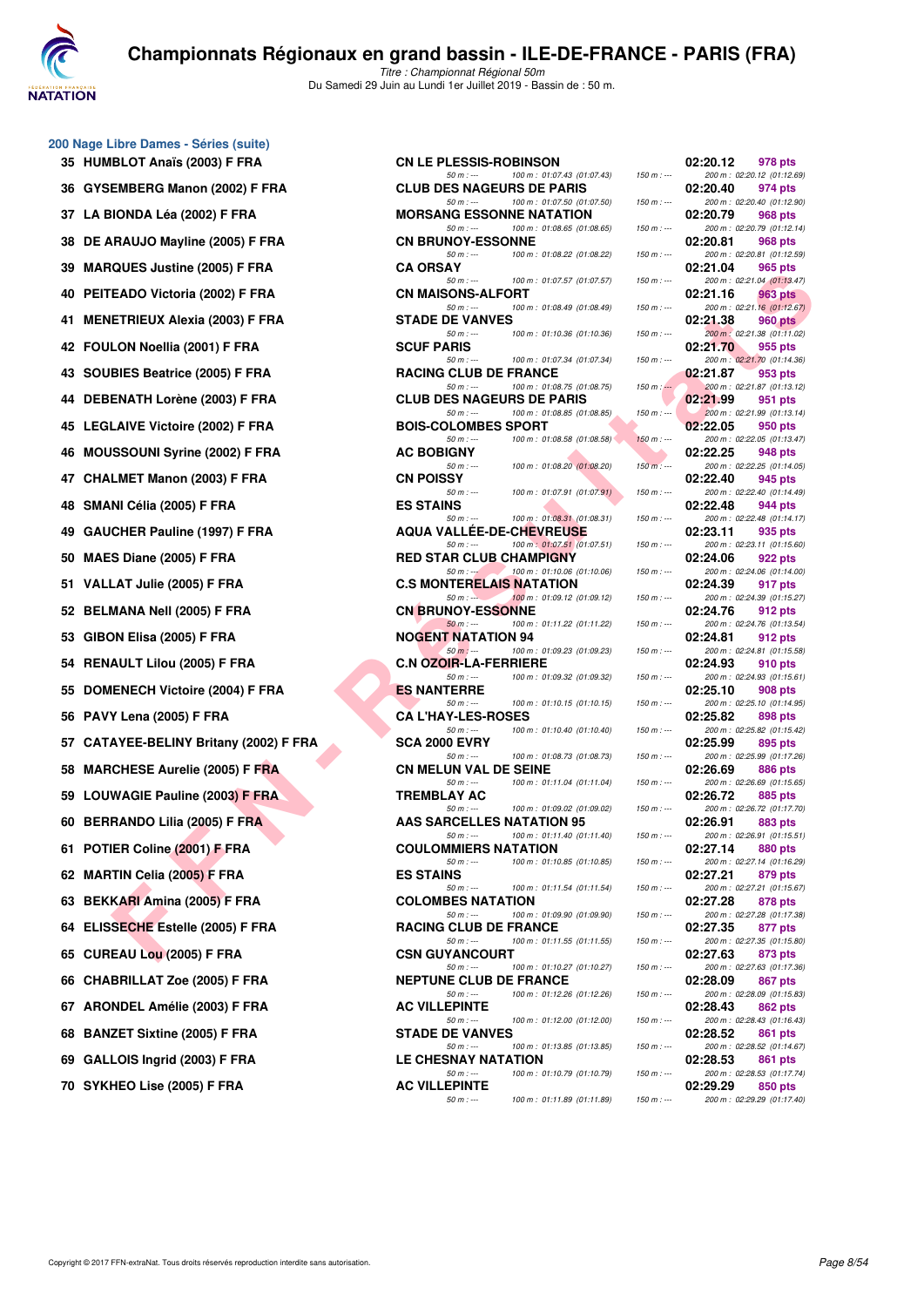

#### **200 Nage Libre Dames - Séries (suite)**

- 
- 
- **73 ANDRIEUX-DOFFIN Lou (2005) F FRA**
- **74 BOST Manon (2002) F FRA**
- 
- 
- **77 DURIS Elena (2005) F FRA**
- **78 SITAYEB Iris (2005) F FRA ES STAINS 02:34.13 787 pts**
- **79 YOUSFI Elina (2005) F FRA SCUF PARIS 02:34.18 786 pts**
- 80 ROMAN Perrine (2002) F FRA
- 
- 
- 
- 
- 
- 
- 

#### **400 Nage Libre Dames - Séries**

| 1  | AMBRASS LIIOU (2002) F FRA                   |               |
|----|----------------------------------------------|---------------|
|    | 100 m : 01:04.79 (01:04.79)<br>$50 m : -$    | $150 m: -$    |
| 2  | OUALID GIRARD Sarah (2000) F FRA             |               |
|    | 100 m: 01:06.37 (01:06.37)<br>$50 m : -$     | $150 m: -$    |
| 3  | LETANG Maria-elena (1993) F FRA              |               |
|    | 100 m: 01:07.18 (01:07.18)<br>$50 m: -$      | $150 m$ : --- |
| 4  | <b>RODRIGUES Chloé (2003) F FRA</b>          |               |
|    | 100 m: 01:07.39 (01:07.39)<br>$50 m : -$     | $150 m: -$    |
| 5  | <b>TROMPETTE Melora (2005) F FRA</b>         |               |
|    | 100 m: 01:07.02 (01:07.02)<br>50 m : ---     | $150 m: -$    |
| 6  | ELIWA Kamila (2004) F FRA                    |               |
|    | $50 m : \dots$ $100 m : 01:07.31 (01:07.31)$ | $150 m : -$   |
| 7  | SERNA Elisa (2002) F FRA                     |               |
|    | 100 m: 01:07.25 (01:07.25)<br>$50 m : -$     | $150 m$ : --- |
| 8  | <b>CRISTINI Marie (2002) F FRA</b>           |               |
|    | 100 m : 01:07.03 (01:07.03)<br>$50 m : -$    | $150 m: -$    |
| 9  | JENVRIN Malia (2004) F FRA                   |               |
|    | 100 m : 01:08.77 (01:08.77)<br>$50 m : -$    | $150 m: -$    |
| 10 | JULIA Mélanie (2002) F FRA                   |               |
|    | 100 m: 01:06.69 (01:06.69)<br>$50 m : -$     | $150 m$ : --- |
| 11 | <b>BRIVERT Kate-Lye (2004) F FRA</b>         |               |
|    | 100 m: 01:07.60 (01:07.60)<br>50 m : ---     | $150 m$ : --- |
| 12 | SAIDJ Feryel (2002) F FRA                    |               |
|    | 100 m: 01:06.85 (01:06.85)<br>$50 m : -2$    | $150 m: -$    |
| 13 | THOMAS Orlane (2003) F FRA                   |               |
|    | 100 m : 01:08.66 (01:08.66)<br>$50 m : -$    | $150 m: -$    |
| 14 | LERAY Lilou (2005) F FRA                     |               |
|    | 100 m : 01:07.83 (01:07.83)<br>$50 m : -$    | $150 m : -$   |
| 15 | FOHRER Marie (2002) F FRA                    |               |
|    | 100 m: 01:07.90 (01:07.90)<br>50 m : ---     | $150 m$ : --- |
| 16 | MIALOT Maud (2003) F FRA                     |               |
|    | 50 m : --- 100 m : 01:08.31 (01:08.31)       | $150 m$ : --- |
| 17 | <b>GUILBAUD Charlotte (2004) F FRA</b>       |               |
|    | 50 m : --- 100 m : 01:07.85 (01:07.85)       | $150 m$ : --- |
| 18 | ALMEIDA Léana (2001) F FRA                   |               |
|    | 50 m : --- 100 m : 01:06.91 (01:06.91)       | $150 m: -$    |
| 19 | PROUVOST Mathilde (2002) F FRA               |               |
|    | 100 m: 01:07.07 (01:07.07)<br>$50 m : -$     | $150 m: -$    |
| 20 | PAGO Elodie (2003) F FRA                     |               |
|    | 100 m: 01:08.52 (01:08.52)<br>50 m : ---     | $150 m : -$   |
|    |                                              |               |

| ou nage Libre Danies - Series (Suite) |                                    |                             |               |                |                            |
|---------------------------------------|------------------------------------|-----------------------------|---------------|----------------|----------------------------|
| 71 BELKAHLA Maissane (2005) F FRA     | <b>ES STAINS</b>                   |                             |               | 02:29.80       | 844 pts                    |
|                                       | $50 m: -$                          | 100 m: 01:12.35 (01:12.35)  | $150 m : -$   |                | 200 m: 02:29.80 (01:17.45) |
| 72 TOUVIOT Divya (2005) F FRA         | <b>CSN GUYANCOURT</b>              |                             |               | 02:29.83       | 843 pts                    |
|                                       | $50 m : -$                         | 100 m : 01:10.71 (01:10.71) | $150 m : -$   |                | 200 m: 02:29.83 (01:19.12) |
| 73 ANDRIEUX-DOFFIN Lou (2005) F FRA   | <b>CN ASNIÈRES</b>                 |                             |               | 02:29.85       | 843 pts                    |
|                                       | $50 m: -$                          | 100 m: 01:12.55 (01:12.55)  | $150 m : -$   |                | 200 m: 02:29.85 (01:17.30) |
| 74 BOST Manon (2002) F FRA            | <b>CA L'HAY-LES-ROSES</b>          |                             |               | 02:30.01       | 841 pts                    |
|                                       | $50 m: -$                          | 100 m : 01:12.22 (01:12.22) | 150 m : ---   |                | 200 m: 02:30.01 (01:17.79) |
| 75 FIDON Louna (2005) F FRA           | <b>EN LONGJUMEAU</b>               |                             |               | 02:30.09       | 840 pts                    |
|                                       | $50 m: -$                          | 100 m: 01:11.93 (01:11.93)  | $150 m : -$   |                | 200 m: 02:30.09 (01:18.16) |
| 76 JANIN Mathilda (2005) F FRA        | <b>STADE FRANÇAIS O COURBEVOIE</b> |                             |               | 02:30.81       | 830 pts                    |
|                                       | $50 m: -$                          | 100 m : 01:12.11 (01:12.11) | 150 m : ---   |                | 200 m: 02:30.81 (01:18.70) |
| 77 DURIS Elena (2005) F FRA           | <b>SN VERSAILLES</b>               |                             |               | 02:31.87       | 816 pts                    |
|                                       | $50 m: -$                          | 100 m : 01:13.50 (01:13.50) | $150 m$ : $-$ |                | 200 m: 02:31.87 (01:18.37) |
| 78 SITAYEB Iris (2005) F FRA          | <b>ES STAINS</b>                   |                             |               | 02:34.13       | 787 pts                    |
|                                       | $50 m : -$                         | 100 m : 01:14.73 (01:14.73) | $150 m : -$   |                | 200 m: 02:34.13 (01:19.40) |
| 79 YOUSFI Elina (2005) F FRA          | <b>SCUF PARIS</b>                  |                             |               | 02:34.18       | 786 pts                    |
|                                       | $50 m: -$                          | 100 m: 01:14.27 (01:14.27)  | $150 m: -$    |                | 200 m: 02:34.18 (01:19.91) |
| 80 ROMAN Perrine (2002) F FRA         | <b>CAL'HAY-LES-ROSES</b>           |                             |               | 02:34.31       | 784 pts                    |
|                                       | $50 m: -$                          | 100 m: 01:13.33 (01:13.33)  | $150 m : -1$  |                | 200 m: 02:34.31 (01:20.98) |
| 81 BENTERKI Syrine (2005) F FRA       | <b>EN LONGJUMEAU</b>               |                             |               | 02:34.89       | 777 pts                    |
|                                       | $50 m: -$                          | 100 m: 01:14.08 (01:14.08)  | $150 m: -$    |                | 200 m: 02:34.89 (01:20.81) |
| --- BROUILLARD Margaux (2005) F FRA   | <b>AQUA CLUB PONTAULT-ROISSY</b>   |                             |               | DNS dec        |                            |
| --- BERKANI Lina (2002) F FRA         | <b>AC VILLEPINTE</b>               |                             |               | DNS dec        |                            |
| --- GUILBAUD Charlotte (2004) F FRA   | <b>CA ORSAY</b>                    |                             |               | DNS dec        |                            |
| --- SAULIN Léa (2004) F FRA           | <b>CN BRUNOY-ESSONNE</b>           |                             |               | DNS dec        |                            |
| --- SANCHEZ Clara (2004) F FRA        | <b>CN BRUNOY-ESSONNE</b>           |                             |               | DNS dec        |                            |
| --- DUMAS Salome (2002) F FRA         | <b>MOUETTES DE PARIS</b>           |                             |               | <b>DNS</b> dec |                            |
|                                       |                                    |                             |               |                |                            |

| Samedi 29 Juin 2019) |  |
|----------------------|--|
|                      |  |

| $\overline{I}$ of Fiboly Louria (2003) F FRA                                   |              | EN LUNGJUMEAU                                                |             |                            |             | 02.JU.UJ                | <b>UTU NIS</b>                                |
|--------------------------------------------------------------------------------|--------------|--------------------------------------------------------------|-------------|----------------------------|-------------|-------------------------|-----------------------------------------------|
| 76   JANIN Mathilda (2005) F FRA                                               |              | $50 m: -$<br><b>STADE FRANCAIS O COURBEVOIE</b>              |             | 100 m: 01:11.93 (01:11.93) | $150 m : -$ | 02:30.81                | 200 m: 02:30.09 (01:18.16)<br><b>830 pts</b>  |
| 77 DURIS Elena (2005) F FRA                                                    |              | $50 m: -$<br><b>SN VERSAILLES</b>                            |             | 100 m: 01:12.11 (01:12.11) | $150 m : -$ | 02:31.87                | 200 m: 02:30.81 (01:18.70)<br>816 pts         |
|                                                                                |              | $50 m: -$                                                    |             | 100 m: 01:13.50 (01:13.50) | $150 m: -$  |                         | 200 m : 02:31.87 (01:18.37)                   |
| 78 SITAYEB Iris (2005) F FRA                                                   |              | <b>ES STAINS</b><br>$50 m: -$                                |             | 100 m: 01:14.73 (01:14.73) | $150 m : -$ | 02:34.13                | 787 pts<br>200 m: 02:34.13 (01:19.40)         |
| 79 YOUSFI Elina (2005) F FRA                                                   |              | <b>SCUF PARIS</b>                                            |             |                            |             | 02:34.18                | <b>786 pts</b>                                |
| 80 ROMAN Perrine (2002) F FRA                                                  |              | $50 m: -$<br><b>CA L'HAY-LES-ROSES</b>                       |             | 100 m: 01:14.27 (01:14.27) | $150 m : -$ | 02:34.31                | 200 m: 02:34.18 (01:19.91)<br>784 pts         |
|                                                                                |              | $50 m: -$                                                    |             | 100 m: 01:13.33 (01:13.33) | $150 m : -$ |                         | 200 m: 02:34.31 (01:20.98)                    |
| 81   BENTERKI Syrine (2005) F FRA                                              |              | <b>EN LONGJUMEAU</b><br>$50 m: -$                            |             | 100 m: 01:14.08 (01:14.08) | $150 m : -$ | 02:34.89                | 777 pts<br>200 m: 02:34.89 (01:20.81)         |
| --- BROUILLARD Margaux (2005) F FRA                                            |              | <b>AQUA CLUB PONTAULT-ROISSY</b>                             |             |                            |             | <b>DNS dec</b>          |                                               |
| --- BERKANI Lina (2002) F FRA                                                  |              | <b>AC VILLEPINTE</b>                                         |             |                            |             | <b>DNS dec</b>          |                                               |
| --- GUILBAUD Charlotte (2004) F FRA                                            |              | <b>CA ORSAY</b>                                              |             |                            |             | <b>DNS dec</b>          |                                               |
| --- SAULIN Léa (2004) F FRA                                                    |              | <b>CN BRUNOY-ESSONNE</b>                                     |             |                            |             | <b>DNS dec</b>          |                                               |
| --- SANCHEZ Clara (2004) F FRA                                                 |              | <b>CN BRUNOY-ESSONNE</b>                                     |             |                            |             | <b>DNS dec</b>          |                                               |
| --- DUMAS Salome (2002) F FRA                                                  |              | <b>MOUETTES DE PARIS</b>                                     |             |                            |             | <b>DNS dec</b>          |                                               |
|                                                                                |              |                                                              |             |                            |             |                         |                                               |
| 00 Nage Libre Dames - Séries                                                   |              | (Samedi 29 Juin 2019)                                        |             |                            |             |                         |                                               |
| 1 AMBRASS Lilou (2002) F FRA                                                   |              | <b>ES MASSY NATATION</b>                                     |             |                            |             | 04:30.32                | 1149 pts                                      |
| $50 m : -$<br>100 m: 01:04.79 (01:04.79)                                       | $150 m : -$  | 200 m: 02:13.05 (01:08.26)                                   | 250 m :---  | 300 m: 03:21.62 (01:08.57) |             | $350 m: -$              | 400 m: 04:30.32 (01:08.70)                    |
| 2 OUALID GIRARD Sarah (2000) F FRA<br>$50 m : -$<br>100 m: 01:06.37 (01:06.37) | $150 m : -$  | <b>CN MELUN VAL DE SEINE</b><br>200 m : 02:16.30 (01:09.93)  | 250 m : --- | 300 m: 03:27.02 (01:10.72) |             | 04:36.80<br>$350 m : -$ | 1099 pts<br>400 m: 04:36.80 (01:09.78)        |
| 3 LETANG Maria-elena (1993) F FRA                                              |              | <b>CLUB DES NAGEURS DE PARIS</b>                             |             |                            |             | 04:37.34                | 1095 pts                                      |
| 100 m: 01:07.18 (01:07.18)<br>$50 m : -$                                       | $150 m : -$  | 200 m: 02:18.06 (01:10.88)                                   | 250 m : --- | 300 m: 03:28.55 (01:10.49) |             | $350 m : -$             | 400 m: 04:37.34 (01:08.79)                    |
| 4 RODRIGUES Chloé (2003) F FRA<br>100 m: 01:07.39 (01:07.39)<br>$50 m : -$     | $150 m: -$   | <b>ES VITRY</b><br>200 m: 02:17.91 (01:10.52)                | 250 m : --- | 300 m: 03:29.18 (01:11.27) |             | 04:40.91<br>$350 m : -$ | 1069 pts<br>400 m: 04:40.91 (01:11.73)        |
| 5 TROMPETTE Melora (2005) F FRA                                                |              | <b>C.N OZOIR-LA-FERRIERE</b>                                 |             |                            |             | 04:41.26                | <b>1066 pts</b>                               |
| $50 m : -$<br>100 m: 01:07.02 (01:07.02)                                       | $150 m : -$  | 200 m: 02:19.17 (01:12.15)                                   | 250 m : --- | 300 m: 03:31.84 (01:12.67) |             | $350 m : -$             | 400 m: 04:41.26 (01:09.42)                    |
| 6 ELIWA Kamila (2004) F FRA<br>$50 m : -$                                      | $150 m : -2$ | <b>ES MASSY NATATION</b>                                     | $250 m : -$ | 300 m: 03:29.91 (01:11.70) |             | 04:41.48<br>$350 m : -$ | 1064 pts                                      |
| 100 m: 01:07.31 (01:07.31)<br>7 SERNA Elisa (2002) F FRA                       |              | 200 m: 02:18.21 (01:10.90)<br><b>CN MELUN VAL DE SEINE</b>   |             |                            |             | 04:42.41                | 400 m: 04:41.48 (01:11.57)<br>1057 pts        |
| $50 m: -$<br>100 m: 01:07.25 (01:07.25)                                        | $150 m : -$  | 200 m: 02:18.83 (01:11.58)                                   | 250 m : --- | 300 m: 03:30.51 (01:11.68) |             | $350 m : -$             | 400 m: 04:42.41 (01:11.90)                    |
| 8 CRISTINI Marie (2002) F FRA<br>100 m: 01:07.03 (01:07.03)                    |              | <b>OLYMPIQUE LA GARENNE-COLOMBES</b>                         |             |                            |             | 04:44.07                | 1045 pts                                      |
| $50 m : -$<br>9 JENVRIN Malia (2004) F FRA                                     | $150 m : -$  | 200 m: 02:18.22 (01:11.19)<br><b>CSN GUYANCOURT</b>          | 250 m : --- | 300 m: 03:31.62 (01:13.40) |             | $350 m : -$<br>04:44.51 | 400 m: 04:44.07 (01:12.45)<br><b>1042 pts</b> |
| 100 m: 01:08.77 (01:08.77)<br>$50 m: -$                                        | $150 m: -$   | 200 m: 02:20.63 (01:11.86)                                   | 250 m : --- | 300 m: 03:33.30 (01:12.67) |             | $350 m : -$             | 400 m: 04:44.51 (01:11.21)                    |
| 10 JULIA Mélanie (2002) F FRA                                                  |              | <b>NEPTUNE CLUB DE FRANCE</b>                                |             |                            |             | 04:44.60                | 1041 pts                                      |
| 100 m: 01:06.69 (01:06.69)<br>$50 m : -$<br>11 BRIVERT Kate-Lye (2004) F FRA   | $150 m: -$   | 200 m: 02:19.51 (01:12.82)<br><b>ES MASSY NATATION</b>       | $250 m : -$ | 300 m: 03:32.93 (01:13.42) |             | $350 m : -$<br>04:44.73 | 400 m: 04:44.60 (01:11.67)<br>1040 pts        |
| 100 m: 01:07.60 (01:07.60)<br>$50 m : -$                                       | $150 m : -$  | 200 m: 02:19.70 (01:12.10)                                   | 250 m : --- | 300 m: 03:32.72 (01:13.02) |             | $350 m : -$             | 400 m: 04:44.73 (01:12.01)                    |
| 12 SAIDJ Feryel (2002) F FRA                                                   |              | <b>STADE FRANCAIS O COURBEVOIE</b>                           |             |                            |             | 04:44.94                | 1039 pts                                      |
| $50 m: -$<br>100 m: 01:06.85 (01:06.85)<br>13 THOMAS Orlane (2003) F FRA       | $150 m: -$   | 200 m: 02:19.18 (01:12.33)<br><b>CSM CLAMART</b>             | 250 m : --- | 300 m: 03:32.21 (01:13.03) |             | $350 m : -$<br>04:45.17 | 400 m: 04:44.94 (01:12.73)<br><b>1037 pts</b> |
| 100 m: 01:08.66 (01:08.66)<br>$50 m: -$                                        | $150 m : -$  | 200 m: 02:21.10 (01:12.44)                                   | 250 m : --- | 300 m: 03:34.18 (01:13.08) |             | $350 m : -$             | 400 m: 04:45.17 (01:10.99)                    |
| 14 LERAY Lilou (2005) F FRA                                                    |              | <b>CN LE PLESSIS-ROBINSON</b>                                |             |                            |             | 04:45.71                | 1033 pts                                      |
| 100 m: 01:07.83 (01:07.83)<br>$50 m : -$<br>15 FOHRER Marie (2002) F FRA       | $150 m: -$   | 200 m: 02:21.17 (01:13.34)<br><b>CERGY PONTOISE NATATION</b> | 250 m : --- | 300 m: 03:34.10 (01:12.93) |             | $350 m : -$             | 400 m: 04:45.71 (01:11.61)<br>1028 pts        |
| $50 m : -$<br>100 m: 01:07.90 (01:07.90)                                       | $150 m: -$   | 200 m: 02:20.45 (01:12.55)                                   | 250 m : --- | 300 m: 03:33.99 (01:13.54) |             | 04:46.47<br>$350 m : -$ | 400 m: 04:46.47 (01:12.48)                    |
| 16 MIALOT Maud (2003) F FRA                                                    |              | <b>CA ORSAY</b>                                              |             |                            |             | 04:47.17                | 1022 pts                                      |
| $50 m : -$<br>100 m: 01:08.31 (01:08.31)                                       | $150 m : -$  | 200 m: 02:20.70 (01:12.39)                                   | 250 m : --- | 300 m: 03:33.78 (01:13.08) |             | $350 m : -$             | 400 m: 04:47.17 (01:13.39)                    |
| 17 GUILBAUD Charlotte (2004) F FRA<br>100 m: 01:07.85 (01:07.85)<br>$50 m : -$ | $150 m: -$   | <b>CA ORSAY</b><br>200 m: 02:21.14 (01:13.29)                | 250 m : --- | 300 m: 03:34.07 (01:12.93) |             | 04:47.21<br>$350 m : -$ | 1022 pts<br>400 m: 04:47.21 (01:13.14)        |
| 18 ALMEIDA Léana (2001) F FRA                                                  |              | <b>ES MASSY NATATION</b>                                     |             |                            |             | 04:47.86                | <b>1017 pts</b>                               |
| $50 m : -$<br>100 m: 01:06.91 (01:06.91)                                       | $150 m : -$  | 200 m : 02:20.20 (01:13.29)                                  | 250 m : --- | 300 m: 03:34.05 (01:13.85) |             | $350 m : -$             | 400 m: 04:47.86 (01:13.81)                    |
| 19 PROUVOST Mathilde (2002) F FRA<br>$50 m : -$<br>100 m: 01:07.07 (01:07.07)  | $150 m : -$  | <b>AS PORCHEVILLE</b><br>200 m : 02:20.20 (01:13.13)         | 250 m : --- | 300 m: 03:34.95 (01:14.75) |             | 04:49.61<br>$350 m : -$ | 1005 pts<br>400 m: 04:49.61 (01:14.66)        |
| 20 PAGO Elodie (2003) F FRA                                                    |              | <b>SN VERSAILLES</b>                                         |             |                            |             | 04:50.67                | 997 pts                                       |
| $50 m : -$<br>100 m: 01:08.52 (01:08.52)                                       | $150 m : -$  | 200 m: 02:21.83 (01:13.31)                                   | $250 m : -$ | 300 m: 03:36.75 (01:14.92) |             | $350 m : -$             | 400 m: 04:50.67 (01:13.92)                    |

| 30.OU | າດລລ hrs                               |
|-------|----------------------------------------|
|       | 400 m: 04:36.80 (01:09.78)             |
| 37.34 | 1095 pts                               |
|       | 400 m: 04:37.34 (01:08.79)             |
| 40.91 | 1069 pts                               |
|       | 400 m: 04:40.91 (01:11.73)             |
| 41.26 | 1066 pts                               |
|       | 400 m: 04:41.26 (01:09.42)             |
| 41.48 | 1064 pts                               |
|       | 400 m: 04:41.48 (01:11.57)             |
| 42.41 | 1057 pts                               |
|       | 400 m: 04:42.41 (01:11.90)             |
| 44.07 | 1045 pts                               |
|       | 400 m: 04:44.07 (01:12.45)             |
| 44.51 | 1042 pts                               |
|       | 400 m: 04:44.51 (01:11.21)             |
| 44.60 | 1041 pts                               |
|       | 400 m: 04:44.60 (01:11.67)             |
| 44.73 | 1040 pts                               |
|       | 400 m: 04:44.73 (01:12.01)             |
| 44.94 | 1039 pts                               |
|       | 400 m: 04:44.94 (01:12.73)             |
| 45.17 | 1037 pts                               |
|       | 400 m: 04:45.17 (01:10.99)             |
| 45.71 | 1033 pts                               |
|       | 400 m: 04:45.71 (01:11.61)             |
| 46.47 | 1028 pts                               |
|       | 400 m: 04:46.47 (01:12.48)             |
| 47.17 | 1022 pts                               |
| 47.21 | 400 m: 04:47.17 (01:13.39)             |
|       | <b>1022 pts</b>                        |
| 47.86 | 400 m: 04:47.21 (01:13.14)             |
|       | 1017 pts<br>400 m: 04:47.86 (01:13.81) |
| 49.61 | 1005 pts                               |
|       | 400 m: 04:49.61 (01:14.66)             |
| 50.67 | 997 pts                                |
|       | 400 m: 04:50.67 (01:13.92)             |
|       |                                        |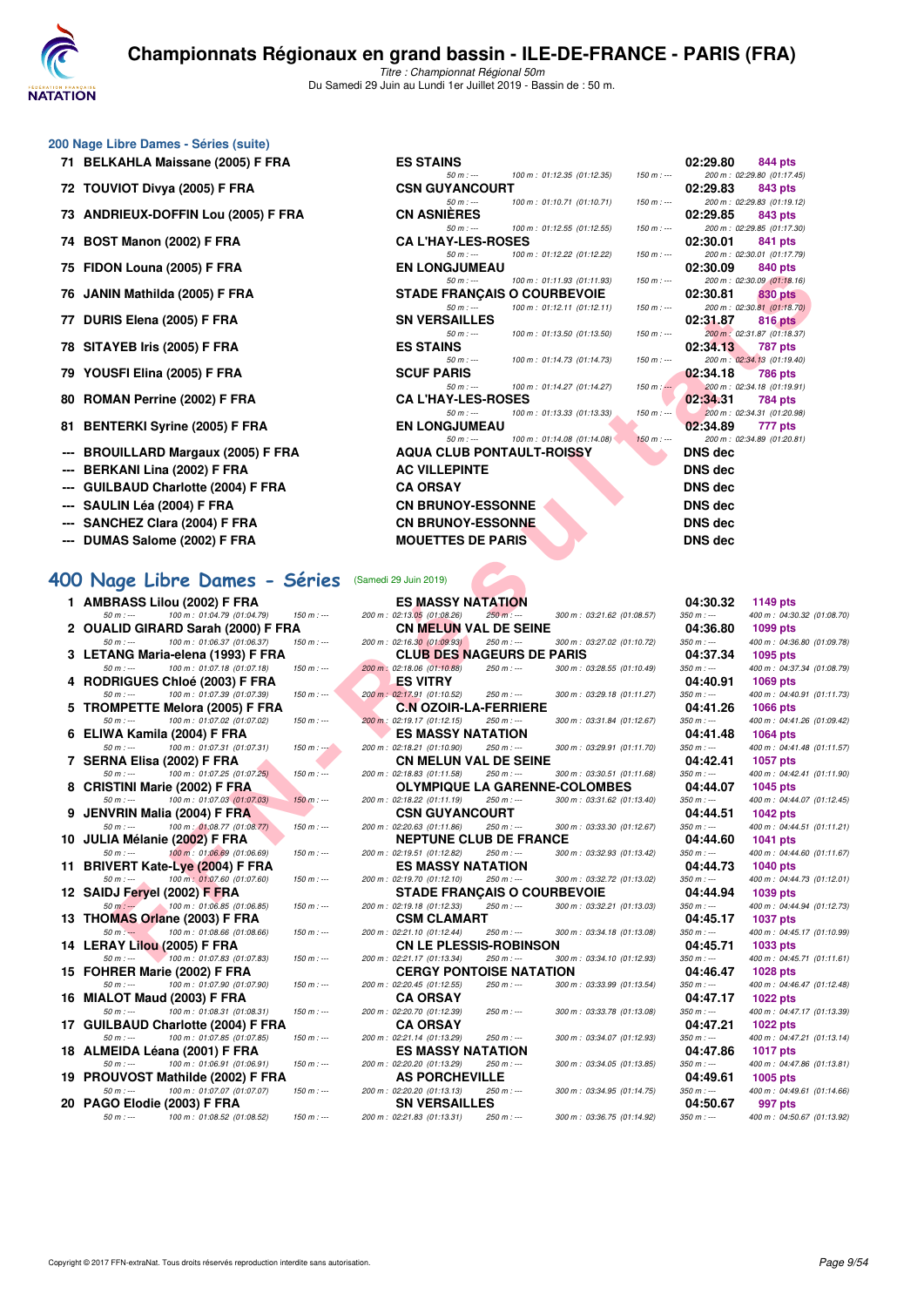

|    | 400 Nage Libre Dames - Séries (suite)                                                                      |            |
|----|------------------------------------------------------------------------------------------------------------|------------|
| 21 | FOURMY Maëlys (2003) F FRA                                                                                 |            |
| 22 | 100 m: 01:08.77 (01:08.77)<br>50 m : ---<br>CLAP Emilie (2003) F FRA                                       | 150        |
| 23 | 100 m: 01:09.44 (01:09.44)<br>50 m : ---<br>LE BERRIGAUD Marine (2002) F FRA<br>100 m: 01:11.33 (01:11.33) | 150<br>150 |
| 24 | 50 m : ---<br>GYSEMBERG Manon (2002) F FRA<br>100 m: 01:09.41 (01:09.41)<br>50 m : ---                     | 150        |
| 25 | <b>MENU Chiara (2003) F FRA</b><br>100 m: 01:07.97 (01:07.97)<br>50 m : ---                                | 150        |
| 26 | HOCQUARD Margaux (2002) F FRA<br>100 m: 01:08.17 (01:08.17)<br>$50 m : -$                                  | 150        |
| 27 | FOULON Noellia (2001) F FRA<br>100 m: 01:09.81 (01:09.81)<br>50 m : ---                                    | 150        |
| 28 | <b>MARQUES Justine (2005) F FRA</b><br>100 m: 01:09.23 (01:09.23)<br>$50 m: -$                             | 150        |
| 29 | FALLET Grace (2005) F CIV<br>100 m: 01:11.04 (01:11.04)<br>50 m : ---                                      | 150        |
| 30 | BERKANI Lina (2002) F FRA<br>100 m: 01:08.51 (01:08.51)<br>50 m : ---                                      | 150        |
| 31 | AZZOUZ Safia (2004) F FRA<br>100 m: 01:10.24 (01:10.24)<br>50 m : ---                                      | 150        |
| 32 | PEITEADO Victoria (2002) F FRA<br>100 m: 01:10.71 (01:10.71)<br>50 m : ---                                 | 150        |
| 33 | LA BIONDA Léa (2002) F FRA<br>100 m: 01:11.12 (01:11.12)<br>50 m : ---                                     | 150        |
| 34 | <b>HOURIEZ Juliette (2005) F FRA</b><br>100 m: 01:10.29 (01:10.29)<br>50 m : ---                           | 150        |
| 35 | VALLAT Julie (2005) F FRA<br>100 m: 01:10.96 (01:10.96)<br>$50 m : -$                                      | 150        |
| 36 | CHALMET Manon (2003) F FRA<br>100 m: 01:10.32 (01:10.32)<br>$50 m : -$                                     | 150        |
| 37 | <b>MARCHESE Aurelie (2005) F FRA</b><br>100 m: 01:10.76 (01:10.76)<br>50 m : ---                           | 150        |
| 38 | SAULIN Léa (2004) F FRA<br>100 m: 01:11.66 (01:11.66)<br>50 m : ---                                        | 150        |
| 39 | DE ARAUJO Mayline (2005) F FRA<br>100 m : 01:11.11 (01:11.11)<br>50 m : ---                                | 150        |
| 40 | <b>LEGLAIVE Victoire (2002) F FRA</b><br>100 m: 01:09.98 (01:09.98)<br>50 m : ---                          | 150        |
| 41 | DRUART Morgane (2003) F FRA<br>100 m: 01:11.10 (01:11.10)<br>50 m : ---                                    | 150        |
| 42 | SOUBIES Beatrice (2005) F FRA<br>100 m : 01:12.60 (01:12.60)<br>$50 m : -$                                 | 150        |
| 43 | HERVAULT Estelle (2003) F FRA<br>$50 m : -$<br>100 m: 01:10.70 (01:10.70)                                  | 150        |
| 44 | BLIAH Yaelle (2004) F FRA<br>100 m: 01:11.80 (01:11.80)<br>50 m : ---                                      | 150        |
| 45 | POTIER Coline (2001) F FRA<br>100 m: 01:10.64 (01:10.64)<br>50 m : ---                                     | 150        |
| 45 | EL KATEB Meryem (2004) F FRA<br>50 m : ---<br>100 m : 01:11.90 (01:11.90)                                  | 150        |
| 47 | <b>RENAULT Lilou (2005) F FRA</b><br>100 m: 01:10.69 (01:10.69)<br>$50 m: -$                               | 150        |
| 48 | GAUCHER Pauline (1997) F FRA<br>100 m: 01:09.16 (01:09.16)<br>$50 m : -$                                   | 150        |
| 49 | CHABRILLAT Zoe (2005) F FRA<br>100 m: 01:11.41 (01:11.41)<br>$50 m : -$                                    | 150        |
| 50 | SIMONUTTI Salome (2005) F FRA<br>100 m: 01:13.07 (01:13.07)<br>$50 m : -$                                  | 150        |
| 51 | DEBENATH Lorène (2003) F FRA<br>100 m: 01:11.08 (01:11.08)<br>50 m : ---                                   | 150        |
| 52 | ARONDEL Amélie (2003) F FRA<br>100 m: 01:14.06 (01:14.06)<br>50 m : ---                                    | 150        |
| 53 | LEFRANCOIS Noa (2003) F FRA<br>$50 m : -$<br>100 m: 01:11.30 (01:11.30)                                    | 150        |
| 54 | FIDON Louna (2005) F FRA<br>100 m: 01:12.24 (01:12.24)<br>$50 m : -$                                       | 150        |
| 55 | SELMI Meryam (2004) F FRA<br>50 m : ---<br>100 m: 01:11.74 (01:11.74)                                      | 150        |
| 56 | BOLEC Manon (2005) F FRA<br>$100 \text{ m}$ : 01:14.97 (01:14.97)<br>$50 m : -$                            | 150        |

| u nage Libre Danies - Series (Suite)                                           |               |                                                                |               |                               |                         |                                              |
|--------------------------------------------------------------------------------|---------------|----------------------------------------------------------------|---------------|-------------------------------|-------------------------|----------------------------------------------|
| 21 FOURMY Maëlys (2003) F FRA                                                  |               | <b>ES MASSY NATATION</b>                                       |               |                               | 04:51.16                | 994 pts                                      |
| $50 m : -$<br>100 m: 01:08.77 (01:08.77)                                       | $150 m: -$    | 200 m: 02:22.17 (01:13.40)                                     | 250 m : ---   | 300 m: 03:36.64 (01:14.47)    | $350 m : -$             | 400 m: 04:51.16 (01:14.52)                   |
| 22   CLAP Emilie (2003) F FRA                                                  |               | <b>COULOMMIERS NATATION</b>                                    |               |                               | 04:51.50                | 991 pts                                      |
| 100 m: 01:09.44 (01:09.44)<br>$50 m : -$                                       | $150 m: -$    | 200 m: 02:24.16 (01:14.72)                                     | 250 m : ---   | 300 m: 03:38.95 (01:14.79)    | $350 m : -$             | 400 m: 04:51.50 (01:12.55)                   |
| 23 LE BERRIGAUD Marine (2002) F FRA<br>100 m: 01:11.33 (01:11.33)              |               | <b>AC BOULOGNE-BILLANCOURT</b>                                 | 250 m : ---   |                               | 04:51.58                | 991 pts                                      |
| $50 m: -$<br>24   GYSEMBERG Manon (2002) F FRA                                 | 150 m : ---   | 200 m: 02:25.30 (01:13.97)<br><b>CLUB DES NAGEURS DE PARIS</b> |               | 300 m: 03:39.47 (01:14.17)    | 350 m : ---<br>04:52.15 | 400 m: 04:51.58 (01:12.11)<br>987 pts        |
| 100 m: 01:09.41 (01:09.41)<br>$50 m : -$                                       | $150 m : -$   | 200 m: 02:23.27 (01:13.86)                                     | 250 m : ---   | 300 m: 03:38.19 (01:14.92)    | $350 m : -$             | 400 m: 04:52.15 (01:13.96)                   |
| 25 MENU Chiara (2003) F FRA                                                    |               |                                                                |               | OLYMPIQUE LA GARENNE-COLOMBES | 04:53.77                | 975 pts                                      |
| $50 m : -$<br>100 m: 01:07.97 (01:07.97)                                       | $150 m : -$   | 200 m: 02:21.51 (01:13.54)                                     | 250 m : ---   | 300 m: 03:37.39 (01:15.88)    | 350 m : ---             | 400 m: 04:53.77 (01:16.38)                   |
| 26 HOCQUARD Margaux (2002) F FRA                                               |               | <b>RED STAR CLUB CHAMPIGNY</b>                                 |               |                               | 04:54.17                | 972 pts                                      |
| $50 m : -$<br>100 m: 01:08.17 (01:08.17)                                       | $150 m : -$   | 200 m: 02:22.58 (01:14.41)                                     | 250 m : ---   | 300 m: 03:38.95 (01:16.37)    | $350 m : -$             | 400 m : 04:54.17 (01:15.22)                  |
| 27   FOULON Noellia (2001) F FRA                                               |               | <b>SCUF PARIS</b>                                              |               |                               | 04:54.48                | 970 pts                                      |
| 100 m: 01:09.81 (01:09.81)<br>$50 m : -$                                       | $150 m : -$   | 200 m: 02:24.20 (01:14.39)                                     | 250 m : ---   | 300 m: 03:40.32 (01:16.12)    | $350 m: -$              | 400 m: 04:54.48 (01:14.16)                   |
| 28   MARQUES Justine (2005) F FRA                                              |               | <b>CA ORSAY</b>                                                |               |                               | 04:54.71                | <b>968 pts</b>                               |
| 100 m: 01:09.23 (01:09.23)<br>$50 m : -$<br>29 FALLET Grace (2005) F CIV       | $150 m : -$   | 200 m: 02:24.50 (01:15.27)<br>AAS SARCELLES NATATION 95        | 250 m : ---   | 300 m: 03:40.02 (01:15.52)    | $350 m : -$<br>04:54.77 | 400 m: 04:54.71 (01:14.69)<br>968 pts        |
| $50 m: -$<br>100 m: 01:11.04 (01:11.04)                                        | $150 m: -$    | 200 m: 02:25.77 (01:14.73)                                     | 250 m : ---   | 300 m: 03:40.85 (01:15.08)    | $350 m : -$             | 400 m: 04:54.77 (01:13.92)                   |
| 30   BERKANI Lina (2002) F FRA                                                 |               | AC VILLEPINTE                                                  |               |                               | 04:54.82                | 968 pts                                      |
| 100 m: 01:08.51 (01:08.51)<br>$50 m : -$                                       | $150 m : -$   | 200 m: 02:22.10 (01:13.59)                                     | 250 m : ---   | 300 m: 03:37.91 (01:15.81)    | $350 m : -$             | 400 m: 04:54.82 (01:16.91)                   |
| 31   AZZOUZ Safia (2004) F FRA                                                 |               | S.M MONTROUGE                                                  |               |                               | 04:54.94                | 967 pts                                      |
| $50 m: -$<br>100 m: 01:10.24 (01:10.24)                                        | $150 m : -$   | 200 m : 02:26.24 (01:16.00)                                    | $250 m : -$   | 300 m: 03:41.97 (01:15.73)    | $350 m : -$             | 400 m: 04:54.94 (01:12.97)                   |
| 32 PEITEADO Victoria (2002) F FRA                                              |               | <b>CN MAISONS-ALFORT</b>                                       |               |                               | 04:55.60                | 962 pts                                      |
| 100 m: 01:10.71 (01:10.71)<br>$50 m : -$                                       | $150 m: -$    | 200 m: 02:25.92 (01:15.21)                                     | 250 m : ---   | 300 m: 03:41.35 (01:15.43)    | $350 m : -$             | 400 m: 04:55.60 (01:14.25)                   |
| 33   LA BIONDA Léa (2002) F FRA                                                |               | <b>MORSANG ESSONNE NATATION</b>                                |               |                               | 04:57.33                | 950 pts                                      |
| 100 m: 01:11.12 (01:11.12)<br>$50 m : -$                                       | $150 m : -$   | 200 m : 02:26.72 (01:15.60)                                    | 250 m : ---   | 300 m : 03:43.56 (01:16.84)   | 350 m : ---             | 400 m: 04:57.33 (01:13.77)                   |
| 34   HOURIEZ Juliette (2005) F FRA<br>100 m: 01:10.29 (01:10.29)<br>$50 m : -$ | $150 m: -$    | <b>RUEIL ATHLETIC CLUB</b><br>200 m: 02:25.75 (01:15.46)       | 250 m : ---   | 300 m: 03:42.84 (01:17.09)    | 04:57.55<br>$350 m : -$ | 948 pts<br>400 m: 04:57.55 (01:14.71)        |
| 35   VALLAT Julie (2005) F FRA                                                 |               | <b>C.S MONTERELAIS NATATION</b>                                |               |                               | 04:58.56                | 941 pts                                      |
| 100 m: 01:10.96 (01:10.96)<br>$50 m : -$                                       | $150 m: -$    | 200 m: 02:28.30 (01:17.34)                                     | 250 m : ---   | 300 m: 03:44.77 (01:16.47)    | 350 m : ---             | 400 m: 04:58.56 (01:13.79)                   |
| 36   CHALMET Manon (2003) F FRA                                                |               | <b>CN POISSY</b>                                               |               |                               | 04:58.94                | 939 pts                                      |
| 100 m: 01:10.32 (01:10.32)<br>$50 m : -$                                       | $150 m : -$   | 200 m: 02:26.00 (01:15.68)                                     | $250 m : -$   | 300 m: 03:42.60 (01:16.60)    | $350 m : -$             | 400 m: 04:58.94 (01:16.34)                   |
| 37 MARCHESE Aurelie (2005) F FRA                                               |               | CN MELUN VAL DE SEINE                                          |               |                               | 04:59.34                | 936 pts                                      |
| $50 m : -$<br>100 m: 01:10.76 (01:10.76)                                       | $150 m : -$   | 200 m: 02:26.45 (01:15.69)                                     | $250 m$ : --- | 300 m : 03:43.28 (01:16.83)   | $350 m : -$             | 400 m: 04:59.34 (01:16.06)                   |
| 38   SAULIN Léa (2004) F FRA                                                   |               | <b>CN BRUNOY-ESSONNE</b>                                       |               |                               | 05:00.27                | 929 pts                                      |
| $50 m : -$<br>100 m: 01:11.66 (01:11.66)                                       | $150 m: -$    | 200 m: 02:27.68 (01:16.02)<br><b>CN BRUNOY-ESSONNE</b>         | 250 m : ---   | 300 m : 03:44.34 (01:16.66)   | $350 m : -$<br>05:01.06 | 400 m: 05:00.27 (01:15.93)                   |
| 39 DE ARAUJO Mayline (2005) F FRA<br>100 m: 01:11.11 (01:11.11)<br>$50 m : -$  | $150 m : -$   | 200 m: 02:27.68 (01:16.57)                                     | 250 m : ---   | 300 m : 03:44.86 (01:17.18)   | $350 m : -$             | 924 pts<br>400 m: 05:01.06 (01:16.20)        |
| 40   LEGLAIVE Victoire (2002) F FRA                                            |               | <b>BOIS-COLOMBES SPORT</b>                                     |               |                               | 05:01.33                | 922 pts                                      |
| $50 m: -$<br>100 m: 01:09.98 (01:09.98)                                        | $150 m : -$   | 200 m : 02:25.87 (01:15.89)                                    | 250 m : ---   | 300 m: 03:43.84 (01:17.97)    | 350 m : ---             | 400 m: 05:01.33 (01:17.49)                   |
| 41 DRUART Morgane (2003) F FRA                                                 |               | <b>AQUA CLUB PONTAULT-ROISSY</b>                               |               |                               | 05:01.42                | 921 pts                                      |
| 100 m: 01:11.10 (01:11.10)<br>$50 m : -$                                       | $150 m: -$    | 200 m : 02:27.63 (01:16.53)                                    | 250 m : ---   | 300 m: 03:45.82 (01:18.19)    | 350 m : ---             | 400 m: 05:01.42 (01:15.60)                   |
| 42 SOUBIES Beatrice (2005) F FRA                                               |               | <b>RACING CLUB DE FRANCE</b>                                   |               |                               | 05:01.44                | 921 pts                                      |
| 100 m: 01:12.60 (01:12.60)<br>$50 m: -$                                        | $150 m : -$   | 200 m : 02:30.05 (01:17.45)                                    | 250 m : ---   | 300 m: 03:46.30 (01:16.25)    | $350 m : -$             | 400 m: 05:01.44 (01:15.14)                   |
| 43   HERVAULT Estelle (2003) F FRA<br>$50 m: -$<br>100 m: 01:10.70 (01:10.70)  | $150 m: -$    | CNO ST-GERMAIN-EN-LAYE<br>200 m: 02:26.52 (01:15.82)           | 250 m : ---   | 300 m: 03:45.54 (01:19.02)    | 05:02.03<br>$350 m : -$ | 917 pts<br>400 m: 05:02.03 (01:16.49)        |
| 44 BLIAH Yaelle (2004) F FRA                                                   |               | <b>ES NANTERRE</b>                                             |               |                               | 05:02.23                | 916 pts                                      |
| 100 m: 01:11.80 (01:11.80)<br>$50 m : -$                                       | $150 m: -$    | 200 m: 02:28.72 (01:16.92)                                     | 250 m : ---   | 300 m: 03:45.90 (01:17.18)    | $350 m : -$             | 400 m: 05:02.23 (01:16.33)                   |
| 45 POTIER Coline (2001) F FRA                                                  |               | <b>COULOMMIERS NATATION</b>                                    |               |                               | 05:02.25                | 916 pts                                      |
| 100 m: 01:10.64 (01:10.64)<br>$50 m : -$                                       | $150 m : -$   | 200 m: 02:29.75 (01:19.11)                                     | 250 m : ---   | 300 m: 03:47.93 (01:18.18)    | $350 m : -$             | 400 m: 05:02.25 (01:14.32)                   |
| 45   EL KATEB Meryem <u>(</u> 2004) F FRA                                      |               | AC BOULOGNE-BILLANCOURT                                        |               |                               | 05:02.25                | 916 pts                                      |
| 100 m: 01:11.90 (01:11.90)<br>$50 m : -$                                       | $150 m: -$    | 200 m: 02:28.57 (01:16.67)                                     | 250 m : ---   | 300 m: 03:45.78 (01:17.21)    | $350 m : -$             | 400 m: 05:02.25 (01:16.47)                   |
| 47 RENAULT Lilou (2005) F FRA                                                  |               | <b>C.N OZOIR-LA-FERRIERE</b>                                   |               |                               | 05:03.44                | 907 pts                                      |
| $50 m : -$<br>100 m: 01:10.69 (01:10.69)                                       | $150 m$ : --- | 200 m: 02:27.71 (01:17.02)                                     | 250 m : ---   | 300 m: 03:45.99 (01:18.28)    | 350 m : ---             | 400 m: 05:03.44 (01:17.45)                   |
| 48 GAUCHER Pauline (1997) F FRA<br>100 m : 01:09.16 (01:09.16)<br>$50 m: -$    |               | <b>AQUA VALLEE-DE-CHEVREUSE</b><br>200 m : 02:26.12 (01:16.96) | 250 m : ---   |                               | 05:06.39<br>350 m : --- | <b>887 pts</b><br>400 m: 05:06.39 (01:20.59) |
| 49   CHABRILLAT Zoe (2005) F FRA                                               | $150 m : -$   | <b>NEPTUNE CLUB DE FRANCE</b>                                  |               | 300 m : 03:45.80 (01:19.68)   | 05:07.19                | 882 pts                                      |
| $50 m: -$<br>100 m: 01:11.41 (01:11.41)                                        | $150 m : -$   | 200 m: 02:30.02 (01:18.61)                                     | 250 m : ---   | 300 m: 03:49.52 (01:19.50)    | $350 m : -$             | 400 m: 05:07.19 (01:17.67)                   |
| 50   SIMONUTTI Salome (2005) F FRA                                             |               | <b>CLUB DES NAGEURS DE PARIS</b>                               |               |                               | 05:09.19                | 868 pts                                      |
| 100 m: 01:13.07 (01:13.07)<br>$50 m : -$                                       | $150 m$ : --- | 200 m : 02:32.19 (01:19.12)                                    | 250 m : ---   | 300 m: 03:52.13 (01:19.94)    | 350 m : ---             | 400 m: 05:09.19 (01:17.06)                   |
| 51   DEBENATH Lorène (2003) F FRA                                              |               | <b>CLUB DES NAGEURS DE PARIS</b>                               |               |                               | 05:11.04                | 856 pts                                      |
| $50 m : -$<br>100 m: 01:11.08 (01:11.08)                                       | $150 m : -$   | 200 m: 02:30.57 (01:19.49)                                     | 250 m : ---   | 300 m: 03:51.08 (01:20.51)    | 350 m : ---             | 400 m: 05:11.04 (01:19.96)                   |
| 52   ARONDEL Amélie (2003) F FRA                                               |               | <b>AC VILLEPINTE</b>                                           |               |                               | 05:11.30                | 854 pts                                      |
| 100 m: 01:14.06 (01:14.06)<br>$50 m: -$                                        | $150 m : -$   | 200 m: 02:32.87 (01:18.81)                                     | 250 m : ---   | 300 m: 03:52.41 (01:19.54)    | 350 m : ---             | 400 m: 05:11.30 (01:18.89)                   |
| 53   LEFRANCOIS Noa (2003) F FRA<br>$50 m : -$<br>100 m: 01:11.30 (01:11.30)   | $150 m$ : --- | AS LE PLESSIS-SAVIGNY<br>200 m: 02:30.08 (01:18.78)            | 250 m : ---   | 300 m: 03:50.65 (01:20.57)    | 05:13.59<br>350 m : --- | 839 pts<br>400 m: 05:13.59 (01:22.94)        |
| 54 FIDON Louna (2005) F FRA                                                    |               | <b>EN LONGJUMEAU</b>                                           |               |                               | 05:13.80                | 838 pts                                      |
| 100 m: 01:12.24 (01:12.24)<br>$50 m: -$                                        | $150 m$ : --- | 200 m: 02:31.61 (01:19.37)                                     | 250 m : ---   | 300 m: 03:52.19 (01:20.58)    | 350 m : ---             | 400 m: 05:13.80 (01:21.61)                   |
| 55 SELMI Meryam (2004) F FRA                                                   |               | <b>CERGY PONTOISE NATATION</b>                                 |               |                               | 05:14.27                | 835 pts                                      |
| $50 m : -$<br>100 m: 01:11.74 (01:11.74)                                       | $150 m : -$   | 200 m: 02:31.22 (01:19.48)                                     | 250 m : ---   | 300 m: 03:53.73 (01:22.51)    | $350 m : -$             | 400 m: 05:14.27 (01:20.54)                   |
| 56 BOLEC Manon (2005) F FRA                                                    |               | AS LE PLESSIS-SAVIGNY                                          |               |                               | 05:14.63                | 832 pts                                      |
| $50 m: -$<br>100 m: 01:14.97 (01:14.97)                                        | $150 m$ : --- | 200 m: 02:35.20 (01:20.23)                                     | $250 m : -$   | 300 m: 03:55.99 (01:20.79)    | $350 m : -$             | 400 m: 05:14.63 (01:18.64                    |

| 1.16     | 994 pts        |                             |
|----------|----------------|-----------------------------|
| 1.50     | 991 pts        | 400 m: 04:51.16 (01:14.52)  |
| 1.58     | 991 pts        | 400 m: 04:51.50 (01:12.55)  |
| 2.15     |                | 400 m : 04:51.58 (01:12.11) |
|          | 987 pts        | 400 m: 04:52.15 (01:13.96)  |
| 3.77     | 975 pts        | 400 m : 04:53.77 (01:16.38) |
| 4.17     | 972 pts        | 400 m : 04:54.17 (01:15.22) |
| 4.48     | 970 pts        |                             |
| 4.71     | 968 pts        | 400 m: 04:54.48 (01:14.16)  |
| 4.77     | <b>968 pts</b> | 400 m: 04:54.71 (01:14.69)  |
| 4.82     | 968 pts        | 400 m : 04:54.77 (01:13.92) |
| 4.94     | 967 pts        | 400 m : 04:54.82 (01:16.91) |
|          |                | 400 m : 04:54.94 (01:12.97) |
| 5.60     | 962 pts        | 400 m : 04:55.60 (01:14.25) |
| 7.33     | 950 pts        | 400 m: 04:57.33 (01:13.77)  |
| 7.55     | 948 pts        | 400 m: 04:57.55 (01:14.71)  |
| 8.56     | 941 pts        |                             |
| 8.94     | 939 pts        | 400 m : 04:58.56 (01:13.79) |
| 9.34     | 936 pts        | 400 m: 04:58.94 (01:16.34)  |
| $0.27\,$ | 929 pts        | 400 m : 04:59.34 (01:16.06) |
|          |                | 400 m : 05:00.27 (01:15.93) |
| 1.06     | 924 pts        | 400 m : 05:01.06 (01:16.20) |
| 1.33     | 922 pts        | 400 m: 05:01.33 (01:17.49)  |
| 1.42     | 921 pts        | 400 m : 05:01.42 (01:15.60) |
| 1.44     | 921 pts        |                             |
| 2.03     | 917 pts        | 400 m : 05:01.44 (01:15.14) |
| 2.23     | 916 pts        | 400 m: 05:02.03 (01:16.49)  |
| 2.25     | 916 pts        | 400 m : 05:02.23 (01:16.33) |
|          |                | 400 m: 05:02.25 (01:14.32)  |
| 2.25     | 916 pts        | 400 m: 05:02.25 (01:16.47)  |
| 3.44     | <b>907 pts</b> | 400 m: 05:03.44 (01:17.45)  |
| 6.39     | <b>887 pts</b> | 400 m: 05:06.39 (01:20.59)  |
| 7.19     | 882 pts        |                             |
| 9.19     | 868 pts        | 400 m: 05:07.19 (01:17.67)  |
| 1.04     | <b>856 pts</b> | 400 m: 05:09.19 (01:17.06)  |
| 1.30     | 854 pts        | 400 m: 05:11.04 (01:19.96)  |
| 3.59     | 839 pts        | 400 m: 05:11.30 (01:18.89)  |
|          |                | 400 m: 05:13.59 (01:22.94)  |
| 3.80     | 838 pts        | 400 m: 05:13.80 (01:21.61)  |
| 4.27     | 835 pts        | 400 m: 05:14.27 (01:20.54)  |
| 4.63     | 832 pts        |                             |
|          |                | 400 m: 05:14.63 (01:18.64)  |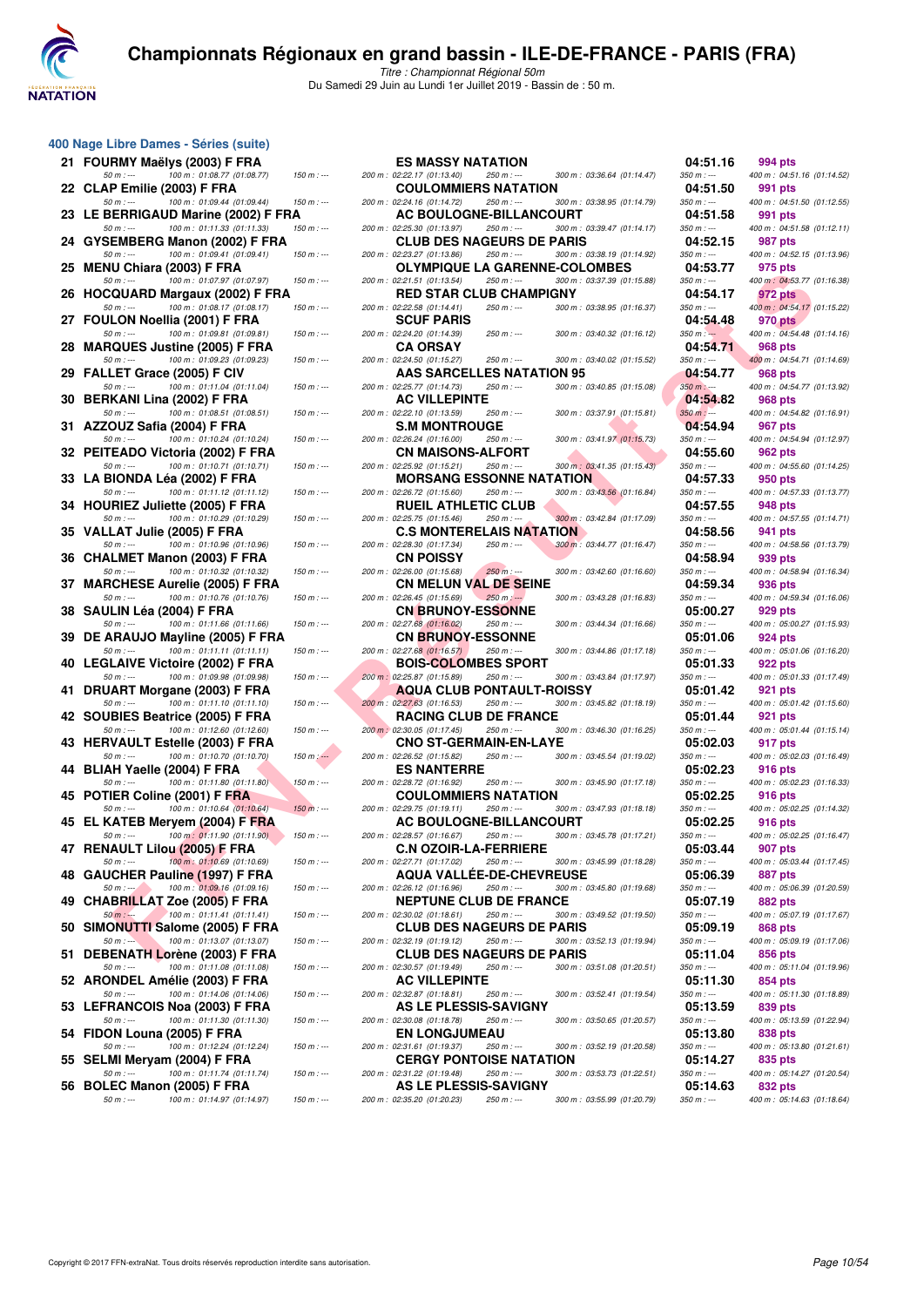

Titre : Championnat Régional 50m Du Samedi 29 Juin au Lundi 1er Juillet 2019 - Bassin de : 50 m.

|    | 400 Nage Libre Dames - Séries (suite)                 |           |
|----|-------------------------------------------------------|-----------|
| 57 | <b>MOUHOUNE Lydia (2004) F FRA</b>                    |           |
|    | 100 m: 01:13.06 (01:13.06)<br>$50 m : -$              | 150 m:    |
| 58 | MAES Diane (2005) F FRA                               |           |
|    | 100 m: 01:14.41 (01:14.41)<br>$50 m : -$              | 150 m:    |
| 59 | <b>LOUWAGIE Pauline (2003) F FRA</b>                  |           |
|    | 100 m: 01:09.03 (01:09.03)<br>$50 m : -$              | 150 m:    |
| 60 | <b>MEZIANE Alicia (2005) F FRA</b>                    |           |
|    | 100 m: 01:15.55 (01:15.55)<br>$50 m : -$              | 150 m:    |
| 61 | <b>DUCREUX Constance (2003) F FRA</b>                 |           |
|    | 100 m: 01:13.87 (01:13.87)<br>$50 m : -$              | 150 m:    |
| 62 | TOUVIOT Divya (2005) F FRA                            |           |
|    | 100 m: 01:15.44 (01:15.44)<br>$50 m : -$              | 150 m:    |
| 63 | ROMAN Perrine (2002) F FRA                            |           |
|    | 100 m: 01:14.13 (01:14.13)<br>$50 m : -$              | 150 m:    |
| 64 | <b>BEKKARI Amina (2005) F FRA</b>                     |           |
|    | 100 m: 01:13.14 (01:13.14)<br>$50 m: -$               | 150 m:    |
| 65 | NIANE Seyna (2005) F FRA                              |           |
|    | 100 m: 01:15.47 (01:15.47)<br>$50 m : -$              | $150 m$ : |
| 66 | ZAID KERMOGANT Florie (2005) F FRA                    |           |
|    | 100 m : 01:14.52 (01:14.52)<br>$50 m : -$             | 150 m:    |
| 67 | <b>BROUILLARD Margaux (2005) F FRA</b>                |           |
|    | 100 m : 01:13.83 (01:13.83)<br>$50 m: -$              | 150 m:    |
| 68 | SOUPIZON Maeva (2004) F FRA                           |           |
|    | 100 m : 01:17.54 (01:17.54)<br>$50 m: -$              | $150 m$ : |
| 69 | ANDRIEUX-DOFFIN Lou (2005) F FRA                      |           |
|    | 100 m: 01:15.37 (01:15.37)<br>$50 m: -$               | 150 m:    |
| 70 | BLANCO Anna (2004) F FRA                              |           |
|    | 100 m: 01:13.17 (01:13.17)<br>$50 m : -$              | 150 m:    |
| 71 | LORIC Azilys (2004) F FRA                             |           |
|    | 100 m: 01:12.03 (01:12.03)<br>50 m : ---              | 150 m:    |
|    | 72 POIRIER Lenaïg (2003) F FRA                        |           |
|    | 100 m : 01:16.92 (01:16.92)<br>$50 m : -$             | 150 m:    |
|    | 73 SAHEL Ines (2005) F FRA                            |           |
|    | $100 m : 01:17.23 (01:17.23)$ $150 m :$<br>$50 m : -$ |           |
|    | <b>BOURNONVILLE Laura (2001) F FRA</b>                |           |
|    |                                                       |           |
|    |                                                       |           |

# **[800 Nage Libre Dames - Séries](http://www.ffnatation.fr/webffn/resultats.php?idact=nat&go=epr&idcpt=61555&idepr=5)** (Dimanche 30 Juin 2019)

| 1  |                | <b>ROUSSEAU Elsa (2003) F FRA</b>    |             |
|----|----------------|--------------------------------------|-------------|
|    | $50 m : -$     | 100 m: 01:04.87 (01:04.87)           | 150 m : --  |
|    | 450 m : ---    | 500 m: 05:50.76 (01:12.45)           | 550 m : --  |
| 2  |                | <b>GALLANT Apolline (2004) F FRA</b> |             |
|    | $50 m: -$      | 100 m: 01:07.85 (01:07.85)           | $150 m : -$ |
|    | 450 m : ---    | 500 m: 05:55.43 (01:12.10)           | 550 m : --  |
| 3  |                | SAIDJ Feryel (2002) F FRA            |             |
|    | $50 m: -$      | 100 m : 01:07.66 (01:07.66)          | $150 m : -$ |
|    | 450 m : ---    | 500 m: 06:01.82 (01:14.15)           | 550 m : --  |
| 4  |                | JENVRIN Malia (2004) F FRA           |             |
|    | $50 m : -$     | 100 m: 01:08.90 (01:08.90)           | $150 m : -$ |
|    | $450 m : -$    | 500 m: 06:02.61 (01:14.24)           | $550 m: -$  |
| 5  |                | LERAY Lilou (2005) F FRA             |             |
|    | 50 m : ---     | 100 m : 01:09.46 (01:09.46)          | $150 m : -$ |
|    | 450 m : ---    | 500 m: 06:06.89 (01:15.15)           | 550 m : --  |
| 6  | <b>FOURMY</b>  | Maëlys (2003) F FRA                  |             |
|    | $50 m : -$     | 100 m: 01:08.08 (01:08.08)           | $150 m: -$  |
|    | $450 m : -$    | 500 m: 06:05.34 (01:15.19)           | 550 m : --  |
| 7  | <b>LESOIL</b>  | LLE Julie (2005) F FRA               |             |
|    | $50 m : -$     | 100 m: 01:08.63 (01:08.63)           | $150 m : -$ |
|    | $450 m$ : ---  | 500 m: 06:05.19 (01:15.35)           | $550 m: -$  |
| 8  |                | <b>ABBADI Soraya (2003) F FRA</b>    |             |
|    | $50 m: -$      | 100 m: 01:10.10 (01:10.10)           | $150 m: -$  |
|    | $450 m : -1$   | 500 m: 06:09.02 (01:14.36)           | 550 m : --  |
| 9  |                | MIALOT Maud (2003) F FRA             |             |
|    | $50 m: -$      | 100 m: 01:08.50 (01:08.50)           | $150 m : -$ |
|    | 450 m : ---    | 500 m: 06:05.90 (01:15.20)           | 550 m : --  |
| 10 |                | BALMER Romane (2004) F FRA           |             |
|    | $50 m: -$      | 100 m: 01:08.68 (01:08.68)           | $150 m: -$  |
|    | 450 m : ---    | 500 m: 06:11.37 (01:15.96)           | 550 m : --  |
| 11 |                | <b>VALLAT Julie (2005) F FRA</b>     |             |
|    | $50 m: -$      | 100 m: 01:11.80 (01:11.80)           | $150 m : -$ |
|    | 450 m : ---    | 500 m : 06:18.17 (01:16.84)          | 550 m : --  |
| 12 | <b>DECHERT</b> | <b>Marine (2003) F FRA</b>           |             |
|    | $50 m: -$      | 100 m: 01:10.54 (01:10.54)           | $150 m: -$  |
|    | 450 m : ---    | 500 m: 06:14.04 (01:15.96)           | 550 m : --  |
| 13 |                | FOINY Audrenn (2003) F FRA           |             |
|    | $50 m : -$     | 100 m: 01:09.63 (01:09.63)           | $150 m : -$ |
|    |                |                                      |             |

|     | 57   MOUHOUNE Lydia (2004) F FRA                                                                                      | <b>AC VILLEPINTE</b>                                       |                                                   |                                                           | 05:14.66                  | 832 pts                                                  |
|-----|-----------------------------------------------------------------------------------------------------------------------|------------------------------------------------------------|---------------------------------------------------|-----------------------------------------------------------|---------------------------|----------------------------------------------------------|
|     | $50 m: -$<br>100 m: 01:13.06 (01:13.06)<br>$150 m: -$                                                                 | 200 m: 02:31.45 (01:18.39)                                 | $250 m: -$                                        | 300 m: 03:53.03 (01:21.58)                                | $350 m : -$               | 400 m: 05:14.66 (01:21.63)                               |
|     | 58 MAES Diane (2005) F FRA                                                                                            |                                                            | <b>RED STAR CLUB CHAMPIGNY</b>                    |                                                           | 05:15.00                  | 830 pts                                                  |
|     | $50 m : -$<br>100 m: 01:14.41 (01:14.41)<br>$150 m : -$                                                               | 200 m: 02:35.75 (01:21.34)                                 | 250 m : ---                                       | 300 m: 03:56.85 (01:21.10)                                | $350 m : -$               | 400 m: 05:15.00 (01:18.15)                               |
|     | 59 LOUWAGIE Pauline (2003) F FRA                                                                                      | <b>TREMBLAY AC</b>                                         |                                                   |                                                           | 05:15.29                  | 828 pts                                                  |
|     | 100 m: 01:09.03 (01:09.03)<br>$50 m : -$<br>$150 m$ : ---<br>60   MEZIANE Alicia (2005) F FRA                         | 200 m : 02:29.10 (01:20.07)                                | 250 m : ---<br><b>AAS SARCELLES NATATION 95</b>   | 300 m: 03:53.80 (01:24.70)                                | $350 m : -$<br>05:15.51   | 400 m: 05:15.29 (01:21.49)<br>827 pts                    |
|     | 100 m: 01:15.55 (01:15.55)<br>$50 m : -$<br>$150 m: -$                                                                | 200 m: 02:35.20 (01:19.65)                                 | $250 m: -$                                        | 300 m: 03:56.43 (01:21.23)                                | 350 m : ---               | 400 m: 05:15.51 (01:19.08)                               |
|     | 61 DUCREUX Constance (2003) F FRA                                                                                     |                                                            | <b>NEPTUNE CLUB DE FRANCE</b>                     |                                                           | 05:16.69                  | <b>819 pts</b>                                           |
|     | 100 m: 01:13.87 (01:13.87)<br>$50 m : -$<br>$150 m : -$                                                               | 200 m : 02:35.09 (01:21.22)                                | 250 m : ---                                       | 300 m: 03:56.00 (01:20.91)                                | $350 m : -$               | 400 m: 05:16.69 (01:20.69)                               |
|     | 62   TOUVIOT Divya (2005) F FRA                                                                                       |                                                            | <b>CSN GUYANCOURT</b>                             |                                                           | 05:17.47                  | 814 pts                                                  |
|     | $50 m: -$<br>100 m: 01:15.44 (01:15.44)<br>$150 m : -$                                                                | 200 m: 02:35.36 (01:19.92)                                 | 250 m : ---                                       | 300 m: 03:56.74 (01:21.38)                                | $350 m : -$               | 400 m: 05:17.47 (01:20.73)                               |
|     | 63 ROMAN Perrine (2002) F FRA                                                                                         |                                                            | <b>CA L'HAY-LES-ROSES</b>                         |                                                           | 05:17.70                  | <b>812 pts</b>                                           |
|     | 100 m: 01:14.13 (01:14.13)<br>$50 m$ : ---<br>$150 m$ : ---                                                           | 200 m: 02:34.64 (01:20.51)                                 | 250 m : ---                                       | 300 m: 03:56.54 (01:21.90)                                | $350 m: -$                | 400 m: 05:17.70 (01:21.16)                               |
|     | 64 BEKKARI Amina (2005) F FRA                                                                                         |                                                            | <b>COLOMBES NATATION</b>                          |                                                           | 05:18.21                  | 809 pts                                                  |
|     | 100 m: 01:13.14 (01:13.14)<br>$50 m : -$<br>$150 m: -$                                                                | 200 m: 02:34.78 (01:21.64)                                 | 250 m : ---                                       | 300 m: 03:57.27 (01:22.49)                                | $350 m: -$                | 400 m: 05:18.21 (01:20.94)                               |
|     | 65   NIANE Seyna (2005) F FRA                                                                                         |                                                            | <b>COM BAGNEUX NATATION</b>                       |                                                           | 05:18.91                  | 804 pts                                                  |
|     | 100 m: 01:15.47 (01:15.47)<br>$150 m : -$<br>$50 m: -$                                                                | 200 m: 02:37.54 (01:22.07)                                 | 250 m : ---                                       | 300 m: 03:59.62 (01:22.08)                                | $350 m$ : ---             | 400 m: 05:18.91 (01:19.29)                               |
|     | 66   ZAID KERMOGANT Florie (2005) F FRA                                                                               |                                                            | <b>CLUB DES NAGEURS DE PARIS</b>                  |                                                           | 05:18.92                  | 804 pts                                                  |
|     | 100 m: 01:14.52 (01:14.52)<br>$150 m: -$<br>$50 m : -$                                                                | 200 m: 02:35.70 (01:21.18)                                 | 250 m : ---<br><b>AQUA CLUB PONTAULT-ROISSY</b>   | 300 m: 03:58.21 (01:22.51)                                | $350 m : -$<br>05:19.31   | 400 m: 05:18.92 (01:20.71)                               |
|     | 67   BROUILLARD Margaux (2005) F FRA<br>100 m: 01:13.83 (01:13.83)<br>$50 m : -$<br>$150 m : -$                       | 200 m: 02:35.72 (01:21.89)                                 | 250 m : ---                                       | 300 m: 03:59.41 (01:23.69)                                | $350 m : -$               | 802 pts<br>400 m: 05:19.31 (01:19.90)                    |
|     | 68 SOUPIZON Maeva (2004) F FRA                                                                                        |                                                            | <b>NAUTIC CLUB RAMBOUILLET</b>                    |                                                           | 05:19.52                  | 801 pts                                                  |
|     | $50 m: -$<br>100 m: 01:17.54 (01:17.54)<br>$150 m: -$                                                                 | 200 m: 02:39.82 (01:22.28)                                 | $250 m : -$                                       | 300 m: 04:01.36 (01:21.54)                                | $350 m: -$                | 400 m: 05:19.52 (01:18.16)                               |
|     | 69   ANDRIEUX-DOFFIN Lou (2005) F FRA                                                                                 | <b>CN ASNIERES</b>                                         |                                                   |                                                           | 05:20.47                  | 794 pts                                                  |
|     | 100 m: 01:15.37 (01:15.37)<br>$50 m: -$<br>$150 m: -$                                                                 | 200 m: 02:36.71 (01:21.34)                                 | $250 m: -$                                        | 300 m: 03:58.68 (01:21.97)                                | $350 m : -$               | 400 m: 05:20.47 (01:21.79)                               |
|     | 70   BLANCO Anna (2004) F FRA                                                                                         |                                                            | <b>CLUB DES NAGEURS DE PARIS</b>                  |                                                           | 05:20.68                  | 793 pts                                                  |
|     | $50 m : -$<br>100 m: 01:13.17 (01:13.17)<br>$150 m : -$                                                               | 200 m: 02:35.16 (01:21.99)                                 | 250 m : ---                                       | 300 m: 03:58.66 (01:23.50)                                | $350 m : -$               | 400 m: 05:20.68 (01:22.02)                               |
| 71. | LORIC Azilys (2004) F FRA                                                                                             |                                                            | <b>C.S MONTERELAIS NATATION</b>                   |                                                           | 05:26.92                  | 754 pts                                                  |
|     | 100 m: 01:12.03 (01:12.03)<br>$50 m: -$<br>$150 m: -$                                                                 | 200 m: 02:33.41 (01:21.38)                                 | 250 m : ---                                       | 300 m: 03:58.98 (01:25.57)                                | $350 m : -$               | 400 m: 05:26.92 (01:27.94)                               |
|     | 72 POIRIER Lenaïg (2003) F FRA                                                                                        |                                                            | <b>CERGY PONTOISE NATATION</b>                    |                                                           | 05:28.35                  | 745 pts                                                  |
|     | 100 m: 01:16.92 (01:16.92)<br>$50 m: -$<br>$150 m: -$                                                                 | 200 m : 02:41.16 (01:24.24)                                | $250 m: -$                                        | 300 m: 04:06.15 (01:24.99)                                | $350 m : -$               | 400 m: 05:28.35 (01:22.20)                               |
|     | 73   SAHEL Ines (2005) F FRA<br>100 m: 01:17.23 (01:17.23)<br>$50 m: -$<br>$150 m : -$                                | 200 m: 02:42.64 (01:25.41)                                 | <b>RACING CLUB DE FRANCE</b><br>$250 m: -$        | 300 m: 04:08.33 (01:25.69)                                | 05:32.19<br>$350 m : -$   | 721 pts<br>400 m: 05:32.19 (01:23.86)                    |
|     | --- BOURNONVILLE Laura (2001) F FRA                                                                                   |                                                            | <b>ES MASSY NATATION</b>                          |                                                           | <b>DNS</b> dec            |                                                          |
|     |                                                                                                                       |                                                            |                                                   |                                                           |                           |                                                          |
|     |                                                                                                                       |                                                            |                                                   |                                                           |                           |                                                          |
|     | 00 Nage Libre Dames - Séries                                                                                          | (Dimanche 30 Juin 2019)                                    |                                                   |                                                           |                           |                                                          |
|     |                                                                                                                       |                                                            |                                                   |                                                           |                           |                                                          |
|     | 1 ROUSSEAU Elsa (2003) F FRA<br>100 m: 01:04.87 (01:04.87)                                                            |                                                            | <b>ES MASSY NATATION</b><br>250 m : ---           |                                                           | 09:29.05<br>$350 m : -$   | 1089 pts<br>400 m: 04:38.31 (01:11.80)                   |
|     | $50 m: -$<br>$150 m : -$<br>450 m : ---<br>500 m: 05:50.76 (01:12.45)<br>550 $m$ : ---                                | 200 m : 02:15.25 (01:10.38)<br>600 m : 07:03.93 (01:13.17) | 650 m : ---                                       | 300 m: 03:26.51 (01:11.26)<br>700 m : 08:17.34 (01:13.41) | 750 m : ---               | 800 m: 09:29.05 (01:11.71)                               |
|     | 2 GALLANT Apolline (2004) F FRA                                                                                       | <b>SN VERSAILLES</b>                                       |                                                   |                                                           | 09:30.96                  | 1082 pts                                                 |
|     | 100 m: 01:07.85 (01:07.85)<br>$50 m: -$<br>$150 m : -$                                                                | 200 m: 02:19.24 (01:11.39)                                 | 250 m : ---                                       | 300 m: 03:31.07 (01:11.83)                                | $350 m : -$               | 400 m: 04:43.33 (01:12.26)                               |
|     | 500 m: 05:55.43 (01:12.10)<br>$550 m: -$<br>450 m : ---<br>3 SAIDJ Feryel (2002) F FRA                                | 600 m: 07:08.25 (01:12.82)                                 | 650 m : ---<br><b>STADE FRANÇAIS O COURBEVOIE</b> | 700 m: 08:20.81 (01:12.56)                                | 750 m : ---<br>09:42.09   | 800 m: 09:30.96 (01:10.15)<br>1041 pts                   |
|     | $50 m: -$<br>100 m: 01:07.66 (01:07.66)<br>$150 m$ : $-$                                                              | 200 m: 02:20.85 (01:13.19)                                 | 250 m : ---                                       | 300 m: 03:33.98 (01:13.13)                                | $350 m : -$               | 400 m: 04:47.67 (01:13.69)                               |
|     | 500 m: 06:01.82 (01:14.15)<br>550 m $: -$<br>450 m : ---                                                              | 600 m: 07:16.68 (01:14.86)                                 | 650 m : ---                                       | 700 m: 08:31.04 (01:14.36)                                | 750 m : ---               | 800 m : 09:42.09 (01:11.05)                              |
|     | 4 JENVRIN Malia (2004) F FRA                                                                                          |                                                            | <b>CSN GUYANCOURT</b>                             |                                                           | 09:42.65                  | 1039 pts                                                 |
|     | 100 m: 01:08.90 (01:08.90)<br>$150 m : -$<br>$50 m : -$<br>500 m : 06:02.61 (01:14.24)<br>$550 m: -$<br>450 m : ---   | 200 m: 02:21.32 (01:12.42)<br>600 m: 07:17.19 (01:14.58)   | $250 m: -$<br>650 m : ---                         | 300 m: 03:34.34 (01:13.02)<br>700 m: 08:31.19 (01:14.00)  | $350 m: -$<br>750 m : --- | 400 m: 04:48.37 (01:14.03)<br>800 m: 09:42.65 (01:11.46) |
|     | 5 LERAY Lilou (2005) F FRA                                                                                            |                                                            | <b>CN LE PLESSIS-ROBINSON</b>                     |                                                           | 09:48.00                  | 1019 pts                                                 |
|     | 100 m: 01:09.46 (01:09.46)<br>$50 m: -$<br>$150 m : -$                                                                | 200 m: 02:23.58 (01:14.12)                                 | 250 m : ---                                       | 300 m: 03:37.40 (01:13.82)                                | $350 m : -$               | 400 m: 04:51.74 (01:14.34)                               |
|     | 500 m: 06:06.89 (01:15.15)<br>450 m : ---<br>$550 m : -$                                                              | 600 m: 07:21.74 (01:14.85)                                 | 650 m : ---                                       | 700 m : 08:36.28 (01:14.54)                               | 750 m : ---               | 800 m : 09:48.00 (01:11.72)                              |
|     | 6 FOURMY Maëlys (2003) F FRA                                                                                          |                                                            | ES MASSY NATATION                                 |                                                           | 09:51.57                  | <b>1006 pts</b>                                          |
|     | 100 m : 01:08.08 (01:08.08)<br>$50 m: -$<br>$150 m: -$<br>450 m : ---<br>500 m : 06:05.34 (01:15.19)<br>$550 m: -$    | 200 m: 02:21.33 (01:13.25)<br>600 m: 07:21.01 (01:15.67)   | 250 m : ---<br>650 m : ---                        | 300 m: 03:35.34 (01:14.01)<br>700 m : 08:36.37 (01:15.36) | $350 m : -$<br>$750 m: -$ | 400 m: 04:50.15 (01:14.81)<br>800 m: 09:51.57 (01:15.20) |
|     | 7 LESOILLE Julie (2005) F FRA                                                                                         |                                                            | <b>CA L'HAY-LES-ROSES</b>                         |                                                           | 09:51.58                  | <b>1006 pts</b>                                          |
|     | 100 m: 01:08.63 (01:08.63)<br>$50 m : -$<br>$150 m : -$                                                               | 200 m: 02:21.53 (01:12.90)                                 | 250 m : ---                                       | 300 m: 03:35.71 (01:14.18)                                | $350 m : -$               | 400 m: 04:49.84 (01:14.13)                               |
|     | 500 m : 06:05.19 (01:15.35)<br>450 m : ---<br>$550 m : -$                                                             | 600 m: 07:20.92 (01:15.73)                                 | 650 m : ---                                       | 700 m: 08:36.71 (01:15.79)                                | 750 m : ---               | 800 m: 09:51.58 (01:14.87)                               |
|     | 8 ABBADI Soraya (2003) F FRA                                                                                          |                                                            | <b>MONTIGNY NATATION</b>                          |                                                           | 09:52.00                  | 1005 pts                                                 |
|     | 100 m: 01:10.10 (01:10.10)<br>$50 m: -$<br>$150 m : -$<br>500 m : 06:09.02 (01:14.36)<br>450 m : ---<br>$550 m$ : --- | 200 m: 02:24.14 (01:14.04)<br>600 m: 07:24.22 (01:15.20)   | 250 m : ---<br>$650 m$ : ---                      | 300 m: 03:39.18 (01:15.04)<br>700 m : 08:39.69 (01:15.47) | $350 m: -$<br>750 m : --- | 400 m: 04:54.66 (01:15.48)<br>800 m: 09:52.00 (01:12.31) |
|     | 9 MIALOT Maud (2003) F FRA                                                                                            | <b>CA ORSAY</b>                                            |                                                   |                                                           | 09:52.52                  | 1003 pts                                                 |
|     |                                                                                                                       |                                                            |                                                   |                                                           |                           |                                                          |

| vv. | <b>TARGE</b><br>U∪<br>╺<br>DUITES                                                       | כשו ושש                   |                                                           |                                |                                                           |                           |                                                          |
|-----|-----------------------------------------------------------------------------------------|---------------------------|-----------------------------------------------------------|--------------------------------|-----------------------------------------------------------|---------------------------|----------------------------------------------------------|
|     | 1 ROUSSEAU Elsa (2003) F FRA                                                            |                           | <b>ES MASSY NATATION</b>                                  |                                |                                                           | 09:29.05                  | 1089 pts                                                 |
|     | 100 m: 01:04.87 (01:04.87)<br>$50 m: -$<br>$450 m : -$<br>500 m: 05:50.76 (01:12.45)    | $150 m: -$<br>$550 m: -$  | 200 m: 02:15.25 (01:10.38)<br>600 m : 07:03.93 (01:13.17) | $250 m: -$<br>$650 m$ : ---    | 300 m: 03:26.51 (01:11.26)<br>700 m: 08:17.34 (01:13.41)  | $350 m : -$<br>$750 m: -$ | 400 m: 04:38.31 (01:11.80<br>800 m: 09:29.05 (01:11.71)  |
|     | 2 GALLANT Apolline (2004) F FRA                                                         |                           | <b>SN VERSAILLES</b>                                      |                                |                                                           | 09:30.96                  | <b>1082 pts</b>                                          |
|     | 100 m: 01:07.85 (01:07.85)<br>$50 m: -$<br>$450 m : -$<br>500 m: 05:55.43 (01:12.10)    | $150 m : -$<br>$550 m: -$ | 200 m: 02:19.24 (01:11.39)<br>600 m: 07:08.25 (01:12.82)  | $250 m$ : ---<br>$650 m$ : --- | 300 m: 03:31.07 (01:11.83)<br>700 m: 08:20.81 (01:12.56)  | $350 m : -$<br>$750 m: -$ | 400 m: 04:43.33 (01:12.26<br>800 m: 09:30.96 (01:10.15   |
| 3   | <b>SAIDJ Feryel</b><br>(2002) F FRA                                                     |                           | <b>STADE FRANÇAIS O COURBEVOIE</b>                        |                                |                                                           | 09:42.09                  | 1041 pts                                                 |
|     | $50 m: -$<br>100 m : 01:07.66 (01:07.66)<br>$450 m$ : ---<br>500 m: 06:01.82 (01:14.15) | $150 m: -$<br>$550 m: -$  | 200 m : 02:20.85 (01:13.19)<br>600 m: 07:16.68 (01:14.86) | $250 m: -$<br>$650 m$ : ---    | 300 m: 03:33.98 (01:13.13)<br>700 m : 08:31.04 (01:14.36) | $350 m : -$<br>$750 m: -$ | 400 m: 04:47.67 (01:13.69<br>800 m: 09:42.09 (01:11.05)  |
| 4   | JENVRIN Malia (2004) F FRA                                                              |                           | <b>CSN GUYANCOURT</b>                                     |                                |                                                           | 09:42.65                  | 1039 pts                                                 |
|     | $50 m: -$<br>100 m: 01:08.90 (01:08.90)<br>$450 m : -$<br>500 m : 06:02.61 (01:14.24)   | $150 m: -$<br>$550 m: -$  | 200 m : 02:21.32 (01:12.42)<br>600 m: 07:17.19 (01:14.58) | $250 m: -$<br>$650 m$ : ---    | 300 m: 03:34.34 (01:13.02)<br>700 m: 08:31.19 (01:14.00)  | $350 m : -$<br>$750 m: -$ | 400 m: 04:48.37 (01:14.03<br>800 m: 09:42.65 (01:11.46   |
| 5.  | <b>LERAY Lilou</b><br>(2005) F FRA                                                      |                           | <b>CN LE PLESSIS-ROBINSON</b>                             |                                |                                                           | 09:48.00                  | <b>1019 pts</b>                                          |
|     | $50 m: -$<br>100 m : 01:09.46 (01:09.46)<br>$450 m : -$<br>500 m: 06:06.89 (01:15.15)   | $150 m : -$<br>$550 m: -$ | 200 m : 02:23.58 (01:14.12)<br>600 m: 07:21.74 (01:14.85) | $250 m : -$<br>$650 m: -$      | 300 m: 03:37.40 (01:13.82)<br>700 m: 08:36.28 (01:14.54)  | $350 m : -$<br>$750 m: -$ | 400 m: 04:51.74 (01:14.34)<br>800 m: 09:48.00 (01:11.72) |
| 6.  | <b>FOURMY Maëlys (2003) F FRA</b>                                                       |                           | <b>ES MASSY NATATION</b>                                  |                                |                                                           | 09:51.57                  | <b>1006 pts</b>                                          |
|     | $50 m: -$<br>100 m: 01:08.08 (01:08.08)<br>$450 m$ : ---<br>500 m: 06:05.34 (01:15.19)  | $150 m : -$<br>$550 m: -$ | 200 m : 02:21.33 (01:13.25)<br>600 m: 07:21.01 (01:15.67) | $250 m: -$<br>$650 m$ : ---    | 300 m: 03:35.34 (01:14.01)<br>700 m: 08:36.37 (01:15.36)  | $350 m: -$<br>$750 m: -$  | 400 m: 04:50.15 (01:14.81)<br>800 m: 09:51.57 (01:15.20) |
|     | 7 LESOILLE Julie (2005) F FRA                                                           |                           | <b>CA L'HAY-LES-ROSES</b>                                 |                                |                                                           | 09:51.58                  | <b>1006 pts</b>                                          |
|     | 100 m: 01:08.63 (01:08.63)<br>$50 m : -$<br>500 m: 06:05.19 (01:15.35)<br>$450 m: -$    | $150 m: -$<br>$550 m: -$  | 200 m: 02:21.53 (01:12.90)<br>600 m: 07:20.92 (01:15.73)  | 250 m : ---<br>$650 m$ : ---   | 300 m: 03:35.71 (01:14.18)<br>700 m: 08:36.71 (01:15.79)  | $350 m : -$<br>$750 m: -$ | 400 m: 04:49.84 (01:14.13)<br>800 m: 09:51.58 (01:14.87) |
| 8   | <b>ABBADI Soraya (2003) F FRA</b>                                                       |                           | <b>MONTIGNY NATATION</b>                                  |                                |                                                           | 09:52.00                  | 1005 pts                                                 |
|     | 100 m: 01:10.10 (01:10.10)<br>$50 m: -$<br>$450 m : -$<br>500 m: 06:09.02 (01:14.36)    | $150 m : -$<br>$550 m: -$ | 200 m: 02:24.14 (01:14.04)<br>600 m: 07:24.22 (01:15.20)  | $250 m: -$<br>$650 m$ : ---    | 300 m: 03:39.18 (01:15.04)<br>700 m: 08:39.69 (01:15.47)  | $350 m : -$<br>$750 m: -$ | 400 m: 04:54.66 (01:15.48<br>800 m: 09:52.00 (01:12.31)  |
| 9   | MIALOT Maud (2003) F FRA                                                                |                           | <b>CA ORSAY</b>                                           |                                |                                                           | 09:52.52                  | 1003 pts                                                 |
|     | 100 m: 01:08.50 (01:08.50)<br>$50 m: -$<br>$450 m : -$<br>500 m: 06:05.90 (01:15.20)    | $150 m : -$<br>$550 m: -$ | 200 m: 02:21.60 (01:13.10)<br>600 m: 07:21.61 (01:15.71)  | $250 m$ : ---<br>$650 m: -$    | 300 m: 03:35.55 (01:13.95)<br>700 m : 08:37.08 (01:15.47) | $350 m : -$<br>$750 m: -$ | 400 m: 04:50.70 (01:15.15<br>800 m: 09:52.52 (01:15.44)  |
| 10  | <b>BALMER Romane (2004) F FRA</b>                                                       |                           | <b>CN VIRY-CHÂTILLON</b>                                  |                                |                                                           | 09:58.30                  | <b>982 pts</b>                                           |
|     | 100 m: 01:08.68 (01:08.68)<br>$50 m: -$<br>$450 m : -$<br>500 m: 06:11.37 (01:15.96)    | $150 m : -$<br>$550 m: -$ | 200 m: 02:22.89 (01:14.21)<br>600 m: 07:27.81 (01:16.44)  | $250 m$ : ---<br>$650 m$ : --- | 300 m: 03:38.96 (01:16.07)<br>700 m: 08:44.13 (01:16.32)  | $350 m : -$<br>$750 m: -$ | 400 m: 04:55.41 (01:16.45)<br>800 m: 09:58.30 (01:14.17) |
|     | 11 VALLAT Julie (2005) F FRA                                                            |                           | <b>C.S MONTERELAIS NATATION</b>                           |                                |                                                           | 09:59.88                  | 976 pts                                                  |
|     | $50 m: -$<br>100 m: 01:11.80 (01:11.80)<br>$450 m: -$<br>500 m: 06:18.17 (01:16.84)     | $150 m: -$<br>$550 m: -$  | 200 m : 02:28.39 (01:16.59)<br>600 m: 07:34.53 (01:16.36) | $250 m: -$<br>$650 m$ : ---    | 300 m: 03:44.38 (01:15.99)<br>700 m: 08:49.50 (01:14.97)  | $350 m : -$<br>$750 m: -$ | 400 m: 05:01.33 (01:16.95<br>800 m: 09:59.88 (01:10.38   |
|     | 12 DECHERT Marine (2003) F FRA                                                          |                           | <b>SN VERSAILLES</b>                                      |                                |                                                           | 10:01.55                  | 970 pts                                                  |
|     | 100 m: 01:10.54 (01:10.54)<br>$50 m: -$<br>$450 m : -$<br>500 m: 06:14.04 (01:15.96)    | $150 m: -$<br>$550 m: -$  | 200 m: 02:25.86 (01:15.32)<br>600 m: 07:30.42 (01:16.38)  | $250 m$ : ---<br>$650 m: -$    | 300 m: 03:41.84 (01:15.98)<br>700 m: 08:46.36 (01:15.94)  | $350 m : -$<br>$750 m: -$ | 400 m: 04:58.08 (01:16.24<br>800 m: 10:01.55 (01:15.19)  |
|     | 13 FOINY Audrenn (2003) F FRA                                                           |                           | <b>CN LE PLESSIS-ROBINSON</b>                             |                                |                                                           | 10:01.79                  | <b>969 pts</b>                                           |
|     | $50 m: -$<br>100 m: 01:09.63 (01:09.63)<br>$450 m : -$<br>500 m: 06:10.16 (01:16.37)    | $150 m : -$<br>$550 m: -$ | 200 m: 02:24.02 (01:14.39)<br>600 m: 07:27.97 (01:17.81)  | $250 m: -$<br>$650 m: -$       | 300 m: 03:38.70 (01:14.68)<br>700 m: 08:46.20 (01:18.23)  | $350 m : -$<br>$750 m: -$ | 400 m: 04:53.79 (01:15.09<br>800 m: 10:01.79 (01:15.59)  |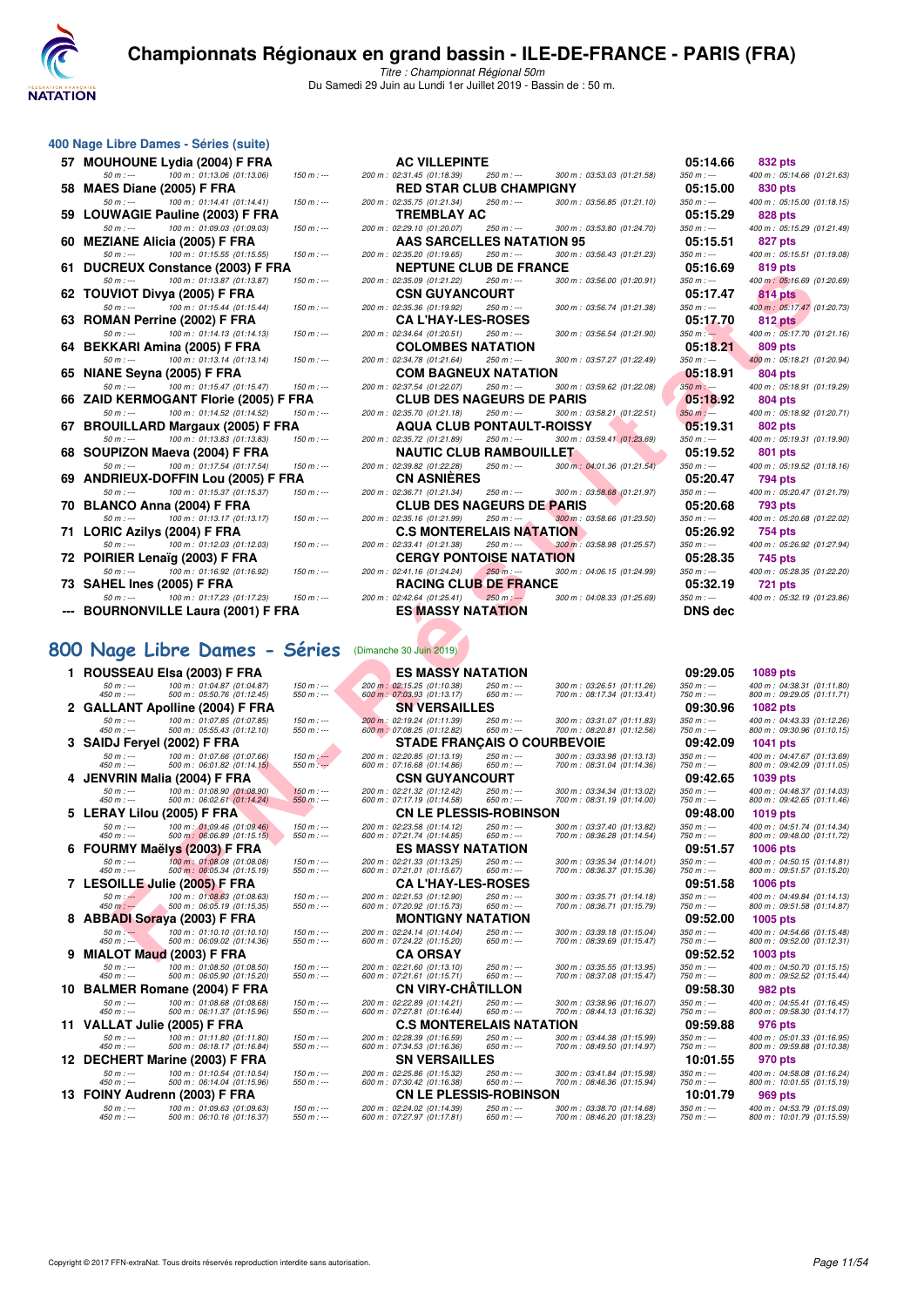

|     | 800 Nage Libre Dames - Séries (suite)                                                  |                                |                                                                    |                              |                                                            |                             |                                                          |
|-----|----------------------------------------------------------------------------------------|--------------------------------|--------------------------------------------------------------------|------------------------------|------------------------------------------------------------|-----------------------------|----------------------------------------------------------|
|     | 14 COMBES Pauline (2004) F FRA                                                         |                                | <b>OLYMPIQUE LA GARENNE-COLOMBES</b>                               |                              |                                                            | 10:02.06                    | 968 pts                                                  |
|     | 100 m: 01:11.82 (01:11.82)<br>50 m : ---<br>500 m: 06:14.05 (01:15.98)<br>450 m : ---  | $150 m: -$<br>$550 m: -$       | 200 m: 02:27.40 (01:15.58)<br>600 m : 07:30.07 (01:16.02)          | 250 m : ---<br>650 m : ---   | 300 m: 03:42.64 (01:15.24)<br>700 m: 08:46.51 (01:16.44)   | $350 m : -$<br>750 m : ---  | 400 m: 04:58.07 (01:15.43<br>800 m: 10:02.06 (01:15.55   |
|     | 15 AZZOUZ Safia (2004) F FRA                                                           |                                | <b>S.M MONTROUGE</b>                                               |                              |                                                            | 10:05.61                    | 956 pts                                                  |
|     | 50 m : ---<br>100 m: 01:10.96 (01:10.96)<br>450 m : ---<br>500 m: 06:18.44 (01:16.94)  | $150 m: -$<br>$550 m: -$       | 200 m: 02:27.41 (01:16.45)<br>600 m: 07:35.47 (01:17.03)           | 250 m : ---<br>650 m : ---   | 300 m: 03:44.53 (01:17.12)<br>700 m: 08:52.07 (01:16.60)   | $350 m : -$<br>750 m : ---  | 400 m: 05:01.50 (01:16.97<br>800 m: 10:05.61 (01:13.54)  |
| 16  | <b>BERKANI Lina (2002) F FRA</b>                                                       |                                | <b>AC VILLEPINTE</b>                                               |                              |                                                            | 10:05.81                    | 955 pts                                                  |
|     | $50 m : -$<br>100 m: 01:09.97 (01:09.97)                                               | $150 m: -$                     | 200 m : 02:23.77 (01:13.80)                                        | 250 m : ---                  | 300 m: 03:39.19 (01:15.42)                                 | $350 m : -$                 | 400 m: 04:55.79 (01:16.60                                |
| 17. | $450 m$ : ---<br>500 m: 06:12.71 (01:16.92)<br>ZIESENISS Milena (2004) F FRA           | $550 m$ : ---                  | 600 m: 07:30.48 (01:17.77)<br><b>S.M MONTROUGE</b>                 | $650 m: -$                   | 700 m: 08:48.82 (01:18.34)                                 | $750 m: -$<br>10:08.62      | 800 m: 10:05.81 (01:16.99)<br>945 pts                    |
|     | $50 m: -$<br>100 m: 01:10.02 (01:10.02)                                                | $150 m: -$                     | 200 m: 02:24.48 (01:14.46)                                         | 250 m : ---                  | 300 m: 03:41.10 (01:16.62)                                 | $350 m : -$                 | 400 m: 04:58.45 (01:17.35)                               |
|     | $450 m$ : ---<br>500 m: 06:16.24 (01:17.79)                                            | $550 m: -$                     | 600 m: 07:33.99 (01:17.75)                                         | 650 m : ---                  | 700 m: 08:52.25 (01:18.26)                                 | $750 m: -$                  | 800 m: 10:08.62 (01:16.37)                               |
| 18. | <b>MENU Chiara (2003) F FRA</b><br>$50 m : -$<br>100 m: 01:11.36 (01:11.36)            | $150 m: -$                     | <b>OLYMPIQUE LA GARENNE-COLOMBES</b><br>200 m: 02:26.64 (01:15.28) | 250 m : ---                  | 300 m : 03:42.43 (01:15.79)                                | 10:12.76<br>$350 m : -$     | <b>931 pts</b><br>400 m: 04:59.22 (01:16.79              |
|     | $450 m: -$<br>500 m: 06:16.25 (01:17.03)                                               | $550 m: -$                     | 600 m: 07:34.63 (01:18.38)                                         | $650 m: -$                   | 700 m: 08:53.61 (01:18.98)                                 | $750 m: -$                  | 800 m : 10:12.76 (01:19.15                               |
| 19. | EL KATEB Meryem (2004) F FRA                                                           |                                | <b>AC BOULOGNE-BILLANCOURT</b>                                     |                              |                                                            | 10:13.85                    | 927 pts                                                  |
|     | $50 m: -$<br>100 m: 01:11.17 (01:11.17)<br>$450 m: -$<br>500 m: 06:19.46 (01:17.82)    | $150 m$ : ---<br>$550 m$ : --- | 200 m: 02:27.24 (01:16.07)<br>600 m: 07:38.26 (01:18.80)           | 250 m : ---<br>$650 m$ : --- | 300 m : 03:44.36 (01:17.12)<br>700 m: 08:56.50 (01:18.24)  | $350 m : -$<br>$750 m: -$   | 400 m: 05:01.64 (01:17.28<br>800 m: 10:13.85 (01:17.35)  |
|     | 20 ALLIONE Clémence (2004) F FRA                                                       |                                | <b>NOGENT NATATION 94</b>                                          |                              |                                                            | 10:15.91                    | 920 pts                                                  |
|     | 100 m: 01:10.69 (01:10.69)<br>$50 m: -$<br>$450 m$ : ---<br>500 m: 06:20.71 (01:18.62) | $150 m$ : ---<br>$550 m: -$    | 200 m: 02:26.39 (01:15.70)<br>600 m: 07:39.85 (01:19.14)           | 250 m : ---<br>650 m : ---   | 300 m: 03:43.71 (01:17.32)<br>700 m: 08:59.03 (01:19.18)   | $350 m$ : ---<br>$750 m: -$ | 400 m: 05:02.09 (01:18.38)<br>800 m: 10:15.91 (01:16.88) |
| 21. | <b>RENAULT Lilou (2005) F FRA</b>                                                      |                                | <b>C.N OZOIR-LA-FERRIERE</b>                                       |                              |                                                            | 10:16.31                    | 919 pts                                                  |
|     | $50 m: -$<br>100 m: 01:11.55 (01:11.55)                                                | $150 m: -$                     | 200 m: 02:28.52 (01:16.97)                                         | 250 m : ---                  | 300 m: 03:45.92 (01:17.40)                                 | $350 m: -$                  | 400 m: 05:04.62 (01:18.70)                               |
|     | $450 m$ : ---<br>500 m: 06:23.82 (01:19.20)<br>22 BLIAH Yaelle (2004) F FRA            | $550 m: -$                     | 600 m: 07:43.05 (01:19.23)<br><b>ES NANTERRE</b>                   | 650 m : ---                  | 700 m : 09:01.70 (01:18.65)                                | $750 m: -$<br>10:22.23      | 800 m: 10:16.31 (01:14.61)<br>898 pts                    |
|     | $50 m: -$<br>100 m: 01:14.85 (01:14.85)                                                | $150 m: -$                     | 200 m: 02:33.50 (01:18.65)                                         | $250 m$ : ---                | 300 m: 03:51.62 (01:18.12)                                 | $350 m : -$                 | 400 m: 05:10.17 (01:18.55                                |
|     | $450 m$ : ---<br>500 m: 06:28.46 (01:18.29)                                            | $550 m: -$                     | 600 m: 07:47.22 (01:18.76)                                         | $650 m: -$                   | 700 m: 09:04.78 (01:17.56)                                 | 750 m : ---                 | 800 m: 10:22.23 (01:17.45)                               |
|     | 23 AUDOLY Calliope (2004) F FRA<br>$50 m: -$<br>100 m: 01:14.05 (01:14.05)             | $150 m: -$                     | <b>CA L'HAY-LES-ROSES</b><br>200 m: 02:34.75 (01:20.70)            | 250 m : ---                  | 300 m: 03:57.22 (01:22.47)                                 | 10:53.74<br>$350 m : -$     | 794 pts<br>400 m: 05:21.64 (01:24.42                     |
|     | 450 m : ---<br>500 m: 06:46.11 (01:24.47)                                              | $550 m: -$                     | 600 m: 08:09.79 (01:23.68)                                         | 650 m : ---                  | 700 m : 09:32.94 (01:23.15)                                | $750 m: -$                  | 800 m: 10:53.74 (01:20.80)                               |
|     | 24 ZAID KERMOGANT Florie (2005) F                                                      | FRA                            | <b>CLUB DES NAGEURS DE PARIS</b>                                   |                              |                                                            | 10:55.99                    | 787 pts                                                  |
|     | $50 m: -$<br>100 m: 01:13.77 (01:13.77)<br>450 m : ---<br>500 m: 06:46.59 (01:23.54)   | $150 m: -$<br>$550 m: -$       | 200 m: 02:36.05 (01:22.28)<br>600 m: 08:10.47 (01:23.88)           | $250 m : -$<br>650 m : ---   | 300 m : 04:00.02 (01:23.97)<br>700 m : 09:34.79 (01:24.32) | $350 m : -$<br>750 m : ---  | 400 m: 05:23.05 (01:23.03)<br>800 m: 10:55.99 (01:21.20) |
|     | 25 TRIKI Oumaïma (2005) F FRA                                                          |                                | CN VIRY-CHATILLON                                                  |                              |                                                            | 10:57.47                    | <b>782 pts</b>                                           |
|     | $50 m: -$<br>100 m: 01:16.39 (01:16.39)<br>450 m : ---<br>500 m: 06:47.88 (01:24.11)   | $150 m: -$<br>$550 m: -$       | 200 m: 02:37.74 (01:21.35)<br>600 m : 08:11.52 (01:23.64)          | $250 m : -$<br>$650 m: -$    | 300 m : 04:00.43 (01:22.69)<br>700 m: 09:34.08 (01:22.56)  | $350 m : -$<br>750 m : ---  | 400 m: 05:23.77 (01:23.34<br>800 m: 10:57.47 (01:23.39)  |
| 26. | <b>TOUVIOT Divya (2005) F FRA</b>                                                      |                                | <b>CSN GUYANCOURT</b>                                              |                              |                                                            | 11:01.01                    | 771 pts                                                  |
|     | $50 m: -$<br>100 m: 01:15.47 (01:15.47)                                                | $150 m$ : ---                  | 200 m: 02:37.75 (01:22.28)                                         | $250 m$ : ---                | 300 m: 04:00.94 (01:23.19)                                 | $350 m : -$                 | 400 m: 05:25.93 (01:24.99                                |
| 27  | $450 m$ : ---<br>500 m: 06:50.50 (01:24.57)<br>DUCREUX Constance (2003) F FRA          | 550 m : ---                    | 600 m: 08:15.83 (01:25.33)<br><b>NEPTUNE CLUB DE FRANCE</b>        | $650 m: -$                   | 700 m: 09:39.77 (01:23.94)                                 | $750 m: -$<br>11:07.09      | 800 m: 11:01.01 (01:21.24)<br>752 pts                    |
|     | $50 m: -$<br>100 m: 01:16.33 (01:16.33)                                                | $150 m: -$                     | 200 m : 02:40.69 (01:24.36)                                        | 250 m : ---                  | 300 m : 04:03.79 (01:23.10)                                | $350 m : -$                 | 400 m : 05:29.19 (01:25.40)                              |
|     | $450 m : -$<br>500 m: 06:55.88 (01:26.69)                                              | 550 m : ---                    | 600 m: 08:19.61 (01:23.73)                                         | 650 m : ---                  | 700 m : 09:43.37 (01:23.76)                                | $750 m: -$                  | 800 m: 11:07.09 (01:23.72)                               |
|     | 28 DAUGE-DUJARDIN Héléna (2005) F FRA<br>$50 m: -$<br>100 m: 01:17.21 (01:17.21)       | $150 m: -$                     | <b>A.O. TRAPPES NATATION</b><br>200 m : 02:40.88 (01:23.67)        | $250 m : -$                  | 300 m: 04:05.97 (01:25.09)                                 | 11:09.89<br>$350 m: -$      | <b>743 pts</b><br>400 m: 05:31.37 (01:25.40)             |
|     | 450 m : ---<br>500 m: 06:57.44 (01:26.07)                                              | $550 m: -$                     | 600 m : 08:23.22 (01:25.78)                                        | 650 m : ---                  | 700 m : 09:48.42 (01:25.20)                                | 750 m : ---                 | 800 m: 11:09.89 (01:21.47)                               |
|     | 29   SAHEL Ines (2005) F FRA                                                           |                                | <b>RACING CLUB DE FRANCE</b>                                       |                              |                                                            | 11:23.16                    | 702 pts                                                  |
|     | $50 m: -$<br>100 m: 01:17.48 (01:17.48)<br>500 m: 07:06.27 (01:27.31)<br>$450 m : -$   | $150 m$ : ---<br>550 m : ---   | 200 m : 02:43.18 (01:25.70)<br>600 m : 08:34.30 (01:28.03)         | $250 m : -$<br>$650 m$ : --- | 300 m: 04:10.89 (01:27.71)<br>700 m: 10:00.91 (01:26.61)   | $350 m : -$<br>750 m : ---  | 400 m: 05:38.96 (01:28.07<br>800 m: 11:23.16 (01:22.25)  |
|     | <b>BOURNONVILLE Laura (2001) F FRA</b>                                                 |                                | <b>ES MASSY NATATION</b>                                           |                              |                                                            | <b>DNS</b> dec              |                                                          |
|     | <b>LOUWAGIE Pauline (2003) F FRA</b>                                                   |                                | <b>TREMBLAY AC</b>                                                 |                              |                                                            | <b>DNS</b> dec              |                                                          |
|     | $\blacksquare$                                                                         |                                |                                                                    |                              |                                                            |                             |                                                          |

#### 1500 Nage Libre Dames -

| ., | ∠เ⊑ง<br>בו <b>זוסט וויווטופן בעו</b> דוואו ככוויום                                            |                              |                                                            | טטח ו ויוטוויו ויווכ      | uc                                   |                                                            | 10.00.04                   | ວຯບ µເວ                                                  |  |
|----|-----------------------------------------------------------------------------------------------|------------------------------|------------------------------------------------------------|---------------------------|--------------------------------------|------------------------------------------------------------|----------------------------|----------------------------------------------------------|--|
|    | 100 m: 01:10.02 (01:10.02)<br>$50 m : -$<br>$450 m : -$<br>500 m: 06:16.24 (01:17.79)         | $150 m : -$<br>$550 m$ : --- | 200 m: 02:24.48 (01:14.46)<br>600 m: 07:33.99 (01:17.75)   |                           | 250 m : ---<br>$650 m$ : ---         | 300 m: 03:41.10 (01:16.62)<br>700 m: 08:52.25 (01:18.26)   | $350 m : -$<br>$750 m: -$  | 400 m: 04:58.45 (01:17.35)<br>800 m: 10:08.62 (01:16.37) |  |
|    | 18 MENU Chiara (2003) F FRA                                                                   |                              |                                                            |                           | OLYMPIQUE LA GARENNE-COLOMBES        |                                                            | 10:12.76                   | 931 pts                                                  |  |
|    | 100 m: 01:11.36 (01:11.36)<br>$50 m : -$<br>500 m: 06:16.25 (01:17.03)<br>$450 m : -$         | $150 m: -$<br>$550 m$ : ---  | 200 m: 02:26.64 (01:15.28)<br>600 m: 07:34.63 (01:18.38)   |                           | $250 m$ : ---<br>$650 m$ : ---       | 300 m : 03:42.43 (01:15.79)<br>700 m: 08:53.61 (01:18.98)  | $350 m : -$<br>$750 m: -$  | 400 m: 04:59.22 (01:16.79)<br>800 m : 10:12.76 (01:19.15 |  |
|    | 19 EL KATEB Meryem (2004) F FRA                                                               |                              |                                                            |                           | <b>AC BOULOGNE-BILLANCOURT</b>       |                                                            | 10:13.85                   | 927 pts                                                  |  |
|    | $50 m: -$<br>100 m: 01:11.17 (01:11.17)<br>450 m : ---                                        | $150 m: -$<br>$550 m: -$     | 200 m: 02:27.24 (01:16.07)                                 |                           | $250 m : -$<br>$650 m: -$            | 300 m: 03:44.36 (01:17.12)<br>700 m: 08:56.50 (01:18.24)   | $350 m : -$<br>750 m : --- | 400 m: 05:01.64 (01:17.28)                               |  |
|    | 500 m: 06:19.46 (01:17.82)<br>20   ALLIONE Clémence (2004) F FRA                              |                              | 600 m: 07:38.26 (01:18.80)                                 | NOGENT NATATION 94        |                                      |                                                            | 10:15.91                   | 800 m: 10:13.85 (01:17.35)<br>920 pts                    |  |
|    | $50 m: -$<br>100 m: 01:10.69 (01:10.69)                                                       | $150 m: -$                   | 200 m: 02:26.39 (01:15.70)                                 |                           | 250 m : ---                          | 300 m: 03:43.71 (01:17.32)                                 | $350 m: -$                 | 400 m: 05:02.09 (01:18.38                                |  |
|    | 450 m : ---<br>500 m: 06:20.71 (01:18.62)<br>21   RENAULT Lilou (2005) F FRA                  | $550 m : -$                  | 600 m: 07:39.85 (01:19.14)                                 |                           | 650 m : ---<br>C.N OZOIR-LA-FERRIERE | 700 m: 08:59.03 (01:19.18)                                 | 750 m : ---<br>10:16.31    | 800 m: 10:15.91 (01:16.88)<br>919 pts                    |  |
|    | 100 m: 01:11.55 (01:11.55)<br>$50 m: -$                                                       | $150 m : -$                  | 200 m: 02:28.52 (01:16.97)                                 |                           | 250 m : ---                          | 300 m: 03:45.92 (01:17.40)                                 | $350 m: -$                 | 400 m: 05:04.62 (01:18.70                                |  |
|    | 450 m : ---<br>500 m: 06:23.82 (01:19.20)                                                     | $550 m$ : ---                | 600 m: 07:43.05 (01:19.23)                                 |                           | 650 m : ---                          | 700 m : 09:01.70 (01:18.65)                                | 750 m : ---<br>10:22.23    | 800 m: 10:16.31 (01:14.61)                               |  |
|    | 22   BLIAH Yaelle (2004) F FRA<br>100 m: 01:14.85 (01:14.85)<br>$50 m: -$                     | $150 m: -$                   | 200 m: 02:33.50 (01:18.65)                                 | <b>ES NANTERRE</b>        | 250 m : ---                          | 300 m: 03:51.62 (01:18.12)                                 | $350 m: -$                 | 898 pts<br>400 m: 05:10.17 (01:18.55)                    |  |
|    | 500 m: 06:28.46 (01:18.29)<br>450 m : ---                                                     | $550 m$ : ---                | 600 m: 07:47.22 (01:18.76)                                 |                           | $650 m$ : ---                        | 700 m: 09:04.78 (01:17.56)                                 | 750 m : ---                | 800 m: 10:22.23 (01:17.45)                               |  |
|    | 23 AUDOLY Calliope (2004) F FRA                                                               |                              |                                                            | <b>CA L'HAY-LES-ROSES</b> | 250 m : ---                          |                                                            | 10:53.74<br>$350 m : -$    | 794 pts                                                  |  |
|    | 100 m: 01:14.05 (01:14.05)<br>$50 m: -$<br>450 m : ---<br>500 m: 06:46.11 (01:24.47)          | $150 m: -$<br>$550 m: -$     | 200 m: 02:34.75 (01:20.70)<br>600 m: 08:09.79 (01:23.68)   |                           | 650 m : ---                          | 300 m: 03:57.22 (01:22.47)<br>700 m : 09:32.94 (01:23.15)  | 750 m : ---                | 400 m: 05:21.64 (01:24.42)<br>800 m: 10:53.74 (01:20.80) |  |
|    | 24 ZAID KERMOGANT Florie (2005) F FRA                                                         |                              |                                                            |                           | <b>CLUB DES NAGEURS DE PARIS</b>     |                                                            | 10:55.99                   | 787 pts                                                  |  |
|    | 100 m: 01:13.77 (01:13.77)<br>$50 m: -$<br>450 m : ---<br>500 m: 06:46.59 (01:23.54)          | $150 m : -$<br>$550 m: -$    | 200 m: 02:36.05 (01:22.28)<br>600 m: 08:10.47 (01:23.88)   |                           | $250 m : -$<br>650 m : ---           | 300 m : 04:00.02 (01:23.97)<br>700 m : 09:34.79 (01:24.32) | $350 m: -$<br>750 m : ---  | 400 m: 05:23.05 (01:23.03)<br>800 m: 10:55.99 (01:21.20) |  |
|    | 25   TRIKI Oumaïma (2005) F FRA                                                               |                              |                                                            | CN VIRY-CHATILLON         |                                      |                                                            | 10:57.47                   | 782 pts                                                  |  |
|    | $50 m: -$<br>100 m: 01:16.39 (01:16.39)<br>500 m: 06:47.88 (01:24.11)<br>450 m : ---          | $150 m: -$<br>$550 m: -$     | 200 m: 02:37.74 (01:21.35)<br>600 m: 08:11.52 (01:23.64)   |                           | 250 m : ---<br>$650 m: -$            | 300 m: 04:00.43 (01:22.69)<br>700 m: 09:34.08 (01:22.56)   | $350 m : -$<br>750 m : --- | 400 m: 05:23.77 (01:23.34)<br>800 m: 10:57.47 (01:23.39) |  |
|    | 26   TOUVIOT Divya (2005) F FRA                                                               |                              |                                                            | CSN GUYANCOURT            |                                      |                                                            | 11:01.01                   | 771 pts                                                  |  |
|    | $50 m: -$<br>100 m: 01:15.47 (01:15.47)                                                       | $150 m : -$                  | 200 m: 02:37.75 (01:22.28)                                 |                           | 250 m :---                           | 300 m : 04:00.94 (01:23.19)                                | $350 m : -$                | 400 m: 05:25.93 (01:24.99)                               |  |
|    | 450 m : ---<br>500 m: 06:50.50 (01:24.57)<br>27 DUCREUX Constance (2003) F FRA                | $550 m: -$                   | 600 m: 08:15.83 (01:25.33)                                 |                           | $650 m: -$<br>NEPTUNE CLUB DE FRANCE | 700 m: 09:39.77 (01:23.94)                                 | 750 m : ---<br>11:07.09    | 800 m: 11:01.01 (01:21.24)<br>752 pts                    |  |
|    | $50 m: -$<br>100 m: 01:16.33 (01:16.33)                                                       | $150 m: -$                   | 200 m: 02:40.69 (01:24.36)                                 |                           | 250 m : ---                          | 300 m: 04:03.79 (01:23.10)                                 | $350 m : -$                | 400 m: 05:29.19 (01:25.40                                |  |
|    | 500 m: 06:55.88 (01:26.69)<br>450 m : ---                                                     | $550 m : -$                  | 600 m : 08:19.61 (01:23.73)                                |                           | $650 m: -$                           | 700 m : 09:43.37 (01:23.76)                                | 750 m : ---<br>11:09.89    | 800 m: 11:07.09 (01:23.72)                               |  |
|    | 28   DAUGE-DUJARDIN Héléna (2005) F FRA<br>$50 m: -$<br>100 m: 01:17.21 (01:17.21)            | $150 m: -$                   | 200 m: 02:40.88 (01:23.67)                                 |                           | A.O. TRAPPES NATATION<br>250 m : --- | 300 m: 04:05.97 (01:25.09)                                 | $350 m : -$                | 743 pts<br>400 m: 05:31.37 (01:25.40)                    |  |
|    | 450 m : ---<br>500 m: 06:57.44 (01:26.07)                                                     | $550 m: -$                   | 600 m : 08:23.22 (01:25.78)                                |                           | 650 m : ---                          | 700 m : 09:48.42 (01:25.20)                                | 750 m : ---                | 800 m: 11:09.89 (01:21.47)                               |  |
|    | 29   SAHEL Ines (2005) F FRA                                                                  |                              |                                                            |                           | <b>RACING CLUB DE FRANCE</b>         |                                                            | 11:23.16                   | 702 pts                                                  |  |
|    | 100 m: 01:17.48 (01:17.48)<br>$50 m: -$<br>450 m : ---<br>500 m: 07:06.27 (01:27.31)          | $150 m: -$<br>$550 m: -$     | 200 m : 02:43.18 (01:25.70)<br>600 m : 08:34.30 (01:28.03) |                           | 250 m : ---<br>650 m : ---           | 300 m : 04:10.89 (01:27.71)<br>700 m: 10:00.91 (01:26.61)  | $350 m : -$<br>750 m : --- | 400 m: 05:38.96 (01:28.07)<br>800 m: 11:23.16 (01:22.25) |  |
|    | --- BOURNONVILLE Laura (2001) F FRA                                                           |                              |                                                            | <b>ES MASSY NATATION</b>  |                                      |                                                            | <b>DNS dec</b>             |                                                          |  |
|    | --- LOUWAGIE Pauline (2003) F FRA                                                             |                              |                                                            | TREMBLAY AC               |                                      |                                                            | <b>DNS dec</b>             |                                                          |  |
|    |                                                                                               |                              |                                                            |                           |                                      |                                                            |                            |                                                          |  |
|    | 500 Nage Libre Dames - Séries                                                                 |                              | (Samedi 29 Juin 2019)                                      |                           |                                      |                                                            |                            |                                                          |  |
|    |                                                                                               |                              |                                                            |                           |                                      |                                                            |                            |                                                          |  |
|    | 1 FOURMY Maëlys (2003) F FRA                                                                  |                              |                                                            | <b>ES MASSY NATATION</b>  |                                      |                                                            | 18:29.50<br>$350 m : -$    | 1073 pts                                                 |  |
|    | $50 m: -$<br>100 m: 01:08.71 (01:08.71)<br>450 m : ---<br>500 m : 06:02.20 (01:13.71)         | $150 m: -$<br>$550 m: -$     | 200 m: 02:21.70 (01:12.99)<br>600 m: 07:17.03 (01:14.83)   |                           | 250 m : ---<br>$650 m: -$            | 300 m: 03:34.79 (01:13.09)<br>700 m : 08:31.54 (01:14.51)  | 750 m : ---                | 400 m: 04:48.49 (01:13.70)<br>800 m: 09:45.85 (01:14.31) |  |
|    | 900 m: 11:00.47 (01:14.62)<br>$850 m$ : ---<br>1300 m : 16:01.67 (01:15.67)<br>$1250 m$ : --- | $950 m: -$<br>$1350 m$ : --- | 1000 m: 12:15.40 (01:14.93)<br>1400 m: 17:16.57 (01:14.90) |                           | $1050 m: -$<br>$1450 m$ : ---        | 1100 m: 13:31.15 (01:15.75)<br>1500 m: 18:29.50 (01:12.93) | $1150 m: -$                | 1200 m: 14:46.00 (01:14.85)                              |  |
|    | 2 LERAY Lilou (2005) F FRA                                                                    |                              |                                                            |                           | <b>CN LE PLESSIS-ROBINSON</b>        |                                                            | 18:50.66                   | 1033 pts                                                 |  |
|    | $50 m: -$<br>100 m: 01:11.10 (01:11.10)<br>450 m : ---<br>500 m: 06:11.48 (01:15.52)          | $150 m: -$<br>$550 m : -$    | 200 m: 02:25.53 (01:14.43)<br>600 m: 07:26.44 (01:14.96)   |                           | $250 m$ : ---<br>650 m : ---         | 300 m: 03:40.40 (01:14.87)<br>700 m: 08:40.57 (01:14.13)   | $350 m : -$<br>750 m : --- | 400 m: 04:55.96 (01:15.56)<br>800 m: 09:55.69 (01:15.12) |  |
|    | $850 m : -$<br>900 m: 11:11.35 (01:15.66)<br>$1250 m$ : $-$                                   | $950 m: -$<br>$1350 m : -$   | 1000 m: 12:27.96 (01:16.61)<br>1400 m: 17:35.84 (01:17.06) |                           | $1050 m: -$<br>$1450 m : -$          | 1100 m: 13:44.52 (01:16.56)<br>1500 m: 18:50.66 (01:14.82) | $1150 m: -$                | 1200 m: 15:01.50 (01:16.98                               |  |
|    | 1300 m: 16:18.78 (01:17.28)<br>3 ABBADI Soraya (2003) F FRA                                   |                              |                                                            | <b>MONTIGNY NATATION</b>  |                                      |                                                            | 19:07.53                   | 1001 pts                                                 |  |
|    | $50 m: -$<br>100 m: 01:09.98 (01:09.98)                                                       | $150 m$ : ---                | 200 m: 02:25.45 (01:15.47)                                 |                           | 250 m : ---                          | 300 m: 03:42.06 (01:16.61)                                 | $350 m : -$                | 400 m: 04:59.22 (01:17.16)                               |  |
|    | $450 m: -$<br>500 m: 06:16.13 (01:16.91)<br>$850 m: -$<br>900 m: 11:26.68 (01:17.87)          | $550 m: -$<br>$950 m: -$     | 600 m: 07:33.85 (01:17.72)<br>1000 m: 12:43.65 (01:16.97)  |                           | $650 m$ : ---<br>$1050 m: -$         | 700 m: 08:50.46 (01:16.61)<br>1100 m: 14:00.90 (01:17.25)  | $750 m: -$<br>$1150 m: -$  | 800 m: 10:08.81 (01:18.35<br>1200 m: 15:18.55 (01:17.65) |  |
|    | 1300 m: 16:36.71 (01:18.16)<br>1250 m : ---                                                   | 1350 m : ---                 | 1400 m: 17:54.86 (01:18.15)                                |                           | $1450 m : -$                         | 1500 m: 19:07.53 (01:12.67)                                |                            |                                                          |  |
|    | 4 ZIESENISS Milena (2004) F FRA<br>$100 m \cdot 01 \cdot 10.80$ (01:10.80)<br>$50 m -$        | $150 m -$                    | $200 \text{ m} \cdot 02.2525 (01.1445)$                    | <b>S.M MONTROUGE</b>      | 250 m                                | $300 \text{ m} \cdot 034170 (011645)$                      | 19:08.95<br>$350 m -$      | 998 pts<br>$400 m \cdot 04.5869 01.1699$                 |  |
|    |                                                                                               |                              |                                                            |                           |                                      |                                                            |                            |                                                          |  |

|    |                              | 1 FOURMY Maëlys (2003) F FRA                               |                           | <b>ES MASSY NATATION</b>                                   |                            |                                                            | 18:29.50    | 1073 pts                                               |
|----|------------------------------|------------------------------------------------------------|---------------------------|------------------------------------------------------------|----------------------------|------------------------------------------------------------|-------------|--------------------------------------------------------|
|    | $50 m : -$                   | 100 m: 01:08.71 (01:08.71)                                 | $150 m: -$                | 200 m: 02:21.70 (01:12.99)                                 | $250 m : -$                | 300 m: 03:34.79 (01:13.09)                                 | $350 m: -$  | 400 m: 04:48.49 (01:13.70                              |
|    | $450 m: -$                   | 500 m : 06:02.20 (01:13.71)                                | $550 m: -$                | 600 m: 07:17.03 (01:14.83)                                 | $650 m: -$                 | 700 m: 08:31.54 (01:14.51)                                 | $750 m: -$  | 800 m: 09:45.85 (01:14.31)                             |
|    | $850 m: -$<br>$1250 m$ : --- | 900 m: 11:00.47 (01:14.62)<br>1300 m : 16:01.67 (01:15.67) | $950 m: -$<br>$1350 m: -$ | 1000 m: 12:15.40 (01:14.93)<br>1400 m: 17:16.57 (01:14.90) | $1050 m: -$<br>$1450 m: -$ | 1100 m: 13:31.15 (01:15.75)<br>1500 m: 18:29.50 (01:12.93) | $1150 m: -$ | 1200 m: 14:46.00 (01:14.85)                            |
|    |                              |                                                            |                           |                                                            |                            |                                                            |             |                                                        |
|    |                              | LERAY Lilou (2005) F FRA                                   |                           | <b>CN LE PLESSIS-ROBINSON</b>                              |                            |                                                            | 18:50.66    | <b>1033 pts</b>                                        |
|    | $50 m : -$                   | 100 m: 01:11.10 (01:11.10)                                 | $150 m: -$                | 200 m: 02:25.53 (01:14.43)                                 | $250 m : -$                | 300 m: 03:40.40 (01:14.87)                                 | $350 m: -$  | 400 m: 04:55.96 (01:15.56)                             |
|    | $450 m: -$                   | 500 m: 06:11.48 (01:15.52)                                 | $550 m: -$                | 600 m: 07:26.44 (01:14.96)                                 | $650 m: -$                 | 700 m: 08:40.57 (01:14.13)                                 | $750 m: -$  | 800 m: 09:55.69 (01:15.12                              |
|    | $850 m: -$                   | 900 m: 11:11.35 (01:15.66)                                 | $950 m: -$                | 1000 m: 12:27.96 (01:16.61)                                | $1050 m$ : ---             | 1100 m: 13:44.52 (01:16.56)                                | $1150 m: -$ | 1200 m: 15:01.50 (01:16.98                             |
|    | $1250 m$ : $-$               | 1300 m: 16:18.78 (01:17.28)                                | $1350 m$ : ---            | 1400 m: 17:35.84 (01:17.06)                                | $1450 m: -$                | 1500 m: 18:50.66 (01:14.82)                                |             |                                                        |
|    |                              | <b>ABBADI Soraya (2003) F FRA</b>                          |                           | <b>MONTIGNY NATATION</b>                                   |                            |                                                            | 19:07.53    | <b>1001 pts</b>                                        |
|    | $50 m: -$                    | 100 m: 01:09.98 (01:09.98)                                 | $150 m: -$                | 200 m: 02:25.45 (01:15.47)                                 | $250 m: -$                 | 300 m: 03:42.06 (01:16.61)                                 | $350 m: -$  | 400 m: 04:59.22 (01:17.16                              |
|    | $450 m: -$                   | 500 m: 06:16.13 (01:16.91)                                 | $550 m: -$                | 600 m: 07:33.85 (01:17.72)                                 | $650 m: -$                 | 700 m: 08:50.46 (01:16.61)                                 | $750 m: -$  | 800 m: 10:08.81 (01:18.35)                             |
|    | $850 m: -$                   | 900 m: 11:26.68 (01:17.87)                                 | $950 m: -$                | 1000 m: 12:43.65 (01:16.97)                                | $1050 m: -$                | 1100 m: 14:00.90 (01:17.25)                                | $1150 m: -$ | 1200 m: 15:18.55 (01:17.65                             |
|    | $1250 m : -$                 | 1300 m: 16:36.71 (01:18.16)                                | $1350 m: -$               | 1400 m: 17:54.86 (01:18.15)                                | $1450 m: -$                | 1500 m: 19:07.53 (01:12.67)                                |             |                                                        |
|    |                              | ZIESENISS Milena (2004) F FRA                              |                           | <b>S.M MONTROUGE</b>                                       |                            |                                                            | 19:08.95    | 998 pts                                                |
|    |                              |                                                            |                           |                                                            |                            |                                                            |             |                                                        |
|    | $50 m$ : ---                 | 100 m: 01:10.80 (01:10.80)                                 | $150 m : -$               | 200 m: 02:25.25 (01:14.45)                                 | $250 m : -$                | 300 m: 03:41.70 (01:16.45)                                 | $350 m: -$  | 400 m: 04:58.69 (01:16.99)                             |
|    | $450 m: -$                   | 500 m: 06:16.63 (01:17.94)                                 | $550 m: -$                | 600 m: 07:35.34 (01:18.71)                                 | $650 m: -$                 | 700 m: 08:53.62 (01:18.28)                                 | $750 m: -$  | 800 m: 10:10.01 (01:16.39)                             |
|    | $850 m: -$                   | 900 m: 11:27.30 (01:17.29)                                 | $950 m: -$                | 1000 m: 12:43.94 (01:16.64)                                | $1050 m$ : ---             | 1100 m: 14:00.53 (01:16.59)                                | $1150 m: -$ | 1200 m: 15:17.48 (01:16.95                             |
|    | $1250 m : -$                 | 1300 m: 16:35.42 (01:17.94)                                | $1350 m: -$               | 1400 m: 17:52.98 (01:17.56)                                | $1450 m : -$               | 1500 m: 19:08.95 (01:15.97)                                |             |                                                        |
| b. |                              | <b>SEIGNEUR Stella (2004) F FRA</b>                        |                           | <b>CA L'HAY-LES-ROSES</b>                                  |                            |                                                            | 19:13.39    | 990 pts                                                |
|    | $50 m : -$                   | 100 m: 01:10.88 (01:10.88)                                 | $150 m: -$                | 200 m: 02:27.38 (01:16.50)                                 | $250 m : -$                | 300 m: 03:44.23 (01:16.85)                                 | $350 m: -$  | 400 m: 05:01.41 (01:17.18                              |
|    | $450 m: -$                   | 500 m: 06:18.35 (01:16.94)                                 | $550 m: -$                | 600 m: 07:35.32 (01:16.97)                                 | $650 m: -$                 | 700 m: 08:52.20 (01:16.88)                                 | $750 m: -$  | 800 m: 10:09.09 (01:16.89                              |
|    | $850 m: -$                   | 900 m: 11:26.68 (01:17.59)                                 | $950 m: -$                | 1000 m: 12:44.10 (01:17.42)                                | $1050 m: -$                | 1100 m: 14:02.01 (01:17.91)                                | $1150 m: -$ | 1200 m: 15:20.48 (01:18.47)                            |
|    | $1250 m$ : ---               | 1300 m: 16:39.17 (01:18.69)                                | $1350 m : -$              | 1400 m: 17:57.06 (01:17.89)                                | $1450 m$ : ---             | 1500 m: 19:13.39 (01:16.33)                                |             |                                                        |
| 6. | <b>CALLANAN</b>              | Amica (2002) F FRA                                         |                           | <b>SCM CHATILLON NATATION</b>                              |                            |                                                            | 19:16.83    | 984 pts                                                |
|    | $50 m : -$                   |                                                            | $150 m: -$                |                                                            | $250 m: -$                 |                                                            | $350 m: -$  |                                                        |
|    | $450 m: -$                   | 100 m: 01:14.45 (01:14.45)<br>500 m: 06:24.58 (01:17.34)   | $550 m: -$                | 200 m: 02:32.23 (01:17.78)<br>600 m : 07:41.34 (01:16.76)  | $650 m: -$                 | 300 m: 03:50.06 (01:17.83)<br>700 m: 08:58.51 (01:17.17)   | $750 m: -$  | 400 m: 05:07.24 (01:17.18<br>800 m: 10:15.80 (01:17.29 |
|    | $850 m: -$                   | 900 m: 11:32.70 (01:16.90)                                 | $950 m: -$                | 1000 m: 12:49.78 (01:17.08)                                | $1050 m$ : ---             | 1100 m: 14:07.28 (01:17.50)                                | $1150 m: -$ | 1200 m: 15:24.89 (01:17.61                             |
|    | $1250 m : -$                 | 1300 m: 16:42.56 (01:17.67)                                | $1350 m: -$               | 1400 m: 18:00.67 (01:18.11)                                | $1450 m: -$                | 1500 m: 19:16.83 (01:16.16)                                |             |                                                        |
|    |                              |                                                            |                           |                                                            |                            |                                                            |             |                                                        |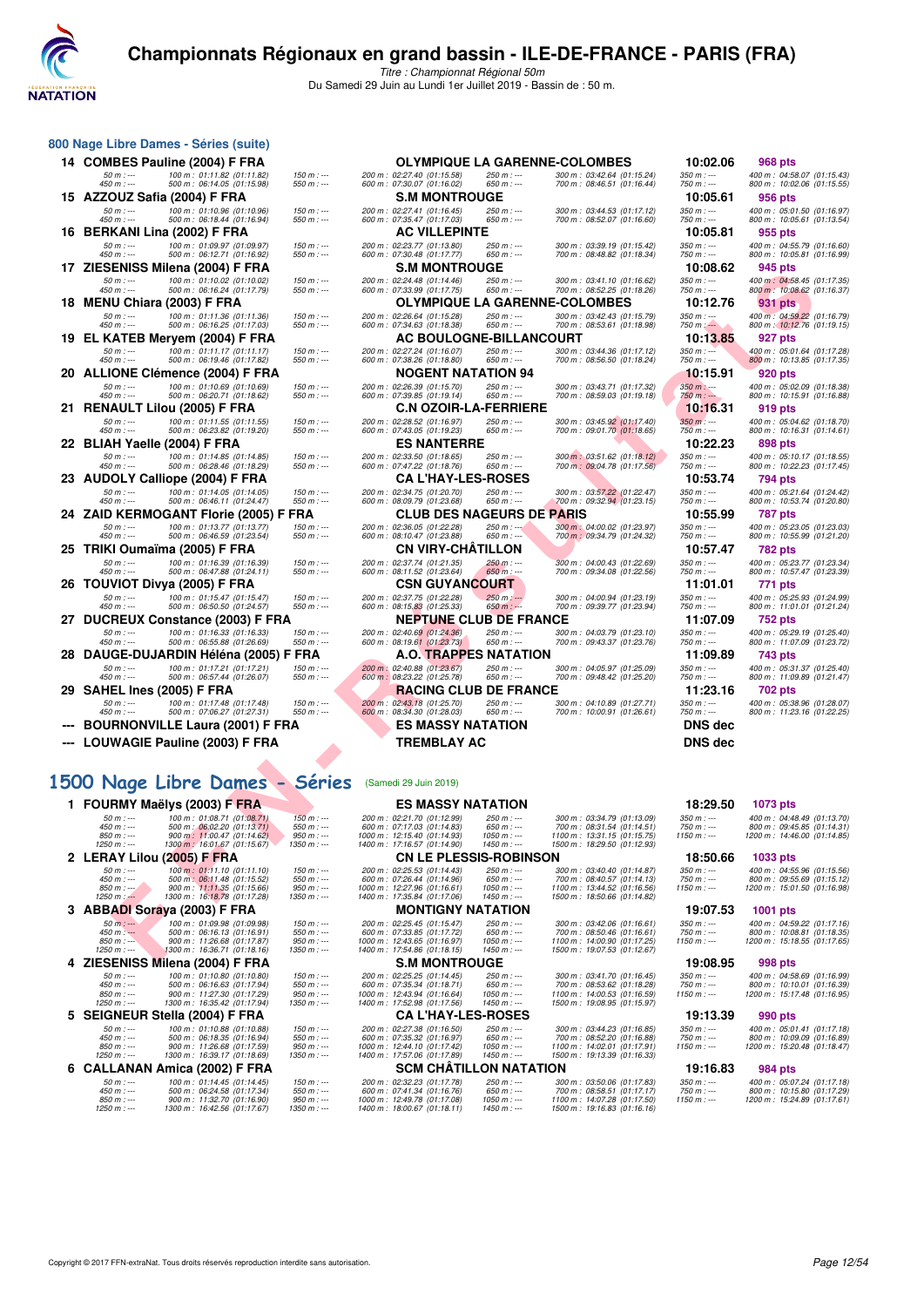

Titre : Championnat Régional 50m Du Samedi 29 Juin au Lundi 1er Juillet 2019 - Bassin de : 50 m.

|    |                                                          | 1500 Nage Libre Dames - Séries (suite)                                                                                 |                                                         |                                                                                                                          |                                                             |                                                                                                                          |                                          |                                                                                         |
|----|----------------------------------------------------------|------------------------------------------------------------------------------------------------------------------------|---------------------------------------------------------|--------------------------------------------------------------------------------------------------------------------------|-------------------------------------------------------------|--------------------------------------------------------------------------------------------------------------------------|------------------------------------------|-----------------------------------------------------------------------------------------|
|    |                                                          | 7 DALLE Aliénor (2002) F FRA                                                                                           |                                                         | <b>S.M MONTROUGE</b>                                                                                                     |                                                             |                                                                                                                          | 19:18.40                                 | 981 pts                                                                                 |
|    | $50 m : -$<br>$450 m : -$<br>$850 m : -$<br>$1250 m : -$ | 100 m : 01:09.00 (01:09.00)<br>500 m: 06:08.80 (01:16.14)<br>900 m: 11:17.77 (01:18.24)<br>1300 m: 16:36.71 (01:21.38) | 150 m : ---<br>$550 m: -$<br>$950 m: -$<br>$1350 m : -$ | 200 m : 02:22.70 (01:13.70)<br>600 m: 07:24.87 (01:16.07)<br>1000 m: 12:36.33 (01:18.56)<br>1400 m: 17:58.01 (01:21.30)  | $250 m : -$<br>$650 m: -$<br>1050 m : ---<br>$1450 m$ : --- | 300 m: 03:37.18 (01:14.48)<br>700 m: 08:41.95 (01:17.08)<br>1100 m: 13:55.48 (01:19.15)<br>1500 m: 19:18.40 (01:20.39)   | $350 m : -$<br>$750 m: -$<br>$1150 m: -$ | 400 m: 04:52.66 (01:15.48)<br>800 m: 09:59.53 (01:17.58)<br>1200 m: 15:15.33 (01:19.85) |
|    |                                                          | 8 AZZOUZ Safia (2004) F FRA                                                                                            |                                                         | <b>S.M MONTROUGE</b>                                                                                                     |                                                             |                                                                                                                          | 19:32.64                                 | 955 pts                                                                                 |
|    | $50 m : -$<br>$450 m : -$<br>$850 m : -$<br>$1250 m : -$ | 100 m: 01:10.68 (01:10.68)<br>500 m: 06:21.51 (01:17.79)<br>900 m: 11:34.50 (01:17.85)<br>1300 m: 16:52.63 (01:20.34)  | $150 m : -$<br>$550 m: -$<br>$950 m: -$<br>$1350 m : -$ | 200 m: 02:27.81 (01:17.13)<br>600 m: 07:39.75 (01:18.24)<br>1000 m: 12:54.19 (01:19.69)<br>1400 m: 18:13.53 (01:20.90)   | $250 m : -$<br>$650 m: -$<br>1050 m : ---<br>$1450 m$ : --- | 300 m : 03:45.49 (01:17.68)<br>700 m: 08:58.43 (01:18.68)<br>1100 m: 14:13.02 (01:18.83)<br>1500 m: 19:32.64 (01:19.11)  | $350 m : -$<br>$750 m: -$<br>$1150 m: -$ | 400 m: 05:03.72 (01:18.23)<br>800 m: 10:16.65 (01:18.22)<br>1200 m: 15:32.29 (01:19.27) |
|    |                                                          | 9 ALLIONE Clémence (2004) F FRA                                                                                        |                                                         | <b>NOGENT NATATION 94</b>                                                                                                |                                                             |                                                                                                                          | 19:41.31                                 | 939 pts                                                                                 |
|    | $50 m : -$<br>$450 m : -$<br>$850 m : -$<br>$1250 m : -$ | 100 m: 01:11.95 (01:11.95)<br>500 m: 06:25.04 (01:19.10)<br>900 m: 11:40.18 (01:19.94)<br>1300 m: 17:01.50 (01:20.01)  | $150 m : -$<br>$550 m: -$<br>$950 m: -$<br>$1350 m : -$ | 200 m: 02:28.85 (01:16.90)<br>600 m : 07:42.78 (01:17.74)<br>1000 m: 12:59.96 (01:19.78)<br>1400 m: 18:22.17 (01:20.67)  | $250 m : -$<br>650 m : ---<br>$1050 m$ : ---<br>$1450 m: -$ | 300 m : 03:47.03 (01:18.18)<br>700 m : 09:01.42 (01:18.64)<br>1100 m: 14:20.41 (01:20.45)<br>1500 m: 19:41.31 (01:19.14) | $350 m : -$<br>$750 m: -$<br>$1150 m: -$ | 400 m: 05:05.94 (01:18.91)<br>800 m: 10:20.24 (01:18.82)<br>1200 m: 15:41.49 (01:21.08) |
| 10 |                                                          | <b>MANIEY Léa (2004) F FRA</b>                                                                                         |                                                         | <b>RACING CLUB DE FRANCE</b>                                                                                             |                                                             |                                                                                                                          | 19:48.73                                 | <b>926 pts</b>                                                                          |
|    | $50 m : -$<br>$450 m : -$<br>$850 m : -$<br>$1250 m : -$ | 100 m : 01:11.19 (01:11.19)<br>500 m: 06:22.74 (01:19.92)<br>900 m: 11:43.58 (01:21.42)<br>1300 m: 17:09.08 (01:21.46) | $150 m : -$<br>$550 m: -$<br>$950 m: -$<br>$1350 m: -$  | 200 m : 02:27.34 (01:16.15)<br>600 m : 07:42.54 (01:19.80)<br>1000 m: 13:04.74 (01:21.16)<br>1400 m: 18:29.11 (01:20.03) | $250 m : -$<br>650 m : ---<br>1050 m : ---<br>$1450 m: -$   | 300 m : 03:44.64 (01:17.30)<br>700 m : 09:01.68 (01:19.14)<br>1100 m: 14:26.09 (01:21.35)<br>1500 m: 19:48.73 (01:19.62) | $350 m: -$<br>$750 m: -$<br>$1150 m: -$  | 400 m: 05:02.82 (01:18.18)<br>800 m: 10:22.16 (01:20.48)<br>1200 m: 15:47.62 (01:21.53) |

#### **[50 Dos Dames - Séries](http://www.ffnatation.fr/webffn/resultats.php?idact=nat&go=epr&idcpt=61555&idepr=11)** (Dimanche 30 Juin 2019)

| <b>ALLIVIL VICHICILE (2004) F FRA</b>                                                                                                                                       | <b>LIVI IVA</b>                                                                         |                                              |                                                                                         | 19.41.91                                  | ວວວ µເວ                                                                    |
|-----------------------------------------------------------------------------------------------------------------------------------------------------------------------------|-----------------------------------------------------------------------------------------|----------------------------------------------|-----------------------------------------------------------------------------------------|-------------------------------------------|----------------------------------------------------------------------------|
| 100 m: 01:11.95 (01:11.95)<br>$50 m: -$<br>$150 m : -$<br>$450 m : -$<br>500 m: 06:25.04 (01:19.10)<br>$550 m: -$<br>$850 m: -$<br>900 m: 11:40.18 (01:19.94)<br>$950 m: -$ | 200 m: 02:28.85 (01:16.90)<br>600 m: 07:42.78 (01:17.74)<br>1000 m: 12:59.96 (01:19.78) | 250 m : ---<br>650 m : ---<br>$1050 m$ : --- | 300 m: 03:47.03 (01:18.18)<br>700 m: 09:01.42 (01:18.64)<br>1100 m: 14:20.41 (01:20.45) | $350 m : -$<br>750 m : ---<br>$1150 m: -$ | 400 m: 05:05.94 (01:1<br>800 m : 10:20.24 (01:1<br>1200 m: 15:41.49 (01:2) |
| $1250 m : -$<br>1300 m: 17:01.50 (01:20.01)<br>1350 m : ---                                                                                                                 | 1400 m: 18:22.17 (01:20.67)                                                             | $1450 m: -$                                  | 1500 m: 19:41.31 (01:19.14)                                                             |                                           |                                                                            |
| 10 MANIEY Léa (2004) F FRA<br>100 m: 01:11.19 (01:11.19)<br>$150 m: -$<br>$50 m: -$                                                                                         | <b>RACING CLUB DE FRANCE</b><br>200 m: 02:27.34 (01:16.15)                              | 250 m : ---                                  | 300 m: 03:44.64 (01:17.30)                                                              | 19:48.73<br>$350 m: -$                    | 926 pts<br>400 m: 05:02.82 (01:1                                           |
| 500 m: 06:22.74 (01:19.92)<br>$550 m: -$<br>$450 m : -$<br>$850 m: -$<br>900 m: 11:43.58 (01:21.42)<br>$950 m : -$                                                          | 600 m: 07:42.54 (01:19.80)<br>1000 m: 13:04.74 (01:21.16)                               | $650 m: -$<br>$1050 m$ : ---                 | 700 m: 09:01.68 (01:19.14)<br>1100 m: 14:26.09 (01:21.35)                               | $750 m: -$<br>$1150 m: -$                 | 800 m: 10:22.16 (01:2)<br>1200 m : 15:47.62 (01:2                          |
| 1300 m: 17:09.08 (01:21.46)<br>$1250 m : -$<br>$1350 m : -$                                                                                                                 | 1400 m: 18:29.11 (01:20.03)                                                             | $1450 m: -$                                  | 1500 m: 19:48.73 (01:19.62)                                                             |                                           |                                                                            |
| 0 Dos Dames - Séries<br>(Dimanche 30 Juin 2019)                                                                                                                             |                                                                                         |                                              |                                                                                         |                                           |                                                                            |
| 1 LAITHIER Eva (2001) F FRA                                                                                                                                                 | <b>BLANC-MESNIL S.N</b>                                                                 |                                              |                                                                                         | 00:30.48                                  | 1160 pts                                                                   |
| 2 PACOURET Charlotte (1996) F FRA                                                                                                                                           | <b>RED STAR CLUB CHAMPIGNY</b>                                                          |                                              |                                                                                         | 00:31.02                                  | 1130 pts                                                                   |
| 3 BARBOUCH Inès (2001) F TUN                                                                                                                                                | <b>ES VITRY</b>                                                                         |                                              |                                                                                         | 00:31.08                                  | <b>1127 pts</b>                                                            |
| 4 CUCUMEL Romy (2001) F FRA                                                                                                                                                 | <b>CSM CLAMART</b>                                                                      |                                              |                                                                                         | 00:31.48                                  | 1105 pts                                                                   |
| 5 DEDIEU Anouk (2003) F FRA                                                                                                                                                 | <b>CAL'HAY-LES-ROSES</b>                                                                |                                              |                                                                                         | 00:31.52                                  | 1103 pts                                                                   |
| 6 ALMEIDA Léana (2001) F FRA                                                                                                                                                | <b>ES MASSY NATATION</b>                                                                |                                              |                                                                                         | 00:31.62                                  | 1098 pts                                                                   |
| 7 FIGUEIREDO Mariana (2000) F FRA                                                                                                                                           | <b>JEANNE D'ARC DRANCY</b>                                                              |                                              |                                                                                         | 00:31.65                                  | 1096 pts                                                                   |
| 8 RODRIGUES Chloé (2003) F FRA                                                                                                                                              | <b>ES VITRY</b>                                                                         |                                              |                                                                                         | 00:31.84                                  | 1086 pts                                                                   |
| 9 LE LAY Amandine (1999) F FRA                                                                                                                                              | US VILLEJUIF NATATION                                                                   |                                              |                                                                                         | 00:31.99                                  | 1078 pts                                                                   |
| 10 HOCQUARD Margaux (2002) F FRA                                                                                                                                            | <b>RED STAR CLUB CHAMPIGNY</b>                                                          |                                              |                                                                                         | 00:32.01                                  | <b>1077 pts</b>                                                            |
| 11 COLLET Cléo (2005) F FRA                                                                                                                                                 | <b>CA L'HAY-LES-ROSES</b>                                                               |                                              |                                                                                         | 00:32.08                                  | 1073 pts                                                                   |
| 11 LEONARDI Vanina (2004) F FRA                                                                                                                                             | <b>CN BRUNOY-ESSONNE</b>                                                                |                                              |                                                                                         | 00:32.08                                  | 1073 pts                                                                   |
| 13 CAINAUD Lucie (2003) F FRA                                                                                                                                               | <b>STADE FRANÇAIS O COURBEVOIE</b>                                                      |                                              |                                                                                         | 00:32.18                                  | 1067 pts                                                                   |
| 14 KNOPF Ornella (1999) F FRA                                                                                                                                               | <b>AS BONDY</b>                                                                         |                                              |                                                                                         | 00:32.35                                  | 1058 pts                                                                   |
| 15 RAZAFY Elodie (1998) F FRA                                                                                                                                               | <b>CN MELUN VAL DE SEINE</b>                                                            |                                              |                                                                                         | 00:32.36                                  | 1058 pts                                                                   |
| 16 HACHEZ Clementine (2001) F FRA                                                                                                                                           | <b>CSN GUYANCOURT</b>                                                                   |                                              |                                                                                         | 00:32.53                                  | <b>1049 pts</b>                                                            |
| 17 SIMOENS Lucille (2005) F FRA                                                                                                                                             | <b>ES MASSY NATATION</b>                                                                |                                              |                                                                                         | 00:32.55                                  | <b>1048 pts</b>                                                            |
| 17 DGAIMESH Yasmine (2003) F LBA                                                                                                                                            | <b>STADE FRANÇAIS O COURBEVOIE</b>                                                      |                                              |                                                                                         | 00:32.55                                  | <b>1048 pts</b>                                                            |
| 19 BERGER Paoline (2002) F FRA                                                                                                                                              | <b>CN ST-MICHEL-SUR-ORGE</b>                                                            |                                              |                                                                                         | 00:32.66                                  | <b>1042 pts</b>                                                            |
| 20 FRESSIER Lola (2002) F FRA                                                                                                                                               | <b>CA L'HAY-LES-ROSES</b>                                                               |                                              |                                                                                         | 00:32.70                                  | <b>1040 pts</b>                                                            |
| 21 LAFORGE Juliette (2004) F FRA                                                                                                                                            | <b>US JEUNESSE MITRY-MORY</b>                                                           |                                              |                                                                                         | 00:32.75                                  | <b>1037 pts</b>                                                            |
| 22   GOEFFON-GONDOUIN Andréa (2003) F FRA                                                                                                                                   | <b>AAS SARCELLES NATATION 95</b>                                                        |                                              |                                                                                         | 00:32.81                                  | <b>1034 pts</b>                                                            |
| 22 DESBORDES Mila (2003) F FRA                                                                                                                                              | <b>STADE FRANÇAIS O COURBEVOIE</b>                                                      |                                              |                                                                                         | 00:32.81                                  | <b>1034 pts</b>                                                            |
| 24 MOHRI COTTI Tara (2001) F FRA                                                                                                                                            | <b>MOUETTES DE PARIS</b>                                                                |                                              |                                                                                         | 00:32.84                                  | 1032 pts                                                                   |
| 25 POLLET Solhène (2003) F FRA                                                                                                                                              | <b>ESPADON VÉLIZY-VILLACOUBLAY</b>                                                      |                                              |                                                                                         | 00:32.91                                  | 1029 pts                                                                   |
| 26 MOUNIER IIona (2004) F FRA                                                                                                                                               | <b>ES MASSY NATATION</b>                                                                |                                              |                                                                                         | 00:32.93                                  | <b>1028 pts</b>                                                            |
| 27 NAINAN Nawelle (2004) F FRA<br>28 CASTEJON Garance (2005) F FRA                                                                                                          | <b>ES STAINS</b><br><b>CA L'HAY-LES-ROSES</b>                                           |                                              |                                                                                         | 00:33.04<br>00:33.08                      | <b>1022 pts</b>                                                            |
| 29 TEULE Mary (1999) F FRA                                                                                                                                                  | <b>AQUACLUB LE PECQ MARLY</b>                                                           |                                              |                                                                                         | 00:33.15                                  | 1020 pts                                                                   |
| 30 LE HIR Margaux (2004) F FRA                                                                                                                                              | <b>RED STAR CLUB CHAMPIGNY</b>                                                          |                                              |                                                                                         | 00:33.29                                  | <b>1016 pts</b><br>1009 pts                                                |
| 31 GARIN Héloïse (2005) F FRA                                                                                                                                               | <b>NEPTUNE CLUB DE FRANCE</b>                                                           |                                              |                                                                                         | 00:33.31                                  | <b>1008 pts</b>                                                            |
| 32 HENRIQUES Maily (2003) F FRA                                                                                                                                             | <b>CN BRUNOY-ESSONNE</b>                                                                |                                              |                                                                                         | 00:33.42                                  | 1002 pts                                                                   |
| 33 DERRADJI Oriane (2005) F FRA                                                                                                                                             | <b>SN VERSAILLES</b>                                                                    |                                              |                                                                                         | 00:33.43                                  | <b>1001 pts</b>                                                            |
| 34 BARBE Lea (2002) F FRA                                                                                                                                                   | <b>US JEUNESSE MITRY-MORY</b>                                                           |                                              |                                                                                         | 00:33.49                                  | 998 pts                                                                    |
| 35 FAURE Lou-Ann (2003) F FRA                                                                                                                                               | <b>CSM CLAMART</b>                                                                      |                                              |                                                                                         | 00:33.51                                  | 997 pts                                                                    |
| 35 BRETON Emma (2003) F FRA                                                                                                                                                 | ETOILE SAINT-LEU NATATION                                                               |                                              |                                                                                         | 00:33.51                                  | 997 pts                                                                    |
| 37 KNOPF Elora (2002) F FRA                                                                                                                                                 | <b>AS BONDY</b>                                                                         |                                              |                                                                                         | 00:33.57                                  | 994 pts                                                                    |
| 38 KOCEN Emelyne (2002) F FRA                                                                                                                                               |                                                                                         |                                              | <b>CLUB NAUTIQUE DE L'ARPAJONNAIS</b>                                                   | 00:33.67                                  | 989 pts                                                                    |
| 39 VEYSSET Sophie (2002) F FRA                                                                                                                                              | <b>ETOILE SAINT-LEU NATATION</b>                                                        |                                              |                                                                                         | 00:33.70                                  | 987 pts                                                                    |
| 40 GUY Alexandrine (2004) F FRA                                                                                                                                             | <b>RACING CLUB DE FRANCE</b>                                                            |                                              |                                                                                         | 00:33.81                                  | <b>982 pts</b>                                                             |
|                                                                                                                                                                             |                                                                                         |                                              |                                                                                         |                                           |                                                                            |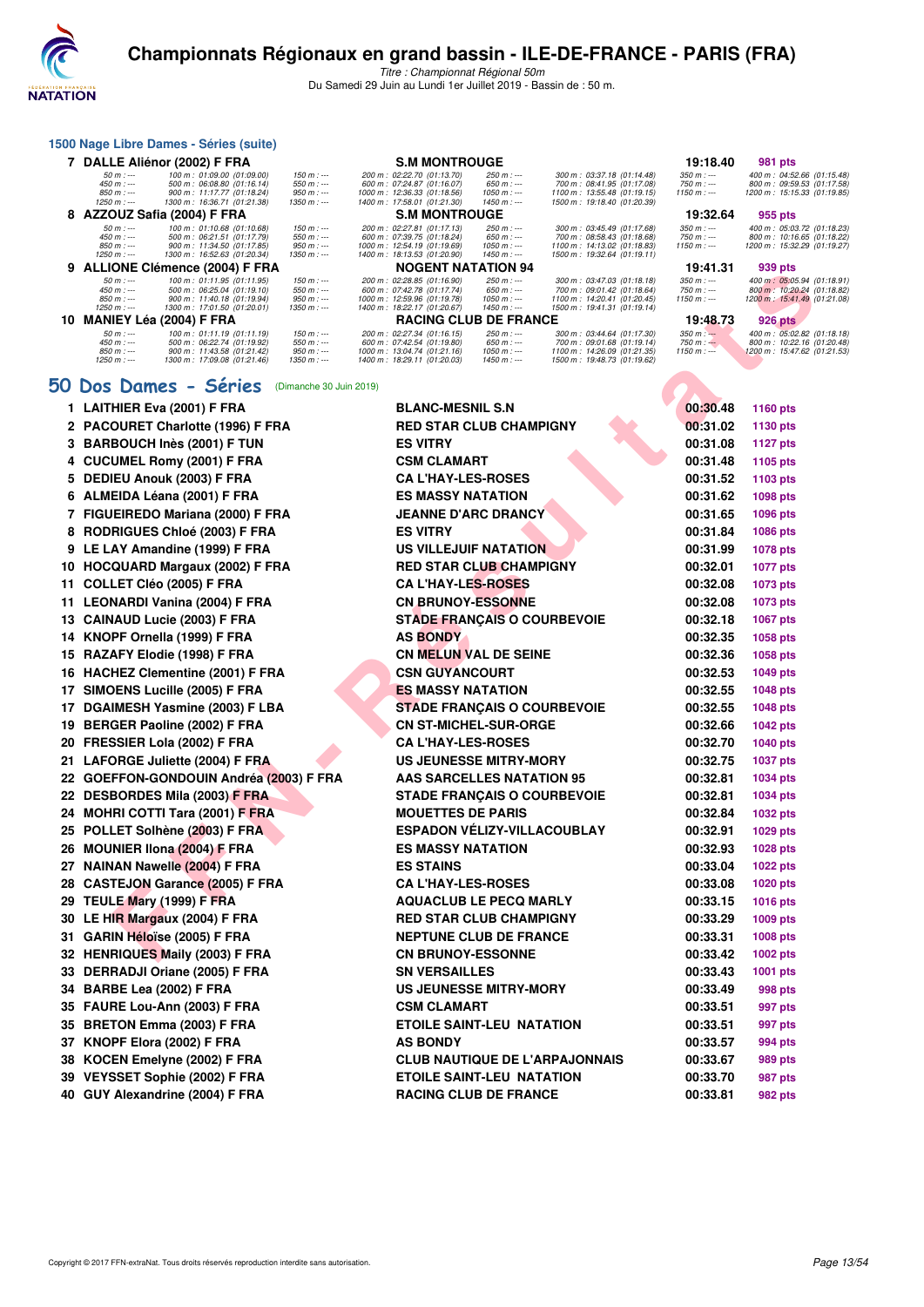

|     | 50 Dos Dames - Séries (suite)           |        |
|-----|-----------------------------------------|--------|
|     | 41 REY-CHABBERT Faustine (2004) F FRA   | Ν      |
|     | 42 CHAMBON Juliana (2003) F FRA         | c      |
|     | 42 REAL Clara (2004) F FRA              | c      |
|     | 44 LESOILLE Julie (2005) F FRA          | c      |
| 45  | SEIGNEUR Stella (2004) F FRA            | c      |
| 46  |                                         | c      |
|     | FOINY Audrenn (2003) F FRA              |        |
| 47  | <b>AUDOLY Calliope (2004) F FRA</b>     | c      |
| 48  | CHARNI Sarah (2005) F FRA               | Α<br>s |
|     | 49 PHAM Thuy-Anna (2005) F FRA          | C      |
|     | 49 ROST Emeline (2005) F FRA            | C      |
|     | 51 CONTE Chiara (2005) F FRA            |        |
|     | 52 LE GUERN Elina (2005) F FRA          | s      |
| 53  | <b>MAUPOUX Nina (2004) F FRA</b>        | c      |
| 54  | MUNOZ Elora (2003) F FRA                | C      |
| 55  | SUZE Camille (2003) F FRA               | R      |
| 56  | <b>HERVAULT Estelle (2003) F FRA</b>    | c      |
| 57  | BOHN Leane (2005) F FRA                 | Α      |
| 58  | SOURDEAU-LACHOT Axelle (2005) F FRA     | s      |
| 59  | KIEHL Heidi (2005) F FRA                | s      |
|     | 60 LEMAIRE Irina (2004) F FRA           | Ν      |
| 61  | KRIER Caroline (2002) F FRA             | c      |
|     | 62 DASSOT Liza (2004) F FRA             | Ν      |
| 63  | FOURMY Marina (2003) F FRA              | Е      |
| 64  | LOWRY Maia (2003) F USA                 | C      |
| 65  | DRUART Morgane (2003) F FRA             | Α      |
| 66  | COTE Elena (2004) F FRA                 | Ν      |
| 67  | <b>BALMER Romane (2004) F FRA</b>       | C      |
| 68. | <b>MOUSSOUNI Alicia (2005) F FRA</b>    | Α      |
|     | 69 FROISSARD Antia (2004) F FRA         | c      |
|     | 70 GRANGE Camille (2005) F FRA          | R      |
| 70  | JANIN Mathilda (2005) F FRA             | S      |
| 72. | <b>JEAN BAPTISTE Ambre (2005) F FRA</b> | c      |
| 73  | <b>BARBOSA Francesca (2005) F FRA</b>   | С      |
| 73  | POTIER Coline (2001) F FRA              | c      |
| 73  | <b>LAVAUD Marguerite (2005) F FRA</b>   | c      |
| 76  | GROS Anouk (2005) F FRA                 | c      |
| 77  | <b>DECOMBLE Maelyss (2004) F FRA</b>    | C      |
|     | 78 BOULARD Chloé (2003) F FRA           | C      |
|     | 79 ANDRIEUX-DOFFIN Lou (2005) F FRA     | C      |
|     | 80 MILLET Yula (2004) F FRA             | R      |
|     | 80 LEFEVRE Léna (2003) F FRA            | A      |
|     | 82 GYSEMBERG Manon (2002) F FRA         | c      |
| 83  | LOUBEYRE-MOLINARI Nine (2005) F FRA     | Α      |
|     | 84 GARNIER Marilou (2005) F FRA         | c      |
| 85  | BOLEC Elina (2003) F FRA                | A      |
|     | 86 DELAHOUSSE Lison (2005) F FRA        | C      |
|     | 87 BERRANDO Lilia (2005) F FRA          | Α      |
| --- | MARQUE Sara (2002) F FRA                | s      |
|     | --- GARION Iris (2004) F FRA            | R      |
|     | --- BASCOUL Madushika (2005) F FRA      | c      |
|     | --- MARCHAND Sofia (2002) F FRA         | P      |

| 41 REY-CHABBERT Faustine (2004) F FRA                                 | <b>NEPTUNE CLUB DE FRANCE</b>                            | 00:33.83              | 981 pts        |
|-----------------------------------------------------------------------|----------------------------------------------------------|-----------------------|----------------|
| 42 CHAMBON Juliana (2003) F FRA                                       | <b>CS NAUTIQUE NOISY-LE-GRAND</b>                        | 00:33.91              | 977 pts        |
| 42 REAL Clara (2004) F FRA                                            | <b>CA L'HAY-LES-ROSES</b>                                | 00:33.91              | 977 pts        |
| 44 LESOILLE Julie (2005) F FRA                                        | <b>CA L'HAY-LES-ROSES</b>                                | 00:33.98              | 973 pts        |
| 45 SEIGNEUR Stella (2004) F FRA                                       | <b>CA L'HAY-LES-ROSES</b>                                | 00:34.00              | 972 pts        |
| 46 FOINY Audrenn (2003) F FRA                                         | <b>CN LE PLESSIS-ROBINSON</b>                            | 00:34.08              | 968 pts        |
| 47 AUDOLY Calliope (2004) F FRA                                       | <b>CAL'HAY-LES-ROSES</b>                                 | 00:34.09              | 967 pts        |
| 48 CHARNI Sarah (2005) F FRA                                          | A.O. TRAPPES NATATION                                    | 00:34.15              | <b>964 pts</b> |
| 49 PHAM Thuy-Anna (2005) F FRA                                        | <b>STADE FRANÇAIS O COURBEVOIE</b>                       | 00:34.25              | 959 pts        |
| 49 ROST Emeline (2005) F FRA                                          | <b>CLUB DES NAGEURS DE PARIS</b>                         | 00:34.25              | <b>959 pts</b> |
| 51 CONTE Chiara (2005) F FRA                                          | <b>CAL'HAY-LES-ROSES</b>                                 | 00:34.28              | 958 pts        |
| 52 LE GUERN Elina (2005) F FRA                                        | <b>S.M MONTROUGE</b>                                     | 00:34.31              | 956 pts        |
| 53 MAUPOUX Nina (2004) F FRA                                          | <b>CN VIRY-CHÂTILLON</b>                                 | 00:34.38              | 953 pts        |
| 54 MUNOZ Elora (2003) F FRA                                           | <b>CLUB DES NAGEURS DE PARIS</b>                         | 00:34.44              | 950 pts        |
| 55 SUZE Camille (2003) F FRA                                          | <b>RACING CLUB DE FRANCE</b>                             | 00:34.45              | 949 pts        |
| 56 HERVAULT Estelle (2003) F FRA                                      | <b>CNO ST-GERMAIN-EN-LAYE</b>                            | 00:34.50              | 947 pts        |
| 57 BOHN Leane (2005) F FRA                                            | <b>ASSO NATATION DE SARTROUVILLE</b>                     | 00:34.54              | 945 pts        |
| 58 SOURDEAU-LACHOT Axelle (2005) F FRA                                | <b>S.M MONTROUGE</b>                                     | 00:34.62              | 941 pts        |
| 59 KIEHL Heidi (2005) F FRA                                           | <b>SCUF PARIS</b>                                        | 00:34.63              | 940 pts        |
| 60 LEMAIRE Irina (2004) F FRA                                         | <b>NEPTUNE CLUB DE FRANCE</b>                            | 00:34.64              | 940 pts        |
| 61 KRIER Caroline (2002) F FRA                                        | <b>CN EPINETTES PARIS</b>                                | 00:34.67              | 938 pts        |
| 62 DASSOT Liza (2004) F FRA                                           | <b>NEPTUNE CLUB DE FRANCE</b>                            | 00:34.77              | 933 pts        |
| 63 FOURMY Marina (2003) F FRA                                         | <b>ES MASSY NATATION</b>                                 | 00:34.78              | 933 pts        |
| 64 LOWRY Maia (2003) F USA                                            | <b>CLUB DES NAGEURS DE PARIS</b>                         | 00:34.82              | 931 pts        |
| 65 DRUART Morgane (2003) F FRA                                        | <b>AQUA CLUB PONTAULT-ROISSY</b>                         | 00:34.88              | 928 pts        |
| 66 COTE Elena (2004) F FRA                                            | <b>NEPTUNE CLUB DE FRANCE</b>                            | 00:35.09              | 917 pts        |
| 67 BALMER Romane (2004) F FRA                                         | <b>CN VIRY-CHÂTILLON</b>                                 | 00:35.13              | 915 pts        |
| 68 MOUSSOUNI Alicia (2005) F FRA                                      | <b>AC BOBIGNY</b>                                        | 00:35.23              | 910 pts        |
| 69 FROISSARD Antia (2004) F FRA                                       | <b>CN MAISONS-ALFORT</b>                                 | 00:35.40              | 902 pts        |
| 70 GRANGE Camille (2005) F FRA                                        | <b>RACING CLUB DE FRANCE</b>                             | 00:35.41              | 901 pts        |
| 70 JANIN Mathilda (2005) F FRA                                        | <b>STADE FRANÇAIS O COURBEVOIE</b>                       | 00:35.41              | 901 pts        |
| 72 JEAN BAPTISTE Ambre (2005) F FRA                                   | <b>CN ST-MICHEL-SUR-ORGE</b>                             | 00:35.62              | 891 pts        |
| 73 BARBOSA Francesca (2005) F FRA                                     | <b>CNO ST-GERMAIN-EN-LAYE</b>                            | 00:35.63              | 890 pts        |
| 73 POTIER Coline (2001) F FRA                                         | <b>COULOMMIERS NATATION</b>                              | 00:35.63              | 890 pts        |
| 73 LAVAUD Marguerite (2005) F FRA                                     | <b>CNO ST-GERMAIN-EN-LAYE</b>                            | 00:35.63              | 890 pts        |
| 76 GROS Anouk (2005) F FRA                                            | <b>CSN GUYANCOURT</b>                                    | 00:35.64              | 890 pts        |
| 77 DECOMBLE Maelyss (2004) F FRA                                      | <b>CS NAUTIQUE NOISY-LE-GRAND</b>                        | 00:35.70              | <b>887 pts</b> |
| 78 BOULARD Chloé (2003) F FRA                                         | <b>CS MEAUX NATATION</b>                                 | 00:35.86              | 879 pts        |
| 79 ANDRIEUX-DOFFIN Lou (2005) F FRA                                   | <b>CN ASNIÈRES</b>                                       | 00:35.89              | <b>878 pts</b> |
| 80   MILLET Yula (2004) F FRA                                         | <b>RSC MONTREUIL</b>                                     | 00:35.90              | 877 pts        |
| 80 LEFEVRE Léna (2003) F FRA                                          | <b>AC VILLEPINTE</b>                                     | 00:35.90              | 877 pts        |
| 82 GYSEMBERG Manon (2002) F FRA                                       | <b>CLUB DES NAGEURS DE PARIS</b>                         | 00:36.13              | 866 pts        |
| 83 LOUBEYRE-MOLINARI Nine (2005) F FRA                                | AC BOULOGNE-BILLANCOURT                                  | 00:36.17              | 864 pts        |
| 84 GARNIER Marilou (2005) F FRA                                       | <b>CERGY PONTOISE NATATION</b>                           | 00:36.36              | 855 pts        |
| 85 BOLEC Elina (2003) F FRA                                           | <b>AS LE PLESSIS-SAVIGNY</b>                             | 00:36.42              | 852 pts        |
| 86 DELAHOUSSE Lison (2005) F FRA                                      | <b>CLUB DES NAGEURS DE PARIS</b>                         | 00:36.62              | 843 pts        |
| 87 BERRANDO Lilia (2005) F FRA                                        | <b>AAS SARCELLES NATATION 95</b>                         | 00:36.86              |                |
| --- MARQUE Sara (2002) F FRA                                          | <b>SO ROSNY</b>                                          |                       | 831 pts        |
|                                                                       |                                                          | DNS dec               |                |
| --- GARION Iris (2004) F FRA                                          | <b>RACING CLUB DE FRANCE</b><br><b>CN VIRY-CHÂTILLON</b> | DNS dec<br><b>DSQ</b> |                |
| --- BASCOUL Madushika (2005) F FRA<br>--- MARCHAND Sofia (2002) F FRA | <b>PROVINS NATATION</b>                                  | <b>DSQ</b>            |                |
|                                                                       |                                                          |                       |                |

# **[100 Dos Dames - Séries](http://www.ffnatation.fr/webffn/resultats.php?idact=nat&go=epr&idcpt=61555&idepr=12)** (Lundi 1er Juillet 2019)

**1 LAITHIER Eva (2001) F FRA BLANC-MESNIL S.N 01:06.14 1129 pts**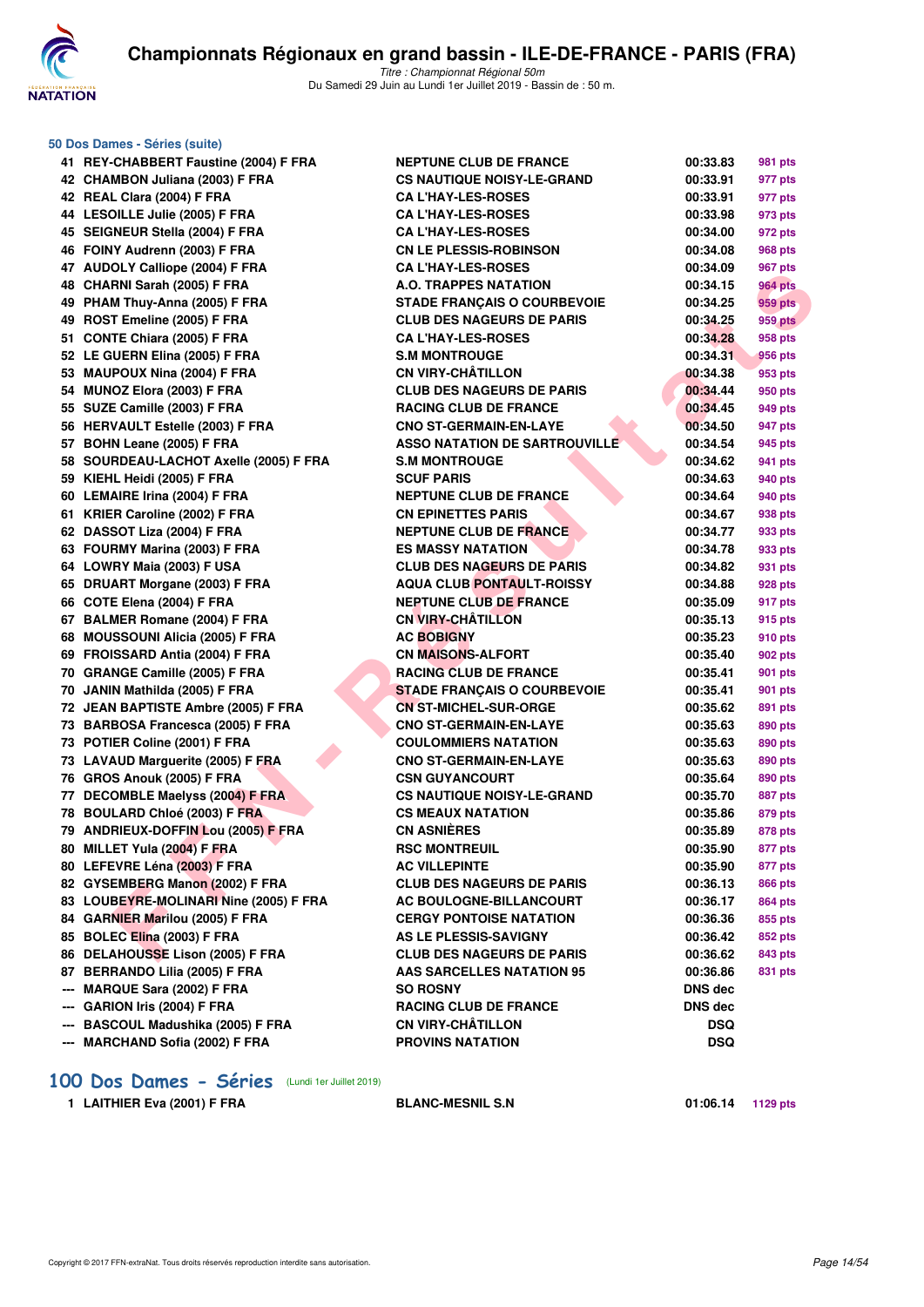

| 100 Dos Dames - Séries (suite)            |                                      |          |                 |
|-------------------------------------------|--------------------------------------|----------|-----------------|
| 2 BARBOUCH Inès (2001) F TUN              | <b>ES VITRY</b>                      | 01:06.63 | <b>1116 pts</b> |
| 3 CAINAUD Lucie (2003) F FRA              | <b>STADE FRANÇAIS O COURBEVOIE</b>   | 01:06.73 | 1113 pts        |
| 4 LECANU Maëlle (1999) F FRA              | <b>STADE FRANÇAIS O COURBEVOIE</b>   | 01:06.91 | 1108 pts        |
| 5 PACOURET Charlotte (1996) F FRA         | <b>RED STAR CLUB CHAMPIGNY</b>       | 01:07.06 | <b>1104 pts</b> |
| 6 ALMEIDA Léana (2001) F FRA              | <b>ES MASSY NATATION</b>             | 01:07.79 | 1085 pts        |
| 7 RODRIGUES Chloé (2003) F FRA            | <b>ES VITRY</b>                      | 01:08.16 | 1075 pts        |
| 8 GOEFFON-GONDOUIN Andréa (2003) F FRA    | <b>AAS SARCELLES NATATION 95</b>     | 01:08.28 | <b>1072 pts</b> |
| 9 KNOPF Ornella (1999) F FRA              | <b>AS BONDY</b>                      | 01:08.30 | <b>1072 pts</b> |
|                                           |                                      |          |                 |
| 10 HOCQUARD Margaux (2002) F FRA          | <b>RED STAR CLUB CHAMPIGNY</b>       | 01:08.69 | <b>1061 pts</b> |
| 11 CUCUMEL Romy (2001) F FRA              | <b>CSM CLAMART</b>                   | 01:08.82 | <b>1058 pts</b> |
| 12 FIGUEIREDO Mariana (2000) F FRA        | <b>JEANNE D'ARC DRANCY</b>           | 01:08.97 | 1054 pts        |
| 13 DGAIMESH Yasmine (2003) F LBA          | <b>STADE FRANCAIS O COURBEVOIE</b>   | 01:09.22 | <b>1048 pts</b> |
| 14 LE LAY Amandine (1999) F FRA           | <b>US VILLEJUIF NATATION</b>         | 01:09.36 | <b>1044 pts</b> |
| 15 BERGER Paoline (2002) F FRA            | <b>CN ST-MICHEL-SUR-ORGE</b>         | 01:09.64 | <b>1037 pts</b> |
| 16 FAURE Lou-Ann (2003) F FRA             | <b>CSM CLAMART</b>                   | 01:10.07 | 1026 pts        |
| 17 RAZAFY Elodie (1998) F FRA             | <b>CN MELUN VAL DE SEINE</b>         | 01:10.09 | 1025 pts        |
| 18 HENRIQUES Maily (2003) F FRA           | <b>CN BRUNOY-ESSONNE</b>             | 01:10.68 | <b>1010 pts</b> |
| 19 TEULE Mary (1999) F FRA                | <b>AQUACLUB LE PECQ MARLY</b>        | 01:10.77 | 1008 pts        |
| 20 VERDINO Claudia (2001) F MON           | <b>CSM CLAMART</b>                   | 01:10.81 | <b>1007 pts</b> |
| 21 HACHEZ Clementine (2001) F FRA         | <b>CSN GUYANCOURT</b>                | 01:10.96 | 1003 pts        |
| 22 CASTEJON Garance (2005) F FRA          | <b>CA L'HAY-LES-ROSES</b>            | 01:11.05 | 1001 pts        |
| 23 POLLET Solhène (2003) F FRA            | <b>ESPADON VELIZY-VILLACOUBLAY</b>   | 01:11.10 | 999 pts         |
| 24 VEYSSET Sophie (2002) F FRA            | <b>ETOILE SAINT-LEU NATATION</b>     | 01:11.82 | 981 pts         |
| 25 DRUART Morgane (2003) F FRA            | <b>AQUA CLUB PONTAULT-ROISSY</b>     | 01:12.16 | 973 pts         |
|                                           | <b>STADE FRANCAIS O COURBEVOIE</b>   |          |                 |
| 26 PHAM Thuy-Anna (2005) F FRA            |                                      | 01:12.23 | 971 pts         |
| 27 BRETON Emma (2003) F FRA               | <b>ETOILE SAINT-LEU NATATION</b>     | 01:12.57 | 963 pts         |
| 28 FOINY Audrenn (2003) F FRA             | <b>CN LE PLESSIS-ROBINSON</b>        | 01:12.73 | 959 pts         |
| 29 MENU Chiara (2003) F FRA               | <b>OLYMPIQUE LA GARENNE-COLOMBES</b> | 01:12.78 | 957 pts         |
| 30 DANGER Clara (2002) F FRA              | <b>EN LONGJUMEAU</b>                 | 01:12.87 | 955 pts         |
| 31 CHARNI Sarah (2005) F FRA              | <b>A.O. TRAPPES NATATION</b>         | 01:13.05 | 951 pts         |
| 32 SUZE Camille (2003) F FRA              | <b>RACING CLUB DE FRANCE</b>         | 01:13.49 | 940 pts         |
| 33 ROST Emeline (2005) F FRA              | <b>CLUB DES NAGEURS DE PARIS</b>     | 01:13.96 | 928 pts         |
| 34 LOHEZIC Célia (2003) F FRA             | <b>CN MELUN VAL DE SEINE</b>         | 01:14.10 | 925 pts         |
| 35 CONTE Chiara (2005) F FRA              | <b>CA L'HAY-LES-ROSES</b>            | 01:14.14 | 924 pts         |
| 36 NOVAK Emma (2003) F FRA                | <b>ES NANTERRE</b>                   | 01:14.15 | 924 pts         |
| 37 MUNOZ Elora (2003) F FRA               | <b>CLUB DES NAGEURS DE PARIS</b>     | 01:14.30 | 920 pts         |
| 38 FOURMY Marina (2003) F FRA             | <b>ES MASSY NATATION</b>             | 01:14.32 | 920 pts         |
| 38 MASSACESI-PIZARRO Adriana (2005) F FRA | <b>RED STAR CLUB CHAMPIGNY</b>       | 01:14.32 | 920 pts         |
| 40 LE GUERN Elina (2005) F FRA            | <b>S.M MONTROUGE</b>                 | 01:14.42 | 917 pts         |
| 40 LE MAGOARIEC Sterenn (2003) F FRA      | <b>COM BAGNEUX NATATION</b>          | 01:14.42 | 917 pts         |
| 42 BOHN Leane (2005) F FRA                | <b>ASSO NATATION DE SARTROUVILLE</b> | 01:14.66 | 911 pts         |
| 43 SOURDEAU-LACHOT Axelle (2005) F FRA    | <b>S.M MONTROUGE</b>                 | 01:14.92 | 905 pts         |
|                                           |                                      |          |                 |
| 44 BARBE Lea (2002) F FRA                 | US JEUNESSE MITRY-MORY               | 01:15.11 | 900 pts         |
| 45 KIEHL Heidi (2005) F FRA               | <b>SCUF PARIS</b>                    | 01:15.31 | 896 pts         |
| 46 LEFEVRE Léna (2003) F FRA              | <b>AC VILLEPINTE</b>                 | 01:15.81 | 884 pts         |
| 47 LESOILLE Clara (2002) F FRA            | <b>CA L'HAY-LES-ROSES</b>            | 01:15.97 | 880 pts         |
| 48 SOUCHARD Ariane (2005) F FRA           | <b>SN VERSAILLES</b>                 | 01:16.06 | 878 pts         |
| 49 KRIER Caroline (2002) F FRA            | <b>CN EPINETTES PARIS</b>            | 01:16.12 | 876 pts         |
| 50 DA ROCHA--ALIN Margot (2005) F FRA     | <b>CLUB DES NAGEURS DE PARIS</b>     | 01:16.47 | 868 pts         |
| 51 SMANI Célia (2005) F FRA               | <b>ES STAINS</b>                     | 01:16.60 | 865 pts         |
| 52 LOUBEYRE-MOLINARI Nine (2005) F FRA    | AC BOULOGNE-BILLANCOURT              | 01:16.78 | 861 pts         |
| 53 GROS Anouk (2005) F FRA                | <b>CSN GUYANCOURT</b>                | 01:16.95 | 857 pts         |
| 54 GRANGE Camille (2005) F FRA            | <b>RACING CLUB DE FRANCE</b>         | 01:16.98 | 856 pts         |
| 55 JEAN BAPTISTE Ambre (2005) F FRA       | <b>CN ST-MICHEL-SUR-ORGE</b>         | 01:17.06 | 854 pts         |
|                                           |                                      |          |                 |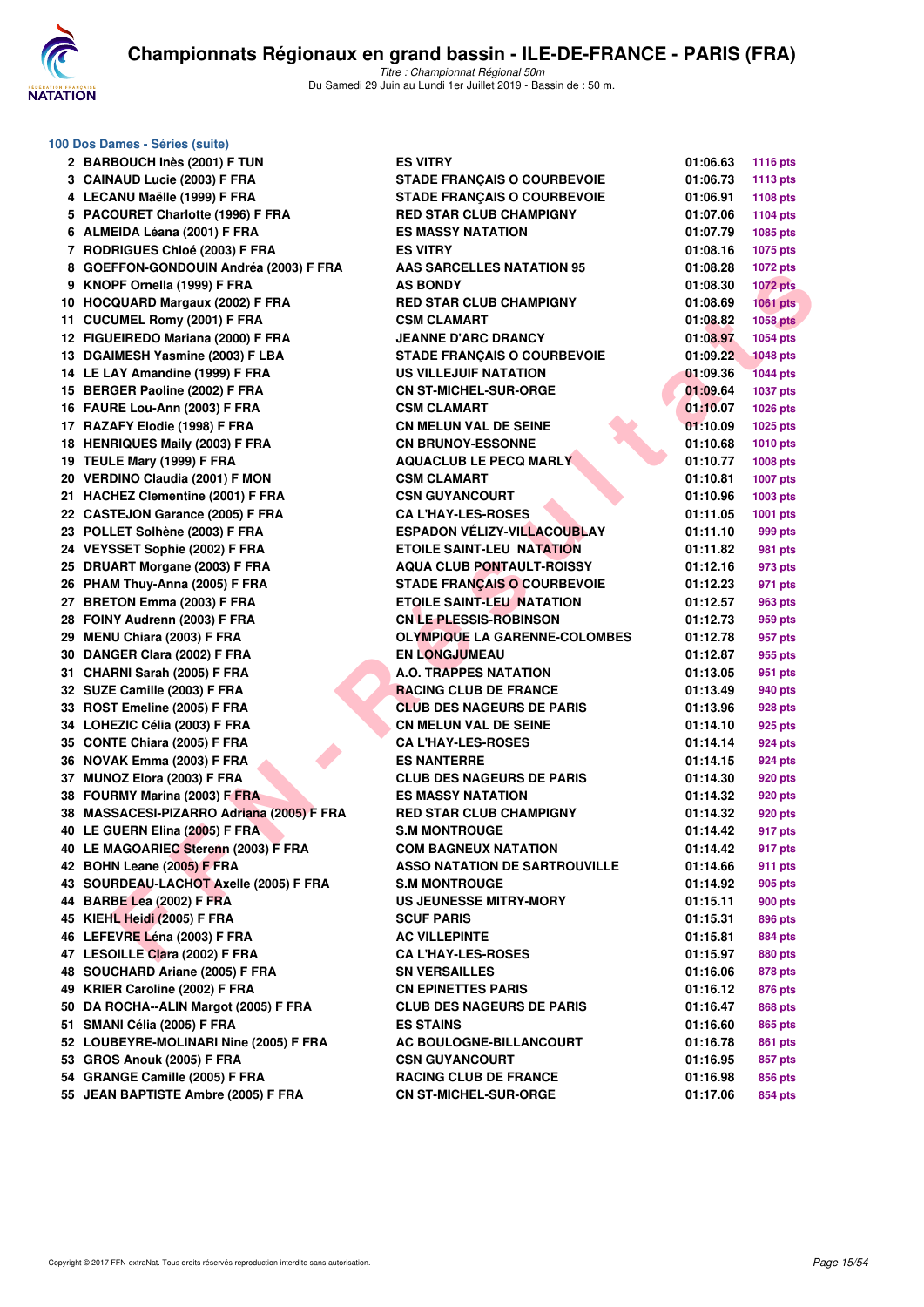

Titre : Championnat Régional 50m Du Samedi 29 Juin au Lundi 1er Juillet 2019 - Bassin de : 50 m.

| 100 Dos Dames - Séries (suite)      |                           |                |         |
|-------------------------------------|---------------------------|----------------|---------|
| 56 FROISSARD Antia (2004) F FRA     | <b>CN MAISONS-ALFORT</b>  | 01:18.16       | 829 pts |
| 57 FABRIGUES Fanny (2005) F FRA     | <b>CS MEAUX NATATION</b>  | 01:18.84       | 813 pts |
| 58 ANDRIEUX-DOFFIN Lou (2005) F FRA | <b>CN ASNIÈRES</b>        | 01:19.13       | 806 pts |
| 59 BASCOUL Madushika (2005) F FRA   | <b>CN VIRY-CHÂTILLON</b>  | 01:20.17       | 783 pts |
| --- MOHRI COTTI Tara (2001) F FRA   | <b>MOUETTES DE PARIS</b>  | <b>DNS</b> dec |         |
| --- REAL Clara (2004) F FRA         | <b>CA L'HAY-LES-ROSES</b> | <b>DNS</b> dec |         |
| --- LEONARDI Vanina (2004) F FRA    | <b>CN BRUNOY-ESSONNE</b>  | <b>DNS</b> dec |         |

#### **[200 Dos Dames - Séries](http://www.ffnatation.fr/webffn/resultats.php?idact=nat&go=epr&idcpt=61555&idepr=13)** (Samedi 29 Juin 2019)

1 GARION Iris (2004) **F FRA Rance 20:24** 

**2 CAINAUD Lucie (2003) F FRA** STADE STADE STADLES

**3 BATTEUX Auréliane (2004) F FRA NAUTIC RAMBOUTIC RAMBOUTIER RAMBOUTIER OF PRANAUTIC RAMBOUTIER OF PERMIT** 

- 4 GOEFFON-GONDOUIN Andréa (2003) F FRA
- **5 TROMPETTE Melora (2005) F FRA**

**6 DEDIEU Anouk (2003) F FRA** 

- **7 BERGER Paoline (2002) F FRA**
- **8 KNOPF Ornella (1999) F FRA**
- **9 FAURE Lou-Ann (2003) F FRA**
- 10 DERRADJI Oriane (2005) F FRA
- **11 LE LAY Amandine (1999) F FRA**
- **12 LAFORGE Juliette (2004) F FRA**
- **13 COMBES Pauline (2004) F FRA**
- **14 MOUNIER IIona (2004) F FRA**
- 15 CASTEJON Garance (2005) F FRA
- 16 DRUART Morgane (2003) F FRA

17 LESOILLE Julie (2005) F FRA

**18 VEYSSET Sophie (2002) F FRA PTS** 

- **19 GUY Alexandrine (2004) F FRA RACING CLUB DE FRANCE OF BEFAULT DE FRA**
- 20 LOHEZIC Célia (2003) F FRA
- 21 SALEM Sara (2005) **F FRA**
- 21 HENRIQUES Maily (2003) F FRA
- **23 ROST Emeline (2005) F FRA**
- 24 LE HIR Margaux (2004) **F FRA**
- **25 CONTE Chiara (2005) F FRA**
- **26 SOUCHARD Ariane (2005) F FRA 899 812 <b>899 11:32 899 812 82:33**
- 27 SOURDEAU-LACHOT Axelle (2005) F FRA S.M
- **28 MOHRI COTTI Tara (2001) F FRA MOHRI**
- **29 LEMAIRE Irina (2004) F FRA** NEPTUNE CLUB DE RESERVE DE RESERVE DE RESERVE DE RESERVE DE RESERVE DE RESERVE DE RESERVE DE RESERVE DE RESERVE DE RESERVE DE RESERVE DE RESERVE DE RESERVE DE RESERVE DE RESERVE DE RESERVE D
- **30 BRETON Emma (2003) F FRA ETOILE SAINT-LEU NATATION**

| L Clara (2004) F FRA                       | <b><i>UA L'HAY-LES-ROSES</i></b>                                              |               | <b>DNS GGC</b>                                             |
|--------------------------------------------|-------------------------------------------------------------------------------|---------------|------------------------------------------------------------|
| NARDI Vanina (2004) F FRA                  | <b>CN BRUNOY-ESSONNE</b>                                                      |               | <b>DNS dec</b>                                             |
| vs Dames - Séries<br>(Samedi 29 Juin 2019) |                                                                               |               |                                                            |
| ION Iris (2004) F FRA                      | <b>RACING CLUB DE FRANCE</b>                                                  |               | 02:24.23<br><b>1091 pts</b>                                |
| <b>IAUD Lucie (2003) F FRA</b>             | $50 m: -$<br>100 m: 01:10.13 (01:10.13)<br><b>STADE FRANCAIS O COURBEVOIE</b> | $150 m: -$    | 200 m : 02:24.23 (01:14.10)<br>02:25.75<br><b>1071 pts</b> |
| TEUX Auréliane (2004) F FRA                | $50 m: -$<br>100 m: 01:11.79 (01:11.79)<br><b>NAUTIC CLUB RAMBOUILLET</b>     | $150 m: -$    | 200 m: 02:25.75 (01:13.96)<br>02:26.56<br><b>1060 pts</b>  |
| FFON-GONDOUIN Andréa (2003) F FRA          | 100 m: 01:11.17 (01:11.17)<br>$50 m: -$<br>AAS SARCELLES NATATION 95          | $150 m: -$    | 200 m: 02:26.56 (01:15.39)<br>02:29.12<br><b>1027 pts</b>  |
| MPETTE Melora (2005) F FRA                 | $50 m : -$<br>100 m: 01:11.29 (01:11.29)<br><b>C.N OZOIR-LA-FERRIERE</b>      | $150 m : -$   | 200 m: 02:29.12 (01:17.83)<br>02:29.45<br>$1023$ pts       |
| IEU Anouk (2003) F FRA                     | $50 m: -$<br>100 m: 01:13.01 (01:13.01)<br><b>CAL'HAY-LES-ROSES</b>           | $150 m$ : --- | 200 m: 02:29.45 (01:16.44)<br>02:29.50<br><b>1022 pts</b>  |
|                                            | 100 m: 01:13.57 (01:13.57)<br>$50 m: -$                                       | $150 m: -$    | 200 m: 02:29.50 (01:15.93)                                 |
| GER Paoline (2002) F FRA                   | <b>CN ST-MICHEL-SUR-ORGE</b><br>$50 m: -$<br>100 m: 01:11.89 (01:11.89)       | $150 m : -$   | 02:29.69<br>1019 pts<br>200 m: 02:29.69 (01:17.80)         |
| PF Ornella (1999) F FRA                    | <b>AS BONDY</b><br>100 m: 01:11.03 (01:11.03)<br>$50 m : -$                   | $150 m: -$    | 02:30.10<br>1014 $pts$<br>200 m: 02:30.10 (01:19.07)       |
| RE Lou-Ann (2003) F FRA                    | <b>CSM CLAMART</b>                                                            |               | 02:30.27<br>1012 $pts$                                     |
| RADJI Oriane (2005) F FRA                  | 100 m: 01:13.32 (01:13.32)<br>$50 m: -$<br><b>SN VERSAILLES</b>               | $150 m : -$   | 200 m: 02:30.27 (01:16.95)<br>02:31.01<br>$1003$ pts       |
| AY Amandine (1999) F FRA                   | $50 m : -$<br>100 m: 01:11.97 (01:11.97)<br>US VILLEJUIF NATATION             | $150 m : -$   | 200 m: 02:31.01 (01:19.04)<br>02:31.53<br>996 pts          |
|                                            | 100 m: 01:13.43 (01:13.43)<br>$50 m: -$                                       | $150 m$ : --- | 200 m: 02:31.53 (01:18.10)                                 |
| <b>DRGE Juliette (2004) F FRA</b>          | <b>US JEUNESSE MITRY-MORY</b><br>100 m: 01:11.77 (01:11.77)<br>$50 m$ : ---   | $150 m : -$   | 02:32.07<br>989 pts<br>200 m: 02:32.07 (01:20.30)          |
| IBES Pauline (2004) F FRA                  | <b>OLYMPIQUE LA GARENNE-COLOMBES</b>                                          |               | 02:32.14<br>988 pts                                        |
| <b>INIER Ilona (2004) F FRA</b>            | $50 m: -$<br>100 m: 01:14.16 (01:14.16)<br><b>ES MASSY NATATION</b>           | $150 m: -$    | 200 m: 02:32.14 (01:17.98)<br>02:32.18<br>988 pts          |
| TEJON Garance (2005) F FRA                 | $50 m: -$<br>100 m: 01:14.28 (01:14.28)<br><b>CAL'HAY-LES-ROSES</b>           | $150 m: -$    | 200 m: 02:32.18 (01:17.90)<br>02:33.26<br>974 pts          |
| ART Morgane (2003) F FRA                   | 100 m: 01:14.09 (01:14.09)<br>$50 m: -$<br><b>AQUA CLUB PONTAULT-ROISSY</b>   | $150 m : -$   | 200 m: 02:33.26 (01:19.17)<br>02:34.50<br>958 pts          |
| <b>OILLE Julie (2005) F FRA</b>            | $50 m: -$<br>100 m: 01:14.33 (01:14.33)<br><b>CA L'HAY-LES-ROSES</b>          | $150 m : -$   | 200 m: 02:34.50 (01:20.17)<br>02:34.86<br>954 pts          |
|                                            | 100 m: 01:15.31 (01:15.31)<br>$50 m: -$                                       | $150 m : -$   | 200 m: 02:34.86 (01:19.55)                                 |
| SSET Sophie (2002) F FRA                   | <b>ETOILE SAINT-LEU NATATION</b><br>$50 m: -$<br>100 m: 01:16.22 (01:16.22)   | $150 m : -$   | 02:35.51<br>946 pts<br>200 m: 02:35.51 (01:19.29)          |
| Alexandrine (2004) F FRA                   | <b>RACING CLUB DE FRANCE</b>                                                  |               | 02:35.68<br>944 pts                                        |
| EZIC Célia (2003) F FRA                    | $50 m: -$<br>100 m: 01:15.14 (01:15.14)<br><b>CN MELUN VAL DE SEINE</b>       | $150 m : -$   | 200 m: 02:35.68 (01:20.54)<br>02:36.71<br>931 pts          |
| EM Sara (2005) F FRA                       | 100 m: 01:15.93 (01:15.93)<br>$50 m: -$<br><b>LAGNY-SUR-MARNE NATATION</b>    | $150 m: -$    | 200 m: 02:36.71 (01:20.78)<br>02:37.20<br>925 pts          |
|                                            | 100 m: 01:16.29 (01:16.29)<br>$50 m: -$                                       | $150 m : -$   | 200 m: 02:37.20 (01:20.91)                                 |
| RIQUES Maily (2003) F FRA                  | <b>CN BRUNOY-ESSONNE</b><br>$50 m: -$<br>100 m: 01:16.26 (01:16.26)           | $150 m: -$    | 02:37.20<br>925 pts<br>200 m: 02:37.20 (01:20.94)          |
| T Emeline (2005) F FRA                     | <b>CLUB DES NAGEURS DE PARIS</b>                                              |               | 02:38.17<br>913 pts                                        |
| IR Margaux (2004) F FRA                    | $50 m: -$<br>100 m: 01:15.66 (01:15.66)<br><b>RED STAR CLUB CHAMPIGNY</b>     | $150 m: -$    | 200 m: 02:38.17 (01:22.51)<br>02:38.38<br>911 pts          |
| TE Chiara (2005) F FRA                     | $50 m : -$<br>100 m: 01:15.11 (01:15.11)                                      | $150 m : -$   | 200 m: 02:38.38 (01:23.27)                                 |
|                                            | <b>CA L'HAY-LES-ROSES</b><br>$50 m : -$<br>100 m: 01:16.87 (01:16.87)         | $150 m: -$    | 02:38.54<br>909 pts<br>200 m: 02:38.54 (01:21.67)          |
| CHARD Ariane (2005) F FRA                  | <b>SN VERSAILLES</b><br>100 m: 01:17.64 (01:17.64)<br>50 m : ---              | $150 m : -$   | 02:39.32<br>899 pts<br>200 m : 02:39.32 (01:21.68)         |
| RDEAU-LACHOT Axelle (2005) F FRA           | <b>S.M MONTROUGE</b>                                                          |               | 02:39.33<br>899 pts                                        |
| IRI COTTI Tara (2001) F FRA                | $50 m: -$<br>100 m: 01:16.44 (01:16.44)<br><b>MOUETTES DE PARIS</b>           | $150 m : -$   | 200 m: 02:39.33 (01:22.89)<br>02:39.38<br>898 pts          |
| AIRE Irina (2004) F FRA                    | 100 m: 01:17.23 (01:17.23)<br>$50 m: -$<br><b>NEPTUNE CLUB DE FRANCE</b>      | $150 m : -$   | 200 m: 02:39.38 (01:22.15)<br>02:39.90<br>892 pts          |
|                                            | 100 m: 01:18.07 (01:18.07)<br>$50 m: -$                                       | $150 m : -$   | 200 m: 02:39.90 (01:21.83)                                 |

50 m : --- 100 m : 01:18.29 (01:18.29)

| 829 pts        |
|----------------|
| 813 pts        |
| 806 pts        |
| <b>783 pts</b> |
|                |
|                |
|                |
|                |

|            | 02:24.23 | 1091 pts                    |
|------------|----------|-----------------------------|
| $50 m : -$ |          | 200 m : 02:24.23 (01:14.10) |
|            |          | 02:25.75 1071 pts           |
|            |          |                             |
| $50 m : -$ |          | 200 m: 02:25.75 (01:13.96)  |
|            |          | 02:26.56 1060 pts           |
| $50 m : -$ |          | 200 m : 02:26.56 (01:15.39) |
|            | 02:29.12 | 1027 pts                    |
| $50 m : -$ |          | 200 m: 02:29.12 (01:17.83)  |
|            | 02:29.45 | 1023 pts                    |
| $50 m : -$ |          | 200 m: 02:29.45 (01:16.44)  |
|            | 02:29.50 | 1022 pts                    |
| $50 m : -$ |          | 200 m: 02:29.50 (01:15.93)  |
|            |          | 02:29.69 1019 pts           |
| $50 m : -$ |          | 200 m: 02:29.69 (01:17.80)  |
|            |          | 02:30.10 1014 pts           |
| $50 m : -$ |          | 200 m: 02:30.10 (01:19.07)  |
|            |          | 02:30.27 1012 pts           |
|            |          |                             |
| $50 m : -$ |          | 200 m: 02:30.27 (01:16.95)  |
|            |          | 02:31.01  1003 pts          |
| $50 m : -$ |          | 200 m: 02:31.01 (01:19.04)  |
|            | 02:31.53 | 996 pts                     |
| $50 m: -$  |          | 200 m: 02:31.53 (01:18.10)  |
|            | 02:32.07 | <b>989 pts</b>              |
| $50 m : -$ |          | 200 m: 02:32.07 (01:20.30)  |
|            | 02:32.14 | 988 pts                     |
| $50 m : -$ |          | 200 m: 02:32.14 (01:17.98)  |
|            | 02:32.18 | 988 pts                     |
| $50 m : -$ |          | 200 m: 02:32.18 (01:17.90)  |
|            | 02:33.26 | 974 pts                     |
| $50 m : -$ |          | 200 m: 02:33.26 (01:19.17)  |
|            |          | 02:34.50 958 pts            |
| $50 m : -$ |          |                             |
|            |          | 200 m: 02:34.50 (01:20.17)  |
|            | 02:34.86 | 954 pts                     |
| $50 m: -$  |          | 200 m: 02:34.86 (01:19.55)  |
|            | 02:35.51 | 946 pts                     |
| $50 m : -$ |          | 200 m: 02:35.51 (01:19.29)  |
|            | 02:35.68 | 944 pts                     |
| $50 m : -$ |          | 200 m: 02:35.68 (01:20.54)  |
|            | 02:36.71 | 931 pts                     |
| $50 m : -$ |          | 200 m: 02:36.71 (01:20.78)  |
|            | 02:37.20 | 925 pts                     |
| $50 m : -$ |          | 200 m: 02:37.20 (01:20.91)  |
|            | 02:37.20 | 925 pts                     |
| $50 m : -$ |          | 200 m: 02:37.20 (01:20.94)  |
|            | 02:38.17 | 913 pts                     |
| $50 m: -$  |          | 200 m: 02:38.17 (01:22.51)  |
|            | 02:38.38 | <b>911 pts</b>              |
| $50 m : -$ |          | 200 m: 02:38.38 (01:23.27)  |
|            | 02:38.54 | 909 pts                     |
| $50 m: -$  |          | 200 m: 02:38.54 (01:21.67)  |
|            |          | 02:39.32 899 pts            |
|            |          |                             |
| $50 m : -$ |          | 200 m: 02:39.32 (01:21.68)  |
|            | 02:39.33 | 899 pts                     |
| 50 m : --- |          | 200 m: 02:39.33 (01:22.89)  |
|            | 02:39.38 | 898 pts                     |
| $50 m: -$  |          | 200 m: 02:39.38 (01:22.15)  |
|            | 02:39.90 | 892 pts                     |
| $50 m: -$  |          | 200 m: 02:39.90 (01:21.83)  |
|            | 02:40.60 | <b>884 pts</b>              |
| $50 m: -$  |          | 200 m: 02:40.60 (01:22.31)  |
|            |          |                             |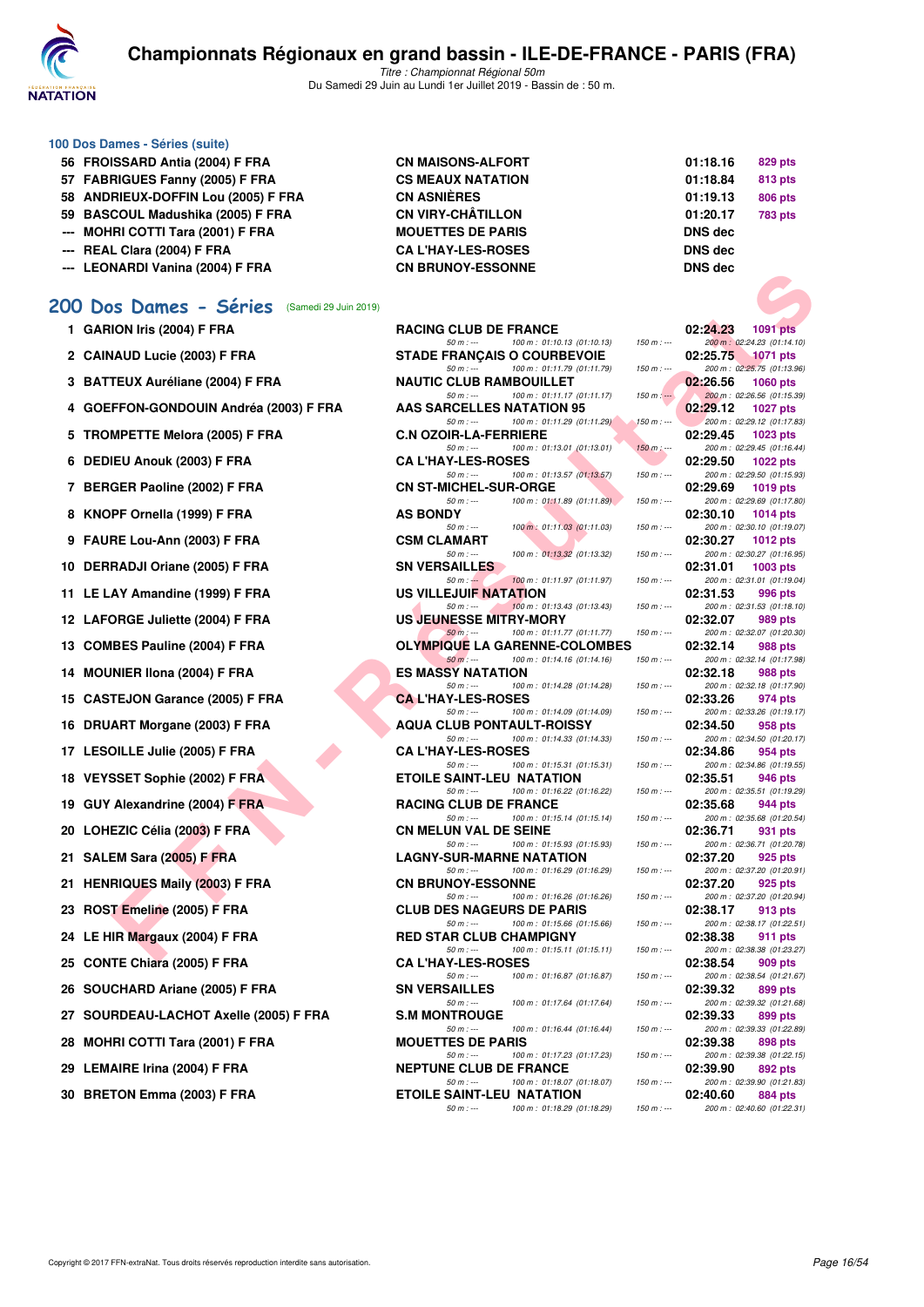

Titre : Championnat Régional 50m Du Samedi 29 Juin au Lundi 1er Juillet 2019 - Bassin de : 50 m.

#### **200 Dos Dames - Séries (suite)**

- 
- **32 LEFEVRE Léna (2003) F FRA**
- **33 HUMBERT Celia (2005) F FRA**
- **34 LE GUERN Elina (2005) F FRA**
- 
- **36 GROS Anouk (2005) F FRA**
- 
- 
- 
- 
- 
- 
- 
- 
- **45 BOHN Leane (2005) F FRA**
- **46 FROISSARD Antia (2004) F FRA**
- 
- **48 GARNIER Marilou (2005) F FRA**
- **49 KLIKAS Laure (2004) F FRA LAGNY-SUR-MARNE NATATION 02:49.65 779 pts**
- **50 BENTERKI Syrine (2005) F FRA**
- --- GRANGE Camille (2005) F FRA
- **--- FRESSIER Lola (2002) F FRA**
- **--- PISLOR Emma (2005) F FRA**

#### **[50 Brasse Dames - Séries](http://www.ffnatation.fr/webffn/resultats.php?idact=nat&go=epr&idcpt=61555&idepr=21)** (Dimanche 30 Juin 2019)

| 1 FIEF Mathilde (2001) F FRA              | <b>CSM CLAMART</b>                 | 00:33.99 | <b>1152 pts</b> |
|-------------------------------------------|------------------------------------|----------|-----------------|
| 2 CHARRO Anaïs (1998) F FRA               | <b>ES VITRY</b>                    | 00:34.03 | <b>1150 pts</b> |
| 3 DESBORDES Mila (2003) F FRA             | <b>STADE FRANÇAIS O COURBEVOIE</b> | 00:34.42 | 1129 pts        |
| 4 CHAVANNE Audrie (1997) F FRA            | <b>CN ST-MICHEL-SUR-ORGE</b>       | 00:34.72 | <b>1113 pts</b> |
| 5 GAILLARD Clémence (1998) F FRA          | <b>CN MELUN VAL DE SEINE</b>       | 00:34.92 | 1102 pts        |
| 6 LEBLANC Ines (2004) F FRA               | <b>ES STAINS</b>                   | 00:35.06 | 1095 pts        |
| 6 DOMENECH Victoire (2004) F FRA          | <b>ES NANTERRE</b>                 | 00:35.06 | 1095 pts        |
| 8 KNOPF Elora (2002) F FRA                | <b>AS BONDY</b>                    | 00:35.37 | 1079 pts        |
| 9 VALENTIN Maéva (2004) F FRA             | <b>CN BRUNOY-ESSONNE</b>           | 00:35.57 | 1068 pts        |
| 10 SOUBIES Beatrice (2005) F FRA          | <b>RACING CLUB DE FRANCE</b>       | 00:36.20 | <b>1036 pts</b> |
| 11 LEFEVRE Paulina (2004) F FRA           | <b>CA L'HAY-LES-ROSES</b>          | 00:36.25 | 1033 pts        |
| 12 VERDINO Claudia (2001) F MON           | <b>CSM CLAMART</b>                 | 00:36.50 | 1021 pts        |
| 12 CATAYEE-BELINY Britany (2002) F FRA    | <b>SCA 2000 EVRY</b>               | 00:36.50 | 1021 pts        |
| 14 GYSEMBERG Manon (2002) F FRA           | <b>CLUB DES NAGEURS DE PARIS</b>   | 00:36.64 | <b>1013 pts</b> |
| 15 SULTAN Laura (2005) F FRA              | <b>STADE FRANÇAIS O COURBEVOIE</b> | 00:36.65 | <b>1013 pts</b> |
| 16 MASSACESI-PIZARRO Adriana (2005) F FRA | <b>RED STAR CLUB CHAMPIGNY</b>     | 00:36.71 | <b>1010 pts</b> |
| 17 HERVAULT Estelle (2003) F FRA          | <b>CNO ST-GERMAIN-EN-LAYE</b>      | 00:36.77 | <b>1007 pts</b> |
| 18 CREMAS Claire (2001) F FRA             | <b>CERGY PONTOISE NATATION</b>     | 00:36.84 | 1003 pts        |
| 19 OLIVA Adèle (1990) F FRA               | <b>CN ASNIÈRES</b>                 | 00:36.86 | <b>1002 pts</b> |

| 31 REAL Clara (2004) F FRA                                                | <b>CA L'HAY-LES-ROSES</b>                                                  |             | 02:40.87<br>881 pts                                |
|---------------------------------------------------------------------------|----------------------------------------------------------------------------|-------------|----------------------------------------------------|
| 32 LEFEVRE Léna (2003) F FRA                                              | $50 m: -$<br>100 m: 01:16.26 (01:16.26)<br><b>AC VILLEPINTE</b>            | $150 m : -$ | 200 m: 02:40.87 (01:24.61)<br>02:40.89<br>880 pts  |
| 33 HUMBERT Celia (2005) F FRA                                             | 100 m: 01:18.84 (01:18.84)<br>$50 m: -$<br><b>BOIS-COLOMBES SPORT</b>      | $150 m : -$ | 200 m: 02:40.89 (01:22.05)<br>02:40.94<br>880 pts  |
| 34 LE GUERN Elina (2005) F FRA                                            | $50 m: -$<br>100 m : 01:16.71 (01:16.71)<br><b>S.M MONTROUGE</b>           | $150 m : -$ | 200 m: 02:40.94 (01:24.23)<br>02:41.01             |
|                                                                           | 100 m: 01:17.82 (01:17.82)<br>$50 m: -$                                    | $150 m : -$ | 879 pts<br>200 m: 02:41.01 (01:23.19)              |
| 35 CHARNI Sarah (2005) F FRA                                              | A.O. TRAPPES NATATION<br>100 m: 01:20.95 (01:20.95)<br>$50 m: -$           | $150 m : -$ | 02:41.25<br>876 pts<br>200 m: 02:41.25 (01:20.30)  |
| 36 GROS Anouk (2005) F FRA                                                | <b>CSN GUYANCOURT</b><br>$50 m: -$<br>100 m: 01:20.25 (01:20.25)           | $150 m : -$ | 02:41.73<br>870 pts<br>200 m: 02:41.73 (01:21.48)  |
| 37 SMANI Célia (2005) F FRA                                               | <b>ES STAINS</b>                                                           |             | 02:42.56<br>860 pts                                |
| 38 PONCET Julie (2000) F FRA                                              | 100 m: 01:19.05 (01:19.05)<br>$50 m: -$<br><b>CN VAL MAUBUEE</b>           | $150 m : -$ | 200 m : 02:42.56 (01:23.51)<br>02:42.70<br>859 pts |
| 39 ELISSECHE Estelle (2005) F FRA                                         | $50 m: -$<br>100 m: 01:18.56 (01:18.56)<br><b>RACING CLUB DE FRANCE</b>    | $150 m : -$ | 200 m: 02:42.70 (01:24.14)<br>02:43.58<br>848 pts  |
| 40 NAINAN Nawelle (2004) F FRA                                            | $50 m: -$<br>100 m: 01:20.48 (01:20.48)<br><b>ES STAINS</b>                | $150 m : -$ | 200 m: 02:43.58 (01:23.10)<br>02:43.71<br>847 pts  |
|                                                                           | $50 m : -$<br>100 m: 01:17.98 (01:17.98)                                   | $150 m : -$ | 200 m: 02:43.71 (01:25.73)                         |
| 41 KRIER Caroline (2002) F FRA                                            | <b>CN EPINETTES PARIS</b><br>100 m: 01:18.13 (01:18.13)<br>$50 m: -$       | $150 m : -$ | 02:43.88<br>845 pts<br>200 m: 02:43.88 (01:25.75)  |
| 42 REY-CHABBERT Faustine (2004) F FRA                                     | <b>NEPTUNE CLUB DE FRANCE</b>                                              |             | 02:44.36<br>839 pts                                |
| 43 BARBOSA Francesca (2005) F FRA                                         | $50 m: -$<br>100 m: 01:19.39 (01:19.39)<br><b>CNO ST-GERMAIN-EN-LAYE</b>   | $150 m: -$  | 200 m: 02:44.36 (01:24.97)<br>02:44.80<br>834 pts  |
|                                                                           | 100 m: 01:19.40 (01:19.40)<br>$50 m: -$                                    | $150 m : -$ | 200 m: 02:44.80 (01:25.40)                         |
| 44 LOUBEYRE-MOLINARI Nine (2005) F FRA                                    | AC BOULOGNE-BILLANCOURT<br>100 m: 01:19.27 (01:19.27)<br>$50 m: -$         | $150 m : -$ | 02:45.13<br>830 pts<br>200 m: 02:45.13 (01:25.86)  |
| 45 BOHN Leane (2005) F FRA                                                | <b>ASSO NATATION DE SARTROUVILLE</b>                                       |             | 02:45.58<br>825 pts                                |
| 46 FROISSARD Antia (2004) F FRA                                           | $50 m$ : ---<br>100 m: 01:20.60 (01:20.60)<br><b>CN MAISONS-ALFORT</b>     | $150 m : -$ | 200 m: 02:45.58 (01:24.98)<br>02:46.33<br>816 pts  |
| 47 CUREAU Lou (2005) F FRA                                                | 100 m: 01:20.34 (01:20.34)<br>$50 m: -1$<br><b>CSN GUYANCOURT</b>          | $150 m : -$ | 200 m: 02:46.33 (01:25.99)<br>02:47.42<br>804 pts  |
| 48 GARNIER Marilou (2005) F FRA                                           | 100 m : 01:23.04 (01:23.04)<br>$50 m: -$<br><b>CERGY PONTOISE NATATION</b> | $150 m : -$ | 200 m: 02:47.42 (01:24.38)<br>02:48.52             |
|                                                                           | $50 m: -$<br>100 m: 01:21.42 (01:21.42)                                    | $150 m : -$ | 791 pts<br>200 m: 02:48.52 (01:27.10)              |
| 49 KLIKAS Laure (2004) F FRA                                              | <b>LAGNY-SUR-MARNE NATATION</b><br>100 m: 01:20.64 (01:20.64)<br>$50 m: -$ | $150 m : -$ | 02:49.65<br>779 pts<br>200 m: 02:49.65 (01:29.01)  |
| 50 BENTERKI Syrine (2005) F FRA                                           | <b>EN LONGJUMEAU</b>                                                       |             | 02:54.39<br>726 pts                                |
| <b>GRANGE Camille (2005) F FRA</b>                                        | $50 m: -$<br>100 m : 01:23.78 (01:23.78)<br><b>RACING CLUB DE FRANCE</b>   | $150 m : -$ | 200 m: 02:54.39 (01:30.61)<br><b>DNS dec</b>       |
| FRESSIER Lola (2002) F FRA                                                | <b>CAL'HAY-LES-ROSES</b>                                                   |             | <b>DNS dec</b>                                     |
| --- PISLOR Emma (2005) F FRA                                              | <b>NEPTUNE CLUB DE FRANCE</b>                                              |             | <b>DSQ</b>                                         |
|                                                                           |                                                                            |             |                                                    |
| 0 Brasse Dames - Séries<br>(Dimanche 30 Juin 2019)                        |                                                                            |             |                                                    |
| 1 FIEF Mathilde (2001) F FRA                                              | <b>CSM CLAMART</b>                                                         |             | 00:33.99<br><b>1152 pts</b>                        |
| 2 CHARRO Anaïs (1998) F FRA                                               | <b>ES VITRY</b>                                                            |             | 00:34.03<br><b>1150 pts</b>                        |
| 3 DESBORDES Mila (2003) F FRA                                             | <b>STADE FRANÇAIS O COURBEVOIE</b>                                         |             | 00:34.42<br>1129 pts                               |
| 4 CHAVANNE Audrie (1997) F FRA                                            | <b>CN ST-MICHEL-SUR-ORGE</b>                                               |             | 00:34.72<br>1113 pts                               |
| 5 GAILLARD Clémence (1998) F FRA                                          | <b>CN MELUN VAL DE SEINE</b>                                               |             | 00:34.92<br>1102 pts                               |
| 6 LEBLANC Ines (2004) F FRA                                               | <b>ES STAINS</b>                                                           |             | 00:35.06<br>1095 pts                               |
| 6 DOMENECH Victoire (2004) F FRA                                          | <b>ES NANTERRE</b>                                                         |             | 00:35.06<br>1095 pts                               |
| 8 KNOPF Elora (2002) F FRA                                                | <b>AS BONDY</b>                                                            |             | 00:35.37<br><b>1079 pts</b>                        |
| 9 VALENTIN Maéva (2004) F FRA                                             | <b>CN BRUNOY-ESSONNE</b>                                                   |             | 00:35.57<br><b>1068 pts</b>                        |
| 10 SOUBIES Beatrice (2005) F FRA<br>$44 \pm E$ CCVDC Davises (0004) C CDA | <b>RACING CLUB DE FRANCE</b><br><b>CALUAVIEC DOCEC</b>                     |             | 00:36.20<br>1036 pts<br>00.00 OF                   |
|                                                                           |                                                                            |             | $1000 - 1$                                         |

|           | 02:40.87       | 881 pts                                        |
|-----------|----------------|------------------------------------------------|
| $m:$ $-$  |                | 200 m: 02:40.87 (01:24.61)                     |
|           | 02:40.89       | 880 pts                                        |
| $m:$ $-$  |                | 200 m: 02:40.89 (01:22.05)                     |
|           | 02:40.94       | <b>880 pts</b>                                 |
| $m:$ $-$  |                | 200 m: 02:40.94 (01:24.23)                     |
|           | 02:41.01       | 879 pts                                        |
| $m:$ $-$  |                | 200 m: 02:41.01 (01:23.19)                     |
|           | 02:41.25       | 876 pts                                        |
| $m:$ $-$  |                | 200 m: 02:41.25 (01:20.30)                     |
|           | 02:41.73       | <b>870 pts</b>                                 |
| $m:$ $-$  |                | 200 m: 02:41.73 (01:21.48)                     |
|           | 02:42.56       | <b>860 pts</b>                                 |
| $m:$ $-$  | 02:42.70       | 200 m : 02:42.56 (01:23.51)                    |
|           |                | 859 pts                                        |
| $m:$ $-$  |                | 200 m: 02:42.70 (01:24.14)<br>02:43.58 848 pts |
|           |                | 200 m: 02:43.58 (01:23.10)                     |
| $m:$ $-$  | 02:43.71       | 847 pts                                        |
| $m:$ $-$  |                | 200 m : 02:43.71 (01:25.73)                    |
|           | 02:43.88       | 845 pts                                        |
| $m:$ $-$  |                | 200 m: 02:43.88 (01:25.75)                     |
|           | 02:44.36       | 839 pts                                        |
| $m$ : $-$ |                | 200 m: 02:44.36 (01:24.97)                     |
|           | 02:44.80       | 834 pts                                        |
| $m:$ $-$  |                | 200 m: 02:44.80 (01:25.40)                     |
|           | 02:45.13       | 830 pts                                        |
| $m:$ $-$  |                | 200 m: 02:45.13 (01:25.86)                     |
|           |                | 02:45.58 825 pts                               |
| $m:$ $-$  |                | 200 m: 02:45.58 (01:24.98)                     |
|           | 02:46.33       | <b>816 pts</b>                                 |
| $m:$ $-$  |                | 200 m: 02:46.33 (01:25.99)                     |
|           | 02:47.42       | 804 pts                                        |
| $m:$ $-$  |                | 200 m: 02:47.42 (01:24.38)                     |
|           | 02:48.52       | 791 pts                                        |
| $m:$ $-$  |                | 200 m: 02:48.52 (01:27.10)                     |
|           | 02:49.65       | 779 pts                                        |
| $m:$ $-$  |                | 200 m: 02:49.65 (01:29.01)                     |
|           | 02:54.39       | <b>726 pts</b>                                 |
| $m:$ $-$  |                | 200 m: 02:54.39 (01:30.61)                     |
|           | <b>DNS dec</b> |                                                |
|           | <b>DNS dec</b> |                                                |
|           | <b>DSQ</b>     |                                                |
|           |                |                                                |

| <b>TUUZ PIS</b> |  |
|-----------------|--|
|                 |  |
|                 |  |
|                 |  |
|                 |  |
|                 |  |
|                 |  |
|                 |  |
|                 |  |
|                 |  |
|                 |  |
|                 |  |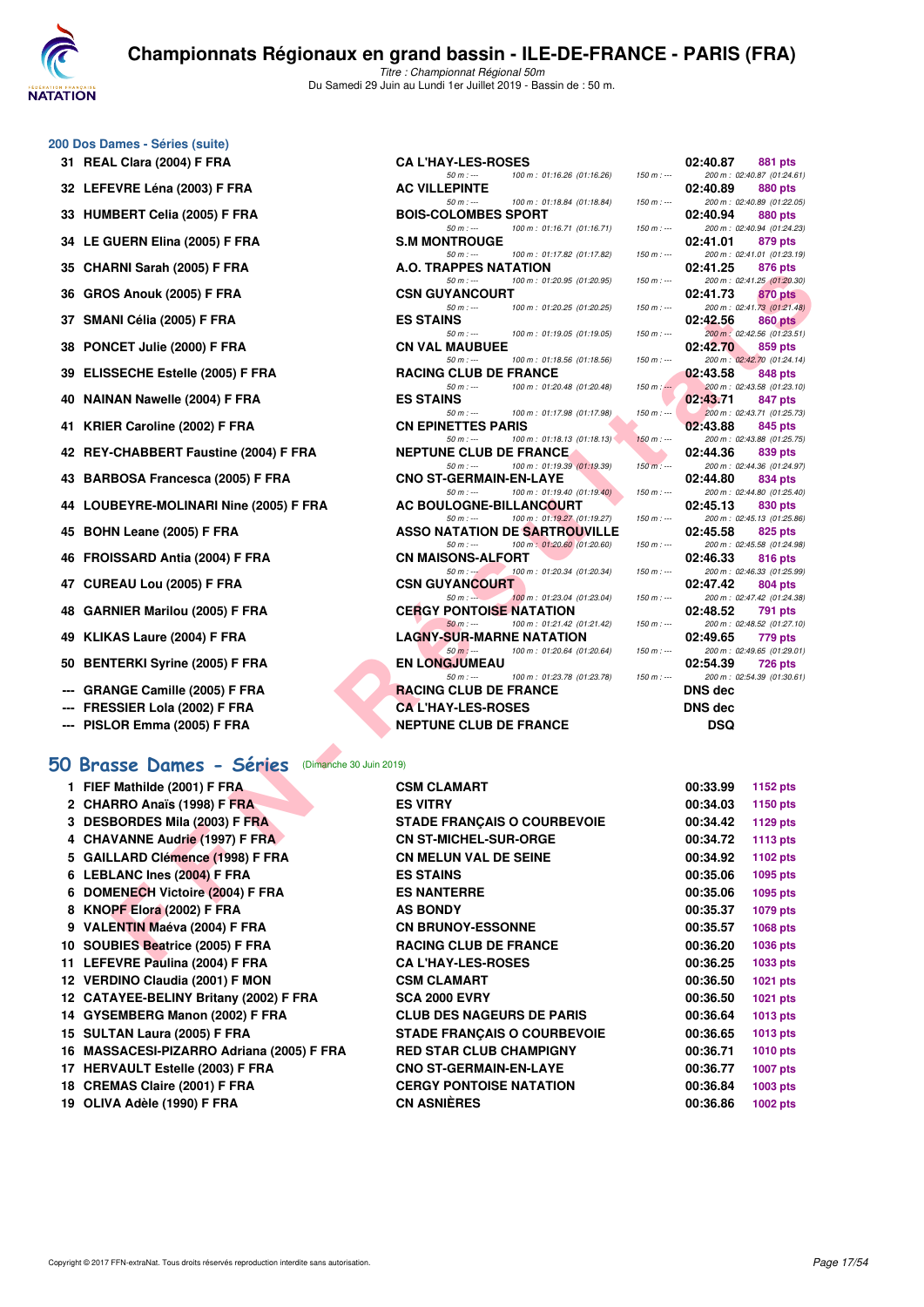

| 50 Brasse Dames - Séries (suite)         |                                    |          |                 |  |  |  |
|------------------------------------------|------------------------------------|----------|-----------------|--|--|--|
| 20 MAUPOUX Nina (2004) F FRA             | <b>CN VIRY-CHÂTILLON</b>           | 00:36.90 | <b>1000 pts</b> |  |  |  |
| 21 CIMPER Madiana (2004) F FRA           | <b>CN LE PLESSIS-ROBINSON</b>      | 00:36.99 | 996 pts         |  |  |  |
| 22 LOPES Anaïs (2004) F FRA              | <b>ETOILE SAINT-LEU NATATION</b>   | 00:37.04 | 993 pts         |  |  |  |
| 23 TOURILLON Floriane (1999) F FRA       | <b>PROVINS NATATION</b>            | 00:37.21 | 985 pts         |  |  |  |
| 24 SALGUES LAUVERJON Louise (2005) F FRA | <b>CLUB DES NAGEURS DE PARIS</b>   | 00:37.31 | 980 pts         |  |  |  |
| 25 FIGUEIREDO Mariana (2000) F FRA       | <b>JEANNE D'ARC DRANCY</b>         | 00:37.41 | 975 pts         |  |  |  |
| 26 MARCHAND Sofia (2002) F FRA           | <b>PROVINS NATATION</b>            | 00:37.49 | 971 pts         |  |  |  |
| 27 BARRIER Clara (2001) F FRA            | <b>BOIS-COLOMBES SPORT</b>         | 00:37.58 | 967 pts         |  |  |  |
| 28 POTIER Coline (2001) F FRA            | <b>COULOMMIERS NATATION</b>        | 00:37.60 | <b>966 pts</b>  |  |  |  |
| 29 NGUYEN DUC LONG Armelle (2003) F FRA  | <b>CN ST-MICHEL-SUR-ORGE</b>       | 00:37.69 | <b>961 pts</b>  |  |  |  |
| 30 PASQUIER Agathe (2002) F FRA          | <b>CSM CLAMART</b>                 | 00:37.71 | 960 pts         |  |  |  |
| 31 ROUDI Selma (2004) F FRA              | <b>CN VIRY-CHÂTILLON</b>           | 00:37.84 | 954 pts         |  |  |  |
| 32 BEAU Celia (2002) F FRA               | <b>CN EPINETTES PARIS</b>          | 00:37.91 | 950 pts         |  |  |  |
| 33 KLIKAS Laure (2004) F FRA             | <b>LAGNY-SUR-MARNE NATATION</b>    | 00:37.94 | 949 pts         |  |  |  |
| 34 BOLEC Elina (2003) F FRA              | AS LE PLESSIS-SAVIGNY              | 00:37.95 | 948 pts         |  |  |  |
| 35 BENABID Khaoula (1997) F TUN          | <b>ASS SPORTIVE BOUVINES</b>       | 00:38.00 | 946 pts         |  |  |  |
| 36 PLANES Janice (2003) F FRA            | <b>MORSANG ESSONNE NATATION</b>    | 00:38.05 | 944 pts         |  |  |  |
| 37 NEVES Alicia (2005) F FRA             | <b>CA L'HAY-LES-ROSES</b>          | 00:38.21 | 936 pts         |  |  |  |
| 38 LOULERGUE Anais (2005) F FRA          | <b>LA SAINT MANDEENNE</b>          | 00:38.22 | 935 pts         |  |  |  |
| 39 LENGLET Nolwenn (2002) F FRA          | <b>ES MASSY NATATION</b>           | 00:38.24 | 934 pts         |  |  |  |
| 40 BRAULT Lucile (2003) F FRA            | <b>CSN GUYANCOURT</b>              | 00:38.36 | 929 pts         |  |  |  |
| 41 TABIASCO Gabrielle (2004) F FRA       | <b>STADE FRANCAIS O COURBEVOIE</b> | 00:38.37 | <b>928 pts</b>  |  |  |  |
| 42 TALLON Hermine (2003) F FRA           | <b>CNO ST-GERMAIN-EN-LAYE</b>      | 00:38.38 | 928 pts         |  |  |  |
| 43 PAYEUR Blandine (1996) F FRA          | <b>MOISSY SPORT NATATION</b>       | 00:38.62 | 916 pts         |  |  |  |
| 44 BRUNEAU Leonie (2002) F FRA           | <b>AC BOBIGNY</b>                  | 00:38.66 | 914 pts         |  |  |  |
| 45 BALLOT Mathilde (2002) F FRA          | <b>CN EPINETTES PARIS</b>          | 00:38.70 | 912 pts         |  |  |  |
| 46 MARTINS Daphnee (2004) F FRA          | <b>CNO ST-GERMAIN-EN-LAYE</b>      | 00:38.74 | 910 pts         |  |  |  |
| 47 LAVILLE Pauline (2002) F FRA          | <b>ES SUCY-EN-BRIE</b>             | 00:38.79 | 908 pts         |  |  |  |
| 48 BASILE Helene (2004) F FRA            | <b>CN ST-MICHEL-SUR-ORGE</b>       | 00:38.83 | <b>906 pts</b>  |  |  |  |
| 49 BOST Manon (2002) F FRA               | <b>CA L'HAY-LES-ROSES</b>          | 00:38.86 | 905 pts         |  |  |  |
| 50 GUILLEMIN Margaux (2005) F FRA        | <b>STADE DE VANVES</b>             | 00:38.89 | 903 pts         |  |  |  |
| 51 PEYSSONNEL Emma (2005) F FRA          | <b>SO ROSNY</b>                    | 00:39.12 | 892 pts         |  |  |  |
| 52 SALVAN Perrine (2002) F FRA           | <b>ASS SPORTIVE BOUVINES</b>       | 00:39.30 | 884 pts         |  |  |  |
| 53 DA ROCHA--ALIN Margot (2005) F FRA    | <b>CLUB DES NAGEURS DE PARIS</b>   | 00:39.31 | 883 pts         |  |  |  |
| 54 COQUELLE Camille (2005) F FRA         | <b>US IVRY-SUR-SEINE</b>           | 00:39.53 | 873 pts         |  |  |  |
| 55 MESQUITA Liliana (2005) F FRA         | <b>AS EMERAINVILLE</b>             | 00:39.55 | 872 pts         |  |  |  |
| 56 HUMBLOT Anaïs (2003) F FRA            | <b>CN LE PLESSIS-ROBINSON</b>      | 00:39.57 | 871 pts         |  |  |  |
| 57 DURIS Elena (2005) F FRA              | <b>SN VERSAILLES</b>               | 00:39.58 | 871 pts         |  |  |  |
| 58 DELAHOUSSE Lison (2005) F FRA         | <b>CLUB DES NAGEURS DE PARIS</b>   | 00:39.65 | <b>867 pts</b>  |  |  |  |
| 59 GISOTTI Justine (2005) F FRA          | <b>CN VIRY-CHATILLON</b>           | 00:39.69 | 865 pts         |  |  |  |
| 60 BOLEC Manon (2005) F FRA              | AS LE PLESSIS-SAVIGNY              | 00:39.72 | 864 pts         |  |  |  |
| 61 SMANI Célia (2005) F FRA              | <b>ES STAINS</b>                   | 00:39.81 | 860 pts         |  |  |  |
| 62 BROUX Maiwen (2004) F FRA             | <b>US IVRY-SUR-SEINE</b>           | 00:39.86 | 857 pts         |  |  |  |
| 63 BANZET Sixtine (2005) F FRA           | <b>STADE DE VANVES</b>             | 00:39.98 | 852 pts         |  |  |  |
| 64 LEMAIRE Irina (2004) F FRA            | <b>NEPTUNE CLUB DE FRANCE</b>      | 00:40.09 | 847 pts         |  |  |  |
| 65 GUILLEMIN Manon (2005) F FRA          | <b>STADE DE VANVES</b>             | 00:40.33 | 836 pts         |  |  |  |
| 66 BENARABA Sarah (2005) F ALG           | <b>CN ST-MICHEL-SUR-ORGE</b>       | 00:40.36 | 834 pts         |  |  |  |
| 67 THOLEY Aurelie (2005) F FRA           | <b>C.N OZOIR-LA-FERRIERE</b>       | 00:40.46 | 830 pts         |  |  |  |
| 68 SYKHEO Lise (2005) F FRA              | <b>AC VILLEPINTE</b>               | 00:40.70 | 819 pts         |  |  |  |
| 69 SITAYEB Iris (2005) F FRA             | <b>ES STAINS</b>                   | 00:40.73 | 818 pts         |  |  |  |
| 70 BUISSON Clara (2000) F FRA            | <b>SN FRANCONVILLE</b>             | 00:40.81 | 814 pts         |  |  |  |
| 71 MROZ Emeline (2005) F FRA             | <b>STADE DE VANVES</b>             | 00:41.18 | 797 pts         |  |  |  |
| 72 LEBEGUE Elona (2005) F FRA            | <b>US JEUNESSE MITRY-MORY</b>      | 00:41.59 | 779 pts         |  |  |  |
| 73 JEAN BAPTISTE Ambre (2005) F FRA      | <b>CN ST-MICHEL-SUR-ORGE</b>       | 00:42.19 | <b>753 pts</b>  |  |  |  |
|                                          |                                    |          |                 |  |  |  |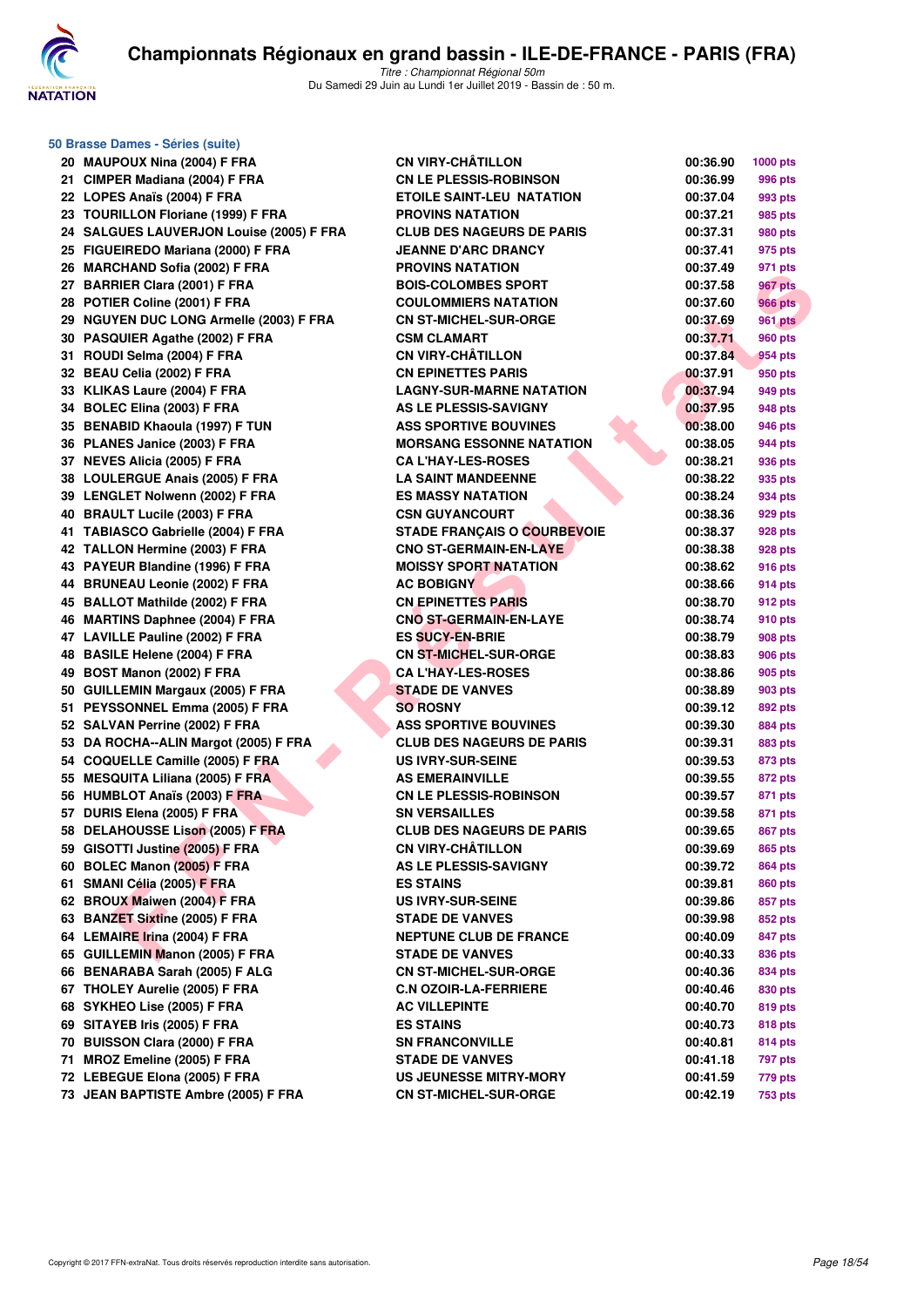

**50 Brasse Dames - Séries (suite)**

Titre : Championnat Régional 50m Du Samedi 29 Juin au Lundi 1er Juillet 2019 - Bassin de : 50 m.

| --- SAULIN Léa (2004) F FRA     | <b>CN BRUNOY-ESSONNE</b>           | <b>DNS</b> dec |
|---------------------------------|------------------------------------|----------------|
| --- DJEMAOUI Lahna (2004) F FRA | <b>CA ORSAY</b>                    | DNS dec        |
| --- BESSON Chloé (2001) F FRA   | <b>CN ANDRESY</b>                  | DNS dec        |
| --- ADJIMAN Shana (2005) F FRA  | <b>SO ROSNY</b>                    | <b>DSQ</b>     |
| --- LORIC Azilys (2004) F FRA   | <b>C.S MONTERELAIS NATATION</b>    | <b>DSQ</b>     |
| --- JANIN Mathilda (2005) F FRA | <b>STADE FRANCAIS O COURBEVOIE</b> | <b>DSQ</b>     |

#### **[100 Brasse Dames - Séries](http://www.ffnatation.fr/webffn/resultats.php?idact=nat&go=epr&idcpt=61555&idepr=22)** (Lundi 1er Juillet 2019)

| OO Brasse Dames - Séries (Lundi 1er Juillet 2019)                 |                                    |                             |
|-------------------------------------------------------------------|------------------------------------|-----------------------------|
| 1 CHARRO Anaïs (1998) F FRA                                       | <b>ES VITRY</b>                    | 01:14.26<br><b>1150 pts</b> |
| 2 CUCUMEL Romy (2001) F FRA                                       | <b>CSM CLAMART</b>                 | 01:15.14<br><b>1130 pts</b> |
| 3 SEVERYNS Alix (2003) F FRA                                      | <b>CLUB DES NAGEURS DE PARIS</b>   | 01:15.76<br>1115 pts        |
| 4 CHAVANNE Audrie (1997) F FRA                                    | <b>CN ST-MICHEL-SUR-ORGE</b>       | 01:16.48<br><b>1099 pts</b> |
| 5 HUMBERT Juliette (2003) F FRA                                   | <b>CNO ST-GERMAIN-EN-LAYE</b>      | 01:16.58<br>1096 pts        |
| 6 OUALID GIRARD Sarah (2000) F FRA                                | <b>CN MELUN VAL DE SEINE</b>       | 01:16.77<br>1092 pts        |
| 7 SOUBIES Beatrice (2005) F FRA                                   | <b>RACING CLUB DE FRANCE</b>       | 01:17.71<br><b>1070 pts</b> |
| 8 GAILLARD Clémence (1998) F FRA                                  | <b>CN MELUN VAL DE SEINE</b>       | 01:17.81<br>1068 pts        |
| 9 LOPES Anaïs (2004) F FRA                                        | <b>ETOILE SAINT-LEU NATATION</b>   | 01:18.81<br><b>1046 pts</b> |
| 10 TOURILLON Floriane (1999) F FRA                                | <b>PROVINS NATATION</b>            | 01:19.49<br>1030 pts        |
| 11 SULTAN Laura (2005) F FRA                                      | <b>STADE FRANÇAIS O COURBEVOIE</b> | 01:19.57<br>1029 pts        |
| 12 KNOPF Elora (2002) F FRA                                       | <b>AS BONDY</b>                    | 01:19.67<br><b>1026 pts</b> |
| 13 FIEF Mathilde (2001) F FRA                                     | <b>CSM CLAMART</b>                 | 01:19.79<br>1024 pts        |
| 14 CREMAS Claire (2001) F FRA                                     | <b>CERGY PONTOISE NATATION</b>     | 01:20.67<br><b>1004 pts</b> |
| 15 ROUDI Selma (2004) F FRA                                       | <b>CN VIRY-CHÂTILLON</b>           | 01:21.05<br>996 pts         |
| 16 VERDINO Claudia (2001) F MON                                   | <b>CSM CLAMART</b>                 | 01:21.12<br>994 pts         |
| 17 HERVAULT Estelle (2003) F FRA                                  | <b>CNO ST-GERMAIN-EN-LAYE</b>      | 01:21.57<br>985 pts         |
| 18 SALGUES LAUVERJON Louise (2005) F FRA                          | <b>CLUB DES NAGEURS DE PARIS</b>   | 01:21.79<br>980 pts         |
| 19 MARCHAND Sofia (2002) F FRA                                    | <b>PROVINS NATATION</b>            | 01:22.11<br>973 pts         |
| 20 MASSACESI-PIZARRO Adriana (2005) F FRA                         | <b>RED STAR CLUB CHAMPIGNY</b>     | 01:22.15<br>972 pts         |
| 21 BOST Manon (2002) F FRA                                        | <b>CA L'HAY-LES-ROSES</b>          | 01:22.74<br>959 pts         |
| 22 PASQUIER Agathe (2002) F FRA                                   | <b>CSM CLAMART</b>                 | 01:23.11<br>951 pts         |
| 22 NEVES Alicia (2005) F FRA                                      | <b>CA L'HAY-LES-ROSES</b>          | 01:23.11<br>951 pts         |
| 24 BEAU Celia (2002) F FRA                                        | <b>CN EPINETTES PARIS</b>          | 01:23.19<br>950 pts         |
| 25 NGUYEN DUC LONG Armelle (2003) F FRA                           | <b>CN ST-MICHEL-SUR-ORGE</b>       | 01:23.24<br>949 pts         |
| 26 CATAYEE-BELINY Britany (2002) F FRA                            | <b>SCA 2000 EVRY</b>               | 01:23.60<br>941 pts         |
| 27 TALLON Hermine (2003) F FRA                                    | <b>CNO ST-GERMAIN-EN-LAYE</b>      | 01:24.29<br>926 pts         |
| 28 PAYEUR Blandine (1996) F FRA                                   | <b>MOISSY SPORT NATATION</b>       | 01:24.34<br>925 pts         |
| 29 MENETRIEUX Alexia (2003) F FRA                                 | <b>STADE DE VANVES</b>             | 01:24.56<br>921 pts         |
| 30 PLANES Janice (2003) F FRA                                     | <b>MORSANG ESSONNE NATATION</b>    | 01:25.15<br>908 pts         |
| 31 HUMBLOT Anaïs (2003) F FRA                                     | <b>CN LE PLESSIS-ROBINSON</b>      | 01:25.52<br>900 pts         |
| 32 GUILLEMIN Margaux (2005) F FRA                                 | <b>STADE DE VANVES</b>             | 01:25.80<br>895 pts         |
| 33 BRAULT Lucile (2003) F FRA                                     | <b>CSN GUYANCOURT</b>              | 01:25.84<br>894 pts         |
| 34 LAVILLE Pauline (2002) F FRA                                   | <b>ES SUCY-EN-BRIE</b>             | 01:26.18<br>887 pts         |
| 35 COQUELLE Camille (2005) F FRA                                  | <b>US IVRY-SUR-SEINE</b>           | 01:26.25<br>885 pts         |
| 36 BRUNEAU Leonie (2002) F FRA                                    | <b>AC BOBIGNY</b>                  | 01:26.30<br>884 pts         |
| 37 GUILLEMIN Manon (2005) F FRA                                   | <b>STADE DE VANVES</b>             | 01:26.33<br>884 pts         |
|                                                                   | <b>CN VIRY-CHATILLON</b>           | 01:26.35                    |
| 38 GISOTTI Justine (2005) F FRA<br>39 KRIER Caroline (2002) F FRA | <b>CN EPINETTES PARIS</b>          | 883 pts                     |
| 40 BUISSON Clara (2000) F FRA                                     |                                    | 01:26.74<br>875 pts         |
|                                                                   | <b>SN FRANCONVILLE</b>             | 01:26.90<br>872 pts         |
| 41 POTIER Coline (2001) F FRA                                     | <b>COULOMMIERS NATATION</b>        | 01:26.91<br>872 pts         |
| 42 SYKHEO Lise (2005) F FRA                                       | <b>AC VILLEPINTE</b>               | 01:27.23<br>865 pts         |
| 43 DELAHOUSSE Lison (2005) F FRA                                  | <b>CLUB DES NAGEURS DE PARIS</b>   | 01:27.77<br>854 pts         |
| 44 BANZET Sixtine (2005) F FRA                                    | <b>STADE DE VANVES</b>             | 01:27.78<br>854 pts         |
| 45 VIATEUR Perrine (2003) F FRA                                   | <b>NAUTIC CLUB RAMBOUILLET</b>     | 01:28.17<br>846 pts         |
| 46 THOLEY Aurelie (2005) F FRA                                    | <b>C.N OZOIR-LA-FERRIERE</b>       | 01:28.68<br>836 pts         |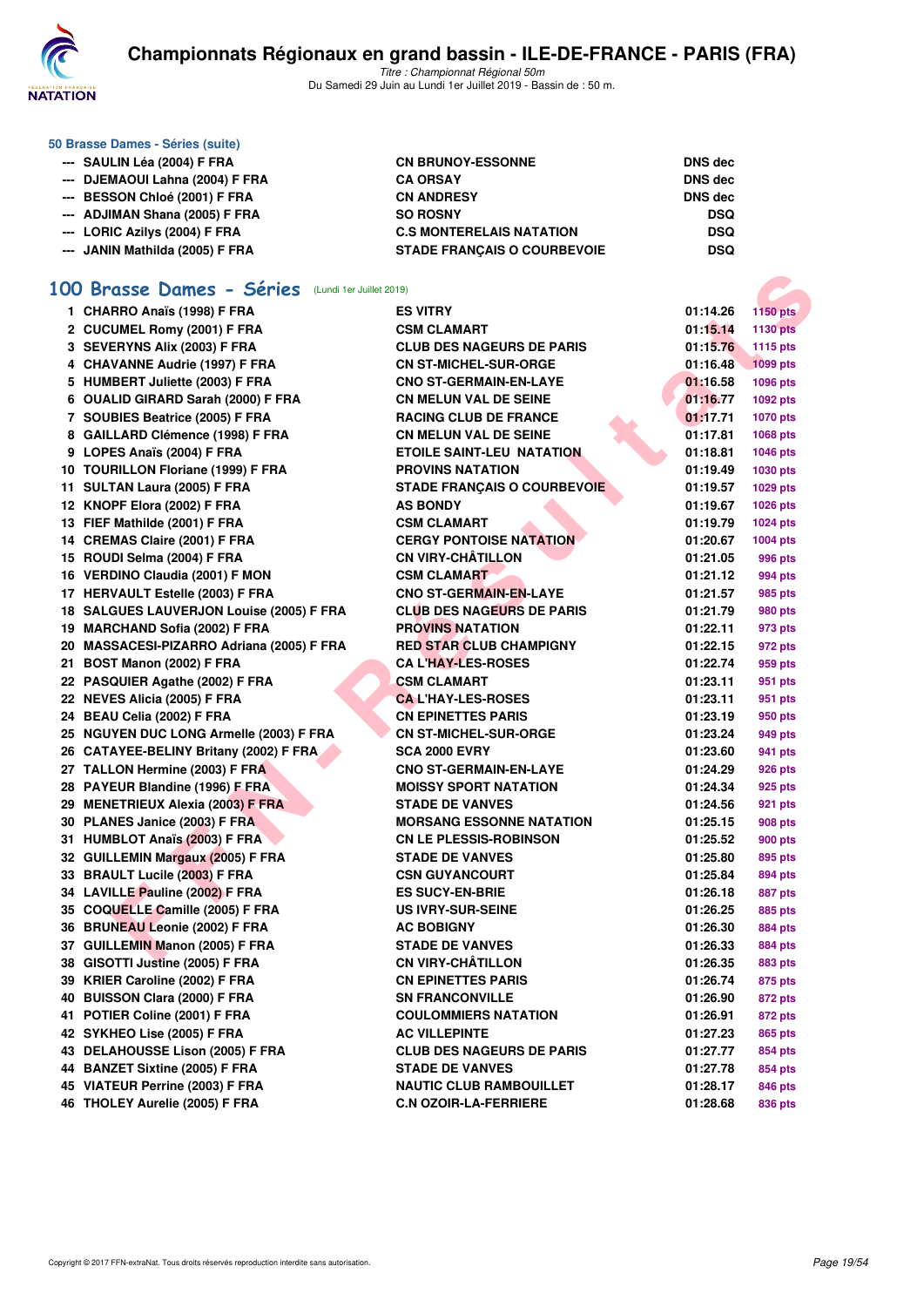

**100 Brasse Dames - Séries (suite)**

# **Championnats Régionaux en grand bassin - ILE-DE-FRANCE - PARIS (FRA)**

Titre : Championnat Régional 50m Du Samedi 29 Juin au Lundi 1er Juillet 2019 - Bassin de : 50 m.

| 47 LEBEGUE Elona (2005) F FRA         | <b>US JEUNESSE MITRY-MORY</b>    | 01:28.94       | 831 pts        |
|---------------------------------------|----------------------------------|----------------|----------------|
| 48 FIDON Louna (2005) F FRA           | <b>EN LONGJUMEAU</b>             | 01:29.54       | 819 pts        |
| 49 SITAYEB Iris (2005) F FRA          | <b>ES STAINS</b>                 | 01:29.80       | <b>814 pts</b> |
| 50 LEBOULANGER Anna (2005) F FRA      | <b>CLUB DES NAGEURS DE PARIS</b> | 01:30.16       | <b>806 pts</b> |
| 51 DAUGE-DUJARDIN Héléna (2005) F FRA | <b>A.O. TRAPPES NATATION</b>     | 01:30.48       | <b>800 pts</b> |
| 52 PEYSSONNEL Emma (2005) F FRA       | <b>SO ROSNY</b>                  | 01:31.50       | <b>780 pts</b> |
| --- DJEMAOUI Lahna (2004) F FRA       | <b>CA ORSAY</b>                  | DNS dec        |                |
| --- VALENTIN Maéva (2004) F FRA       | <b>CN BRUNOY-ESSONNE</b>         | <b>DNS</b> dec |                |
|                                       |                                  |                |                |

#### **[200 Brasse Dames - Séries](http://www.ffnatation.fr/webffn/resultats.php?idact=nat&go=epr&idcpt=61555&idepr=23)** (Samedi 29 Juin 2019)

| --- DJEMAVUI LAIIIIA (2004) F FRA              | UA UNJA I                                                                      |               | DING ACC |                                               |
|------------------------------------------------|--------------------------------------------------------------------------------|---------------|----------|-----------------------------------------------|
| --- VALENTIN Maéva (2004) F FRA                | <b>CN BRUNOY-ESSONNE</b>                                                       |               | DNS dec  |                                               |
|                                                |                                                                                |               |          |                                               |
| 00 Brasse Dames - Séries (Samedi 29 Juin 2019) |                                                                                |               |          |                                               |
| 1 CUCUMEL Romy (2001) F FRA                    | <b>CSM CLAMART</b>                                                             |               | 02:39.46 | 1139 pts                                      |
| 2 JULIA Mélanie (2002) F FRA                   | $50 m: -$<br>100 m: 01:16.36 (01:16.36)<br><b>NEPTUNE CLUB DE FRANCE</b>       | $150 m : -$   | 02:40.92 | 200 m: 02:39.46 (01:23.10)<br><b>1122 pts</b> |
|                                                | 50 m : ---<br>100 m: 01:17.06 (01:17.06)                                       | $150 m$ : $-$ |          | 200 m: 02:40.92 (01:23.86)                    |
| 3 FROUIN Meghan (2001) F FRA                   | <b>STADE FRANÇAIS O COURBEVOIE</b>                                             |               | 02:41.18 | 1119 pts                                      |
| 4 GAILLARD Clémence (1998) F FRA               | $50 m: -$<br>100 m: 01:18.17 (01:18.17)<br><b>CN MELUN VAL DE SEINE</b>        | $150 m : -$   | 02:43.72 | 200 m: 02:41.18 (01:23.01)<br>1090 pts        |
|                                                | 100 m: 01:19.37 (01:19.37)<br>$50 m: -$                                        | $150 m: -$    |          | 200 m: 02:43.72 (01:24.35)                    |
| 5 SEVERYNS Alix (2003) F FRA                   | <b>CLUB DES NAGEURS DE PARIS</b><br>$50 m: -$<br>100 m: 01:18.89 (01:18.89)    | $150 m: -$    | 02:44.29 | 1083 pts<br>200 m: 02:44.29 (01:25.40)        |
| 6 CHAVANNE Audrie (1997) F FRA                 | <b>CN ST-MICHEL-SUR-ORGE</b>                                                   |               | 02:45.58 | <b>1068 pts</b>                               |
| 7 MAUPOUX Nina (2004) F FRA                    | $50 m: -$<br>100 m: 01:20.03 (01:20.03)<br><b>CN VIRY-CHATILLON</b>            | $150 m : -$   | 02:48.30 | 200 m: 02:45.58 (01:25.55)<br>1037 pts        |
|                                                | $50 m: -$<br>100 m: 01:20.62 (01:20.62)                                        | $150 m : -$   |          | 200 m: 02:48.30 (01:27.68)                    |
| 8 OUALID GIRARD Sarah (2000) F FRA             | <b>CN MELUN VAL DE SEINE</b><br>$50 m: -$<br>100 m: 01:20.01 (01:20.01)        | $150 m : -$   | 02:48.43 | <b>1036 pts</b><br>200 m: 02:48.43 (01:28.42) |
| 9 BARRIER Clara (2001) F FRA                   | <b>BOIS-COLOMBES SPORT</b>                                                     |               | 02:49.27 | <b>1026 pts</b>                               |
| 10 LOPES Anaïs (2004) F FRA                    | 100 m: 01:20.51 (01:20.51)<br>$50 m : -$<br><b>ETOILE SAINT-LEU NATATION</b>   | $150 m : -$   | 02:49.78 | 200 m: 02:49.27 (01:28.76)<br><b>1021 pts</b> |
|                                                | 100 m: 01:21.74 (01:21.74)<br>$50 m: -$                                        | $150 m : -$   |          | 200 m: 02:49.78 (01:28.04)                    |
| 11 SOUBIES Beatrice (2005) F FRA               | <b>RACING CLUB DE FRANCE</b><br>100 m: 01:22.33 (01:22.33)<br>$50 m: -$        | $150 m: -$    | 02:51.28 | <b>1004 pts</b><br>200 m: 02:51.28 (01:28.95) |
| 12 LEFEVRE Paulina (2004) F FRA                | <b>CA L'HAY-LES-ROSES</b>                                                      |               | 02:51.37 | 1003 pts                                      |
| 13 ROUDI Selma (2004) F FRA                    | $50 m: -$<br>100 m: 01:22.77 (01:22.77)<br><b>CN VIRY-CHATILLON</b>            | $150 m : -$   | 02:51.66 | 200 m: 02:51.37 (01:28.60)<br><b>1000 pts</b> |
|                                                | $50 m: -$<br>100 m: 01:22.55 (01:22.55)                                        | $150 m: -$    |          | 200 m: 02:51.66 (01:29.11)                    |
| 14 MASSACESI-PIZARRO Adriana (2005) F FRA      | <b>RED STAR CLUB CHAMPIGNY</b><br>$50 m: -$<br>100 m: 01:22.68 (01:22.68)      | $150 m : -$   | 02:52.82 | 987 pts<br>200 m: 02:52.82 (01:30.14)         |
| 15 FOHRER Marie (2002) F FRA                   | <b>CERGY PONTOISE NATATION</b>                                                 |               | 02:55.50 | 958 pts                                       |
| 16 MENETRIEUX Alexia (2003) F FRA              | 100 m: 01:23.71 (01:23.71)<br>$50 m: -$<br><b>STADE DE VANVES</b>              | $150 m : -$   | 02:56.37 | 200 m: 02:55.50 (01:31.79)<br>948 pts         |
| 17 OLIVA Adèle (1990) F FRA                    | 100 m: 01:26.10 (01:26.10)<br>$50 m: -$<br><b>CN ASNIERES</b>                  | $150 m : -$   | 02:56.69 | 200 m: 02:56.37 (01:30.27)                    |
|                                                | 100 m: 01:22.73 (01:22.73)<br>$50 m: -$                                        | $150 m : -$   |          | 945 pts<br>200 m: 02:56.69 (01:33.96)         |
| 18 BOST Manon (2002) F FRA                     | <b>CA L'HAY-LES-ROSES</b><br>100 m: 01:24.94 (01:24.94)<br>$50 m: -$           | $150 m : -$   | 02:57.41 | 937 pts<br>200 m: 02:57.41 (01:32.47)         |
| 19 BALLOT Mathilde (2002) F FRA                | <b>CN EPINETTES PARIS</b>                                                      |               | 02:57.71 | 934 pts                                       |
| 20 DA ROCHA--ALIN Margot (2005) F FRA          | 100 m: 01:25.35 (01:25.35)<br>$50 m: -$<br><b>CLUB DES NAGEURS DE PARIS</b>    | $150 m : -$   | 02:59.46 | 200 m: 02:57.71 (01:32.36)<br>915 pts         |
|                                                | 100 m: 01:25.90 (01:25.90)<br>$50 m: -$                                        | $150 m : -$   |          | 200 m: 02:59.46 (01:33.56)                    |
| 21 CIMPER Madiana (2004) F FRA                 | <b>CN LE PLESSIS-ROBINSON</b><br>100 m: 01:25.31 (01:25.31)<br>$50 m: -$       | $150 m : -$   | 02:59.64 | 913 pts<br>200 m: 02:59.64 (01:34.33)         |
| 22 CALLANAN Amica (2002) F FRA                 | <b>SCM CHATILLON NATATION</b>                                                  |               | 03:00.30 | 906 pts                                       |
| 23 SULTAN Laura (2005) F FRA                   | 100 m: 01:27.56 (01:27.56)<br>50 m : ---<br><b>STADE FRANCAIS O COURBEVOIE</b> | $150 m : -$   | 03:00.74 | 200 m: 03:00.30 (01:32.74)<br>902 pts         |
|                                                | $50 m: -$<br>100 m: 01:27.25 (01:27.25)                                        | $150 m : -$   |          | 200 m: 03:00.74 (01:33.49)                    |
| 24 EL KATEB Meryem (2004) F FRA                | AC BOULOGNE-BILLANCOURT<br>50 m : ---<br>100 m : 01:28.22 (01:28.22)           | 150 m : ---   | 03:00.87 | 900 pts<br>200 m : 03:00.87 (01:32.65)        |
| 25 SALVAN Perrine (2002) F FRA                 | <b>ASS SPORTIVE BOUVINES</b>                                                   |               | 03:01.05 | 898 pts                                       |
| 26 MARTINS Daphnee (2004) F FRA                | 50 m : ---<br>100 m : 01:27.01 (01:27.01)<br><b>CNO ST-GERMAIN-EN-LAYE</b>     | $150 m : -$   | 03:01.15 | 200 m: 03:01.05 (01:34.04)<br>897 pts         |
|                                                | $50 m: -$<br>100 m: 01:27.65 (01:27.65)                                        | $150 m : -$   |          | 200 m: 03:01.15 (01:33.50)                    |
| 27 PLANES Janice (2003) F FRA                  | <b>MORSANG ESSONNE NATATION</b><br>$50 m: -$<br>100 m: 01:28.84 (01:28.84)     | $150 m : -$   | 03:02.32 | 885 pts<br>200 m: 03:02.32 (01:33.48)         |
| 28 LESOILLE Clara (2002) F FRA                 | <b>CA L'HAY-LES-ROSES</b>                                                      |               | 03:02.76 | 880 pts                                       |
| 29 COQUELLE Camille (2005) F FRA               | 100 m: 01:27.89 (01:27.89)<br>50 m : ---<br><b>US IVRY-SUR-SEINE</b>           | $150 m : -$   | 03:03.88 | 200 m : 03:02.76 (01:34.87)<br>869 pts        |
|                                                | 100 m: 01:26.80 (01:26.80)<br>$50 m: -$                                        | $150 m : -$   |          | 200 m: 03:03.88 (01:37.08)                    |

| 1 CUCUMEL Romy (2001) F FRA              | <b>CSM CLAMART</b> |                                            |                                                                  |             | 02:39.46 | 1139 pts                                       |
|------------------------------------------|--------------------|--------------------------------------------|------------------------------------------------------------------|-------------|----------|------------------------------------------------|
| 2 JULIA Mélanie (2002) F FRA             |                    | $50 m: -$                                  | 100 m: 01:16.36 (01:16.36)<br><b>NEPTUNE CLUB DE FRANCE</b>      | $150 m : -$ | 02:40.92 | 200 m: 02:39.46 (01:23.10<br><b>1122 pts</b>   |
| 3 FROUIN Meghan (2001) F FRA             |                    | $50 m: -$                                  | 100 m: 01:17.06 (01:17.06)<br><b>STADE FRANÇAIS O COURBEVOIE</b> | $150 m : -$ | 02:41.18 | 200 m : 02:40.92 (01:23.86<br>1119 pts         |
|                                          |                    | $50 m: -$                                  | 100 m: 01:18.17 (01:18.17)                                       | $150 m : -$ |          | 200 m: 02:41.18 (01:23.01                      |
| 4 GAILLARD Clémence (1998) F FRA         |                    | <b>CN MELUN VAL DE SEINE</b><br>$50 m: -$  | 100 m: 01:19.37 (01:19.37)                                       | $150 m: -$  | 02:43.72 | <b>1090 pts</b><br>200 m: 02:43.72 (01:24.35   |
| 5 SEVERYNS Alix (2003) F FRA             |                    |                                            | <b>CLUB DES NAGEURS DE PARIS</b>                                 |             | 02:44.29 | 1083 pts                                       |
| 6 CHAVANNE Audrie (1997) F FRA           |                    | $50 m: -$<br><b>CN ST-MICHEL-SUR-ORGE</b>  | 100 m: 01:18.89 (01:18.89)                                       | $150 m: -$  | 02:45.58 | 200 m: 02:44.29 (01:25.40)<br><b>1068 pts</b>  |
| 7 MAUPOUX Nina (2004) F FRA              |                    | $50 m: -$<br><b>CN VIRY-CHATILLON</b>      | 100 m: 01:20.03 (01:20.03)                                       | $150 m: -$  | 02:48.30 | 200 m: 02:45.58 (01:25.55<br><b>1037 pts</b>   |
|                                          |                    | $50 m: -$                                  | 100 m: 01:20.62 (01:20.62)                                       | $150 m: -$  |          | 200 m: 02:48.30 (01:27.68                      |
| 8 OUALID GIRARD Sarah (2000) F FRA       |                    | <b>CN MELUN VAL DE SEINE</b><br>$50 m: -$  | 100 m: 01:20.01 (01:20.01)                                       | $150 m: -$  | 02:48.43 | <b>1036 pts</b><br>200 m : 02:48.43 (01:28.42) |
| 9 BARRIER Clara (2001) F FRA             |                    | <b>BOIS-COLOMBES SPORT</b>                 |                                                                  |             | 02:49.27 | 1026 pts                                       |
| 0 LOPES Anaïs (2004) F FRA               |                    | $50 m : -2$                                | 100 m: 01:20.51 (01:20.51)<br><b>ETOILE SAINT-LEU NATATION</b>   | $150 m: -$  | 02:49.78 | 200 m: 02:49.27 (01:28.76<br>1021 pts          |
|                                          |                    | $50 m: -$                                  | 100 m: 01:21.74 (01:21.74)                                       | $150 m: -$  |          | 200 m: 02:49.78 (01:28.04                      |
| 1 SOUBIES Beatrice (2005) F FRA          |                    | <b>RACING CLUB DE FRANCE</b>               |                                                                  |             | 02:51.28 | $1004$ pts                                     |
| 2 LEFEVRE Paulina (2004) F FRA           |                    | $50 m: -$<br><b>CA L'HAY-LES-ROSES</b>     | 100 m: 01:22.33 (01:22.33)                                       | $150 m: -$  | 02:51.37 | 200 m: 02:51.28 (01:28.95<br>$1003$ pts        |
|                                          |                    | $50 m: -$                                  | 100 m: 01:22.77 (01:22.77)                                       | $150 m: -$  |          | 200 m: 02:51.37 (01:28.60)                     |
| 3 ROUDI Selma (2004) F FRA               |                    | <b>CN VIRY-CHATILLON</b>                   |                                                                  |             | 02:51.66 | $1000$ pts                                     |
| 4 MASSACESI-PIZARRO Adriana (2005) F FRA |                    | $50 m: -$                                  | 100 m: 01:22.55 (01:22.55)<br><b>RED STAR CLUB CHAMPIGNY</b>     | $150 m : -$ | 02:52.82 | 200 m: 02:51.66 (01:29.11)<br>987 pts          |
|                                          |                    | $50 m: -$                                  | 100 m: 01:22.68 (01:22.68)                                       | $150 m : -$ |          | 200 m: 02:52.82 (01:30.14)                     |
| 5 FOHRER Marie (2002) F FRA              |                    |                                            | <b>CERGY PONTOISE NATATION</b>                                   |             | 02:55.50 | 958 pts                                        |
| 6 MENETRIEUX Alexia (2003) F FRA         |                    | $50 m: -$<br><b>STADE DE VANVES</b>        | 100 m: 01:23.71 (01:23.71)                                       | $150 m : -$ | 02:56.37 | 200 m: 02:55.50 (01:31.79)                     |
|                                          |                    | $50 m: -$                                  | 100 m: 01:26.10 (01:26.10)                                       | $150 m: -$  |          | 948 pts<br>200 m: 02:56.37 (01:30.27           |
| 17 OLIVA Adèle (1990) F FRA              | <b>CN ASNIERES</b> |                                            |                                                                  |             | 02:56.69 | 945 pts                                        |
| 8 BOST Manon (2002) F FRA                |                    | $50 m: -$<br><b>CA L'HAY-LES-ROSES</b>     | 100 m: 01:22.73 (01:22.73)                                       | $150 m : -$ | 02:57.41 | 200 m: 02:56.69 (01:33.96<br>937 pts           |
|                                          |                    | $50 m: -$                                  | 100 m: 01:24.94 (01:24.94)                                       | $150 m : -$ |          | 200 m: 02:57.41 (01:32.47)                     |
| 9 BALLOT Mathilde (2002) F FRA           |                    | <b>CN EPINETTES PARIS</b>                  |                                                                  |             | 02:57.71 | 934 pts                                        |
| 20 DA ROCHA--ALIN Margot (2005) F FRA    |                    | $50 m: -$                                  | 100 m: 01:25.35 (01:25.35)<br><b>CLUB DES NAGEURS DE PARIS</b>   | $150 m: -$  | 02:59.46 | 200 m: 02:57.71 (01:32.36<br>915 pts           |
|                                          |                    | 50 m : ---                                 | 100 m: 01:25.90 (01:25.90)                                       | $150 m : -$ |          | 200 m: 02:59.46 (01:33.56)                     |
| 21 CIMPER Madiana (2004) F FRA           |                    | <b>CN LE PLESSIS-ROBINSON</b>              |                                                                  |             | 02:59.64 | 913 pts                                        |
|                                          |                    | $50 m: -$                                  | 100 m: 01:25.31 (01:25.31)                                       | $150 m: -$  |          | 200 m: 02:59.64 (01:34.33                      |
| 22   CALLANAN Amica (2002) F FRA         |                    | <b>SCM CHATILLON NATATION</b><br>$50 m: -$ | 100 m: 01:27.56 (01:27.56)                                       | $150 m: -$  | 03:00.30 | 906 pts<br>200 m : 03:00.30 (01:32.74          |
| 23 SULTAN Laura (2005) F FRA             |                    |                                            | <b>STADE FRANCAIS O COURBEVOIE</b>                               |             | 03:00.74 | 902 pts                                        |
| 24   EL KATEB Meryem (2004) F FRA        |                    | $50 m: -$                                  | 100 m: 01:27.25 (01:27.25)<br>AC BOULOGNE-BILLANCOURT            | $150 m : -$ | 03:00.87 | 200 m: 03:00.74 (01:33.49)<br>900 pts          |
|                                          |                    | $50 m: -$                                  | 100 m: 01:28.22 (01:28.22)                                       | $150 m: -$  |          | 200 m: 03:00.87 (01:32.65)                     |
| 25 SALVAN Perrine (2002) F FRA           |                    | <b>ASS SPORTIVE BOUVINES</b>               |                                                                  |             | 03:01.05 | 898 pts                                        |
| 26 MARTINS Daphnee (2004) F FRA          |                    | $50 m: -$<br><b>CNO ST-GERMAIN-EN-LAYE</b> | 100 m: 01:27.01 (01:27.01)                                       | $150 m: -$  | 03:01.15 | 200 m: 03:01.05 (01:34.04)<br>897 pts          |
|                                          |                    | $50 m : -$                                 | 100 m: 01:27.65 (01:27.65)                                       | $150 m : -$ |          | 200 m: 03:01.15 (01:33.50)                     |
| 27 PLANES Janice (2003) F FRA            |                    |                                            | <b>MORSANG ESSONNE NATATION</b>                                  |             | 03:02.32 | 885 pts                                        |
| 28 LESOILLE Clara (2002) F FRA           |                    | $50 m: -$<br><b>CA L'HAY-LES-ROSES</b>     | 100 m: 01:28.84 (01:28.84)                                       | $150 m: -$  | 03:02.76 | 200 m: 03:02.32 (01:33.48)<br>880 pts          |
|                                          |                    | $50 m: -$                                  | 100 m: 01:27.89 (01:27.89)                                       | $150 m: -$  |          | 200 m: 03:02.76 (01:34.87                      |
| 29 COQUELLE Camille (2005) F FRA         |                    | <b>US IVRY-SUR-SEINE</b>                   |                                                                  |             | 03:03.88 | 869 pts                                        |
|                                          |                    | 50 m : ---                                 | 100 m : 01:26.80 (01:26.80)                                      | $150 m : -$ |          | 200 m : 03:03.88 (01:37.08                     |

|                   | 02:39.46 | 1139 pts                                         |
|-------------------|----------|--------------------------------------------------|
| ) : ---           | 02:40.92 | 200 m: 02:39.46 (01:23.10)<br>1122 pts           |
| $\mathbf{r}$      |          | 200 m: 02:40.92 (01:23.86)                       |
|                   | 02:41.18 | 1119 pts                                         |
| $\sum_{i=1}^{n}$  |          | 200 m: 02:41.18 (01:23.01)                       |
|                   |          | 02:43.72 1090 pts                                |
| ) ( ---           | 02:44.29 | 200 m : 02:43.72 (01:24.35)<br>1083 pts          |
| $\mathbf{r}$      |          | 200 m: 02:44.29 (01:25.40)                       |
|                   |          | 02:45.58 1068 pts                                |
| $\frac{1}{2}$     |          | 200 m: 02:45.58 (01:25.55)                       |
|                   | 02:48.30 | 1037 pts                                         |
| i pos             |          | 200 m: 02:48.30 (01:27.68)<br>02:48.43 1036 pts  |
| r: --             |          | 200 m: 02:48.43 (01:28.42)                       |
|                   | 02:49.27 | 1026 pts                                         |
| r: --             |          | 200 m: 02:49.27 (01:28.76)                       |
|                   |          | 02:49.78 1021 pts                                |
| r: --             | 02:51.28 | 200 m: 02:49.78 (01:28.04)<br>1004 pts           |
| r: ---            |          | 200 m: 02:51.28 (01:28.95)                       |
|                   | 02:51.37 | 1003 pts                                         |
| i ber             |          | 200 m: 02:51.37 (01:28.60)                       |
|                   | 02:51.66 | 1000 pts                                         |
| r: ---            | 02:52.82 | 200 m: 02:51.66 (01:29.11)<br>987 pts            |
| $\frac{1}{2}$ and |          | 200 m: 02:52.82 (01:30.14)                       |
|                   | 02:55.50 | 958 pts                                          |
| ) ( ---           |          | 200 m: 02:55.50 (01:31.79)                       |
|                   | 02:56.37 | 948 pts<br>$200 \text{ m}$ : 02:56.37 (01:30.27) |
| i den             | 02:56.69 | 945 pts                                          |
| ) () ---          |          | 200 m: 02:56.69 (01:33.96)                       |
|                   | 02:57.41 | 937 pts                                          |
| r: --             |          | 200 m: 02:57.41 (01:32.47)                       |
|                   | 02:57.71 | 934 pts                                          |
| $\frac{1}{2}$     | 02:59.46 | 200 m : 02:57.71 (01:32.36)<br>915 pts           |
| i pos             |          | 200 m: 02:59.46 (01:33.56)                       |
|                   | 02:59.64 | 913 pts                                          |
| ) ( ---           |          | 200 m : 02:59.64 (01:34.33)                      |
|                   | 03:00.30 | <b>906 pts</b>                                   |
| $\frac{1}{2}$     | 03:00.74 | 200 m: 03:00.30 (01:32.74)<br><b>902 pts</b>     |
| ) ( ---           |          | 200 m: 03:00.74 (01:33.49)                       |
|                   | 03:00.87 | <b>900 pts</b>                                   |
| ) ( ---           |          | 200 m: 03:00.87 (01:32.65)                       |
|                   | 03:01.05 | 898 pts                                          |
| i pos             | 03:01.15 | 200 m: 03:01.05 (01:34.04)<br>897 pts            |
| i pos             |          | 200 m: 03:01.15 (01:33.50)                       |
|                   | 03:02.32 | 885 pts                                          |
| $\frac{1}{2}$ and |          | 200 m: 03:02.32 (01:33.48)                       |
|                   | 03:02.76 | 880 pts                                          |
| ) ( ---           |          | 200 m: 03:02.76 (01:34.87)<br>03:03.88 869 pts   |
| ) : --            |          | 200 m: 03:03.88 (01:37.08)                       |
|                   |          |                                                  |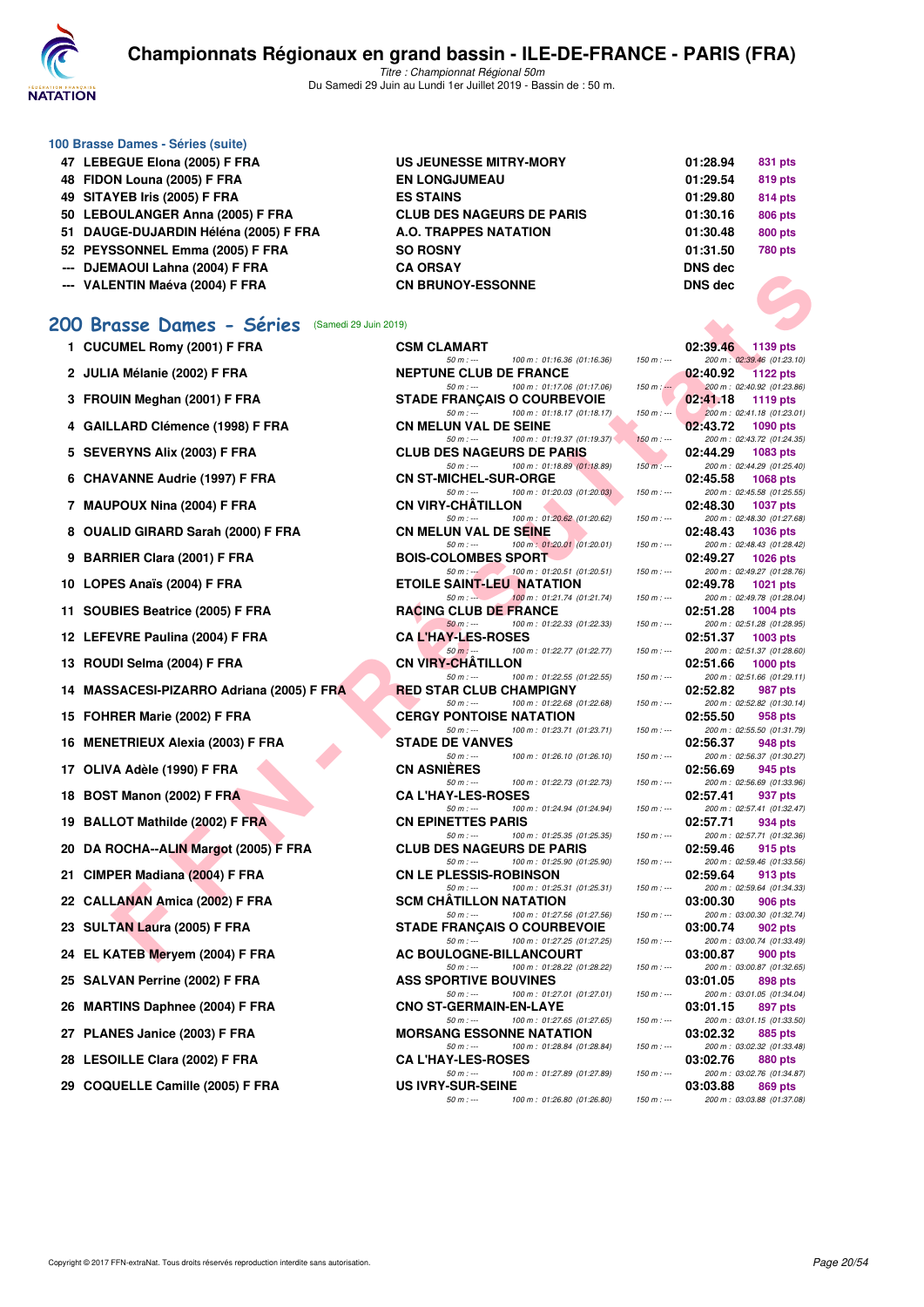

50 m : --- 100 m : 01:29.72 (01:29.72)

50 m : --- 100 m : 01:29.28 (01:29.28) 150 m : --- 200 m : 03:05.09 (01:35.81)

50 m : --- 100 m : 01:28.92 (01:28.92) 150 m : -- 200 m : 03:05.16 (01:36.24)<br>AS LE PLESSIS-SAVIGNY 03:05.48 852 pts

50 m : --- 100 m : 01:30.12 (01:30.12) 150 m : --- 200 m : 03:05.48 (01:35.36)

#### **200 Brasse Dames - Séries (suite)**

- **30 GISOTTI Justine (2005) F FRA** CN VIRY-CHÂTILLON **03:04.28 03:04.28 865 pts**<br>  $\frac{50 \text{ m} \cdot \text{m}}{100 \text{ m} \cdot 0.29.72}$  (01:29.72) **150 m** :  $\frac{1}{50 \text{ m} \cdot \text{m}}$  **03:04.28 01:34.86**
- **31 THOLEY Aurelie (2005) F FRA C.N OZOIR-LA-FERRIERE 03:05.09 856 pts**
- **32 VIATEUR Perrine (2003) F FRA**
- **33 BOLEC Manon (2005) F FRA AS LE PLESSIS-SAVIGNY 60 as a complement of the stage of the stage of the stage of the stage of the stage of the stage of the stage of the stage of the stage of the stage of the stage of th**
- **34 PONCET Julie (2000) F FRA CN VAL MAUBUEE 03:05.74 850 pts**<br>  $\frac{50 \text{ m} \cdot \text{m}}{50 \text{ m} \cdot \text{m}}$  **100 m**: 01:27.78 (01:27.78) **150 m** : 200 m : 03:05.74 **01:37.9**
- **35 DAUGE-DUJARDIN Héléna (2005) F FRA A.O. TRAPPES NATATION 03:07.53 831 pts**
- **36 GUILLEMIN Margaux (2005) F FRA** STADE DE VANVES **03:07.99 827 pts**<br>  $\frac{50 \text{ m} \cdot \text{m}}{200 \text{ m} \cdot 0128.11 \cdot (0128.11)}$   $\frac{150 \text{ m} \cdot \text{m}}{200 \text{ m} \cdot 03372.99 \cdot (0139.88)}$
- **37 SOUPIZON Maeva (2004) F FRA** NAUTIC CLUB RAMBOUILLET 03:08.23 **824 pts**<br>  $\frac{50 \text{ m} \cdot \ldots}{100 \text{ m} \cdot 01:30.68}$  (01:30.68)  $\frac{150 \text{ m} \cdot \ldots}{150 \text{ m} \cdot \ldots}$  200 m; 03:08.23 (01:37.5
- **38 BANZET Sixtine (2005) F FRA** STADE DE VANVES 50 m: -- 100 m: 01:29.06 (01:29.06) 150 m: -- 200 m: 03:09.93 (01:40.87)
- **39 BROUX Maiwen (2004) F FRA** US IVRY-SUR-SEINE 50 m i at 100 m i 01:30.33 (01:30.33) 150 m i as 10.45 **802 pts**<br>
58 m i at 100 m i 01:30.33 (01:30.33) 150 m i 150 m i 03:10.45 (01:40.1
- **40 LAVILLE Pauline (2002) F FRA** ES SUCY-EN-BRIE **100 m**: 01:29.65 (01:29.65) **150 m**: -- 200 m: 03:11.73 790 pts
- **41 LORIC Azilys (2004) F FRA C.S MONTERELAIS NATATION 03:13.80 769 pts**<br>  $\frac{50 \text{ m} \cdot \text{m}}{100 \text{ m} \cdot 0.30.67}$  (01:30.67) **150 m** :  $\frac{400 \text{ m} \cdot \text{m}}{160 \text{ m} \cdot \text{m}}$  **03:13.80 01:43.13**
- **--- KNOPF Elora (2002) F FRA AS BONDY DNS dec**
- **--- NEVES Alicia (2005) F FRA CA L'HAY-LES-ROSES DSQ**

# **[50 Papillon Dames - Séries](http://www.ffnatation.fr/webffn/resultats.php?idact=nat&go=epr&idcpt=61555&idepr=31)** (Lundi 1er Juillet 2019)

| <b>34 FUNCEI JUIC (2000) F FRA</b>                 | UN VAL MAUDULE                                                             |               | 00.00.74       | <b>OUU PIS</b>                               |  |
|----------------------------------------------------|----------------------------------------------------------------------------|---------------|----------------|----------------------------------------------|--|
| 35 DAUGE-DUJARDIN Héléna (2005) F FRA              | $50 m: -$<br>100 m: 01:27.78 (01:27.78)<br><b>A.O. TRAPPES NATATION</b>    | $150 m : -$   | 03:07.53       | 200 m: 03:05.74 (01:37.96)<br><b>831 pts</b> |  |
| 36 GUILLEMIN Margaux (2005) F FRA                  | 100 m: 01:31.19 (01:31.19)<br>$50 m: -$<br><b>STADE DE VANVES</b>          | $150 m : -$   | 03:07.99       | 200 m: 03:07.53 (01:36.34)<br>827 pts        |  |
|                                                    | $50 m: -$<br>100 m: 01:28.11 (01:28.11)                                    | $150 m : -$   |                | 200 m : 03:07.99 (01:39.88)                  |  |
| 37 SOUPIZON Maeva (2004) F FRA                     | <b>NAUTIC CLUB RAMBOUILLET</b><br>100 m: 01:30.68 (01:30.68)<br>$50 m: -$  | $150 m : -$   | 03:08.23       | 824 pts<br>200 m: 03:08.23 (01:37.55)        |  |
| 38 BANZET Sixtine (2005) F FRA                     | <b>STADE DE VANVES</b><br>$50 m: -$<br>100 m: 01:29.06 (01:29.06)          | $150 m$ : $-$ | 03:09.93       | 807 pts<br>200 m: 03:09.93 (01:40.87)        |  |
| 39 BROUX Maiwen (2004) F FRA                       | <b>US IVRY-SUR-SEINE</b>                                                   |               | 03:10.45       | 802 pts                                      |  |
| 40 LAVILLE Pauline (2002) F FRA                    | $50 m: -$<br>100 m: 01:30.33 (01:30.33)<br><b>ES SUCY-EN-BRIE</b>          | $150 m : -$   | 03:11.73       | 200 m: 03:10.45 (01:40.12)<br>790 pts        |  |
| 41 LORIC Azilys (2004) F FRA                       | 100 m: 01:29.65 (01:29.65)<br>$50 m: -$<br><b>C.S MONTERELAIS NATATION</b> | $150 m : -$   | 03:13.80       | 200 m: 03:11.73 (01:42.08)<br><b>769 pts</b> |  |
| --- KNOPF Elora (2002) F FRA                       | $50 m: -$<br>100 m: 01:30.67 (01:30.67)<br><b>AS BONDY</b>                 | $150 m: -$    | <b>DNS dec</b> | 200 m: 03:13.80 (01:43.13)                   |  |
| --- NEVES Alicia (2005) F FRA                      | <b>CA L'HAY-LES-ROSES</b>                                                  |               | DSQ            |                                              |  |
|                                                    |                                                                            |               |                |                                              |  |
| O Papillon Dames - Séries (Lundi 1er Juillet 2019) |                                                                            |               |                |                                              |  |
| 1 COSTES Aurore (1997) F FRA                       | <b>NOGENT NATATION 94</b>                                                  |               | 00:28.83       | <b>1157 pts</b>                              |  |
| 2 OUALID GIRARD Sarah (2000) F FRA                 | <b>CN MELUN VAL DE SEINE</b>                                               |               | 00:29.30       | <b>1127 pts</b>                              |  |
| 3 GAMER Rose-alexia (1999) F FRA                   | <b>ES VITRY</b>                                                            |               | 00:29.65       | 1105 pts                                     |  |
| 4 SALEM Lindsey (2003) F FRA                       | <b>JEANNE D'ARC DRANCY</b>                                                 |               | 00:29.75       | 1099 pts                                     |  |
| 5 DESBORDES Mila (2003) F FRA                      | <b>STADE FRANÇAIS O COURBEVOIE</b>                                         |               | 00:29.87       | <b>1091 pts</b>                              |  |
| 6 BILLABERT Mathilde (2003) F FRA                  | <b>CLUB DES NAGEURS DE PARIS</b>                                           |               | 00:29.92       | <b>1088 pts</b>                              |  |
| 7 OUARTI Ilyana (2003) F FRA                       | <b>JEANNE D'ARC DRANCY</b>                                                 |               | 00:30.11       | <b>1076 pts</b>                              |  |
| 8 SEVERYNS Alix (2003) F FRA                       | <b>CLUB DES NAGEURS DE PARIS</b>                                           |               | 00:30.14       | <b>1074 pts</b>                              |  |
| 9 DANGER Clara (2002) F FRA                        | <b>EN LONGJUMEAU</b>                                                       |               | 00:30.17       | 1073 pts                                     |  |
| 10 CHARRO Anaïs (1998) F FRA                       | <b>ES VITRY</b>                                                            |               | 00:30.20       | <b>1071 pts</b>                              |  |
| 11 MARCHESE Julie (2000) F FRA                     | <b>CA ORSAY</b>                                                            |               | 00:30.28       | <b>1066 pts</b>                              |  |
| 12 KNOPF Elora (2002) F FRA                        | <b>AS BONDY</b>                                                            |               | 00:30.39       | <b>1059 pts</b>                              |  |
| 13 ABBADI Soraya (2003) F FRA                      | <b>MONTIGNY NATATION</b>                                                   |               | 00:30.43       | <b>1057 pts</b>                              |  |
| 14 DALLE Aliénor (2002) F FRA                      | <b>S.M MONTROUGE</b>                                                       |               | 00:30.61       | <b>1046 pts</b>                              |  |
| 15 SIMOËNS Celia (1999) F FRA                      | <b>NEPTUNE CLUB DE FRANCE</b>                                              |               | 00:30.69       | <b>1041 pts</b>                              |  |
| 16 BOUKHTOUCHE Sarah (2005) F FRA                  | <b>STADE FRANÇAIS O COURBEVOIE</b>                                         |               | 00:30.71       | <b>1039 pts</b>                              |  |
| 16 NEVES Clara (2002) F FRA                        | <b>CA L'HAY-LES-ROSES</b>                                                  |               | 00:30.71       | 1039 pts                                     |  |
| 18 SALGUES LAUVERJON Louise (2005) F FRA           | <b>CLUB DES NAGEURS DE PARIS</b>                                           |               | 00:30.74       | <b>1038 pts</b>                              |  |
| 19 BIGAY Clara (2002) F FRA                        | <b>CSM CLAMART</b>                                                         |               | 00:30.76       | <b>1036 pts</b>                              |  |
| 20 ALLEMAN Manon (2005) F FRA                      | <b>CNO ST-GERMAIN-EN-LAYE</b>                                              |               | 00:30.78       | 1035 pts                                     |  |
| 21 CASTEJON Garance (2005) F FRA                   | <b>CA L'HAY-LES-ROSES</b>                                                  |               | 00:30.81       | 1033 pts                                     |  |
| 22 NGUYEN DUC LONG Armelle (2003) F FRA            | <b>CN ST-MICHEL-SUR-ORGE</b>                                               |               | 00:30.83       | <b>1032 pts</b>                              |  |
| 23 ADJIMAN Shana (2005) F FRA                      | <b>SO ROSNY</b>                                                            |               | 00:30.86       | <b>1030 pts</b>                              |  |
| 24 MARCHAND Sofia (2002) F FRA                     | <b>PROVINS NATATION</b>                                                    |               | 00:30.91       | <b>1027 pts</b>                              |  |
| 25 DECHERT Marine (2003) F FRA                     | <b>SN VERSAILLES</b>                                                       |               | 00:31.05       | 1019 pts                                     |  |
| 26 GARIN Héloïse (2005) F FRA                      | <b>NEPTUNE CLUB DE FRANCE</b>                                              |               | 00:31.10       | <b>1016 pts</b>                              |  |
| 27 BENABID Khaoula (1997) F TUN                    | <b>ASS SPORTIVE BOUVINES</b>                                               |               | 00:31.12       | <b>1015 pts</b>                              |  |
| 28 ZANONI Lena (1997) F FRA                        | <b>US VILLEJUIF NATATION</b>                                               |               | 00:31.27       | <b>1005 pts</b>                              |  |
| 29 PARISI Mathilde (1999) F FRA                    | <b>NEPTUNE CLUB DE FRANCE</b>                                              |               | 00:31.37       | 999 pts                                      |  |
| 30 HOCQUARD Margaux (2002) F FRA                   | <b>RED STAR CLUB CHAMPIGNY</b>                                             |               | 00:31.40       | 998 pts                                      |  |
| 31 PARODI Lucie (2003) F FRA                       | <b>CN PLAISIR</b>                                                          |               | 00:31.48       | 993 pts                                      |  |
| 32 BINGUE SIDIBE Odhia (2005) F FRA                | <b>JEANNE D'ARC DRANCY</b>                                                 |               | 00:31.50       | 992 pts                                      |  |
|                                                    |                                                                            |               |                |                                              |  |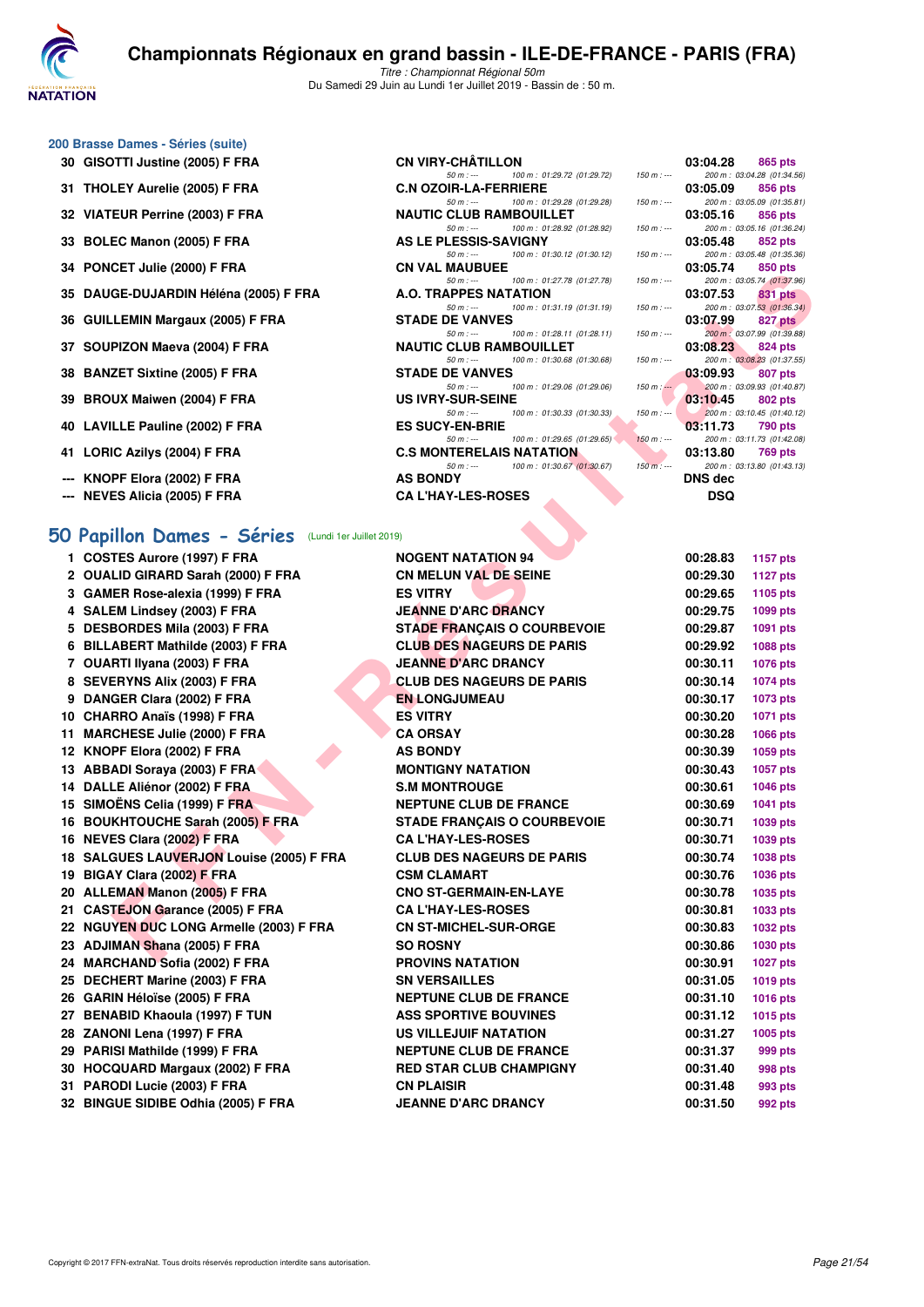

**50 Papillon Dames - Séries (suite)**

Titre : Championnat Régional 50m Du Samedi 29 Juin au Lundi 1er Juillet 2019 - Bassin de : 50 m.

| 33  | LE BERRIGAUD Marine (2002) F FRA                               |
|-----|----------------------------------------------------------------|
| 34  | LACOUTURE Alexandra (2005) F FRA                               |
| 35  | <b>BERGER Paoline (2002) F FRA</b>                             |
| 36  | FOURMY Marina (2003) F FRA                                     |
| 37  | RAZAFY Elodie (1998) F FRA                                     |
| 38  | PEITEADO Victoria (2002) F FRA                                 |
| 39  | PAVY Lena (2005) F FRA                                         |
| 40  | <b>HACHEZ Clementine (2001) F FRA</b>                          |
| 41  | <b>BOULARD Chloé (2003) F FRA</b>                              |
| 42  | POTIER Coline (2001) F FRA                                     |
| 43  | MARZOUK Maëva (2000) F FRA                                     |
| 44  | CUREAU Lou (2005) F FRA                                        |
| 44  | <b>GUILLEMIN Manon (2005) F FRA</b>                            |
| 46  | <b>LENGLET Nolwenn (2002) F FRA</b>                            |
| 47  | <b>ABELA Cassandre (2005) F FRA</b>                            |
|     |                                                                |
| 47  | SIMONUTTI Salome (2005) F FRA                                  |
| 49  | VISGUEIRO Julia (2005) F FRA                                   |
| 50  | <b>ABDELHAFIDH Emma (1999) F FRA</b>                           |
| 51  | LA BIONDA Léa (2002) F FRA                                     |
| 52  | NARVOR Brunilde (2005) F FRA                                   |
| 53  | <b>COQUELLE Camille (2005) F FRA</b>                           |
| 54  | <b>LAVAUD Marguerite (2005) F FRA</b>                          |
| 55  | <b>LOUWAGIE Pauline (2003) F FRA</b>                           |
| 56  | <b>ABDALLAH Anfiya (2003) F FRA</b>                            |
| 57  | LAZIER Oceane (2003) F FRA                                     |
| 58  | MOUSSOUNI Syrine (2002) F FRA                                  |
| 59  | DOMENECH Victoire (2004) F FRA                                 |
| 60  | FOURMY Maëlys (2003) F FRA                                     |
|     |                                                                |
| 61  | <b>JEAN BAPTISTE Ambre (2005) F FRA</b>                        |
| 62  | DURIS Elena (2005) F FRA                                       |
| 63  | LFAREH Jihane (2005) F FRA                                     |
| 64  | FROISSARD Antia (2004) F FRA                                   |
| 64  | DEBENATH Lorène (2003) F FRA                                   |
| 66  | CHALMET Manon (2003) F FRA                                     |
| 67  | LEFEVRE Léna (2003) F FRA                                      |
| 68  | <b>GUILLEMIN Margaux (2005) F FRA</b>                          |
| 69  | <b>BRAULT Lucile (2003) F FRA</b>                              |
| 70  | PROUVOST Mathilde (2002) F FRA                                 |
| 71  | <b>LESOILLE Clara (2002) F FRA</b>                             |
| 72  | HOURIEZ Juliette (2005) F FRA                                  |
| 73  |                                                                |
|     | SULTAN Laura (2005) F FRA                                      |
|     | 74 FABRIGUES Fanny (2005) F FRA                                |
|     | 75 MAES Diane (2005) F FRA                                     |
|     | 76 BERRANDO Lilia (2005) F FRA                                 |
| 78  | 77 SYKHEO Lise (2005) F FRA                                    |
| 79  | MARQUE Sara (2002) F FRA                                       |
| 80  | CLAP Emilie (2003) F FRA                                       |
| --- | ALONSO Oriane (2003) F FRA                                     |
|     | <b>BORSATO Léonie (2005) F FRA</b>                             |
|     | --- DUMAS Salome (2002) F FRA                                  |
|     | --- GALLANT Apolline (2004) F FRA                              |
| --- | --- COTE Elena (2004) F FRA<br>LETANG Maria-elena (1993) F FRA |

| Papillon Dames - Séries (suite)     |                                    |                |         |
|-------------------------------------|------------------------------------|----------------|---------|
| 33 LE BERRIGAUD Marine (2002) F FRA | AC BOULOGNE-BILLANCOURT            | 00:31.51       | 991 pts |
| 34 LACOUTURE Alexandra (2005) F FRA | <b>US GRIGNY</b>                   | 00:31.53       | 990 pts |
| 35 BERGER Paoline (2002) F FRA      | <b>CN ST-MICHEL-SUR-ORGE</b>       | 00:31.56       | 988 pts |
| 36 FOURMY Marina (2003) F FRA       | <b>ES MASSY NATATION</b>           | 00:31.75       | 977 pts |
| 37 RAZAFY Elodie (1998) F FRA       | <b>CN MELUN VAL DE SEINE</b>       | 00:31.78       | 975 pts |
| 38 PEITEADO Victoria (2002) F FRA   | <b>CN MAISONS-ALFORT</b>           | 00:31.88       | 969 pts |
| 39 PAVY Lena (2005) F FRA           | <b>CA L'HAY-LES-ROSES</b>          | 00:31.99       | 963 pts |
| 40 HACHEZ Clementine (2001) F FRA   | <b>CSN GUYANCOURT</b>              | 00:32.06       | 959 pts |
| 41 BOULARD Chloé (2003) F FRA       | <b>CS MEAUX NATATION</b>           | 00:32.08       | 957 pts |
| 42 POTIER Coline (2001) F FRA       | <b>COULOMMIERS NATATION</b>        | 00:32.09       | 957 pts |
| 43 MARZOUK Maëva (2000) F FRA       | <b>CS MEAUX NATATION</b>           | 00:32.10       | 956 pts |
| 44 CUREAU Lou (2005) F FRA          | <b>CSN GUYANCOURT</b>              | 00:32.14       | 954 pts |
| 44 GUILLEMIN Manon (2005) F FRA     | <b>STADE DE VANVES</b>             | 00:32.14       | 954 pts |
| 46 LENGLET Nolwenn (2002) F FRA     | <b>ES MASSY NATATION</b>           | 00:32.16       | 953 pts |
| 47 ABELA Cassandre (2005) F FRA     | <b>NEPTUNE CLUB DE FRANCE</b>      | 00:32.22       | 949 pts |
| 47 SIMONUTTI Salome (2005) F FRA    | <b>CLUB DES NAGEURS DE PARIS</b>   | 00:32.22       | 949 pts |
| 49 VISGUEIRO Julia (2005) F FRA     | <b>MOUETTES DE PARIS</b>           | 00:32.30       | 945 pts |
| 50 ABDELHAFIDH Emma (1999) F FRA    | <b>ANTONY NATATION</b>             | 00:32.38       | 940 pts |
| 51 LA BIONDA Léa (2002) F FRA       | <b>MORSANG ESSONNE NATATION</b>    | 00:32.40       | 939 pts |
| 52 NARVOR Brunilde (2005) F FRA     | <b>COLOMBES NATATION</b>           | 00:32.49       | 934 pts |
| 53 COQUELLE Camille (2005) F FRA    | <b>US IVRY-SUR-SEINE</b>           | 00:32.59       | 928 pts |
| 54 LAVAUD Marguerite (2005) F FRA   | <b>CNO ST-GERMAIN-EN-LAYE</b>      | 00:32.64       | 925 pts |
| 55 LOUWAGIE Pauline (2003) F FRA    | <b>TREMBLAY AC</b>                 | 00:32.73       | 920 pts |
| 56 ABDALLAH Anfiya (2003) F FRA     | <b>CN ASNIÈRES</b>                 | 00:32.74       | 919 pts |
| 57 LAZIER Oceane (2003) F FRA       | <b>CLUB DES NAGEURS DE PARIS</b>   | 00:32.75       | 919 pts |
| 58 MOUSSOUNI Syrine (2002) F FRA    | <b>AC BOBIGNY</b>                  | 00:32.85       | 913 pts |
| 59 DOMENECH Victoire (2004) F FRA   | <b>ES NANTERRE</b>                 | 00:32.98       | 905 pts |
| 60 FOURMY Maëlys (2003) F FRA       | <b>ES MASSY NATATION</b>           | 00:32.99       | 905 pts |
| 61 JEAN BAPTISTE Ambre (2005) F FRA | <b>CN ST-MICHEL-SUR-ORGE</b>       | 00:33.17       | 895 pts |
| 62 DURIS Elena (2005) F FRA         | <b>SN VERSAILLES</b>               | 00:33.25       | 890 pts |
| 63 LFAREH Jihane (2005) F FRA       | <b>AC BOBIGNY</b>                  | 00:33.28       | 888 pts |
| 64 FROISSARD Antia (2004) F FRA     | <b>CN MAISONS-ALFORT</b>           | 00:33.39       | 882 pts |
| 64 DEBENATH Lorène (2003) F FRA     | <b>CLUB DES NAGEURS DE PARIS</b>   | 00:33.39       | 882 pts |
| 66 CHALMET Manon (2003) F FRA       | <b>CN POISSY</b>                   | 00:33.41       | 881 pts |
| 67 LEFEVRE Léna (2003) F FRA        | <b>AC VILLEPINTE</b>               | 00:33.59       | 871 pts |
| 68 GUILLEMIN Margaux (2005) F FRA   | <b>STADE DE VANVES</b>             | 00:33.66       | 867 pts |
| 69 BRAULT Lucile (2003) F FRA       | <b>CSN GUYANCOURT</b>              | 00:33.69       | 865 pts |
| 70 PROUVOST Mathilde (2002) F FRA   | <b>AS PORCHEVILLE</b>              | 00:33.89       | 854 pts |
| 71 LESOILLE Clara (2002) F FRA      | <b>CA L'HAY-LES-ROSES</b>          | 00:34.07       | 844 pts |
| 72 HOURIEZ Juliette (2005) F FRA    | <b>RUEIL ATHLETIC CLUB</b>         | 00:34.08       | 844 pts |
| 73 SULTAN Laura (2005) F FRA        | <b>STADE FRANÇAIS O COURBEVOIE</b> | 00:34.32       | 831 pts |
| 74 FABRIGUES Fanny (2005) F FRA     | <b>CS MEAUX NATATION</b>           | 00:34.44       | 824 pts |
| 75 MAES Diane (2005) F FRA          | <b>RED STAR CLUB CHAMPIGNY</b>     | 00:34.51       | 820 pts |
| 76 BERRANDO Lilia (2005) F FRA      | AAS SARCELLES NATATION 95          | 00:34.55       | 818 pts |
| 77   SYKHEO Lise (2005) F FRA       | <b>AC VILLEPINTE</b>               | 00:34.66       | 812 pts |
| 78 MARQUE Sara (2002) F FRA         | <b>SO ROSNY</b>                    | 00:34.78       | 806 pts |
| 79 CLAP Emilie (2003) F FRA         | <b>COULOMMIERS NATATION</b>        | 00:35.17       | 785 pts |
| 80 ALONSO Oriane (2003) F FRA       | <b>AQUATIC CLUB CLAYE-SOUILLY</b>  |                | 769 pts |
|                                     |                                    | 00:35.48       |         |
| --- BORSATO Léonie (2005) F FRA     | <b>RACING CLUB DE FRANCE</b>       | <b>DNS</b> dec |         |
| --- DUMAS Salome (2002) F FRA       | <b>MOUETTES DE PARIS</b>           | <b>DNS</b> dec |         |
| --- GALLANT Apolline (2004) F FRA   | <b>SN VERSAILLES</b>               | <b>DNS</b> dec |         |
| --- COTE Elena (2004) F FRA         | <b>NEPTUNE CLUB DE FRANCE</b>      | <b>DNS dec</b> |         |
| --- LETANG Maria-elena (1993) F FRA | <b>CLUB DES NAGEURS DE PARIS</b>   | <b>DNS dec</b> |         |

# **[100 Papillon Dames - Séries](http://www.ffnatation.fr/webffn/resultats.php?idact=nat&go=epr&idcpt=61555&idepr=32)** (Samedi 29 Juin 2019)

1 CUCUMEL Romy (2001) F FRA **CSM CLAMART 11:04.25 1161 pts**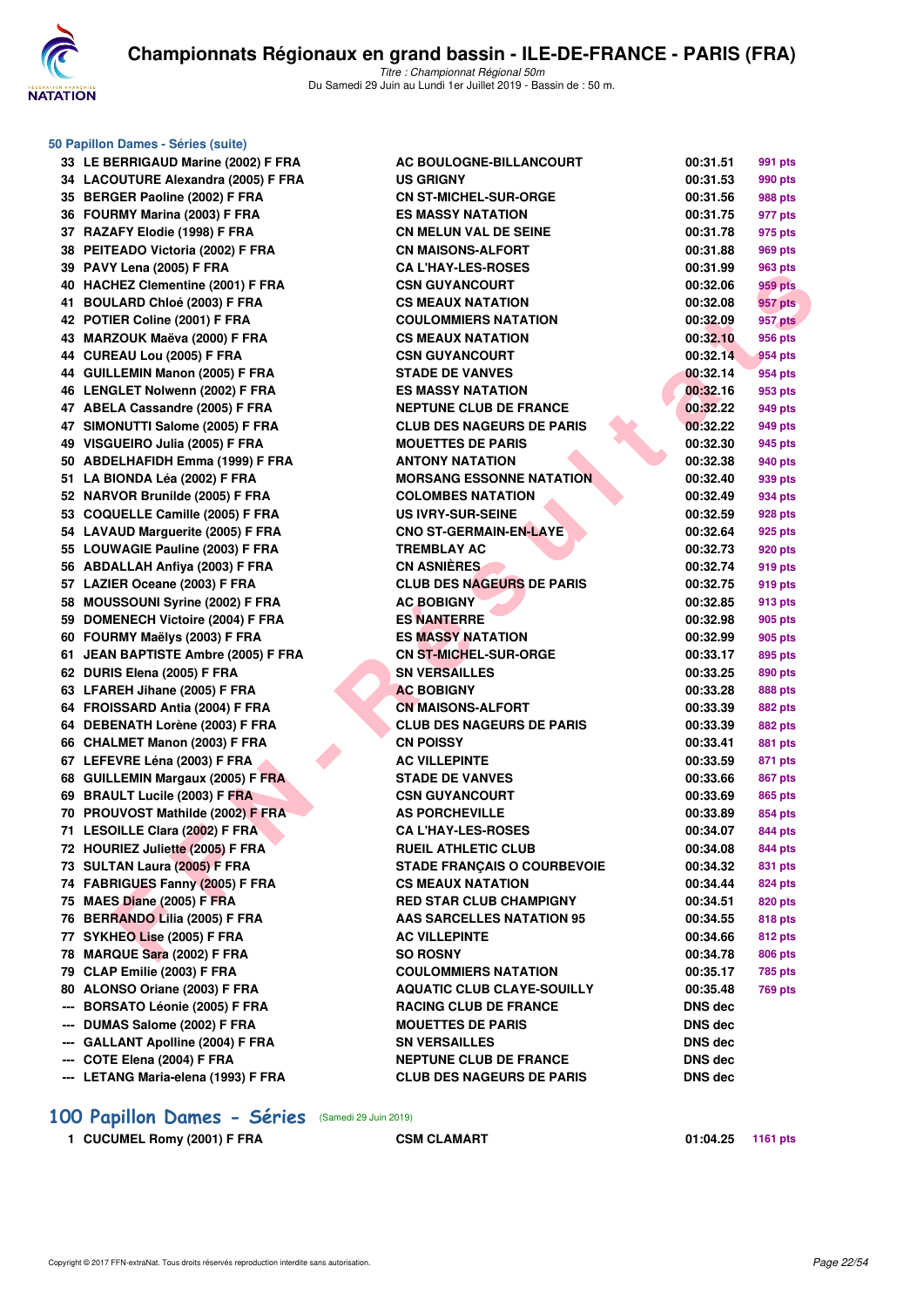

|          | 100 Papillon Dames - Séries (suite)                               |          |
|----------|-------------------------------------------------------------------|----------|
|          | 2 GAMER Rose-alexia (1999) F FRA                                  | E        |
|          | 3 OUALID GIRARD Sarah (2000) F FRA                                | СI       |
|          | 4 DESNOYERS Chloé (2001) F FRA                                    | JI       |
| 5.       | JULIA Mélanie (2002) F FRA                                        | NI       |
| 6.       | <b>BARBOUCH Inès (2001) F TUN</b>                                 | E        |
| 7.       | AMBRASS Lilou (2002) F FRA                                        | E        |
|          | 8 DESBORDES Mila (2003) F FRA                                     | s.       |
|          | 9 FRANCO Carla (2004) F FRA                                       | A١       |
|          | 10 BIGAY Clara (2002) F FRA                                       | C.       |
| 11       | DALLE Aliénor (2002) F FRA                                        | S.       |
|          | 12 NEVES Clara (2002) F FRA                                       | C,       |
|          | 13 SEVERYNS Alix (2003) F FRA                                     | СI       |
| 14       | PARISI Mathilde (1999) F FRA                                      | NI       |
| 15       | SIMOENS Lucille (2005) F FRA                                      | E        |
|          | 16 ALLEMAN Manon (2005) F FRA                                     | СI       |
|          | 16 COGNAC Eglantine (2004) F FRA                                  | СI       |
| 18       | DANGER Clara (2002) F FRA                                         | ы        |
| 19       | <b>BILLABERT Mathilde (2003) F FRA</b>                            | СI       |
|          | 20 ABBADI Soraya (2003) F FRA                                     | М        |
| 21       | OUARTI Ilyana (2003) F FRA                                        | JI       |
|          | 22 SALGUES LAUVERJON Louise (2005) F FRA                          | СI       |
| 23       | <b>NGUYEN DUC LONG Armelle (2003) F FRA</b>                       | СI       |
| 24       | <b>BERGER Paoline (2002) F FRA</b>                                | СI       |
| 25       | <b>BARRIER Clara (2001) F FRA</b>                                 | В١       |
|          | 26 BOUKHTOUCHE Sarah (2005) F FRA                                 | s.       |
| 27       | <b>CUNHA-FERREIRA Léonie (2000) F FRA</b>                         | CI       |
| 28       | <b>BALMER Romane (2004) F FRA</b>                                 | СI       |
|          | 29 MARCHESE Aurelie (2005) F FRA                                  | СI       |
|          | 30 GALLANT Apolline (2004) F FRA                                  | sı       |
| 31       | COLLET Cléo (2005) F FRA                                          | C,       |
|          | SEIGNEUR Stella (2004) F FRA                                      |          |
| 32       | PELLIER Claire (2000) F FRA                                       | C,<br>C  |
| 33       |                                                                   | s.       |
| 34       | PHAM Thuy-Anna (2005) F FRA<br>35 FOURMY Marina (2003) F FRA      | E        |
|          |                                                                   | М        |
| 36<br>37 | LA BIONDA Léa (2002) F FRA                                        |          |
|          | JENVRIN Malia (2004) F FRA                                        | C.<br>NI |
|          | 38 GARIN Héloïse (2005) F FRA<br>39 DECOMBLE Maelyss (2004) F FRA | C.       |
|          |                                                                   |          |
|          | 40 SERGEUR Nora (2004) F FRA<br><b>BOULARD Chloé (2003) F FRA</b> | CI       |
| 41       | VISGUEIRO Julia (2005) F FRA                                      | C.<br>М  |
| 42       | <b>MUMBRU Elisenda (2003) F FRA</b>                               | СI       |
| 43       |                                                                   |          |
| 44       | DASSOT Liza (2004) F FRA                                          | NI       |
| 45       | <b>GUILLEMIN Manon (2005) F FRA</b>                               | s.       |
| 46       | PAVY Lena (2005) F FRA<br>NOVAK Emma (2003) F FRA                 | C,<br>E9 |
| 47       | <b>MENETRIEUX Alexia (2003) F FRA</b>                             |          |
| 48       |                                                                   | s.       |
|          | 49 VALLAT Julie (2005) F FRA                                      | C.       |
| 50       | DA ROCHA--ALIN Margot (2005) F FRA                                | СI       |
| 51       | <b>VERDINO Claudia (2001) F MON</b>                               | C.       |
|          | 52 ZANONI Lena (1997) F FRA                                       | U.       |
|          | 53 PROUVOST Mathilde (2002) F FRA                                 | A.       |
|          | 54 LOULERGUE Anais (2005) F FRA                                   | L/       |
|          | 55 ABDALLAH Anfiya (2003) F FRA                                   | CI       |

| 0 Papillon Dames - Séries (suite)        |                                    |          |                 |
|------------------------------------------|------------------------------------|----------|-----------------|
| 2 GAMER Rose-alexia (1999) F FRA         | <b>ES VITRY</b>                    | 01:04.38 | <b>1158 pts</b> |
| 3 OUALID GIRARD Sarah (2000) F FRA       | <b>CN MELUN VAL DE SEINE</b>       | 01:04.41 | 1157 pts        |
| 4 DESNOYERS Chloé (2001) F FRA           | <b>JEANNE D'ARC DRANCY</b>         | 01:04.94 | <b>1142 pts</b> |
| 5 JULIA Mélanie (2002) F FRA             | <b>NEPTUNE CLUB DE FRANCE</b>      | 01:05.50 | 1126 pts        |
| 6 BARBOUCH Inès (2001) F TUN             | <b>ES VITRY</b>                    | 01:05.55 | <b>1125 pts</b> |
| 7 AMBRASS Lilou (2002) F FRA             | <b>ES MASSY NATATION</b>           | 01:05.82 | <b>1117 pts</b> |
| 8 DESBORDES Mila (2003) F FRA            | <b>STADE FRANÇAIS O COURBEVOIE</b> | 01:05.85 | 1116 pts        |
| 9 FRANCO Carla (2004) F FRA              | <b>AQUA CLUB PONTAULT-ROISSY</b>   | 01:06.70 | 1093 pts        |
| 10 BIGAY Clara (2002) F FRA              | <b>CSM CLAMART</b>                 | 01:07.09 | <b>1082 pts</b> |
| 11 DALLE Aliénor (2002) F FRA            | <b>S.M MONTROUGE</b>               | 01:07.55 | <b>1069 pts</b> |
| 12 NEVES Clara (2002) F FRA              | <b>CA L'HAY-LES-ROSES</b>          | 01:07.65 | 1067 pts        |
| 13 SEVERYNS Alix (2003) F FRA            | <b>CLUB DES NAGEURS DE PARIS</b>   | 01:07.70 | <b>1065 pts</b> |
| 14 PARISI Mathilde (1999) F FRA          | <b>NEPTUNE CLUB DE FRANCE</b>      | 01:07.93 | <b>1059 pts</b> |
| 15 SIMOENS Lucille (2005) F FRA          | <b>ES MASSY NATATION</b>           | 01:08.00 | <b>1057 pts</b> |
| 16 ALLEMAN Manon (2005) F FRA            | <b>CNO ST-GERMAIN-EN-LAYE</b>      | 01:08.80 | <b>1036 pts</b> |
| 16 COGNAC Eglantine (2004) F FRA         | <b>CNO ST-GERMAIN-EN-LAYE</b>      | 01:08.80 | 1036 pts        |
| 18 DANGER Clara (2002) F FRA             | <b>EN LONGJUMEAU</b>               | 01:08.88 | 1034 pts        |
| 19 BILLABERT Mathilde (2003) F FRA       | <b>CLUB DES NAGEURS DE PARIS</b>   | 01:08.92 | 1032 pts        |
| 20 ABBADI Soraya (2003) F FRA            | <b>MONTIGNY NATATION</b>           | 01:09.14 | <b>1027 pts</b> |
| 21 OUARTI Ilyana (2003) F FRA            | <b>JEANNE D'ARC DRANCY</b>         | 01:09.20 | 1025 pts        |
| 22 SALGUES LAUVERJON Louise (2005) F FRA | <b>CLUB DES NAGEURS DE PARIS</b>   | 01:09.31 | 1022 pts        |
| 23 NGUYEN DUC LONG Armelle (2003) F FRA  | CN ST-MICHEL-SUR-ORGE              | 01:09.45 | <b>1018 pts</b> |
| 24 BERGER Paoline (2002) F FRA           | <b>CN ST-MICHEL-SUR-ORGE</b>       | 01:09.92 | 1006 pts        |
| 25 BARRIER Clara (2001) F FRA            | <b>BOIS-COLOMBES SPORT</b>         | 01:09.97 | 1005 pts        |
| 26 BOUKHTOUCHE Sarah (2005) F FRA        | <b>STADE FRANÇAIS O COURBEVOIE</b> | 01:09.98 | 1004 pts        |
| 27 CUNHA-FERREIRA Léonie (2000) F FRA    | <b>CN VIRY-CHÂTILLON</b>           | 01:10.09 | 1001 pts        |
| 28 BALMER Romane (2004) F FRA            | <b>CN VIRY-CHÂTILLON</b>           | 01:10.10 | 1001 pts        |
| 29 MARCHESE Aurelie (2005) F FRA         | <b>CN MELUN VAL DE SEINE</b>       | 01:10.11 | 1001 pts        |
| 30 GALLANT Apolline (2004) F FRA         | <b>SN VERSAILLES</b>               | 01:10.17 | 999 pts         |
| 31 COLLET Cléo (2005) F FRA              | <b>CA L'HAY-LES-ROSES</b>          | 01:10.22 | 998 pts         |
| 32 SEIGNEUR Stella (2004) F FRA          | <b>CA L'HAY-LES-ROSES</b>          | 01:10.29 | 996 pts         |
| 33 PELLIER Claire (2000) F FRA           | <b>CN MELUN VAL DE SEINE</b>       | 01:10.36 | 994 pts         |
| 34 PHAM Thuy-Anna (2005) F FRA           | <b>STADE FRANÇAIS O COURBEVOIE</b> | 01:10.39 | 993 pts         |
| 35 FOURMY Marina (2003) F FRA            | <b>ES MASSY NATATION</b>           | 01:10.58 | 988 pts         |
| 36 LA BIONDA Léa (2002) F FRA            | <b>MORSANG ESSONNE NATATION</b>    | 01:10.60 | 988 pts         |
| 37 JENVRIN Malia (2004) F FRA            | <b>CSN GUYANCOURT</b>              | 01:10.83 | 982 pts         |
| 38 GARIN Héloïse (2005) F FRA            | <b>NEPTUNE CLUB DE FRANCE</b>      | 01:10.97 | 978 pts         |
| 39 DECOMBLE Maelyss (2004) F FRA         | <b>CS NAUTIQUE NOISY-LE-GRAND</b>  | 01:11.08 | 975 pts         |
| 40 SERGEUR Nora (2004) F FRA             | <b>CN LE PLESSIS-ROBINSON</b>      | 01:11.36 | <b>968 pts</b>  |
| 41 BOULARD Chloé (2003) F FRA            | <b>CS MEAUX NATATION</b>           | 01:11.48 | 965 pts         |
| 42 VISGUEIRO Julia (2005) F FRA          | <b>MOUETTES DE PARIS</b>           | 01:11.50 | 965 pts         |
| 43 MUMBRU Elisenda (2003) F FRA          | <b>CN EPINETTES PARIS</b>          | 01:11.57 | 963 pts         |
| 44 DASSOT Liza (2004) F FRA              | <b>NEPTUNE CLUB DE FRANCE</b>      | 01:11.73 | 959 pts         |
| 45 GUILLEMIN Manon (2005) F FRA          | <b>STADE DE VANVES</b>             | 01:11.80 | 957 pts         |
| 46 PAVY Lena (2005) F FRA                | <b>CA L'HAY-LES-ROSES</b>          | 01:11.82 | 956 pts         |
| 47 NOVAK Emma (2003) F FRA               | <b>ES NANTERRE</b>                 | 01:11.90 | 954 pts         |
| 48 MENETRIEUX Alexia (2003) F FRA        | <b>STADE DE VANVES</b>             | 01:11.93 | 953 pts         |
| 49 VALLAT Julie (2005) F FRA             | <b>C.S MONTERELAIS NATATION</b>    | 01:12.30 | 944 pts         |
| 50 DA ROCHA--ALIN Margot (2005) F FRA    | <b>CLUB DES NAGEURS DE PARIS</b>   | 01:12.51 | 939 pts         |
| 51 VERDINO Claudia (2001) F MON          | <b>CSM CLAMART</b>                 | 01:12.76 | 932 pts         |
| 52 ZANONI Lena (1997) F FRA              | US VILLEJUIF NATATION              | 01:12.77 | 932 pts         |
| 53 PROUVOST Mathilde (2002) F FRA        | <b>AS PORCHEVILLE</b>              | 01:13.08 | 924 pts         |
| 54 LOULERGUE Anais (2005) F FRA          | <b>LA SAINT MANDEENNE</b>          | 01:13.18 | 922 pts         |
| 55 ABDALLAH Anfiya (2003) F FRA          | <b>CN ASNIÈRES</b>                 | 01:13.20 | 921 pts         |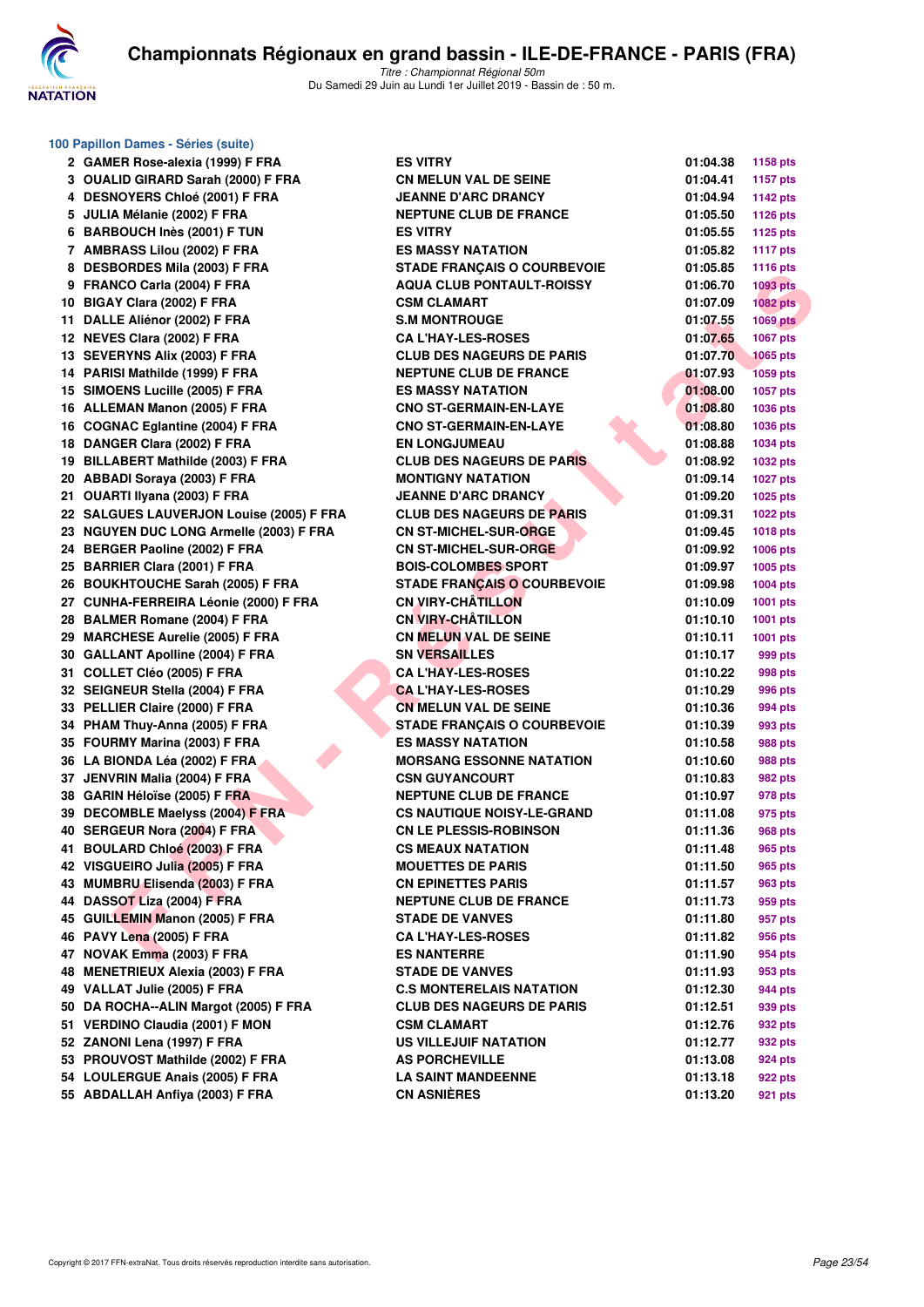

#### **100 Papillon Dames - Séries (suite)**

**56 COMBES Pauline (2004) F FRA OLYMPIQUE LA GARENNE-COLOMBES 01:13.30 918 pts 57 BINGUE SIDIBE Odhia (2005) F FRA JUNE DRANCY DRAMA DRAMACY OF STARK DRAMACY DRAMACY DRAMACY DRAMACY DRAMACY DR 58 HOURIEZ Juliette (2005) F FRA RUEIL BURGER 59 THIERRY Victoire (2003) F FRA CON CONGRESS PTS 60 MARZOUK Maëva (2000) F FRA CONSERVERT CONSERVERT 61 BENARABA Sarah (2005) F ALG CONSTANT ON STATE OF STATE OF STATE OF STATE OF STATE OF STATE OF STATE OF STATE OF STATE OF STATE OF STATE OF STATE OF STATE OF STATE OF STATE OF STATE OF STATE OF STATE OF STATE OF STATE O 62 CUREAU Lou (2005) F FRA C** 63 LOUWAGIE Pauline (2003) F FRA T **64 BERKANI Lina (2002) F FRA ACCORD BERKANI LINA CONSUMINTE ON A** 65 SIMONUTTI Salome (2005) F FRA C **66 EL KATEB Meryem (2004) F FRA ACCOUNCED BOULOGNEER 67 PARODI Lucie (2003) F FRA CN PLAISIR 01:15.68 859 pts 68 MAES Diane (2005) F FRA RED STAR RED STAR CLUB CHAMPIGNY ON RED STAR RED STAR RED STAR BIGGERY ON RED STAR RED STAR RED STAR RED STAR RED STAR RED STAR RED STAR RED STAR RED STAR RED STAR RED STAR RED STAR RED STAR RED 69 ZOUGHEBI Maya (2004) F FRA CLUB DESCRIPTION OF STARIS DESCRIPTION OF STARIS DESCRIPTION OF STARIS DESCRIPTION OF STARIS DESCRIPTION OF STARIS DESCRIPTION OF STARIS DESCRIPTION OF STARIS DESCRIPTION OF STARIS DESCRIPTIO 70 NARVOR Brunilde (2005) F FRA COLOMBER 1830 PTS 71 MOUHOUNE Lydia (2004) F FRA ACCOMPLING ACCOMPLINATION 72 LEFRANCOIS Noa (2003) F FRA ASSEMBLEM 73 BARBOSA Francesca (2005) F FRA C 74 BEDU Manon (2003) F FRA C** 75 GUILLEMIN Margaux (2005) F FRA STADE STADLE **76 YOUSFI Elina (2005) F FRA** S **77 ARONDEL Amélie (2003) F FRA ACCESSION ACCESSION ACCESSION ACCESSION ACCESSION ACCESSION ACCESSION ACCESSION ACCESSION ACCESSION ACCESSION ACCESSION ACCESSION ACCESSION ACCESSION ACCESSION ACCESSION ACCESSION ACCESSION 78 BERBICH Aya (2004) F FRA CN POISSY 01:20.76 740 pts 79 BOST Manon (2002) F FRA CAN CAN CAN CAN CA LIMIT ON STATE OF STATE OF STATE OF STATE OF STATE OF STATE OF STATE OF STATE OF STATE OF STATE OF STATE OF STATE OF STATE OF STATE OF STATE OF STATE OF STATE OF STATE OF STAT** 80 LEFEVRE Paulina (2004) F FRA C **--- MAILLE Salomé (2004) F FRA ESSALATE** 

#### **[200 Papillon Dames - Séries](http://www.ffnatation.fr/webffn/resultats.php?idact=nat&go=epr&idcpt=61555&idepr=33)** (Dimanche 30 Juin 2019)

- 
- 
- 
- 
- 
- 
- 
- 
- 
- 
- 
- 
- 
- 
- 
- 
- 

| In Dames - Series (suite)                               |                                                                                          |                                                           |
|---------------------------------------------------------|------------------------------------------------------------------------------------------|-----------------------------------------------------------|
| <b>IBES Pauline (2004) F FRA</b>                        | <b>OLYMPIQUE LA GARENNE-COLOMBES</b>                                                     | 01:13.30<br>918 pts                                       |
| <b>SUE SIDIBE Odhia (2005) F FRA</b>                    | <b>JEANNE D'ARC DRANCY</b>                                                               | 01:13.33<br>918 pts                                       |
| RIEZ Juliette (2005) F FRA                              | <b>RUEIL ATHLETIC CLUB</b>                                                               | 01:13.49<br>914 pts                                       |
| RRY Victoire (2003) F FRA                               | <b>CN MELUN VAL DE SEINE</b>                                                             | 01:13.70<br>908 pts                                       |
| ZOUK Maëva (2000) F FRA                                 | <b>CS MEAUX NATATION</b>                                                                 | 01:13.89<br>904 pts                                       |
| ARABA Sarah (2005) F ALG                                | <b>CN ST-MICHEL-SUR-ORGE</b>                                                             | 01:13.91<br>903 pts                                       |
| EAU Lou (2005) F FRA                                    | <b>CSN GUYANCOURT</b>                                                                    | 01:14.15<br>897 pts                                       |
| <b>WAGIE Pauline (2003) F FRA</b>                       | <b>TREMBLAY AC</b>                                                                       | 01:14.51<br><b>888 pts</b>                                |
| KANI Lina (2002) F FRA                                  | <b>AC VILLEPINTE</b>                                                                     | 01:14.89<br>879 pts                                       |
| )NUTTI Salome (2005) F FRA                              | <b>CLUB DES NAGEURS DE PARIS</b>                                                         | 01:15.03<br><b>875 pts</b>                                |
| ATEB Mervem (2004) F FRA                                | AC BOULOGNE-BILLANCOURT                                                                  | 01:15.16<br>872 pts                                       |
| ODI Lucie (2003) F FRA                                  | <b>CN PLAISIR</b>                                                                        | 01:15.68<br>859 pts                                       |
| S Diane (2005) F FRA                                    | <b>RED STAR CLUB CHAMPIGNY</b>                                                           | 01:15.98<br>852 pts                                       |
| GHEBI Maya (2004) F FRA                                 | <b>CLUB DES NAGEURS DE PARIS</b>                                                         | 01:16.33<br>844 pts                                       |
| VOR Brunilde (2005) F FRA                               | <b>COLOMBES NATATION</b>                                                                 | 01:16.87<br>830 pts                                       |
| <b>HOUNE Lydia (2004) F FRA</b>                         | <b>AC VILLEPINTE</b>                                                                     | 01:17.34<br>819 pts                                       |
| RANCOIS Noa (2003) F FRA<br>BOSA Francesca (2005) F FRA | AS LE PLESSIS-SAVIGNY<br><b>CNO ST-GERMAIN-EN-LAYE</b>                                   | 01:17.37<br>819 pts                                       |
| <b>U Manon (2003) F FRA</b>                             | <b>CN VIRY-CHÂTILLON</b>                                                                 | 01:17.45<br>817 pts<br>01:18.24<br>798 pts                |
| LEMIN Margaux (2005) F FRA                              | <b>STADE DE VANVES</b>                                                                   | 01:19.23<br>775 pts                                       |
| SFI Elina (2005) F FRA                                  | <b>SCUF PARIS</b>                                                                        | 01:19.45<br>770 pts                                       |
| NDEL Amélie (2003) F FRA                                | <b>AC VILLEPINTE</b>                                                                     | 01:19.51<br><b>768 pts</b>                                |
| BICH Aya (2004) F FRA                                   | <b>CN POISSY</b>                                                                         | 01:20.76<br>740 pts                                       |
| T Manon (2002) F FRA                                    | <b>CA L'HAY-LES-ROSES</b>                                                                | 01:21.96<br>713 pts                                       |
| EVRE Paulina (2004) F FRA                               | <b>CA L'HAY-LES-ROSES</b>                                                                | 01:22.52<br><b>700 pts</b>                                |
| LE Salomé (2004) F FRA                                  | <b>ES MASSY NATATION</b>                                                                 | DNS dec                                                   |
|                                                         |                                                                                          |                                                           |
| pillon Dames - Séries (Dimanche 30 Juin 2019)           |                                                                                          |                                                           |
| LID GIRARD Sarah (2000) F FRA                           | <b>CN MELUN VAL DE SEINE</b>                                                             | 02:21.96                                                  |
|                                                         | $50 m: -$<br>100 m: 01:08.00 (01:08.00)<br>$150 m : -$                                   | 1130 pts<br>200 m: 02:21.96 (01:13.96)                    |
| RASS Lilou (2002) F FRA                                 | <b>ES MASSY NATATION</b>                                                                 | 02:22.76<br>1118 $pts$                                    |
| SSEAU Elsa (2003) F FRA                                 | 100 m: 01:07.83 (01:07.83)<br>$50 m: -$<br>$150 m: -$<br><b>ES MASSY NATATION</b>        | 200 m: 02:22.76 (01:14.93)<br>02:27.18<br><b>1056 pts</b> |
|                                                         | $50 m: -$<br>100 m: 01:09.38 (01:09.38)<br>$150 m: -$                                    | 200 m: 02:27.18 (01:17.80)                                |
| <b>AY Clara (2002) F FRA</b>                            | <b>CSM CLAMART</b><br>$50 m: -$                                                          | 02:27.51<br><b>1052 pts</b><br>200 m: 02:27.51 (01:16.73) |
| CHESE Aurelie (2005) F FRA                              | 100 m: 01:10.78 (01:10.78)<br>$150 m : -$<br><b>CN MELUN VAL DE SEINE</b>                | 02:30.92<br>$1005$ pts                                    |
| ES Clara (2002) F FRA                                   | 100 m: 01:12.23 (01:12.23)<br>$50 m: -$<br>$150 m : -$<br><b>CA L'HAY-LES-ROSES</b>      | 200 m: 02:30.92 (01:18.69)<br>02:31.05<br>$1003$ pts      |
| <b>DENS Lucille (2005) F FRA</b>                        | 100 m: 01:11.83 (01:11.83)<br>$50 m: -$<br>$150 m : -$<br><b>ES MASSY NATATION</b>       | 200 m: 02:31.05 (01:19.22)<br>02:31.44<br>998 pts         |
|                                                         | $50 m: -$<br>100 m: 01:10.61 (01:10.61)<br>$150 m : -$                                   | 200 m: 02:31.44 (01:20.83)                                |
| EM Sara (2005) F FRA                                    | <b>LAGNY-SUR-MARNE NATATION</b><br>$50 m: -$<br>100 m: 01:12.35 (01:12.35)<br>$150 m: -$ | 02:33.81<br>967 pts<br>200 m: 02:33.81 (01:21.46)         |
| NAC Eglantine (2004) F FRA                              | <b>CNO ST-GERMAIN-EN-LAYE</b><br>100 m: 01:13.16 (01:13.16)<br>$50 m: -$<br>$150 m: -$   | 02:34.33<br><b>960 pts</b><br>200 m: 02:34.33 (01:21.17)  |
| TINI Marie (2002) F FRA                                 | <b>OLYMPIQUE LA GARENNE-COLOMBES</b>                                                     | 02:35.44<br>945 pts                                       |
| POUX Nina (2004) F FRA                                  | 100 m: 01:12.51 (01:12.51)<br>$50 m: -$<br>$150 m : -$<br><b>CN VIRY-CHATILLON</b>       | 200 m: 02:35.44 (01:22.93)<br>02:36.72<br>928 pts         |
| LAT Julie (2005) F FRA                                  | $50 m: -$<br>100 m: 01:13.94 (01:13.94)<br>$150 m: -$<br><b>C.S MONTERELAIS NATATION</b> | 200 m: 02:36.72 (01:22.78)<br>02:38.06<br>911 pts         |
|                                                         |                                                                                          |                                                           |

| 1 OUALID GIRARD Sarah (2000) F FRA | <b>CN MELUN VAL DE SEINE</b>                  |                                       |             | 02:21.96 | 1130 pts                               |
|------------------------------------|-----------------------------------------------|---------------------------------------|-------------|----------|----------------------------------------|
|                                    | $50 m : -$                                    | 100 m : 01:08.00 (01:08.00)           | $150 m : -$ |          | 200 m: 02:21.96 (01:13.96)             |
| 2 AMBRASS Lilou (2002) F FRA       | <b>ES MASSY NATATION</b>                      |                                       |             | 02:22.76 | 1118 $pts$                             |
| 3 ROUSSEAU Elsa (2003) F FRA       | $50 m: -$<br><b>ES MASSY NATATION</b>         | 100 m : 01:07.83 (01:07.83)           | 150 m : --- | 02:27.18 | 200 m: 02:22.76 (01:14.93)<br>1056 pts |
|                                    | $50 m: -$                                     | 100 m : 01:09.38 (01:09.38)           | $150 m : -$ |          | 200 m: 02:27.18 (01:17.80)             |
| 4 BIGAY Clara (2002) F FRA         | <b>CSM CLAMART</b>                            |                                       |             | 02:27.51 | $1052$ pts                             |
|                                    | $50 m: -$                                     | 100 m : 01:10.78 (01:10.78)           | $150 m : -$ |          | 200 m: 02:27.51 (01:16.73)             |
| 5 MARCHESE Aurelie (2005) F FRA    | <b>CN MELUN VAL DE SEINE</b>                  |                                       |             | 02:30.92 | $1005$ pts                             |
|                                    | $50 m: -$                                     | 100 m : 01:12.23 (01:12.23)           | $150 m : -$ |          | 200 m: 02:30.92 (01:18.69)             |
| 6 NEVES Clara (2002) F FRA         | <b>CAL'HAY-LES-ROSES</b>                      |                                       |             |          | 02:31.05 1003 pts                      |
|                                    | $50 m : -$                                    | 100 m : 01:11.83 (01:11.83)           | $150 m : -$ |          | 200 m: 02:31.05 (01:19.22)             |
| 7 SIMOENS Lucille (2005) F FRA     | <b>ES MASSY NATATION</b>                      |                                       |             | 02:31.44 | 998 pts                                |
| 8 SALEM Sara (2005) F FRA          | $50 m : -$<br><b>LAGNY-SUR-MARNE NATATION</b> | 100 m : 01:10.61 (01:10.61)           | $150 m : -$ | 02:33.81 | 200 m: 02:31.44 (01:20.83)<br>967 pts  |
|                                    |                                               | 50 m :--- 100 m : 01:12.35 (01:12.35) | $150 m: -$  |          | 200 m: 02:33.81 (01:21.46)             |
| 9 COGNAC Eglantine (2004) F FRA    | <b>CNO ST-GERMAIN-EN-LAYE</b>                 |                                       |             | 02:34.33 | 960 pts                                |
|                                    | $50 m : -$                                    | 100 m : 01:13.16 (01:13.16)           | $150 m: -$  |          | 200 m: 02:34.33 (01:21.17)             |
| 10 CRISTINI Marie (2002) F FRA     |                                               | <b>OLYMPIQUE LA GARENNE-COLOMBES</b>  |             | 02:35.44 | 945 pts                                |
|                                    | $50 m: -$                                     | 100 m: 01:12.51 (01:12.51)            | $150 m : -$ |          | 200 m: 02:35.44 (01:22.93)             |
| 11 MAUPOUX Nina (2004) F FRA       | <b>CN VIRY-CHÂTILLON</b>                      |                                       |             | 02:36.72 | 928 pts                                |
|                                    | $50 m : -$                                    | 100 m : 01:13.94 (01:13.94)           | $150 m : -$ |          | 200 m: 02:36.72 (01:22.78)             |
| 12 VALLAT Julie (2005) F FRA       | <b>C.S MONTERELAIS NATATION</b>               |                                       |             | 02:38.06 | 911 pts                                |
| 13 SERNA Elisa (2002) F FRA        | $50 m: -$<br><b>CN MELUN VAL DE SEINE</b>     | 100 m : 01:16.22 (01:16.22)           | $150 m : -$ | 02:39.57 | 200 m: 02:38.06 (01:21.84)<br>892 pts  |
|                                    | $50 m: -$                                     | 100 m : 01:13.78 (01:13.78)           | $150 m: -$  |          | 200 m: 02:39.57 (01:25.79)             |
| 14 SERGEUR Nora (2004) F FRA       | <b>CN LE PLESSIS-ROBINSON</b>                 |                                       |             | 02:41.40 | 869 pts                                |
|                                    | 50 m : ---                                    | 100 m : 01:15.16 (01:15.16)           | 150 m : --- |          | 200 m: 02:41.40 (01:26.24)             |
| 15 BOULARD Chloé (2003) F FRA      | <b>CS MEAUX NATATION</b>                      |                                       |             | 02:41.83 | 863 pts                                |
|                                    | $50 m: -$                                     | 100 m : 01:16.01 (01:16.01)           | $150 m : -$ |          | 200 m: 02:41.83 (01:25.82)             |
| 16 PELLIER Claire (2000) F FRA     | <b>CN MELUN VAL DE SEINE</b>                  |                                       |             | 02:42.32 | 857 pts                                |
|                                    | $50 m: -$                                     | 100 m : 01:16.26 (01:16.26)           | $150 m : -$ |          | 200 m: 02:42.32 (01:26.06)             |
| 17 BERKANI Lina (2002) F FRA       | <b>AC VILLEPINTE</b>                          |                                       |             | 02:44.70 | <b>828 pts</b>                         |
|                                    | $50 m : -$                                    | 100 m : 01:15.76 (01:15.76)           | $150 m : -$ |          | 200 m: 02:44.70 (01:28.94)             |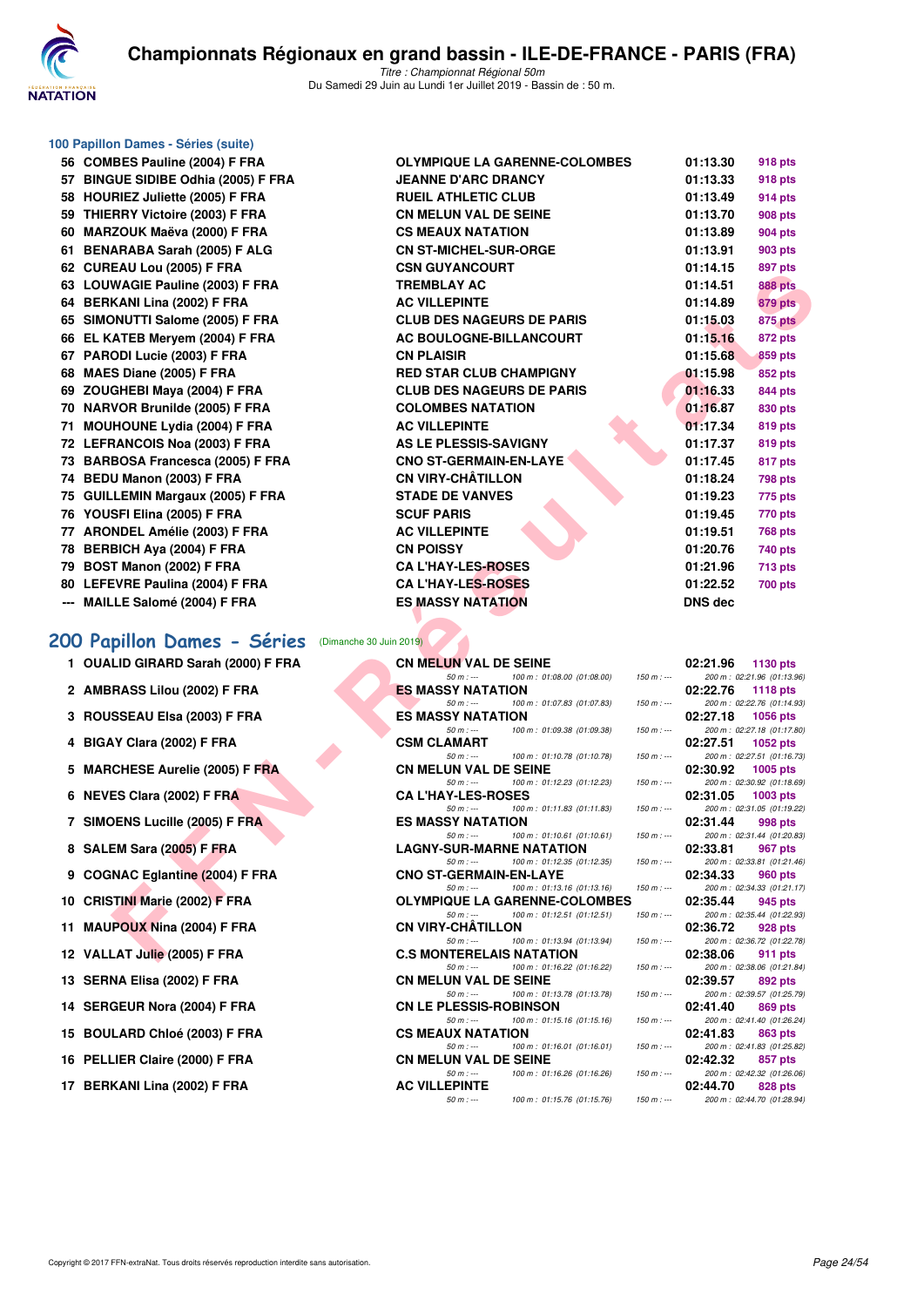

#### **200 Papillon Dames - Séries (suite)**

- 
- 
- 20 VISGUEIRO Julia (2005) F FRA
- 21 PAVY Lena (2005) **F FRA**
- 
- 
- 
- 
- 
- 
- 

#### [200 4 Nages Dames - Séries](http://www.ffnatation.fr/webffn/resultats.php?idact=nat&go=epr&idcpt=61555&idepr=41) **(Samedi 29 Ju**

- **1 FROUIN Meghan (2001) F FRA**
- 2 JULIA Mélanie (2002) F FRA
- **3 CHARRO Anaïs (1998) F FRA**
- **4 VERDINO Claudia (2001) F MON**
- 5 SALEM Lindsey (2003) F FRA
- **6 RODRIGUES Chloé (2003) F FRA**
- **7 DECHERT Marine (2003) F FRA**
- **8 GOEFFON-GONDOUIN Andréa (2003) F FRA**
- **9 CRISTINI Marie (2002) F FRA**
- **10 FAURE Lou-Ann (2003) F FRA**
- **11 SALEM Sara (2005) F FRA**
- **12 LEBLANC Ines (2004) F FRA**
- **13 ALLEMAN Manon (2005) F FRA**
- **14 MENU Chiara (2003) F FRA**
- **15 BALMER Romane (2004) F FRA**
- 16 LENGLET Nolwenn (2002) F FRA
- 17 SIMOËNS Celia (1999) F FRA
- 18 DERRADJI Oriane (2005) F FRA
- 19 MASSACESI-PIZARRO Adriana (2005) F FRA
- 20 GYSEMBERG Manon (2002) F FRA
- 21 LE BERRIGAUD Marine (2002) F FRA
- 22 BENABID Khaoula (1997) F TUN
- 23 NGUYEN DUC LONG Armelle (2003) F FRA
- 24 PELLIER Claire (2000) F FRA
- 

| JU Papilion Dames - Series (suite)    |                                           |                                           |
|---------------------------------------|-------------------------------------------|-------------------------------------------|
| 18 DA ROCHA--ALIN Margot (2005) F FRA | <b>CLUB DES NAGEURS DE PARIS</b>          | 02:47.32<br>796 pts                       |
|                                       | 100 m : 01:16.72 (01:16.72)<br>$50 m : -$ | $150 m : -$<br>200 m : 02:47.32 (01:30.60 |
| 19 LA BIONDA Léa (2002) F FRA         | <b>MORSANG ESSONNE NATATION</b>           | 02:49.17 774 pts                          |
|                                       | 50 m : --- 100 m : 01:20.80 (01:20.80)    | 150 m : ---<br>200 m: 02:49.17 (01:28.37  |
| 20 VISGUEIRO Julia (2005) F FRA       | <b>MOUETTES DE PARIS</b>                  | 02:49.92 765 pts                          |
|                                       | 100 m : 01:18.87 (01:18.87)<br>$50 m : -$ | $150 m : -$<br>200 m: 02:49.92 (01:31.05  |
| 21 PAVY Lena (2005) F FRA             | <b>CA L'HAY-LES-ROSES</b>                 | 02:52.10<br>740 pts                       |
|                                       | 100 m : 01:20.31 (01:20.31)<br>$50 m: -$  | 200 m: 02:52.10 (01:31.79<br>150 m : ---  |
| 22 MOUHOUNE Lydia (2004) F FRA        | <b>AC VILLEPINTE</b>                      | 02:56.09<br>694 pts                       |
|                                       | 50 m : --- 100 m : 01:20.58 (01:20.58)    | 200 m: 02:56.09 (01:35.51<br>$150 m : -$  |
| 23 ROMAN Perrine (2002) F FRA         | <b>CA L'HAY-LES-ROSES</b>                 | 02:56.97<br>685 pts                       |
|                                       | 100 m : 01:21.59 (01:21.59)<br>$50 m : -$ | 200 m: 02:56.97 (01:35.38<br>150 m : ---  |
| 24 NARVOR Brunilde (2005) F FRA       | <b>COLOMBES NATATION</b>                  | 03:13.13<br>517 pts                       |
|                                       | 50 m : --- 100 m : 01:20.45 (01:20.45)    | 150 m : ---<br>200 m : 03:13.13 (01:52.68 |
| --- ZOUGHEBI Maya (2004) F FRA        | <b>CLUB DES NAGEURS DE PARIS</b>          | <b>DNS</b> dec                            |
| --- BOURNONVILLE Laura (2001) F FRA   | <b>ES MASSY NATATION</b>                  | DNS dec                                   |
| --- BILLABERT Mathilde (2003) F FRA   | <b>CLUB DES NAGEURS DE PARIS</b>          | <b>DNS</b> dec                            |
| --- DASSOT Liza (2004) F FRA          | <b>NEPTUNE CLUB DE FRANCE</b>             | <b>DSQ</b>                                |



| ZZ MUUILUUNE LYUIA (ZUU+) F FRA                    | <b>VILLETINIE</b>                                                               |             | <b>04.00.05</b><br>งฮฯ มเธ                                |
|----------------------------------------------------|---------------------------------------------------------------------------------|-------------|-----------------------------------------------------------|
| 23 ROMAN Perrine (2002) F FRA                      | $50 m: -$<br>100 m: 01:20.58 (01:20.58)<br><b>CA L'HAY-LES-ROSES</b>            | $150 m : -$ | 200 m: 02:56.09 (01:35.51)<br>02:56.97<br><b>685 pts</b>  |
| 24 NARVOR Brunilde (2005) F FRA                    | 100 m: 01:21.59 (01:21.59)<br>$50 m: -$<br><b>COLOMBES NATATION</b>             | $150 m : -$ | 200 m: 02:56.97 (01:35.38)<br>03:13.13<br>517 pts         |
| --- ZOUGHEBI Maya (2004) F FRA                     | $50 m: -$<br>100 m: 01:20.45 (01:20.45)<br><b>CLUB DES NAGEURS DE PARIS</b>     | $150 m : -$ | 200 m : 03:13.13 (01:52.68)<br><b>DNS</b> dec             |
| <b>BOURNONVILLE Laura (2001) F FRA</b>             | <b>ES MASSY NATATION</b>                                                        |             | <b>DNS</b> dec                                            |
|                                                    |                                                                                 |             |                                                           |
| <b>BILLABERT Mathilde (2003) F FRA</b>             | <b>CLUB DES NAGEURS DE PARIS</b>                                                |             | <b>DNS</b> dec                                            |
| --- DASSOT Liza (2004) F FRA                       | <b>NEPTUNE CLUB DE FRANCE</b>                                                   |             | <b>DSQ</b>                                                |
| 00 4 Nages Dames - Séries<br>(Samedi 29 Juin 2019) |                                                                                 |             |                                                           |
| 1 FROUIN Meghan (2001) F FRA                       | <b>STADE FRANÇAIS O COURBEVOIE</b><br>100 m: 01:10.20 (01:10.20)<br>$50 m: -$   | $150 m : -$ | 02:25.07<br><b>1110 pts</b><br>200 m: 02:25.07 (01:14.87) |
| 2 JULIA Mélanie (2002) F FRA                       | <b>NEPTUNE CLUB DE FRANCE</b>                                                   |             | 02:25.62<br>1102 pts                                      |
| 3 CHARRO Anaïs (1998) F FRA                        | 100 m: 01:09.44 (01:09.44).<br>$50 m: -$<br><b>ES VITRY</b>                     | $150 m : -$ | 200 m: 02:25.62 (01:16.18)<br>02:27.64<br>1075 pts        |
| 4 VERDINO Claudia (2001) F MON                     | 100 m: 01:12.01 (01:12.01)<br>$50 m: -$<br><b>CSM CLAMART</b>                   | 150 m : --- | 200 m: 02:27.64 (01:15.63)<br>02:29.20<br>1053 pts        |
| 5 SALEM Lindsey (2003) F FRA                       | 100 m: 01:11.23 (01:11.23)<br>$50 m: -$<br><b>JEANNE D'ARC DRANCY</b>           | $150 m : -$ | 200 m: 02:29.20 (01:17.97)<br>02:30.39<br><b>1037 pts</b> |
| 6 RODRIGUES Chloé (2003) F FRA                     | 100 m: 01:11.30 (01:11.30)<br>$50 m: -$<br><b>ES VITRY</b>                      | $150 m : -$ | 200 m: 02:30.39 (01:19.09)<br>02:30.89<br>1030 pts        |
| 7 DECHERT Marine (2003) F FRA                      | 100 m: 01:12.12 (01:12.12)<br>$50 m: -$<br><b>SN VERSAILLES</b>                 | $150 m : -$ | 200 m: 02:30.89 (01:18.77)<br>02:31.63<br><b>1020 pts</b> |
| 8 GOEFFON-GONDOUIN Andréa (2003) F FRA             | $50 m$ : ---<br>100 m: 01:11.71 (01:11.71)<br><b>AAS SARCELLES NATATION 95</b>  | $150 m : -$ | 200 m: 02:31.63 (01:19.92)<br>02:32.24<br><b>1012 pts</b> |
| 9 CRISTINI Marie (2002) F FRA                      | 100 m: 01:11.89 (01:11.89)<br>$50 m: -$<br><b>OLYMPIQUE LA GARENNE-COLOMBES</b> | $150 m : -$ | 200 m: 02:32.24 (01:20.35)<br>02:33.24<br>999 pts         |
| 10 FAURE Lou-Ann (2003) F FRA                      | 100 m: 01:13.70 (01:13.70)<br>$50 m: -$<br><b>CSM CLAMART</b>                   | $150 m : -$ | 200 m: 02:33.24 (01:19.54)<br>02:33.71<br>993 pts         |
| 11 SALEM Sara (2005) F FRA                         | 100 m: 01:13.69 (01:13.69)<br>$50 m: -$<br><b>LAGNY-SUR-MARNE NATATION</b>      | $150 m : -$ | 200 m: 02:33.71 (01:20.02)<br>02:33.76<br>992 pts         |
| 12 LEBLANC Ines (2004) F FRA                       | 100 m: 01:12.87 (01:12.87)<br>$50 m: -$<br><b>ES STAINS</b>                     | $150 m : -$ | 200 m: 02:33.76 (01:20.89)<br>02:34.93<br>977 pts         |
| 13 ALLEMAN Manon (2005) F FRA                      | $50 m: -$<br>100 m: 01:14.26 (01:14.26)<br><b>CNO ST-GERMAIN-EN-LAYE</b>        | $150 m : -$ | 200 m: 02:34.93 (01:20.67)<br>02:36.17<br>961 pts         |
| 14 MENU Chiara (2003) F FRA                        | 100 m: 01:15.08 (01:15.08)<br>$50 m: -$<br><b>OLYMPIQUE LA GARENNE-COLOMBES</b> | $150 m : -$ | 200 m: 02:36.17 (01:21.09)<br>02:36.68<br>954 pts         |
| 15 BALMER Romane (2004) F FRA                      | $50 m: -$<br>100 m: 01:12.62 (01:12.62)<br><b>CN VIRY-CHATILLON</b>             | $150 m : -$ | 200 m: 02:36.68 (01:24.06)<br>02:36.70<br>954 pts         |
| 16 LENGLET Nolwenn (2002) F FRA                    | 100 m: 01:14.91 (01:14.91)<br>$50 m: -$<br><b>ES MASSY NATATION</b>             | 150 m : --- | 200 m: 02:36.70 (01:21.79)<br>02:37.72<br>940 pts         |
| 17 SIMOËNS Celia (1999) F FRA                      | 100 m: 01:14.44 (01:14.44)<br>$50 m: -$<br><b>NEPTUNE CLUB DE FRANCE</b>        | $150 m : -$ | 200 m: 02:37.72 (01:23.28)<br>02:37.76<br>940 pts         |
| 18 DERRADJI Oriane (2005) F FRA                    | 100 m: 01:12.94 (01:12.94)<br>$50 m$ : ---<br><b>SN VERSAILLES</b>              | $150 m: -$  | 200 m: 02:37.76 (01:24.82)<br>02:37.77<br>940 pts         |
| 19 MASSACESI-PIZARRO Adriana (2005) F FRA          | 100 m: 01:11.58 (01:11.58)<br>$50 m: -$<br><b>RED STAR CLUB CHAMPIGNY</b>       | $150 m : -$ | 200 m: 02:37.77 (01:26.19)<br>02:37.79<br>940 pts         |
| 20 GYSEMBERG Manon (2002) F FRA                    | $50 m$ : ---<br>100 m: 01:16.41 (01:16.41)<br><b>CLUB DES NAGEURS DE PARIS</b>  | $150 m : -$ | 200 m: 02:37.79 (01:21.38)<br>02:37.82<br>939 pts         |
| 21 LE BERRIGAUD Marine (2002) F FRA                | 50 m : ---<br>100 m : 01:16.44 (01:16.44)<br>AC BOULOGNE-BILLANCOURT            | $150 m : -$ | 200 m: 02:37.82 (01:21.38)<br>02:37.99<br>937 pts         |
| 22 BENABID Khaoula (1997) F TUN                    | 100 m: 01:16.10 (01:16.10)<br>$50 m: -$<br><b>ASS SPORTIVE BOUVINES</b>         | $150 m : -$ | 200 m: 02:37.99 (01:21.89)<br>02:38.09<br>936 pts         |
| 23 NGUYEN DUC LONG Armelle (2003) F FRA            | 100 m: 01:15.26 (01:15.26)<br>$50 m: -$<br><b>CN ST-MICHEL-SUR-ORGE</b>         | $150 m : -$ | 200 m: 02:38.09 (01:22.83)<br>02:38.25<br>934 pts         |
| 24 PELLIER Claire (2000) F FRA                     | 100 m: 01:14.54 (01:14.54)<br>$50 m: -$<br><b>CN MELUN VAL DE SEINE</b>         | $150 m : -$ | 200 m: 02:38.25 (01:23.71)<br>02:38.57<br>930 pts         |
| 25 BARRIER Clara (2001) F FRA                      | 100 m: 01:17.39 (01:17.39)<br>50 m : ---<br><b>BOIS-COLOMBES SPORT</b>          | $150 m : -$ | 200 m: 02:38.57 (01:21.18)<br>02:38.58<br>929 pts         |
|                                                    | 50 m : --- 100 m : 01:17.38 (01:17.38)                                          | 150 m : --- | 200 m: 02:38.58 (01:21.20)                                |

|                          | 02:25.07 1110 pts                        |
|--------------------------|------------------------------------------|
|                          | 200 m: 02:25.07 (01:14.87)               |
|                          | 02:25.62 1102 pts                        |
| i                        | 200 m: 02:25.62 (01:16.18)               |
|                          | 02:27.64 1075 pts                        |
| f                        | 200 m: 02:27.64 (01:15.63)               |
|                          | 02:29.20 1053 pts                        |
| i                        | 200 m: 02:29.20 (01:17.97)               |
|                          | 02:30.39 1037 pts                        |
| j                        | 200 m: 02:30.39 (01:19.09)               |
| 02:30.89                 | <b>1030 pts</b>                          |
| j                        | 200 m: 02:30.89 (01:18.77)               |
| 02:31.63                 | 1020 pts                                 |
| f                        | 200 m: 02:31.63 (01:19.92)               |
| 02:32.24                 | <b>1012 pts</b>                          |
| i                        | 200 m: 02:32.24 (01:20.35)               |
| 02:33.24                 | 999 pts                                  |
| $\overline{a}$           | 200 m: 02:33.24 (01:19.54)               |
| 02:33.71                 | 993 pts                                  |
| i                        | 200 m: 02:33.71 (01:20.02)               |
| 02:33.76                 | 992 pts                                  |
| 1                        | 200 m: 02:33.76 (01:20.89)               |
| 02:34.93                 | 977 pts                                  |
| 1                        | 200 m: 02:34.93 (01:20.67)               |
| 02:36.17                 | 961 pts                                  |
| ֘֒                       | 200 m: 02:36.17 (01:21.09)               |
| 02:36.68                 | 954 pts                                  |
| f                        | 200 m: 02:36.68 (01:24.06)               |
| 02:36.70                 | 954 pts                                  |
| i                        | 200 m: 02:36.70 (01:21.79)               |
| 02:37.72                 | 940 pts                                  |
| j                        | 200 m: 02:37.72 (01:23.28)               |
| 02:37.76                 | 940 pts                                  |
| $\overline{a}$           | 200 m: 02:37.76 (01:24.82)               |
| 02:37.77                 | 940 pts                                  |
| i                        | 200 m: 02:37.77 (01:26.19)               |
| 02:37.79                 | 940 pts                                  |
| i                        | 200 m : 02:37.79 (01:21.38)              |
| 02:37.82                 | 939 pts                                  |
| $\overline{a}$           | 200 m: 02:37.82 (01:21.38)               |
| 02:37.99                 | 937 pts                                  |
| $\overline{\phantom{a}}$ | 200 m: 02:37.99 (01:21.89)               |
| 02:38.09                 | 936 pts                                  |
|                          | 200 m: 02:38.09 (01:22.83)               |
| 02:38.25                 | 934 pts                                  |
| j                        | 200 m: 02:38.25 (01:23.71)               |
|                          | 02:38.57 930 pts                         |
| 1<br>ng.go co            | 200 m: 02:38.57 (01:21.18)<br>$0.00 - 4$ |
|                          |                                          |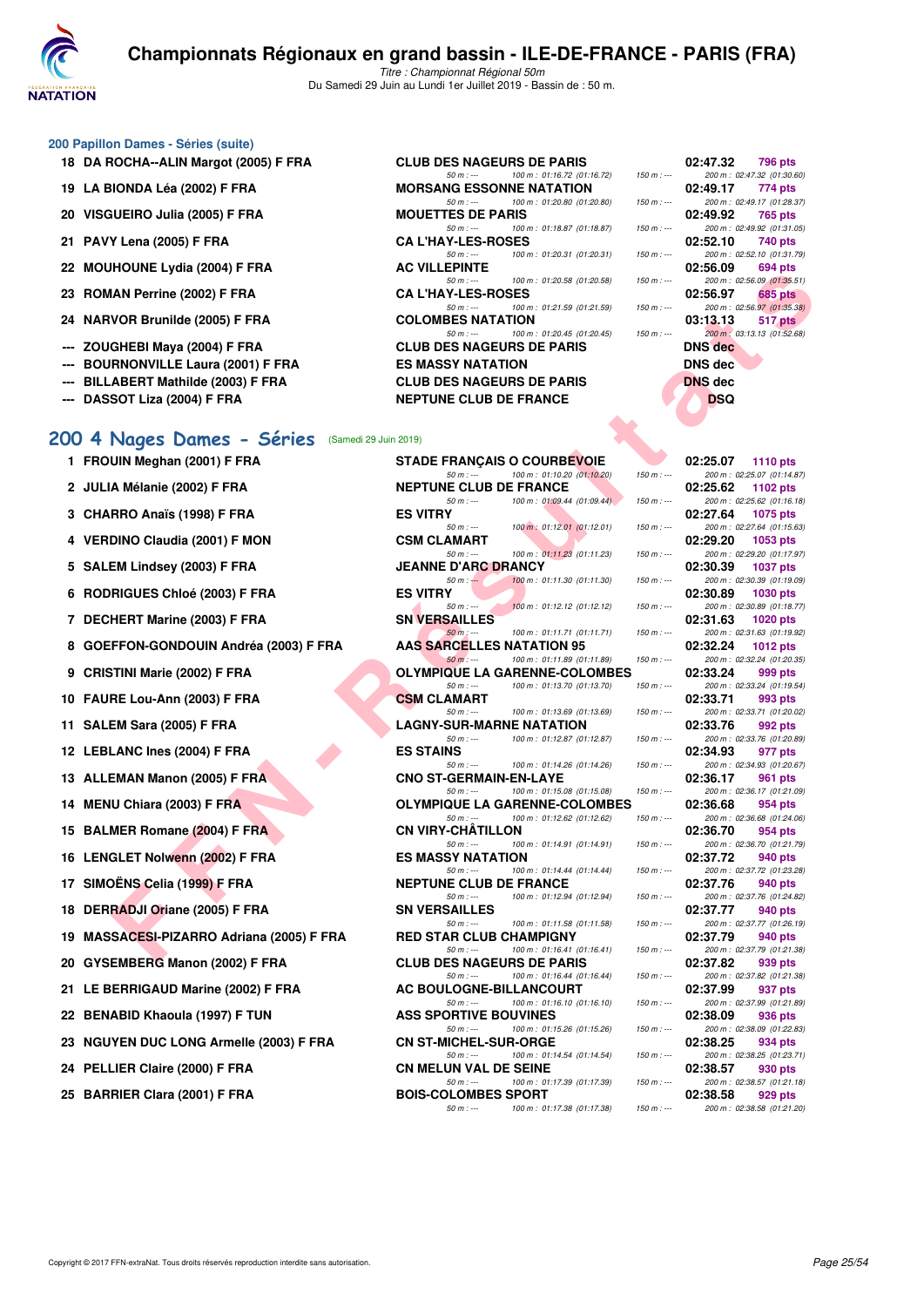

|  | 200 4 Nages Dames - Séries (suite) |                          |  |
|--|------------------------------------|--------------------------|--|
|  | .                                  | $\overline{\phantom{a}}$ |  |

| 26 LA BIONDA Léa (2002) F FRA            | <b>MORSANG ESSONNE NATATION</b>                                               |                                                                                                                                                                                                                                                                                                                                                                                                                                                                                                                                                                                                                                                                                                                                                                               | 928 pts<br>02:38.66                                                                                                                                                                                                         |
|------------------------------------------|-------------------------------------------------------------------------------|-------------------------------------------------------------------------------------------------------------------------------------------------------------------------------------------------------------------------------------------------------------------------------------------------------------------------------------------------------------------------------------------------------------------------------------------------------------------------------------------------------------------------------------------------------------------------------------------------------------------------------------------------------------------------------------------------------------------------------------------------------------------------------|-----------------------------------------------------------------------------------------------------------------------------------------------------------------------------------------------------------------------------|
| 27 DESNOYERS Chloé (2001) F FRA          | <b>JEANNE D'ARC DRANCY</b>                                                    |                                                                                                                                                                                                                                                                                                                                                                                                                                                                                                                                                                                                                                                                                                                                                                               | 200 m: 02:38.66 (01:23.<br>02:38.75<br>927 pts                                                                                                                                                                              |
| 28 SALGUES LAUVERJON Louise (2005) F FRA | <b>CLUB DES NAGEURS DE PARIS</b>                                              |                                                                                                                                                                                                                                                                                                                                                                                                                                                                                                                                                                                                                                                                                                                                                                               | 200 m: 02:38.75 (01:24.<br>02:38.95<br>925 pts                                                                                                                                                                              |
| 29 LERAY Lilou (2005) F FRA              | <b>CN LE PLESSIS-ROBINSON</b>                                                 |                                                                                                                                                                                                                                                                                                                                                                                                                                                                                                                                                                                                                                                                                                                                                                               | 200 m: 02:38.95 (01:22.<br>02:39.10<br>923 pts                                                                                                                                                                              |
| 30 NOVAK Emma (2003) F FRA               | 100 m: 01:16.59 (01:16.59)<br>$50 m: -$<br><b>ES NANTERRE</b>                 | $150 m: -$                                                                                                                                                                                                                                                                                                                                                                                                                                                                                                                                                                                                                                                                                                                                                                    | 200 m : 02:39.10 (01:22.<br>02:39.27<br>921 pts                                                                                                                                                                             |
| 31 LOHEZIC Célia (2003) F FRA            | $50 m : -$<br>100 m: 01:14.87 (01:14.87)<br><b>CN MELUN VAL DE SEINE</b>      | $150 m : -$                                                                                                                                                                                                                                                                                                                                                                                                                                                                                                                                                                                                                                                                                                                                                                   | 200 m: 02:39.27 (01:24.<br>02:39.30<br>920 pts                                                                                                                                                                              |
| 32 BOULARD Chloé (2003) F FRA            | $50 m: -$<br>100 m: 01:14.16 (01:14.16)<br><b>CS MEAUX NATATION</b>           | $150 m : -$                                                                                                                                                                                                                                                                                                                                                                                                                                                                                                                                                                                                                                                                                                                                                                   | 200 m : 02:39.30 (01:25.<br>02:39.37<br>919 pts                                                                                                                                                                             |
| 33 BORSATO Léonie (2005) F FRA           | $50 m: -$<br>100 m: 01:16.18 (01:16.18)<br><b>RACING CLUB DE FRANCE</b>       | $150 m: -$                                                                                                                                                                                                                                                                                                                                                                                                                                                                                                                                                                                                                                                                                                                                                                    | 200 m : 02:39.37 (01:23.<br>02:39.69<br>915 pts                                                                                                                                                                             |
| 34 DGAIMESH Yasmine (2003) F LBA         | $50 m: -$<br>100 m: 01:15.56 (01:15.56)<br><b>STADE FRANCAIS O COURBEVOIE</b> | $150 m : -$                                                                                                                                                                                                                                                                                                                                                                                                                                                                                                                                                                                                                                                                                                                                                                   | 200 m: 02:39.69 (01:24.<br>02:39.84<br>913 pts                                                                                                                                                                              |
| 35 DANGER Clara (2002) F FRA             | $50 m: -$<br>100 m: 01:12.01 (01:12.01)<br><b>EN LONGJUMEAU</b>               | $150 m : -$                                                                                                                                                                                                                                                                                                                                                                                                                                                                                                                                                                                                                                                                                                                                                                   | 200 m : 02:39.84 (01:27.<br>02:39.86<br>913 pts                                                                                                                                                                             |
| 36 DASSOT Liza (2004) F FRA              | $50 m: -$<br>100 m : 01:15.53 (01:15.53)<br><b>NEPTUNE CLUB DE FRANCE</b>     | $150 m : -$                                                                                                                                                                                                                                                                                                                                                                                                                                                                                                                                                                                                                                                                                                                                                                   | 200 m : 02:39.86 (01:24.<br>02:40.29<br>908 pts                                                                                                                                                                             |
| 37 LEFEVRE Léna (2003) F FRA             | 100 m: 01:16.47 (01:16.47)<br>$50 m: -$<br><b>AC VILLEPINTE</b>               | $150 m : -$                                                                                                                                                                                                                                                                                                                                                                                                                                                                                                                                                                                                                                                                                                                                                                   | 200 m: 02:40.29 (01:23.<br>02:40.31<br>907 pts                                                                                                                                                                              |
| 38 MARCHESE Aurelie (2005) F FRA         | $50 m: -$<br>100 m: 01:15.36 (01:15.36)<br><b>CN MELUN VAL DE SEINE</b>       | $150 m: -$                                                                                                                                                                                                                                                                                                                                                                                                                                                                                                                                                                                                                                                                                                                                                                    | 200 m: 02:40.31 (01:24.<br>02:41.14<br>897 pts                                                                                                                                                                              |
| 39 DA ROCHA--ALIN Margot (2005) F FRA    | $50 m: -$<br>100 m: 01:16.85 (01:16.85)<br><b>CLUB DES NAGEURS DE PARIS</b>   | $150 m : -$                                                                                                                                                                                                                                                                                                                                                                                                                                                                                                                                                                                                                                                                                                                                                                   | 200 m: 02:41.14 (01:24.<br>02:41.19<br>896 pts                                                                                                                                                                              |
| 40 GUILLEMIN Manon (2005) F FRA          | $50 m: -$<br>100 m: 01:17.63 (01:17.63)<br><b>STADE DE VANVES</b>             | $150 m : -$                                                                                                                                                                                                                                                                                                                                                                                                                                                                                                                                                                                                                                                                                                                                                                   | 200 m : 02:41.19 (01:23.<br>02:41.27<br>895 pts                                                                                                                                                                             |
| 41 HERVAULT Estelle (2003) F FRA         | $50 m: -$<br>100 m: 01:16.80 (01:16.80)<br><b>CNO ST-GERMAIN-EN-LAYE</b>      | $150 m : -$                                                                                                                                                                                                                                                                                                                                                                                                                                                                                                                                                                                                                                                                                                                                                                   | 200 m : 02:41.27 (01:24.<br>02:41.56<br>892 pts                                                                                                                                                                             |
| 42 DOMENECH Victoire (2004) F FRA        | 100 m: 01:17.38 (01:17.38)<br>$50 m : -$<br><b>ES NANTERRE</b>                | $150 m : -$                                                                                                                                                                                                                                                                                                                                                                                                                                                                                                                                                                                                                                                                                                                                                                   | 200 m: 02:41.56 (01:24.<br>02:41.71<br>890 pts                                                                                                                                                                              |
| 43 THOLEY Aurelie (2005) F FRA           | $50 m : -$<br><b>C.N OZOIR-LA-FERRIERE</b>                                    | $150 m : -$                                                                                                                                                                                                                                                                                                                                                                                                                                                                                                                                                                                                                                                                                                                                                                   | 200 m: 02:41.71 (01:21.<br>02:41.89<br>888 pts                                                                                                                                                                              |
| 44 COQUELLE Camille (2005) F FRA         | 100 m: 01:18.68 (01:18.68)<br>$50 m: -$<br><b>US IVRY-SUR-SEINE</b>           | $150 m : -$                                                                                                                                                                                                                                                                                                                                                                                                                                                                                                                                                                                                                                                                                                                                                                   | 200 m: 02:41.89 (01:23.<br>02:42.03<br>886 pts                                                                                                                                                                              |
| 45 LE MAGOARIEC Sterenn (2003) F FRA     | $50 m: -$<br>100 m : 01:17.35 (01:17.35)<br><b>COM BAGNEUX NATATION</b>       | $150 m : -$                                                                                                                                                                                                                                                                                                                                                                                                                                                                                                                                                                                                                                                                                                                                                                   | 200 m : 02:42.03 (01:24.<br>02:42.77<br>877 pts                                                                                                                                                                             |
| 46 SMANI Célia (2005) F FRA              | $50 m: -$<br>100 m: 01:16.02 (01:16.02)<br><b>ES STAINS</b>                   | $150 m : -$                                                                                                                                                                                                                                                                                                                                                                                                                                                                                                                                                                                                                                                                                                                                                                   | 200 m : 02:42.77 (01:26.<br>02:42.88<br>875 pts                                                                                                                                                                             |
| 47 SOUCHARD Ariane (2005) F FRA          | $50 m: -$<br>100 m: 01:18.11 (01:18.11)<br><b>SN VERSAILLES</b>               | $150 m : -$                                                                                                                                                                                                                                                                                                                                                                                                                                                                                                                                                                                                                                                                                                                                                                   | 200 m: 02:42.88 (01:24.<br>02:43.12<br>872 pts                                                                                                                                                                              |
| 48 LOULERGUE Anais (2005) F FRA          | $50 m: -$<br><b>LA SAINT MANDEENNE</b>                                        | $150 m : -$                                                                                                                                                                                                                                                                                                                                                                                                                                                                                                                                                                                                                                                                                                                                                                   | 200 m : 02:43.12 (01:26.<br>02:43.45<br>868 pts                                                                                                                                                                             |
| 49 CIMPER Madiana (2004) F FRA           | <b>CN LE PLESSIS-ROBINSON</b>                                                 | $150 m : -$                                                                                                                                                                                                                                                                                                                                                                                                                                                                                                                                                                                                                                                                                                                                                                   | 200 m: 02:43.45 (01:25.<br>02:44.22<br>859 pts                                                                                                                                                                              |
| 50 ELISSECHE Estelle (2005) F FRA        | <b>RACING CLUB DE FRANCE</b>                                                  |                                                                                                                                                                                                                                                                                                                                                                                                                                                                                                                                                                                                                                                                                                                                                                               | 200 m : 02:44.22 (01:24.<br>02:44.25<br>858 pts                                                                                                                                                                             |
| 51 PLANES Janice (2003) F FRA            | <b>MORSANG ESSONNE NATATION</b>                                               |                                                                                                                                                                                                                                                                                                                                                                                                                                                                                                                                                                                                                                                                                                                                                                               | 200 m: 02:44.25 (01:26.<br>02:44.94<br>850 pts                                                                                                                                                                              |
| 52 OLIVA Adèle (1990) F FRA              | <b>CN ASNIERES</b>                                                            |                                                                                                                                                                                                                                                                                                                                                                                                                                                                                                                                                                                                                                                                                                                                                                               | 200 m : 02:44.94 (01:25.<br>02:45.56<br>842 pts                                                                                                                                                                             |
| 53 JANIN Mathilda (2005) F FRA           | <b>STADE FRANÇAIS O COURBEVOIE</b>                                            |                                                                                                                                                                                                                                                                                                                                                                                                                                                                                                                                                                                                                                                                                                                                                                               | 200 m: 02:45.56 (01:25.<br>02:45.72<br>840 pts                                                                                                                                                                              |
| 54 GRANDJEAN Helene (2004) F FRA         | <b>RACING CLUB DE FRANCE</b>                                                  |                                                                                                                                                                                                                                                                                                                                                                                                                                                                                                                                                                                                                                                                                                                                                                               | 200 m : 02:45.72 (01:27.<br>02:45.97<br>837 pts                                                                                                                                                                             |
| 55 SYKHEO Lise (2005) F FRA              | <b>AC VILLEPINTE</b>                                                          |                                                                                                                                                                                                                                                                                                                                                                                                                                                                                                                                                                                                                                                                                                                                                                               | 200 m : 02:45.97 (01:26.<br>02:46.06<br>836 pts                                                                                                                                                                             |
| 56 ROST Emeline (2005) F FRA             | <b>CLUB DES NAGEURS DE PARIS</b>                                              |                                                                                                                                                                                                                                                                                                                                                                                                                                                                                                                                                                                                                                                                                                                                                                               | 200 m : 02:46.06 (01:23.<br>02:46.53<br>831 pts                                                                                                                                                                             |
| 57 HUMBERT Celia (2005) F FRA            | <b>BOIS-COLOMBES SPORT</b>                                                    |                                                                                                                                                                                                                                                                                                                                                                                                                                                                                                                                                                                                                                                                                                                                                                               | 200 m: 02:46.53 (01:28.<br>02:46.70<br>829 pts                                                                                                                                                                              |
| 58 CLAP Emilie (2003) F FRA              | <b>COULOMMIERS NATATION</b>                                                   |                                                                                                                                                                                                                                                                                                                                                                                                                                                                                                                                                                                                                                                                                                                                                                               | 200 m: 02:46.70 (01:28.<br>02:47.02<br>825 pts                                                                                                                                                                              |
| 59 SULTAN Laura (2005) F FRA             | <b>STADE FRANÇAIS O COURBEVOIE</b>                                            |                                                                                                                                                                                                                                                                                                                                                                                                                                                                                                                                                                                                                                                                                                                                                                               | 200 m: 02:47.02 (01:22.<br>02:47.09<br>824 pts                                                                                                                                                                              |
| <b>BANZET Sixtine (2005) F FRA</b><br>60 | <b>STADE DE VANVES</b>                                                        |                                                                                                                                                                                                                                                                                                                                                                                                                                                                                                                                                                                                                                                                                                                                                                               | 200 m : 02:47.09 (01:26.<br>02:47.25<br>822 pts                                                                                                                                                                             |
| 61 QUANTIN Eva (2004) F FRA              | <b>CA ORSAY</b>                                                               |                                                                                                                                                                                                                                                                                                                                                                                                                                                                                                                                                                                                                                                                                                                                                                               | 200 m: 02:47.25 (01:26.<br>02:47.41<br>820 pts                                                                                                                                                                              |
|                                          |                                                                               | 100 m: 01:15.50 (01:15.50)<br>$50 m: -$<br>$50 m: -$<br>100 m: 01:14.18 (01:14.18)<br>$50 m: -$<br>100 m: 01:16.14 (01:16.14)<br>100 m: 01:20.38 (01:20.38)<br>100 m: 01:16.71 (01:16.71)<br>$50 m: -$<br>100 m: 01:18.04 (01:18.04)<br>100 m: 01:19.45 (01:19.45)<br>50 m : ---<br>$50 m: -$<br>100 m: 01:18.11 (01:18.11)<br>100 m: 01:19.03 (01:19.03)<br>$50 m: -$<br>50 m : ---<br>100 m: 01:19.93 (01:19.93)<br>$50 m : -$<br>100 m: 01:18.71 (01:18.71)<br>$50 m: -$<br>100 m: 01:19.37 (01:19.37)<br>$50 m: -$<br>100 m: 01:22.72 (01:22.72)<br>50 m : ---<br>100 m: 01:17.56 (01:17.56)<br>100 m: 01:18.00 (01:18.00)<br>$50 m: -$<br>$50 m: -$<br>100 m: 01:24.28 (01:24.28)<br>50 m : ---<br>100 m: 01:20.47 (01:20.47)<br>$50 m: -$<br>100 m: 01:20.29 (01:20.29) | $150 m : -$<br>$150 m : -$<br>$150 m : -$<br>$150 m : -$<br>$150 m : -$<br>$150 m: -$<br>$150 m : -$<br>$150 m: -$<br>$150 m : -$<br>150 m : ---<br>$150 m : -$<br>$150 m : -$<br>$150 m : -$<br>$150 m : -$<br>$150 m : -$ |

| $\sigma$ + naged banics conce (bane)       |                                                                                                                     |                            |                                                                                 |
|--------------------------------------------|---------------------------------------------------------------------------------------------------------------------|----------------------------|---------------------------------------------------------------------------------|
| 26   LA BIONDA Léa (2002) F FRA            | <b>MORSANG ESSONNE NATATION</b>                                                                                     |                            | 02:38.66<br>928 pts                                                             |
| 27 DESNOYERS Chloé (2001) F FRA            | $50 m: -$<br>100 m: 01:15.50 (01:15.50)<br><b>JEANNE D'ARC DRANCY</b>                                               | $150 m : -$                | 200 m: 02:38.66 (01:23.16)<br>02:38.75<br>927 pts                               |
| 28   SALGUES LAUVERJON Louise (2005) F FRA | 100 m: 01:14.18 (01:14.18)<br>$50 m: -$<br><b>CLUB DES NAGEURS DE PARIS</b>                                         | $150 m : -$                | 200 m: 02:38.75 (01:24.57)<br>02:38.95<br>925 pts                               |
| 29 LERAY Lilou (2005) F FRA                | $50 m : -$<br>100 m: 01:16.14 (01:16.14)<br><b>CN LE PLESSIS-ROBINSON</b>                                           | $150 m : -$                | 200 m: 02:38.95 (01:22.81)<br>02:39.10<br>923 pts                               |
| 30   NOVAK Emma (2003) F FRA               | 100 m: 01:16.59 (01:16.59)<br>$50 m: -$<br><b>ES NANTERRE</b>                                                       | $150 m : -$                | 200 m: 02:39.10 (01:22.51)<br>02:39.27<br>921 pts                               |
| 31 LOHEZIC Célia (2003) F FRA              | 100 m: 01:14.87 (01:14.87)<br>$50 m: -$<br><b>CN MELUN VAL DE SEINE</b>                                             | $150 m : -$                | 200 m: 02:39.27 (01:24.40)<br>02:39.30<br><b>920 pts</b>                        |
| 32 BOULARD Chloé (2003) F FRA              | $50 m: -$<br>100 m: 01:14.16 (01:14.16)<br><b>CS MEAUX NATATION</b>                                                 | $150 m: -$                 | 200 m: 02:39.30 (01:25.14)<br>02:39.37<br>919 pts                               |
| 33   BORSATO Léonie (2005) F FRA           | 100 m: 01:16.18 (01:16.18)<br>$50 m: -$<br><b>RACING CLUB DE FRANCE</b>                                             | $150 m : -$                | 200 m : 02:39.37 (01:23.19)<br>02:39.69<br>915 pts                              |
| 34 DGAIMESH Yasmine (2003) F LBA           | 100 m: 01:15.56 (01:15.56)<br>$50 m: -$<br><b>STADE FRANÇAIS O COURBEVOIE</b><br>$50 m: -$                          | $150 m : -$                | 200 m: 02:39.69 (01:24.13)<br>02:39.84<br>913 pts                               |
| 35 DANGER Clara (2002) F FRA               | 100 m: 01:12.01 (01:12.01)<br><b>EN LONGJUMEAU</b>                                                                  | $150 m : -$                | 200 m: 02:39.84 (01:27.83)<br>02:39.86<br>913 pts                               |
| 36   DASSOT Liza (2004) F FRA              | 100 m: 01:15.53 (01:15.53)<br>$50 m: -$<br><b>NEPTUNE CLUB DE FRANCE</b><br>100 m: 01:16.47 (01:16.47)<br>$50 m: -$ | $150 m : -$<br>$150 m : -$ | 200 m: 02:39.86 (01:24.33)<br>02:40.29<br>908 pts<br>200 m: 02:40.29 (01:23.82) |
| 37 LEFEVRE Léna (2003) F FRA               | <b>AC VILLEPINTE</b><br>$50 m: -$<br>100 m: 01:15.36 (01:15.36)                                                     | $150 m$ : ---              | 02:40.31<br>907 pts<br>200 m: 02:40.31 (01:24.95)                               |
| 38 MARCHESE Aurelie (2005) F FRA           | <b>CN MELUN VAL DE SEINE</b><br>100 m: 01:16.85 (01:16.85)<br>$50 m: -$                                             | $150 m : -$                | 02:41.14<br>897 pts<br>200 m: 02:41.14 (01:24.29)                               |
| 39 DA ROCHA--ALIN Margot (2005) F FRA      | <b>CLUB DES NAGEURS DE PARIS</b><br>100 m: 01:17.63 (01:17.63)<br>$50 m: -$                                         | $150 m: -$                 | 02:41.19<br>896 pts<br>200 m: 02:41.19 (01:23.56)                               |
| 40 GUILLEMIN Manon (2005) F FRA            | <b>STADE DE VANVES</b><br>$50 m: -$<br>100 m: 01:16.80 (01:16.80)                                                   | $150 m : -$                | 02:41.27<br>895 pts<br>200 m: 02:41.27 (01:24.47)                               |
| 41 HERVAULT Estelle (2003) F FRA           | <b>CNO ST-GERMAIN-EN-LAYE</b><br>100 m: 01:17.38 (01:17.38)<br>$50 m: -1$                                           | $150 m : -$                | 02:41.56<br>892 pts<br>200 m: 02:41.56 (01:24.18)                               |
| 42 DOMENECH Victoire (2004) F FRA          | <b>ES NANTERRE</b><br>100 m: 01:20.38 (01:20.38)<br>$50 m: -20$                                                     | $150 m : -$                | 02:41.71<br>890 pts<br>200 m: 02:41.71 (01:21.33)                               |
| 43 THOLEY Aurelie (2005) F FRA             | <b>C.N OZOIR-LA-FERRIERE</b><br>100 m: 01:18.68 (01:18.68)<br>$50 m: -$                                             | $150 m : -$                | 02:41.89<br>888 pts<br>200 m: 02:41.89 (01:23.21)                               |
| 44 COQUELLE Camille (2005) F FRA           | <b>US IVRY-SUR-SEINE</b><br>$50 m: -$                                                                               |                            | 02:42.03<br>886 pts                                                             |
| 45 LE MAGOARIEC Sterenn (2003) F FRA       | 100 m: 01:17.35 (01:17.35)<br><b>COM BAGNEUX NATATION</b>                                                           | $150 m : -$                | 200 m: 02:42.03 (01:24.68)<br>02:42.77<br>877 pts                               |
| 46 SMANI Célia (2005) F FRA                | $50 m: -$<br>100 m: 01:16.02 (01:16.02)<br><b>ES STAINS</b><br>$50 m: -$<br>100 m: 01:18.11 (01:18.11)              | $150 m: -$<br>$150 m : -$  | 200 m: 02:42.77 (01:26.75)<br>02:42.88<br>875 pts<br>200 m: 02:42.88 (01:24.77) |
| 47 SOUCHARD Ariane (2005) F FRA            | <b>SN VERSAILLES</b><br>$50 m: -$                                                                                   |                            | 02:43.12<br>872 pts<br>200 m: 02:43.12 (01:26.41)                               |
| 48 LOULERGUE Anais (2005) F FRA            | 100 m: 01:16.71 (01:16.71)<br><b>LA SAINT MANDEENNE</b>                                                             | $150 m : -$                | 02:43.45<br>868 pts                                                             |
| 49 CIMPER Madiana (2004) F FRA             | $50 m: -$<br>100 m: 01:18.04 (01:18.04)<br><b>CN LE PLESSIS-ROBINSON</b><br>100 m: 01:19.45 (01:19.45)              | $150 m : -$                | 200 m: 02:43.45 (01:25.41)<br>02:44.22<br>859 pts                               |
| 50 ELISSECHE Estelle (2005) F FRA          | $50 m: -$<br><b>RACING CLUB DE FRANCE</b><br>100 m: 01:18.11 (01:18.11)                                             | $150 m : -$                | 200 m: 02:44.22 (01:24.77)<br>02:44.25<br>858 pts                               |
| 51 PLANES Janice (2003) F FRA              | $50 m: -$<br><b>MORSANG ESSONNE NATATION</b><br>$50 m: -$                                                           | $150 m : -$                | 200 m: 02:44.25 (01:26.14)<br>02:44.94<br>850 pts<br>200 m: 02:44.94 (01:25.91) |
| 52 OLIVA Adèle (1990) F FRA                | 100 m: 01:19.03 (01:19.03)<br><b>CN ASNIERES</b><br>100 m: 01:19.93 (01:19.93)                                      | $150 m : -$                | 842 pts<br>02:45.56                                                             |
| 53 JANIN Mathilda (2005) F FRA             | $50 m$ : $-$<br><b>STADE FRANÇAIS O COURBEVOIE</b>                                                                  | $150 m : -$                | 200 m: 02:45.56 (01:25.63)<br>02:45.72<br>840 pts                               |
| 54 GRANDJEAN Helene (2004) F FRA           | 50 m : ---<br>100 m: 01:18.71 (01:18.71)<br><b>RACING CLUB DE FRANCE</b><br>100 m: 01:19.37 (01:19.37)              | $150 m : -$                | 200 m: 02:45.72 (01:27.01)<br>02:45.97<br>837 pts                               |
| 55 SYKHEO Lise (2005) F FRA                | $50 m : -$<br><b>AC VILLEPINTE</b><br>$50 m: -$                                                                     | $150 m : -$                | 200 m: 02:45.97 (01:26.60)<br>02:46.06<br>836 pts<br>200 m: 02:46.06 (01:23.34) |
| 56 ROST Emeline (2005) F FRA               | 100 m: 01:22.72 (01:22.72)<br><b>CLUB DES NAGEURS DE PARIS</b><br>$50 m: -$                                         | $150 m : -$                | 02:46.53<br>831 pts                                                             |
| 57 HUMBERT Celia (2005) F FRA              | 100 m: 01:17.56 (01:17.56)<br><b>BOIS-COLOMBES SPORT</b>                                                            | $150 m : -$                | 200 m: 02:46.53 (01:28.97)<br>02:46.70<br>829 pts                               |
| 58 CLAP Emilie (2003) F FRA                | 100 m: 01:18.00 (01:18.00)<br>50 m : ---<br><b>COULOMMIERS NATATION</b><br>$50 m: -$<br>100 m : 01:24.28 (01:24.28) | $150 m : -$<br>$150 m : -$ | 200 m: 02:46.70 (01:28.70)<br>02:47.02<br>825 pts<br>200 m: 02:47.02 (01:22.74) |
| 59 SULTAN Laura (2005) F FRA               | <b>STADE FRANCAIS O COURBEVOIE</b><br>$50 m: -$<br>100 m: 01:20.47 (01:20.47)                                       | $150 m : -$                | 02:47.09<br>824 pts<br>200 m: 02:47.09 (01:26.62)                               |
| 60 BANZET Sixtine (2005) F FRA             | <b>STADE DE VANVES</b><br>$50 m: -$<br>100 m: 01:20.29 (01:20.29)                                                   | $150 m : -$                | 02:47.25<br>822 pts<br>200 m: 02:47.25 (01:26.96)                               |
| 61 QUANTIN Eva (2004) F FRA                | <b>CA ORSAY</b><br>100 m: 01:18.31 (01:18.31)<br>$50 m: -$                                                          | $150 m : -$                | 02:47.41<br>820 pts<br>200 m: 02:47.41 (01:29.10)                               |
|                                            |                                                                                                                     |                            |                                                                                 |

|          | 02:38.66 | 928 pts                                      |
|----------|----------|----------------------------------------------|
|          |          | 200 m: 02:38.66 (01:23.16)                   |
|          | 02:38.75 | 927 pts                                      |
|          |          | 200 m : 02:38.75 (01:24.57)                  |
|          | 02:38.95 | 925 pts                                      |
|          | 02:39.10 | 200 m: 02:38.95 (01:22.81)<br>923 pts        |
|          |          | 200 m: 02:39.10 (01:22.51)                   |
|          | 02:39.27 | 921 pts                                      |
|          |          | 200 m: 02:39.27 (01:24.40)                   |
|          | 02:39.30 | <b>920 pts</b>                               |
|          | 02:39.37 | 200 m : 02:39.30 (01:25.14)<br>919 pts       |
| $\sim$   |          | 200 m : 02:39.37 (01:23.19)                  |
|          | 02:39.69 | 915 pts                                      |
|          |          | 200 m: 02:39.69 (01:24.13)                   |
| لم :     | 02:39.84 | 913 pts<br>200 m : 02:39.84 (01:27.83)       |
|          | 02:39.86 | 913 pts                                      |
|          |          | 200 m: 02:39.86 (01:24.33)                   |
|          | 02:40.29 | 908 pts                                      |
|          |          | 200 m: 02:40.29 (01:23.82)                   |
|          | 02:40.31 | 907 pts<br>200 m: 02:40.31 (01:24.95)        |
|          | 02:41.14 | 897 pts                                      |
|          |          | 200 m: 02:41.14 (01:24.29)                   |
|          | 02:41.19 | 896 pts                                      |
|          | 02:41.27 | 200 m: 02:41.19 (01:23.56)                   |
|          |          | 895 pts<br>200 m: 02:41.27 (01:24.47)        |
|          | 02:41.56 | 892 pts                                      |
|          |          | 200 m: 02:41.56 (01:24.18)                   |
|          | 02:41.71 | 890 pts                                      |
|          | 02:41.89 | 200 m: 02:41.71 (01:21.33)                   |
|          |          | 888 pts<br>200 m: 02:41.89 (01:23.21)        |
|          | 02:42.03 | <b>886 pts</b>                               |
| $\sim$   |          | 200 m: 02:42.03 (01:24.68)                   |
|          | 02:42.77 | 877 pts                                      |
|          | 02:42.88 | 200 m: 02:42.77 (01:26.75)<br>875 pts        |
| $\cdot$  |          | 200 m: 02:42.88 (01:24.77)                   |
|          | 02:43.12 | 872 pts                                      |
|          |          | 200 m: 02:43.12 (01:26.41)                   |
|          | 02:43.45 | <b>868 pts</b><br>200 m: 02:43.45 (01:25.41) |
|          | 02:44.22 | 859 pts                                      |
|          |          | 200 m: 02:44.22 (01:24.77)                   |
|          | 02:44.25 | 858 pts                                      |
|          | 02:44.94 | 200 m: 02:44.25 (01:26.14)<br><b>850 pts</b> |
|          |          | 200 m: 02:44.94 (01:25.91)                   |
|          | 02:45.56 | <b>842 pts</b>                               |
|          |          | 200 m: 02:45.56 (01:25.63)                   |
|          | 02:45.72 | <b>840 pts</b>                               |
| $\cdots$ | 02:45.97 | 200 m: 02:45.72 (01:27.01)<br>837 pts        |
|          |          | 200 m: 02:45.97 (01:26.60)                   |
|          | 02:46.06 | <b>836 pts</b>                               |
|          |          | 200 m: 02:46.06 (01:23.34)                   |
|          | 02:46.53 | 831 pts<br>200 m: 02:46.53 (01:28.97)        |
|          | 02:46.70 | <b>829 pts</b>                               |
|          |          | 200 m: 02:46.70 (01:28.70)                   |
|          | 02:47.02 | 825 pts                                      |
|          |          | 200 m: 02:47.02 (01:22.74)                   |
|          | 02:47.09 | <b>824 pts</b><br>200 m: 02:47.09 (01:26.62) |
|          | 02:47.25 | <b>822 pts</b>                               |
|          |          | 200 m: 02:47.25 (01:26.96)                   |
|          | 02:47.41 | 820 pts                                      |
|          |          | 200 m: 02:47.41 (01:29.10)                   |
|          |          |                                              |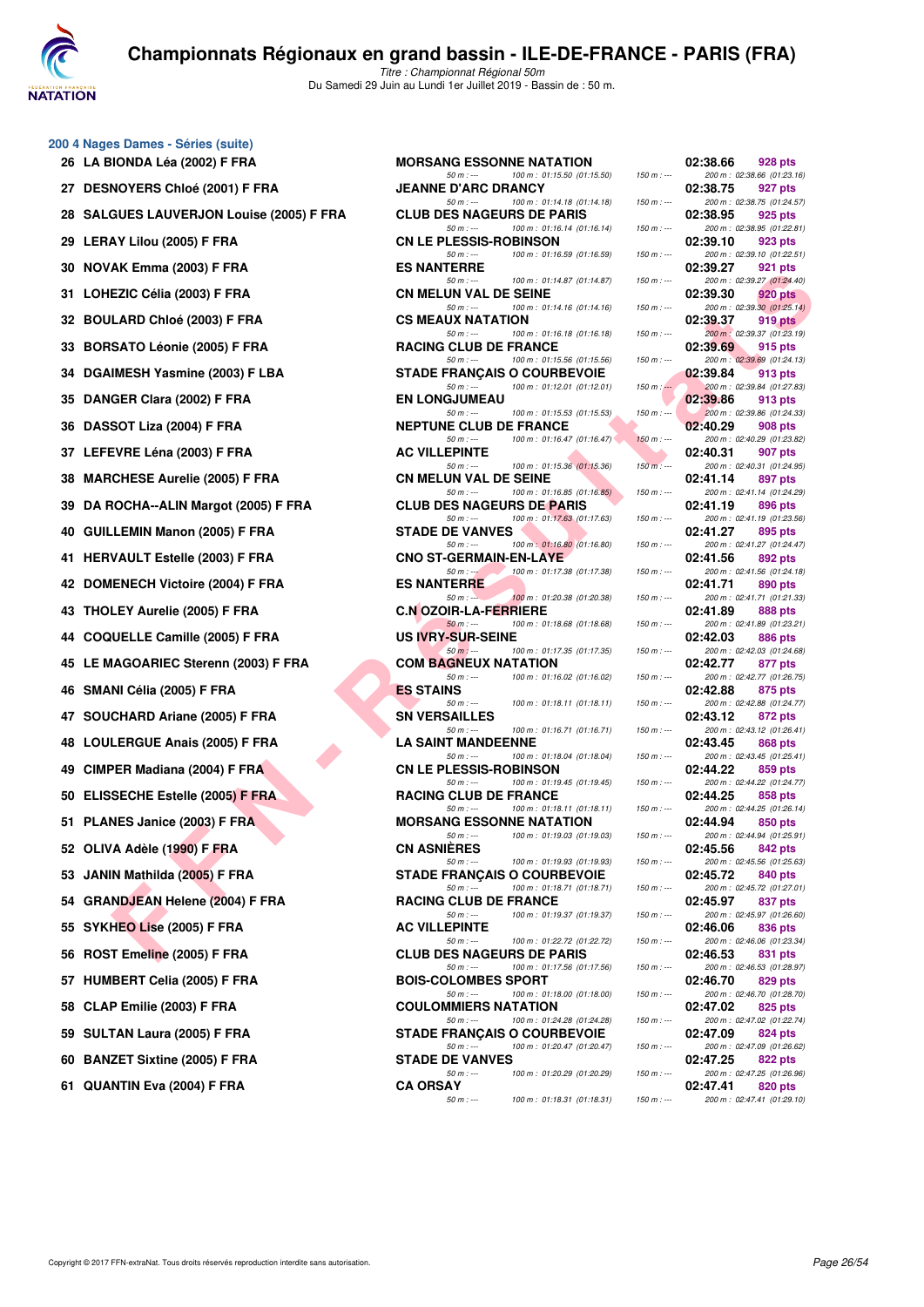

| 200 4 Nages Dames - Séries (suite) |  |  |  |
|------------------------------------|--|--|--|
|------------------------------------|--|--|--|

- 
- 
- **64 BERRANDO Lilia (2005) F FRA**
- 65 GISOTTI Justine (2005) F FRA
- 66 DAUGE-DUJARDIN Héléna (2005) F FRA
- 
- **68 FIDON Louna (2005) F FRA**
- **69 LEFRANCOIS Noa (2003) F FRA**
- 
- 
- 
- 
- 74 JEAN BAPTISTE Ambre (2005) F FRA
- 
- 
- 
- **--- PEITEADO Victoria (2002) F FRA**
- 
- 
- 
- 
- 
- 
- 

## **[400 4 Nages Dames - Séries](http://www.ffnatation.fr/webffn/resultats.php?idact=nat&go=epr&idcpt=61555&idepr=42)** (Lundi 1er Juillet 2019)

| 1 RODRIGUES Chloe (2003) F FRA                                                                    |             | <b>ES VITRY</b>                                                    |             |                             | 05:14.46    | 1043 pts                  |
|---------------------------------------------------------------------------------------------------|-------------|--------------------------------------------------------------------|-------------|-----------------------------|-------------|---------------------------|
| 100 m: 01:09.85 (01:09.85)<br>$50 m : -$                                                          | $150 m : -$ | 200 m: 02:28.68 (01:18.83)                                         | $250 m : -$ | 300 m: 04:01.57 (01:32.89)  | $350 m : -$ | 400 m : 05:1              |
| 2 DESBORDES Mila (2003) F FRA                                                                     |             | <b>STADE FRANCAIS O COURBEVOIE</b>                                 |             |                             | 05:21.30    | 998 pts                   |
| 100 m: 01:11.95 (01:11.95)<br>$50 m : -$                                                          | $150 m : -$ | 200 m: 02:34.63 (01:22.68)                                         | $250 m : -$ | 300 m : 04:06.85 (01:32.22) | $350 m: -$  | 400 m : 05:2              |
| 3 SALEM Sara (2005) F FRA                                                                         |             | <b>LAGNY-SUR-MARNE NATATION</b>                                    |             |                             | 05:21.66    | 995 pts                   |
| $100 \text{ m}$ : 01:13.81 (01:13.81)<br>$50 m : -$                                               | $150 m : -$ | 200 m: 02:35.51 (01:21.70)                                         | $250 m : -$ | 300 m: 04:10.52 (01:35.01)  | $350 m: -$  | 400 m : 05:2              |
| 4 LENGLET Nolwenn (2002) F FRA                                                                    |             | <b>ES MASSY NATATION</b>                                           |             |                             | 05:25.87    | 968 pts                   |
| 100 m : 01:12.53 (01:12.53)<br>$50 m : -$                                                         | $150 m : -$ | 200 m : 02:39.19 (01:26.66)                                        | $250 m: -$  | 300 m: 04:10.42 (01:31.23)  | $350 m: -$  | 400 m : 05:2              |
| 5 MASSACESI-PIZARRO Adriana (2005) F FRA                                                          |             | <b>RED STAR CLUB CHAMPIGNY</b>                                     |             |                             | 05:30.21    | 940 pts                   |
| 100 m: 01:17.61 (01:17.61)<br>$50 m : -20$                                                        | $150 m: -$  | 200 m: 02:41.98 (01:24.37)                                         | $250 m: -$  | 300 m : 04:15.30 (01:33.32) | $350 m : -$ | 400 m : 05:3              |
| 6 DA ROCHA--ALIN Margot (2005) F FRA                                                              |             | <b>CLUB DES NAGEURS DE PARIS</b>                                   |             |                             | 05:39.52    | 881 pts                   |
| $100 \text{ m}$ : 01:16.17 (01:16.17)<br>$50 m : -$                                               | $150 m : -$ | 200 m: 02:46.43 (01:30.26)                                         | $250 m: -$  | 300 m : 04:21.77 (01:35.34) | $350 m: -$  | 400 m : 05:3              |
| 7 FOINY Audrenn (2003) F FRA                                                                      |             | <b>CN LE PLESSIS-ROBINSON</b>                                      |             |                             | 05:39.89    | 879 pts                   |
| 100 m : 01:20.23 (01:20.23)<br>$50 m : -2$                                                        | 150 m : --- | 200 m: 02:42.88 (01:22.65)                                         | $250 m: -$  | 300 m : 04:28.54 (01:45.66) | $350 m : -$ | 400 m : 05:3              |
| 8 LA BIONDA Léa (2002) F FRA                                                                      |             | <b>MORSANG ESSONNE NATATION</b>                                    |             |                             | 05:40.32    | 876 pts                   |
| 100 m: 01:16.43 (01:16.43)<br>$50 m : -$                                                          | $150 m : -$ | 200 m: 02:43.96 (01:27.53)                                         | $250 m : -$ | 300 m: 04:23.67 (01:39.71)  | $350 m : -$ | 400 m : 05:4              |
| 9 BOULARD Chloé (2003) F FRA                                                                      |             | <b>CS MEAUX NATATION</b>                                           |             |                             | 05:41.56    | 868 pts                   |
| 100 m : 01:17.97 (01:17.97)<br>$50 m : -$                                                         | $150 m: -$  | 200 m : 02:44.26 (01:26.29)                                        | $250 m: -$  | 300 m : 04:25.26 (01:41.00) | $350 m : -$ | 400 m : 05:4              |
| 10 PROUVOST Mathilde (2002) F FRA                                                                 |             | <b>AS PORCHEVILLE</b>                                              |             |                             | 05:44.05    | 853 pts                   |
| 100 m : 01:17.82 (01:17.82)<br>$50 m : -$                                                         | $150 m: -$  | 200 m : 02:49.64 (01:31.82)                                        | 250 m : --- | 300 m: 04:28.85 (01:39.21)  | $350 m : -$ | 400 m : 05:4              |
| 11 MARCHESE Aurelie (2005) F FRA                                                                  |             | <b>CN MELUN VAL DE SEINE</b>                                       |             |                             | 05:44.25    | 852 pts                   |
| 100 m: 01:16.56 (01:16.56)<br>$50 m : -$                                                          | $150 m : -$ | 200 m : 02:45.03 (01:28.47)                                        | $250 m : -$ | 300 m : 04:26.71 (01:41.68) | $350 m: -$  | 400 m : 05:4              |
| 12 LEFEVRE Léna (2003) F FRA                                                                      |             | <b>AC VILLEPINTE</b>                                               |             |                             | 05:48.58    | 826 pts                   |
| 100 m : 01:18.75 (01:18.75)<br>$50 m : -$                                                         | 150 m : --- | 200 m : 02:45.47 (01:26.72)                                        | $250 m: -$  | 300 m : 04:30.42 (01:44.95) | $350 m : -$ | 400 m : 05:4              |
| 13 SOUCHARD Ariane (2005) F FRA                                                                   |             | <b>SN VERSAILLES</b>                                               |             |                             | 05:49.97    | 818 pts                   |
| $50 \text{ m}$ : $\frac{100 \text{ m} \cdot 01.21 \text{ q}}{50 \text{ m} \cdot 01.21 \text{ q}}$ | $150 m + $  | $200 \text{ m} \cdot 0249.08(01.2713)$ $250 \text{ m} \cdot \dots$ |             | $300 m + 04.3053 (01.4145)$ | $350 m + $  | $400 \text{ m} \cdot 054$ |

|     | 00 4 Nages Dames - Séries (suite)                                                              |                                                                                                               |             |                                  |                                              |
|-----|------------------------------------------------------------------------------------------------|---------------------------------------------------------------------------------------------------------------|-------------|----------------------------------|----------------------------------------------|
|     | 62 DURIS Elena (2005) F FRA                                                                    | <b>SN VERSAILLES</b>                                                                                          |             | 02:47.76                         | 816 pts                                      |
|     | 63 GROS Anouk (2005) F FRA                                                                     | 100 m: 01:19.80 (01:19.80)<br>$50 m: -$<br><b>CSN GUYANCOURT</b>                                              | $150 m: -$  | 02:48.40                         | 200 m: 02:47.76 (01:27.96)<br>808 pts        |
|     | 64 BERRANDO Lilia (2005) F FRA                                                                 | 100 m: 01:19.79 (01:19.79)<br>$50 m: -$<br>AAS SARCELLES NATATION 95                                          | $150 m : -$ | 02:48.45                         | 200 m: 02:48.40 (01:28.61)<br>808 pts        |
|     |                                                                                                | 100 m: 01:19.73 (01:19.73)<br>$50 m: -$                                                                       | $150 m : -$ |                                  | 200 m: 02:48.45 (01:28.72)                   |
|     | 65 GISOTTI Justine (2005) F FRA                                                                | <b>CN VIRY-CHATILLON</b><br>$50 m: -$<br>100 m: 01:22.65 (01:22.65)                                           | $150 m : -$ | 02:49.16                         | 799 pts<br>200 m: 02:49.16 (01:26.51)        |
|     | 66 DAUGE-DUJARDIN Héléna (2005) F FRA                                                          | A.O. TRAPPES NATATION                                                                                         |             | 02:49.28                         | 798 pts                                      |
|     | 67 LORIC Azilys (2004) F FRA                                                                   | 100 m: 01:22.14 (01:22.14)<br>$50 m: -$<br><b>C.S MONTERELAIS NATATION</b>                                    | $150 m : -$ | 02:49.29                         | 200 m: 02:49.28 (01:27.14)<br><b>798 pts</b> |
|     | 68 FIDON Louna (2005) F FRA                                                                    | $50 m$ : ---<br>100 m: 01:22.34 (01:22.34)<br><b>EN LONGJUMEAU</b>                                            | $150 m : -$ | 02:49.36                         | 200 m: 02:49.29 (01:26.95)<br><b>797 pts</b> |
|     | 69 LEFRANCOIS Noa (2003) F FRA                                                                 | $50 m: -$<br>100 m: 01:22.58 (01:22.58)<br>AS LE PLESSIS-SAVIGNY                                              | $150 m : -$ | 02:49.71                         | 200 m : 02:49.36 (01:26.78)<br>793 pts       |
|     | 70 FALLET Grace (2005) F CIV                                                                   | 100 m: 01:19.74 (01:19.74)<br>$50 m: -$<br>AAS SARCELLES NATATION 95                                          | $150 m : -$ | 02:49.86                         | 200 m: 02:49.71 (01:29.97)<br>791 pts        |
|     |                                                                                                | $50 m: -$<br>100 m: 01:18.88 (01:18.88)                                                                       | $150 m : -$ |                                  | 200 m: 02:49.86 (01:30.98)                   |
|     | 71 TRIKI Oumaïma (2005) F FRA                                                                  | <b>CN VIRY-CHATILLON</b><br>$50 m: -$<br>100 m: 01:21.07 (01:21.07)                                           | $150 m : -$ | 02:50.10                         | <b>788 pts</b><br>200 m: 02:50.10 (01:29.03) |
|     | 72 TOUVIOT Divya (2005) F FRA                                                                  | <b>CSN GUYANCOURT</b>                                                                                         |             | 02:50.90                         | 779 pts                                      |
|     | 73 PINTO Clara (2005) F FRA                                                                    | 100 m: 01:20.52 (01:20.52)<br>$50 m: -$<br><b>ETOILE SAINT-LEU NATATION</b>                                   | $150 m : -$ | 02:51.29                         | 200 m: 02:50.90 (01:30.38)<br>774 pts        |
|     |                                                                                                | $50 m: -$<br>100 m: 01:18.68 (01:18.68)                                                                       | $150 m: -$  |                                  | 200 m: 02:51.29 (01:32.61)                   |
|     | 74 JEAN BAPTISTE Ambre (2005) F FRA                                                            | <b>CN ST-MICHEL-SUR-ORGE</b><br>100 m: 01:18.38 (01:18.38)<br>$50 m: -$                                       | $150 m : -$ | 02:51.89                         | <b>767 pts</b><br>200 m: 02:51.89 (01:33.51) |
|     | 75 MESQUITA Liliana (2005) F FRA                                                               | <b>AS EMERAINVILLE</b>                                                                                        |             | 02:53.06                         | 754 pts                                      |
|     | 76 BASCOUL Madushika (2005) F FRA                                                              | 100 m: 01:26.14 (01:26.14)<br>$50 m: -$<br><b>CN VIRY-CHATILLON</b>                                           | $150 m : -$ | 02:53.24                         | 200 m: 02:53.06 (01:26.92)<br>752 pts        |
|     | 77 MANNETTE Apolline (2005) F FRA                                                              | $50 m: -$<br>100 m: 01:18.38 (01:18.38)<br><b>AS BONDY</b>                                                    | $150 m : -$ | 02:55.22                         | 200 m: 02:53.24 (01:34.86)<br><b>729 pts</b> |
|     |                                                                                                | 100 m: 01:22.25 (01:22.25)<br>$50 m : -1$                                                                     | $150 m : -$ |                                  | 200 m: 02:55.22 (01:32.97)                   |
|     | PEITEADO Victoria (2002) F FRA<br>FOHRER Marie (2002) F FRA                                    | <b>CN MAISONS-ALFORT</b><br><b>CERGY PONTOISE NATATION</b>                                                    |             | <b>DNS dec</b><br><b>DNS dec</b> |                                              |
| --- |                                                                                                | <b>AC BOULOGNE-BILLANCOURT</b>                                                                                |             | <b>DNS dec</b>                   |                                              |
|     | EL KATEB Meryem (2004) F FRA<br><b>HOUAL Solene (2002) F FRA</b>                               | <b>ES MASSY NATATION</b>                                                                                      |             | <b>DNS dec</b>                   |                                              |
| --- | <b>CHALMET Manon (2003) F FRA</b>                                                              | <b>CN POISSY</b>                                                                                              |             | DSQ                              |                                              |
|     | ABBADI Soraya (2003) F FRA                                                                     | <b>MONTIGNY NATATION</b>                                                                                      |             | DSQ                              |                                              |
|     | DECOMBLE Maelyss (2004) F FRA                                                                  | <b>CS NAUTIQUE NOISY-LE-GRAND</b>                                                                             |             | <b>DSQ</b>                       |                                              |
|     | --- BOHN Leane (2005) F FRA                                                                    | <b>ASSO NATATION DE SARTROUVILLE</b>                                                                          |             | <b>DSQ</b>                       |                                              |
|     |                                                                                                |                                                                                                               |             |                                  |                                              |
|     | 00 4 Nages Dames - Séries (Lundi 1er Juillet 2019)                                             |                                                                                                               |             |                                  |                                              |
|     | 1 RODRIGUES Chloé (2003) F FRA                                                                 | <b>ES VITRY</b>                                                                                               |             | 05:14.46                         | 1043 pts                                     |
|     | $50 m : -$<br>100 m: 01:09.85 (01:09.85)<br>$150 m: -$<br>2 DESBORDES Mila (2003) F FRA        | 200 m: 02:28.68 (01:18.83)<br>$250 m : -$<br>300 m: 04:01.57 (01:32.89)<br><b>STADE FRANCAIS O COURBEVOIE</b> |             | $350 m : -$<br>05:21.30          | 400 m: 05:14.46 (01:1)<br><b>998 pts</b>     |
|     | 100 m: 01:11.95 (01:11.95)<br>$150 m: -$<br>$50 m: -$<br>3 SALEM Sara (2005) F FRA             | 200 m: 02:34.63 (01:22.68)<br>300 m: 04:06.85 (01:32.22)<br>$250 m : -$<br><b>LAGNY-SUR-MARNE NATATION</b>    |             | $350 m : -$<br>05:21.66          | 400 m: 05:21.30 (01:14<br>995 pts            |
|     | $50 m$ : $\leftarrow$ $100 m$ : 01:13.81 (01:13.81) 150 m : $\leftarrow$                       | 200 m: 02:35.51 (01:21.70)<br>$250 m : -$<br>300 m: 04:10.52 (01:35.01)                                       |             | $350 m : -$                      | 400 m: 05:21.66 (01:1                        |
|     | 4 LENGLET Nolwenn (2002) F FRA<br>50 m : ---<br>$150 m : -$                                    | <b>ES MASSY NATATION</b><br>250 m : ---<br>300 m: 04:10.42 (01:31.23)                                         |             | 05:25.87                         | 968 pts                                      |
|     | 100 m: 01:12.53 (01:12.53)<br>5 MASSACESI-PIZARRO Adriana (2005) F FRA                         | 200 m: 02:39.19 (01:26.66)<br><b>RED STAR CLUB CHAMPIGNY</b>                                                  |             | $350 m : -$<br>05:30.21          | 400 m: 05:25.87 (01:1<br>940 pts             |
|     | 100 m: 01:17.61 (01:17.61)<br>$150 m : -$<br>$50 m : -2$                                       | 200 m: 02:41.98 (01:24.37)<br>250 m : ---<br>300 m: 04:15.30 (01:33.32)                                       |             | $350 m : -$                      | 400 m: 05:30.21 (01:14                       |
|     | 6 DA ROCHA--ALIN Margot (2005) F FRA<br>$50 m: -$<br>100 m: 01:16.17 (01:16.17)<br>$150 m : -$ | <b>CLUB DES NAGEURS DE PARIS</b><br>200 m: 02:46.43 (01:30.26)<br>250 m : ---<br>300 m: 04:21.77 (01:35.34)   |             | 05:39.52<br>350 m : ---          | 881 pts<br>400 m: 05:39.52 (01:1)            |
|     | 7 FOINY Audrenn (2003) F FRA                                                                   | <b>CN LE PLESSIS-ROBINSON</b>                                                                                 |             | 05:39.89                         | 879 pts                                      |
|     | $50 m : -1$<br>100 m : 01:20.23 (01:20.23)<br>$150 m : -$<br>8 LA BIONDA Léa (2002) F FRA      | 200 m: 02:42.88 (01:22.65)<br>250 m : ---<br>300 m: 04:28.54 (01:45.66)<br><b>MORSANG ESSONNE NATATION</b>    |             | $350 m : -$<br>05:40.32          | 400 m: 05:39.89 (01:1<br>876 pts             |

| 1 RODRIGUES Chloé (2003) F FRA             |               | <b>ES VITRY</b>                    |             |                             | 05:14.46    | 1043 pts                   |
|--------------------------------------------|---------------|------------------------------------|-------------|-----------------------------|-------------|----------------------------|
| 100 m: 01:09.85 (01:09.85)<br>$50 m$ : --- | $150 m: -$    | 200 m: 02:28.68 (01:18.83)         | $250 m: -$  | 300 m: 04:01.57 (01:32.89)  | $350 m: -$  | 400 m: 05:14.46 (01:12.89  |
| 2 DESBORDES Mila (2003) F FRA              |               | <b>STADE FRANCAIS O COURBEVOIE</b> |             |                             | 05:21.30    | 998 pts                    |
| 100 m: 01:11.95 (01:11.95)<br>$50 m : -$   | $150 m: -$    | 200 m: 02:34.63 (01:22.68)         | $250 m: -$  | 300 m: 04:06.85 (01:32.22)  | $350 m: -$  | 400 m: 05:21.30 (01:14.45  |
| 3 SALEM Sara (2005) F FRA                  |               | <b>LAGNY-SUR-MARNE NATATION</b>    |             |                             | 05:21.66    | 995 pts                    |
| 100 m: 01:13.81 (01:13.81)<br>$50 m$ : --- | $150 m$ : --- | 200 m: 02:35.51 (01:21.70)         | $250 m: -$  | 300 m: 04:10.52 (01:35.01)  | $350 m: -$  | 400 m: 05:21.66 (01:11.14  |
| 4 LENGLET Nolwenn (2002) F FRA             |               | <b>ES MASSY NATATION</b>           |             |                             | 05:25.87    | 968 pts                    |
| 100 m: 01:12.53 (01:12.53)<br>$50 m$ : --- | $150 m: -$    | 200 m: 02:39.19 (01:26.66)         | $250 m: -$  | 300 m: 04:10.42 (01:31.23)  | $350 m: -$  | 400 m: 05:25.87 (01:15.45  |
| 5 MASSACESI-PIZARRO Adriana (2005) F FRA   |               | <b>RED STAR CLUB CHAMPIGNY</b>     |             |                             | 05:30.21    | 940 pts                    |
| 100 m: 01:17.61 (01:17.61)<br>$50 m : -20$ | $150 m$ : --- | 200 m: 02:41.98 (01:24.37)         | $250 m: -$  | 300 m: 04:15.30 (01:33.32)  | $350 m: -$  | 400 m: 05:30.21 (01:14.91) |
| 6 DA ROCHA--ALIN Margot (2005) F FRA       |               | <b>CLUB DES NAGEURS DE PARIS</b>   |             |                             | 05:39.52    | 881 pts                    |
| 100 m: 01:16.17 (01:16.17)<br>$50 m : -$   | $150 m$ : --- | 200 m: 02:46.43 (01:30.26)         | $250 m : -$ | 300 m: 04:21.77 (01:35.34)  | $350 m: -$  | 400 m: 05:39.52 (01:17.75) |
| 7 FOINY Audrenn (2003) F FRA               |               | <b>CN LE PLESSIS-ROBINSON</b>      |             |                             | 05:39.89    | 879 pts                    |
| 100 m : 01:20.23 (01:20.23)<br>$50 m : -2$ | $150 m: -$    | 200 m: 02:42.88 (01:22.65)         | $250 m: -$  | 300 m: 04:28.54 (01:45.66)  | $350 m: -$  | 400 m: 05:39.89 (01:11.35  |
| 8 LA BIONDA Léa (2002) F FRA               |               | <b>MORSANG ESSONNE NATATION</b>    |             |                             | 05:40.32    | 876 pts                    |
| 100 m: 01:16.43 (01:16.43)<br>$50 m : -$   | $150 m$ : --- | 200 m: 02:43.96 (01:27.53)         | $250 m: -$  | 300 m: 04:23.67 (01:39.71)  | $350 m: -$  | 400 m: 05:40.32 (01:16.65  |
| 9 BOULARD Chloé (2003) F FRA               |               | <b>CS MEAUX NATATION</b>           |             |                             | 05:41.56    | 868 pts                    |
| 100 m: 01:17.97 (01:17.97)<br>$50 m : -$   | $150 m: -$    | 200 m: 02:44.26 (01:26.29)         | $250 m: -$  | 300 m: 04:25.26 (01:41.00)  | $350 m: -$  | 400 m: 05:41.56 (01:16.30) |
| 10 PROUVOST Mathilde (2002) F FRA          |               | <b>AS PORCHEVILLE</b>              |             |                             | 05:44.05    | 853 pts                    |
| 100 m: 01:17.82 (01:17.82)<br>$50 m : -$   | $150 m$ : --- | 200 m: 02:49.64 (01:31.82)         | $250 m: -$  | 300 m: 04:28.85 (01:39.21)  | $350 m: -$  | 400 m: 05:44.05 (01:15.20  |
| 11 MARCHESE Aurelie (2005) F FRA           |               | <b>CN MELUN VAL DE SEINE</b>       |             |                             | 05:44.25    | 852 pts                    |
| 100 m: 01:16.56 (01:16.56)<br>$50 m : -$   | $150 m$ : --- | 200 m: 02:45.03 (01:28.47)         | $250 m: -$  | 300 m : 04:26.71 (01:41.68) | $350 m : -$ | 400 m: 05:44.25 (01:17.54  |
| 12 LEFEVRE Léna (2003) F FRA               |               | <b>AC VILLEPINTE</b>               |             |                             | 05:48.58    | 826 pts                    |
| 100 m : 01:18.75 (01:18.75)<br>$50 m : -$  | $150 m$ : --- | 200 m: 02:45.47 (01:26.72)         | $250 m : -$ | 300 m : 04:30.42 (01:44.95) | $350 m: -$  | 400 m: 05:48.58 (01:18.16  |
| 12. COUCHARD Ariene (2005) E CRA           |               | CM VEDCAILLEC                      |             |                             | 05.40.07    | 010M <sub>0</sub>          |

50 m : --- 100 m : 01:21.95 (01:21.95) 150 m : --- 200 m : 02:49.08 (01:27.13) 250 m : --- 300 m : 04:30.53 (01:41.45) 350 m : --- 400 m : 05:49.97 (01:19.44)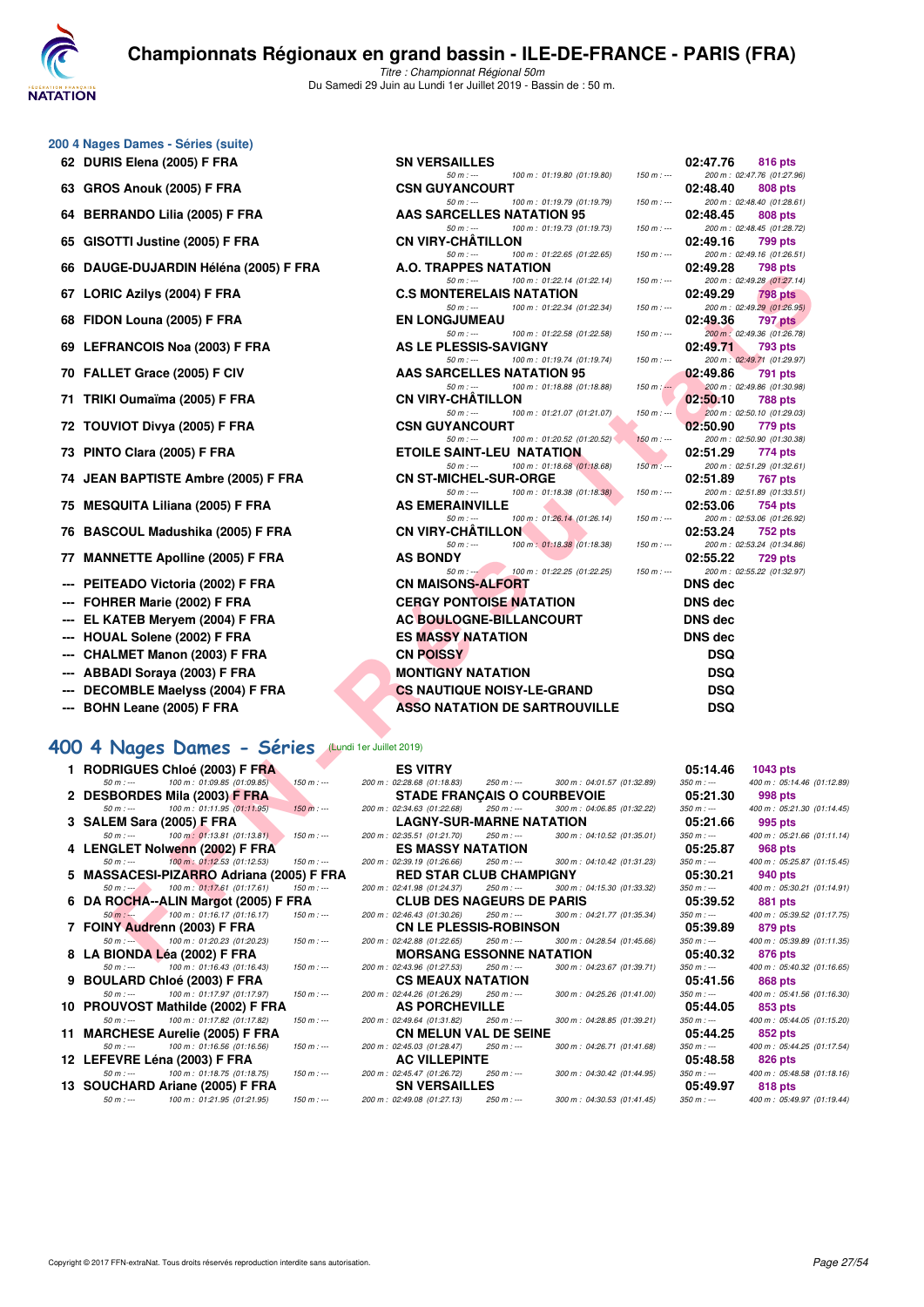

Titre : Championnat Régional 50m Du Samedi 29 Juin au Lundi 1er Juillet 2019 - Bassin de : 50 m.

|            | 400 4 Nages Dames - Séries (suite)    |               |                                  |             |                             |                |
|------------|---------------------------------------|---------------|----------------------------------|-------------|-----------------------------|----------------|
|            | 14 NIANE Seyna (2005) F FRA           |               | <b>COM BAGNEUX NATATION</b>      |             |                             | 05:59.10       |
| $50 m : -$ | 100 m: 01:24.51 (01:24.51)            | $150 m$ : --- | 200 m : 02:58.59 (01:34.08)      | 250 m : --- | 300 m : 04:41.06 (01:42.47) | $350 m : -$    |
|            | 15 MEZIANE Alicia (2005) F FRA        |               | AAS SARCELLES NATATION 95        |             |                             | 05:59.50       |
| $50 m : -$ | 100 m: 01:25.37 (01:25.37)            | $150 m$ : --- | 200 m : 02:58.20 (01:32.83)      | 250 m : --- | 300 m : 04:40.41 (01:42.21) | $350 m : -$    |
|            | 16 DAUGE-DUJARDIN Héléna (2005) F FRA |               | A.O. TRAPPES NATATION            |             |                             | 06:00.76       |
| $50 m : -$ | 100 m : 01:24.86 (01:24.86)           | $150 m: -$    | 200 m : 02:56.71 (01:31.85)      | 250 m : --- | 300 m: 04:39.31 (01:42.60)  | $350 m : -$    |
|            | 17 ROST Emeline (2005) F FRA          |               | <b>CLUB DES NAGEURS DE PARIS</b> |             |                             | 06:04.11       |
| $50 m : -$ | 100 m : 01:28.84 (01:28.84)           | $150 m$ : --- | 200 m : 02:55.85 (01:27.01)      | $250 m : -$ | 300 m: 04:39.85 (01:44.00)  | $350 m: -$     |
|            | --- BERKANI Lina (2002) F FRA         |               | <b>AC VILLEPINTE</b>             |             |                             | <b>DNS</b> dec |
|            |                                       |               |                                  |             |                             |                |

# **[50 Nage Libre Messieurs - Séries](http://www.ffnatation.fr/webffn/resultats.php?idact=nat&go=epr&idcpt=61555&idepr=51)** (Samedi 29 Juin 2019)

| <b>---</b> DENNANI LIIIQ (2002) F FNA                  |                                    | טאט טוע  |                 |
|--------------------------------------------------------|------------------------------------|----------|-----------------|
|                                                        |                                    |          |                 |
| 50 Nage Libre Messieurs - Séries (Samedi 29 Juin 2019) |                                    |          |                 |
| 1 IVIC Yoni (2001) H FRA                               | <b>CLUB DES NAGEURS DE PARIS</b>   | 00:24.06 | 1169 pts        |
| 2 CLOSIER Cyril (2000) H FRA                           | <b>CN VAL MAUBUEE</b>              | 00:24.31 | 1151 pts        |
| 3 RENOUVIN Lorenzo (1998) H FRA                        | <b>STADE FRANÇAIS O COURBEVOIE</b> | 00:24.35 | <b>1148 pts</b> |
| 4 BUGLER Enzo (2001) H FRA                             | <b>CN MELUN VAL DE SEINE</b>       | 00:24.52 | 1136 pts        |
| 5 PASTULA Kacper (2001) H POL                          | <b>ES VITRY</b>                    | 00:24.54 | 1135 pts        |
| 6 BOUTRY Théo (2003) H FRA                             | <b>PROVINS NATATION</b>            | 00:24.99 | 1103 pts        |
| 6 LESPRIT Paul (1999) H FRA                            | <b>CLUB DES NAGEURS DE PARIS</b>   | 00:24.99 | 1103 pts        |
| 8 CHAMBRAUD Charles (2001) H FRA                       | <b>COLOMBES NATATION</b>           | 00:25.01 | 1102 pts        |
| 9 BOUTOUIL Samy (2000) H MAR                           | <b>CSM CLAMART</b>                 | 00:25.05 | 1099 pts        |
| 10 CADROT Yoan (2003) H FRA                            | <b>CN MELUN VAL DE SEINE</b>       | 00:25.07 | 1098 pts        |
| 11 GRANDIN MARTIN Numa (2002) H FRA                    | <b>ES MASSY NATATION</b>           | 00:25.08 | 1097 pts        |
| 12 THEETEN Cédric (2002) H FRA                         | <b>NOGENT NATATION 94</b>          | 00:25.16 | 1092 pts        |
| 13 LETOCART Enzo (2004) H FRA                          | <b>AQUA CLUB PONTAULT-ROISSY</b>   | 00:25.19 | 1090 pts        |
| 14 LEROY Théo (2001) H FRA                             | <b>CN VIRY-CHÂTILLON</b>           | 00:25.26 | 1085 pts        |
| 14 NASCIMENTO Diego (2000) H FRA                       | <b>ASS SPORTIVE BOUVINES</b>       | 00:25.26 | 1085 pts        |
| 16 SIMEANT Léo (2001) H FRA                            | <b>BLANC-MESNIL S.N</b>            | 00:25.35 | 1079 pts        |
| 17 FRANCOIS Flavien (2001) H FRA                       | <b>STADE FRANÇAIS O COURBEVOIE</b> | 00:25.44 | 1073 pts        |
| 18 PEUFFIER Arthur (1995) H FRA                        | <b>AS HERBLAY NATATION</b>         | 00:25.46 | 1071 pts        |
| 19 TATI Hakim (2000) H FRA                             | <b>SN FRANCONVILLE</b>             | 00:25.47 | 1071 pts        |
| 19 AZRA Alexandre (2000) H FRA                         | <b>ES VITRY</b>                    | 00:25.47 | 1071 pts        |
| 21 GRONDIN William (2002) H FRA                        | <b>ANTONY NATATION</b>             | 00:25.48 | <b>1070 pts</b> |
| 21 GABALI Cedric (2004) H FRA                          | <b>ES VITRY</b>                    | 00:25.48 | 1070 pts        |
| 21 SUMEIRE Eliott (1999) H FRA                         | <b>CA ORSAY</b>                    | 00:25.48 | <b>1070 pts</b> |
| 24 LEFORT-LOUET Gaspard (2000) H FRA                   | <b>STADE FRANÇAIS O COURBEVOIE</b> | 00:25.53 | 1067 pts        |
| 25 SCHMITT Teddy (2002) H FRA                          | <b>AQUA CLUB PONTAULT-ROISSY</b>   | 00:25.55 | 1065 pts        |
| 26 SEYE Matthieu (2002) H FRA                          | <b>CN LE PLESSIS-ROBINSON</b>      | 00:25.60 | 1062 pts        |
| 27 STROZYK Evan (2004) H FRA                           | <b>AQUA CLUB PONTAULT-ROISSY</b>   | 00:25.62 | <b>1060 pts</b> |
| 28 DREHER Etienne (2001) H FRA                         | <b>RACING CLUB DE FRANCE</b>       | 00:25.65 | 1058 pts        |
| 29 DANSOU Marc (1983) H BEN                            | <b>S.M MONTROUGE</b>               | 00:25.66 | 1058 pts        |
| 29 THIBAULT Thomas (1998) H FRA                        | <b>RSC MONTREUIL</b>               | 00:25.66 | 1058 pts        |
| 31 NOIRBENT Christophe (1993) H FRA                    | AS HERBLAY NATATION                | 00:25.67 | 1057 pts        |
| 32 GEOFFROY Axel (2002) H FRA                          | <b>CN MELUN VAL DE SEINE</b>       | 00:25.70 | 1055 pts        |
| 33 OBERTAN Maxime (2003) H FRA                         | <b>RED STAR CLUB CHAMPIGNY</b>     | 00:25.75 | 1052 pts        |
| 34 PAUPARDIN Guillaume (2001) H FRA                    | <b>CN MELUN VAL DE SEINE</b>       | 00:25.78 | 1050 pts        |
| 34 VILDEUIL Axel (2003) H FRA                          | <b>AS EMERAINVILLE</b>             | 00:25.78 | 1050 pts        |
| 36 IM SAROEUN Paul (2002) H FRA                        | <b>EN DRAVEIL</b>                  | 00:25.81 | <b>1048 pts</b> |
| 37 LEMARCHAND Antonn (2004) H FRA                      | <b>CN LE PLESSIS-ROBINSON</b>      | 00:25.82 | <b>1047 pts</b> |
| 38 DUPUIS Remi (2002) H FRA                            | <b>ANTONY NATATION</b>             | 00:25.89 | <b>1042 pts</b> |
| 38 BOUGHATTAS Fadi (2003) H FRA                        | <b>AAS SARCELLES NATATION 95</b>   | 00:25.89 | <b>1042 pts</b> |
| 40 AERNOUT Louis (2002) H FRA                          | <b>CA L'HAY-LES-ROSES</b>          | 00:25.94 | 1039 pts        |
| 41 ROGER Elwan (2003) H FRA                            | <b>AQUA CLUB PONTAULT-ROISSY</b>   | 00:25.95 | 1038 pts        |
| 42 TOUAK Enzo (2002) H FRA                             | <b>STADE DE VANVES</b>             | 00:25.96 | 1038 pts        |
| 42 HANCARD Loris (2004) H FRA                          | <b>RED STAR CLUB CHAMPIGNY</b>     | 00:25.96 | 1038 pts        |
| 44 TRUFFAUT Swan (2003) H FRA                          | <b>C.N DE MANTES EN YVELINES</b>   | 00:25.97 | <b>1037 pts</b> |
| 45 MOLON Antoine (2001) H FRA                          | <b>CN MAISONS-ALFORT</b>           | 00:25.99 | 1036 pts        |

|               | <b>GNEUX NATATION</b>      |                                                       | 05:59.10       | 764 pts                    |
|---------------|----------------------------|-------------------------------------------------------|----------------|----------------------------|
|               |                            | $(0.08)$ 250 m : --- 300 m : 04:41.06 (01:42.47)      | $350 m : -$    | 400 m: 05:59.10 (01:18.04) |
|               | <b>RCELLES NATATION 95</b> |                                                       | 05:59.50       | 762 pts                    |
|               |                            | .83) 250 m :--- 300 m : 04:40.41 (01:42.21)           | $350 m : -$    | 400 m: 05:59.50 (01:19.09) |
|               | <b>PPES NATATION</b>       |                                                       | 06:00.76       | 754 pts                    |
|               |                            | .85) 250 m : --- 300 m : 04:39.31 (01:42.60)          | $350 m : -$    | 400 m: 06:00.76 (01:21.45) |
|               | <b>S NAGEURS DE PARIS</b>  |                                                       | 06:04.11       | 735 pts                    |
|               |                            | $250 m$ : $-250 m$ : $-500 m$ : $04.39.85$ (01:44.00) | $350 m : -$    | 400 m: 06:04.11 (01:24.26) |
| <b>EPINTE</b> |                            |                                                       | <b>DNS</b> dec |                            |

| 00:24.31<br>1151 pts        |
|-----------------------------|
| 00:24.35<br><b>1148 pts</b> |
| 00:24.52<br>1136 pts        |
| 00:24.54<br>1135 pts        |
| 00:24.99<br>1103 pts        |
| 00:24.99<br>1103 pts        |
| 00:25.01<br>1102 pts        |
| 00:25.05<br>1099 pts        |
| 00:25.07<br>1098 pts        |
| 00:25.08<br>1097 pts        |
| 00:25.16<br>1092 pts        |
| 00:25.19<br>1090 pts        |
| 00:25.26<br>1085 pts        |
| 00:25.26<br>1085 pts        |
| 00:25.35<br>1079 pts        |
| 00:25.44<br>1073 pts        |
| 00:25.46<br>1071 pts        |
| 00:25.47<br>1071 pts        |
| 00:25.47<br>1071 pts        |
| 00:25.48<br>1070 pts        |
| 00:25.48<br><b>1070 pts</b> |
| 00:25.48<br>1070 pts        |
| 00:25.53<br>1067 pts        |
| 00:25.55<br>1065 pts        |
| 00:25.60<br>1062 pts        |
| 00:25.62<br>1060 pts        |
| 00:25.65<br>1058 pts        |
| 00:25.66<br>1058 pts        |
| 00:25.66<br>1058 pts        |
| 00:25.67<br>1057 pts        |
| 00:25.70<br>1055 pts        |
| 00:25.75<br>1052 pts        |
| 00:25.78<br>1050 pts        |
| 00:25.78<br>1050 pts        |
| 00:25.81<br>1048 pts        |
| 00:25.82<br><b>1047 pts</b> |
| 00:25.89<br><b>1042 pts</b> |
| 00:25.89<br><b>1042 pts</b> |
| 00:25.94<br>1039 pts        |
| 00:25.95<br>1038 pts        |
| 00:25.96<br>1038 pts        |
|                             |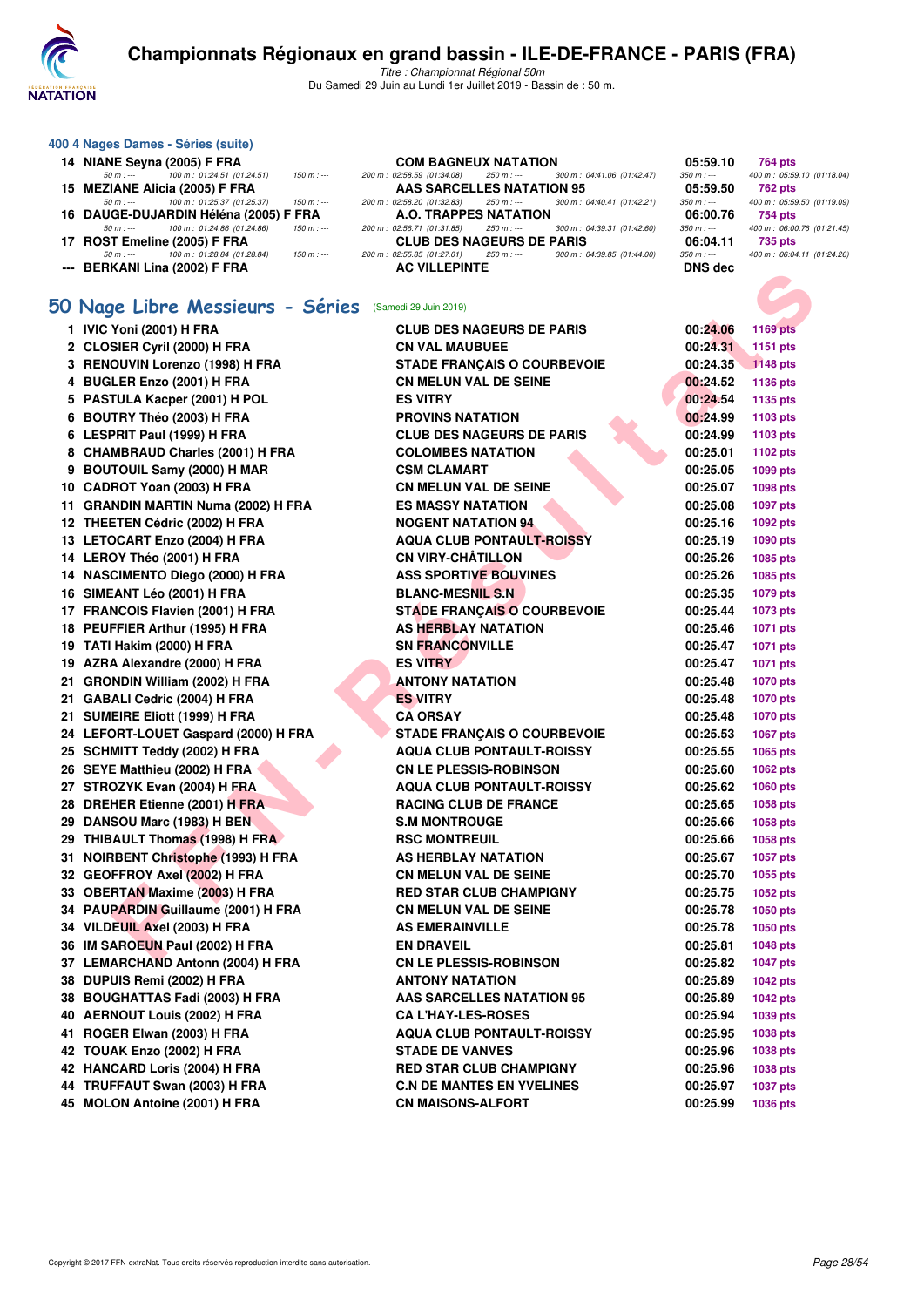

**50 Nage Libre Messieurs - Séries (suite)**

Titre : Championnat Régional 50m Du Samedi 29 Juin au Lundi 1er Juillet 2019 - Bassin de : 50 m.

**46 FERRADJ Samy (2000) H FRA 46 CHERIER Augustin (1998) H FRA 48 SURROZ Alexandre (2000) H FRA 49 COUDRAIS Yvon (2000) H FRA RED STAR CLUB CHAMPIGNY 00:26.07 1030 pts 50 BOUALI Farès (2001) H FRA** 51 BEGHDADI Iliès (2004) H FRA 52 DE MARTINI Robin (2002) H FRA 53 LACOSTE Harry (1992) H FRA 54 HERNANDEZ Dorian (2003) H FRA 54 MASBAHI Orens (2002) H FRA 56 DA COSTA Enzo (2002) H FRA 56 **INGALISY Fantina (2003) H FRA** 58 FRANCOIS Bastien (2000) H FRA 59 HANOTEAUX Tescelin (1999) H FRA **60 VINET Arthur (2002) H FRA 61 BAROUKEL Axel (2002) H FRA 61 LEDE Jérémy (1990) H FRA CN ASNIÈRES 00:26.35 1012 pts** 63 MORELOS Bryan (2002) H FRA **64 GUYONNET Alexis (2004) H FRA 65 BOYER-VIDAL Corentin (2002) H FRA 65 KINGUE MOUSSINGA Theodore (2003) H FRA 67 CHARBONNEL Dorian (2003) H FRA 68 RATEL Esteban (2003) H FRA 69 REY Martin (1999) H FRA 70 RUBINELLI Maxime (2001) H FRA 70 DELANNOY Antoine (2002) H FRA** 70 ASSOUVIE André (2003) H FRA **73 POULIQUEN Mael (2003) H FRA** 73 HERLUC Nathan (2001) H FRA **75 BOULAINE Thomas (2003) H FRA 76 BOURSIER Cedric (1998) H FRA 77 JOUENNE Ugo (2003) H FRA** 77 SAADANI Saber (2002) H FRA 79 ROCHER Quentin (2003) H FRA 79 HORESNYI-BENEDDINE Adam (2003) H FRA 81 BONNIVARD Adrien (2002) H FRA 82 COULIBALY Souleymane (2004) H FRA 83 VISSE Pierre-Zineddine (2004) H FRA 84 LEBBIHI Iliess (2002) H FRA **84 FANJAT Albain (2001) H FRA** 86 VERNET Hadrien (2004) H FRA 86 MELIN Tobias (2003) H FRA 86 HARDOUIN Romin (2001) H FRA 89 BIKAI COMBE Lorenzo (2004) H FRA **90 DEMETZ Alexis (2001) H FRA** 91 VAREILLAUD Maxime (2003) H FRA 92 BOUTAGHOU Iliane (2004) H FRA 93 FEVRIER Jules (2004) H FRA **94 DJERRAH Riad (2003) H FRA** 95 RICHARDEAU Galien (2002) H FRA **95 FOUCHERE Léo (2003) H FRA CERGY PONTOISE NATATION 00:26.82 981 pts 97 ENCAOUA Gad (2002) H FRA 97 BESSON Antoine (2003) H FRA** 97 BONNET Louis (2002) H FRA

| Dre Messieurs - Series (Suite).            |                                       |          |                 |
|--------------------------------------------|---------------------------------------|----------|-----------------|
| RADJ Samy (2000) H FRA                     | <b>AC BOBIGNY</b>                     | 00:26.00 | 1035 pts        |
| RIER Augustin (1998) H FRA                 | <b>CN ST-MICHEL-SUR-ORGE</b>          | 00:26.00 | 1035 pts        |
| ROZ Alexandre (2000) H FRA                 | <b>CA L'HAY-LES-ROSES</b>             | 00:26.05 | 1032 pts        |
| DRAIS Yvon (2000) H FRA                    | <b>RED STAR CLUB CHAMPIGNY</b>        | 00:26.07 | 1030 pts        |
| ALI Farès (2001) H FRA                     | <b>USNSP NEMOURS</b>                  | 00:26.08 | 1030 pts        |
| <b>HDADI Iliès (2004) H FRA</b>            | <b>CERGY PONTOISE NATATION</b>        | 00:26.09 | 1029 pts        |
| <b>IARTINI Robin (2002) H FRA</b>          | <b>CERGY PONTOISE NATATION</b>        | 00:26.11 | 1028 pts        |
| OSTE Harry (1992) H FRA                    | <b>CN BRUNOY-ESSONNE</b>              | 00:26.13 | <b>1026 pts</b> |
| <b>NANDEZ Dorian (2003) H FRA</b>          | <b>CN BRUNOY-ESSONNE</b>              | 00:26.16 | <b>1024 pts</b> |
| BAHI Orens (2002) H FRA                    | <b>MOUETTES DE PARIS</b>              | 00:26.16 | <b>1024 pts</b> |
| <b>COSTA Enzo (2002) H FRA</b>             | <b>C.S MONTERELAIS NATATION</b>       | 00:26.19 | <b>1022 pts</b> |
| LISY Fantina (2003) H FRA                  | <b>CLUB DES NAGEURS DE PARIS</b>      | 00:26.19 | <b>1022 pts</b> |
| NCOIS Bastien (2000) H FRA                 | <b>C.N OZOIR-LA-FERRIERE</b>          | 00:26.20 | <b>1022 pts</b> |
| OTEAUX Tescelin (1999) H FRA               | <b>OLYMPIQUE LA GARENNE-COLOMBES</b>  | 00:26.30 | 1015 pts        |
| T Arthur (2002) H FRA                      | <b>ASS SPORTIVE BOUVINES</b>          | 00:26.33 | 1013 pts        |
| OUKEL Axel (2002) H FRA                    | <b>MOISSY SPORT NATATION</b>          | 00:26.35 | <b>1012 pts</b> |
| E Jérémy (1990) H FRA                      | <b>CN ASNIÈRES</b>                    | 00:26.35 | <b>1012 pts</b> |
| ELOS Bryan (2002) H FRA                    | <b>MOUETTES DE PARIS</b>              | 00:26.39 | 1009 pts        |
| <b>ONNET Alexis (2004) H FRA</b>           | <b>RACING CLUB DE FRANCE</b>          | 00:26.42 | <b>1007 pts</b> |
| ER-VIDAL Corentin (2002) H FRA             | <b>CO ULIS NATATION</b>               | 00:26.44 | 1006 pts        |
| <b>iUE MOUSSINGA Theodore (2003) H FRA</b> | <b>CN ASNIÈRES</b>                    | 00:26.44 | 1006 pts        |
| RBONNEL Dorian (2003) H FRA                | <b>CN BRUNOY-ESSONNE</b>              | 00:26.46 | 1005 pts        |
| EL Esteban (2003) H FRA                    | <b>CERGY PONTOISE NATATION</b>        | 00:26.48 | 1003 pts        |
| Martin (1999) H FRA                        | <b>RSC MONTREUIL</b>                  | 00:26.50 | 1002 pts        |
| INELLI Maxime (2001) H FRA                 | <b>CN FONTAINEBLEAU-AVON</b>          | 00:26.51 | 1001 pts        |
| <b>ANNOY Antoine (2002) H FRA</b>          | <b>CN MELUN VAL DE SEINE</b>          | 00:26.51 | <b>1001 pts</b> |
| <b>OUVIE André (2003) H FRA</b>            | <b>RED STAR CLUB CHAMPIGNY</b>        | 00:26.51 | 1001 pts        |
| LIQUEN Mael (2003) H FRA                   | <b>AQUA CLUB PONTAULT-ROISSY</b>      | 00:26.53 | <b>1000 pts</b> |
| LUC Nathan (2001) H FRA                    | <b>ASS SPORTIVE BOUVINES</b>          | 00:26.53 | <b>1000 pts</b> |
| LAINE Thomas (2003) H FRA                  | <b>COM BAGNEUX NATATION</b>           | 00:26.54 | 999 pts         |
| RSIER Cedric (1998) H FRA                  | AAS SARCELLES NATATION 95             | 00:26.55 | 999 pts         |
| ENNE Ugo (2003) H FRA                      | <b>PROVINS NATATION</b>               | 00:26.56 | 998 pts         |
| DANI Saber (2002) H FRA                    | <b>BLANC-MESNIL S.N</b>               | 00:26.56 | 998 pts         |
| HER Quentin (2003) H FRA                   | <b>SCM CHÂTILLON NATATION</b>         | 00:26.57 | 997 pts         |
| ESNYI-BENEDDINE Adam (2003) H FRA          | <b>CN EPINETTES PARIS</b>             | 00:26.57 | 997 pts         |
| NIVARD Adrien (2002) H FRA                 | <b>AQUA CLUB PONTAULT-ROISSY</b>      | 00:26.61 | 995 pts         |
| LIBALY Souleymane (2004) H FRA             | <b>AC VILLEPINTE</b>                  | 00:26.62 | 994 pts         |
| E Pierre-Zineddine (2004) H FRA            | <b>SN VERSAILLES</b>                  | 00:26.63 | 993 pts         |
| BIHI Iliess (200 <mark>2)</mark> H FRA     | <b>ETOILE SAINT-LEU NATATION</b>      | 00:26.68 | 990 pts         |
| JAT Albain (2001) H FRA                    | <b>SN VERSAILLES</b>                  | 00:26.68 | 990 pts         |
| NET Hadrien (2004) H FRA                   | <b>SN VERSAILLES</b>                  | 00:26.70 | 989 pts         |
| IN Tobias (2003) H FRA                     | <b>CLUB NAUTIQUE DE L'ARPAJONNAIS</b> | 00:26.70 | 989 pts         |
| DOUIN Romin (2001) H FRA                   | <b>RED STAR CLUB CHAMPIGNY</b>        | 00:26.70 | 989 pts         |
| I COMBE Lorenzo (2004) H FRA               | <b>RACING CLUB DE FRANCE</b>          | 00:26.71 | 988 pts         |
| ETZ Alexis (2001) H FRA                    | <b>AQUA CLUB PONTAULT-ROISSY</b>      | 00:26.74 | 986 pts         |
| EILLAUD Maxime (2003) H FRA                | <b>CN ST-MICHEL-SUR-ORGE</b>          | 00:26.75 | 986 pts         |
| TAGHOU Iliane (2004) H FRA                 | <b>COLOMBES NATATION</b>              | 00:26.76 | 985 pts         |
| <b>RIER Jules (2004) H FRA</b>             | <b>CN LE PLESSIS-ROBINSON</b>         | 00:26.77 | 984 pts         |
| RRAH Riad (2003) H FRA                     | <b>US VILLEJUIF NATATION</b>          | 00:26.78 | 984 pts         |
| IARDEAU Galien (2002) H FRA                | <b>ES SUCY-EN-BRIE</b>                | 00:26.82 | 981 pts         |
| <b>CHERE Léo (2003) H FRA</b>              | <b>CERGY PONTOISE NATATION</b>        | 00:26.82 | 981 pts         |
| AOUA Gad (2002) H FRA                      | <b>RACING CLUB DE FRANCE</b>          | 00:26.85 | 979 pts         |
| SON Antoine (2003) H FRA                   | <b>CN ANDRESY</b>                     | 00:26.85 | 979 pts         |
| <b>NFT Louis (2002) H FRA</b>              | I AGNY-SHR-MARNE NATATION             | በበ 26 ጸ5 | 979 nte         |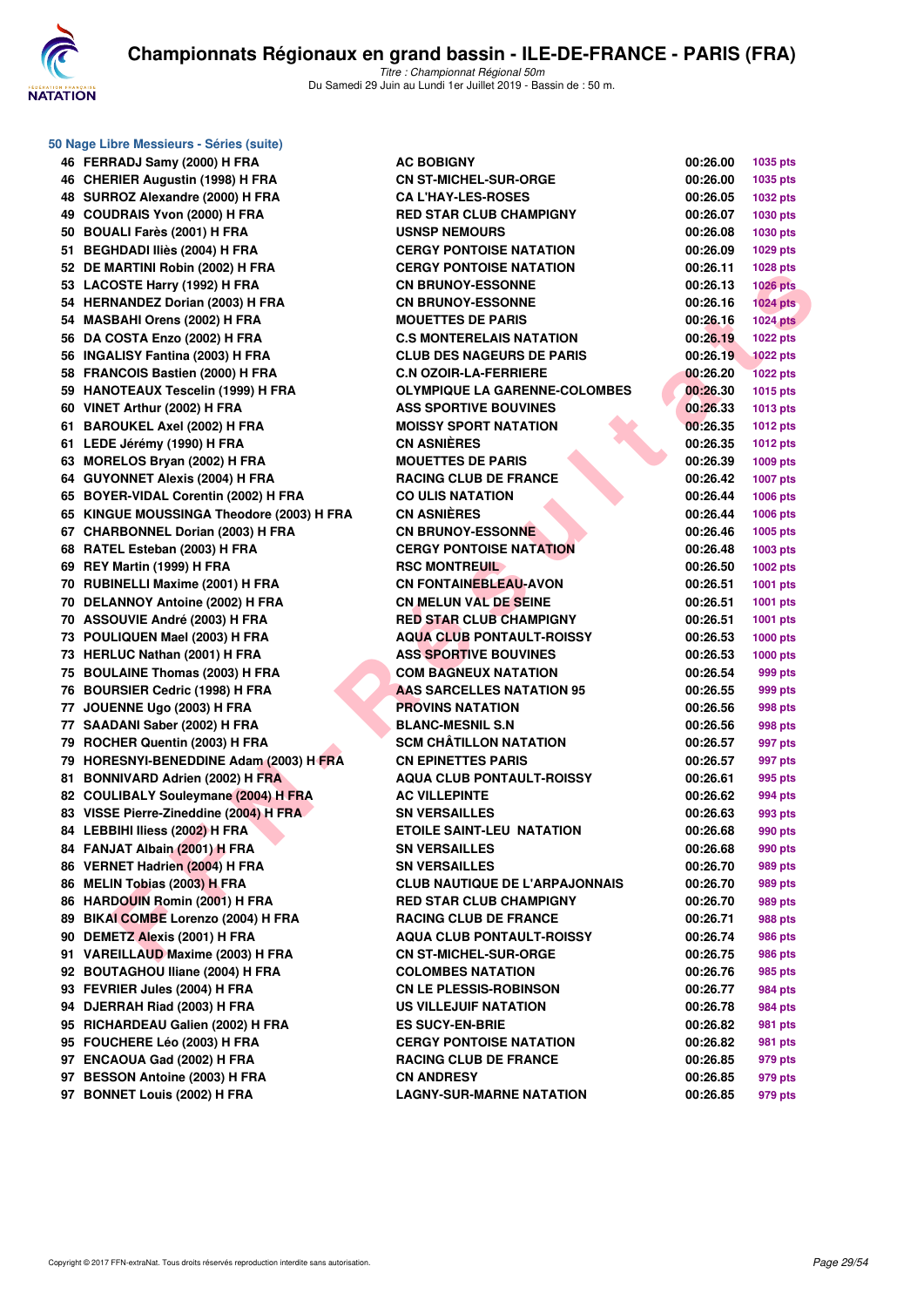

**50 Nage Libre Messieurs - Séries (suite)**

|     | 100 CÖTE Adrien (2002) H FRA                     | ASS        |
|-----|--------------------------------------------------|------------|
|     | 101 BENNOUR DIT SAHLI Slaiem (2003) H FRA        | NOG        |
|     | 102 HO Ryan (2001) H FRA                         | CN ۱       |
|     | 103 MARELE Marc (2004) H FRA                     | LE (       |
|     | 104 ZOUAGHI Saned (2002) H FRA                   | ASS        |
|     | 105 DEAT JONCOUR Jasmin (2002) H FRA             | <b>BOI</b> |
|     | 106 THOMAS Maxime (2003) H FRA                   | MOI        |
|     | 107 ASSOUANE Bilel (2004) H FRA                  | CN /       |
|     | 108 LEMAIRE Benjamin (2002) H FRA                | C.N        |
|     | 109 MELINARD Théo (2004) H FRA                   | AC \       |
|     | 110 FERCHICHI Rayane (2001) H FRA                | AAS        |
|     | 111 BRAIZE Neo (2004) H FRA                      | ES N       |
|     | 111 BOSSU Erwan (2004) H FRA                     | C.S        |
|     | 111 DAS NEVES Enzo (2003) H FRA                  | C.N        |
|     | 111 TAGHI Oussama (2002) H ESP                   | ES S       |
|     | 115 VILLARET Evan (2004) H FRA                   | CNC        |
|     | 116 MONTI Ennio (2004) H FRA                     | LAG        |
|     | 116 AMELOT Nathan (2003) H FRA                   | ST-0       |
|     | 118 CELESTE Mathéo (2004) H FRA                  | BLA        |
|     | 118 DUPAS Honorin (2003) H FRA                   | CLU        |
|     | 120 MONTI Matteo (2004) H FRA                    | CS I       |
|     | MARZOUK Rayhan (2004) H FRA                      | CN I       |
| 121 | 122 MICHEL Aleixandre (2003) H FRA               | C.N        |
|     |                                                  |            |
|     | 123 BOURSIER Merlin (2001) H FRA                 | AAS        |
|     | 124 LEBRETON Matis (2001) H FRA                  | A.O.       |
|     | 125 DELANOË Jérémie (2003) H FRA                 | ST-0       |
|     | 126 CESAR Pierre (2002) H FRA                    | SN I       |
|     | 127 MUZARD Thomas (2004) H FRA                   | AS I       |
|     | 128 CHEVALIER Romann (2003) H FRA                | AS I       |
|     | 129 COLOMBOT Eddie (2004) H FRA                  | <b>PRC</b> |
|     | 130 LOPES Alexandre (2004) H FRA                 | AS I       |
|     | 131 MILLION Nicolas (2002) H FRA                 | <b>CER</b> |
|     | 132 BARRIERE Arthur (2004) H FRA                 | COL        |
|     | 133 ROBBE Mathieu (2000) H FRA                   | <b>NEP</b> |
|     | 134 CUDRY Hector (2004) H FRA                    | CO l       |
|     | 135 ZAKA Nathanael (2002) H FRA                  | SN ۱       |
|     | 135 PAILLET Yohann (2004) H FRA                  | CN I       |
|     | 137 LOTENBERG Rayane (2003) H FRA                | STA        |
|     | 137 LYFOUNG Lucas (2002) H FRA                   | RAC        |
|     | 137 BOUNAB Abderrahmane (2004) H FRA             | AC I       |
|     | 140 PERNOT Yoann (2003) H FRA                    | AQL        |
| 141 | <b>DESOLUE Valentin (2003) H FRA</b>             | C.S        |
|     | 142 HIRCHI Axel (2002) H FRA                     | CN /       |
|     | 143 TAILLANDIER Alan (2004) H FRA                | CN I       |
|     | 144 GRANGEON Paul (2003) H FRA                   | AQL        |
|     | 145 AGIUS Robin (2003) H FRA                     | CN I       |
|     | 146 DUBREUIL Antoine (2004) H FRA                | EN I       |
|     | 147 VALIN-FIXOT Antonin (2002) H FRA             | CN S       |
|     | 148 MERCIER Severin (2002) H FRA                 | CN I       |
|     | 148 OUBENAISSA Elyas (2003) H FRA                | ENT        |
|     | 150 DRUI Maxime (2004) H FRA                     | CS (       |
|     | 151 DE BASTOS Arthur (2003) H FRA                | CN I       |
|     | 152 PONIN Thomas (2004) H FRA                    | EN I       |
|     | $450$ , $1505$ Discover $1500$ $(0000)$ , $1150$ | nne        |

| <sub>0</sub> 0 Nage Libre Messieurs - Series (suite) |                                    |          |                    |
|------------------------------------------------------|------------------------------------|----------|--------------------|
| 100 CÔTE Adrien (2002) H FRA                         | <b>ASS SPORTIVE BOUVINES</b>       | 00:26.90 | 976 pts            |
| 101 BENNOUR DIT SAHLI Slaiem (2003) H FRA            | <b>NOGENT NATATION 94</b>          | 00:26.93 | 974 pts            |
| 102 HO Ryan (2001) H FRA                             | <b>CN VIRY-CHÂTILLON</b>           | 00:26.97 | 971 pts            |
| 103 MARELE Marc (2004) H FRA                         | <b>LE CHESNAY NATATION</b>         | 00:26.99 | 970 pts            |
| 104 ZOUAGHI Saned (2002) H FRA                       | <b>ASS SPORTIVE BOUVINES</b>       | 00:27.06 | 965 pts            |
| 105 DEAT JONCOUR Jasmin (2002) H FRA                 | <b>BOIS-COLOMBES SPORT</b>         | 00:27.08 | <b>964 pts</b>     |
| 106 THOMAS Maxime (2003) H FRA                       | <b>MOISSY SPORT NATATION</b>       | 00:27.09 | <b>964 pts</b>     |
| 107 ASSOUANE Bilel (2004) H FRA                      | <b>CN ASNIÈRES</b>                 | 00:27.10 | <b>963 pts</b>     |
| 108 LEMAIRE Benjamin (2002) H FRA                    | <b>C.N OZOIR-LA-FERRIERE</b>       | 00:27.12 | 962 pts            |
| 109 MELINARD Théo (2004) H FRA                       | <b>AC VILLEPINTE</b>               | 00:27.14 | <b>960 pts</b>     |
| 110 FERCHICHI Rayane (2001) H FRA                    | <b>AAS SARCELLES NATATION 95</b>   | 00:27.16 | 959 pts            |
| 111 BRAIZE Neo (2004) H FRA                          | <b>ES MASSY NATATION</b>           | 00:27.19 | 957 pts            |
| 111 BOSSU Erwan (2004) H FRA                         | <b>C.S MONTERELAIS NATATION</b>    | 00:27.19 | 957 pts            |
| 111 DAS NEVES Enzo (2003) H FRA                      | <b>C.N DE MANTES EN YVELINES</b>   | 00:27.19 | 957 pts            |
| 111 TAGHI Oussama (2002) H ESP                       | <b>ES STAINS</b>                   | 00:27.19 | 957 pts            |
| 115 VILLARET Evan (2004) H FRA                       | <b>CNO ST-GERMAIN-EN-LAYE</b>      | 00:27.20 | 956 pts            |
| 116 MONTI Ennio (2004) H FRA                         | <b>LAGNY-SUR-MARNE NATATION</b>    | 00:27.21 | 956 pts            |
| 116 AMELOT Nathan (2003) H FRA                       | <b>ST-GEORGES ARGENTEUIL</b>       | 00:27.21 | 956 pts            |
| 118 CELESTE Mathéo (2004) H FRA                      | <b>BLANC-MESNIL S.N</b>            | 00:27.23 | 955 pts            |
| 118 DUPAS Honorin (2003) H FRA                       | <b>CLUB DES NAGEURS DE PARIS</b>   | 00:27.23 | 955 pts            |
| 120 MONTI Matteo (2004) H FRA                        | <b>CS MEAUX NATATION</b>           | 00:27.27 | 952 pts            |
| 121 MARZOUK Rayhan (2004) H FRA                      | <b>CN MELUN VAL DE SEINE</b>       | 00:27.28 | 951 pts            |
| 122 MICHEL Aleixandre (2003) H FRA                   | <b>C.N VALLEE DE MONTMORENCY</b>   | 00:27.29 | 951 pts            |
| 123 BOURSIER Merlin (2001) H FRA                     | <b>AAS SARCELLES NATATION 95</b>   | 00:27.30 | 950 pts            |
| 124 LEBRETON Matis (2001) H FRA                      | <b>A.O. TRAPPES NATATION</b>       | 00:27.31 | 949 pts            |
| 125 DELANOË Jérémie (2003) H FRA                     | <b>ST-GEORGES ARGENTEUIL</b>       | 00:27.32 | 949 pts            |
| 126 CESAR Pierre (2002) H FRA                        | <b>SN FRANCONVILLE</b>             | 00:27.33 | 948 pts            |
| 127 MUZARD Thomas (2004) H FRA                       | <b>AS LE PLESSIS-SAVIGNY</b>       | 00:27.34 | 947 pts            |
| 128 CHEVALIER Romann (2003) H FRA                    | <b>AS HERBLAY NATATION</b>         | 00:27.37 | 946 pts            |
| 129 COLOMBOT Eddie (2004) H FRA                      | <b>PROVINS NATATION</b>            | 00:27.40 | 944 pts            |
| 130 LOPES Alexandre (2004) H FRA                     | <b>AS BONDY</b>                    | 00:27.42 | 942 pts            |
| 131 MILLION Nicolas (2002) H FRA                     | <b>CERGY PONTOISE NATATION</b>     | 00:27.45 | 940 pts            |
| 132 BARRIERE Arthur (2004) H FRA                     | <b>COLOMBES NATATION</b>           | 00:27.46 | 940 pts            |
| 133 ROBBE Mathieu (2000) H FRA                       | <b>NEPTUNE CLUB DE FRANCE</b>      | 00:27.47 | 939 pts            |
| 134 CUDRY Hector (2004) H FRA                        | <b>CO ULIS NATATION</b>            | 00:27.50 | 937 pts            |
| 135 ZAKA Nathanael (2002) H FRA                      | <b>SN VERSAILLES</b>               | 00:27.52 | 936 pts            |
| 135 PAILLET Yohann (2004) H FRA                      | <b>CN MELUN VAL DE SEINE</b>       | 00:27.52 | 936 pts            |
| 137 LOTENBERG Rayane (2003) H FRA                    | <b>STADE FRANÇAIS O COURBEVOIE</b> | 00:27.55 | 934 pts            |
| 137 LYFOUNG Lucas (2002) H FRA                       | <b>RACING CLUB DE FRANCE</b>       | 00:27.55 | 934 pts            |
| 137 BOUNAB Abderrahmane (2004) H FRA                 | <b>AC BOBIGNY</b>                  | 00:27.55 | 934 pts            |
| 140 PERNOT Yoann (2003) H FRA                        | <b>AQUA CLUB PONTAULT-ROISSY</b>   | 00:27.56 | 933 pts            |
| 141 DESOLUE Valentin (2003) H FRA                    | <b>C.S MONTERELAIS NATATION</b>    | 00:27.57 | 933 pts            |
| 142 HIRCHI Axel (2002) H FRA                         | <b>CN ASNIÈRES</b>                 | 00:27.61 | 930 pts            |
| 143 TAILLANDIER Alan (2004) H FRA                    | <b>CN LE PLESSIS-ROBINSON</b>      | 00:27.64 | 928 pts            |
| 144 GRANGEON Paul (2003) H FRA                       | AQUA VALLÉE-DE-CHEVREUSE           | 00:27.66 | 927 pts            |
| 145 AGIUS Robin (2003) H FRA                         | <b>CN FONTAINEBLEAU-AVON</b>       | 00:27.76 | 921 pts            |
| 146 DUBREUIL Antoine (2004) H FRA                    | <b>EN DRAVEIL</b>                  | 00:27.80 | 918 pts            |
| 147 VALIN-FIXOT Antonin (2002) H FRA                 | <b>CN ST-MICHEL-SUR-ORGE</b>       | 00:27.82 |                    |
| 148 MERCIER Severin (2002) H FRA                     | <b>CN FONTAINEBLEAU-AVON</b>       | 00:27.84 | 917 pts<br>916 pts |
| 148 OUBENAISSA Elyas (2003) H FRA                    | <b>ENTENTE 95 SANNOIS NATATION</b> | 00:27.84 | 916 pts            |
| 150 DRUI Maxime (2004) H FRA                         | <b>CS CLICHY 92</b>                | 00:27.85 | 915 pts            |
| 151 DE BASTOS Arthur (2003) H FRA                    | <b>CN PLAISIR</b>                  | 00:27.86 | 915 pts            |
| 152 PONIN Thomas (2004) H FRA                        | EN DRAVEIL                         | 00:27.88 | 913 pts            |
| 153 LEGET Pierre-Louis (2004) H FRA                  | <b>PROVINS NATATION</b>            | 00:27.91 |                    |
|                                                      |                                    |          | 911 pts            |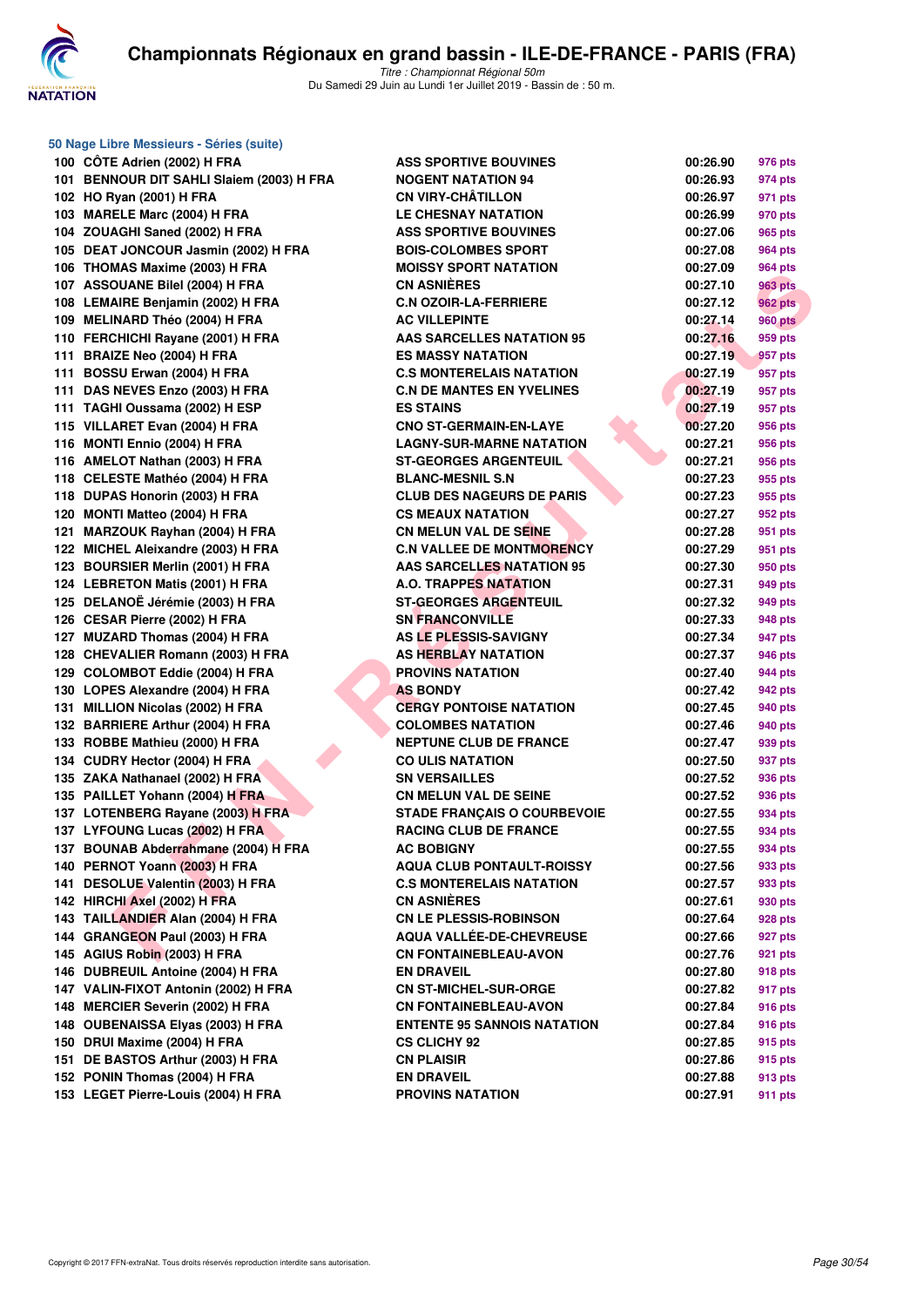

|  |  | 50 Nage Libre Messieurs - Séries (suite) |  |  |
|--|--|------------------------------------------|--|--|
|--|--|------------------------------------------|--|--|

- **--- TRIOMPHE Achille (2003) H FRA --- DJURIC Dario (1998) H FRA --- PAIS Thomas (2003) H FRA** --- WATTEZ Pacôme (2002) H FRA **--- BERTHELIER Axel (2000) H FRA** 100 Nage Libre Messieurs - Séri **1 BOUTOUIL Samy (2000) H MAR 2 SETIM Quentin (2000) H FRA 3 RENOUVIN Lorenzo (1998) H FRA 4 PASTULA Kacper (2001) H POL** 5 ROCHER Romain (2002) H FRA **6 BUGLER Enzo (2001) H FRA 7 CHAMBRAUD Charles (2001) H FRA** 
	- 8 LESPRIT Paul (1999) H FRA
	- **9 DA SILVA UMMENHOVER Thibault (2001) H 10 LUQUET Maxime (2004) H FRA 11 SEYE Matthieu (2002) H FRA** 12 AZRA Alexandre (2000) H FRA
	- 13 CLOSIER Cyril (2000) H FRA
	- 14 GRANDIN MARTIN Numa (2002) H FRA
	- **15 NDIAYE Amadou (2001) H SEN 16 BOURDON Rayane (2001) H FRA**
	- **17 THEETEN Cédric (2002) H FRA**
	- **18 LEROY Théo (2001) H FRA**
	- **19 CADROT Yoan (2003) H FRA**
	- 20 FRANCOIS Flavien (2001) H FRA **21 GABALI Cedric (2004) H FRA** 22 RACZYNSKI Stanislas (1996) H FRA
	- **23 AERNOUT Louis (2002) H FRA**
	- 24 MOLON Antoine (2001) H FRA
	- **25 GRONDIN William (2002) H FRA**
	- **26 GUILLOT Remy (1998) H FRA**
	- 27 CRETET Dorian (2003) H FRA
	- 28 LEFORT-LOUET Gaspard (2000) H FRA 29 BOUGHATTAS Fadi (2003) H FRA
	- **30 PEUFFIER Arthur (1995) H FRA**
	- 31 HERNANDEZ Dorian (2003) H FRA
	- 32 CHAMBRAUD Nicolas (2001) H FRA 33 HUET-LEBERRUYER Titouan (2003) H FRA
	- **33 LEMARCHAND Antonn (2004) H FRA**

| 154 MENARD Bastien (2004) H FRA   | <b>RED STAR CLUB CHAMPIGNY</b>   | 00:28.04       | <b>903 pts</b> |
|-----------------------------------|----------------------------------|----------------|----------------|
| 155 WALD Benjamin (2004) H FRA    | AC BOULOGNE-BILLANCOURT          | 00:28.09       | <b>900 pts</b> |
| 156 MARCHAND Gregory (2004) H FRA | <b>AQUA CLUB PONTAULT-ROISSY</b> | 00:28.10       | <b>900 pts</b> |
| 157 GUIGUI Kellian (2003) H FRA   | <b>NOGENT NATATION 94</b>        | 00:28.15       | <b>896 pts</b> |
| 158 ZIDANI Adil (2004) H FRA      | AAS SARCELLES NATATION 95        | 00:28.19       | 894 pts        |
| 158 FAVIER Theo (2004) H FRA      | <b>CN PLAISIR</b>                | 00:28.19       | 894 pts        |
| 160 GUYON Erwann (2004) H FRA     | <b>CO ULIS NATATION</b>          | 00:28.24       | 891 pts        |
| 161 REAL Justin (2004) H FRA      | <b>C.N VALLEE DE MONTMORENCY</b> | 00:28.29       | <b>888 pts</b> |
| 162 VIMONT Tom (2004) H FRA       | <b>C.N DE MANTES EN YVELINES</b> | 00:28.38       | <b>882 pts</b> |
| 163 TOUAK Tony (2004) H FRA       | <b>STADE DE VANVES</b>           | 00:28.43       | 879 pts        |
| 163 FERRAND Amélien (2004) H FRA  | <b>PROVINS NATATION</b>          | 00:28.43       | 879 pts        |
| 165 HALIT Alexandre (2003) H ALG  | AC BOULOGNE-BILLANCOURT          | 00:28.97       | <b>846 pts</b> |
| 166 MENARD Romain (2004) H FRA    | <b>RED STAR CLUB CHAMPIGNY</b>   | 00:29.50       | <b>815 pts</b> |
| --- TRIOMPHE Achille (2003) H FRA | <b>RACING CLUB DE FRANCE</b>     | <b>DNS</b> dec |                |
| --- DJURIC Dario (1998) H FRA     | <b>CLUB DES NAGEURS DE PARIS</b> | <b>DNS</b> dec |                |
| --- PAIS Thomas (2003) H FRA      | <b>SO ROSNY</b>                  | <b>DNS</b> dec |                |
| --- WATTEZ Pacôme (2002) H FRA    | <b>C.N OZOIR-LA-FERRIERE</b>     | <b>DNS</b> dec |                |
| --- BERTHELIER Axel (2000) H FRA  | <b>CLUB DES NAGEURS DE PARIS</b> | <b>DNS</b>     |                |

| VIN EI WAIIII (4004) II FRA                   | UU ULIJ IYATATIUN                    | <b>UU.</b> 20. 24 | oai hra         |
|-----------------------------------------------|--------------------------------------|-------------------|-----------------|
| L Justin (2004) H FRA                         | <b>C.N VALLEE DE MONTMORENCY</b>     | 00:28.29          | <b>888 pts</b>  |
| <b>DNT Tom (2004) H FRA</b>                   | <b>C.N DE MANTES EN YVELINES</b>     | 00:28.38          | <b>882 pts</b>  |
| AK Tony (2004) H FRA                          | <b>STADE DE VANVES</b>               | 00:28.43          | 879 pts         |
| RAND Amélien (2004) H FRA                     | <b>PROVINS NATATION</b>              | 00:28.43          | 879 pts         |
| T Alexandre (2003) H ALG                      | <b>AC BOULOGNE-BILLANCOURT</b>       | 00:28.97          | 846 pts         |
| ARD Romain (2004) H FRA                       | <b>RED STAR CLUB CHAMPIGNY</b>       | 00:29.50          | 815 pts         |
| <b>MPHE Achille (2003) H FRA</b>              | <b>RACING CLUB DE FRANCE</b>         | DNS dec           |                 |
| RIC Dario (1998) H FRA                        | <b>CLUB DES NAGEURS DE PARIS</b>     | <b>DNS</b> dec    |                 |
| Thomas (2003) H FRA                           | <b>SO ROSNY</b>                      | <b>DNS</b> dec    |                 |
| TEZ Pacôme (2002) H FRA                       | <b>C.N OZOIR-LA-FERRIERE</b>         | DNS dec           |                 |
| THELIER Axel (2000) H FRA                     | <b>CLUB DES NAGEURS DE PARIS</b>     | <b>DNS</b>        |                 |
| age Libre Messieurs - Séries                  | (Dimanche 30 Juin 2019)              |                   |                 |
| TOUIL Samy (2000) H MAR                       | <b>CSM CLAMART</b>                   | 00:52.25          | 1181 pts        |
| M Quentin (2000) H FRA                        | <b>PROVINS NATATION</b>              | 00:52.87          | <b>1160 pts</b> |
| OUVIN Lorenzo (1998) H FRA                    | <b>STADE FRANÇAIS O COURBEVOIE</b>   | 00:53.33          | <b>1144 pts</b> |
| TULA Kacper (2001) H POL                      | <b>ES VITRY</b>                      | 00:53.45          | <b>1140 pts</b> |
| HER Romain (2002) H FRA                       | <b>STADE FRANÇAIS O COURBEVOIE</b>   | 00:53.75          | 1130 pts        |
| LER Enzo (2001) H FRA                         | CN MELUN VAL DE SEINE                | 00:53.84          | <b>1127 pts</b> |
| <b>MBRAUD Charles (2001) H FRA</b>            | <b>COLOMBES NATATION</b>             | 00:53.85          | <b>1127 pts</b> |
| PRIT Paul (1999) H FRA                        | <b>CLUB DES NAGEURS DE PARIS</b>     | 00:54.02          | <b>1121 pts</b> |
| <b>SILVA UMMENHOVER Thibault (2001) H FRA</b> | <b>CN MELUN VAL DE SEINE</b>         | 00:54.03          | <b>1121 pts</b> |
| UET Maxime (2004) H FRA                       | <b>OLYMPIQUE LA GARENNE-COLOMBES</b> | 00:54.16          | 1116 pts        |
| E Matthieu (2002) H FRA                       | <b>CN LE PLESSIS-ROBINSON</b>        | 00:54.21          | <b>1115 pts</b> |
| A Alexandre (2000) H FRA                      | <b>ES VITRY</b>                      | 00:54.26          | <b>1113 pts</b> |
| SIER Cyril (2000) H FRA                       | <b>CN VAL MAUBUEE</b>                | 00:54.33          | 1111 $pts$      |
| NDIN MARTIN Numa (2002) H FRA                 | <b>ES MASSY NATATION</b>             | 00:54.34          | <b>1110 pts</b> |
| <b>YE Amadou (2001) H SEN</b>                 | <b>S.M MONTROUGE</b>                 | 00:54.44          | <b>1107 pts</b> |
| RDON Rayane (2001) H FRA                      | <b>CN VIRY-CHÂTILLON</b>             | 00:54.50          | 1105 pts        |
| ETEN Cédric (2002) H FRA                      | <b>NOGENT NATATION 94</b>            | 00:54.56          | 1103 pts        |
| OY Théo (2001) H FRA                          | <b>CN VIRY-CHÂTILLON</b>             | 00:54.69          | 1099 pts        |
| ROT Yoan (2003) H FRA                         | <b>CN MELUN VAL DE SEINE</b>         | 00:54.83          | 1094 pts        |
| NCOIS Flavien (2001) H FRA                    | <b>STADE FRANÇAIS O COURBEVOIE</b>   | 00:54.86          | 1093 pts        |
| ALI Cedric (2004) H FRA                       | <b>ES VITRY</b>                      | 00:55.01          | 1088 pts        |
| ZYNSKI Stanislas (1996) H FRA                 | <b>CN MELUN VAL DE SEINE</b>         | 00:55.05          | 1087 pts        |
| NOUT Louis (2002) H FRA                       | <b>CA L'HAY-LES-ROSES</b>            | 00:55.07          | 1086 pts        |
| ON Antoine (2001) H FRA                       | <b>CN MAISONS-ALFORT</b>             | 00:55.18          | 1082 pts        |
| NDIN William (2002) H FRA                     | <b>ANTONY NATATION</b>               | 00:55.32          | <b>1078 pts</b> |
| LOT Remy (1998) H FRA                         | <b>LAGNY-SUR-MARNE NATATION</b>      | 00:55.36          | 1076 pts        |
| TET Dorian (2003) H FRA                       | <b>ES MASSY NATATION</b>             | 00:55.38          | 1076 pts        |
| <b>DRT-LOUET Gaspard (2000) H FRA</b>         | <b>STADE FRANÇAIS O COURBEVOIE</b>   | 00:55.61          | 1068 pts        |
| GHATTAS Fadi (2003) H FRA                     | <b>AAS SARCELLES NATATION 95</b>     | 00:55.64          | 1067 pts        |
| FFIER Arthur (1995) H FRA                     | AS HERBLAY NATATION                  | 00:55.70          | 1065 pts        |
| NANDEZ Dorian (2003) H FRA                    | <b>CN BRUNOY-ESSONNE</b>             | 00:55.74          | <b>1064 pts</b> |
| <b>MBRAUD Nicolas (2001) H FRA</b>            | <b>CS CLICHY 92</b>                  | 00:55.76          | 1063 pts        |
| T-LEBERRUYER Titouan (2003) H FRA             | <b>CS CLICHY 92</b>                  | 00:55.81          | 1062 pts        |
| <b>ARCHAND Antonn (2004) H FRA</b>            | <b>CN LE PLESSIS-ROBINSON</b>        | 00:55.81          | 1062 pts        |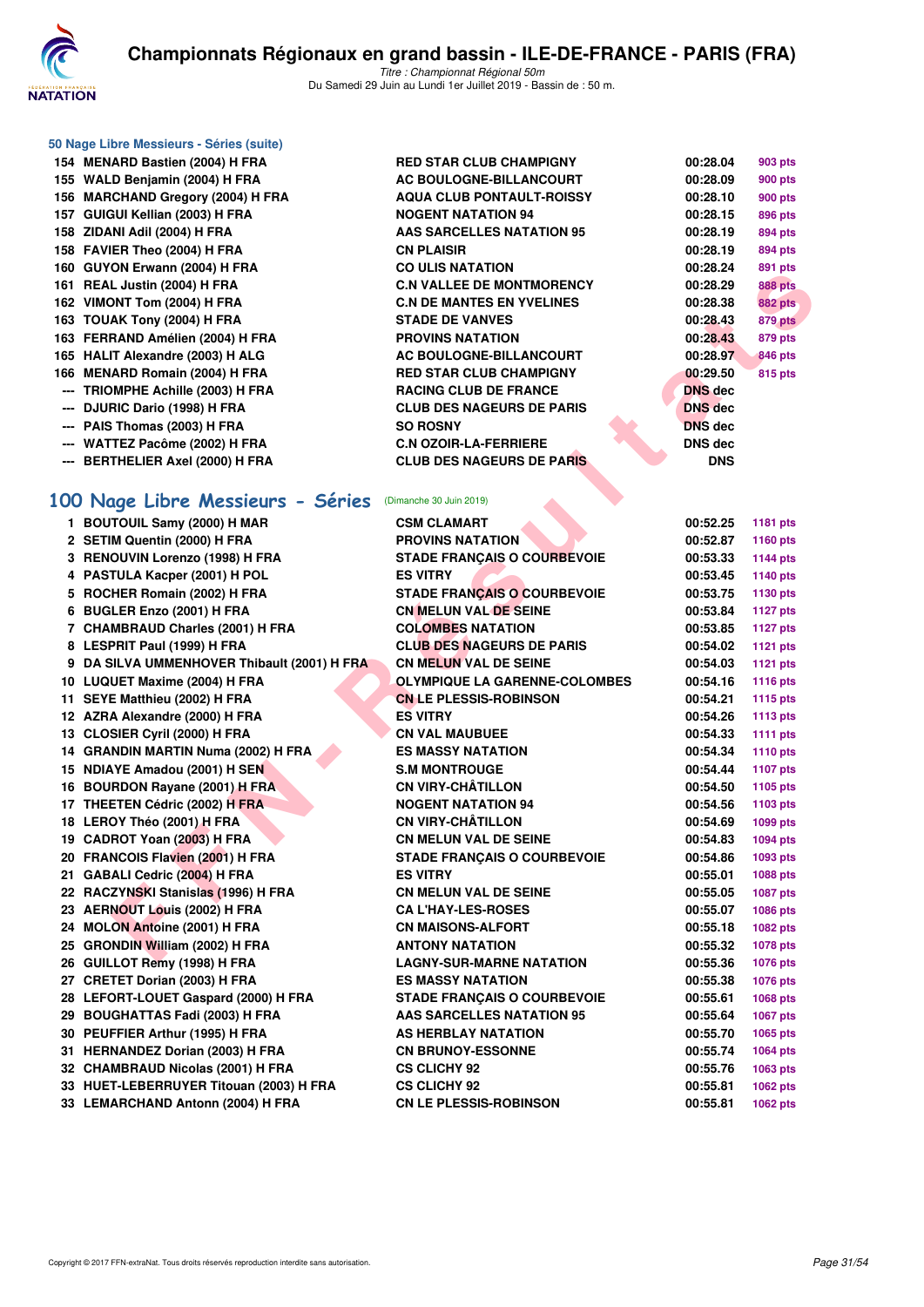

| 100 Nage Libre Messieurs - Séries (suite) |                                      |          |                 |
|-------------------------------------------|--------------------------------------|----------|-----------------|
| 35 PAYET Valentin (2002) H FRA            | <b>COULOMMIERS NATATION</b>          | 00:55.82 | 1061 pts        |
| 35 GEOFFROY Axel (2002) H FRA             | <b>CN MELUN VAL DE SEINE</b>         | 00:55.82 | 1061 pts        |
| 35 HANCARD Loris (2004) H FRA             | <b>RED STAR CLUB CHAMPIGNY</b>       | 00:55.82 | 1061 pts        |
| 38 NASCIMENTO Diego (2000) H FRA          | <b>ASS SPORTIVE BOUVINES</b>         | 00:55.85 | 1060 pts        |
| 39 WATTEZ Luc (2002) H FRA                | <b>C.N OZOIR-LA-FERRIERE</b>         | 00:55.86 | 1060 pts        |
| 40 SIMEANT Léo (2001) H FRA               | <b>BLANC-MESNIL S.N</b>              | 00:56.03 | 1055 pts        |
| 40 BEGASSE Clement (1999) H FRA           | <b>JEANNE D'ARC DRANCY</b>           | 00:56.03 | 1055 pts        |
| 42 HANOTEAUX Tescelin (1999) H FRA        | <b>OLYMPIQUE LA GARENNE-COLOMBES</b> | 00:56.04 | <b>1054 pts</b> |
| 43 MASBAHI Orens (2002) H FRA             | <b>MOUETTES DE PARIS</b>             | 00:56.07 | $1053$ pts      |
| 44 COUDRAIS Yvon (2000) H FRA             | <b>RED STAR CLUB CHAMPIGNY</b>       | 00:56.10 | <b>1052 pts</b> |
| 45 LETOCART Enzo (2004) H FRA             | <b>AQUA CLUB PONTAULT-ROISSY</b>     | 00:56.13 | 1051 pts        |
| 46 BEGHDADI Iliès (2004) H FRA            | <b>CERGY PONTOISE NATATION</b>       | 00:56.14 | <b>1051 pts</b> |
| 47 GAY SEMENKOFF Ewen (2002) H FRA        | <b>CN MELUN VAL DE SEINE</b>         | 00:56.26 | <b>1047 pts</b> |
| 48 CLAIMAND Adrien (2003) H FRA           | <b>CSN GUYANCOURT</b>                | 00:56.48 | <b>1040 pts</b> |
| 48 BONGERS Nils (2002) H FRA              | <b>CNO ST-GERMAIN-EN-LAYE</b>        | 00:56.48 | <b>1040 pts</b> |
| 50 GORLIER Enzo (2003) H FRA              | <b>AC VILLEPINTE</b>                 | 00:56.55 | 1038 pts        |
| 51 QUILLAUX Gwendal (2002) H FRA          | <b>CN VIRY-CHÂTILLON</b>             | 00:56.57 | <b>1037 pts</b> |
| 52 CASTERA Louis (2000) H FRA             | <b>CERGY PONTOISE NATATION</b>       | 00:56.60 | 1036 pts        |
| 53 TOUAK Enzo (2002) H FRA                | <b>STADE DE VANVES</b>               | 00:56.61 | 1036 pts        |
| 54 BAROUKEL Axel (2002) H FRA             | <b>MOISSY SPORT NATATION</b>         | 00:56.69 | 1033 pts        |
| 55 POUMAREDE Julien (2001) H FRA          | <b>CN ST-MICHEL-SUR-ORGE</b>         | 00:56.75 | 1031 pts        |
| 56 DREHER Etienne (2001) H FRA            | <b>RACING CLUB DE FRANCE</b>         | 00:56.79 | 1030 pts        |
| 57 DEMETZ Alexis (2001) H FRA             | <b>AQUA CLUB PONTAULT-ROISSY</b>     | 00:56.80 | 1030 pts        |
| 58 ROGER Elwan (2003) H FRA               | <b>AQUA CLUB PONTAULT-ROISSY</b>     | 00:56.84 | 1028 pts        |
| 59 NOIRBENT Christophe (1993) H FRA       | <b>AS HERBLAY NATATION</b>           | 00:56.87 | 1028 pts        |
| 60 DUPUIS Remi (2002) H FRA               | <b>ANTONY NATATION</b>               | 00:56.90 | <b>1027 pts</b> |
| 61 SURROZ Alexandre (2000) H FRA          | <b>CAL'HAY-LES-ROSES</b>             | 00:56.95 | 1025 pts        |
| 62 OBERTAN Maxime (2003) H FRA            | <b>RED STAR CLUB CHAMPIGNY</b>       | 00:57.08 | 1021 pts        |
| 63 DA COSTA Enzo (2002) H FRA             | <b>C.S MONTERELAIS NATATION</b>      | 00:57.17 | 1018 pts        |
| 64 VISSE Pierre-Zineddine (2004) H FRA    | <b>SN VERSAILLES</b>                 | 00:57.21 | 1017 pts        |
| 65 PASSANI Henri-Dominique (2002) H FRA   | <b>STADE DE VANVES</b>               | 00:57.24 | 1016 pts        |
| 66 DJERRAH Riad (2003) H FRA              | <b>US VILLEJUIF NATATION</b>         | 00:57.33 | 1013 pts        |
| 67 LEBBIHI Iliess (2002) H FRA            | <b>ETOILE SAINT-LEU NATATION</b>     | 00:57.49 | 1008 pts        |
| 68 BOYER-VIDAL Corentin (2002) H FRA      | <b>CO ULIS NATATION</b>              | 00:57.60 | 1004 pts        |
| 69 HERLUC Nathan (2001) H FRA             | <b>ASS SPORTIVE BOUVINES</b>         | 00:57.67 | 1002 pts        |
| 69 FERNANDEZ Viktor (2001) H FRA          | <b>RSC MONTREUIL</b>                 | 00:57.67 | 1002 pts        |
| 71 PAUBEL Lucas (2002) H FRA              | <b>ES MASSY NATATION</b>             | 00:57.73 | <b>1000 pts</b> |
| 71 BONNET Louis (2002) H FRA              | <b>LAGNY-SUR-MARNE NATATION</b>      | 00:57.73 | 1000 pts        |
| 73 VALLIN Louis (1999) H FRA              | <b>AQUACLUB LE PECQ MARLY</b>        | 00:57.76 | 999 pts         |
| 74 FERCHICHI Rayane (2001) H FRA          | <b>AAS SARCELLES NATATION 95</b>     | 00:57.82 | 997 pts         |
| 75 GABALI Matthieu (2003) H FRA           | <b>ES VITRY</b>                      | 00:57.83 | 997 pts         |
| 75 BOURSIER Merlin (2001) H FRA           | <b>AAS SARCELLES NATATION 95</b>     | 00:57.83 | 997 pts         |
| 77 COSTES Romain (2004) H FRA             | <b>NOGENT NATATION 94</b>            | 00:57.86 | 996 pts         |
| 78 ASSOUVIE André (2003) H FRA            | <b>RED STAR CLUB CHAMPIGNY</b>       | 00:57.88 | 995 pts         |
| 79 CALOTA Stefan (2003) H FRA             | <b>ES VITRY</b>                      | 00:57.89 | 995 pts         |
| 80 FRANCOIS Bastien (2000) H FRA          | <b>C.N OZOIR-LA-FERRIERE</b>         | 00:57.91 | 994 pts         |
| 81 GENEVOIS Yanis (2002) H FRA            | <b>CN VIRY-CHÂTILLON</b>             | 00:57.93 | 994 pts         |
| 82 RENE CORAIL Yann (2003) H FRA          | <b>CSN GUYANCOURT</b>                | 00:57.94 | 994 pts         |
| 83 SCHMITT Teddy (2002) H FRA             | <b>AQUA CLUB PONTAULT-ROISSY</b>     | 00:58.04 | 990 pts         |
| 84 DELANOË Jérémie (2003) H FRA           | <b>ST-GEORGES ARGENTEUIL</b>         | 00:58.06 | 990 pts         |
| 85 BARRIERE Arthur (2004) H FRA           | <b>COLOMBES NATATION</b>             | 00:58.08 | 989 pts         |
| 86 VERNET Hadrien (2004) H FRA            | <b>SN VERSAILLES</b>                 | 00:58.13 | 988 pts         |
| 87 FEVRIER Jules (2004) H FRA             | <b>CN LE PLESSIS-ROBINSON</b>        | 00:58.16 | 987 pts         |
| 88 CHARBONNEL Dorian (2003) H FRA         | <b>CN BRUNOY-ESSONNE</b>             | 00:58.17 | 986 pts         |

|     | 00:55.82 | 1061 pts        |
|-----|----------|-----------------|
|     | 00:55.82 | 1061 pts        |
|     | 00:55.82 | 1061 pts        |
|     | 00:55.85 | 1060 pts        |
|     | 00:55.86 | 1060 pts        |
|     | 00:56.03 | 1055 pts        |
|     | 00:56.03 | 1055 pts        |
| BES | 00:56.04 | 1054 pts        |
|     | 00:56.07 | 1053 pts        |
|     | 00:56.10 | <b>1052 pts</b> |
|     | 00:56.13 | 1051 pts        |
|     | 00:56.14 | 1051 pts        |
|     | 00:56.26 | <b>1047 pts</b> |
|     | 00:56.48 | 1040 pts        |
|     | 00:56.48 | 1040 pts        |
|     | 00:56.55 | 1038 pts        |
|     | 00:56.57 | 1037 pts        |
|     | 00:56.60 | 1036 pts        |
|     | 00:56.61 | 1036 pts        |
|     | 00:56.69 | 1033 pts        |
|     | 00:56.75 | 1031 pts        |
|     | 00:56.79 | 1030 pts        |
|     | 00:56.80 | 1030 pts        |
|     | 00:56.84 | 1028 pts        |
|     | 00:56.87 | 1028 pts        |
|     | 00:56.90 | 1027 pts        |
|     | 00:56.95 | 1025 pts        |
|     | 00:57.08 | 1021 pts        |
|     | 00:57.17 | <b>1018 pts</b> |
|     | 00:57.21 | 1017 pts        |
|     | 00:57.24 | 1016 pts        |
|     | 00:57.33 | 1013 pts        |
|     | 00:57.49 | 1008 pts        |
|     | 00:57.60 | 1004 pts        |
|     | 00:57.67 | <b>1002 pts</b> |
|     | 00:57.67 | 1002 pts        |
|     | 00:57.73 | 1000 pts        |
|     | 00:57.73 | <b>1000 pts</b> |
|     | 00:57.76 | 999 pts         |
|     | 00:57.82 | 997 pts         |
|     | 00:57.83 | 997 pts         |
|     | 00:57.83 | 997 pts         |
|     | 00:57.86 | 996 pts         |
|     | 00:57.88 | 995 pts         |
|     | 00:57.89 | 995 pts         |
|     | 00:57.91 | 994 pts         |
|     | 00:57.93 | 994 pts         |
|     | 00:57.94 | 994 pts         |
|     | 00:58.04 | 990 pts         |
|     | 00:58.06 | 990 pts         |
|     | 00:58.08 | 989 pts         |
|     | 00:58.13 | 988 pts         |
|     | 00:58.16 | 987 pts         |
|     | 00:58.17 | <b>986 pts</b>  |
|     |          |                 |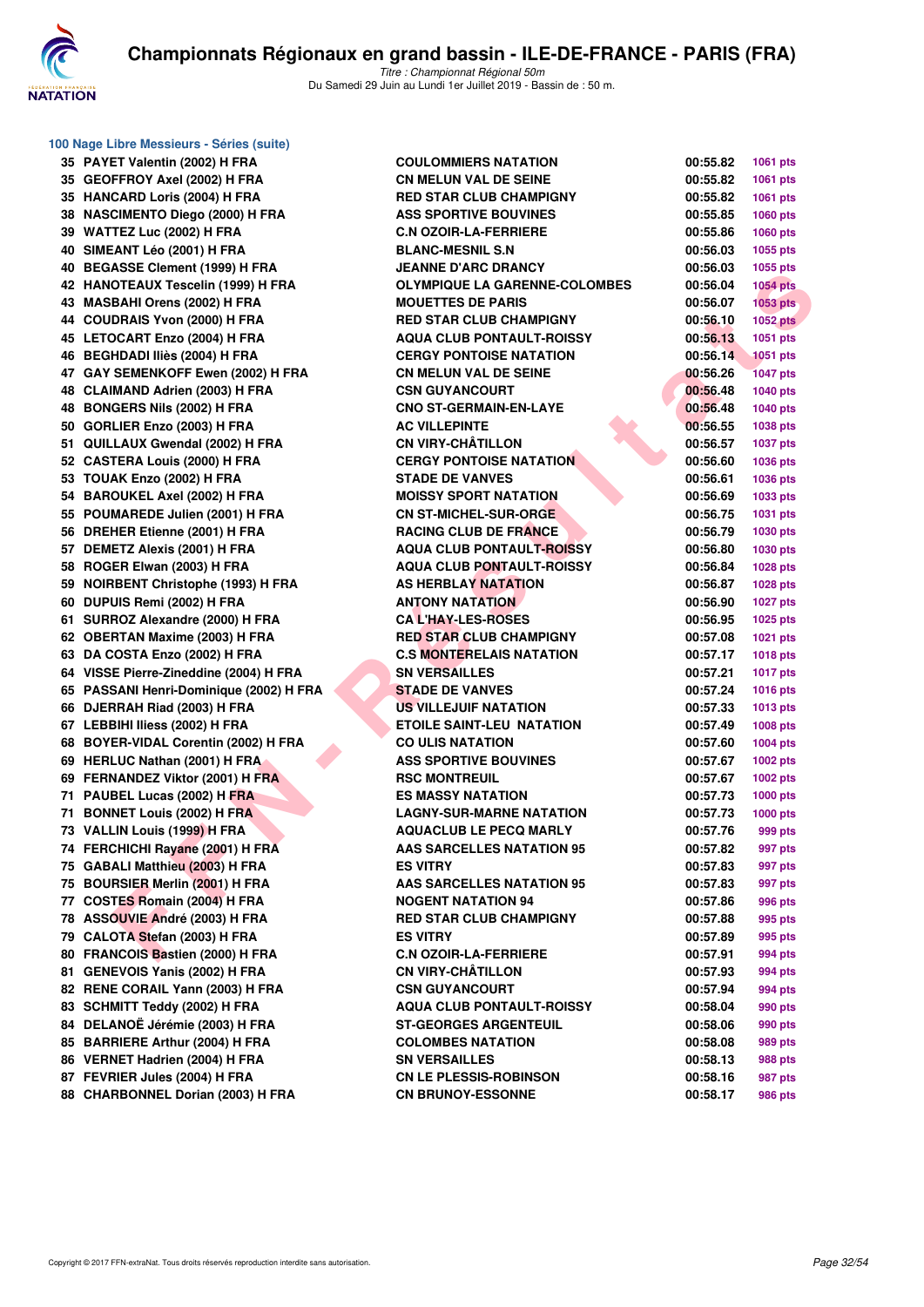

| 100 Nage Libre Messieurs - Séries (suite)  |                                       |          |                |
|--------------------------------------------|---------------------------------------|----------|----------------|
| 88 MOUGIN Jules (2001) H FRA               | <b>MOUETTES DE PARIS</b>              | 00:58.17 | <b>986 pts</b> |
| 90 RATEL Esteban (2003) H FRA              | <b>CERGY PONTOISE NATATION</b>        | 00:58.18 | 986 pts        |
| 91 VAREILLAUD Maxime (2003) H FRA          | <b>CN ST-MICHEL-SUR-ORGE</b>          | 00:58.20 | 985 pts        |
| 92 MERCIER Severin (2002) H FRA            | <b>CN FONTAINEBLEAU-AVON</b>          | 00:58.23 | 984 pts        |
| 93 CAUSSE Adam (2003) H FRA                | <b>ESPADON VÉLIZY-VILLACOUBLAY</b>    | 00:58.30 | 982 pts        |
| 94 CÔTE Adrien (2002) H FRA                | <b>ASS SPORTIVE BOUVINES</b>          | 00:58.39 | 979 pts        |
| 95 HORESNYI-BENEDDINE Adam (2003) H FRA    | <b>CN EPINETTES PARIS</b>             | 00:58.40 | 979 pts        |
| 96 BOUTAGHOU Iliane (2004) H FRA           | <b>COLOMBES NATATION</b>              | 00:58.48 | 977 pts        |
| 97 MELIN Tobias (2003) H FRA               | <b>CLUB NAUTIQUE DE L'ARPAJONNAIS</b> | 00:58.50 | <b>976 pts</b> |
| 97 GAVARD Ethan (2002) H FRA               | <b>CN MELUN VAL DE SEINE</b>          | 00:58.50 | <b>976 pts</b> |
| 99 BENNOUR DIT SAHLI Slaiem (2003) H FRA   | <b>NOGENT NATATION 94</b>             | 00:58.56 | 974 pts        |
| 100 BOULAINE Thomas (2003) H FRA           | <b>COM BAGNEUX NATATION</b>           | 00:58.58 | 973 pts        |
| 100 VALIN-FIXOT Antonin (2002) H FRA       | <b>CN ST-MICHEL-SUR-ORGE</b>          | 00:58.58 | 973 pts        |
| 102 FOUCHERE Léo (2003) H FRA              | <b>CERGY PONTOISE NATATION</b>        | 00:58.59 | 973 pts        |
| 103 RUBINELLI Maxime (2001) H FRA          | <b>CN FONTAINEBLEAU-AVON</b>          | 00:58.63 | 972 pts        |
| 104 DJURIC Dario (1998) H FRA              | <b>CLUB DES NAGEURS DE PARIS</b>      | 00:58.64 | 972 pts        |
| 105 DAS NEVES Enzo (2003) H FRA            | <b>C.N DE MANTES EN YVELINES</b>      | 00:58.67 | 971 pts        |
| 106 BESSON Antoine (2003) H FRA            | <b>CN ANDRESY</b>                     | 00:58.84 | 965 pts        |
| 107 ASSOUANE Bilel (2004) H FRA            | <b>CN ASNIÈRES</b>                    | 00:58.86 | 965 pts        |
| 108 CATAYEE-BELINY Dimitri (2001) H FRA    | <b>SCA 2000 EVRY</b>                  | 00:58.90 | 964 pts        |
| 109 MONTI Matteo (2004) H FRA              | <b>CS MEAUX NATATION</b>              | 00:58.92 | 963 pts        |
| 110 AGIUS Robin (2003) H FRA               | <b>CN FONTAINEBLEAU-AVON</b>          | 00:58.93 | <b>963 pts</b> |
| 111 CHALENDAR Léo (2003) H FRA             | <b>AC BOULOGNE-BILLANCOURT</b>        | 00:58.96 | 962 pts        |
| 112 GAVIRA-BOTTARI Antoine (2002) H FRA    | <b>COULOMMIERS NATATION</b>           | 00:58.97 | 961 pts        |
| 113 ZOUAGHI Saned (2002) H FRA             | <b>ASS SPORTIVE BOUVINES</b>          | 00:59.03 | 959 pts        |
| 114 VINET Arthur (2002) H FRA              | <b>ASS SPORTIVE BOUVINES</b>          | 00:59.04 | 959 pts        |
| 115 LE BOHEC Gurvan (2004) H FRA           | <b>RED STAR CLUB CHAMPIGNY</b>        | 00:59.07 | 958 pts        |
| 116 TAILLANDIER Alan (2004) H FRA          | <b>CN LE PLESSIS-ROBINSON</b>         | 00:59.09 | 958 pts        |
| 117 CELESTE Mathéo (2004) H FRA            | <b>BLANC-MESNIL S.N</b>               | 00:59.19 | 955 pts        |
| 118 MARZOUK Rayhan (2004) H FRA            | <b>CN MELUN VAL DE SEINE</b>          | 00:59.24 | 953 pts        |
| 119 LEMARCHAND Kyllian (2002) H FRA        | <b>CN LE PLESSIS-ROBINSON</b>         | 00:59.26 | 952 pts        |
| 120 COULIBALY Souleymane (2004) H FRA      | <b>AC VILLEPINTE</b>                  | 00:59.35 | 950 pts        |
| 121 KINGUE MOUSSINGA Theodore (2003) H FRA | <b>CN ASNIERES</b>                    | 00:59.39 | 948 pts        |
| 122 BONNIVARD Adrien (2002) H FRA          | <b>AQUA CLUB PONTAULT-ROISSY</b>      | 00:59.49 | 945 pts        |
| 123 MORELOS Bryan (2002) H FRA             | <b>MOUETTES DE PARIS</b>              | 00:59.60 | 942 pts        |
| 124 ROCHER Quentin (2003) H FRA            | <b>SCM CHÂTILLON NATATION</b>         | 00:59.61 | 942 pts        |
| 125 LEBRETON Matis (2001) H FRA            | <b>A.O. TRAPPES NATATION</b>          | 00:59.63 | 941 pts        |
| 126 RICHARDEAU Galien (2002) H FRA         | <b>ES SUCY-EN-BRIE</b>                | 00:59.66 | 940 pts        |
| 127 VILLARET Evan (2004) H FRA             | <b>CNO ST-GERMAIN-EN-LAYE</b>         | 00:59.68 | 939 pts        |
| 128 THOMAS Maxime (2003) H FRA             | <b>MOISSY SPORT NATATION</b>          | 00:59.71 | 939 pts        |
| 129 LOTENBERG Rayane (2003) H FRA          | <b>STADE FRANÇAIS O COURBEVOIE</b>    | 00:59.87 | 934 pts        |
| 130 DA CUNHA David (2003) H FRA            | <b>CN ST-MICHEL-SUR-ORGE</b>          | 00:59.89 | 933 pts        |
| 131 MARELE Marc (2004) H FRA               | <b>LE CHESNAY NATATION</b>            | 00:59.93 | 932 pts        |
| 131 COMBES Clement (2002) H FRA            | <b>OLYMPIQUE LA GARENNE-COLOMBES</b>  | 00:59.93 | 932 pts        |
| 133 INGALISY Fantina (2003) H FRA          | <b>CLUB DES NAGEURS DE PARIS</b>      | 01:00.00 | 929 pts        |
| 134 LOPES Alexandre (2004) H FRA           | <b>AS BONDY</b>                       | 01:00.01 | 929 pts        |
| 135 CHEVALIER Romann (2003) H FRA          | AS HERBLAY NATATION                   | 01:00.02 | 929 pts        |
| 135 WALD Benjamin (2004) H FRA             | <b>AC BOULOGNE-BILLANCOURT</b>        | 01:00.02 | 929 pts        |
| 137 NOUVEL Bastien (2004) H FRA            | <b>A.O. TRAPPES NATATION</b>          | 01:00.05 | 928 pts        |
| 138 DUPAS Honorin (2003) H FRA             | <b>CLUB DES NAGEURS DE PARIS</b>      | 01:00.08 | 927 pts        |
| 139 KARADZIC Luka (2004) H FRA             | <b>CSM CLAMART</b>                    | 01:00.09 | 927 pts        |
| 140 ROBBE Mathieu (2000) H FRA             | <b>NEPTUNE CLUB DE FRANCE</b>         | 01:00.16 | 925 pts        |
| 141 POMMIER Robin (2004) H FRA             | <b>RSC MONTREUIL</b>                  | 01:00.33 | 920 pts        |
| 142 BRAIZE Neo (2004) H FRA                | <b>ES MASSY NATATION</b>              | 01:00.35 | 919 pts        |

|            | 00:58.17 | <b>986 pts</b> |
|------------|----------|----------------|
|            | 00:58.18 | 986 pts        |
|            | 00:58.20 | 985 pts        |
|            | 00:58.23 | 984 pts        |
|            | 00:58.30 | 982 pts        |
|            | 00:58.39 | 979 pts        |
|            | 00:58.40 | 979 pts        |
|            | 00:58.48 | 977 pts        |
| AIS        | 00:58.50 | 976 pts        |
|            | 00:58.50 | 976 pts        |
|            | 00:58.56 | 974 pts        |
|            | 00:58.58 | 973 pts        |
|            | 00:58.58 | 973 pts        |
|            | 00:58.59 | 973 pts        |
|            | 00:58.63 | 972 pts        |
|            | 00:58.64 | 972 pts        |
|            | 00:58.67 | 971 pts        |
|            | 00:58.84 | 965 pts        |
|            | 00:58.86 | 965 pts        |
|            | 00:58.90 | 964 pts        |
|            | 00:58.92 | 963 pts        |
|            | 00:58.93 | 963 pts        |
|            | 00:58.96 | <b>962 pts</b> |
|            | 00:58.97 | 961 pts        |
|            | 00:59.03 | 959 pts        |
|            | 00:59.04 | 959 pts        |
|            | 00:59.07 | 958 pts        |
|            | 00:59.09 | 958 pts        |
|            | 00:59.19 | 955 pts        |
|            | 00:59.24 | 953 pts        |
|            | 00:59.26 | 952 pts        |
|            | 00:59.35 | 950 pts        |
|            | 00:59.39 | 948 pts        |
|            | 00:59.49 | 945 pts        |
|            | 00:59.60 | 942 pts        |
|            | 00:59.61 | 942 pts        |
|            | 00:59.63 | 941 pts        |
|            | 00:59.66 | 940 pts        |
|            | 00:59.68 | 939 pts        |
|            | 00:59.71 | 939 pts        |
|            | 00:59.87 | 934 pts        |
|            | 00:59.89 | 933 pts        |
|            | 00:59.93 | 932 pts        |
| <b>BES</b> | 00:59.93 | 932 pts        |
|            | 01:00.00 | 929 pts        |
|            | 01:00.01 | 929 pts        |
|            | 01:00.02 | 929 pts        |
|            | 01:00.02 | 929 pts        |
|            | 01:00.05 | 928 pts        |
|            | 01:00.08 | 927 pts        |
|            | 01:00.09 | 927 pts        |
|            | 01:00.16 | 925 pts        |
|            | 01:00.33 | 920 pts        |
|            | 01:00.35 | 919 pts        |
|            |          |                |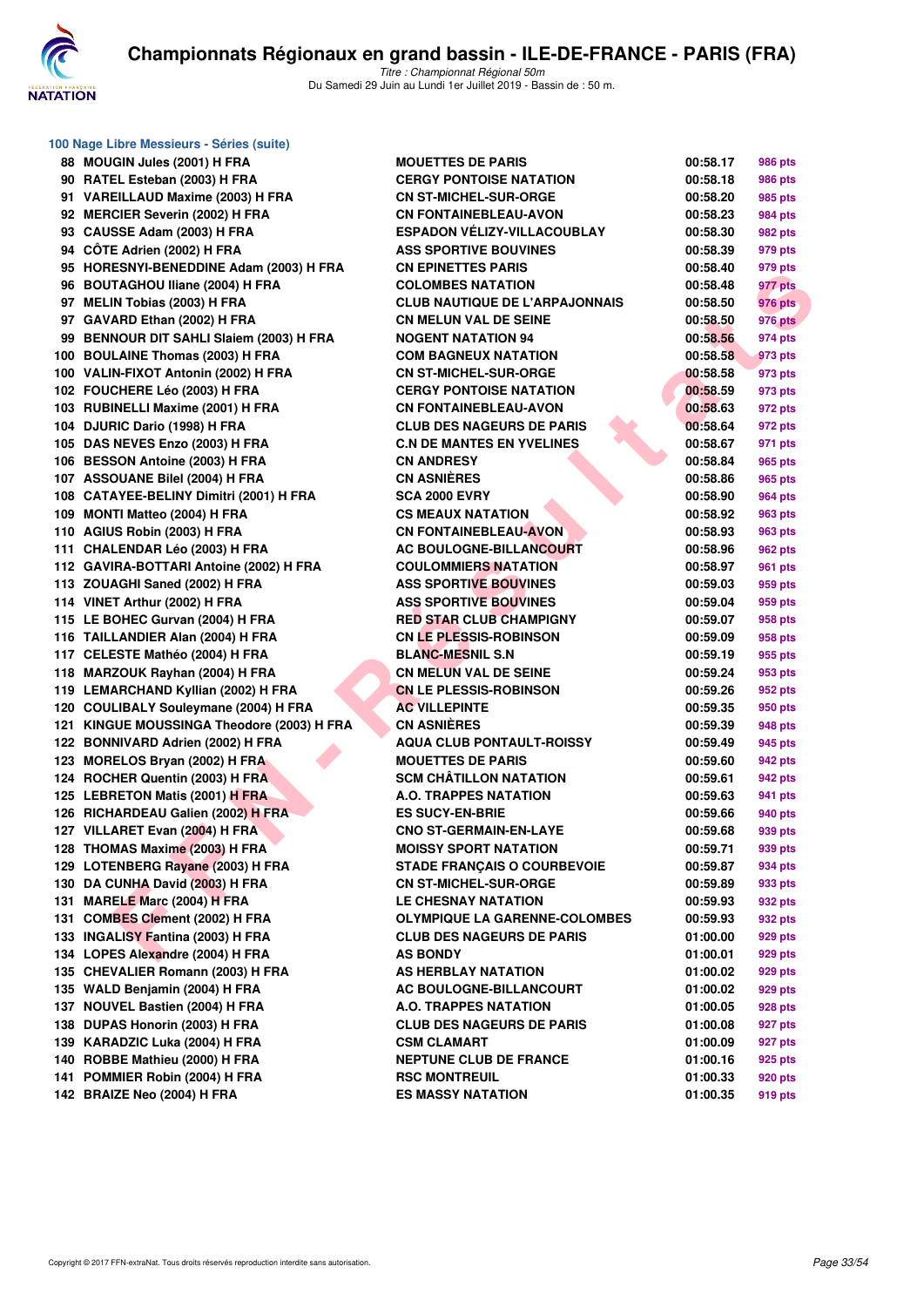

| 143 HALIT Alexandre (2003) H ALG         | <b>AC BOULOGN</b>               |
|------------------------------------------|---------------------------------|
| 144 LAMLICHE Hichame (2004) H FRA        | <b>ST-GEORGES</b>               |
| 145 LEMAIRE Benjamin (2002) H FRA        | <b>C.N OZOIR-LA</b>             |
| 146 TISON Mathis (2002) H FRA            | <b>CAL'HAY-LES</b>              |
| 147 CUDRY Hector (2004) H FRA            | <b>CO ULIS NATA</b>             |
| 148 GRANGEON Paul (2003) H FRA           | <b>AQUA VALLÉE</b>              |
| 148 ZIDANI Adil (2004) H FRA             | <b>AAS SARCELL</b>              |
| 150 LIV David (2004) H FRA               | <b>AQUA CLUB P</b>              |
| 151 CESAR Pierre (2002) H FRA            | <b>SN FRANCON'</b>              |
| 152 EL HASSANI Nahel (2004) H FRA        | <b>NEPTUNE CLL</b>              |
| 152 BOHLER Louis (2003) H FRA            | <b>S.M MONTROL</b>              |
| 154 HERVAULT Raphaël (2003) H FRA        | <b>CNO ST-GERN</b>              |
| 155 MONTI Ennio (2004) H FRA             | <b>LAGNY-SUR-M</b>              |
| 156 MALECKI Vincent (1978) H FRA         | <b>VGA ST-MAUR</b>              |
| 157 THIERRY Gaspard (2004) H FRA         | <b>CN MELUN VA</b>              |
| 158 HUGONENQ Milo (2004) H FRA           | <b>CLUB DES NA</b>              |
| 159 PERNOT Yoann (2003) H FRA            | <b>AQUA CLUB P</b>              |
| 160 COCHARD Mathieu (2004) H FRA         | <b>ES MASSY NA</b>              |
| 161 MUZARD Thomas (2004) H FRA           | <b>AS LE PLESSI</b>             |
| 162 NEVOT Romain (2004) H FRA            | <b>A.O. TRAPPES</b>             |
| 163 FERRAND Amélien (2004) H FRA         | <b>PROVINS NAT</b>              |
| 164 ERRAHMOUNI Adam (2004) H FRA         | <b>C.S MONTERE</b>              |
| 165 VANDEVELDE Thomas (2004) H FRA       | <b>SN VERSAILLI</b>             |
| 166 MENARD Bastien (2004) H FRA          | <b>RED STAR CLI</b>             |
| 167 BELLUNE Kewan (2004) H FRA           | <b>ES MASSY NA</b>              |
| 168 COLOMBOT Eddie (2004) H FRA          | <b>PROVINS NAT</b>              |
| 169 LEGET Pierre-Louis (2004) H FRA      | <b>PROVINS NAT</b>              |
| 170 BARON Joris (1998) H FRA             | <b>CANETON CLU</b>              |
| 171 PEYREL Léonard (2004) H FRA          | <b>ASS SPORTIV</b>              |
| 172 CAILLAULT Matthieu (2002) H FRA      | <b>SN VERSAILLI</b>             |
| 173 LATAPY Corentin (2003) H FRA         | <b>COULOMMIER</b>               |
| 174 AMROUCH-CHANTEPIE Idris (2004) H FRA | <b>RSC MONTRE</b>               |
| 175 HOSTEAUX Thomas (2004) H FRA         | <b>CLUB NAUTIQ</b>              |
| 176 BRUZZI Loris (2002) H FRA            | <b>CN MAISONS-</b>              |
| 177 BEKAR Mohamed Zaky (2004) H FRA      | <b>AAS SARCELL</b>              |
| --- BRÉ Alessandro (2004) H FRA          | <b>AC BOULOGN</b>               |
| --- MARTEL Gabriel (2004) H FRA          | <b>CN LE PLESSI</b>             |
| --- ALLAL Nail (2003) H FRA              | <b>ES NANTERRE</b>              |
| --- PAIS Thomas (2003) H FRA             | <b>SO ROSNY</b>                 |
| --- HOSTEAUX Laurent (2001) H FRA        | <b>CLUB NAUTIQ</b>              |
| --- WATTEZ Pacôme (2002) H FRA           | <b>C.N OZOIR-LA</b>             |
| --- STROZYK Evan (2004) H FRA            | <b>AQUA CLUB P</b>              |
| --- TRUFFAUT Swan (2003) H FRA           | <b>C.N DE MANTE</b>             |
| --- MELINARD Théo (2004) H FRA           | <b>AC VILLEPINT</b>             |
| 200 Nage Libre Messieurs - Séries        | (Lundi 1er Juillet 2019)        |
| 1 LE GALL Théophile (2001) H FRA         | <b>S.M MONTROL</b><br>$50 m: -$ |
| 2 BUGLER Enzo (2001) H FRA               | <b>CN MELUN VA</b><br>$50 m: -$ |
| 3 ROCHER Romain (2002) H FRA             | <b>STADE FRANÇ</b>              |

**100 Nage Libre Messieurs - Séries (suite)**

| 143 HALIT Alexandre (2003) H ALG                                  | AC BOULOGNE-BILLANCOURT               | 01:00.37       | <b>918 pts</b> |
|-------------------------------------------------------------------|---------------------------------------|----------------|----------------|
| 144 LAMLICHE Hichame (2004) H FRA                                 | <b>ST-GEORGES ARGENTEUIL</b>          | 01:00.41       | 917 pts        |
| 145 LEMAIRE Benjamin (2002) H FRA                                 | <b>C.N OZOIR-LA-FERRIERE</b>          | 01:00.44       | <b>916 pts</b> |
| 146 TISON Mathis (2002) H FRA                                     | <b>CA L'HAY-LES-ROSES</b>             | 01:00.46       | 916 pts        |
| 147 CUDRY Hector (2004) H FRA                                     | <b>CO ULIS NATATION</b>               | 01:00.52       | 914 pts        |
| 148 GRANGEON Paul (2003) H FRA                                    | <b>AQUA VALLÉE-DE-CHEVREUSE</b>       | 01:00.76       | 907 pts        |
| 148 ZIDANI Adil (2004) H FRA                                      | <b>AAS SARCELLES NATATION 95</b>      | 01:00.76       | 907 pts        |
| 150 LIV David (2004) H FRA                                        | <b>AQUA CLUB PONTAULT-ROISSY</b>      | 01:00.79       | <b>906 pts</b> |
| 151 CESAR Pierre (2002) H FRA                                     | <b>SN FRANCONVILLE</b>                | 01:00.94       | <b>901 pts</b> |
| 152 EL HASSANI Nahel (2004) H FRA                                 | <b>NEPTUNE CLUB DE FRANCE</b>         | 01:01.03       | <b>899 pts</b> |
| 152 BOHLER Louis (2003) H FRA                                     | <b>S.M MONTROUGE</b>                  | 01:01.03       | 899 pts        |
| 154 HERVAULT Raphaël (2003) H FRA                                 | <b>CNO ST-GERMAIN-EN-LAYE</b>         | 01:01.04       | <b>898 pts</b> |
| 155 MONTI Ennio (2004) H FRA                                      | <b>LAGNY-SUR-MARNE NATATION</b>       | 01:01.11       | 896 pts        |
| 156 MALECKI Vincent (1978) H FRA                                  | <b>VGA ST-MAUR</b>                    | 01:01.31       | 890 pts        |
| 157 THIERRY Gaspard (2004) H FRA                                  | <b>CN MELUN VAL DE SEINE</b>          | 01:01.32       | 890 pts        |
| 158 HUGONENQ Milo (2004) H FRA                                    | <b>CLUB DES NAGEURS DE PARIS</b>      | 01:01.34       | 889 pts        |
| 159 PERNOT Yoann (2003) H FRA                                     | <b>AQUA CLUB PONTAULT-ROISSY</b>      | 01:01.35       | <b>889 pts</b> |
| 160 COCHARD Mathieu (2004) H FRA                                  | <b>ES MASSY NATATION</b>              | 01:01.55       | <b>883 pts</b> |
| 161 MUZARD Thomas (2004) H FRA                                    | AS LE PLESSIS-SAVIGNY                 | 01:01.70       | 879 pts        |
| 162 NEVOT Romain (2004) H FRA                                     | <b>A.O. TRAPPES NATATION</b>          | 01:01.77       | 877 pts        |
| 163 FERRAND Amélien (2004) H FRA                                  | <b>PROVINS NATATION</b>               | 01:01.95       | 871 pts        |
| 164 ERRAHMOUNI Adam (2004) H FRA                                  | <b>C.S MONTERELAIS NATATION</b>       | 01:01.96       | 871 pts        |
| 165 VANDEVELDE Thomas (2004) H FRA                                | <b>SN VERSAILLES</b>                  | 01:02.00       | <b>870 pts</b> |
| 166 MENARD Bastien (2004) H FRA                                   | <b>RED STAR CLUB CHAMPIGNY</b>        | 01:02.10       | <b>867 pts</b> |
| 167 BELLUNE Kewan (2004) H FRA                                    | <b>ES MASSY NATATION</b>              | 01:02.20       | <b>864 pts</b> |
| 168 COLOMBOT Eddie (2004) H FRA                                   | <b>PROVINS NATATION</b>               | 01:02.22       | 863 pts        |
| 169 LEGET Pierre-Louis (2004) H FRA                               | <b>PROVINS NATATION</b>               | 01:02.59       | 852 pts        |
| 170 BARON Joris (1998) H FRA                                      | <b>CANETON CLUB DE BEAUMONT</b>       | 01:02.65       | 851 pts        |
| 171 PEYREL Léonard (2004) H FRA                                   | <b>ASS SPORTIVE BOUVINES</b>          | 01:02.98       | 841 pts        |
| 172 CAILLAULT Matthieu (2002) H FRA                               | <b>SN VERSAILLES</b>                  | 01:03.14       | 836 pts        |
| 173 LATAPY Corentin (2003) H FRA                                  | <b>COULOMMIERS NATATION</b>           | 01:03.79       | 818 pts        |
| 174 AMROUCH-CHANTEPIE Idris (2004) H FRA                          | <b>RSC MONTREUIL</b>                  | 01:03.81       | 817 pts        |
| 175 HOSTEAUX Thomas (2004) H FRA                                  | <b>CLUB NAUTIQUE DE L'ARPAJONNAIS</b> | 01:04.14       | 808 pts        |
| 176 BRUZZI Loris (2002) H FRA                                     | <b>CN MAISONS-ALFORT</b>              | 01:04.29       | <b>804 pts</b> |
| 177 BEKAR Mohamed Zaky (2004) H FRA                               | <b>AAS SARCELLES NATATION 95</b>      | 01:04.75       | 791 pts        |
| --- BRÉ Alessandro (2004) H FRA                                   | AC BOULOGNE-BILLANCOURT               | <b>DNS dec</b> |                |
| --- MARTEL Gabriel (2004) H FRA                                   | <b>CN LE PLESSIS-ROBINSON</b>         | <b>DNS dec</b> |                |
| --- ALLAL Nail (2003) H FRA                                       | <b>ES NANTERRE</b>                    | <b>DNS dec</b> |                |
| --- PAIS Thomas (2003) H FRA                                      | <b>SO ROSNY</b>                       | DNS dec        |                |
| --- HOSTEAUX Laurent (2001) H FRA                                 | <b>CLUB NAUTIQUE DE L'ARPAJONNAIS</b> | <b>DNS dec</b> |                |
| --- WATTEZ Pacôme (2002) H FRA                                    | <b>C.N OZOIR-LA-FERRIERE</b>          | <b>DNS dec</b> |                |
| --- STROZYK Evan (2004) H FRA                                     | <b>AQUA CLUB PONTAULT-ROISSY</b>      | <b>DNS dec</b> |                |
| --- TRUFFAUT Swan (2003) H FRA                                    | <b>C.N DE MANTES EN YVELINES</b>      | DNS dec        |                |
| --- MELINARD Théo (2004) H FRA                                    | <b>AC VILLEPINTE</b>                  | <b>DSQ</b>     |                |
|                                                                   |                                       |                |                |
| <b>POO Nage Libre Messieurs - Séries</b> (Lundi ter Juillet 2019) |                                       |                |                |
|                                                                   |                                       |                |                |

| 1 LE GALL Théophile (2001) H FRA   | <b>S.M MONTROUGE</b>                      |             | 01:56.13<br>1152 pts       |
|------------------------------------|-------------------------------------------|-------------|----------------------------|
|                                    | 100 m : 00:56.48 (00:56.48)<br>50 m : --- | 150 m : --- | 200 m: 01:56.13 (00:59.65  |
| 2 BUGLER Enzo (2001) H FRA         | <b>CN MELUN VAL DE SEINE</b>              |             | 01:57.49<br>1129 pts       |
|                                    | 100 m : 00:57.90 (00:57.90)<br>$50 m : -$ | $150 m : -$ | 200 m: 01:57.49 (00:59.59) |
| 3 ROCHER Romain (2002) H FRA       | <b>STADE FRANCAIS O COURBEVOIE</b>        |             | 01:57.69<br>1126 pts       |
|                                    | 100 m : 00:57.16 (00:57.16)<br>50 m : --- | $150 m : -$ | 200 m: 01:57.69 (01:00.53  |
| 4 NDIAYE Amadou (2001) H SEN       | <b>S.M MONTROUGE</b>                      |             | 01:57.75<br>1125 pts       |
|                                    | 100 m : 00:57.78 (00:57.78)<br>$50 m : -$ | $150 m : -$ | 200 m: 01:57.75 (00:59.97  |
| 5 RACZYNSKI Stanislas (1996) H FRA | <b>CN MELUN VAL DE SEINE</b>              |             | 01:58.08<br>1119 pts       |
|                                    | 100 m : 00:57.05 (00:57.05)<br>$50 m: -$  | 150 m : --- | 200 m: 01:58.08 (01:01.03  |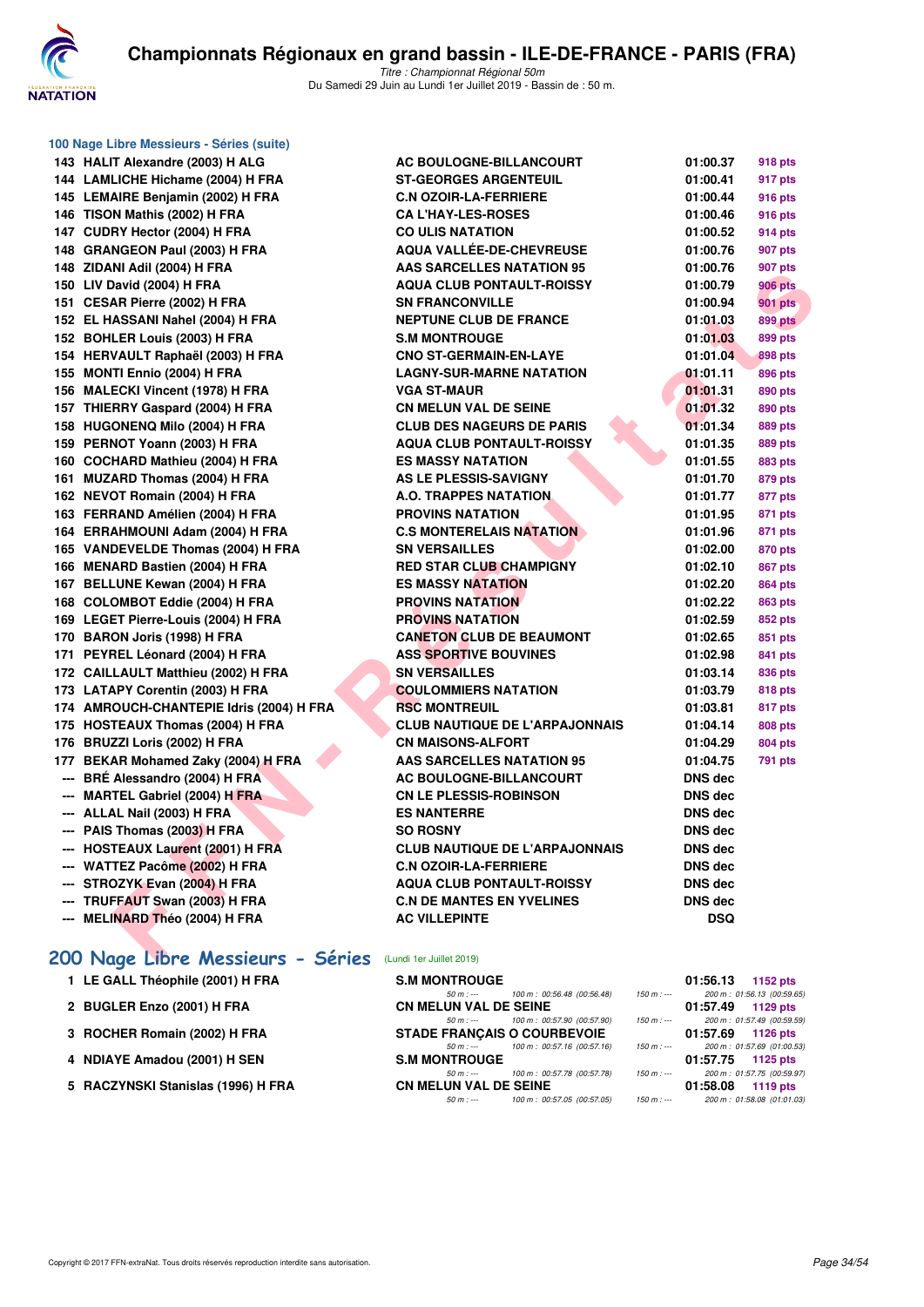

|    | 200 Nage Libre Messieurs - Séries (suite)     |                                                                                                                                                           |                                                                                         |
|----|-----------------------------------------------|-----------------------------------------------------------------------------------------------------------------------------------------------------------|-----------------------------------------------------------------------------------------|
|    | 6 BOURDON Rayane (2001) H FRA                 | <b>CN VIRY-CHATILLON</b><br>$50 m: -$<br>$150 m: -$<br>100 m : 00:56.57 (00:56.57)                                                                        | 01:58.12<br>1119 pts<br>200 m: 01:58.12 (01:01.55)                                      |
|    | 7 SEYE Matthieu (2002) H FRA                  | <b>CN LE PLESSIS-ROBINSON</b><br>$50 m: -$<br>100 m : 00:57.90 (00:57.90)<br>$150 m : -$                                                                  | 01:58.54<br><b>1111 pts</b><br>200 m: 01:58.54 (01:00.64)                               |
| 8  | DA SILVA UMMENHOVER Thibault (2001) H FRA     | <b>CN MELUN VAL DE SEINE</b><br>100 m: 00:57.83 (00:57.83)<br>$50 m: -$<br>$150 m: -$                                                                     | 01:58.64<br>1110 pts<br>200 m: 01:58.64 (01:00.81)                                      |
|    | 9 BONGERS Nils (2002) H FRA                   | <b>CNO ST-GERMAIN-EN-LAYE</b><br>100 m : 00:57.00 (00:57.00)<br>$50 m: -$<br>$150 m : -$                                                                  | 01:59.02<br><b>1104 pts</b><br>200 m: 01:59.02 (01:02.02)                               |
|    | 10 CHAMBRAUD Nicolas (2001) H FRA             | <b>CS CLICHY 92</b>                                                                                                                                       | 01:59.51<br>1095 pts                                                                    |
|    | 11 SUMEIRE Eliott (1999) H FRA                | $50 m: -$<br>100 m : 00:58.00 (00:58.00)<br>$150 m : -$<br><b>CA ORSAY</b>                                                                                | 200 m: 01:59.51 (01:01.51)<br>02:00.21<br><b>1084 pts</b>                               |
|    | 12 BOUGHATTAS Fadi (2003) H FRA               | $50 m: -$<br>100 m : 00:56.60 (00:56.60)<br>$150 m : -$<br>AAS SARCELLES NATATION 95                                                                      | 200 m: 02:00.21 (01:03.61)<br>02:00.26<br><b>1083 pts</b>                               |
|    | 13 LE COZ Cédric (2002) H FRA                 | 100 m: 00:58.15 (00:58.15)<br>$50 m: -$<br>$150 m : -$<br><b>AS CORBEIL-ESSONNE</b>                                                                       | 200 m : 02:00.26 (01:02.11)<br>02:00.29<br><b>1083 pts</b>                              |
|    | 14 COUDRAIS Yvon (2000) H FRA                 | $50 m: -$<br>100 m: 00:58.66 (00:58.66)<br>$150 m: -$<br><b>RED STAR CLUB CHAMPIGNY</b>                                                                   | 200 m: 02:00.29 (01:01.63)<br>02:00.37<br><b>1081 pts</b>                               |
|    | 15 HANOTEAUX Tescelin (1999) H FRA            | $150 m : -$<br>$50 m: -$<br>100 m : 00:59.12 (00:59.12)<br><b>OLYMPIQUE LA GARENNE-COLOMBES</b><br>100 m: 00:58.63 (00:58.63)<br>$50 m: -$<br>$150 m : -$ | 200 m: 02:00.37 (01:01.25)<br>02:00.43<br><b>1080 pts</b><br>200 m: 02:00.43 (01:01.80) |
|    | 16 GUILLOT Remy (1998) H FRA                  | <b>LAGNY-SUR-MARNE NATATION</b>                                                                                                                           | 02:01.43<br>1064 pts                                                                    |
|    | 17 HUET-LEBERRUYER Titouan (2003) H FRA       | 100 m: 00:58.88 (00:58.88)<br>$50 m: -$<br>$150 m: -$<br><b>CS CLICHY 92</b>                                                                              | 200 m: 02:01.43 (01:02.55)<br>02:01.52<br>1062 pts                                      |
|    | 18 CLAIMAND Adrien (2003) H FRA               | 100 m: 01:00.02 (01:00.02)<br>$50 m: -$<br>$150 m$ : ---<br><b>CSN GUYANCOURT</b>                                                                         | 200 m: 02:01.52 (01:01.50)<br>02:01.89<br><b>1056 pts</b>                               |
| 19 | QUILLAUX Gwendal (2002) H FRA                 | $50 m: -$<br>100 m: 00:59.23 (00:59.23)<br>$150 m : -$<br><b>CN VIRY-CHATILLON</b>                                                                        | 200 m: 02:01.89 (01:02.66)<br>02:02.51<br>1046 pts                                      |
| 20 | GAY SEMENKOFF Ewen (2002) H FRA               | $50 m: -$<br>100 m : 00:59.43 (00:59.43)<br>$150 m : -$<br><b>CN MELUN VAL DE SEINE</b>                                                                   | 200 m: 02:02.51 (01:03.08)<br>02:02.59<br>1045 pts                                      |
|    | 21 TANTER Colin (2003) H FRA                  | 100 m : 00:58.29 (00:58.29)<br>$50 m: -$<br>$150 m : -$<br><b>S.M MONTROUGE</b>                                                                           | 200 m: 02:02.59 (01:04.30)<br>02:02.95<br>1039 pts                                      |
|    | 22 ZACHELIN Anaïque (2001) H FRA              | 100 m: 00:59.88 (00:59.88)<br>$50 m: -1$<br>$150 m: -$<br><b>ES MASSY NATATION</b>                                                                        | 200 m: 02:02.95 (01:03.07)<br>02:03.31<br>1033 pts                                      |
|    | 23 COLOMAR Kyllian (2003) H FRA               | 100 m: 00:58.85 (00:58.85)<br>$50 m: -$<br>$150 m: -$<br><b>SN VERSAILLES</b>                                                                             | 200 m: 02:03.31 (01:04.46)<br>02:03.69<br>1027 pts                                      |
|    | 24 VISSE Pierre-Zineddine (2004) H FRA        | $50 m: -$<br>100 m: 01:00.01 (01:00.01)<br>$150 m : -$<br><b>SN VERSAILLES</b>                                                                            | 200 m: 02:03.69 (01:03.68)<br>02:03.72<br>1027 pts                                      |
|    | 25 DA COSTA Enzo (2002) H FRA                 | $50 m: -$<br>100 m: 01:00.51 (01:00.51)<br>$150 m: -$<br><b>C.S MONTERELAIS NATATION</b>                                                                  | 200 m: 02:03.72 (01:03.21)<br>02:03.99<br>1023 pts                                      |
|    |                                               | $50 m: -$<br>100 m: 01:00.51 (01:00.51)<br>$150 m : -$<br><b>ES NANTERRE</b>                                                                              | 200 m: 02:03.99 (01:03.48)                                                              |
|    | 26 ALLAL Nail (2003) H FRA                    | $50 m: -$<br>100 m: 01:00.48 (01:00.48)<br>$150 m : -$                                                                                                    | 02:04.10<br>1021 pts<br>200 m: 02:04.10 (01:03.62)                                      |
|    | 27 MASBAHI Orens (2002) H FRA                 | <b>MOUETTES DE PARIS</b><br>$50 m: -$<br>100 m: 00:59.54 (00:59.54)<br>$150 m: -$                                                                         | 02:05.71<br>995 pts<br>200 m: 02:05.71 (01:06.17)                                       |
| 28 | <b>KINGUE MOUSSINGA Theodore (2003) H FRA</b> | <b>CN ASNIERES</b><br>100 m: 01:00.89 (01:00.89)<br>$50 m: -$<br>$150 m: -$                                                                               | 02:05.89<br>992 pts<br>200 m: 02:05.89 (01:05.00)                                       |
| 29 | GORLIER Enzo (2003) H FRA                     | <b>AC VILLEPINTE</b><br>$50 m: -$<br>100 m : 01:00.10 (01:00.10)<br>$150 m : -$                                                                           | 02:06.53<br>982 pts<br>200 m: 02:06.53 (01:06.43)                                       |
|    | 30 LEDE Jérémy (1990) H FRA                   | <b>CN ASNIERES</b><br>$50 m: -$<br>100 m : 00:59.52 (00:59.52)<br>$150 m: -$                                                                              | 02:06.78<br>978 pts<br>200 m: 02:06.78 (01:07.26)                                       |
|    | 31 SURROZ Alexandre (2000) H FRA              | <b>CA L'HAY-LES-ROSES</b><br>100 m: 01:01.35 (01:01.35)                                                                                                   | 02:06.99<br>975 pts                                                                     |
|    | 32 VERNET Hadrien (2004) H FRA                | $150 m : -$<br>50 m : ---<br><b>SN VERSAILLES</b>                                                                                                         | 200 m: 02:06.99 (01:05.64)<br>02:07.09<br>974 pts                                       |
|    | 33 MANSOURI Lucas (2003) H FRA                | $50 m: -$<br>100 m: 01:01.54 (01:01.54)<br>$150 m : -$<br><b>TREMBLAY AC</b>                                                                              | 200 m: 02:07.09 (01:05.55)<br>02:07.41<br>969 pts                                       |
|    | 34 LATAPY Aurélien (2001) H FRA               | $50 m: -$<br>100 m: 01:02.46 (01:02.46)<br>$150 m : -$<br><b>CS MEAUX NATATION</b>                                                                        | 200 m: 02:07.41 (01:04.95)<br>02:07.55<br>966 pts                                       |
| 35 | CAUSSE Adam (2003) H FRA                      | $50 m: -$<br>100 m: 01:01.89 (01:01.89)<br>$150 m : -$<br><b>ESPADON VELIZY-VILLACOUBLAY</b>                                                              | 200 m: 02:07.55 (01:05.66)<br>02:08.13<br>958 pts                                       |
| 36 | <b>BARRIERE Arthur (2004) H FRA</b>           | $50 m: -$<br>100 m: 01:02.95 (01:02.95)<br>$150 m : -$<br><b>COLOMBES NATATION</b>                                                                        | 200 m : 02:08.13 (01:05.18)<br>02:08.38<br>954 pts                                      |
| 37 | <b>HERNANDEZ Dorian (2003) H FRA</b>          | 100 m: 01:01.91 (01:01.91)<br>$50 m: -$<br>$150 m : -$<br><b>CN BRUNOY-ESSONNE</b>                                                                        | 200 m: 02:08.38 (01:06.47)<br>02:08.40<br>953 pts                                       |
| 38 | HIRCHI Axel (2002) H FRA                      | 100 m: 01:00.23 (01:00.23)<br>$50 m: -$<br>$150 m : -$<br><b>CN ASNIERES</b>                                                                              | 200 m: 02:08.40 (01:08.17)<br>02:08.42<br>953 pts                                       |
| 39 | <b>RUBINELLI Maxime (2001) H FRA</b>          | $50 m: -$<br>100 m: 01:02.74 (01:02.74)<br>$150 m : -$<br><b>CN FONTAINEBLEAU-AVON</b>                                                                    | 200 m: 02:08.42 (01:05.68)<br>02:09.00<br>944 pts                                       |
| 40 | <b>BONNET Louis (2002) H FRA</b>              | 100 m: 01:02.52 (01:02.52)<br>$50 m: -$<br>$150 m : -$<br><b>LAGNY-SUR-MARNE NATATION</b>                                                                 | 200 m: 02:09.00 (01:06.48)<br>02:09.01<br>944 pts                                       |
|    | 41 COMBES Clement (2002) H FRA                | $50 m: -$<br>100 m: 01:01.51 (01:01.51)<br>$150 m : -$<br><b>OLYMPIQUE LA GARENNE-COLOMBES</b>                                                            | 200 m : 02:09.01 (01:07.50)<br>02:09.51<br>936 pts                                      |

| -CHÂTILLON                                  |  |                             |               | 01:58.12 | 1119 pts                                      |
|---------------------------------------------|--|-----------------------------|---------------|----------|-----------------------------------------------|
| $50 m: -$<br><b>LESSIS-ROBINSON</b>         |  | 100 m: 00:56.57 (00:56.57)  | $150 m : -$   | 01:58.54 | 200 m: 01:58.12 (01:01.55)<br>1111 pts        |
| $50 m: -$                                   |  | 100 m : 00:57.90 (00:57.90) | $150 m : -$   |          | 200 m: 01:58.54 (01:00.64)                    |
| <b>JN VAL DE SEINE</b><br>$50 m: -$         |  | 100 m: 00:57.83 (00:57.83)  | $150 m: -$    | 01:58.64 | <b>1110 pts</b><br>200 m: 01:58.64 (01:00.81) |
| <b>GERMAIN-EN-LAYE</b>                      |  |                             |               | 01:59.02 | 1104 $pts$                                    |
| $50 m: -$<br>HY 92                          |  | 100 m : 00:57.00 (00:57.00) | $150 m : -$   | 01:59.51 | 200 m: 01:59.02 (01:02.02)<br>1095 pts        |
| $50 m: -$                                   |  | 100 m : 00:58.00 (00:58.00) | $150 m: -$    |          | 200 m: 01:59.51 (01:01.51)                    |
| AΥ                                          |  | 100 m : 00:56.60 (00:56.60) | $150 m: -$    | 02:00.21 | <b>1084 pts</b><br>200 m: 02:00.21 (01:03.61) |
| 50 m : ---<br><b>RCELLES NATATION 95</b>    |  |                             |               | 02:00.26 | 1083 $pts$                                    |
| $50 m: -$<br><b>BEIL-ESSONNE</b>            |  | 100 m: 00:58.15 (00:58.15)  | $150 m : -$   | 02:00.29 | 200 m : 02:00.26 (01:02.11)<br>1083 pts       |
| $50 m: -$                                   |  | 100 m : 00:58.66 (00:58.66) | $150 m : -$   |          | 200 m: 02:00.29 (01:01.63)                    |
| <b>AR CLUB CHAMPIGNY</b>                    |  |                             |               | 02:00.37 | <b>1081 pts</b>                               |
| $50 m: -$<br><b>QUE LA GARENNE-COLOMBES</b> |  | 100 m : 00:59.12 (00:59.12) | $150 m : -$   | 02:00.43 | 200 m: 02:00.37 (01:01.25)<br>1080 pts        |
| $50 m: -$                                   |  | 100 m: 00:58.63 (00:58.63)  | $150 m : -$   |          | 200 m : 02:00.43 (01:01.80)                   |
| <b>SUR-MARNE NATATION</b>                   |  |                             |               | 02:01.43 | 1064 pts                                      |
| $50 m: -$<br>HY 92                          |  | 100 m: 00:58.88 (00:58.88)  | $150 m : -$   | 02:01.52 | 200 m: 02:01.43 (01:02.55)<br>1062 $pts$      |
| $50 m: -$                                   |  | 100 m: 01:00.02 (01:00.02)  | $150 m$ : --- |          | 200 m: 02:01.52 (01:01.50)                    |
| <b>YANCOURT</b>                             |  |                             |               | 02:01.89 | <b>1056 pts</b>                               |
| $50 m: -$<br>-CHÀTILLON                     |  | 100 m : 00:59.23 (00:59.23) | $150 m : -$   | 02:02.51 | 200 m: 02:01.89 (01:02.66)<br><b>1046 pts</b> |
| $50 m: -$                                   |  | 100 m: 00:59.43 (00:59.43)  | $150 m : -$   |          | 200 m: 02:02.51 (01:03.08)                    |
| UN VAL DE S <b>EIN</b> E<br>$50 m: -$       |  | 100 m: 00:58.29 (00:58.29)  | $150 m: -$    | 02:02.59 | <b>1045 pts</b><br>200 m: 02:02.59 (01:04.30) |
| <b>ITROUGE</b>                              |  |                             |               | 02:02.95 | <b>1039 pts</b>                               |
| $50 m : -1$                                 |  | 100 m : 00:59.88 (00:59.88) | $150 m : -$   |          | 200 m: 02:02.95 (01:03.07)                    |
| SY NATATION<br>$50 m: -$                    |  | 100 m : 00:58.85 (00:58.85) | $150 m : -$   | 02:03.31 | 1033 pts<br>200 m: 02:03.31 (01:04.46)        |
| <b>SAILLES</b>                              |  |                             |               | 02:03.69 | <b>1027 pts</b>                               |
| $50 m: -$<br>SAILLES                        |  | 100 m: 01:00.01 (01:00.01)  | $150 m: -$    | 02:03.72 | 200 m: 02:03.69 (01:03.68)<br>1027 $p$ ts     |
| $50 m: -$                                   |  | 100 m: 01:00.51 (01:00.51)  | $150 m : -$   |          | 200 m : 02:03.72 (01:03.21)                   |
| ITERELAIS NATATION                          |  |                             |               | 02:03.99 | 1023 pts                                      |
| $50 m: -$<br><b>TERRE</b>                   |  | 100 m: 01:00.51 (01:00.51)  | $150 m: -$    | 02:04.10 | 200 m: 02:03.99 (01:03.48)<br>1021 pts        |
| $50 m: -$                                   |  | 100 m: 01:00.48 (01:00.48)  | $150 m : -$   |          | 200 m: 02:04.10 (01:03.62)                    |
| 'ES DE PARIS<br>$50 m: -$                   |  | 100 m: 00:59.54 (00:59.54)  | $150 m : -$   | 02:05.71 | 995 pts<br>200 m: 02:05.71 (01:06.17)         |
| <b>ERES</b>                                 |  |                             |               | 02:05.89 | 992 pts                                       |
| $50 m: -$<br><b>EPINTE</b>                  |  | 100 m: 01:00.89 (01:00.89)  | $150 m: -$    | 02:06.53 | 200 m: 02:05.89 (01:05.00)<br>982 pts         |
| $50 m: -$                                   |  | 100 m: 01:00.10 (01:00.10)  | $150 m: -$    |          | 200 m: 02:06.53 (01:06.43)                    |
| <b>ERES</b>                                 |  |                             |               | 02:06.78 | 978 pts                                       |
| $50 m: -$<br><b>Y-LES-ROSES</b>             |  | 100 m : 00:59.52 (00:59.52) | $150 m : -$   | 02:06.99 | 200 m: 02:06.78 (01:07.26)<br>975 pts         |
| 50 m : ---                                  |  | 100 m: 01:01.35 (01:01.35)  | $150 m : -$   |          | 200 m: 02:06.99 (01:05.64)                    |
| <b>SAILLES</b><br>$50 m: -$                 |  | 100 m: 01:01.54 (01:01.54)  | $150 m : -$   | 02:07.09 | 974 pts<br>200 m: 02:07.09 (01:05.55)         |
| AY AC.                                      |  |                             |               | 02:07.41 | 969 pts                                       |
| $50 m: -$                                   |  | 100 m: 01:02.46 (01:02.46)  | $150 m : -$   | 02:07.55 | 200 m: 02:07.41 (01:04.95)                    |
| UX NATATION<br>$50 m: -$                    |  | 100 m: 01:01.89 (01:01.89)  | $150 m : -$   |          | 966 pts<br>200 m: 02:07.55 (01:05.66)         |
| <b>IN VELIZY-VILLACOUBLAY</b>               |  |                             |               | 02:08.13 | 958 pts                                       |
| $50 m: -$<br><b>BES NATATION</b>            |  | 100 m: 01:02.95 (01:02.95)  | $150 m: -$    | 02:08.38 | 200 m: 02:08.13 (01:05.18)<br>954 pts         |
| $50 m: -$                                   |  | 100 m: 01:01.91 (01:01.91)  | $150 m : -$   |          | 200 m: 02:08.38 (01:06.47)                    |
| <b>NOY-ESSONNE</b><br>$50 m: -$             |  | 100 m: 01:00.23 (01:00.23)  | $150 m : -$   | 02:08.40 | 953 pts<br>200 m: 02:08.40 (01:08.17)         |
| <b>ERES</b>                                 |  |                             |               | 02:08.42 | 953 pts                                       |
| 50 m : ---<br><b>TAINEBLEAU-AVON</b>        |  | 100 m: 01:02.74 (01:02.74)  | $150 m: -$    | 02:09.00 | 200 m: 02:08.42 (01:05.68)<br>944 pts         |
| $50 m: -$                                   |  | 100 m: 01:02.52 (01:02.52)  | $150 m : -$   |          | 200 m: 02:09.00 (01:06.48)                    |
| SUR-MARNE NATATION                          |  |                             |               | 02:09.01 | 944 pts                                       |
| $50 m: -$<br><b>QUE LA GARENNE-COLOMBES</b> |  | 100 m: 01:01.51 (01:01.51)  | $150 m : -$   | 02:09.51 | 200 m: 02:09.01 (01:07.50)<br>936 pts         |
| $50 m: -$                                   |  | 100 m: 01:02.27 (01:02.27)  | $150 m : -$   |          | 200 m: 02:09.51 (01:07.24)                    |
|                                             |  |                             |               |          |                                               |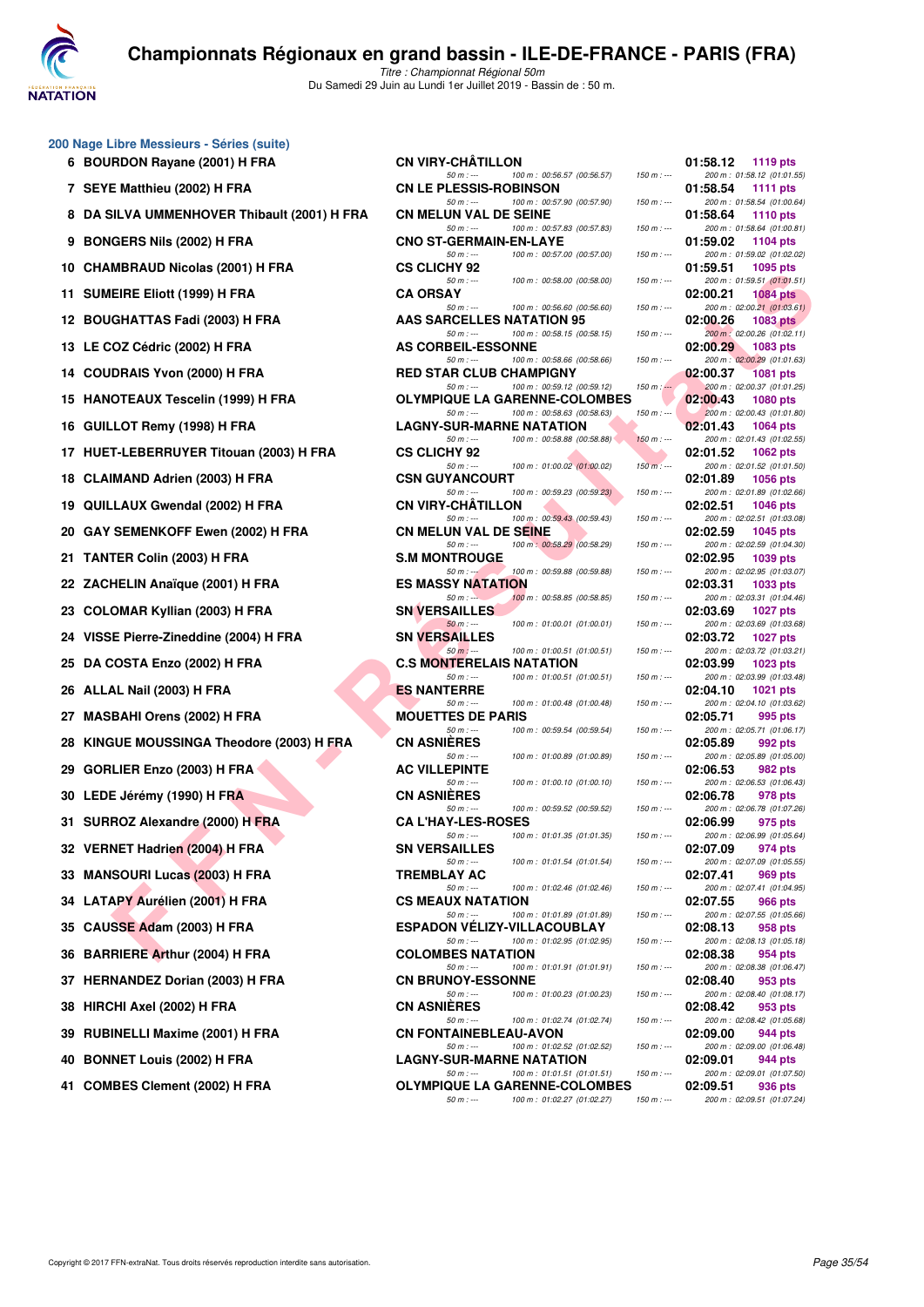

Titre : Championnat Régional 50m Du Samedi 29 Juin au Lundi 1er Juillet 2019 - Bassin de : 50 m.

#### **200 Nage Libre Messieurs - Séries (suite)**

- 
- **43 GABALI Matthieu (2003) H FRA**
- **44 CATAYEE-BELINY Dimitri (2001) H FRA**
- **45 PIQUERAS Julien (2003) H FRA**
- 
- **47 DESOLUE Valentin (2003) H FRA**
- 
- 
- 
- 
- 
- 
- **LEPINAY Come (2003) H FRA**
- **BOURSIER Merlin (2001) H FRA**
- --- AKACHKACHI Aymenn (2004) H FRA
- --- FERCHICHI Rayane (2001) H FRA
- **VANDEVELDE Thomas (2004) H FRA**

#### **[400 Nage Libre Messieurs - Séries](http://www.ffnatation.fr/webffn/resultats.php?idact=nat&go=epr&idcpt=61555&idepr=54)** (Samedi 29 Juin 2019)

1 RACZYNSKI Stanislas (1996) H FRA **CN MELUN VAL DE SEINE** 2 LE GALL Théophile (2001) H FRA **3 AZRA Alexandre (2000) H FRA ES VITRY**<br>
50 m = 100 m = 02:58 56 (00:58.56) = 150 m = 200 m = 02:02.62 (01:04.06) = 250 m = 300 m = 03:06 ft 4 NDIAYE Amadou (2001) H SEN S.M MONTROUGE 50 m : --- 100 m : 01:00.06 (01:00.06) 150 m : --- 200 m : 02:03.46 250 m : -- 300 m : 03:06.99 (01:03.47) 350 m : -- 400 m : 04:09.46 (01:02.47)<br>HANOTEAUX Tescelin (1999) H FRA OLYMPIQUE LA GARENNE-COLOMBES 04:12.40 1099 **5 HANOTEAUX Tescelin (1999) H FRA OLYMPIQUE LA GARENNE-COLOMBES 04:12.40 1099 pts 6 ZACHELIN Anaïque (2001) H FRA ES MASSY NATATION** 50 m : 109 m : 01:01:03.08 pts in 109 m : 01:01:03.08 pts in 109 m : 03:08.6 **7 CHAMBRAUD Charles (2001) H FRA COLOMBES NATATION**<br>
50.m = 100.m = 01:00.00 (01:00.00) = 150.m = 200.m = 02:04 13.(01:04 13) = 250.m = 300.m = 03:09 2 **8 BOUGHATTAS Fadi (2003) H FRA AAS SARCELLES NATATION 95**<br>  $50 m$ :  $\cdots$  100 m: 01:00.21 (01:00.21) 150 m;  $\cdots$  200 m: 02:04.34 (01:04.13) 250 m;  $\cdots$  300 m; 03:09.0 **9 BONGERS Nils (2002) H FRA CNO ST-GERMAIN-EN-LAYE**<br>  $\frac{50 \text{ m} \cdot \text{m}}{200 \text{ m} \cdot 00 \text{ m} \cdot 00 \text{ m} \cdot 00 \cdot 00 \cdot 00 \cdot 4}}$   $\frac{150 \text{ m} \cdot \text{m}}{150 \text{ m} \cdot \text{m}}$   $\frac{200 \text{ m} \cdot 0204.99}{250 \text{ m} \cdot 0304.45}$   $\frac{250 \text{ m} \cdot \text$ **10 CHAMBRAUD Nicolas (2001) H FRA CS CLICHY 92 04:14.10 1085 pts** 100 m : 00:58.38 (00:58.38) **11 COLOMAR Kyllian (2003) H FRA** SN VERSAILLES 50 m: -- 500 m: 03:11.5 **12 LESPRIT Paul (1999) H FRA CLUB DES NAGEURS DE PARIS**<br>
50 m : 100 m : 01:00.93 (01:00.93) 150 m : 160 m : 02:04.86 (01:03.93) 250 m : 16 00 m : 03:11.3 **13 DA SILVA UMMENHOVER Thibault (2001) H FRA CN MELUN VAL DE SEINE 04:18.24 1052 pts 14 GAY SEMENKOFF Ewen (2002) H FRA CN MELUN VAL DE SEINE**<br>
50 m : --- 100 m : 01:01.45 (01:01.45) 150 m :-- 200 m : 02:07.65 (01:06.20) 250 m :-- 300 m : 03:14.7 **15 FERCHICHI Samy (2004) H FRA AAS SARCELLES NATATION 95 50** m : --- **100** m : 01:02.49 (01:02.49) **150** m : -- **200 m** : 02:10.17 (01:07.68) **250** m : -- **300** m : 03:16.4 **16 LEMARCHAND Antonn (2004) H FRA CN LE PLESSIS-ROBINSON**<br>
50 m : --- 100 m : 01:00.36 (01:00.36) 150 m :--- 200 m : 02:06.54 (01:06.18) 250 m :--- 300 m : 03:14.0 **17 IVIC Yoni (2001) H FRA CLUB DES NAGEURS DE PARIS 60 m** : --- **100 m** : 01:02.17 (01:02.17) **150 m** : -- **200 m** : 02:10.34 (01:08.17) **250 m** :-- **300 m** : 03:19.2 **18 LE COZ Cédric (2002) H FRA 19 BOSSU Erwan (2004) H FRA C.S MONTERELAIS NATATION**<br>
50 m : --- 100 m : 01:03.14 (01:03.14) 150 m : -- 200 m : 02:10.63 (01:07.49) 250 m : -- 300 m : 03:18.6

| Copyright © 2017 FFN-extraNat. Tous droits réservés reproduction interdite sans autorisation. | Page 36/54 |
|-----------------------------------------------------------------------------------------------|------------|

| JU Nage Libre Messieurs - Series (suite). |                                    |                                        |                         |                |                            |
|-------------------------------------------|------------------------------------|----------------------------------------|-------------------------|----------------|----------------------------|
| 42 DA CUNHA David (2003) H FRA            | <b>CN ST-MICHEL-SUR-ORGE</b>       |                                        |                         | 02:10.12       | 927 pts                    |
|                                           | $50 m : -$                         | 100 m: 01:04.01 (01:04.01)             | $150 m : -$             |                | 200 m: 02:10.12 (01:06.11) |
| 43 GABALI Matthieu (2003) H FRA           | <b>ES VITRY</b>                    |                                        |                         | 02:10.74       | 918 pts                    |
|                                           |                                    | 50 m : --- 100 m : 01:03.71 (01:03.71) | $150 m : -$             |                | 200 m: 02:10.74 (01:07.03  |
| 44 CATAYEE-BELINY Dimitri (2001) H FRA    | <b>SCA 2000 EVRY</b>               |                                        |                         | 02:12.13       | 897 pts                    |
|                                           | $50 m: -$                          | 100 m : 01:03.34 (01:03.34)            | $150 m : -$             |                | 200 m: 02:12.13 (01:08.79  |
| 45 PIQUERAS Julien (2003) H FRA           | <b>LE CHESNAY NATATION</b>         |                                        |                         | 02:12.91       | 885 pts                    |
|                                           | $50 m : -$                         | 100 m : 01:04.17 (01:04.17)            | $150 m : -$             |                | 200 m: 02:12.91 (01:08.74  |
| 46 HALIT Alexandre (2003) H ALG           | AC BOULOGNE-BILLANCOURT            |                                        |                         | 02:13.03       | 883 pts                    |
|                                           | $50 m: -$                          | 100 m : 01:04.58 (01:04.58)            | $150 m : -$             |                | 200 m: 02:13.03 (01:08.45  |
| 47 DESOLUE Valentin (2003) H FRA          | <b>C.S MONTERELAIS NATATION</b>    |                                        |                         | 02:13.20       | 881 pts                    |
|                                           | $50 m : -$                         | 100 m : 01:02.78 (01:02.78)            | $150 m : -$             |                | 200 m: 02:13.20 (01:10.42  |
| 48 DOKIC Nael (2003) H FRA                | <b>CN ASNIÈRES</b>                 |                                        |                         | 02:13.89       | 871 pts                    |
|                                           |                                    | 50 m : --- 100 m : 01:04.67 (01:04.67) | $150 m$ : $-$           |                | 200 m : 02:13.89 (01:09.22 |
| 49 CHAPUT Denis (2002) H FRA              | <b>COULOMMIERS NATATION</b>        |                                        |                         | 02:14.71       | 858 pts                    |
|                                           | $50 m: -$                          | 100 m : 01:04.25 (01:04.25)            | $150 m : -$             |                | 200 m: 02:14.71 (01:10.46  |
| 50 JAMART Olivier (2003) H FRA            | <b>COULOMMIERS NATATION</b>        |                                        |                         | 02:15.43       | 848 pts                    |
|                                           | $50 m: -$                          | 100 m: 01:05.10 (01:05.10)             | $150 \text{ m}$ : $-$ 0 |                | 200 m: 02:15.43 (01:10.33) |
| 51 LOTENBERG Rayane (2003) H FRA          | <b>STADE FRANÇAIS O COURBEVOIE</b> |                                        |                         | 02:17.53       | 818 pts                    |
|                                           | $50 m$ : $--$                      | 100 m: 01:04.61 (01:04.61)             | $150 m : -1$            |                | 200 m: 02:17.53 (01:12.92) |
| 52 LATAPY Corentin (2003) H FRA           | <b>COULOMMIERS NATATION</b>        |                                        |                         | 02:17.87       | 813 pts                    |
|                                           | $50 m: -$                          | 100 m: 01:05.90 (01:05.90)             | $150 m: -$              |                | 200 m: 02:17.87 (01:11.97  |
| 53 ERRAHMOUNI Adam (2004) H FRA           | <b>C.S MONTERELAIS NATATION</b>    |                                        |                         | 02:17.88       | 813 pts                    |
|                                           | $50 m: -$                          | 100 m : 01:06.87 (01:06.87)            | $150 m$ : ---           |                | 200 m: 02:17.88 (01:11.01  |
| --- LEPINAY Come (2003) H FRA             | <b>RACING CLUB DE FRANCE</b>       |                                        |                         | <b>DNS</b> dec |                            |
| --- BOURSIER Merlin (2001) H FRA          | AAS SARCELLES NATATION 95          |                                        |                         | DNS dec        |                            |
| --- AKACHKACHI Aymenn (2004) H FRA        | <b>MONTIGNY NATATION</b>           |                                        |                         | <b>DNS</b> dec |                            |
| --- FERCHICHI Rayane (2001) H FRA         | <b>AAS SARCELLES NATATION 95</b>   |                                        |                         | <b>DNS</b> dec |                            |
|                                           |                                    |                                        |                         |                |                            |
| --- VANDEVELDE Thomas (2004) H FRA        | <b>SN VERSAILLES</b>               |                                        |                         | <b>DNS</b> dec |                            |
|                                           |                                    |                                        |                         |                |                            |

|       |         | 02:10.12 927 pts            |
|-------|---------|-----------------------------|
| : --- |         | 200 m: 02:10.12 (01:06.11)  |
|       |         | 02:10.74 918 pts            |
|       |         | 200 m: 02:10.74 (01:07.03)  |
|       |         | 02:12.13 897 pts            |
|       |         | 200 m: 02:12.13 (01:08.79)  |
|       |         | 02:12.91 885 pts            |
|       |         | 200 m: 02:12.91 (01:08.74)  |
|       |         | 02:13.03 883 pts            |
|       |         | 200 m: 02:13.03 (01:08.45)  |
|       |         | 02:13.20 881 pts            |
|       |         | 200 m : 02:13.20 (01:10.42) |
|       |         | 02:13.89 871 pts            |
|       |         | 200 m: 02:13.89 (01:09.22)  |
|       |         | $02:14.71$ 858 pts          |
|       |         | 200 m: 02:14.71 (01:10.46)  |
|       |         | 02:15.43 848 pts            |
|       |         | 200 m: 02:15.43 (01:10.33)  |
|       |         | 02:17.53 818 pts            |
|       |         | 200 m: 02:17.53 (01:12.92)  |
|       |         | 02:17.87 813 pts            |
|       |         | 200 m: 02:17.87 (01:11.97)  |
|       |         | 02:17.88 813 pts            |
|       |         | 200 m: 02:17.88 (01:11.01)  |
|       | DNS dec |                             |
|       | DNS dec |                             |
|       | DNS dec |                             |
|       | DNS dec |                             |
|       |         |                             |
|       | DNS dec |                             |

| LII Alexandre (2003) II ALG                                                                        | AC BOULOGNE-BILLANCOURT                                                                                 | <u>uz. 19.09</u><br>oos pis                                              |
|----------------------------------------------------------------------------------------------------|---------------------------------------------------------------------------------------------------------|--------------------------------------------------------------------------|
| SOLUE Valentin (2003) H FRA                                                                        | 100 m: 01:04.58 (01:04.58)<br>$50 m: -$<br>$150 m : -$<br><b>C.S MONTERELAIS NATATION</b>               | 200 m: 02:13.03 (01:08.45)<br>02:13.20<br>881 pts                        |
|                                                                                                    | $50 m: -$<br>100 m: 01:02.78 (01:02.78)<br>$150 m : -$                                                  | 200 m: 02:13.20 (01:10.42)                                               |
| KIC Nael (2003) H FRA                                                                              | <b>CN ASNIERES</b><br>$50 m: -$<br>100 m: 01:04.67 (01:04.67)<br>$150 m : -$                            | 02:13.89<br>871 pts<br>200 m : 02:13.89 (01:09.22)                       |
| APUT Denis (2002) H FRA                                                                            | <b>COULOMMIERS NATATION</b>                                                                             | 02:14.71<br>858 pts                                                      |
|                                                                                                    | 100 m: 01:04.25 (01:04.25)<br>$50 m: -$<br>$150 m : -$                                                  | 200 m: 02:14.71 (01:10.46)                                               |
| MART Olivier (2003) H FRA                                                                          | <b>COULOMMIERS NATATION</b><br>$50 m: -$<br>100 m : 01:05.10 (01:05.10)<br>$150 m : -$                  | 02:15.43<br>848 pts<br>200 m: 02:15.43 (01:10.33)                        |
| TENBERG Rayane (2003) H FRA                                                                        | <b>STADE FRANÇAIS O COURBEVOIE</b>                                                                      | 02:17.53<br>818 pts                                                      |
|                                                                                                    | $50 m: -$<br>100 m: 01:04.61 (01:04.61)<br>$150 m : -$                                                  | 200 m: 02:17.53 (01:12.92)                                               |
| TAPY Corentin (2003) H FRA                                                                         | <b>COULOMMIERS NATATION</b><br>100 m: 01:05.90 (01:05.90)<br>$150 m : -$<br>$50 m: -$                   | 02:17.87<br>813 pts<br>200 m: 02:17.87 (01:11.97)                        |
| RAHMOUNI Adam (2004) H FRA                                                                         | <b>C.S MONTERELAIS NATATION</b>                                                                         | 02:17.88<br>813 pts                                                      |
|                                                                                                    | $50 m: -$<br>100 m: 01:06.87 (01:06.87)<br>$150 m: -$                                                   | 200 m: 02:17.88 (01:11.01)                                               |
| PINAY Come (2003) H FRA                                                                            | <b>RACING CLUB DE FRANCE</b>                                                                            | <b>DNS</b> dec                                                           |
| URSIER Merlin (2001) H FRA                                                                         | AAS SARCELLES NATATION 95                                                                               | <b>DNS</b> dec                                                           |
| ACHKACHI Aymenn (2004) H FRA                                                                       | <b>MONTIGNY NATATION</b><br><b>AAS SARCELLES NATATION 95</b>                                            | <b>DNS</b> dec                                                           |
| RCHICHI Rayane (2001) H FRA                                                                        |                                                                                                         | <b>DNS dec</b>                                                           |
| <b>NDEVELDE Thomas (2004) H FRA</b>                                                                | <b>SN VERSAILLES</b>                                                                                    | <b>DNS</b> dec                                                           |
|                                                                                                    |                                                                                                         |                                                                          |
| lage Libre Messieurs - Séries                                                                      | (Samedi 29 Juin 2019)                                                                                   |                                                                          |
| CZYNSKI Stanislas (1996) H FRA                                                                     | <b>CN MELUN VAL DE SEINE</b>                                                                            | 04:06.92<br>1145 pts                                                     |
| $50 m: -$<br>100 m : 00:59.74 (00:59.74)<br>$150 m: -$<br>GALL Théophile (2001) H FRA              | 200 m: 02:02.41 (01:02.67)<br>250 m : ---<br>300 m : 03:04.70 (01:02.29)                                | $350 m : -$<br>400 m: 04:06.92 (01:02.22)                                |
| $50 m: -$<br>100 m : 00:59.89 (00:59.89)<br>$150 m : -$                                            | <b>S.M MONTROUGE</b><br>200 m : 02:03.24 (01:03.35)<br>250 m : ---<br>300 m: 03:07.73 (01:04.49)        | 04:08.32<br>1133 pts<br>$350 m : -$<br>400 m: 04:08.32 (01:00.59)        |
| RA Alexandre (2000) H FRA                                                                          | <b>ES VITRY</b>                                                                                         | 04:09.15<br>1126 pts                                                     |
| 100 m : 00:58.56 (00:58.56)<br>$50 m: -$<br>$150 m : -$                                            | 200 m : 02:02.62 (01:04.06)<br>300 m: 03:06.81 (01:04.19)<br>250 m : ---                                | $350 m : -$<br>400 m: 04:09.15 (01:02.34)                                |
| IAYE Amadou (2001) H SEN<br>$50 m : -$<br>100 m : 01:00.06 (01:00.06)<br>$150 m : -$               | <b>S.M MONTROUGE</b><br>200 m : 02:03.52 (01:03.46)<br>250 m : ---<br>300 m: 03:06.99 (01:03.47)        | 04:09.46<br>1124 pts<br>$350 m : -$<br>400 m: 04:09.46 (01:02.47)        |
| NOTEAUX Tescelin (1999) H FRA                                                                      | <b>OLYMPIQUE LA GARENNE-COLOMBES</b>                                                                    | 04:12.40<br>1099 pts                                                     |
| $50 m : -$<br>100 m: 01:00.01 (01:00.01)<br>$150 m : -$                                            | 200 m: 02:04.10 (01:04.09)<br>$250 m : -$<br>300 m : 03:09.22 (01:05.12)                                | $350 m : -$<br>400 m: 04:12.40 (01:03.18)                                |
| CHELIN Anaïque (2001) H FRA<br>$50 m : -$<br>100 m: 01:01.36 (01:01.36)<br>$150 m$ : ---           | <b>ES MASSY NATATION</b><br>200 m: 02:04.61 (01:03.25)<br>300 m: 03:08.69 (01:04.08)<br>250 m : ---     | 04:13.29<br>1092 pts<br>$350 m : -$<br>400 m: 04:13.29 (01:04.60)        |
| AMBRAUD Charles (2001) <del>H</del> FRA                                                            | <b>COLOMBES NATATION</b>                                                                                | 04:13.69<br>1089 pts                                                     |
| 100 m : 01:00.00 (01:00.00)<br>$150 m : -$<br>$50 m : -$                                           | 200 m: 02:04.13 (01:04.13)<br>250 m : ---<br>300 m: 03:09.27 (01:05.14)                                 | $350 m : -$<br>400 m: 04:13.69 (01:04.42)                                |
| UGHATTAS Fadi (2003) H FRA<br>$50 m: -$<br>100 m: 01:00.21 (01:00.21)<br>$150 m: -$                | AAS SARCELLES NATATION 95<br>250 m : ---<br>300 m: 03:09.09 (01:04.75)                                  | 04:14.02<br><b>1086 pts</b><br>$350 m : -$<br>400 m: 04:14.02 (01:04.93) |
| NGERS Nils (2002) H FRA                                                                            | 200 m: 02:04.34 (01:04.13)<br><b>CNO ST-GERMAIN-EN-LAYE</b>                                             | 04:14.08<br><b>1086 pts</b>                                              |
| 100 m: 01:00.54 (01:00.54)<br>$50 m: -$<br>$150 m : -$                                             | 200 m: 02:04.99 (01:04.45)<br>300 m: 03:09.48 (01:04.49)<br>250 m : ---                                 | 400 m: 04:14.08 (01:04.60)<br>$350 m : -$                                |
| AMBRAUD Nicolas (2001) H FRA                                                                       | <b>CS CLICHY 92</b>                                                                                     | 04:14.10<br>1085 pts                                                     |
| 100 m : 00:58.38 (00:58.38)<br>$150 m : -$<br>$50 m: -$<br>LOMAR Kyllian (2003) H FRA              | 200 m: 02:03.33 (01:04.95)<br>$250 m : -$<br>300 m : 03:09.86 (01:06.53)<br><b>SN VERSAILLES</b>        | $350 m : -$<br>400 m: 04:14.10 (01:04.24)<br>04:15.59<br>1073 pts        |
| 100 m : 01:00.64 (01:00.64)<br>$50 m : -1$<br>$150 m : -$                                          | 200 m : 02:05.24 (01:04.60)<br>300 m: 03:11.56 (01:06.32)<br>250 m : ---                                | $350 m : -$<br>400 m: 04:15.59 (01:04.03)                                |
| SPRIT Paul (1999) H FRA                                                                            | <b>CLUB DES NAGEURS DE PARIS</b>                                                                        | 04:16.88<br><b>1063 pts</b>                                              |
| 100 m : 01:00.93 (01:00.93)<br>$50 m : -$<br>150 m : ---<br>SILVA UMMENHOVER Thibault (2001) H FRA | 200 m: 02:04.86 (01:03.93)<br>300 m: 03:11.32 (01:06.46)<br>250 m : ---<br><b>CN MELUN VAL DE SEINE</b> | 400 m: 04:16.88 (01:05.56)<br>350 m : ---<br>04:18.24<br>1052 pts        |
| 100 m: 01:01.07 (01:01.07)<br>$150 m: -$<br>$50 m: -$                                              | 200 m: 02:06.68 (01:05.61)<br>250 m : ---<br>300 m: 03:12.23 (01:05.55)                                 | $350 m : -$<br>400 m: 04:18.24 (01:06.01)                                |
| Y SEMENKOFF Ewen (2002) H FRA                                                                      | <b>CN MELUN VAL DE SEINE</b>                                                                            | 04:18.65<br><b>1049 pts</b>                                              |
| 50 m : ---<br>100 m : 01:01.45 (01:01.45)<br>$150 m : -$                                           | 200 m : 02:07.65 (01:06.20)<br>250 m : ---<br>300 m : 03:14.72 (01:07.07)                               | 400 m: 04:18.65 (01:03.93)<br>350 m : ---                                |
| RCHICHI Samy (2004) H FRA<br>100 m: 01:02.49 (01:02.49)<br>$50 m: -$<br>$150 m : -$                | AAS SARCELLES NATATION 95<br>200 m: 02:10.17 (01:07.68)<br>300 m: 03:16.43 (01:06.26)<br>250 m : ---    | 04:21.13<br>1029 pts<br>$350 m : -$<br>400 m: 04:21.13 (01:04.70)        |
| MARCHAND Antonn (2004) H FRA                                                                       | <b>CN LE PLESSIS-ROBINSON</b>                                                                           | 04:21.43<br><b>1026 pts</b>                                              |
| 100 m: 01:00.36 (01:00.36)<br>$50 m: -$<br>$150 m : -$                                             | 200 m: 02:06.54 (01:06.18)<br>250 m : ---<br>300 m: 03:14.00 (01:07.46)                                 | $350 m : -$<br>400 m: 04:21.43 (01:07.43)                                |
| C Yoni (2001) H FRA<br>100 m: 01:02.17 (01:02.17)                                                  | <b>CLUB DES NAGEURS DE PARIS</b><br>250 m : ---                                                         | 04:21.47<br>1026 pts                                                     |
| 50 m : ---<br>$150 m : -$<br>COZ Cédric (2002) H FRA                                               | 200 m: 02:10.34 (01:08.17)<br>300 m: 03:19.28 (01:08.94)<br><b>AS CORBEIL-ESSONNE</b>                   | $350 m : -$<br>400 m: 04:21.47 (01:02.19)<br>04:21.65<br><b>1025 pts</b> |
| 100 m: 01:01.43 (01:01.43)<br>$50 m: -$<br>150 m : ---                                             | 200 m: 02:06.77 (01:05.34)<br>300 m: 03:14.48 (01:07.71)<br>250 m : ---                                 | $350 m : -$<br>400 m: 04:21.65 (01:07.17)                                |
| SSU Erwan (2004) H FRA                                                                             | <b>C.S MONTERELAIS NATATION</b>                                                                         | 04:22.87<br><b>1015 pts</b>                                              |
| 50 m : ---<br>100 m: 01:03.14 (01:03.14)<br>$150 m : -$                                            | 200 m: 02:10.63 (01:07.49)<br>250 m : ---<br>300 m: 03:18.64 (01:08.01)                                 | 400 m: 04:22.87 (01:04.23)<br>$350 m : -$                                |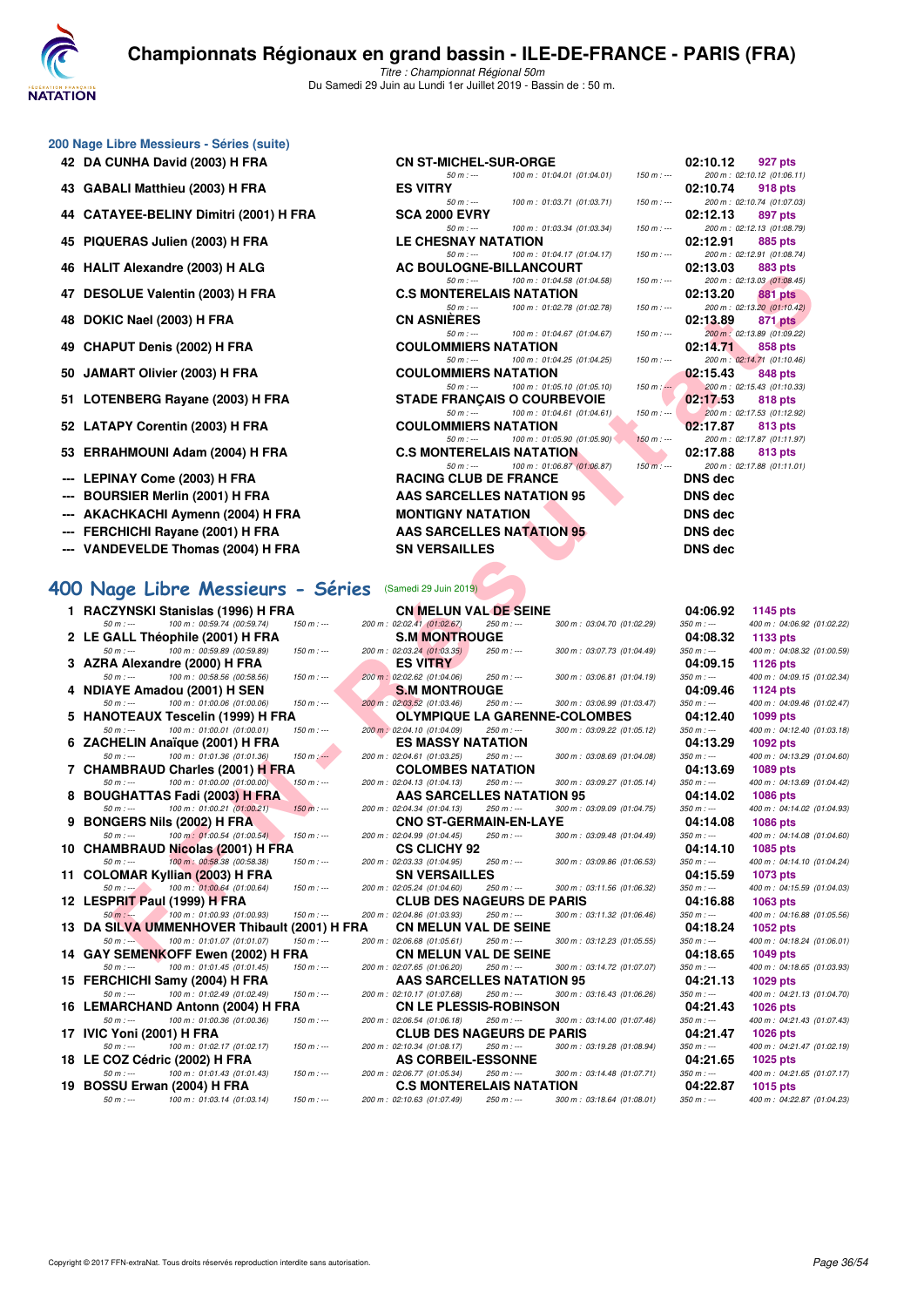

Titre : Championnat Régional 50m Du Samedi 29 Juin au Lundi 1er Juillet 2019 - Bassin de : 50 m.

|    | $50 m: -$<br>100 m: 01:02.14 (01:02.14)        | 15 |
|----|------------------------------------------------|----|
| 24 | DINO Maxime (2002) H FRA                       |    |
|    | 100 m: 01:03.03 (01:03.03)<br>$50 m: -$        | 15 |
| 25 | <b>CRETET Dorian (2003) H FRA</b>              |    |
|    | 100 m: 01:01.22 (01:01.22)<br>50 m : ---       | 15 |
| 26 | LE SAND Léonard (2002) H FRA                   |    |
|    | 100 m: 01:03.55 (01:03.55)<br>$50 m: -$        | 15 |
| 27 | VISSE Pierre-Zineddine (2004) H FRA            |    |
|    | 100 m: 01:01.30 (01:01.30)<br>50 m : ---       | 15 |
| 28 | <b>HENRY Theo (2003) H FRA</b>                 |    |
|    | 100 m: 01:01.64 (01:01.64)<br>$50 m : -$       | 15 |
| 29 | TETART Martin (2003) H FRA                     |    |
|    | 100 m: 01:03.78 (01:03.78)<br>50 m : ---       | 15 |
| 30 | GUILLOT Remy (1998) H FRA                      |    |
|    | $50 m: -$<br>100 m: 01:00.89 (01:00.89)        | 15 |
| 31 | <b>MARTEL Gabriel (2004) H FRA</b>             |    |
|    | $50 m: -$<br>100 m: 01:01.83 (01:01.83)        | 15 |
| 32 | MELIN Tobias (2003) H FRA                      |    |
|    | $50 m: -$<br>100 m: 01:03.33 (01:03.33)        | 15 |
| 33 | DA COSTA Enzo (2002) H FRA                     |    |
|    | $50 m : -$<br>100 m: 01:02.74 (01:02.74)       | 15 |
| 34 | <b>TANTER Colin (2003) H FRA</b>               |    |
|    | 100 m: 01:03.17 (01:03.17)<br>$50 m: -$        | 15 |
| 35 | LEDE Jérémy (1990) H FRA                       |    |
|    | 100 m: 01:04.30 (01:04.30)<br>$50 m: -$        | 15 |
| 36 | PAYET Valentin (2002) H FRA                    |    |
|    | 100 m: 01:03.66 (01:03.66)<br>$50 m: -$        | 15 |
| 37 | TRAMIER Gaspard (2003) H FRA                   |    |
|    | 100 m: 01:03.75 (01:03.75)<br>50 m : ---       | 15 |
| 38 | <b>MANSOURI Lucas (2003) H FRA</b>             |    |
|    | 100 m: 01:03.45 (01:03.45)<br>$50 m: -$        | 15 |
| 39 | FERCHICHI Rayane (2001) H FRA                  |    |
|    | 100 m: 01:03.13 (01:03.13)<br>$50 m: -$        | 15 |
| 40 | MELINARD Théo (2004) H FRA                     |    |
|    | 100 m: 01:05.23 (01:05.23)<br>$50 m: -$        | 15 |
| 41 | CAUSSE Adam (2003) H FRA                       |    |
|    | 100 m: 01:05.05 (01:05.05)<br>50 m : ---       | 15 |
| 42 | <b>BONNET Louis (2002) H FRA</b>               |    |
|    | 100 m: 01:04.23 (01:04.23)<br>$50 m : -$       | 15 |
| 43 | LATAPY Aurélien (2001) H FRA                   |    |
|    | 100 m: 01:04.07 (01:04.07)<br>50 m : ---       | 15 |
| 44 | <b>BOUCAS Joan (2004) H FRA</b>                |    |
|    | 100 m: 01:06.35 (01:06.35)<br>50 m : ---       | 15 |
| 45 | <b>COMBES Clement (2002) H FRA</b>             |    |
|    | 100 m: 01:04.24 (01:04.24)<br>50 m : ---       | 15 |
| 46 | <b>BARRIERE Arthur (2004) H FRA</b>            |    |
|    | $50 m : -$<br>100 m: 01:05.33 (01:05.33)       | 15 |
| 47 | SURROZ Alexandre (2000) H FRA                  |    |
|    | 100 m: 01:04.93 (01:04.93)<br>$50 m : -$<br>Þ. | 15 |
| 10 | <b>DECOLLE Valoritin (2002) H ED A</b>         |    |

**400 Nage Libre Messieurs - Séries (suite)**

|                             | 48 DESOLUE Valentin (2003) H FRA      |    |
|-----------------------------|---------------------------------------|----|
| $50 m : -$                  | $100 \text{ m}$ : 01:04.50 (01:04.50) | 15 |
| 49 ZIDANI Adil (2004) H FRA |                                       |    |
| $50 m : -$                  | 100 m: 01:06.76 (01:06.76)            | 15 |

- 50 m : --- 100 m : 01:03.23 (01:03.23) 150 m : --- 200 m : 02:13.32 (01:10.09) 250 m : --- 300 m : 03:26.46 (01:13.14) 350 m : --- 400 m : 04:39.40 (01:12.94)
- 50 m : --- 100 m : 01:04.02 (01:04.02)
- 50 m : --- 100 m : 01:05.57 (01:05.57)
- 
- 
- 

| $\sim$ may Library measicals center (suite)                                   |               |                                                                                                                  |                         |                                                |
|-------------------------------------------------------------------------------|---------------|------------------------------------------------------------------------------------------------------------------|-------------------------|------------------------------------------------|
| 20 GORLIER Enzo (2003) H FRA                                                  |               | <b>AC VILLEPINTE</b>                                                                                             | 04:23.00                | 1014 pts                                       |
| $50 m: -$<br>100 m: 01:02.47 (01:02.47)                                       | $150 m: -$    | 200 m: 02:09.53 (01:07.06)<br>250 m : ---<br>300 m: 03:14.98 (01:05.45)                                          | $350 m : -$             | 400 m: 04:23.00 (01:08.02)                     |
| 21 AKACHKACHI Aymenn (2004) H FRA<br>100 m: 01:02.10 (01:02.10)<br>$50 m : -$ | 150 m : ---   | <b>MONTIGNY NATATION</b><br>200 m: 02:08.67 (01:06.57)<br>250 m : ---<br>300 m: 03:16.56 (01:07.89)              | 04:23.28<br>350 m : --- | <b>1012 pts</b><br>400 m: 04:23.28 (01:06.72)  |
| 22 WATTEZ Luc (2002) H FRA                                                    |               | <b>C.N OZOIR-LA-FERRIERE</b>                                                                                     | 04:23.71                | <b>1008 pts</b>                                |
| $50 m: -$<br>100 m: 01:02.15 (01:02.15)                                       | $150 m : -$   | 200 m: 02:10.17 (01:08.02)<br>250 m : ---<br>300 m: 03:18.04 (01:07.87)                                          | $350 m : -$             | 400 m: 04:23.71 (01:05.67)                     |
| 23 OUARDI Liam (2004) H FRA<br>$50 m: -$<br>100 m : 01:02.14 (01:02.14)       | $150 m$ : --- | <b>C.S MONTERELAIS NATATION</b><br>200 m: 02:08.67 (01:06.53)<br>250 m : ---<br>300 m: 03:16.21 (01:07.54)       | 04:23.89<br>$350 m : -$ | 1007 pts<br>400 m: 04:23.89 (01:07.68)         |
| 24 DINO Maxime (2002) H FRA                                                   |               | <b>CERGY PONTOISE NATATION</b>                                                                                   | 04:23.91                | <b>1007 pts</b>                                |
| 100 m: 01:03.03 (01:03.03)<br>50 m : ---                                      | $150 m$ : --- | 200 m: 02:10.06 (01:07.03)<br>300 m: 03:17.71 (01:07.65)<br>250 m : ---                                          | 350 m : ---             | 400 m : 04:23.91 (01:06.20)                    |
| 25 CRETET Dorian (2003) H FRA<br>$50 m: -$                                    |               | <b>ES MASSY NATATION</b>                                                                                         | 04:24.20                | $1005$ pts                                     |
| 100 m: 01:01.22 (01:01.22)<br>26 LE SAND Léonard (2002) H FRA                 | $150 m : -$   | 200 m: 02:08.43 (01:07.21)<br>250 m : ---<br>300 m: 03:16.48 (01:08.05)<br><b>SN VERSAILLES</b>                  | $350 m : -$<br>04:24.56 | 400 m : 04:24.20 (01:07.72)<br><b>1002 pts</b> |
| $50 m: -$<br>100 m: 01:03.55 (01:03.55)                                       | $150 m : -$   | 200 m: 02:11.42 (01:07.87)<br>250 m : ---<br>300 m: 03:19.12 (01:07.70)                                          | $350 m: -$              | 400 m: 04:24.56 (01:05.44)                     |
| 27 VISSE Pierre-Zineddine (2004) H FRA                                        |               | <b>SN VERSAILLES</b>                                                                                             | 04:24.94                | 999 pts                                        |
| 100 m: 01:01.30 (01:01.30)<br>$50 m : -$<br>28 HENRY Theo (2003) H FRA        | 150 m : ---   | 200 m: 02:08.25 (01:06.95)<br>250 m : ---<br>300 m: 03:16.90 (01:08.65)<br><b>AS PORCHEVILLE</b>                 | 350 m : ---<br>04:25.59 | 400 m: 04:24.94 (01:08.04)<br>994 pts          |
| $50 m: -$<br>100 m: 01:01.64 (01:01.64)                                       | $150 m : -$   | 200 m: 02:09.36 (01:07.72)<br>250 m : ---<br>300 m: 03:18.27 (01:08.91)                                          | $350 m: -$              | 400 m: 04:25.59 (01:07.32)                     |
| 29 TETART Martin (2003) H FRA                                                 |               | <b>CN ST-MICHEL-SUR-ORGE</b>                                                                                     | 04:25.91                | 991 pts                                        |
| $50 m: -$<br>100 m : 01:03.78 (01:03.78)                                      | $150 m : -$   | 200 m: 02:11.21 (01:07.43)<br>250 m : ---<br>300 m: 03:18.60 (01:07.39)                                          | $350 m : -$             | 400 m: 04:25.91 (01:07.31)                     |
| 30 GUILLOT Remy (1998) H FRA<br>100 m : 01:00.89 (01:00.89)<br>$50 m : -$     | $150 m : -$   | <b>LAGNY-SUR-MARNE NATATION</b><br>300 m: 03:15.68 (01:09.08)<br>200 m : 02:06.60 (01:05.71)<br>250 m : ---      | 04:26.05<br>350 m : --- | 990 pts<br>400 m: 04:26.05 (01:10.37)          |
| 31 MARTEL Gabriel (2004) H FRA                                                |               | <b>CN LE PLESSIS-ROBINSON</b>                                                                                    | 04:26.98                | 983 pts                                        |
| $50 m: -$<br>100 m: 01:01.83 (01:01.83)                                       | $150 m : -$   | 200 m: 02:09.55 (01:07.72)<br>250 m : ---<br>300 m: 03:18.75 (01:09.20)                                          | $350 m : -$             | 400 m: 04:26.98 (01:08.23)                     |
| 32 MELIN Tobias (2003) H FRA<br>$50 m : -$<br>100 m: 01:03.33 (01:03.33)      | $150 m : -$   | <b>CLUB NAUTIQUE DE L'ARPAJONNAIS</b><br>200 m: 02:11.51 (01:08.18)<br>250 m : ---<br>300 m: 03:19.68 (01:08.17) | 04:27.54<br>$350 m : -$ | 978 pts<br>400 m: 04:27.54 (01:07.86)          |
| 33 DA COSTA Enzo (2002) H FRA                                                 |               | <b>C.S MONTERELAIS NATATION</b>                                                                                  | 04:28.33                | 972 pts                                        |
| 100 m: 01:02.74 (01:02.74)<br>$50 m : -$                                      | $150 m$ : --- | 200 m: 02:10.35 (01:07.61)<br>250 m : ---<br>300 m: 03:19.17 (01:08.82)                                          | 350 m : ---             | 400 m: 04:28.33 (01:09.16)                     |
| 34 TANTER Colin (2003) H FRA                                                  |               | <b>S.M MONTROUGE</b><br>$250 m: -$                                                                               | 04:28.45                | 971 pts                                        |
| $50 m : -$<br>100 m: 01:03.17 (01:03.17)<br>35 LEDE Jérémy (1990) H FRA       | $150 m : -$   | 200 m: 02:11.11 (01:07.94)<br>300 m: 03:19.76 (01:08.65)<br><b>CN ASNIERES</b>                                   | $350 m : -$<br>04:29.19 | 400 m: 04:28.45 (01:08.69)<br>966 pts          |
| $50 m : -$<br>100 m: 01:04.30 (01:04.30)                                      | $150 m : -$   | 200 m: 02:12.56 (01:08.26)<br>$250 m : -$<br>300 m: 03:21.61 (01:09.05)                                          | $350 m : -$             | 400 m: 04:29.19 (01:07.58)                     |
| 36 PAYET Valentin (2002) H FRA                                                |               | <b>COULOMMIERS NATATION</b>                                                                                      | 04:30.17                | 958 pts                                        |
| 100 m: 01:03.66 (01:03.66)<br>$50 m : -$<br>37 TRAMIER Gaspard (2003) H FRA   | $150 m$ : --- | 200 m: 02:12.31 (01:08.65)<br>$250 m: -$<br>300 m: 03:21.81 (01:09.50)<br><b>RACING CLUB DE FRANCE</b>           | 350 m : ---<br>04:30.40 | 400 m: 04:30.17 (01:08.36)<br>956 pts          |
| $50 m: -$<br>100 m: 01:03.75 (01:03.75)                                       | $150 m : -$   | 200 m : 02:12.59 (01:08.84)<br>250 m : ---<br>300 m: 03:22.18 (01:09.59)                                         | $350 m : -$             | 400 m: 04:30.40 (01:08.22)                     |
| 38 MANSOURI Lucas (2003) H FRA                                                |               | <b>TREMBLAY AC</b>                                                                                               | 04:31.67                | 947 pts                                        |
| $50 m : -$<br>100 m: 01:03.45 (01:03.45)                                      | $150 m : -$   | 200 m : 02:12.86 (01:09.41)<br>300 m: 03:23.17 (01:10.31)<br>250 m : ---                                         | $350 m : -$             | 400 m: 04:31.67 (01:08.50)                     |
| 39 FERCHICHI Rayane (2001) H FRA<br>$50 m : -$<br>100 m: 01:03.13 (01:03.13)  | $150 m : -$   | <b>AAS SARCELLES NATATION 95</b><br>200 m : 02:13.22 (01:10.09)<br>250 m : ---<br>300 m: 03:24.83 (01:11.61)     | 04:31.85<br>$350 m : -$ | 945 pts<br>400 m: 04:31.85 (01:07.02)          |
| 40 MELINARD Théo (2004) H FRA                                                 |               | <b>AC VILLEPINTE</b>                                                                                             | 04:32.27                | 942 pts                                        |
| $50 m: -$<br>100 m: 01:05.23 (01:05.23)                                       | $150 m : -$   | 200 m : 02:15.22 (01:09.99)<br>250 m : ---<br>300 m: 03:25.41 (01:10.19)                                         | $350 m : -$             | 400 m: 04:32.27 (01:06.86)                     |
| 41 CAUSSE Adam (2003) H FRA<br>$50 m: -$<br>100 m : 01:05.05 (01:05.05)       | $150 m : -$   | <b>ESPADON VELIZY-VILLACOUBLAY</b><br>200 m: 02:14.04 (01:08.99)<br>250 m : ---<br>300 m: 03:24.28 (01:10.24)    | 04:32.87<br>$350 m : -$ | 938 pts<br>400 m: 04:32.87 (01:08.59)          |
| 42 BONNET Louis (2002) H FRA                                                  |               | <b>LAGNY-SUR-MARNE NATATION</b>                                                                                  | 04:33.31                | 934 pts                                        |
| $50 m : -$<br>100 m: 01:04.23 (01:04.23)                                      | $150 m$ : --- | 200 m: 02:13.69 (01:09.46)<br>250 m : ---<br>300 m: 03:24.15 (01:10.46)                                          | $350 m : -$             | 400 m: 04:33.31 (01:09.16)                     |
| 43 LATAPY Aurélien (2001) H FRA<br>$50 m: -$<br>100 m: 01:04.07 (01:04.07)    |               | <b>CS MEAUX NATATION</b>                                                                                         | 04:34.91                | 922 pts                                        |
| 44 BOUCAS Joan (2004) H FRA                                                   | $150 m : -$   | 200 m: 02:13.55 (01:09.48)<br>250 m : ---<br>300 m: 03:24.40 (01:10.85)<br><b>CN VIRY-CHATILLON</b>              | $350 m : -$<br>04:35.14 | 400 m: 04:34.91 (01:10.51)<br>920 pts          |
| 100 m: 01:06.35 (01:06.35)<br>$50 m : -$                                      | $150 m : -$   | 200 m: 02:16.42 (01:10.07)<br>250 m : ---<br>300 m: 03:27.25 (01:10.83)                                          | $350 m : -$             | 400 m: 04:35.14 (01:07.89)                     |
| 45 COMBES Clement (2002) H FRA                                                |               | <b>OLYMPIQUE LA GARENNE-COLOMBES</b>                                                                             | 04:35.54                | 917 pts                                        |
| 100 m: 01:04.24 (01:04.24)<br>$50 m: -$<br>46 BARRIERE Arthur (2004) H FRA    | $150 m: -$    | 200 m: 02:14.01 (01:09.77)<br>250 m : ---<br>300 m: 03:25.41 (01:11.40)<br><b>COLOMBES NATATION</b>              | 350 m : ---<br>04:37.17 | 400 m: 04:35.54 (01:10.13)<br>905 pts          |
| $50\,m$ : ---<br>100 m : 01:05.33 (01:05.33)                                  | $150 m : -$   | 200 m: 02:14.85 (01:09.52)<br>250 m : ---<br>300 m: 03:25.89 (01:11.04)                                          | $350 m : -$             | 400 m: 04:37.17 (01:11.28)                     |
| 47 SURROZ Alexandre (2000) H FRA                                              |               | <b>CA L'HAY-LES-ROSES</b>                                                                                        | 04:37.44                | 903 pts                                        |
| $50 m : -1$<br>100 m: 01:04.93 (01:04.93)<br>48 DESOLUE Valentin (2003) H FRA | $150 m : -$   | 200 m: 02:16.38 (01:11.45)<br>250 m : ---<br>300 m: 03:28.48 (01:12.10)                                          | $350 m : -$<br>04:37.48 | 400 m: 04:37.44 (01:08.96)                     |
| $50 m: -$<br>100 m: 01:04.50 (01:04.50)                                       | $150 m : -$   | <b>C.S MONTERELAIS NATATION</b><br>200 m: 02:14.57 (01:10.07)<br>250 m : ---<br>300 m: 03:26.59 (01:12.02)       | $350 m : -$             | 903 pts<br>400 m: 04:37.48 (01:10.89)          |
| 49 ZIDANI Adil (2004) H FRA                                                   |               | AAS SARCELLES NATATION 95                                                                                        | 04:38.47                | 896 pts                                        |
| 100 m: 01:06.76 (01:06.76)<br>$50 m : -$                                      | $150 m : -$   | 200 m: 02:16.65 (01:09.89)<br>250 m : ---<br>300 m: 03:28.01 (01:11.36)                                          | $350 m : -$             | 400 m: 04:38.47 (01:10.46)                     |
| 50 LE BOHEC Gurvan (2004) H FRA<br>$50 m: -$<br>100 m: 01:03.23 (01:03.23)    | $150 m$ : --- | <b>RED STAR CLUB CHAMPIGNY</b><br>200 m: 02:13.32 (01:10.09)<br>250 m : ---<br>300 m: 03:26.46 (01:13.14)        | 04:39.40<br>350 m : --- | 889 pts<br>400 m: 04:39.40 (01:12.94)          |
| 51 PARIS Bilal (2002) H FRA                                                   |               | <b>CO ULIS NATATION</b>                                                                                          | 04:40.55                | 880 pts                                        |
| $50 m : -$<br>100 m : 01:04.02 (01:04.02)                                     | $150 m : -$   | 200 m: 02:14.33 (01:10.31)<br>250 m : ---<br>300 m: 03:27.53 (01:13.20)                                          | $350 m : -$             | 400 m: 04:40.55 (01:13.02)                     |
| 52 DUPONT Maxence (2004) H FRA<br>100 m: 01:05.57 (01:05.57)<br>$50 m : -$    | $150 m : -$   | <b>CN VAL MAUBUEE</b><br>200 m: 02:16.79 (01:11.22)<br>300 m: 03:28.49 (01:11.70)<br>250 m : ---                 | 04:41.45<br>$350 m : -$ | 874 pts<br>400 m: 04:41.45 (01:12.96)          |
| 53 NIANE Andy (2004) H FRA                                                    |               | <b>S.M MONTROUGE</b>                                                                                             | 04:41.91                | 870 pts                                        |
| $50 m : -$<br>100 m: 01:06.33 (01:06.33)                                      | $150 m$ : --- | 300 m: 03:30.19 (01:12.13)<br>200 m : 02:18.06 (01:11.73)<br>250 m : ---                                         | $350 m : -$             | 400 m: 04:41.91 (01:11.72)                     |
| 54 BEKAR Mohamed Zaky (2004) H FRA                                            |               | <b>AAS SARCELLES NATATION 95</b>                                                                                 | 04:43.38                | 860 pts                                        |
| $50 m : -$<br>100 m: 01:08.15 (01:08.15)<br>55 EL HASSANI Nahel (2004) H FRA  | $150 m : -$   | 200 m: 02:20.61 (01:12.46)<br>250 m : ---<br>300 m: 03:32.59 (01:11.98)<br><b>NEPTUNE CLUB DE FRANCE</b>         | $350 m : -$<br>04:43.61 | 400 m: 04:43.38 (01:10.79)<br>858 pts          |

**55 EL HASSANI Nahel (2004) H FRA NEPTUNE CLUB DE FRANCE 04:43.61 858 pts**<br> **50 m** : 100 m : 01:07.35 (01:07.35) 150 m : -- 200 m : 02:19.97 (01:12.62) 250 m : -- 300 m : 03:33.20 (01:13.23) 350 m : -- 400 m : 04:43. 50 m : --- 100 m : 01:07.35 (01:07.35) 150 m : --- 200 m : 02:19.97 (01:12.62) 250 m : --- 300 m : 03:33.20 (01:13.23) 350 m : --- 400 m : 04:43.61 (01:10.41)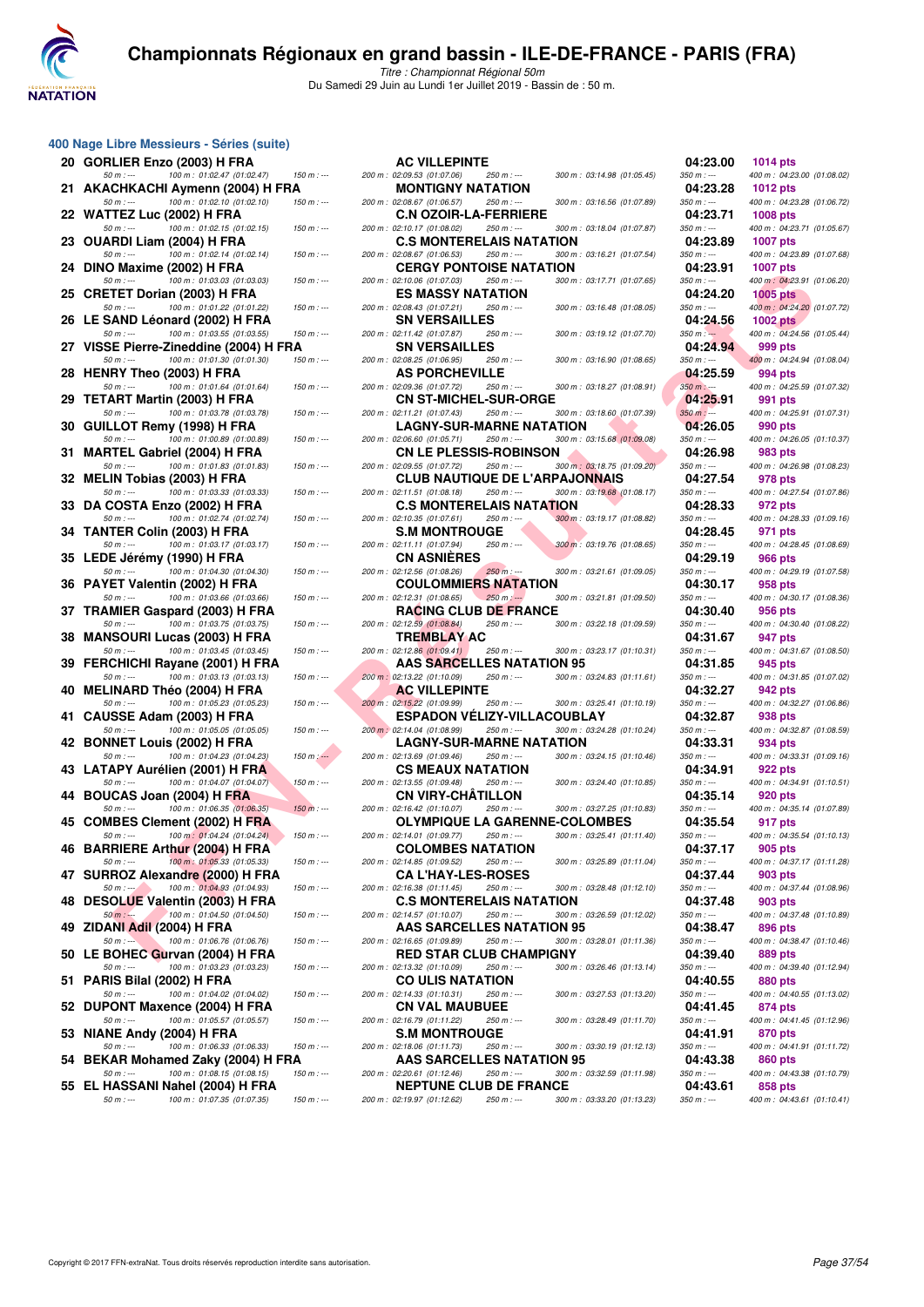

Titre : Championnat Régional 50m Du Samedi 29 Juin au Lundi 1er Juillet 2019 - Bassin de : 50 m.

| 56 ERRAHMOUNI Adam (2004) H FRA             |       |
|---------------------------------------------|-------|
| 50 m : --- 100 m : 01:06.44 (01:06.44)      | 150 m |
| 57 WALD Benjamin (2004) H FRA               |       |
| 50 m : --- 100 m : 01:04.83 (01:04.83)      | 150 m |
| 58 GIRAULT Nils (2004) H FRA                |       |
| 50 m : --- 100 m : 01:08.00 (01:08.00)      | 150 m |
| 59 COCHARD Mathieu (2004) H FRA             |       |
| 100 m : 01:08.31 (01:08.31)<br>$50 m : -$   | 150 m |
| 60 DOKIC Nael (2003) H FRA                  |       |
| 50 m : --- 100 m : 01:07.02 (01:07.02)      | 150 m |
| 61 DEAT JONCOUR Jasmin (2002) H FRA         |       |
| 50 m : --- 100 m : 01:05.50 (01:05.50)      | 150 m |
| 62 PEUFFIER Arthur (1995) H FRA             |       |
| 100 m : 01:04.77 (01:04.77)<br>$50 m : -$   | 150 m |
| 63 HALIT Alexandre (2003) H ALG             |       |
| 100 m : 01:10.69 (01:10.69)<br>50 m $:$ --- | 150 m |
| <b>PIRI Max (1997) H FRA</b>                |       |

**400 Nage Libre Messieurs - Séries (suite)**

| 56 ERRAHMOUNI Adam (2004) H FRA           |               | <b>C.S MONTERELAIS NATATION</b>  |             |                             | 04:44.91       | 848 pts                    |
|-------------------------------------------|---------------|----------------------------------|-------------|-----------------------------|----------------|----------------------------|
| 100 m: 01:06.44 (01:06.44)<br>$50 m : -$  | $150 m$ : --- | 200 m: 02:18.47 (01:12.03)       | 250 m : --- | 300 m: 03:32.08 (01:13.61)  | $350 m : -$    | 400 m: 04:44.91 (01:12.83) |
| 57 WALD Benjamin (2004) H FRA             |               | AC BOULOGNE-BILLANCOURT          |             |                             | 04:45.12       | 847 pts                    |
| 100 m: 01:04.83 (01:04.83)<br>$50 m : -$  | $150 m$ : --- | 200 m: 02:16.64 (01:11.81)       | $250 m : -$ | 300 m: 03:31.66 (01:15.02)  | $350 m : -$    | 400 m: 04:45.12 (01:13.46) |
| 58   GIRAULT Nils (2004) H FRA            |               | <b>NAUTIC CLUB RAMBOUILLET</b>   |             |                             | 04:45.36       | 845 pts                    |
| 100 m : 01:08.00 (01:08.00)<br>$50 m : -$ | $150 m : -$   | 200 m : 02:21.24 (01:13.24)      | $250 m : -$ | 300 m : 03:35.58 (01:14.34) | $350 m : -$    | 400 m: 04:45.36 (01:09.78) |
| 59 COCHARD Mathieu (2004) H FRA           |               | <b>ES MASSY NATATION</b>         |             |                             | 04:45.40       | 845 pts                    |
| 100 m: 01:08.31 (01:08.31)<br>$50 m : -$  | $150 m : -$   | 200 m : 02:20.12 (01:11.81)      | $250 m : -$ | 300 m : 03:33.09 (01:12.97) | $350 m : -$    | 400 m: 04:45.40 (01:12.31) |
| 60 DOKIC Nael (2003) H FRA                |               | <b>CN ASNIÈRES</b>               |             |                             | 04:46.89       | 834 pts                    |
| 100 m : 01:07.02 (01:07.02)<br>$50 m : -$ | $150 m: -$    | 200 m : 02:19.59 (01:12.57)      | $250 m : -$ | 300 m : 03:33.72 (01:14.13) | $350 m : -$    | 400 m: 04:46.89 (01:13.17) |
| 61 DEAT JONCOUR Jasmin (2002) H FRA       |               | <b>BOIS-COLOMBES SPORT</b>       |             |                             | 04:52.33       | <b>796 pts</b>             |
| 100 m : 01:05.50 (01:05.50)<br>$50 m : -$ | $150 m : -$   | 200 m: 02:18.31 (01:12.81)       | 250 m : --- | 300 m : 03:34.67 (01:16.36) | $350 m : -$    | 400 m: 04:52.33 (01:17.66) |
| 62 PEUFFIER Arthur (1995) H FRA           |               | AS HERBLAY NATATION              |             |                             | 04:55.53       | 774 pts                    |
| 100 m: 01:04.77 (01:04.77)<br>$50 m : -$  | $150 m$ : --- | 200 m : 02:19.30 (01:14.53)      | $250 m : -$ | 300 m: 03:36.26 (01:16.96)  | $350 m: -$     | 400 m: 04:55.53 (01:19.27) |
| 63 HALIT Alexandre (2003) H ALG           |               | AC BOULOGNE-BILLANCOURT          |             |                             | 04:58.76       | 751 pts                    |
| 100 m : 01:10.69 (01:10.69)<br>$50 m : -$ | $150 m$ : --- | 200 m : 02:27.38 (01:16.69)      | 250 m : --- | 300 m : 03:43.96 (01:16.58) | $350 m : -$    | 400 m: 04:58.76 (01:14.80) |
| --- PIRI Max (1997) H FRA                 |               | <b>CLUB DES NAGEURS DE PARIS</b> |             |                             | <b>DNS</b> dec |                            |

# 400 m : 04:44.91 (01:12.83)<br>847 pts

#### 800 Nage Libre Messieurs - Série

| 1  |                           | RACZYNSKI Stanislas (1996) H FRA                                                                  |                          |
|----|---------------------------|---------------------------------------------------------------------------------------------------|--------------------------|
|    | $50 m : -$<br>$450 m : -$ | $\begin{array}{l} 100\ m:\ 01:00.60\ \ (01:00.60) \\ 500\ m:\ 05:18.88\ \ (01:04.81) \end{array}$ | 150 m : --<br>550 m : -- |
| 2  |                           | NDIAYE Amadou (2001) H SEN                                                                        |                          |
|    | 50 m : ---<br>$450 m : -$ | $\begin{array}{l} 100\ m:\ 01:01.03\ \ (01:01.03) \\ 500\ m:\ 05:21.61\ \ (01:05.36) \end{array}$ | 150 m : --<br>550 m : -- |
| 3  |                           | LE GALL Théophile (2001) H FRA                                                                    |                          |
|    | $50 m : -$<br>$450 m : -$ | 100 m : 01:00.91 (01:00.91)<br>500 m : 05:25.05 (01:06.34)                                        | 150 m : --               |
| 4  |                           | ZACHELIN Anaïque (2001) H FRA                                                                     | 550 m : --               |
|    | $50 m: -$                 | 100 m : 01:01.03 (01:01.03)<br>500 m : 05:22.42 (01:06.96)                                        | $150 m: -$               |
| 5  | $450 m : -$               | MAJOU Clément (2002) H FRA                                                                        | 550 m : --               |
|    | 50 m : ---                | 100 m : 01:01.30 (01:01.30)                                                                       | 150 m : --               |
| 6  | 450 m : ---               | 500 m: 05:26.40 (01:07.21)<br>DINO Maxime (2002) H FRA                                            | 550 m : --               |
|    | $50 m : -$                | 100 m: 01:03.47 (01:03.47)                                                                        | 150 m : --               |
| 7  | 450 m : ---               | 500 m: 05:35.50 (01:08.23)<br>LEMARCHAND Antonn (2004) H FRA                                      | 550 m : --               |
|    | $50 m: -$                 | 100 m: 01:02.00 (01:02.00)                                                                        | $150 m: -$               |
| 8  | 450 m : ---               | 500 m: 05:35.75 (01:09.42)<br>DA COSTA Enzo (2002) H FRA                                          | 550 m : --               |
|    | $50 m : -$                | 100 m: 01:05.22 (01:05.22)                                                                        | 150 m : --               |
| 9  | 450 m : ---               | 500 m : 05:39.74 (01:09.77)<br>AKACHKACHI Aymenn (2004) H FRA                                     | 550 m : --               |
|    | $50 m: -$                 | 100 m : 01:02.54 (01:02.54)<br>500 m : 05:36.30 (01:08.82)                                        | $150 m: -$               |
| 10 | $450 m: -$                | MARTEL Gabriel (2004) H FRA                                                                       | 550 m : --               |
|    | $50 m : -$                | 100 m: 01:04.23 (01:04.23)                                                                        | $150 m: -$               |
| 11 | 450 m : ---               | 500 m : 05:37.59 (01:08.98)<br>TANTER Colin (2003) H FRA                                          | 550 m : --               |
|    | 50 m : ---                | 100 m : 01:03.46 (01:03.46)<br>500 m : 05:41.37 (01:09.25)                                        | $150 m : -$              |
| 12 | 450 m : ---               | HENRY Theo (2003) H FRA                                                                           | $550 m: -$               |
|    | $50 m : -$                | 100 m: 01:04.49 (01:04.49)                                                                        | 150 m : --               |
| 13 | $450 m : -$               | 500 m : 05:40.21 (01:09.40)<br>TRAMIER Gaspard (2003) H FRA                                       | 550 m : --               |
|    | $50 m: -$                 | 100 m : 01:05.33 (01:05.33)<br>500 m : 05:39.56 (01:08.99)                                        | 150 m : --               |
| 14 | $450 m: -$                | FERCHICHI Samy (2004) H FRA                                                                       | 550 m : --               |
|    | 50 m : ---                | 100 m : 01:03.45 (01:03.45)                                                                       | 150 m : --               |
| 15 | $450 m : -$               | 500 m: 05:39.66 (01:09.70)<br>COSTES Romain (2004) H FRA                                          | 550 m : --               |
|    | 50 m : ---                | 100 m : 01:01.92 (01:01.92)<br>500 m : 05:41.41 (01:11.05)                                        | 150 m : --               |
| 16 | 450 m : ---               | BOSSU Erwan (2004) H FRA                                                                          | 550 m : --               |
|    | $50 m: -$                 | 100 m : 01:07.37 (01:07.37)                                                                       | $150 m: -$               |
| 17 | 450 m : ---               | 500 m : 05:42.82 (01:10.37)<br>GORLIER IIan (2004) H FRA                                          | 550 m : --               |
|    | 50 m : ---                | 100 m : 01:06.52 (01:06.52)<br>500 m : 05:50.67 (01:10.99)                                        | $150 m: -$               |
| 18 | 450 m : ---               | BOUCAS Joan (2004) H FRA                                                                          | 550 m : --               |
|    | $50 m: -$                 | 100 m : 01:05.67 (01:05.67)<br>500 m : 05:50.79 (01:12.11)                                        | $150 m: -$               |
| 19 | 450 m : ---               | GAMARRE Jarod (2004) H FRA                                                                        | 550 m : --               |
|    | $50 m : -$                | 100 m: 01:08.62 (01:08.62)                                                                        | $150 m : -$              |
| 20 | 450 m : ---               | 500 m: 05:58.02 (01:12.98)                                                                        | 550 m : --               |
|    | $50 m: -$                 | MELINARD Théo (2004) H FRA<br>100 m: 01:07.53 (01:07.53)                                          | $150 m : -$              |
|    | 50m                       | $0.5.52$ 78 $(0.1.12, 0.0)$<br>$500 \, m$                                                         | $50 m +$                 |

| υu. | <b>DUNIC NGCI (2003) II FRA</b>                                                       |                              | UN AJNILNLJ                                                                               |                                                            | U4.40.05                   | טא דטט                                                    |
|-----|---------------------------------------------------------------------------------------|------------------------------|-------------------------------------------------------------------------------------------|------------------------------------------------------------|----------------------------|-----------------------------------------------------------|
|     | 100 m: 01:07.02 (01:07.02)<br>$50 m: -$<br>61   DEAT JONCOUR Jasmin (2002) H FRA      | $150 m : -$                  | 200 m: 02:19.59 (01:12.57)<br>250 m : ---<br><b>BOIS-COLOMBES SPORT</b>                   | 300 m : 03:33.72 (01:14.13)                                | $350 m : -$<br>04:52.33    | 400 m: 04:46.89 (01:13.17)<br>796 pts                     |
|     | 100 m: 01:05.50 (01:05.50)<br>$50 m: -$                                               | 150 m : ---                  | 200 m: 02:18.31 (01:12.81)<br>250 m : ---                                                 | 300 m: 03:34.67 (01:16.36)                                 | $350 m : -$                | 400 m: 04:52.33 (01:17.66)                                |
|     | 62 PEUFFIER Arthur (1995) H FRA                                                       |                              | AS HERBLAY NATATION                                                                       |                                                            | 04:55.53                   | 774 pts                                                   |
|     | 100 m: 01:04.77 (01:04.77)<br>$50 m: -$<br>63   HALIT Alexandre (2003) H ALG          | $150 m : -$                  | 200 m: 02:19.30 (01:14.53)<br>250 m : ---<br><b>AC BOULOGNE-BILLANCOURT</b>               | 300 m : 03:36.26 (01:16.96)                                | $350 m: -$<br>04:58.76     | 400 m: 04:55.53 (01:19.27)                                |
|     | 100 m: 01:10.69 (01:10.69)<br>$50 m : -$                                              | $150 m : -$                  | 200 m: 02:27.38 (01:16.69)<br>250 m : ---                                                 | 300 m: 03:43.96 (01:16.58)                                 | $350 m : -$                | 751 pts<br>400 m: 04:58.76 (01:14.80)                     |
|     | --- PIRI Max (1997) H FRA                                                             |                              | <b>CLUB DES NAGEURS DE PARIS</b>                                                          |                                                            | <b>DNS</b> dec             |                                                           |
|     |                                                                                       |                              |                                                                                           |                                                            |                            |                                                           |
|     | 00 Nage Libre Messieurs - Séries                                                      |                              | (Dimanche 30 Juin 2019)                                                                   |                                                            |                            |                                                           |
|     |                                                                                       |                              |                                                                                           |                                                            |                            |                                                           |
|     | 1 RACZYNSKI Stanislas (1996) H FRA<br>100 m : 01:00.60 (01:00.60)<br>$50 m: -$        | $150 m: -$                   | <b>CN MELUN VAL DE SEINE</b><br>200 m: 02:03.99 (01:03.39)<br>250 m : ---                 | 300 m: 03:08.89 (01:04.90)                                 | 08:31.66<br>$350 m : -$    | 1169 pts<br>400 m: 04:14.07 (01:05.18                     |
|     | 500 m: 05:18.88 (01:04.81)<br>450 m : ---                                             | $550 m: -$                   | 600 m: 06:23.97 (01:05.09)<br>650 m : ---                                                 | 700 m : 07:29.05 (01:05.08)                                | 750 m : ---                | 800 m: 08:31.66 (01:02.61)                                |
|     | 2 NDIAYE Amadou (2001) H SEN<br>100 m: 01:01.03 (01:01.03)<br>$50 m: -$               | $150 m : -$                  | <b>S.M MONTROUGE</b><br>200 m: 02:05.72 (01:04.69)<br>250 m : ---                         | 300 m: 03:11.04 (01:05.32)                                 | 08:38.47<br>$350 m : -$    | 1140 pts<br>400 m: 04:16.25 (01:05.21)                    |
|     | 500 m: 05:21.61 (01:05.36)<br>450 m : ---                                             | $550 m: -$                   | 600 m: 06:27.74 (01:06.13)<br>650 m : ---                                                 | 700 m: 07:34.41 (01:06.67)                                 | 750 m : ---                | 800 m: 08:38.47 (01:04.06)                                |
|     | 3 LE GALL Théophile (2001) H FRA<br>100 m: 01:00.91 (01:00.91)<br>$50 m : -$          | $150 m : -$                  | <b>S.M MONTROUGE</b><br>200 m: 02:05.56 (01:04.65)<br>250 m : ---                         | 300 m : 03:11.93 (01:06.37)                                | 08:38.82<br>$350 m : -$    | 1139 pts<br>400 m : 04:18.71 (01:06.78)                   |
|     | 500 m: 05:25.05 (01:06.34)<br>450 m : ---                                             | $550 m: -$                   | 600 m: 06:31.38 (01:06.33)<br>$650 m : -$                                                 | 700 m : 07:37.54 (01:06.16)                                | 750 m : ---                | 800 m: 08:38.82 (01:01.28)                                |
|     | 4 ZACHELIN Anaïque (2001) H FRA<br>100 m: 01:01.03 (01:01.03)<br>$50 m: -$            | $150 m : -$                  | ES MASSY NATATION<br>200 m : 02:05.08 (01:04.05)<br>250 m : ---                           | 300 m : 03:10.12 (01:05.04)                                | 08:46.88<br>$350 m : -$    | 1106 pts<br>400 m: 04:15.46 (01:05.34)                    |
|     | $450 m : -$<br>500 m: 05:22.42 (01:06.96)                                             | $550 m: -$                   | 600 m: 06:29.97 (01:07.55)<br>$650 m$ : ---                                               | 700 m : 07:38.74 (01:08.77)                                | 750 m : ---                | 800 m: 08:46.88 (01:08.14)                                |
|     | 5 MAJOU Clément (2002) H FRA<br>100 m: 01:01.30 (01:01.30)<br>$50 m: -$               | $150 m : -$                  | <b>STADE FRANÇAIS O COURBEVOIE</b><br>200 m: 02:06.38 (01:05.08)<br>$250 m$ : ---         | 300 m: 03:12.19 (01:05.81)                                 | 08:49.33<br>$350 m : -$    | 1096 pts<br>400 m: 04:19.19 (01:07.00                     |
|     | 450 m : ---<br>500 m: 05:26.40 (01:07.21)                                             | $550 m$ : ---                | 600 m : 06:35.18 (01:08.78)<br>$650 m$ : ---                                              | 700 m: 07:44.21 (01:09.03)                                 | 750 m : ---                | 800 m: 08:49.33 (01:05.12)                                |
|     | 6 DINO Maxime (2002) H FRA<br>$50 m: -$<br>100 m: 01:03.47 (01:03.47)                 | $150 m: -$                   | <b>CERGY PONTOISE NATATION</b><br>200 m: 02:11.20 (01:07.73)<br>250 m : ---               | 300 m: 03:19.63 (01:08.43)                                 | 08:58.89<br>$350 m : -$    | <b>1058 pts</b><br>400 m: 04:27.27 (01:07.64              |
|     | 450 m : ---<br>500 m: 05:35.50 (01:08.23)                                             | $550 m : -$                  | 600 m : 06:44.16 (01:08.66)<br>650 m : ---                                                | 700 m: 07:52.48 (01:08.32)                                 | 750 m : ---                | 800 m: 08:58.89 (01:06.41)                                |
|     | 7 LEMARCHAND Antonn (2004) H FRA<br>100 m: 01:02.00 (01:02.00)                        |                              | CN LE PLESSIS-ROBINSON<br>200 m : 02:09.79 (01:07.79)<br>250 m : ---                      | 300 m: 03:17.63 (01:07.84)                                 | 08:58.92<br>$350 m : -$    | 1058 pts                                                  |
|     | $50 m: -$<br>450 m : ---<br>500 m: 05:35.75 (01:09.42)                                | $150 m: -$<br>$550 m : -$    | 600 m: 06:44.38 (01:08.63)<br>650 m : ---                                                 | 700 m: 07:52.91 (01:08.53)                                 | 750 m : ---                | 400 m: 04:26.33 (01:08.70)<br>800 m : 08:58.92 (01:06.01) |
|     | 8 DA COSTA Enzo (2002) H FRA                                                          |                              | C.S MONTERELAIS NATATION                                                                  |                                                            | 09:02.28                   | 1044 pts                                                  |
|     | 100 m: 01:05.22 (01:05.22)<br>$50 m: -$<br>500 m: 05:39.74 (01:09.77)<br>$450 m : -$  | $150 m : -$<br>$550 m$ : --- | 200 m : 02:13.14 (01:07.92)<br>250 m : ---<br>600 m: 06:48.57 (01:08.83)<br>$650 m: -$    | 300 m: 03:21.31 (01:08.17)<br>700 m: 07:56.93 (01:08.36)   | $350 m : -$<br>750 m : --- | 400 m: 04:29.97 (01:08.66)<br>800 m: 09:02.28 (01:05.35)  |
|     | 9 AKACHKACHI Aymenn (2004) H FRA                                                      |                              | MONTIGNY NATATION                                                                         |                                                            | 09:04.07                   | <b>1037 pts</b>                                           |
|     | 100 m: 01:02.54 (01:02.54)<br>$50 m : -$<br>450 m : ---<br>500 m: 05:36.30 (01:08.82) | $150 m : -$<br>$550 m: -$    | 200 m : 02:10.01 (01:07.47)<br>250 m : ---<br>600 m: 06:46.08 (01:09.78)<br>650 m : ---   | 300 m: 03:18.43 (01:08.42)<br>700 m: 07:55.77 (01:09.69)   | $350 m : -$<br>750 m : --- | 400 m: 04:27.48 (01:09.05)<br>800 m: 09:04.07 (01:08.30)  |
|     | 10 MARTEL Gabriel (2004) H FRA                                                        |                              | <b>CN LE PLESSIS-ROBINSON</b>                                                             |                                                            | 09:05.22                   | 1033 pts                                                  |
|     | 100 m: 01:04.23 (01:04.23)<br>$50 m : -$<br>$450 m : -$<br>500 m: 05:37.59 (01:08.98) | $150 m: -$<br>550 m : ---    | 200 m: 02:11.86 (01:07.63)<br>250 m : ---<br>600 m: 06:47.03 (01:09.44)<br>650 m : ---    | 300 m : 03:19.91 (01:08.05)<br>700 m: 07:56.99 (01:09.96)  | $350 m : -$<br>750 m : --- | 400 m: 04:28.61 (01:08.70)<br>800 m: 09:05.22 (01:08.23)  |
|     | 11 TANTER Colin (2003) H FRA                                                          |                              | <b>S.M MONTROUGE</b>                                                                      |                                                            | 09:05.30                   | 1033 pts                                                  |
|     | 100 m: 01:03.46 (01:03.46)<br>$50 m: -$<br>500 m: 05:41.37 (01:09.25)<br>450 m : ---  | $150 m : -$<br>$550 m$ : --- | 200 m: 02:12.32 (01:08.86)<br>250 m : ---<br>600 m: 06:51.16 (01:09.79)<br>650 m : ---    | 300 m : 03:22.43 (01:10.11)<br>700 m: 07:59.89 (01:08.73)  | $350 m : -$<br>750 m : --- | 400 m: 04:32.12 (01:09.69)<br>800 m: 09:05.30 (01:05.41)  |
|     | 12 HENRY Theo (2003) H FRA                                                            |                              | <b>AS PORCHEVILLE</b>                                                                     |                                                            | 09:05.37                   | <b>1032 pts</b>                                           |
|     | 100 m: 01:04.49 (01:04.49)<br>$50 m: -$<br>500 m : 05:40.21 (01:09.40)<br>450 m : --- | $150 m : -$<br>$550 m : -$   | 200 m: 02:12.49 (01:08.00)<br>250 m : ---<br>600 m: 06:49.42 (01:09.21)<br>650 m : ---    | 300 m : 03:21.35 (01:08.86)<br>700 m : 07:58.71 (01:09.29) | 350 m : ---<br>750 m : --- | 400 m: 04:30.81 (01:09.46)<br>800 m: 09:05.37 (01:06.66)  |
|     | 13 TRAMIER Gaspard (2003) H FRA                                                       |                              | <b>RACING CLUB DE FRANCE</b>                                                              |                                                            | 09:05.60                   | 1031 pts                                                  |
|     | 100 m: 01:05.33 (01:05.33)<br>$50 m: -$<br>500 m: 05:39.56 (01:08.99)<br>450 m : ---  | $150 m : -$<br>$550 m: -$    | 200 m: 02:13.77 (01:08.44)<br>$250 m : -$<br>600 m : 06:48.83 (01:09.27)<br>$650 m$ : --- | 300 m: 03:22.10 (01:08.33)<br>700 m: 07:57.82 (01:08.99)   | $350 m : -$<br>750 m : --- | 400 m: 04:30.57 (01:08.47)<br>800 m : 09:05.60 (01:07.78) |
|     | 14 FERCHICHI Samy (2004) H FRA                                                        |                              | AAS SARCELLES NATATION 95                                                                 |                                                            | 09:10.54                   | <b>1012 pts</b>                                           |
|     | 100 m: 01:03.45 (01:03.45)<br>$50 m: -$<br>450 m : ---<br>500 m : 05:39.66 (01:09.70) | $150 m: -$<br>$550 m : -$    | 200 m: 02:12.06 (01:08.61)<br>250 m : ---<br>600 m: 06:49.81 (01:10.15)<br>$650 m$ : ---  | 300 m: 03:21.12 (01:09.06)<br>700 m : 08:00.72 (01:10.91)  | $350 m : -$<br>750 m : --- | 400 m: 04:29.96 (01:08.84)<br>800 m : 09:10.54 (01:09.82) |
|     | 15 COSTES Romain (2004) H FRA                                                         |                              | NOGENT NATATION 94                                                                        |                                                            | 09:10.67                   | 1012 pts                                                  |
|     | 100 m: 01:01.92 (01:01.92)<br>$50 m : -$<br>500 m: 05:41.41 (01:11.05)<br>450 m : --- | $150 m: -$<br>$550 m : -$    | 200 m: 02:10.02 (01:08.10)<br>250 m : ---<br>600 m: 06:52.43 (01:11.02)<br>650 m : ---    | 300 m: 03:19.79 (01:09.77)<br>700 m : 08:03.03 (01:10.60)  | $350 m : -$<br>750 m : --- | 400 m: 04:30.36 (01:10.57<br>800 m: 09:10.67 (01:07.64)   |
|     | 16 BOSSU Erwan (2004) H FRA                                                           |                              | C.S MONTERELAIS NATATION                                                                  |                                                            | 09:19.39                   | 978 pts                                                   |
|     | 100 m: 01:07.37 (01:07.37)<br>$50 m: -$<br>500 m: 05:42.82 (01:10.37)<br>450 m : ---  | $150 m : -$<br>$550 m: -$    | 200 m: 02:15.27 (01:07.90)<br>250 m : ---<br>600 m: 06:54.15 (01:11.33)<br>$650 m$ : ---  | 300 m: 03:23.73 (01:08.46)<br>700 m: 08:07.37 (01:13.22)   | $350 m : -$<br>$750 m: -$  | 400 m: 04:32.45 (01:08.72)<br>800 m: 09:19.39 (01:12.02)  |
|     | 17 GORLIER IIan (2004) H FRA                                                          |                              | <b>AC VILLEPINTE</b>                                                                      |                                                            | 09:20.98                   | 972 pts                                                   |
|     | 100 m: 01:06.52 (01:06.52)<br>$50 m : -$<br>500 m: 05:50.67 (01:10.99)<br>450 m : --- | 150 m : ---<br>$550 m: -$    | 200 m : 02:16.96 (01:10.44)<br>250 m : ---<br>600 m: 07:01.40 (01:10.73)<br>650 m : ---   | 300 m: 03:28.38 (01:11.42)<br>700 m : 08:12.11 (01:10.71)  | 350 m : ---<br>750 m : --- | 400 m: 04:39.68 (01:11.30)<br>800 m: 09:20.98 (01:08.87)  |
|     | 18 BOUCAS Joan (2004) H FRA                                                           |                              | CN VIRY-CHATILLON                                                                         |                                                            | 09:25.18                   | 956 pts                                                   |
|     | 100 m: 01:05.67 (01:05.67)<br>$50 m: -$<br>450 m : ---<br>500 m: 05:50.79 (01:12.11)  | $150 m : -$<br>$550 m: -$    | 250 m : ---<br>200 m : 02:15.85 (01:10.18)<br>600 m: 07:02.62 (01:11.83)<br>650 m : ---   | 300 m : 03:27.15 (01:11.30)<br>700 m : 08:14.82 (01:12.20) | $350 m : -$<br>750 m : --- | 400 m: 04:38.68 (01:11.53)<br>800 m: 09:25.18 (01:10.36)  |
|     | 19 GAMARRE Jarod (2004) H FRA                                                         |                              | <b>CERGY PONTOISE NATATION</b>                                                            |                                                            | 09:26.08                   | 953 pts                                                   |
|     | 100 m: 01:08.62 (01:08.62)<br>$50 m : -$<br>500 m: 05:58.02 (01:12.98)<br>450 m : --- | $150 m : -$<br>$550 m: -$    | 200 m: 02:20.58 (01:11.96)<br>250 m : ---<br>600 m: 07:10.30 (01:12.28)<br>650 m : ---    | 300 m : 03:33.18 (01:12.60)<br>700 m: 08:21.67 (01:11.37)  | $350 m : -$<br>750 m : --- | 400 m: 04:45.04 (01:11.86)<br>800 m: 09:26.08 (01:04.41)  |
|     | 20   MELINARD Théo (2004) H FRA                                                       |                              | <b>AC VILLEPINTE</b>                                                                      |                                                            | 09:26.38                   | 952 pts                                                   |
|     | $50 m: -$<br>100 m: 01:07.53 (01:07.53)<br>450 m : ---<br>500 m: 05:53.78 (01:13.00)  | $150 m : -$<br>$550 m: -$    | 200 m: 02:18.88 (01:11.35)<br>250 m : ---<br>$650 m: -$<br>600 m: 07:07.23 (01:13.45)     | 300 m: 03:29.56 (01:10.68)<br>700 m: 08:19.60 (01:12.37)   | $350 m : -$<br>750 m : --- | 400 m: 04:40.78 (01:11.22)<br>800 m: 09:26.38 (01:06.78   |
|     |                                                                                       |                              |                                                                                           |                                                            |                            |                                                           |

| l.66      | 1169 pts           |                             |                                                            |
|-----------|--------------------|-----------------------------|------------------------------------------------------------|
|           |                    |                             | 400 m : 04:14.07 (01:05.18)<br>800 m : 08:31.66 (01:02.61) |
| 3.47      | 1140 pts           |                             |                                                            |
|           | 800 m :            | 400 m: 04:16.25<br>08:38.47 | (01:05.21)<br>(01:04.06)                                   |
| 3.82      | 1139 pts           |                             |                                                            |
|           | 800 m :            | 400 m: 04:18.71<br>08:38.82 | (01:06.78)<br>(01:01.28)                                   |
| 5.88      | 1106 pts           |                             |                                                            |
|           | 400 m:<br>800 m:   |                             | 04:15.46 (01:05.34)<br>08:46.88 (01:08.14)                 |
| J.<br>33  | 1096 pts           |                             |                                                            |
|           |                    |                             | 400 m : 04:19.19 (01:07.00)<br>800 m : 08:49.33 (01:05.12) |
| 8.89      | 1058 pts           |                             |                                                            |
|           | 400 m:<br>800 m:   |                             | 04:27.27 (01:07.64)<br>08:58.89 (01:06.41)                 |
| 3.92      | 1058 pts           |                             |                                                            |
|           | 400 m :<br>800 m : |                             | 04:26.33 (01:08.70)<br>08:58.92 (01:06.01)                 |
| 2.28      | 1044 pts           |                             |                                                            |
|           | 400 m :<br>800 m : | 04:29.97                    | (01:08.66)<br>09:02.28 (01:05.35)                          |
| 1.07      | 1037               | pts                         |                                                            |
|           | 400 m:             |                             | 04:27.48 (01:09.05)<br>800 m: 09:04.07 (01:08.30)          |
| .22       | 1033 pts           | 04:28.61                    |                                                            |
|           |                    |                             | 400 m : 04:28.61 (01:08.70)<br>800 m : 09:05.22 (01:08.23) |
| Š.<br>30  | 1033 pts           |                             |                                                            |
|           | 400 m :<br>800 m : |                             | 04:32.12 (01:09.69)<br>09:05.30 (01:05.41)                 |
| 37        | 1032               | pts<br>400 m : 04:30.81     | (01:09.46)                                                 |
|           | 800 m :            |                             | 09:05.37 (01:06.66)                                        |
| 5.60      | 1031<br>400 m:     | pts<br>04:30.57             | (01:08.47)                                                 |
|           | 800 m :            |                             | 09:05.60 (01:07.78)                                        |
| ).<br>.54 | 1012 pts           |                             | 400 m: 04:29.96 (01:08.84)                                 |
| 1.67      |                    |                             | 800 m: 09:10.54 (01:09.82)                                 |
|           | 1012 pts           |                             |                                                            |
| ) 39      |                    |                             | 400 m : 04:30.36 (01:10.57)<br>800 m : 09:10.67 (01:07.64) |
|           | 978 pts<br>400 m:  |                             | 04:32.45 (01:08.72)<br>09:19.39 (01:12.02)                 |
| ١.<br>.98 | 800 m :<br>972 pts |                             |                                                            |
|           |                    | 400 m : 04:39.68            | (01:11.30)                                                 |
| š.<br>18  | 956 pts            |                             | 800 m: 09:20.98 (01:08.87)                                 |
|           |                    | 400 m : 04:38.68            | (01:11.53)                                                 |
| 5.O8      | 953 pts            |                             | 800 m: 09:25.18 (01:10.36)                                 |
|           |                    |                             | 400 m: 04:45.04 (01:11.86)                                 |
| 3.38      | 952 pts            |                             | 800 m: 09:26.08 (01:04.41)                                 |
|           |                    |                             | 400 m : 04:40.78 (01:11.22)<br>800 m : 09:26.38 (01:06.78) |
|           |                    |                             |                                                            |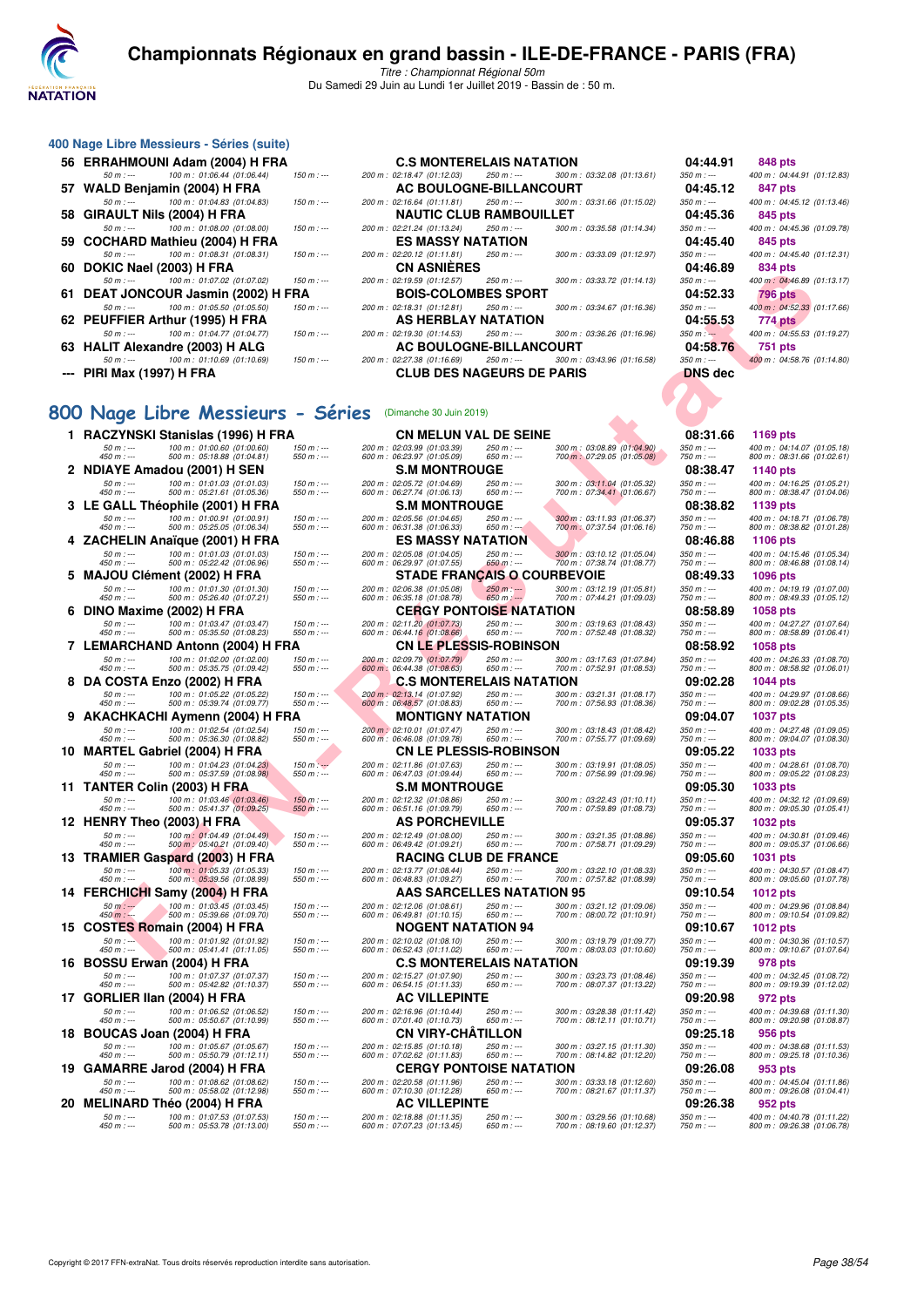

|     | 800 Nage Libre Messieurs - Séries (suite)                                                  |                                    |                                                               |                                  |                                                             |                             |                                                           |
|-----|--------------------------------------------------------------------------------------------|------------------------------------|---------------------------------------------------------------|----------------------------------|-------------------------------------------------------------|-----------------------------|-----------------------------------------------------------|
|     | 21 DUPONT Maxence (2004) H FRA                                                             |                                    | <b>CN VAL MAUBUEE</b>                                         |                                  |                                                             | 09:29.33                    | 941 pts                                                   |
|     | $50 m : -$<br>100 m: 01:06.71 (01:06.71)<br>450 m : ---<br>500 m: 05:55.52 (01:12.18)      | $150 m : -$<br>$550 m : -$         | 200 m : 02:18.36 (01:11.65)<br>600 m : 07:08.24 (01:12.72)    | 250 m : ---<br>$650 m$ : ---     | 300 m : 03:30.79 (01:12.43)<br>700 m: 08:19.88 (01:11.64)   | $350 m : -$<br>750 m : ---  | 400 m: 04:43.34 (01:12.55)<br>800 m : 09:29.33 (01:09.45) |
|     | 22 PARIS Bilal (2002) H FRA                                                                |                                    | <b>CO ULIS NATATION</b>                                       |                                  |                                                             | 09:31.82                    | 931 pts                                                   |
|     | $50 m : -$<br>100 m : 01:07.36 (01:07.36)<br>450 m : ---<br>500 m: 05:55.08 (01:12.37)     | $150 m: -$<br>550 m : ---          | 200 m: 02:18.50 (01:11.14)<br>600 m: 07:08.10 (01:13.02)      | 250 m : ---<br>$650 m$ : ---     | 300 m : 03:30.70 (01:12.20)<br>700 m: 08:20.85 (01:12.75)   | $350 m : -$<br>750 m : ---  | 400 m: 04:42.71 (01:12.01)<br>800 m: 09:31.82 (01:10.97)  |
|     | 23 BENGHERIB Soufiane (2003) H FRA                                                         |                                    | <b>US GRIGNY</b>                                              |                                  |                                                             | 09:38.24                    | 907 pts                                                   |
|     | $50 m: -$<br>100 m : 01:06.55 (01:06.55)                                                   | $150 m : -$                        | 200 m: 02:17.96 (01:11.41)                                    | 250 m : ---                      | 300 m: 03:30.05 (01:12.09)                                  | $350 m : -$                 | 400 m: 04:42.86 (01:12.81)                                |
| 24  | 450 m : ---<br>500 m : 05:56.42 (01:13.56)                                                 | $550 m : -$                        | 600 m: 07:10.77 (01:14.35)<br>AAS SARCELLES NATATION 95       | 650 m : ---                      | 700 m : 08:24.92 (01:14.15)                                 | 750 m : ---<br>09:38.84     | 800 m: 09:38.24 (01:13.32)<br>905 pts                     |
|     | BEKAR Mohamed Zaky (2004) H FRA<br>$50 m: -$<br>100 m: 01:08.14 (01:08.14)                 | 150 m : ---                        | 200 m: 02:20.57 (01:12.43)                                    | 250 m : ---                      | 300 m: 03:33.04 (01:12.47)                                  | $350 m : -$                 | 400 m: 04:45.67 (01:12.63)                                |
|     | $450 m$ : ---<br>500 m : 05:58.77 (01:13.10)                                               | 550 m : ---                        | 600 m: 07:12.51 (01:13.74)                                    | 650 m : ---                      | 700 m : 08:27.23 (01:14.72)                                 | 750 m : ---                 | 800 m : 09:38.84 (01:11.61)                               |
|     | 25 DESOLUE Valentin (2003) H FRA<br>$50 m: -$<br>100 m: 01:05.83 (01:05.83)                | $150 m: -$                         | <b>C.S MONTERELAIS NATATION</b><br>200 m: 02:17.23 (01:11.40) | 250 m : ---                      | 300 m: 03:30.40 (01:13.17)                                  | 09:42.70<br>$350 m : -$     | <b>891 pts</b>                                            |
|     | 450 m : ---<br>500 m : 05:59.46 (01:15.33)                                                 | $550 m$ : ---                      | 600 m: 07:14.64 (01:15.18)                                    | $650 m: -$                       | 700 m: 08:29.55 (01:14.91)                                  | $750 m$ : $-$               | 400 m: 04:44.13 (01:13.73)<br>800 m : 09:42.70 (01:13.15) |
|     | 26 NIANE Andy (2004) H FRA                                                                 |                                    | <b>S.M MONTROUGE</b>                                          |                                  |                                                             | 09:43.47                    | 888 pts                                                   |
|     | 100 m: 01:07.10 (01:07.10)<br>$50 m: -$<br>$450 m : -$<br>500 m : 06:04.01 (01:14.41)      | $150 m$ : ---<br>$550 m: -$        | 200 m: 02:19.96 (01:12.86)<br>600 m: 07:18.28 (01:14.27)      | 250 m : ---<br>650 m : ---       | 300 m: 03:34.50 (01:14.54)<br>700 m: 08:32.06 (01:13.78)    | $350 m : -$<br>750 m : ---  | 400 m: 04:49.60 (01:15.10)<br>800 m: 09:43.47 (01:11.41)  |
|     | 27 LATAPY Corentin (2003) H FRA                                                            |                                    | <b>COULOMMIERS NATATION</b>                                   |                                  |                                                             | 09:46.45                    | 878 pts                                                   |
|     | 100 m: 01:09.22 (01:09.22)<br>$50 m: -$<br>$450 m$ : ---<br>500 m: 06:03.77 (01:14.03)     | $150 m: -$<br>$550 m: -$           | 200 m: 02:22.04 (01:12.82)<br>600 m: 07:18.74 (01:14.97)      | 250 m : ---<br>650 m : ---       | 300 m: 03:35.55 (01:13.51)<br>700 m: 08:33.75 (01:15.01)    | $350 m: -$<br>750 m : ---   | 400 m: 04:49.74 (01:14.19)<br>800 m: 09:46.45 (01:12.70)  |
| 28. | <b>ERRAHMOUNI Adam (2004) H FRA</b>                                                        |                                    | <b>C.S MONTERELAIS NATATION</b>                               |                                  |                                                             | 09:53.56                    | <b>852 pts</b>                                            |
|     | $50 m: -$<br>100 m : 01:09.06 (01:09.06)                                                   | $150 m : -$                        | 200 m: 02:22.60 (01:13.54)                                    | 250 m : ---                      | 300 m: 03:37.13 (01:14.53)                                  | $350 m: -$                  | 400 m: 04:53.11 (01:15.98)                                |
|     | $450 m$ : ---<br>500 m: 06:09.04 (01:15.93)                                                | $550 m: -$                         | 600 m: 07:24.87 (01:15.83)                                    | 650 m : ---                      | 700 m : 08:40.39 (01:15.52)                                 | $750 m: -$                  | 800 m: 09:53.56 (01:13.17)                                |
|     | 1500 Nage Libre Messieurs - Séries                                                         |                                    | (Lundi 1er Juillet 2019)                                      |                                  |                                                             |                             |                                                           |
|     |                                                                                            |                                    |                                                               |                                  |                                                             |                             |                                                           |
|     | 1 ZACHELIN Anaïque (2001) H FRA<br>100 m : 01:03.12 (01:03.12)<br>50 m : ---               | $150 m : -$                        | <b>ES MASSY NATATION</b><br>200 m : 02:09.67 (01:06.55)       | 250 m : ---                      | 300 m : 03:16.76 (01:07.09)                                 | 16:46.51<br>$350 m : -$     | 1103 pts<br>400 m: 04:23.56 (01:06.80                     |
|     | 500 m: 05:30.39 (01:06.83)<br>$450 m : -$<br>850 m : ---<br>900 m: 09:57.94 (01:07.19)     | $550 m : -$<br>$950 m: -$          | 600 m : 06:36.79 (01:06.40)                                   | $650 m$ : ---<br>$1050 m$ : ---  | 700 m : 07:43.62 (01:06.83)                                 | 750 m : ---<br>$1150 m: -$  | 800 m: 08:50.75 (01:07.13)<br>1200 m: 13:22.25 (01:08.84) |
|     | $1250 m : -$<br>1300 m: 14:30.60 (01:08.35)                                                | $1350 m : -$                       | 1000 m: 11:05.53 (01:07.59)<br>1400 m: 15:39.32 (01:08.72)    | $1450 m: -$                      | 1100 m: 12:13.41 (01:07.88)<br>1500 m: 16:46.51 (01:07.19)  |                             |                                                           |
| 2   | <b>TANTER Colin (2003) H FRA</b>                                                           |                                    | <b>S.M MONTROUGE</b>                                          |                                  |                                                             | 17:04.75                    | <b>1066 pts</b>                                           |
|     | $50 m : -$<br>100 m: 01:04.81 (01:04.81)<br>450 m : ---<br>500 m : 05:40.63 (01:09.33)     | $150 m$ : ---<br>$550 m: -$        | 200 m : 02:13.18 (01:08.37)<br>600 m: 06:50.03 (01:09.40)     | 250 m : ---<br>650 m : ---       | 300 m: 03:22.06 (01:08.88)<br>700 m : 07:58.59 (01:08.56)   | $350 m : -$<br>$750 m: -$   | 400 m: 04:31.30 (01:09.24)<br>800 m: 09:07.08 (01:08.49)  |
|     | 850 m : ---<br>900 m: 10:15.73 (01:08.65)<br>1250 m : ---<br>1300 m: 14:50.69 (01:08.58)   | $950 m : -$<br>1350 m : ---        | 1000 m: 11:24.63 (01:08.90)<br>1400 m: 15:59.14 (01:08.45)    | $1050 m$ : ---<br>$1450 m$ : --- | 1100 m: 12:33.85 (01:09.22)<br>1500 m: 17:04.75 (01:05.61)  | $1150 m: -$                 | 1200 m: 13:42.11 (01:08.26)                               |
|     | 3 TRAMIER Gaspard (2003) H FRA                                                             |                                    | <b>RACING CLUB DE FRANCE</b>                                  |                                  |                                                             | 17:30.88                    | 1013 pts                                                  |
|     | 100 m: 01:05.97 (01:05.97)<br>$50 m: -$<br>$450 m$ : ---<br>500 m: 05:45.26 (01:10.19)     | $150 m: -$<br>$550 m: -$           | 200 m: 02:15.90 (01:09.93)<br>600 m: 06:55.54 (01:10.28)      | $250 m$ : ---<br>$650 m: -$      | 300 m: 03:25.42 (01:09.52)<br>700 m: 08:05.51 (01:09.97)    | $350 m : -$<br>$750 m: -$   | 400 m: 04:35.07 (01:09.65)<br>800 m: 09:15.70 (01:10.19   |
|     | $850 m: -$<br>900 m: 10:26.94 (01:11.24)                                                   | $950 m: -$                         | 1000 m: 11:37.85 (01:10.91)                                   | $1050 m$ : ---                   | 1100 m: 12:48.78 (01:10.93)                                 | $1150 m: -$                 | 1200 m: 13:59.76 (01:10.98)                               |
|     | 1250 m : ---<br>1300 m: 15:10.73 (01:10.97)<br>4 LE GUENNO Lucas (2002) H FRA              | 1350 m : ---                       | 1400 m: 16:21.43 (01:10.70)<br>SN VERSAILLES                  | $1450 m$ : ---                   | 1500 m: 17:30.88 (01:09.45)                                 | 17:49.61                    | 977 pts                                                   |
|     | $50 m : -$<br>100 m : 01:08.13 (01:08.13)                                                  | $150 m : -$                        | 200 m : 02:18.96 (01:10.83)                                   | 250 m : ---                      | 300 m : 03:30.55 (01:11.59)                                 | $350 m : -$                 | 400 m: 04:41.10 (01:10.55)                                |
|     | $450 m : -$<br>500 m: 05:52.43 (01:11.33)<br>850 m : ---<br>900 m: 10:40.08 (01:12.18)     | $550 m : -$<br>$950 m : -$         | 600 m : 07:03.83 (01:11.40)<br>1000 m: 11:52.80 (01:12.72)    | $650 m: -$<br>$1050 m$ : ---     | 700 m : 08:15.72 (01:11.89)<br>1100 m: 13:04.95 (01:12.15)  | 750 m : ---<br>$1150 m: -$  | 800 m: 09:27.90 (01:12.18)<br>1200 m: 14:17.27 (01:12.32) |
|     | $1250 m : -$<br>1300 m: 15:28.99 (01:11.72)                                                | 1350 m : ---                       | 1400 m: 16:40.26 (01:11.27)                                   | $1450 m: -$                      | 1500 m: 17:49.61 (01:09.35)                                 |                             |                                                           |
| 5.  | <b>JEAN Nicolas (2003) H FRA</b><br>$50 m : -$<br>100 m : 01:05.03 (01:05.03)              | $150 m$ : ---                      | <b>CA ORSAY</b><br>200 m: 02:15.06 (01:10.03)                 | 250 m : ---                      | 300 m : 03:25.71 (01:10.65)                                 | 17:50.97<br>$350 m : -$     | 974 pts<br>400 m: 04:36.73 (01:11.02)                     |
|     | 500 m: 05:48.45 (01:11.72)<br>450 m : ---                                                  | $550 m: -$                         | 600 m : 06:59.79 (01:11.34)                                   | $650 m: -$                       | 700 m: 08:11.26 (01:11.47)                                  | $750 m: -$                  | 800 m: 09:23.33 (01:12.07)                                |
|     | $850 m: -$<br>900 m: 10:35.68 (01:12.35)<br>1250 m : ---<br>1300 m: 15:27.91 (01:13.17)    | $950 m: -$<br>1350 m : ---         | 1000 m : 11:48.60 (01:12.92)<br>1400 m: 16:40.69 (01:12.78)   | $1050 m: -$<br>1450 m : ---      | 1100 m: 13:01.71 (01:13.11)<br>1500 m: 17:50.97 (01:10.28)  | $1150 m: -$                 | 1200 m: 14:14.74 (01:13.03)                               |
| 6   | <b>BENGHERIB Soufiane (2003) H FRA</b>                                                     |                                    | <b>US GRIGNY</b>                                              |                                  |                                                             | 18:11.26                    | 935 pts                                                   |
|     | 100 m: 01:09.16 (01:09.16)<br>$50 m : -$<br>450 m : ---<br>500 m : 06:01.25 (01:12.70)     | $150 m$ : ---<br>$550 m: -$        | 200 m: 02:23.09 (01:13.93)<br>600 m : 07:14.12 (01:12.87)     | 250 m : ---<br>650 m : ---       | 300 m: 03:36.47 (01:13.38)<br>700 m: 08:26.40 (01:12.28)    | $350 m : -$<br>750 m : ---  | 400 m: 04:48.55 (01:12.08)<br>800 m: 09:39.07 (01:12.67)  |
|     | $850 m : -$<br>900 m: 10:51.44 (01:12.37)<br>1250 m : ---<br>1300 m: 15:45.57 (01:13.81)   | $950 m : -$<br>$1350 m : -$        | 1000 m: 12:04.65 (01:13.21)<br>1400 m: 16:59.17 (01:13.60)    | $1050 m$ : ---<br>$1450 m: -$    | 1100 m: 13:17.70 (01:13.05)<br>1500 m: 18:11.26 (01:12.09)  | 1150 m : ---                | 1200 m: 14:31.76 (01:14.06                                |
|     | 7 HENRY Theo (2003) H FRA                                                                  |                                    | <b>AS PORCHEVILLE</b>                                         |                                  |                                                             | 18:15.25                    | 927 pts                                                   |
|     | $50 m: -$<br>100 m: 01:06.22 (01:06.22)<br>$450 m$ : ---<br>500 m: 05:54.19 (01:13.86)     | $150 m: -$                         | 200 m : 02:16.89 (01:10.67)                                   | 250 m : ---                      | 300 m : 03:27.99 (01:11.10)                                 | $350 m : -$<br>$750 m: -$   | 400 m: 04:40.33 (01:12.34                                 |
|     | 850 m :<br>900 m : 10.51.67                                                                | 550 m : ---<br>950 m :<br>1000 m : | 600 m: 07:08.73 (01:14.54)<br>12:07.44<br>(01:15.7            | $650 m: -$<br>1050 m :           | 700 m: 08:23.09 (01:14.36)<br>1100 m : 13:22.59 (01:15.15)  | 1150 m :                    | 800 m: 09:37.29 (01:14.20)<br>1200 m: 14:34.76 (01:12.17) |
|     | $1250 m : -$<br>1300 m: 15:49.25 (01:14.49)<br>8 PARIS Bilal (2002) H FRA                  | 1350 m : ---                       | 1400 m: 17:03.50 (01:14.25)<br><b>CO ULIS NATATION</b>        | 1450 m : ---                     | 1500 m: 18:15.25 (01:11.75)                                 | 18:32.46                    | 895 pts                                                   |
|     | $50 m: -$<br>100 m: 01:08.78 (01:08.78)                                                    | $150 m : -$                        | 200 m: 02:21.25 (01:12.47)                                    | 250 m : ---                      | 300 m: 03:34.29 (01:13.04)                                  | $350 m : -$                 | 400 m: 04:47.93 (01:13.64)                                |
|     | 500 m: 06:01.60 (01:13.67)<br>450 m : ---<br>$850 m: -$<br>900 m: 10:58.48 (01:14.56)      | 550 m : ---<br>$950 m: -$          | 600 m: 07:15.61 (01:14.01)<br>1000 m: 12:13.39 (01:14.91)     | 650 m : ---<br>$1050 m$ : ---    | 700 m : 08:29.39 (01:13.78)<br>1100 m: 13:28.87 (01:15.48)  | $750 m: -$<br>$1150 m: -$   | 800 m: 09:43.92 (01:14.53)<br>1200 m: 14:44.72 (01:15.85) |
|     | 1300 m: 16:00.91 (01:16.19)<br>$1250 m : -$                                                | $1350 m : -$                       | 1400 m: 17:17.39 (01:16.48)                                   | $1450 m: -$                      | 1500 m: 18:32.46 (01:15.07)                                 |                             |                                                           |
|     | 9 SURROZ Alexandre (2000) H FRA<br>$50 m : -$<br>100 m: 01:07.79 (01:07.79)                | $150 m$ : ---                      | <b>CA L'HAY-LES-ROSES</b><br>200 m: 02:21.13 (01:13.34)       | 250 m : ---                      | 300 m: 03:34.84 (01:13.71)                                  | 18:46.83<br>$350 m : -$     | 869 pts<br>400 m: 04:47.74 (01:12.90)                     |
|     | 500 m: 06:03.97 (01:16.23)<br>$450 m: -$                                                   | $550 m$ : ---                      | 600 m: 07:21.60 (01:17.63)                                    | 650 m : ---                      | 700 m: 08:39.73 (01:18.13)                                  | $750 m: -$                  | 800 m: 09:56.76 (01:17.03                                 |
|     | $850 m: -$<br>900 m: 11:13.46 (01:16.70)<br>$1250 m : -$<br>1300 m : 16:18.83 (01:17.16)   | $950 m : -$<br>1350 m : ---        | 1000 m: 12:29.57 (01:16.11)<br>1400 m: 17:34.50 (01:15.67)    | $1050 m$ : ---<br>1450 m : ---   | 1100 m: 13:46.00 (01:16.43)<br>1500 m: 18:46.83 (01:12.33)  | $1150 m: -$                 | 1200 m: 15:01.67 (01:15.67)                               |
|     | 10 ERRAHMOUNI Adam (2004) H FRA                                                            |                                    | <b>C.S MONTERELAIS NATATION</b>                               |                                  |                                                             | 18:48.45                    | 866 pts                                                   |
|     | $50 m: -$<br>100 m: 01:10.68 (01:10.68)<br>450 m : ---<br>500 m: 06:11.94 (01:15.49)       | $150 m: -$<br>$550 m: -$           | 200 m : 02:25.88 (01:15.20)<br>600 m: 07:27.07 (01:15.13)     | 250 m : ---<br>$650 m: -$        | 300 m: 03:40.77 (01:14.89)<br>700 m: 08:43.00 (01:15.93)    | $350 m : -$<br>750 m : ---  | 400 m: 04:56.45 (01:15.68)<br>800 m: 09:57.83 (01:14.83   |
|     | $850 m$ : ---<br>900 m: 11:13.59 (01:15.76)<br>1300 m: 16:19.33 (01:17.51)<br>$1250 m : -$ | $950 m : -$<br>$1350 m: -$         | 1000 m: 12:29.44 (01:15.85)<br>1400 m: 17:36.45 (01:17.12)    | $1050 m$ : ---<br>$1450 m: -$    | 1100 m : 13:45.56 (01:16.12)<br>1500 m: 18:48.45 (01:12.00) | $1150 m: -$                 | 1200 m: 15:01.82 (01:16.26)                               |
|     | 11 LATAPY Corentin (2003) H FRA                                                            |                                    | <b>COULOMMIERS NATATION</b>                                   |                                  |                                                             | 18:50.29                    | 862 pts                                                   |
|     | $50 m : -$<br>100 m: 01:10.74 (01:10.74)                                                   | 150 m : ---                        | 200 m : 02:25.97 (01:15.23)                                   | 250 m : ---                      | 300 m: 03:40.95 (01:14.98)                                  | $350 m : -$                 | 400 m: 04:56.71 (01:15.76                                 |
|     | 500 m: 06:11.98 (01:15.27)<br>$450 m : -$<br>850 m : ---<br>900 m: 11:13.24 (01:15.39)     | $550 m : -$<br>$950 m: -$          | 600 m : 07:27.14 (01:15.16)<br>1000 m: 12:29.12 (01:15.88)    | $650 m$ : ---<br>$1050 m$ : ---  | 700 m: 08:42.76 (01:15.62)<br>1100 m: 13:45.17 (01:16.05)   | 750 m : ---<br>$1150 m: -$  | 800 m: 09:57.85 (01:15.09)<br>1200 m: 15:02.15 (01:16.98) |
|     | $1250 m : -$<br>1300 m: 16:19.18 (01:17.03)<br>12 LAVIGNE Mathieu (2003) H FRA             | $1350 m : -$                       | 1400 m: 17:36.62 (01:17.44)<br><b>ES MASSY NATATION</b>       | $1450 m: -$                      | 1500 m: 18:50.29 (01:13.67)                                 | 19:24.36                    | 801 pts                                                   |
|     | $50 m: -$<br>100 m: 01:11.44 (01:11.44)                                                    | $150 m$ : ---                      | 200 m: 02:27.37 (01:15.93)                                    | 250 m : ---                      | 300 m: 03:43.67 (01:16.30)                                  | $350 m : -$                 | 400 m: 05:00.97 (01:17.30)                                |
|     | 500 m: 06:18.57 (01:17.60)<br>$450 m : -$<br>$850 m : -$<br>900 m: 11:30.63 (01:18.18)     | $550 m: -$<br>$950 m : -$          | 600 m : 07:36.22 (01:17.65)<br>1000 m: 12:50.09 (01:19.46)    | $650 m: -$<br>$1050 m$ : ---     | 700 m: 08:54.30 (01:18.08)<br>1100 m: 14:09.24 (01:19.15)   | 750 m : ---<br>1150 m : --- | 800 m: 10:12.45 (01:18.15)<br>1200 m: 15:28.80 (01:19.56) |
|     | 1250 m : ---<br>1300 m: 16:48.80 (01:20.00)                                                | 1350 m : ---                       | 1400 m: 18:07.34 (01:18.54)                                   | 1450 m : ---                     | 1500 m: 19:24.36 (01:17.02)                                 |                             |                                                           |
|     |                                                                                            |                                    |                                                               |                                  |                                                             |                             |                                                           |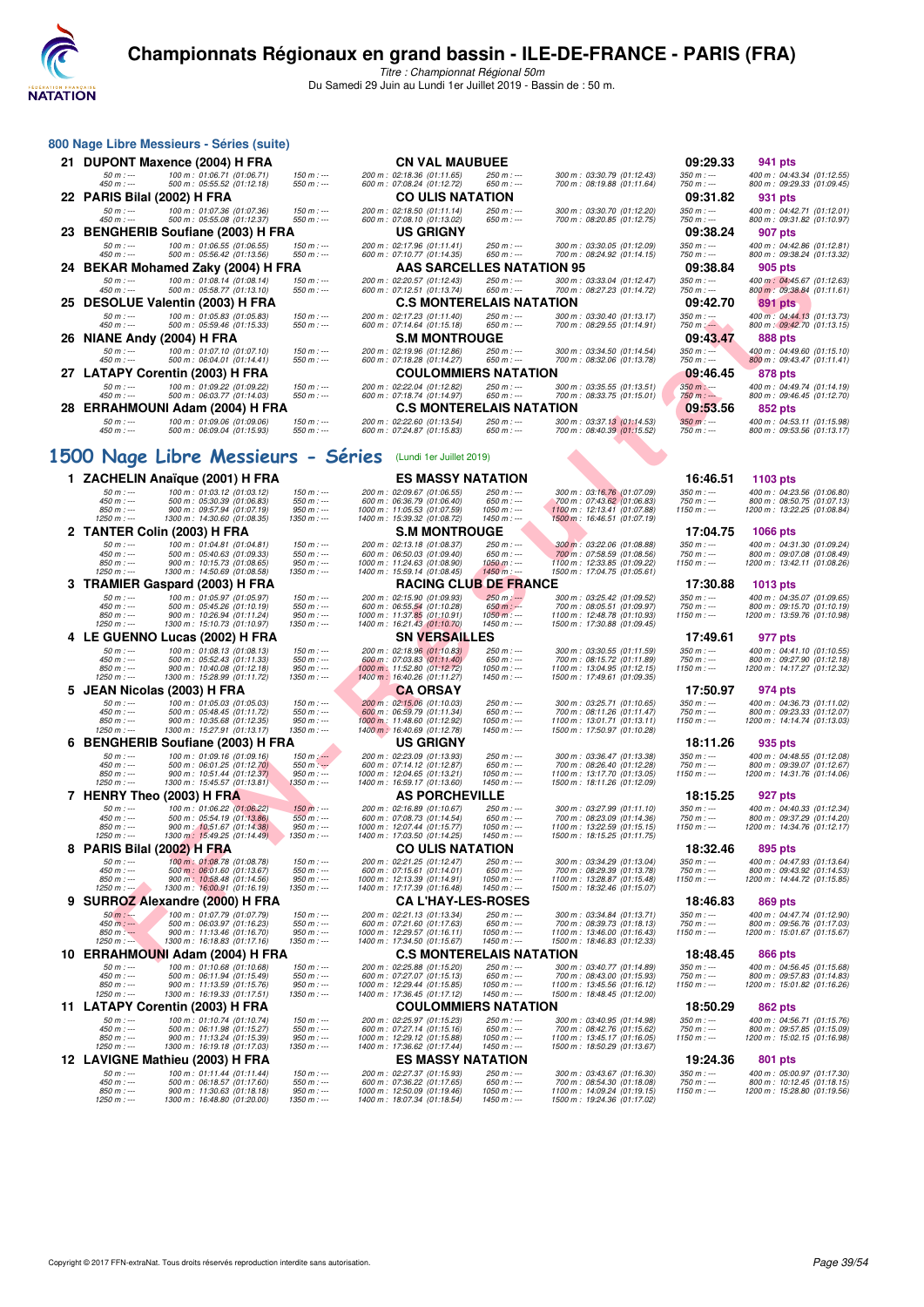

|     | 1500 Nage Libre Messieurs - Séries (suite)                                                                                                                                                                                                     |                                                                                                                                                                                                                                                                                                                   |                                           |                                                                                         |
|-----|------------------------------------------------------------------------------------------------------------------------------------------------------------------------------------------------------------------------------------------------|-------------------------------------------------------------------------------------------------------------------------------------------------------------------------------------------------------------------------------------------------------------------------------------------------------------------|-------------------------------------------|-----------------------------------------------------------------------------------------|
|     | 13 RUBINELLI Maxime (2001) H FRA                                                                                                                                                                                                               | CN FONTAINEBLEAU-AVON                                                                                                                                                                                                                                                                                             | 19:33.73                                  | 785 pts                                                                                 |
|     | 100 m: 01:09.16 (01:09.16)<br>50 m : ---<br>$150 m : -$<br>500 m : 06:25.35 (01:20.03)<br>$450 m : -$<br>$550 m : -$<br>850 m : ---<br>900 m: 11:42.14 (01:18.99)<br>$950 m: -$<br>$1250 m : -$<br>1300 m: 16:59.43 (01:18.87)<br>$1350 m : -$ | 200 m: 02:27.00 (01:17.84)<br>$250 m: -$<br>300 m : 03:45.06 (01:18.06)<br>600 m : 07:44.90 (01:19.55)<br>650 m : ---<br>700 m : 09:04.13 (01:19.23)<br>1000 m: 13:01.40 (01:19.26)<br>$1050 m$ : ---<br>1100 m: 14:20.92 (01:19.52)<br>1400 m: 18:16.50 (01:17.07)<br>$1450 m: -$<br>1500 m: 19:33.73 (01:17.23) | $350 m : -$<br>750 m : ---<br>$1150 m: -$ | 400 m: 05:05.32 (01:20.26)<br>800 m: 10:23.15 (01:19.02)<br>1200 m: 15:40.56 (01:19.64) |
|     | --- LE GALL Théophile (2001) H FRA                                                                                                                                                                                                             | <b>S.M MONTROUGE</b>                                                                                                                                                                                                                                                                                              | <b>DNS</b> dec                            |                                                                                         |
|     | --- AKACHKACHI Aymenn (2004) H FRA                                                                                                                                                                                                             | <b>MONTIGNY NATATION</b>                                                                                                                                                                                                                                                                                          | <b>DNS dec</b>                            |                                                                                         |
|     |                                                                                                                                                                                                                                                |                                                                                                                                                                                                                                                                                                                   |                                           |                                                                                         |
|     | 50 Dos Messieurs - Séries<br>(Dimanche 30 Juin 2019)                                                                                                                                                                                           |                                                                                                                                                                                                                                                                                                                   |                                           |                                                                                         |
|     | 1 PASTULA Kacper (2001) H POL                                                                                                                                                                                                                  | <b>ES VITRY</b>                                                                                                                                                                                                                                                                                                   | 00:26.92                                  | <b>1173 pts</b>                                                                         |
|     | 2 THIBAULT Maxime (1999) H FRA                                                                                                                                                                                                                 | <b>STADE FRANÇAIS O COURBEVOIE</b>                                                                                                                                                                                                                                                                                | 00:27.42                                  | <b>1143 pts</b>                                                                         |
|     | 3 BOUTOUIL Samy (2000) H MAR                                                                                                                                                                                                                   | <b>CSM CLAMART</b>                                                                                                                                                                                                                                                                                                | 00:28.08                                  | <b>1104 pts</b>                                                                         |
|     | 3 PAUPARDIN Guillaume (2001) H FRA                                                                                                                                                                                                             | CN MELUN VAL DE SEINE                                                                                                                                                                                                                                                                                             | 00:28.08                                  | <b>1104 pts</b>                                                                         |
|     | 5 BONEL Antonyn (2001) H FRA                                                                                                                                                                                                                   | <b>CN ST-MICHEL-SUR-ORGE</b>                                                                                                                                                                                                                                                                                      | 00:28.39                                  | <b>1086 pts</b>                                                                         |
|     | 6 IVIC Yoni (2001) H FRA                                                                                                                                                                                                                       | <b>CLUB DES NAGEURS DE PARIS</b>                                                                                                                                                                                                                                                                                  | 00:28.43                                  | 1084 pts                                                                                |
|     | 7 ANNEQUIN Leo (2002) H FRA                                                                                                                                                                                                                    | <b>ETOILE SAINT-LEU NATATION</b>                                                                                                                                                                                                                                                                                  | 00:28.46                                  | 1082 pts                                                                                |
|     | 8 COUDRAIS Yvon (2000) H FRA                                                                                                                                                                                                                   | <b>RED STAR CLUB CHAMPIGNY</b>                                                                                                                                                                                                                                                                                    | 00:28.51                                  | <b>1080 pts</b>                                                                         |
|     | 9 FOURRE Anthony (1999) H FRA                                                                                                                                                                                                                  | <b>CN MELUN VAL DE SEINE</b>                                                                                                                                                                                                                                                                                      | 00:28.57                                  | <b>1076 pts</b>                                                                         |
|     | 10 BOURDON Rayane (2001) H FRA                                                                                                                                                                                                                 | <b>CN VIRY-CHATILLON</b>                                                                                                                                                                                                                                                                                          | 00:28.63                                  | <b>1073 pts</b>                                                                         |
| 11. | <b>CHARBONNEL Theo (2001) H FRA</b>                                                                                                                                                                                                            | <b>CN ST-MICHEL-SUR-ORGE</b>                                                                                                                                                                                                                                                                                      | 00:28.66                                  | <b>1071 pts</b>                                                                         |
|     | 12 MOLON Antoine (2001) H FRA                                                                                                                                                                                                                  | <b>CN MAISONS-ALFORT</b>                                                                                                                                                                                                                                                                                          | 00:28.80                                  | 1063 pts                                                                                |
|     | 13 CHAMBRAUD Nicolas (2001) H FRA                                                                                                                                                                                                              | <b>CS CLICHY 92</b>                                                                                                                                                                                                                                                                                               | 00:28.83                                  | 1061 pts                                                                                |
|     | 14 SEYE Matthieu (2002) H FRA                                                                                                                                                                                                                  | <b>CN LE PLESSIS-ROBINSON</b>                                                                                                                                                                                                                                                                                     | 00:28.90                                  | <b>1057 pts</b>                                                                         |
|     | 15 BEGASSE Clement (1999) H FRA                                                                                                                                                                                                                | <b>JEANNE D'ARC DRANCY</b>                                                                                                                                                                                                                                                                                        | 00:28.94                                  | 1055 pts                                                                                |
|     | 16 BARBAUD Julien (2004) H FRA                                                                                                                                                                                                                 | <b>CN VIRY-CHÂTILLON</b>                                                                                                                                                                                                                                                                                          | 00:29.02                                  | 1050 pts                                                                                |
|     | 17 POLLACK Alexander (2003) H USA                                                                                                                                                                                                              | <b>RACING CLUB DE FRANCE</b>                                                                                                                                                                                                                                                                                      | 00:29.12                                  | <b>1045 pts</b>                                                                         |
|     | 18 KHAY Aniss (2002) H FRA                                                                                                                                                                                                                     | <b>CN LE PLESSIS-ROBINSON</b>                                                                                                                                                                                                                                                                                     | 00:29.13                                  | <b>1044 pts</b>                                                                         |
|     | 19 THEETEN Cédric (2002) H FRA                                                                                                                                                                                                                 | <b>NOGENT NATATION 94</b>                                                                                                                                                                                                                                                                                         | 00:29.16                                  | <b>1042 pts</b>                                                                         |
|     | 20 CELESTE Mathéo (2004) H FRA                                                                                                                                                                                                                 | <b>BLANC-MESNIL S.N</b>                                                                                                                                                                                                                                                                                           | 00:29.17                                  | <b>1042 pts</b>                                                                         |
|     | 21 SETIM Quentin (2000) H FRA                                                                                                                                                                                                                  | <b>PROVINS NATATION</b>                                                                                                                                                                                                                                                                                           | 00:29.23                                  | 1038 pts                                                                                |
|     | 22 DREHER Etienne (2001) H FRA                                                                                                                                                                                                                 | <b>RACING CLUB DE FRANCE</b>                                                                                                                                                                                                                                                                                      | 00:29.27                                  | <b>1036 pts</b>                                                                         |
|     | 22 M'BARKI Aziz (2000) H TUN                                                                                                                                                                                                                   | <b>SCUF PARIS</b>                                                                                                                                                                                                                                                                                                 | 00:29.27                                  | 1036 pts                                                                                |
|     | 24 RENE CORAIL Yann (2003) H FRA                                                                                                                                                                                                               | <b>CSN GUYANCOURT</b>                                                                                                                                                                                                                                                                                             | 00:29.31                                  | <b>1034 pts</b>                                                                         |
|     | 25 HUET-LEBERRUYER Titouan (2003) H FRA                                                                                                                                                                                                        | <b>CS CLICHY 92</b>                                                                                                                                                                                                                                                                                               | 00:29.43                                  | <b>1027 pts</b>                                                                         |
|     | 25   VALLIN Louis (1999) H FRA                                                                                                                                                                                                                 | <b>AQUACLUB LE PECQ MARLY</b>                                                                                                                                                                                                                                                                                     | 00:29.43                                  | <b>1027 pts</b>                                                                         |
|     | 27 LEBBIHI Iliess (2002) H FRA                                                                                                                                                                                                                 | ETOILE SAINT-LEU NATATION                                                                                                                                                                                                                                                                                         | 00:29.47                                  | <b>1025 pts</b>                                                                         |
|     | 28 DUPUIS Remi (2002) H FRA                                                                                                                                                                                                                    | <b>ANTONY NATATION</b>                                                                                                                                                                                                                                                                                            | 00:29.49                                  | <b>1024 pts</b>                                                                         |
|     | 29 NASCIMENTO Diego (2000) H FRA                                                                                                                                                                                                               | <b>ASS SPORTIVE BOUVINES</b>                                                                                                                                                                                                                                                                                      | 00:29.54                                  | <b>1021 pts</b>                                                                         |
|     | 30 GENEVOIS Yanis (2002) H FRA                                                                                                                                                                                                                 | <b>CN VIRY-CHÂTILLON</b>                                                                                                                                                                                                                                                                                          | 00:29.64                                  | <b>1015 pts</b>                                                                         |
|     | 31 AERNOUT Arthur (2002) H FRA                                                                                                                                                                                                                 | <b>CA L'HAY-LES-ROSES</b>                                                                                                                                                                                                                                                                                         | 00:29.65                                  | <b>1015 pts</b>                                                                         |
|     | 32   CASTERA Louis (2000) H FRA<br>33 FOUBERT Etienne (2004) H FRA                                                                                                                                                                             | <b>CERGY PONTOISE NATATION</b>                                                                                                                                                                                                                                                                                    | 00:29.66                                  | 1014 pts                                                                                |
|     | 34 BRÉ Alessandro (2004) H FRA                                                                                                                                                                                                                 | <b>SN VERSAILLES</b><br>AC BOULOGNE-BILLANCOURT                                                                                                                                                                                                                                                                   | 00:29.74<br>00:29.78                      | 1010 pts                                                                                |
|     | 35 POUMAREDE Julien (2001) H FRA                                                                                                                                                                                                               | <b>CN ST-MICHEL-SUR-ORGE</b>                                                                                                                                                                                                                                                                                      | 00:29.84                                  | 1008 pts<br>1004 pts                                                                    |
|     | 36 GARION Nathan (2004) H FRA                                                                                                                                                                                                                  | <b>RACING CLUB DE FRANCE</b>                                                                                                                                                                                                                                                                                      | 00:29.93                                  | 999 pts                                                                                 |
|     | 37 FRANCOIS Bastien (2000) H FRA                                                                                                                                                                                                               | <b>C.N OZOIR-LA-FERRIERE</b>                                                                                                                                                                                                                                                                                      | 00:29.97                                  | 997 pts                                                                                 |
|     | 38 CHERIER Augustin (1998) H FRA                                                                                                                                                                                                               | <b>CN ST-MICHEL-SUR-ORGE</b>                                                                                                                                                                                                                                                                                      | 00:30.00                                  | 995 pts                                                                                 |
|     | 39 LE GUENNO Lucas (2002) H FRA                                                                                                                                                                                                                | <b>SN VERSAILLES</b>                                                                                                                                                                                                                                                                                              | 00:30.13                                  | 988 pts                                                                                 |
|     | 40 SURROZ Alexandre (2000) H FRA                                                                                                                                                                                                               | <b>CA L'HAY-LES-ROSES</b>                                                                                                                                                                                                                                                                                         | 00:30.16                                  | 987 pts                                                                                 |
|     | 41 PAYET Valentin (2002) H FRA                                                                                                                                                                                                                 | <b>COULOMMIERS NATATION</b>                                                                                                                                                                                                                                                                                       | 00:30.29                                  | 979 pts                                                                                 |
|     | 42 BESSON Antoine (2003) H FRA                                                                                                                                                                                                                 | <b>CN ANDRESY</b>                                                                                                                                                                                                                                                                                                 | 00:30.35                                  | 976 pts                                                                                 |
|     | 43 BONNIVARD Adrien (2002) H FRA                                                                                                                                                                                                               | <b>AQUA CLUB PONTAULT-ROISSY</b>                                                                                                                                                                                                                                                                                  | 00:30.44                                  | 971 pts                                                                                 |
|     | 44 AMELOT Nathan (2003) H FRA                                                                                                                                                                                                                  | <b>ST-GEORGES ARGENTEUIL</b>                                                                                                                                                                                                                                                                                      | 00:30.46                                  | 970 pts                                                                                 |
|     | 45 SCHMITT Teddy (2002) H FRA                                                                                                                                                                                                                  | <b>AQUA CLUB PONTAULT-ROISSY</b>                                                                                                                                                                                                                                                                                  | 00:30.47                                  | 970 pts                                                                                 |
|     | 46 HIRCHI Axel (2002) H FRA                                                                                                                                                                                                                    | <b>CN ASNIÈRES</b>                                                                                                                                                                                                                                                                                                | 00:30.49                                  | 969 pts                                                                                 |
|     | 47 AERNOUT Louis (2002) H FRA                                                                                                                                                                                                                  | <b>CA L'HAY-LES-ROSES</b>                                                                                                                                                                                                                                                                                         | 00:30.55                                  | 965 pts                                                                                 |
|     |                                                                                                                                                                                                                                                |                                                                                                                                                                                                                                                                                                                   |                                           |                                                                                         |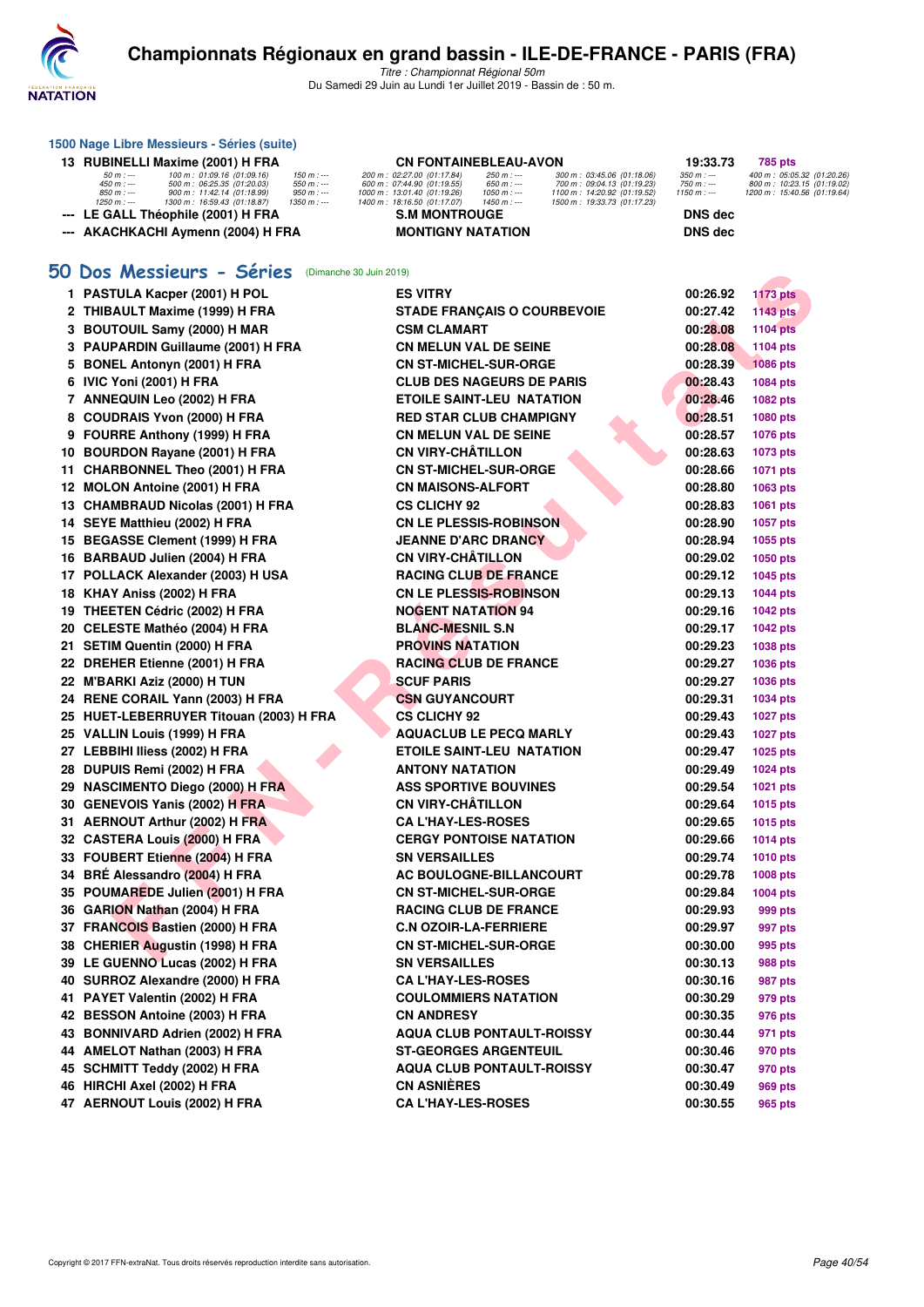

**50 Dos Messieurs - Séries (suite)**

Titre : Championnat Régional 50m Du Samedi 29 Juin au Lundi 1er Juillet 2019 - Bassin de : 50 m.

| 48 | TRIOMPHE Achille (2003) H FRA                             |
|----|-----------------------------------------------------------|
| 49 | <b>BAROUKEL Axel (2002) H FRA</b>                         |
| 49 | VILLARET Evan (2004) H FRA                                |
| 51 | RICHARDEAU Galien (2002) H FRA                            |
| 52 | FOUCHERE Léo (2003) H FRA                                 |
| 53 | <b>CLAIRGIRONNET Gatien (2004) H FRA</b>                  |
| 54 | TOUAK Enzo (2002) H FRA                                   |
| 55 | PICHON Titouan (2003) H FRA                               |
| 56 | <b>DEMETZ Alexis (2001) H FRA</b>                         |
| 57 | ROGER Elwan (2003) H FRA                                  |
| 58 | ILCHEV Velizar (2004) H BUL                               |
| 59 | <b>NEVOT Romain (2004) H FRA</b>                          |
| 60 | <b>COSTES Romain (2004) H FRA</b>                         |
| 61 | TRUFFAUT Swan (2003) H FRA                                |
| 61 | DI CICCO Maxime (2003) H FRA                              |
| 63 | <b>BOUTAGHOU Iliane (2004) H FRA</b>                      |
| 63 | <b>LEBRETON Matis (2001) H FRA</b>                        |
| 65 | <b>COULIBALY Souleymane (2004) H FRA</b>                  |
| 66 | HUGONENQ Milo (2004) H FRA                                |
| 67 | VERT Fabien (2004) H FRA                                  |
| 68 | FEVRIER Jules (2004) H FRA                                |
| 69 | <b>HANCARD Loris (2004) H FRA</b>                         |
| 70 | KARADZIC Luka (2004) H FRA                                |
| 71 | BOUCAS Joan (2004) H FRA                                  |
| 72 | LOPES Alexandre (2004) H FRA                              |
| 73 | <b>BEBOULENE Remi (2004) H FRA</b>                        |
| 74 | TAILLANDIER Alan (2004) H FRA                             |
| 74 | ROCHER Quentin (2003) H FRA                               |
| 74 | VIMONT Tom (2004) H FRA                                   |
| 77 | CALOTA Stefan (2003) H FRA                                |
| 78 | BOYER-VIDAL Corentin (2002) H FRA                         |
| 79 | EL HASSANI Nahel (2004) H FRA                             |
| 80 | <b>NOUVEL Bastien (2004) H FRA</b>                        |
| 81 | THIERRY Gaspard (2004) H FRA                              |
| 82 | CÔTE Adrien (2002) H FRA                                  |
| 83 | MONTI Ennio (2004) H FRA                                  |
| 84 | LOCHOSHVILI Roman (2004) H FRA                            |
| 85 | <b>BADALYAN Samson (2003) H FRA</b>                       |
|    | --- WATTEZ Pacôme (2002) H FRA                            |
|    | --- STROZYK Evan (2004) H FRA                             |
|    | --- PIRI Max (1997) H FRA<br>DELANOË Jérémie (2003) H FRA |
|    |                                                           |
|    |                                                           |

| $\sim$ Dos messicurs - ocrics (suite)                 |                                  |                |                |
|-------------------------------------------------------|----------------------------------|----------------|----------------|
| 48 TRIOMPHE Achille (2003) H FRA                      | <b>RACING CLUB DE FRANCE</b>     | 00:30.56       | 965 pts        |
| 49 BAROUKEL Axel (2002) H FRA                         | <b>MOISSY SPORT NATATION</b>     | 00:30.63       | <b>961 pts</b> |
| 49 VILLARET Evan (2004) H FRA                         | <b>CNO ST-GERMAIN-EN-LAYE</b>    | 00:30.63       | 961 pts        |
| 51 RICHARDEAU Galien (2002) H FRA                     | <b>ES SUCY-EN-BRIE</b>           | 00:30.74       | 955 pts        |
| 52 FOUCHERE Léo (2003) H FRA                          | <b>CERGY PONTOISE NATATION</b>   | 00:30.76       | 954 pts        |
| 53 CLAIRGIRONNET Gatien (2004) H FRA                  | <b>ES NANTERRE</b>               | 00:30.83       | 950 pts        |
| 54 TOUAK Enzo (2002) H FRA                            | <b>STADE DE VANVES</b>           | 00:30.88       | 947 pts        |
| 55 PICHON Titouan (2003) H FRA                        | <b>AC VILLEPINTE</b>             | 00:30.92       | <b>945 pts</b> |
| 56 DEMETZ Alexis (2001) H FRA                         | <b>AQUA CLUB PONTAULT-ROISSY</b> | 00:30.94       | 944 pts        |
| 57 ROGER Elwan (2003) H FRA                           | <b>AQUA CLUB PONTAULT-ROISSY</b> | 00:31.11       | 935 pts        |
| 58 ILCHEV Velizar (2004) H BUL                        | <b>RED STAR CLUB CHAMPIGNY</b>   | 00:31.13       | 934 pts        |
| 59 NEVOT Romain (2004) H FRA                          | A.O. TRAPPES NATATION            | 00:31.14       | 933 pts        |
| 60 COSTES Romain (2004) H FRA                         | <b>NOGENT NATATION 94</b>        | 00:31.22       | 929 pts        |
| 61 TRUFFAUT Swan (2003) H FRA                         | <b>C.N DE MANTES EN YVELINES</b> | 00:31.24       | 928 pts        |
| 61 DI CICCO Maxime (2003) H FRA                       | US VILLEJUIF NATATION            | 00:31.24       | <b>928 pts</b> |
| 63 BOUTAGHOU Iliane (2004) H FRA                      | <b>COLOMBES NATATION</b>         | 00:31.26       | 927 pts        |
| 63 LEBRETON Matis (2001) H FRA                        | A.O. TRAPPES NATATION            | 00:31.26       | 927 pts        |
| 65 COULIBALY Souleymane (2004) H FRA                  | <b>AC VILLEPINTE</b>             | 00:31.58       | 910 pts        |
| 66 HUGONENQ Milo (2004) H FRA                         | <b>CLUB DES NAGEURS DE PARIS</b> | 00:31.61       | <b>908 pts</b> |
| 67 VERT Fabien (2004) H FRA                           | <b>MOISSY SPORT NATATION</b>     | 00:31.62       | <b>908 pts</b> |
| 68 FEVRIER Jules (2004) H FRA                         | <b>CN LE PLESSIS-ROBINSON</b>    | 00:31.67       | 905 pts        |
| 69 HANCARD Loris (2004) H FRA                         | <b>RED STAR CLUB CHAMPIGNY</b>   | 00:31.72       | <b>903 pts</b> |
| 70 KARADZIC Luka (2004) H FRA                         | <b>CSM CLAMART</b>               | 00:31.74       | 902 pts        |
| 71 BOUCAS Joan (2004) H FRA                           | <b>CN VIRY-CHÂTILLON</b>         | 00:31.79       | 899 pts        |
| 72 LOPES Alexandre (2004) H FRA                       | <b>AS BONDY</b>                  | 00:31.90       | 893 pts        |
| 73 BEBOULENE Remi (2004) H FRA                        | <b>AS PORCHEVILLE</b>            | 00:31.93       | 892 pts        |
| 74 TAILLANDIER Alan (2004) H FRA                      | <b>CN LE PLESSIS-ROBINSON</b>    | 00:32.12       | 882 pts        |
| 74 ROCHER Quentin (2003) H FRA                        | <b>SCM CHATILLON NATATION</b>    | 00:32.12       | 882 pts        |
| 74 VIMONT Tom (2004) H FRA                            | <b>C.N DE MANTES EN YVELINES</b> | 00:32.12       | 882 pts        |
| 77 CALOTA Stefan (2003) H FRA                         | <b>ES VITRY</b>                  | 00:32.13       | <b>881 pts</b> |
| 78 BOYER-VIDAL Corentin (2002) H FRA                  | <b>CO ULIS NATATION</b>          | 00:32.21       | 877 pts        |
| 79 EL HASSANI Nahel (2004) H FRA                      | <b>NEPTUNE CLUB DE FRANCE</b>    | 00:32.32       | 871 pts        |
| 80 NOUVEL Bastien (2004) H FRA                        | <b>A.O. TRAPPES NATATION</b>     | 00:32.35       | 870 pts        |
| 81 THIERRY Gaspard (2004) H FRA                       | <b>CN MELUN VAL DE SEINE</b>     | 00:32.63       | 855 pts        |
| 82 CÔTE Adrien (2002) H FRA                           | <b>ASS SPORTIVE BOUVINES</b>     | 00:32.83       | 845 pts        |
| 83 MONTI Ennio (2004) H FRA                           | <b>LAGNY-SUR-MARNE NATATION</b>  | 00:33.23       | 825 pts        |
| 84 LOCHOSHVILI Roman (2004) H FRA                     | <b>CS CLICHY 92</b>              | 00:33.37       | <b>818 pts</b> |
| 85 BADALYAN Samson (2003) H FRA                       | <b>CN VIRY-CHATILLON</b>         | 00:33.77       | 798 pts        |
| --- WATTEZ Pacôme (2002) H FRA                        | <b>C.N OZOIR-LA-FERRIERE</b>     | DNS dec        |                |
| --- STROZYK Evan (2004) H FRA                         | <b>AQUA CLUB PONTAULT-ROISSY</b> | <b>DNS</b> dec |                |
| --- PIRI Max (1997) H FRA                             | <b>CLUB DES NAGEURS DE PARIS</b> | <b>DNS dec</b> |                |
| --- DELANOË Jérémie (2003) H FRA                      | <b>ST-GEORGES ARGENTEUIL</b>     | <b>DSQ</b>     |                |
|                                                       |                                  |                |                |
| 00 Dos Messieurs - Séries<br>(Lundi 1er Juillet 2019) |                                  |                |                |
| 1 PASTULA Kacper (2001) H POL                         | <b>ES VITRY</b>                  | 00:57.49       | 1177 pts       |
| O DONEL Antonin (0001) U EDA                          | ON OT MIOUEL OUR OROF            | 00.50.50       |                |

# **[100 Dos Messieurs - Séries](http://www.ffnatation.fr/webffn/resultats.php?idact=nat&go=epr&idcpt=61555&idepr=62)** (Lundi 1er Juillet 2019)

| 1 PASTULA Kacper (2001) H POL     | <b>ES VITRY</b>                    | 00:57.49 | 1177 pts        |
|-----------------------------------|------------------------------------|----------|-----------------|
| 2 BONEL Antonyn (2001) H FRA      | <b>CN ST-MICHEL-SUR-ORGE</b>       | 00:59.52 | 1119 pts        |
| 3 FOURRE Anthony (1999) H FRA     | <b>CN MELUN VAL DE SEINE</b>       | 01:00.13 | 1102 pts        |
| 4 CHARBONNEL Theo (2001) H FRA    | <b>CN ST-MICHEL-SUR-ORGE</b>       | 01:00.44 | 1093 pts        |
| 5 MAJOU Clément (2002) H FRA      | <b>STADE FRANCAIS O COURBEVOIE</b> | 01:00.53 | 1091 pts        |
| 6 THIBAULT Maxime (1999) H FRA    | <b>STADE FRANCAIS O COURBEVOIE</b> | 01:00.71 | <b>1086 pts</b> |
| 7 ANNEQUIN Leo (2002) H FRA       | <b>ETOILE SAINT-LEU NATATION</b>   | 01:00.72 | 1085 pts        |
| 8 MOLON Antoine (2001) H FRA      | <b>CN MAISONS-ALFORT</b>           | 01:00.97 | 1078 pts        |
| 9 CHAMBRAUD Nicolas (2001) H FRA  | <b>CS CLICHY 92</b>                | 01:01.11 | 1075 pts        |
| 10 POLLACK Alexander (2003) H USA | <b>RACING CLUB DE FRANCE</b>       | 01:01.37 | 1067 pts        |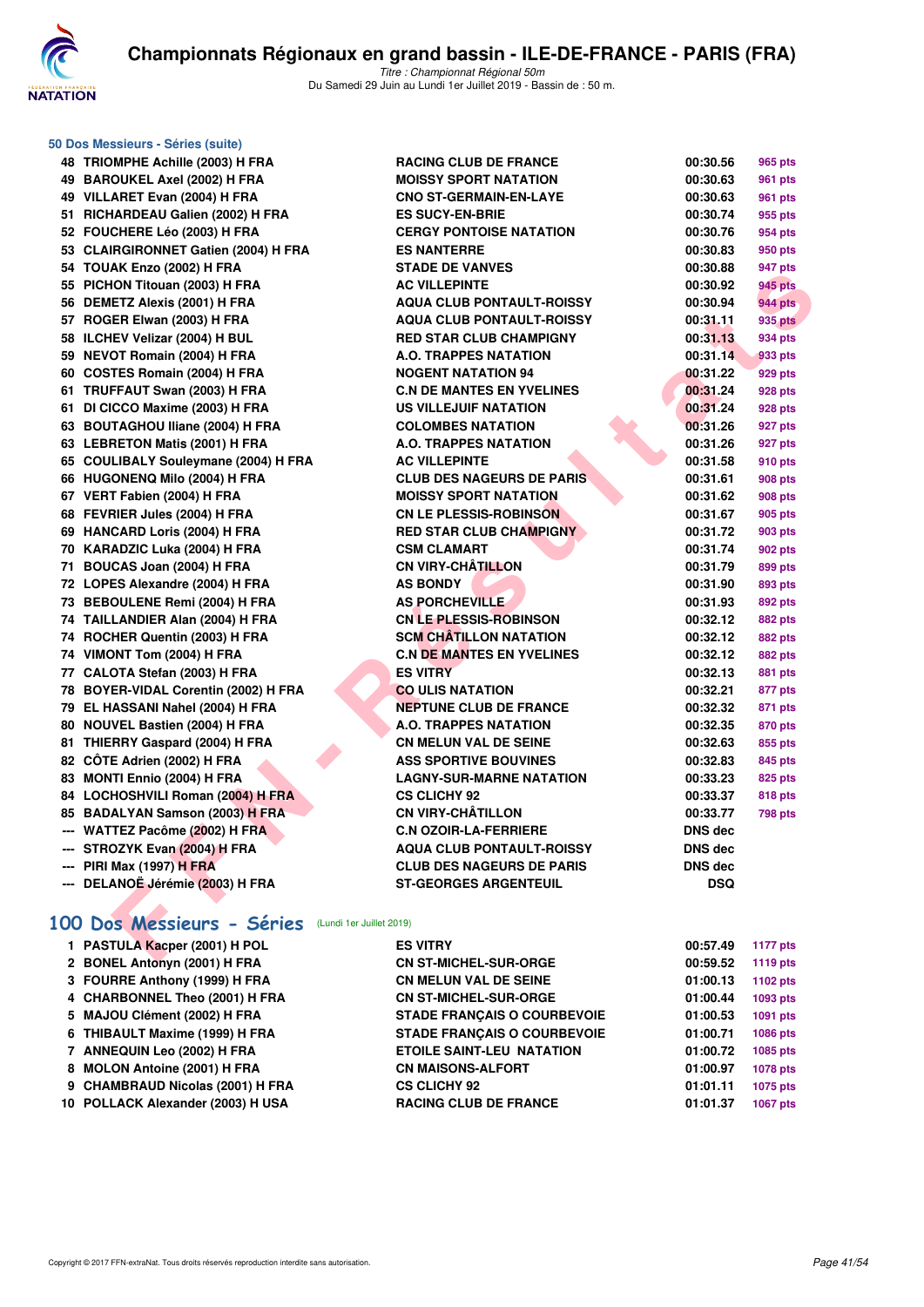

#### **100 Dos Messieurs - Séries (suite)**

|     | 10 COUDRAIS Yvon (2000) H FRA           | <b>RED STAR CLUB CHAMPIGNY</b>   | 01:01.37       | 1067 pts        |
|-----|-----------------------------------------|----------------------------------|----------------|-----------------|
|     | 12 RENE CORAIL Yann (2003) H FRA        | <b>CSN GUYANCOURT</b>            | 01:02.08       | 1048 pts        |
|     | 13 HUET-LEBERRUYER Titouan (2003) H FRA | <b>CS CLICHY 92</b>              | 01:02.30       | <b>1042 pts</b> |
|     | 14 BEGASSE Clement (1999) H FRA         | <b>JEANNE D'ARC DRANCY</b>       | 01:02.67       | 1032 pts        |
|     | 15 LEBBIHI Iliess (2002) H FRA          | <b>ETOILE SAINT-LEU NATATION</b> | 01:02.89       | 1026 pts        |
|     | 16 DREHER Etienne (2001) H FRA          | <b>RACING CLUB DE FRANCE</b>     | 01:02.96       | 1024 pts        |
|     | 17 THEETEN Cédric (2002) H FRA          | <b>NOGENT NATATION 94</b>        | 01:02.97       | 1024 pts        |
|     | 18 M'BARKI Aziz (2000) H TUN            | <b>SCUF PARIS</b>                | 01:03.05       | <b>1022 pts</b> |
|     | 19 FOUBERT Etienne (2004) H FRA         | <b>SN VERSAILLES</b>             | 01:03.42       | <b>1012 pts</b> |
|     | 20 CASTERA Louis (2000) H FRA           | <b>CERGY PONTOISE NATATION</b>   | 01:03.48       | <b>1010 pts</b> |
|     | 21 GENEVOIS Yanis (2002) H FRA          | <b>CN VIRY-CHÂTILLON</b>         | 01:03.51       | 1009 pts        |
|     | 22 DUPUIS Remi (2002) H FRA             | <b>ANTONY NATATION</b>           | 01:03.78       | <b>1002 pts</b> |
|     | 23 VALLIN Louis (1999) H FRA            | <b>AQUACLUB LE PECQ MARLY</b>    | 01:03.88       | 999 pts         |
|     | 24 IVIC Yoni (2001) H FRA               | <b>CLUB DES NAGEURS DE PARIS</b> | 01:04.27       | 989 pts         |
|     | 25 LE GUENNO Lucas (2002) H FRA         | <b>SN VERSAILLES</b>             | 01:04.32       | <b>988 pts</b>  |
|     | 26 PAUBEL Lucas (2002) H FRA            | <b>ES MASSY NATATION</b>         | 01:05.37       | <b>960 pts</b>  |
|     | 27 SCHMITT Teddy (2002) H FRA           | <b>AQUA CLUB PONTAULT-ROISSY</b> | 01:05.45       | 958 pts         |
|     | 28 GELY Tom (2002) H FRA                | <b>CSN GUYANCOURT</b>            | 01:06.13       | 940 pts         |
|     | 29 DELANOË Jérémie (2003) H FRA         | <b>ST-GEORGES ARGENTEUIL</b>     | 01:06.23       | 938 pts         |
|     | 30 AMELOT Nathan (2003) H FRA           | <b>ST-GEORGES ARGENTEUIL</b>     | 01:06.31       | 936 pts         |
|     | 31 ROBBE Mathieu (2000) H FRA           | <b>NEPTUNE CLUB DE FRANCE</b>    | 01:06.53       | 930 pts         |
|     | 32 PICHON Titouan (2003) H FRA          | <b>AC VILLEPINTE</b>             | 01:06.56       | 929 pts         |
|     | 33 HIRCHI Axel (2002) H FRA             | <b>CN ASNIÈRES</b>               | 01:06.77       | <b>924 pts</b>  |
|     | 34 DEMETZ Alexis (2001) H FRA           | <b>AQUA CLUB PONTAULT-ROISSY</b> | 01:06.79       | <b>924 pts</b>  |
|     | 35 BONNIVARD Adrien (2002) H FRA        | <b>AQUA CLUB PONTAULT-ROISSY</b> | 01:07.35       | <b>909 pts</b>  |
|     | 36 BAROUKEL Axel (2002) H FRA           | <b>MOISSY SPORT NATATION</b>     | 01:07.75       | 899 pts         |
| 37  | DI CICCO Maxime (2003) H FRA            | US VILLEJUIF NATATION            | 01:07.95       | <b>894 pts</b>  |
|     | 38 LEBRETON Matis (2001) H FRA          | <b>A.O. TRAPPES NATATION</b>     | 01:09.80       | <b>848 pts</b>  |
|     | 39 CÔTE Adrien (2002) H FRA             | <b>ASS SPORTIVE BOUVINES</b>     | 01:10.22       | <b>838 pts</b>  |
| --- | WATTEZ Pacôme (2002) H FRA              | <b>C.N OZOIR-LA-FERRIERE</b>     | DNS dec        |                 |
| --- | <b>BOUTAGHOU Iliane (2004) H FRA</b>    | <b>COLOMBES NATATION</b>         | <b>DNS</b> dec |                 |
|     | --- PIRI Max (1997) H FRA               | <b>CLUB DES NAGEURS DE PARIS</b> | <b>DNS</b> dec |                 |
|     | --- BESSON Antoine (2003) H FRA         | <b>CN ANDRESY</b>                | <b>DNS</b> dec |                 |

# **[200 Dos Messieurs - Séries](http://www.ffnatation.fr/webffn/resultats.php?idact=nat&go=epr&idcpt=61555&idepr=63)** (Samedi 29 Juin 2019)

| 1 BONEL Antonyn (2001) H FRA           |                              | <b>CN ST-MICHEL-SUR-ORGE</b>                                                                                                                                                                                                   |                                         | $02:07.10$ 1136 pts |
|----------------------------------------|------------------------------|--------------------------------------------------------------------------------------------------------------------------------------------------------------------------------------------------------------------------------|-----------------------------------------|---------------------|
|                                        |                              | 50 m : --- 100 m : 01:02.36 (01:02.36)                                                                                                                                                                                         | 150 m : --- 200 m : 02:07.10 (01:04.74) |                     |
| 2 MAJOU Clément (2002) H FRA           |                              | <b>STADE FRANCAIS O COURBEVOIE</b>                                                                                                                                                                                             |                                         | $02:11.18$ 1079 pts |
|                                        |                              | 50 m : --- 100 m : 01:03.40 (01:03.40)                                                                                                                                                                                         | 150 m : --- 200 m : 02:11.18 (01:07.78) |                     |
| 3 POLLACK Alexander (2003) H USA       |                              | <b>RACING CLUB DE FRANCE</b>                                                                                                                                                                                                   |                                         | $02:11.45$ 1075 pts |
|                                        |                              | 50 m : --- 100 m : 01:04.31 (01:04.31) 150 m : --- 200 m : 02:11.45 (01:07.14)                                                                                                                                                 |                                         |                     |
| 4 SEYE Matthieu (2002) H FRA           |                              | CN LE PLESSIS-ROBINSON                                                                                                                                                                                                         |                                         | $02:12.43$ 1062 pts |
|                                        |                              | 50 m : --- 100 m : 01:04.75 (01:04.75) 150 m : --- 200 m : 02:12.43 (01:07.68)                                                                                                                                                 |                                         |                     |
| 5 ANNEQUIN Leo (2002) H FRA            |                              | <b>ETOILE SAINT-LEU NATATION</b>                                                                                                                                                                                               |                                         |                     |
|                                        |                              | 50 m : --- 100 m : 01:04.31 (01:04.31) 150 m : --- 200 m : 02:13.02 (01:08.71)                                                                                                                                                 |                                         |                     |
| 6 KHAY Aniss (2002) H FRA              |                              | CN LE PLESSIS-ROBINSON                                                                                                                                                                                                         |                                         | $02:13.95$ 1041 pts |
|                                        | $50 m: -$                    | 100 m : 01:04.20 (01:04.20)                                                                                                                                                                                                    | 150 m : --- 200 m : 02:13.95 (01:09.75) |                     |
| 7 FOURRE Anthony (1999) H FRA          | <b>CN MELUN VAL DE SEINE</b> |                                                                                                                                                                                                                                |                                         | $02:14.37$ 1036 pts |
|                                        |                              | 50 m : --- 100 m : 01:05.08 (01:05.08)                                                                                                                                                                                         | 150 m : --- 200 m : 02:14.37 (01:09.29) |                     |
| 8 HUET-LEBERRUYER Titouan (2003) H FRA | <b>CS CLICHY 92</b>          |                                                                                                                                                                                                                                |                                         | 02:14.48 1034 pts   |
|                                        |                              | 50 m : --- 100 m : 01:04.39 (01:04.39)                                                                                                                                                                                         | 150 m :--- 200 m : 02:14.48 (01:10.09)  |                     |
| 9 FOUBERT Etienne (2004) H FRA         | <b>SN VERSAILLES</b>         |                                                                                                                                                                                                                                |                                         | $02:14.59$ 1033 pts |
|                                        | $50 m: -$                    | 100 m : 01:06.08 (01:06.08)                                                                                                                                                                                                    | 150 m : --- 200 m : 02:14.59 (01:08.51) |                     |
| 10 CHARBONNEL Theo (2001) H FRA        |                              | CN ST-MICHEL-SUR-ORGE NAMEL AND THE STATE OF STATE ORGER STATES AND THE STATE OF STATES OF STATES OF STATES AND THE STATE OF STATES OF STATES AND THE STATES OF STATES OF STATES AND THE STATES OF STATES OF STATES AND THE ST |                                         | 02:14.63 1032 pts   |
|                                        |                              | 50 m : --- 100 m : 01:04.92 (01:04.92) 150 m : --- 200 m : 02:14.63 (01:09.71)                                                                                                                                                 |                                         |                     |
| 11 COUDRAIS Yvon (2000) H FRA          |                              | <b>RED STAR CLUB CHAMPIGNY</b>                                                                                                                                                                                                 |                                         | 02:16.96 1001 pts   |
|                                        |                              | 50 m : --- 100 m : 01:06.16 (01:06.16)                                                                                                                                                                                         | 150 m : --- 200 m : 02:16.96 (01:10.80) |                     |

| IT THEETER COUNT (2002) IT FRA                     | NUYENI NATATIVN 34                                                                          | 01.02.37<br><b>ULT PIS</b>                                |
|----------------------------------------------------|---------------------------------------------------------------------------------------------|-----------------------------------------------------------|
| 18 M'BARKI Aziz (2000) H TUN                       | <b>SCUF PARIS</b>                                                                           | 01:03.05<br><b>1022 pts</b>                               |
| 19 FOUBERT Etienne (2004) H FRA                    | <b>SN VERSAILLES</b>                                                                        | 01:03.42<br><b>1012 pts</b>                               |
| 20 CASTERA Louis (2000) H FRA                      | <b>CERGY PONTOISE NATATION</b>                                                              | 01:03.48<br><b>1010 pts</b>                               |
| 21 GENEVOIS Yanis (2002) H FRA                     | <b>CN VIRY-CHÂTILLON</b>                                                                    | 01:03.51<br>1009 pts                                      |
| 22 DUPUIS Remi (2002) H FRA                        | <b>ANTONY NATATION</b>                                                                      | 01:03.78<br><b>1002 pts</b>                               |
| 23 VALLIN Louis (1999) H FRA                       | <b>AQUACLUB LE PECQ MARLY</b>                                                               | 01:03.88<br>999 pts                                       |
| 24 IVIC Yoni (2001) H FRA                          | <b>CLUB DES NAGEURS DE PARIS</b>                                                            | 01:04.27<br>989 pts                                       |
| 25 LE GUENNO Lucas (2002) H FRA                    | <b>SN VERSAILLES</b>                                                                        | 01:04.32<br>988 pts                                       |
| 26 PAUBEL Lucas (2002) H FRA                       | <b>ES MASSY NATATION</b>                                                                    | 01:05.37<br>960 pts                                       |
| 27 SCHMITT Teddy (2002) H FRA                      | <b>AQUA CLUB PONTAULT-ROISSY</b>                                                            | 01:05.45<br>958 pts                                       |
| 28 GELY Tom (2002) H FRA                           | <b>CSN GUYANCOURT</b>                                                                       | 01:06.13<br>940 pts                                       |
| 29 DELANOË Jérémie (2003) H FRA                    | <b>ST-GEORGES ARGENTEUIL</b>                                                                | 01:06.23<br>938 pts                                       |
| 30 AMELOT Nathan (2003) H FRA                      | <b>ST-GEORGES ARGENTEUIL</b>                                                                | 01:06.31<br>936 pts                                       |
| 31 ROBBE Mathieu (2000) H FRA                      | <b>NEPTUNE CLUB DE FRANCE</b>                                                               | 01:06.53<br>930 pts                                       |
| 32 PICHON Titouan (2003) H FRA                     | <b>AC VILLEPINTE</b>                                                                        | 01:06.56<br>929 pts                                       |
| 33 HIRCHI Axel (2002) H FRA                        | <b>CN ASNIÈRES</b>                                                                          | 01:06.77<br>924 pts                                       |
| 34 DEMETZ Alexis (2001) H FRA                      | <b>AQUA CLUB PONTAULT-ROISSY</b>                                                            | 01:06.79<br>924 pts                                       |
| 35 BONNIVARD Adrien (2002) H FRA                   | <b>AQUA CLUB PONTAULT-ROISSY</b>                                                            | 01:07.35<br>909 pts                                       |
| 36 BAROUKEL Axel (2002) H FRA                      | <b>MOISSY SPORT NATATION</b>                                                                | 01:07.75<br>899 pts                                       |
| 37 DI CICCO Maxime (2003) H FRA                    | US VILLEJUIF NATATION                                                                       | 01:07.95<br>894 pts                                       |
| 38 LEBRETON Matis (2001) H FRA                     | <b>A.O. TRAPPES NATATION</b>                                                                | 01:09.80<br>848 pts                                       |
| 39 CÔTE Adrien (2002) H FRA                        | <b>ASS SPORTIVE BOUVINES</b>                                                                | 01:10.22<br>838 pts                                       |
| --- WATTEZ Pacôme (2002) H FRA                     | <b>C.N OZOIR-LA-FERRIERE</b>                                                                | <b>DNS dec</b>                                            |
| --- BOUTAGHOU Iliane (2004) H FRA                  | <b>COLOMBES NATATION</b>                                                                    | <b>DNS dec</b>                                            |
| --- PIRI Max (1997) H FRA                          | <b>CLUB DES NAGEURS DE PARIS</b>                                                            | <b>DNS dec</b>                                            |
| --- BESSON Antoine (2003) H FRA                    | <b>CN ANDRESY</b>                                                                           | <b>DNS dec</b>                                            |
| --- LOCHOSHVILI Roman (2004) H FRA                 | <b>CS CLICHY 92</b>                                                                         | <b>DNS</b> dec                                            |
| 00 Dos Messieurs - Séries<br>(Samedi 29 Juin 2019) |                                                                                             |                                                           |
| 1 BONEL Antonyn (2001) H FRA                       | <b>CN ST-MICHEL-SUR-ORGE</b>                                                                | 02:07.10<br>1136 pts                                      |
|                                                    | $50 m: -$<br>100 m: 01:02.36 (01:02.36)<br>$150 m : -$                                      | 200 m: 02:07.10 (01:04.74)                                |
| 2 MAJOU Clément (2002) H FRA                       | <b>STADE FRANCAIS O COURBEVOIE</b><br>100 m: 01:03.40 (01:03.40)<br>$50 m: -$<br>$150 m: -$ | 02:11.18<br>1079 pts<br>200 m: 02:11.18 (01:07.78)        |
| 3 POLLACK Alexander (2003) H USA                   | <b>RACING CLUB DE FRANCE</b><br>$50 m: -$<br>100 m: 01:04.31 (01:04.31)<br>$150 m: -$       | 02:11.45<br>1075 pts<br>200 m: 02:11.45 (01:07.14)        |
| 4 SEYE Matthieu (2002) H FRA                       | <b>CN LE PLESSIS-ROBINSON</b>                                                               | 02:12.43<br>1062 pts                                      |
| 5 ANNEQUIN Leo (2002) H FRA                        | $50 m: -$<br>100 m: 01:04.75 (01:04.75)<br>$150 m : -$<br><b>ETOILE SAINT-LEU NATATION</b>  | 200 m: 02:12.43 (01:07.68)<br>02:13.02<br><b>1054 pts</b> |
| 6 KHAY Aniss (2002) H FRA                          | 100 m: 01:04.31 (01:04.31)<br>$50 m: -$<br>$150 m: -$<br><b>CN LE PLESSIS-ROBINSON</b>      | 200 m: 02:13.02 (01:08.71)<br>02:13.95<br>1041 pts        |
| $7.$ COUDDE Astrony (1000) U EDA                   | $50 m: -$<br>100 m: 01:04.20 (01:04.20)<br>$150 m: -$<br><b>ON MELHALVAL DE CEINE</b>       | 200 m: 02:13.95 (01:09.75)<br>$0.9 - 4A.27 = 40.26$       |
|                                                    |                                                                                             |                                                           |

| 5 ANNEQUIN Leo (2002) H FRA<br>6 KHAY Aniss (2002) H FRA<br>7 FOURRE Anthony (1999) H FRA<br>8 HUET-LEBERRUYER Titouan (2003) H FRA | $50 m : -$<br>$50 m: -$<br><b>CN LE PLESSIS-ROBINSON</b><br>$50 m: -$<br><b>CN MELUN VAL DE SEINE</b><br>$50 m: -$<br><b>CS CLICHY 92</b> | 100 m : 01:04.75 (01:04.75)<br><b>ETOILE SAINT-LEU NATATION</b><br>100 m : 01:04.31 (01:04.31)<br>100 m : 01:04.20 (01:04.20)<br>100 m : 01:05.08 (01:05.08) | 150 m : $-$ | 150 m :--- 200 m : 02:12.43 (01:07.68)<br>$02:13.02$ 1054 pts<br>$02:13.95$ 1041 pts<br>150 m :--- 200 m : 02:13.95 (01:09.75)<br>$02:14.37$ 1036 pts | 200 m: 02:13.02 (01:08.71) |
|-------------------------------------------------------------------------------------------------------------------------------------|-------------------------------------------------------------------------------------------------------------------------------------------|--------------------------------------------------------------------------------------------------------------------------------------------------------------|-------------|-------------------------------------------------------------------------------------------------------------------------------------------------------|----------------------------|
|                                                                                                                                     |                                                                                                                                           |                                                                                                                                                              |             |                                                                                                                                                       |                            |
|                                                                                                                                     |                                                                                                                                           |                                                                                                                                                              |             |                                                                                                                                                       |                            |
|                                                                                                                                     |                                                                                                                                           |                                                                                                                                                              |             |                                                                                                                                                       |                            |
|                                                                                                                                     |                                                                                                                                           |                                                                                                                                                              |             |                                                                                                                                                       |                            |
|                                                                                                                                     |                                                                                                                                           |                                                                                                                                                              |             |                                                                                                                                                       |                            |
|                                                                                                                                     |                                                                                                                                           |                                                                                                                                                              |             |                                                                                                                                                       |                            |
|                                                                                                                                     |                                                                                                                                           |                                                                                                                                                              |             | 150 m :--- 200 m : 02:14.37 (01:09.29)                                                                                                                |                            |
|                                                                                                                                     |                                                                                                                                           |                                                                                                                                                              |             | 02:14.48 1034 pts                                                                                                                                     |                            |
|                                                                                                                                     | $50 m: -$                                                                                                                                 | 100 m : 01:04.39 (01:04.39)                                                                                                                                  |             | 150 m : --- 200 m : 02:14.48 (01:10.09)                                                                                                               |                            |
| 9 FOUBERT Etienne (2004) H FRA                                                                                                      | <b>SN VERSAILLES</b>                                                                                                                      |                                                                                                                                                              |             | $02:14.59$ 1033 pts                                                                                                                                   |                            |
|                                                                                                                                     | $50 m : -$                                                                                                                                | 100 m : 01:06.08 (01:06.08)                                                                                                                                  |             | 150 m :--- 200 m : 02:14.59 (01:08.51)                                                                                                                |                            |
| 10 CHARBONNEL Theo (2001) H FRA                                                                                                     | <b>CN ST-MICHEL-SUR-ORGE</b>                                                                                                              |                                                                                                                                                              |             | $02:14.63$ 1032 pts                                                                                                                                   |                            |
|                                                                                                                                     | $50 m : -$                                                                                                                                | 100 m : 01:04.92 (01:04.92)                                                                                                                                  | $150 m : -$ |                                                                                                                                                       | 200 m: 02:14.63 (01:09.71) |
| 11 COUDRAIS Yvon (2000) H FRA                                                                                                       | <b>RED STAR CLUB CHAMPIGNY</b>                                                                                                            |                                                                                                                                                              |             | $02:16.96$ 1001 pts                                                                                                                                   |                            |
|                                                                                                                                     | $50 m : -$                                                                                                                                | 100 m : 01:06.16 (01:06.16)                                                                                                                                  | $150 m : -$ |                                                                                                                                                       | 200 m: 02:16.96 (01:10.80) |
| 12 MOLON Antoine (2001) H FRA                                                                                                       | <b>CN MAISONS-ALFORT</b>                                                                                                                  |                                                                                                                                                              |             | 02:17.33                                                                                                                                              | 996 pts                    |
|                                                                                                                                     | $50 m : -$                                                                                                                                | 100 m : 01:04.53 (01:04.53)                                                                                                                                  | $150 m : -$ |                                                                                                                                                       | 200 m: 02:17.33 (01:12.80) |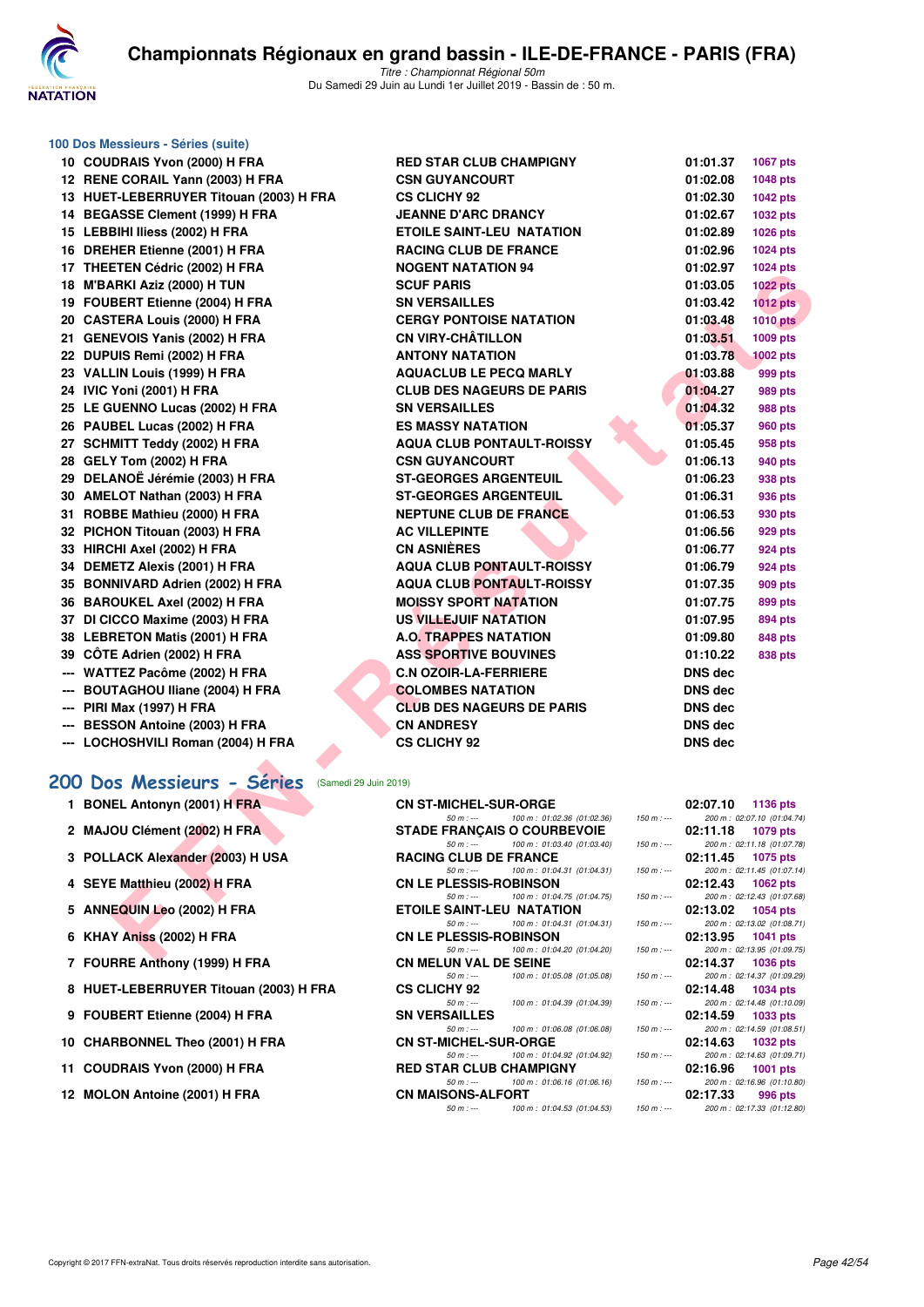

Titre : Championnat Régional 50m Du Samedi 29 Juin au Lundi 1er Juillet 2019 - Bassin de : 50 m.

#### **200 Dos Messieurs - Séries (suite) 13 M'BARKI Aziz (2000) H TUN**

| 14 | SCHMITT Teddy (2002) H FRA           |
|----|--------------------------------------|
| 15 | CLAIRGIRONNET Gatien (2004) H FF     |
| 16 | <b>CELESTE Mathéo (2004) H FRA</b>   |
| 17 | GENEVOIS Yanis (2002) H FRA          |
| 18 | LEBBIHI Iliess (2002) H FRA          |
| 19 | FEVRIER Jules (2004) H FRA           |
| 20 | VILLARET Evan (2004) H FRA           |
| 21 | LE GUENNO Lucas (2002) H FRA         |
| 22 | PAUBEL Lucas (2002) H FRA            |
| 23 | REUILLON Paul (1997) H FRA           |
| 24 | BRÉ Alessandro (2004) H FRA          |
| 25 | DUPUIS Remi (2002) H FRA             |
| 26 | GARION Nathan (2004) H FRA           |
| 27 | GORLIER IIan (2004) H FRA            |
| 28 | PICHON Titouan (2003) H FRA          |
| 29 | THIERRY Gaspard (2004) H FRA         |
| 30 | <b>BOUTAGHOU Iliane (2004) H FRA</b> |
| 31 | BOUCAS Joan (2004) H FRA             |
| 32 | ROBBE Mathieu (2000) H FRA           |
| 33 | TAILLANDIER Alan (2004) H FRA        |
| 34 | <b>DEMETZ Alexis (2001) H FRA</b>    |
| 35 | <b>NASCIMENTO Diego (2000) H FRA</b> |
| 36 | KARADZIC Luka (2004) H FRA           |
| 37 | KRPINA Ante-Nikola (2003) H FRA      |
| 38 | <b>NEVOT Romain (2004) H FRA</b>     |
| 39 | LAVIGNE Mathieu (2003) H FRA         |
| 40 | <b>BEBOULENE Remi (2004) H FRA</b>   |
| 41 | LOCHOSHVILI Roman (2004) H FRA       |
| 42 | <b>TCHOULEV Alexis (2003) H FRA</b>  |
| 43 | DI CICCO Maxime (2003) H FRA         |
| 44 | HIRCHI Axel (2002) H FRA             |
| 45 | <b>NOUVEL Bastien (2004) H FRA</b>   |
| 46 | ILCHEV Velizar (2004) H BUL          |
|    | 47 BAILLARGE Bastien (2004) H FRA    |
| 48 | PONIN Thomas (2004) H FRA            |

| 13 M'BARKI Aziz (2000) H TUN         | <b>SCUF PARIS</b>                                                                                         |                            | 02:17.98<br>988 pts                                                             |
|--------------------------------------|-----------------------------------------------------------------------------------------------------------|----------------------------|---------------------------------------------------------------------------------|
| 14 SCHMITT Teddy (2002) H FRA        | $50 m: -$<br>100 m: 01:08.65 (01:08.65)<br><b>AQUA CLUB PONTAULT-ROISSY</b>                               | $150 m: -$                 | 200 m: 02:17.98 (01:09.33)<br>02:18.07<br>986 pts                               |
| 15 CLAIRGIRONNET Gatien (2004) H FRA | 100 m: 01:06.59 (01:06.59)<br>$50 m: -$<br><b>ES NANTERRE</b>                                             | $150 m: -$                 | 200 m: 02:18.07 (01:11.48)<br>02:18.10<br>986 pts                               |
| 16 CELESTE Mathéo (2004) H FRA       | 100 m: 01:09.00 (01:09.00)<br>$50 m: -$<br><b>BLANC-MESNIL S.N</b>                                        | $150 m : -$                | 200 m: 02:18.10 (01:09.10)<br>02:18.68<br>978 pts                               |
| 17 GENEVOIS Yanis (2002) H FRA       | $50 m: -$<br>100 m: 01:06.52 (01:06.52)<br><b>CN VIRY-CHATILLON</b>                                       | $150 m : -$                | 200 m: 02:18.68 (01:12.16)<br>02:18.82<br>977 pts                               |
| 18   LEBBIHI Iliess (2002) H FRA     | 100 m: 01:05.70 (01:05.70)<br>$50 m: -$<br><b>ETOILE SAINT-LEU NATATION</b>                               | $150 m : -$                | 200 m: 02:18.82 (01:13.12)<br>02:19.86<br>963 pts                               |
| 19 FEVRIER Jules (2004) H FRA        | 100 m: 01:07.97 (01:07.97)<br>$50 m: -$<br><b>CN LE PLESSIS-ROBINSON</b>                                  | $150 m: -$                 | 200 m : 02:19.86 (01:11.89)<br>02:20.21<br>958 pts                              |
| 20 VILLARET Evan (2004) H FRA        | $50 m: -$<br>100 m: 01:08.36 (01:08.36)<br><b>CNO ST-GERMAIN-EN-LAYE</b>                                  | $150 m : -$                | 200 m : 02:20.21 (01:11.85)<br>02:20.34<br>957 pts                              |
| 21 LE GUENNO Lucas (2002) H FRA      | 100 m: 01:07.94 (01:07.94)<br>$50 m: -$<br><b>SN VERSAILLES</b>                                           | $150 m : -$                | 200 m: 02:20.34 (01:12.40)<br>02:20.61<br>953 pts                               |
| 22 PAUBEL Lucas (2002) H FRA         | $50 m: -$<br>100 m: 01:08.99 (01:08.99)<br><b>ES MASSY NATATION</b>                                       | $150 m$ : $-$              | 200 m: 02:20.61 (01:11.62)<br>02:20.98<br>948 pts                               |
| 23 REUILLON Paul (1997) H FRA        | $50 m: -$<br>100 m: 01:08.34 (01:08.34)<br><b>MOUETTES DE PARIS</b>                                       | $150 m : -$                | 200 m: 02:20.98 (01:12.64)<br>02:21.43<br>943 pts                               |
| 24 BRÉ Alessandro (2004) H FRA       | 100 m: 01:07.01 (01:07.01)<br>$50 m: -$<br><b>AC BOULOGNE-BILLANCOURT</b>                                 | $150 m : -$                | 200 m: 02:21.43 (01:14.42)<br>02:22.18<br>933 pts                               |
| 25   DUPUIS Remi (2002) H FRA        | $50 m: -$<br>100 m: 01:08.57 (01:08.57)<br><b>ANTONY NATATION</b>                                         | $150 m: -$                 | 200 m: 02:22.18 (01:13.61)<br>02:22.38<br>930 pts                               |
| 26 GARION Nathan (2004) H FRA        | $50 m: -$<br>100 m: 01:07.85 (01:07.85)<br><b>RACING CLUB DE FRANCE</b>                                   | $150 m: -$                 | 200 m: 02:22.38 (01:14.53)<br>02:22.91<br>924 pts                               |
| 27 GORLIER IIan (2004) H FRA         | 100 m : 01:09.46 (01:09.46)<br>$50 m: -$<br><b>AC VILLEPINTE</b>                                          | $150 m: -$                 | 200 m: 02:22.91 (01:13.45)<br>02:23.08<br>922 pts                               |
| 28 PICHON Titouan (2003) H FRA       | 100 m: 01:10.12 (01:10.12)<br>$50 m: -$<br><b>AC VILLEPINTE</b>                                           | $150 m : -$                | 200 m: 02:23.08 (01:12.96)<br>02:23.68<br>914 pts                               |
| 29 THIERRY Gaspard (2004) H FRA      | 100 m: 01:10.70 (01:10.70)<br>$50 m : -1$<br><b>CN MELUN VAL DE SEINE</b>                                 | $150 m : -$                | 200 m: 02:23.68 (01:12.98)<br>02:24.05<br>909 pts                               |
| 30 BOUTAGHOU Iliane (2004) H FRA     | 100 m: 01:09.65 (01:09.65)<br>$50 m: -$<br><b>COLOMBES NATATION</b>                                       | $150 m : -$                | 200 m: 02:24.05 (01:14.40)<br>02:24.65<br>902 pts                               |
| 31 BOUCAS Joan (2004) H FRA          | $50 m: -$<br>100 m: 01:10.64 (01:10.64)<br><b>CN VIRY-CHATILLON</b>                                       | $150 m : -$                | 200 m: 02:24.65 (01:14.01)<br>02:25.47<br>891 pts                               |
| 32 ROBBE Mathieu (2000) H FRA        | $50 m: -$<br>100 m: 01:10.93 (01:10.93)<br><b>NEPTUNE CLUB DE FRANCE</b>                                  | $150 m : -$                | 200 m: 02:25.47 (01:14.54)<br>02:26.05<br>884 pts                               |
| 33 TAILLANDIER Alan (2004) H FRA     | 100 m: 01:10.94 (01:10.94)<br>$50 m: -$<br><b>CN LE PLESSIS-ROBINSON</b><br>$50 m: -$                     | $150 m : -$<br>$150 m : -$ | 200 m: 02:26.05 (01:15.11)<br>02:26.15<br>883 pts<br>200 m: 02:26.15 (01:15.18) |
| 34   DEMETZ Alexis (2001) H FRA      | 100 m: 01:10.97 (01:10.97)<br><b>AQUA CLUB PONTAULT-ROISSY</b><br>$50 m: -$<br>100 m: 01:08.90 (01:08.90) | $150 m : -$                | 02:26.33<br>881 pts<br>200 m: 02:26.33 (01:17.43)                               |
| 35 NASCIMENTO Diego (2000) H FRA     | <b>ASS SPORTIVE BOUVINES</b><br>100 m: 01:09.85 (01:09.85)<br>$50 m: -$                                   | $150 m: -$                 | 02:26.66<br>877 pts<br>200 m: 02:26.66 (01:16.81)                               |
| 36 KARADZIC Luka (2004) H FRA        | <b>CSM CLAMART</b><br>100 m: 01:11.79 (01:11.79)<br>$50 m: -$                                             | $150 m : -$                | 02:26.97<br>873 pts<br>200 m: 02:26.97 (01:15.18)                               |
| 37 KRPINA Ante-Nikola (2003) H FRA   | <b>AAS SARCELLES NATATION 95</b><br>100 m: 01:11.77 (01:11.77)<br>$50 m: -$                               | $150 m : -$                | 02:27.14<br>871 pts<br>200 m: 02:27.14 (01:15.37)                               |
| 38 NEVOT Romain (2004) H FRA         | A.O. TRAPPES NATATION<br>$50 m: -$<br>100 m: 01:12.60 (01:12.60)                                          | $150 m: -$                 | 02:27.63<br>865 pts<br>200 m: 02:27.63 (01:15.03)                               |
| 39 LAVIGNE Mathieu (2003) H FRA      | <b>ES MASSY NATATION</b><br>$50 m: -$<br>100 m: 01:11.80 (01:11.80)                                       | $150 m : -$                | 02:28.55<br>853 pts<br>200 m: 02:28.55 (01:16.75)                               |
| 40 BEBOULENE Remi (2004) H FRA       | <b>AS PORCHEVILLE</b><br>100 m: 01:10.30 (01:10.30)<br>$50 m: -$                                          | $150 m : -$                | 02:28.77<br>851 pts<br>200 m: 02:28.77 (01:18.47)                               |
| 41 LOCHOSHVILI Roman (2004) H FRA    | <b>CS CLICHY 92</b><br>100 m: 01:11.45 (01:11.45)<br>50 m : ---                                           | $150 m : -$                | 02:28.91<br>849 pts<br>200 m: 02:28.91 (01:17.46)                               |
| 42 TCHOULEV Alexis (2003) H FRA      | <b>CN POISSY</b><br>$50 m: -$<br>100 m: 01:13.76 (01:13.76)                                               | $150 m : -$                | 02:29.68<br>840 pts<br>200 m: 02:29.68 (01:15.92)                               |
| 43 DI CICCO Maxime (2003) H FRA      | US VILLEJUIF NATATION<br>100 m: 01:11.60 (01:11.60)<br>$50 m: -$                                          | $150 m : -$                | 02:30.07<br>835 pts<br>200 m: 02:30.07 (01:18.47)                               |
| 44 HIRCHI Axel (2002) H FRA          | <b>CN ASNIERES</b><br>$50 m: -$<br>100 m: 01:12.19 (01:12.19)                                             | $150 m : -$                | 02:30.29<br>832 pts<br>200 m: 02:30.29 (01:18.10)                               |
| 45 NOUVEL Bastien (2004) H FRA       | <b>A.O. TRAPPES NATATION</b><br>$50 m: -$<br>100 m: 01:13.34 (01:13.34)                                   | $150 m: -$                 | 02:30.48<br>830 pts<br>200 m: 02:30.48 (01:17.14)                               |
| 46 ILCHEV Velizar (2004) H BUL       | <b>RED STAR CLUB CHAMPIGNY</b><br>$50 m: -$<br>100 m: 01:12.64 (01:12.64)                                 | $150 m : -$                | 02:30.55<br>829 pts<br>200 m: 02:30.55 (01:17.91)                               |
| 47 BAILLARGE Bastien (2004) H FRA    | <b>RED STAR CLUB CHAMPIGNY</b><br>100 m: 01:13.21 (01:13.21)<br>$50 m: -$                                 | $150 m : -$                | 02:31.03<br>823 pts<br>200 m: 02:31.03 (01:17.82)                               |
| 48 PONIN Thomas (2004) H FRA         | <b>EN DRAVEIL</b><br>$50 m : -$<br>100 m: 01:15.46 (01:15.46)                                             | $150 m : -$                | 02:37.28<br>750 pts<br>200 m: 02:37.28 (01:21.82)                               |
|                                      |                                                                                                           |                            |                                                                                 |

|          | 02:17.98 | 988 pts<br>200 m: 02:17.98 (01:09.33)         |
|----------|----------|-----------------------------------------------|
|          | 02:18.07 | <b>986 pts</b>                                |
|          | 02:18.10 | 200 m: 02:18.07 (01:11.48)<br>986 pts         |
|          | 02:18.68 | 200 m: 02:18.10 (01:09.10)<br>978 pts         |
|          | 02:18.82 | 200 m: 02:18.68 (01:12.16)<br>977 pts         |
| $\sim$   | 02:19.86 | 200 m: 02:18.82 (01:13.12)<br><b>963 pts</b>  |
|          | 02:20.21 | 200 m: 02:19.86 (01:11.89)<br><b>958 pts</b>  |
| $\sim$   | 02:20.34 | 200 m : 02:20.21 (01:11.85)<br>957 pts        |
|          | 02:20.61 | 200 m: 02:20.34 (01:12.40)<br>$-953$ pts      |
| 4        |          | 200 m: 02:20.61 (01:11.62)                    |
| $\vdots$ | 02:20.98 | <b>948 pts</b><br>200 m: 02:20.98 (01:12.64)  |
| $\sim$   | 02:21.43 | 943 pts<br>200 m: 02:21.43 (01:14.42)         |
|          | 02:22.18 | 933 pts<br>200 m: 02:22.18 (01:13.61)         |
|          | 02:22.38 | 930 pts<br>200 m: 02:22.38 (01:14.53)         |
|          | 02:22.91 | <b>924 pts</b><br>200 m: 02:22.91 (01:13.45)  |
|          | 02:23.08 | 922 pts                                       |
|          | 02:23.68 | 200 m: 02:23.08 (01:12.96)<br>914 pts         |
|          | 02:24.05 | 200 m: 02:23.68 (01:12.98)<br><b>909 pts</b>  |
| : ---    | 02:24.65 | 200 m: 02:24.05 (01:14.40)<br><b>902 pts</b>  |
|          | 02:25.47 | 200 m: 02:24.65 (01:14.01)<br>891 pts         |
| j        | 02:26.05 | 200 m: 02:25.47 (01:14.54)<br><b>884 pts</b>  |
|          | 02:26.15 | 200 m: 02:26.05 (01:15.11)<br>883 pts         |
|          |          | 200 m: 02:26.15 (01:15.18)                    |
|          | 02:26.33 | <b>881 pts</b><br>200 m: 02:26.33 (01:17.43)  |
|          | 02:26.66 | 877 pts<br>200 m : 02:26.66 (01:16.81)        |
|          | 02:26.97 | <b>873 pts</b><br>200 m: 02:26.97 (01:15.18)  |
|          | 02:27.14 | <b>871 pts</b><br>200 m: 02:27.14 (01:15.37)  |
|          | 02:27.63 | 865 pts<br>200 m: 02:27.63 (01:15.03)         |
|          | 02:28.55 | 853 pts                                       |
|          | 02:28.77 | 200 m: 02:28.55 (01:16.75)<br>851 pts         |
| ;        | 02:28.91 | 200 m: 02:28.77 (01:18.47)<br><b>849 pts</b>  |
|          | 02:29.68 | 200 m : 02:28.91 (01:17.46)<br><b>840 pts</b> |
|          | 02:30.07 | 200 m: 02:29.68 (01:15.92)<br>835 pts         |
|          | 02:30.29 | 200 m: 02:30.07 (01:18.47)<br>832 pts         |
|          | 02:30.48 | 200 m: 02:30.29 (01:18.10)<br>830 pts         |
|          |          | 200 m: 02:30.48 (01:17.14)                    |
|          | 02:30.55 | 829 pts<br>200 m: 02:30.55 (01:17.91)         |
|          | 02:31.03 | <b>823 pts</b><br>200 m: 02:31.03 (01:17.82)  |
|          | 02:37.28 | <b>750 pts</b><br>200 m: 02:37.28 (01:21.82)  |
|          |          |                                               |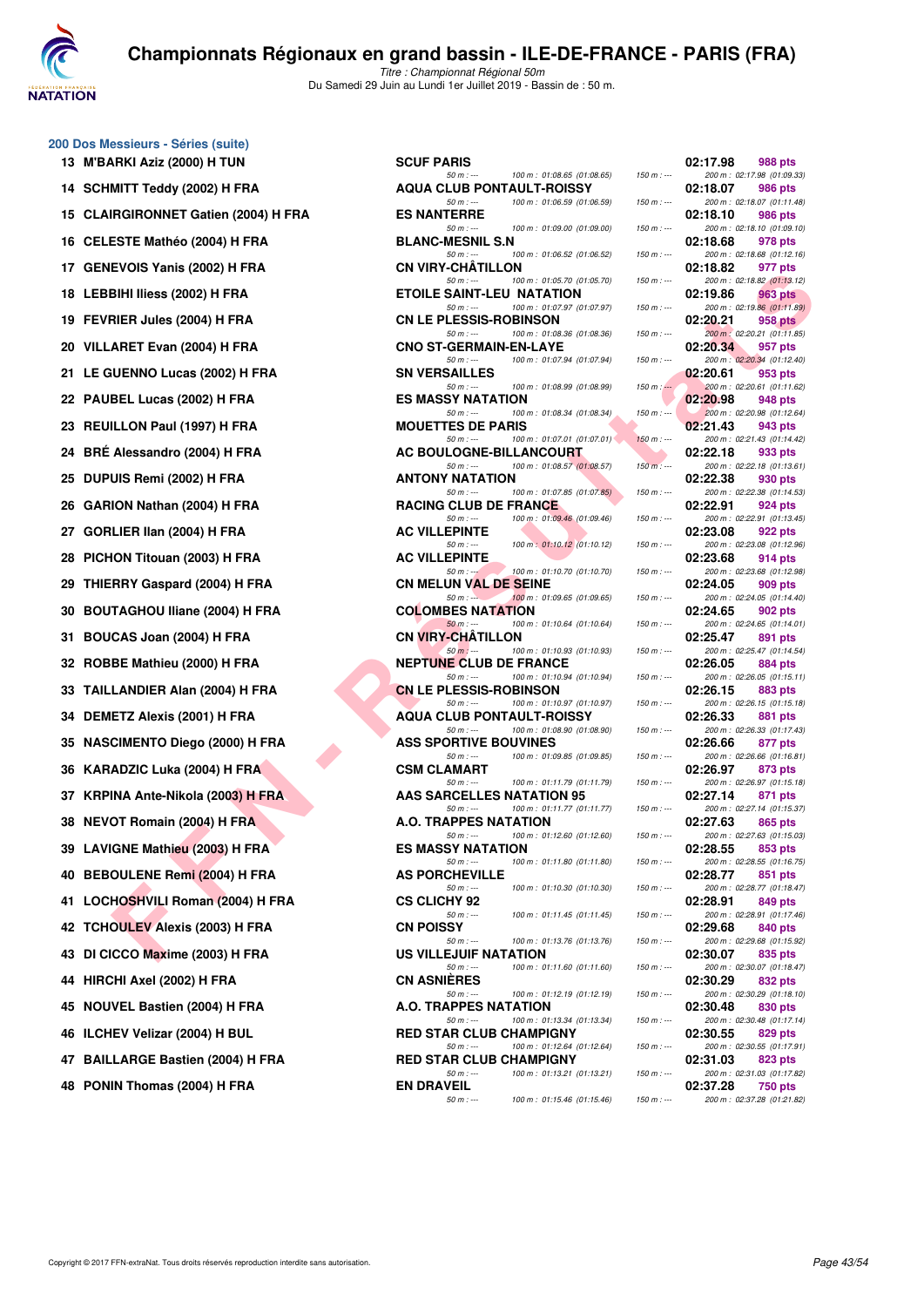

| 200 Dos Messieurs - Séries (suite) |                                                             |                                                                                              |                      |                                       |  |  |
|------------------------------------|-------------------------------------------------------------|----------------------------------------------------------------------------------------------|----------------------|---------------------------------------|--|--|
|                                    | 49 CRASSOUS Thibaut (2004) H FRA                            | <b>STADE FRANÇAIS O COURBEVOIE</b><br>$50 m: -$<br>100 m: 01:15.96 (01:15.96)<br>$150 m : -$ | 02:38.23             | 739 pts<br>200 m: 02:38.23 (01:22.27) |  |  |
| ---                                | <b>MARTEL Gabriel (2004) H FRA</b>                          | <b>CN LE PLESSIS-ROBINSON</b>                                                                | <b>DNS</b> dec       |                                       |  |  |
| ---                                | <b>GUILLAUME Hugo (2001) H FRA</b>                          | <b>CN VIRY-CHÂTILLON</b>                                                                     | <b>DNS</b> dec       |                                       |  |  |
|                                    | FOUCHERE Léo (2003) H FRA                                   | <b>CERGY PONTOISE NATATION</b>                                                               | <b>DNS dec</b>       |                                       |  |  |
|                                    | --- WATTEZ Pacôme (2002) H FRA                              | <b>C.N OZOIR-LA-FERRIERE</b>                                                                 | <b>DNS dec</b>       |                                       |  |  |
|                                    | 50 Brasse Messieurs - Séries<br>(Dimanche 30 Juin 2019)     |                                                                                              |                      |                                       |  |  |
|                                    | 1 CAPITAINE Thibaut (1993) H FRA                            | <b>CERGY PONTOISE NATATION</b>                                                               | 00:29.03             | <b>1198 pts</b>                       |  |  |
|                                    | 2 BOUTOUIL Samy (2000) H MAR                                | <b>CSM CLAMART</b>                                                                           | 00:29.96             | <b>1148 pts</b>                       |  |  |
|                                    | 3 SCHEERS Hugo (2001) H FRA                                 | <b>CN VIRY-CHÂTILLON</b>                                                                     | 00:30.67             | 1110 pts                              |  |  |
|                                    | 3 LUQUET Maxime (2004) H FRA                                | <b>OLYMPIQUE LA GARENNE-COLOMBES</b>                                                         | 00:30.67             | <b>1110 pts</b>                       |  |  |
|                                    | 5 AZRA Alexandre (2000) H FRA                               | <b>ES VITRY</b>                                                                              | 00:30.74             | <b>1106 pts</b>                       |  |  |
|                                    | 6 LACOSTE Harry (1992) H FRA                                | <b>CN BRUNOY-ESSONNE</b>                                                                     | 00:31.01             | 1092 pts                              |  |  |
|                                    | 7 INGALISY Fantina (2003) H FRA                             | <b>CLUB DES NAGEURS DE PARIS</b>                                                             | 00:31.55             | 1064 pts                              |  |  |
|                                    | 8 SETIM Quentin (2000) H FRA                                | <b>PROVINS NATATION</b>                                                                      | 00:31.57             | 1063 pts                              |  |  |
|                                    | 9 LETOCART Enzo (2004) H FRA                                | <b>AQUA CLUB PONTAULT-ROISSY</b>                                                             | 00:31.58             | 1063 pts                              |  |  |
|                                    | 10 CHALENDAR Léo (2003) H FRA                               | AC BOULOGNE-BILLANCOURT                                                                      | 00:31.62             | 1061 pts                              |  |  |
|                                    | 11 MELIN Tobias (2003) H FRA                                | <b>CLUB NAUTIQUE DE L'ARPAJONNAIS</b>                                                        | 00:31.75             | 1054 pts                              |  |  |
|                                    | 12 LIV Thomas (2002) H FRA                                  | <b>AQUA CLUB PONTAULT-ROISSY</b>                                                             | 00:31.86             | 1049 pts                              |  |  |
|                                    | 13 KRPINA Ante-Nikola (2003) H FRA                          | <b>AAS SARCELLES NATATION 95</b>                                                             | 00:31.89             | <b>1047 pts</b>                       |  |  |
|                                    | 14 BARTHÉLÉMY Hugo (2002) H FRA                             | <b>CN LE PLESSIS-ROBINSON</b>                                                                | 00:31.91             | 1046 pts                              |  |  |
|                                    | 15 LEBRETON Matis (2001) H FRA                              | <b>A.O. TRAPPES NATATION</b>                                                                 | 00:32.01             | 1041 pts                              |  |  |
|                                    | 16 AGIUS Robin (2003) H FRA                                 | <b>CN FONTAINEBLEAU-AVON</b>                                                                 | 00:32.07             | 1038 pts                              |  |  |
|                                    | 17 MANSOURI Lucas (2003) H FRA                              | <b>TREMBLAY AC</b>                                                                           | 00:32.08             | <b>1037 pts</b>                       |  |  |
|                                    | 18 RENE CORAIL Yann (2003) H FRA                            | <b>CSN GUYANCOURT</b>                                                                        | 00:32.10             | 1036 pts                              |  |  |
|                                    | 19 VALIN-FIXOT Antonin (2002) H FRA                         | <b>CN ST-MICHEL-SUR-ORGE</b>                                                                 | 00:32.17             | 1033 pts                              |  |  |
|                                    | 20 RUBINELLI Maxime (2001) H FRA                            | <b>CN FONTAINEBLEAU-AVON</b>                                                                 | 00:32.22             | 1030 pts                              |  |  |
|                                    | 21 FRANCOIS Flavien (2001) H FRA                            | <b>STADE FRANÇAIS O COURBEVOIE</b>                                                           | 00:32.37             | 1023 pts                              |  |  |
|                                    | 22 PIQUERAS Julien (2003) H FRA                             | <b>LE CHESNAY NATATION</b>                                                                   | 00:32.40             | 1021 pts                              |  |  |
|                                    | 23 GUIGUI Kellian (2003) H FRA                              | <b>NOGENT NATATION 94</b>                                                                    | 00:32.49             | <b>1017 pts</b>                       |  |  |
|                                    | 24 TETART Martin (2003) H FRA                               | <b>CN ST-MICHEL-SUR-ORGE</b>                                                                 | 00:32.51             | <b>1016 pts</b>                       |  |  |
|                                    | 25 BARON Emeric (1989) H FRA                                | <b>CANETON CLUB DE BEAUMONT</b>                                                              | 00:32.60             | <b>1011 pts</b>                       |  |  |
|                                    | 26 DELANNOY Antoine (2002) H FRA                            | <b>CN MELUN VAL DE SEINE</b>                                                                 | 00:32.63             | <b>1010 pts</b>                       |  |  |
|                                    | 27 TANJEVIC Konstantin (2003) H FRA                         | <b>RACING CLUB DE FRANCE</b>                                                                 | 00:32.66             | 1008 pts                              |  |  |
|                                    | 28 GROSSO Jason (2003) H FRA                                | <b>CERGY PONTOISE NATATION</b>                                                               | 00:32.69             | <b>1007 pts</b>                       |  |  |
|                                    | 29 LANGLAIS Leo (2004) H FRA                                | <b>ES MASSY NATATION</b>                                                                     | 00:32.73             | 1005 pts                              |  |  |
|                                    | 30 DA SILVA Martin (2003) H FRA                             | <b>CN VIRY-CHATILLON</b>                                                                     | 00:32.76             | 1003 pts                              |  |  |
|                                    | 31 FOUBERT Etienne (2004) H FRA                             | <b>SN VERSAILLES</b>                                                                         | 00:32.81             | 1001 pts                              |  |  |
|                                    | 31 LOTENBERG Rayane (2003) H FRA                            | <b>STADE FRANÇAIS O COURBEVOIE</b>                                                           | 00:32.81             | 1001 pts                              |  |  |
|                                    | 33 KHAY Aniss (2002) H FRA                                  | <b>CN LE PLESSIS-ROBINSON</b>                                                                | 00:32.83             | 1000 pts                              |  |  |
|                                    | 34 GAVIRA-BOTTARI Antoine (2002) H FRA                      | <b>COULOMMIERS NATATION</b>                                                                  | 00:32.96             | 993 pts                               |  |  |
|                                    | 35 FOURRE Anthony (1999) H FRA                              | <b>CN MELUN VAL DE SEINE</b>                                                                 | 00:33.00             | 991 pts                               |  |  |
|                                    | 36 TRIOMPHE Achille (2003) H FRA                            | <b>RACING CLUB DE FRANCE</b>                                                                 | 00:33.02             | 990 pts                               |  |  |
|                                    | 37 BARON Joris (1998) H FRA                                 | <b>CANETON CLUB DE BEAUMONT</b>                                                              | 00:33.03             | 990 pts                               |  |  |
|                                    | 38 GELY Tom (2002) H FRA<br>39 MALECKI Vincent (1978) H FRA | <b>CSN GUYANCOURT</b><br><b>VGA ST-MAUR</b>                                                  | 00:33.06<br>00:33.09 | 988 pts                               |  |  |
|                                    | 40 LACOUTURE Dylan (2001) H FRA                             |                                                                                              | 00:33.12             | 987 pts                               |  |  |
|                                    | 41 TOUAK Enzo (2002) H FRA                                  | <b>US GRIGNY</b><br><b>STADE DE VANVES</b>                                                   | 00:33.17             | 985 pts<br>983 pts                    |  |  |
|                                    | 41 POMMIER Robin (2004) H FRA                               | <b>RSC MONTREUIL</b>                                                                         | 00:33.17             | 983 pts                               |  |  |
|                                    | 43 BARBAUD Julien (2004) H FRA                              | <b>CN VIRY-CHÂTILLON</b>                                                                     | 00:33.20             | 981 pts                               |  |  |
|                                    | 44 GABALI Matthieu (2003) H FRA                             | <b>ES VITRY</b>                                                                              | 00:33.31             | 976 pts                               |  |  |
|                                    | 45 COMBES Clement (2002) H FRA                              | <b>OLYMPIQUE LA GARENNE-COLOMBES</b>                                                         | 00:33.48             | 968 pts                               |  |  |
|                                    | 46 FANJAT Albain (2001) H FRA                               | <b>SN VERSAILLES</b>                                                                         | 00:33.49             | 967 pts                               |  |  |
|                                    |                                                             |                                                                                              |                      |                                       |  |  |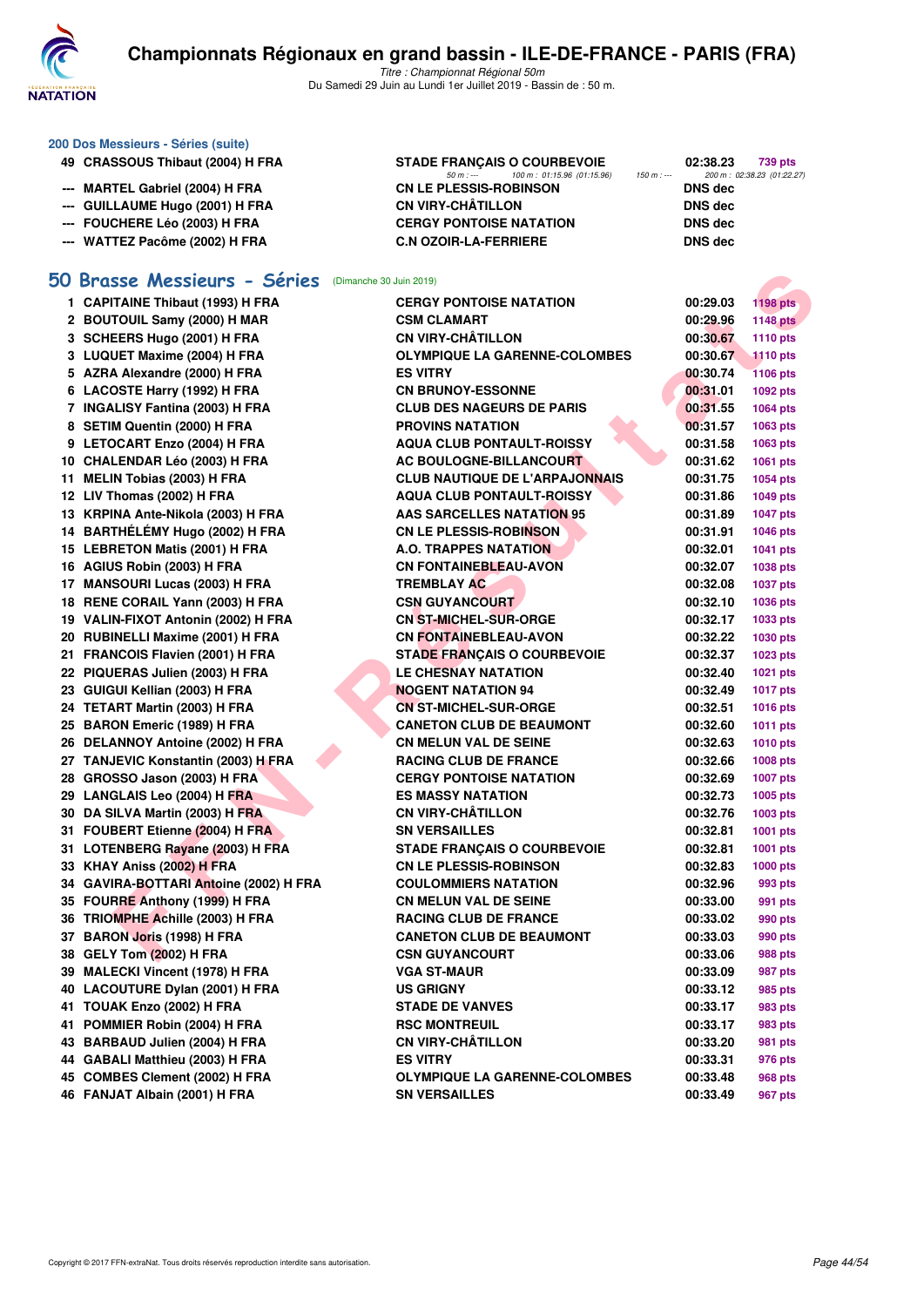

| 50 Brasse Messieurs - Séries (suite)                   |                                       |            |                 |
|--------------------------------------------------------|---------------------------------------|------------|-----------------|
| 47 BOHLER Louis (2003) H FRA                           | <b>S.M MONTROUGE</b>                  | 00:33.54   | 965 pts         |
| 48 BELLUNE Kewan (2004) H FRA                          | <b>ES MASSY NATATION</b>              | 00:33.68   | 958 pts         |
| 49 CATAYEE-BELINY Dimitri (2001) H FRA                 | <b>SCA 2000 EVRY</b>                  | 00:33.73   | 955 pts         |
| 50 BRUZZI Loris (2002) H FRA                           | <b>CN MAISONS-ALFORT</b>              | 00:33.79   | 953 pts         |
| 51 BONGERS Nils (2002) H FRA                           | <b>CNO ST-GERMAIN-EN-LAYE</b>         | 00:33.87   | 949 pts         |
| 52 DUHAMEL--ARNOUX Maxence (2003) H FRA                | <b>MOISSY SPORT NATATION</b>          | 00:33.97   | <b>944 pts</b>  |
| 53 HORESNYI-BENEDDINE Adam (2003) H FRA                | <b>CN EPINETTES PARIS</b>             | 00:34.02   | 941 pts         |
| 54 CAILLAULT Matthieu (2002) H FRA                     | <b>SN VERSAILLES</b>                  | 00:34.03   | 941 pts         |
| 55 DEGUILLE Thomas (2003) H FRA                        | <b>C.N OZOIR-LA-FERRIERE</b>          | 00:34.12   | 937 pts         |
| 56 BOYER-VIDAL Corentin (2002) H FRA                   | <b>CO ULIS NATATION</b>               | 00:34.19   | 933 pts         |
| 57 LIV David (2004) H FRA                              | <b>AQUA CLUB PONTAULT-ROISSY</b>      | 00:34.23   | 931 pts         |
| 58 VALLIN Louis (1999) H FRA                           | <b>AQUACLUB LE PECQ MARLY</b>         | 00:34.36   | 925 pts         |
| 59 MONTI Matteo (2004) H FRA                           | <b>CS MEAUX NATATION</b>              | 00:34.37   | 925 pts         |
| 60 GRANGEON Paul (2003) H FRA                          | <b>AQUA VALLEE-DE-CHEVREUSE</b>       | 00:34.46   | 920 pts         |
| 61 LYFOUNG Lucas (2002) H FRA                          | <b>RACING CLUB DE FRANCE</b>          | 00:34.50   | <b>918 pts</b>  |
| 62 RICHARDEAU Galien (2002) H FRA                      | <b>ES SUCY-EN-BRIE</b>                | 00:34.52   | 917 pts         |
| 63 SADYS Lucas (2002) H FRA                            | <b>ETOILE SAINT-LEU NATATION</b>      | 00:34.54   | 916 pts         |
| 64 HERVAULT Raphaël (2003) H FRA                       | <b>CNO ST-GERMAIN-EN-LAYE</b>         | 00:34.57   | 915 pts         |
| 65 HUGONENQ Milo (2004) H FRA                          | <b>CLUB DES NAGEURS DE PARIS</b>      | 00:34.67   | 910 pts         |
| 66 LEBAS Alexandre (2002) H FRA                        | <b>AC BOBIGNY</b>                     | 00:34.78   | 905 pts         |
| 67 FENG Hoaran (2004) H CHN                            | <b>CLUB NAUTIQUE DOMREMY 13</b>       | 00:34.79   | 905 pts         |
| 68 DIJOUX Nathan (2002) H FRA                          | <b>CLUB NAUTIQUE DE L'ARPAJONNAIS</b> | 00:34.81   | 904 pts         |
| 69 AMROUCH-CHANTEPIE Idris (2004) H FRA                | <b>RSC MONTREUIL</b>                  | 00:34.88   | <b>900 pts</b>  |
| 70 MENARD Romain (2004) H FRA                          | <b>RED STAR CLUB CHAMPIGNY</b>        | 00:34.90   | 899 pts         |
| 71 PAYET Valentin (2002) H FRA                         | <b>COULOMMIERS NATATION</b>           | 00:35.04   | 893 pts         |
| 72 REES Tyler (2004) H NED                             | <b>CNO ST-GERMAIN-EN-LAYE</b>         | 00:35.10   | 890 pts         |
| 73 YANG Victor (2002) H FRA                            | <b>CN MELUN VAL DE SEINE</b>          | 00:35.49   | 872 pts         |
| 74 VIMONT Tom (2004) H FRA                             | <b>C.N DE MANTES EN YVELINES</b>      | 00:35.94   | 851 pts         |
| 75 CRASSOUS Thibaut (2004) H FRA                       | <b>STADE FRANÇAIS O COURBEVOIE</b>    | 00:36.63   | 820 pts         |
| 76 ENCAOUA Gad (2002) H FRA                            | <b>RACING CLUB DE FRANCE</b>          | 00:36.83   | 811 pts         |
| 77 CUDRY Hector (2004) H FRA                           | <b>CO ULIS NATATION</b>               | 00:36.88   | 808 pts         |
| 78 DRUI Maxime (2004) H FRA                            | <b>CS CLICHY 92</b>                   | 00:37.76   | <b>769 pts</b>  |
| --- GAILLART Baptiste (1997) H FRA                     | <b>RACING CLUB DE FRANCE</b>          | DNS dec    |                 |
| --- HOSTEAUX Laurent (2001) H FRA                      | <b>CLUB NAUTIQUE DE L'ARPAJONNAIS</b> | DNS dec    |                 |
| --- AMELOT Nathan (2003) H FRA                         | <b>ST-GEORGES ARGENTEUIL</b>          | DSQ        |                 |
| --- PAILLET Yohann (2004) H FRA                        | <b>CN MELUN VAL DE SEINE</b>          | <b>DSQ</b> |                 |
|                                                        |                                       |            |                 |
| 100 Brasse Messieurs - Séries (Lundi 1er Juillet 2019) |                                       |            |                 |
| 1 CAPITAINE Thibaut (1993) H FRA                       | <b>CERGY PONTOISE NATATION</b>        | 01:03.20   | <b>1236 pts</b> |
| 2 AZRA Alexandre (2000) H FRA                          | ES VITRY                              | 01:05.12   | 1184 pts        |
| 3 PASTULA Kacper (2001) H POL                          | ES VITRY                              | 01:07.90   | 1110 pts        |
| 4 GORJAO MOREIRA Martin (1999) H FRA                   | <b>STADE FRANÇAIS O COURBEVOIE</b>    | 01:08.87   | 1085 pts        |
| 5 SCHEERS Hugo (2001) H FRA                            | <b>CN VIRY-CHÂTILLON</b>              | 01:09.30   | 1074 pts        |
| 6 MANSOURI Lucas (2003) H FRA                          | <b>TREMBLAY AC</b>                    | 01:09.62   | 1066 pts        |
| 7 KRPINA Ante-Nikola (2003) H FRA                      | <b>AAS SARCELLES NATATION 95</b>      | 01:09.75   | 1062 pts        |
| $7. A$ CILIC DALIA (0000) LI EDA                       | ON CONTAINEDI CALL AVON               | 04.00 7E   | 1000            |

# **[100 Brasse Messieurs - Séries](http://www.ffnatation.fr/webffn/resultats.php?idact=nat&go=epr&idcpt=61555&idepr=72)** (Lundi 1er Juillet 2019)

| 1 CAPITAINE Thibaut (1993) H FRA        | <b>CERGY PONTOISE NATATION</b>     | 01:03.20 | <b>1236 pts</b> |
|-----------------------------------------|------------------------------------|----------|-----------------|
| 2 AZRA Alexandre (2000) H FRA           | <b>ES VITRY</b>                    | 01:05.12 | 1184 pts        |
| 3 PASTULA Kacper (2001) H POL           | <b>ES VITRY</b>                    | 01:07.90 | 1110 pts        |
| 4 GORJAO MOREIRA Martin (1999) H FRA    | <b>STADE FRANCAIS O COURBEVOIE</b> | 01:08.87 | 1085 pts        |
| 5 SCHEERS Hugo (2001) H FRA             | <b>CN VIRY-CHÂTILLON</b>           | 01:09.30 | 1074 pts        |
| 6 MANSOURI Lucas (2003) H FRA           | <b>TREMBLAY AC</b>                 | 01:09.62 | <b>1066 pts</b> |
| 7 KRPINA Ante-Nikola (2003) H FRA       | AAS SARCELLES NATATION 95          | 01:09.75 | 1062 pts        |
| 7 AGIUS Robin (2003) H FRA              | <b>CN FONTAINEBLEAU-AVON</b>       | 01:09.75 | 1062 pts        |
| 9 BARTHÉLÉMY Hugo (2002) H FRA          | <b>CN LE PLESSIS-ROBINSON</b>      | 01:09.76 | 1062 pts        |
| 10 GUIGUI Kellian (2003) H FRA          | <b>NOGENT NATATION 94</b>          | 01:09.97 | 1057 pts        |
| 11 ANJOLRAS Alexandre (2002) H FRA      | <b>SN VERSAILLES</b>               | 01:10.86 | 1034 pts        |
| 12 DELANNOY Antoine (2002) H FRA        | <b>CN MELUN VAL DE SEINE</b>       | 01:10.88 | 1034 pts        |
| 13 INGALISY Fantina (2003) H FRA        | <b>CLUB DES NAGEURS DE PARIS</b>   | 01:10.96 | 1032 pts        |
| 14 PASSANI Henri-Dominique (2002) H FRA | <b>STADE DE VANVES</b>             | 01:10.98 | 1031 pts        |
| 15 LEBRETON Matis (2001) H FRA          | A.O. TRAPPES NATATION              | 01:10.99 | 1031 pts        |
| 16 BARON Emeric (1989) H FRA            | <b>CANETON CLUB DE BEAUMONT</b>    | 01:11.01 | 1030 pts        |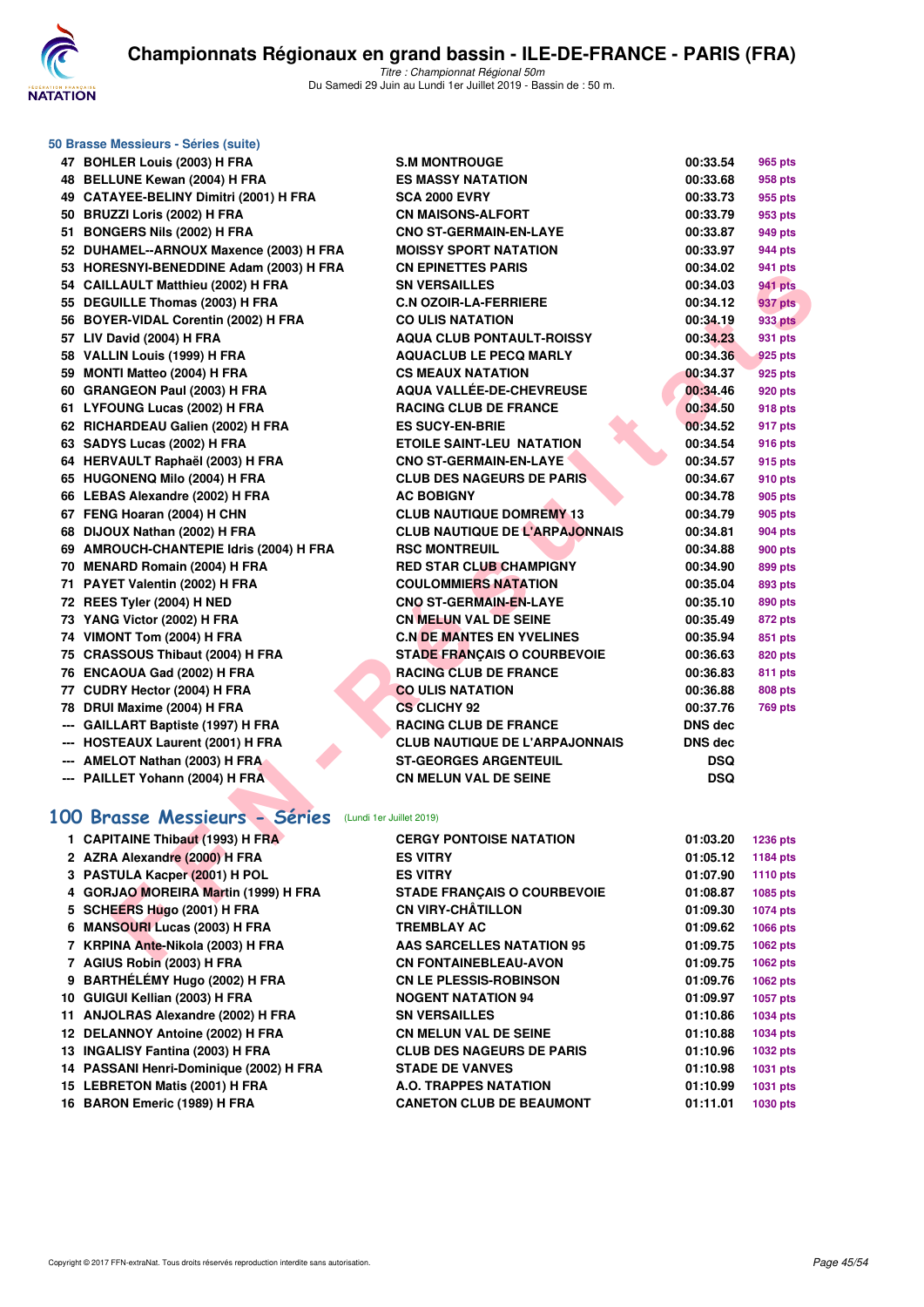

|     | 100 Brasse Messieurs - Séries (suite) |
|-----|---------------------------------------|
| 17  | <b>MELIN Tobias (2003) H FRA</b>      |
| 18  | GORLIER Enzo (2003) H FRA             |
| 19  | <b>FOUBERT Etienne (2004) H FRA</b>   |
| 20  | KHAY Aniss (2002) H FRA               |
| 21  | TANJEVIC Konstantin (2003) H FRA      |
| 22  | BOUTRY Théo (2003) H FRA              |
| 23  | GROSSO Jason (2003) H FRA             |
| 24  | M'BARKI Aziz (2000) H TUN             |
| 25  | GELY Tom (2002) H FRA                 |
| 26  | GABALI Matthieu (2003) H FRA          |
| 27  | DA SILVA Martin (2003) H FRA          |
| 28  | TOUAK Enzo (2002) H FRA               |
| 29  | LEDE Jérémy (1990) H FRA              |
| 30  | PIQUERAS Julien (2003) H FRA          |
| 31  | HERVAULT Raphaël (2003) H FRA         |
| 32  | GAVIRA-BOTTARI Antoine (2002) H FRA   |
| 32  | <b>DEGUILLE Thomas (2003) H FRA</b>   |
| 34  | <b>COMBES Clement (2002) H FRA</b>    |
| 35  | SADYS Lucas (2002) H FRA              |
| 36  | KEFI Achmi (2003) H FRA               |
| 37  | CATAYEE-BELINY Dimitri (2001) H FRA   |
| 38  | LOTENBERG Rayane (2003) H FRA         |
| 39  | RUBINELLI Maxime (2001) H FRA         |
| 40  | RICHARDEAU Galien (2002) H FRA        |
| 41  | JULIEN Tristan (2002) H FRA           |
| 42  | GORJAO MOREIRA Bastien (2001) H FRA   |
| 43  | HORESNYI-BENEDDINE Adam (2003) H FRA  |
| 44  | DUHAMEL--ARNOUX Maxence (2003) H FRA  |
| 45  | TISON Mathis (2002) H FRA             |
| 46  | <b>DESOLUE Valentin (2003) H FRA</b>  |
| 47  | BRUZZI Loris (2002) H FRA             |
| 48  | BOHLER Louis (2003) H FRA             |
| 49  | <b>LACOUTURE Dylan (2001) H FRA</b>   |
| 50  | YANG Victor (2002) H FRA              |
| 51  | DIJOUX Nathan (2002) H FRA            |
| 52  | <b>TCHOULEV Alexis (2003) H FRA</b>   |
| --- | PAILLET Yohann (2004) H FRA           |
|     | --- LUQUET Maxime (2004) H FRA        |
| --- | CHALENDAR Léo (2003) H FRA            |

| 17 MELIN Tobias (2003) H FRA                       | <b>CLUB NAUTIQUE DE L'ARPAJONNAIS</b>                                                          | 01:11.19       | 1026 pts                                      |
|----------------------------------------------------|------------------------------------------------------------------------------------------------|----------------|-----------------------------------------------|
| 18 GORLIER Enzo (2003) H FRA                       | <b>AC VILLEPINTE</b>                                                                           | 01:11.81       | <b>1010 pts</b>                               |
| 19 FOUBERT Etienne (2004) H FRA                    | <b>SN VERSAILLES</b>                                                                           | 01:11.96       | <b>1007 pts</b>                               |
| 20 KHAY Aniss (2002) H FRA                         | <b>CN LE PLESSIS-ROBINSON</b>                                                                  | 01:12.04       | 1005 pts                                      |
| 21 TANJEVIC Konstantin (2003) H FRA                | <b>RACING CLUB DE FRANCE</b>                                                                   | 01:12.32       | <b>998 pts</b>                                |
| 22 BOUTRY Théo (2003) H FRA                        | <b>PROVINS NATATION</b>                                                                        | 01:12.33       | 998 pts                                       |
| 23 GROSSO Jason (2003) H FRA                       | <b>CERGY PONTOISE NATATION</b>                                                                 | 01:12.35       | 997 pts                                       |
| 24 M'BARKI Aziz (2000) H TUN                       | <b>SCUF PARIS</b>                                                                              | 01:12.55       | 992 pts                                       |
| 25 GELY Tom (2002) H FRA                           | <b>CSN GUYANCOURT</b>                                                                          | 01:12.63       | <b>990 pts</b>                                |
| 26 GABALI Matthieu (2003) H FRA                    | <b>ES VITRY</b>                                                                                | 01:12.80       | <b>986 pts</b>                                |
| 27 DA SILVA Martin (2003) H FRA                    | <b>CN VIRY-CHATILLON</b>                                                                       | 01:13.51       | <b>969 pts</b>                                |
| 28 TOUAK Enzo (2002) H FRA                         | <b>STADE DE VANVES</b>                                                                         | 01:13.63       | <b>966 pts</b>                                |
| 29 LEDE Jérémy (1990) H FRA                        | <b>CN ASNIÈRES</b>                                                                             | 01:13.94       | 958 pts                                       |
| 30 PIQUERAS Julien (2003) H FRA                    | <b>LE CHESNAY NATATION</b>                                                                     | 01:14.14       | 953 pts                                       |
| 31 HERVAULT Raphaël (2003) H FRA                   | <b>CNO ST-GERMAIN-EN-LAYE</b>                                                                  | 01:14.64       | 941 pts                                       |
| 32 GAVIRA-BOTTARI Antoine (2002) H FRA             | <b>COULOMMIERS NATATION</b>                                                                    | 01:14.99       | 933 pts                                       |
| 32 DEGUILLE Thomas (2003) H FRA                    | <b>C.N OZOIR-LA-FERRIERE</b>                                                                   | 01:14.99       | 933 pts                                       |
| 34 COMBES Clement (2002) H FRA                     | <b>OLYMPIQUE LA GARENNE-COLOMBES</b>                                                           | 01:15.15       | 929 pts                                       |
| 35 SADYS Lucas (2002) H FRA                        | <b>ETOILE SAINT-LEU NATATION</b>                                                               | 01:15.17       | 929 pts                                       |
| 36 KEFI Achmi (2003) H FRA                         | <b>CLUB DES NAGEURS DE PARIS</b>                                                               | 01:15.29       | 926 pts                                       |
| 37 CATAYEE-BELINY Dimitri (2001) H FRA             | <b>SCA 2000 EVRY</b>                                                                           | 01:15.42       | 923 pts                                       |
| 38 LOTENBERG Rayane (2003) H FRA                   | <b>STADE FRANÇAIS O COURBEVOIE</b>                                                             | 01:15.76       | 915 pts                                       |
| 39 RUBINELLI Maxime (2001) H FRA                   | <b>CN FONTAINEBLEAU-AVON</b>                                                                   | 01:15.95       | 910 pts                                       |
| 40 RICHARDEAU Galien (2002) H FRA                  | <b>ES SUCY-EN-BRIE</b>                                                                         | 01:16.08       | 907 pts                                       |
| 41 JULIEN Tristan (2002) H FRA                     | <b>EN LONGJUMEAU</b>                                                                           | 01:16.58       | 895 pts                                       |
| 42 GORJAO MOREIRA Bastien (2001) H FRA             | <b>NOGENT NATATION 94</b>                                                                      | 01:16.67       | 893 pts                                       |
| 43 HORESNYI-BENEDDINE Adam (2003) H FRA            | <b>CN EPINETTES PARIS</b>                                                                      | 01:16.78       | 891 pts                                       |
| 44 DUHAMEL--ARNOUX Maxence (2003) H FRA            | <b>MOISSY SPORT NATATION</b>                                                                   | 01:17.05       | 884 pts                                       |
| 45 TISON Mathis (2002) H FRA                       | <b>CAL'HAY-LES-ROSES</b>                                                                       | 01:17.08       | <b>884 pts</b>                                |
| 46 DESOLUE Valentin (2003) H FRA                   | <b>C.S MONTERELAIS NATATION</b>                                                                | 01:17.23       | <b>880 pts</b>                                |
| 47 BRUZZI Loris (2002) H FRA                       | <b>CN MAISONS-ALFORT</b>                                                                       | 01:17.46       | 875 pts                                       |
| 48 BOHLER Louis (2003) H FRA                       | <b>S.M MONTROUGE</b>                                                                           | 01:17.48       | 874 pts                                       |
| 49 LACOUTURE Dylan (2001) H FRA                    | <b>US GRIGNY</b>                                                                               | 01:18.35       | <b>854 pts</b>                                |
| 50 YANG Victor (2002) H FRA                        | <b>CN MELUN VAL DE SEINE</b>                                                                   | 01:18.49       | 851 pts                                       |
| 51 DIJOUX Nathan (2002) H FRA                      | <b>CLUB NAUTIQUE DE L'ARPAJONNAIS</b>                                                          | 01:18.74       | 845 pts                                       |
| 52 TCHOULEV Alexis (2003) H FRA                    | <b>CN POISSY</b>                                                                               | 01:22.85       | <b>754 pts</b>                                |
| --- PAILLET Yohann (2004) H FRA                    | <b>CN MELUN VAL DE SEINE</b>                                                                   | <b>DNS dec</b> |                                               |
| --- LUQUET Maxime (2004) H FRA                     | OLYMPIQUE LA GARENNE-COLOMBES                                                                  | <b>DNS dec</b> |                                               |
| --- CHALENDAR Léo (2003) H FRA                     | AC BOULOGNE-BILLANCOURT                                                                        | <b>DNS dec</b> |                                               |
|                                                    |                                                                                                |                |                                               |
| 00 Brasse Messieurs - Séries (Samedi 29 Juin 2019) |                                                                                                |                |                                               |
| 1 LIV Thomas (2002) H FRA                          | <b>AQUA CLUB PONTAULT-ROISSY</b>                                                               | 02:23.84       | 1122 pts                                      |
| 2 LUQUET Maxime (2004) H FRA                       | 100 m: 01:08.58 (01:08.58)<br>$150 m : -$<br>$50 m: -$<br><b>OLYMPIQUE LA GARENNE-COLOMBES</b> | 02:24.42       | 200 m: 02:23.84 (01:15.26)<br><b>1115 pts</b> |
|                                                    | 100 m: 01:09.09 (01:09.09)<br>$50 m: -$<br>$150 m : -$                                         |                | 200 m: 02:24.42 (01:15.33)                    |
| 3 AZRA Alexandre (2000) H FRA                      | <b>ES VITRY</b>                                                                                | 02:25.63       | 1099 pts                                      |
|                                                    | 100 m: 01:09.16 (01:09.16)<br>$50 m : -$<br>$150 m : -$                                        |                | 200 m: 02:25.63 (01:16.47)                    |

## **[200 Brasse Messieurs - Séries](http://www.ffnatation.fr/webffn/resultats.php?idact=nat&go=epr&idcpt=61555&idepr=73)** (Samedi 29 Juin 2019)

| 1 LIV Thomas (2002) H FRA         | <b>AQUA CLUB PONTAULT-ROISSY</b> |                                         |             | 02:23.84 | 1122 $pts$                  |
|-----------------------------------|----------------------------------|-----------------------------------------|-------------|----------|-----------------------------|
|                                   | $50 m : -$                       | 100 m : 01:08.58 (01:08.58) 150 m : --- |             |          | 200 m: 02:23.84 (01:15.26)  |
| 2 LUQUET Maxime (2004) H FRA      |                                  | <b>OLYMPIQUE LA GARENNE-COLOMBES</b>    |             | 02:24.42 | 1115 $pts$                  |
|                                   | $50 m : -$                       | 100 m: 01:09.09 (01:09.09)              | 150 m : --- |          | 200 m: 02:24.42 (01:15.33)  |
| 3 AZRA Alexandre (2000) H FRA     | <b>ES VITRY</b>                  |                                         |             | 02:25.63 | 1099 pts                    |
|                                   |                                  | 50 m : --- 100 m : 01:09.16 (01:09.16)  | $150 m : -$ |          | 200 m: 02:25.63 (01:16.47)  |
| 4 KRPINA Ante-Nikola (2003) H FRA | AAS SARCELLES NATATION 95        |                                         |             | 02:30.42 | 1038 pts                    |
|                                   | $50 m : -$                       | 100 m : 01:12.15 (01:12.15)             | 150 m : --- |          | 200 m: 02:30.42 (01:18.27)  |
| 5 BARON Emeric (1989) H FRA       | <b>CANETON CLUB DE BEAUMONT</b>  |                                         |             | 02:32.22 | $1016$ pts                  |
|                                   | $50 m : -$                       | 100 m : 01:12.61 (01:12.61)             | 150 m : --- |          | 200 m: 02:32.22 (01:19.61)  |
| 6 LEBRETON Matis (2001) H FRA     | A.O. TRAPPES NATATION            |                                         |             | 02:32.95 | <b>1007 pts</b>             |
|                                   | $50 m : -$                       | 100 m : 01:13.84 (01:13.84)             | $150 m : -$ |          | 200 m: 02:32.95 (01:19.11)  |
| 7 DA SILVA Martin (2003) H FRA    | <b>CN VIRY-CHÂTILLON</b>         |                                         |             | 02:34.08 | 993 pts                     |
|                                   | $50 m : -$                       | 100 m : 01:12.24 (01:12.24)             | 150 m : --- |          | 200 m: 02:34.08 (01:21.84)  |
| 8 DELANNOY Antoine (2002) H FRA   | <b>CN MELUN VAL DE SEINE</b>     |                                         |             | 02:34.67 | 986 pts                     |
|                                   | $50 m : -$                       | 100 m : 01:14.63 (01:14.63)             | 150 m : --- |          | 200 m: 02:34.67 (01:20.04)  |
| 9 MELIN Tobias (2003) H FRA       |                                  | <b>CLUB NAUTIQUE DE L'ARPAJONNAIS</b>   |             | 02:35.44 | 976 pts                     |
|                                   | 50 m : ---                       | 100 m : 01:15.21 (01:15.21)             | 150 m : --- |          | 200 m : 02:35.44 (01:20.23) |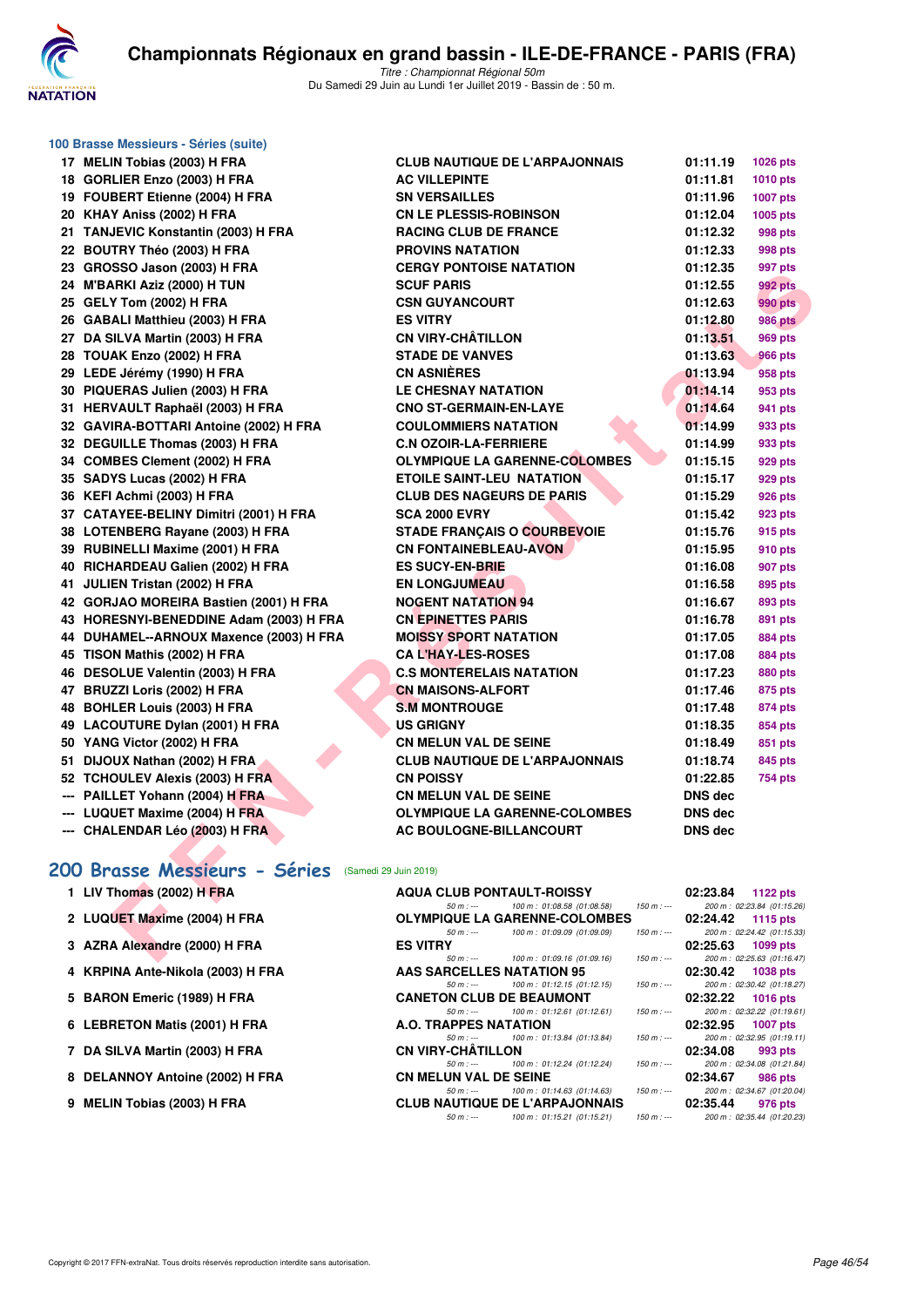

#### **200 Brasse Messieurs - Séries (suite)**

- 
- 
- 
- 
- 
- 
- 
- 
- 
- 
- 
- 
- 
- **23 MONTI Matteo (2004) H FRA**
- **24 LIV David (2004) H FRA**
- **25 TISON Mathis (2002) H FRA**
- **26 RUBINELLI Maxime (2001) H FRA**
- --- PAILLET Yohann (2004) H FRA
- --- COMBES Clement (2002) H FRA
- --- CAPITAINE Thibaut (1993) H FRA

#### **[50 Papillon Messieurs - Séries](http://www.ffnatation.fr/webffn/resultats.php?idact=nat&go=epr&idcpt=61555&idepr=81)** (Lundi 1er Juillet 2019)

- **1 HENRY Clément (2000) H FRA <b>ES VITRY**
- 2 CHAMBRAUD Charles (2001) H FRA **COLOMBES NATATION**
- **3 GEOFFROY Axel (2002) H FRA CN MELUN VAL DE SEINE 4 RENOUVIN Lorenzo (1998) H FRA STADE FRANÇAIS O COURBEVOIE**
- 5 NASCIMENTO Diego (2000) H FRA ASS SPORTIVE BOUVINES
- **6 SUMEIRE Eliott (1999) H FRA CA ORSAY**
- **7 FRANCOIS Flavien (2001) H FRA STADE FRANÇAIS O COURBEVOIE**
- 8 GRANDIN MARTIN Numa (2002) H FRA **ES MASSY NATATION**
- **9 BUGLER Enzo (2001) H FRA CN MELUN VAL DE SEINE**
- **10 SIMEANT Léo (2001) H FRA BLANC-MESNIL S.N**
- **11 OBERTAN Maxime (2003) H FRA RED STAR CLUB CHAMPIGNY**
- **12 FOURRE Anthony (1999) H FRA CN MELUN VAL DE SEINE**
- 13 GAVARD Ethan (2002) H FRA CN MELUN VAL DE SEINE
- **14 WATTEZ Luc (2002) H FRA C.N OZOIR-LA-FERRIERE**
- 15 DREHER Etienne (2001) H FRA RACING CLUB DE FRANCE
- **16 COUDRAIS Yvon (2000) H FRA RED STAR CLUB CHAMPIGNY**
- 16 BOUTRY Théo (2003) H FRA PROVINS NATATION
- **18 GRONDIN William (2002) H FRA ANTONY NATATION**
- **19 HERNANDEZ Jonathan (2003) H FRA RACING CLUB DE FRANCE 20 VALLIN Louis (1999) H FRA AQUACLUB LE PECQ MARLY 00:27.33 1065 pts**
- **21 TETART Martin (2003) H FRA CN ST-MICHEL-SUR-ORGE 00:27.34 1064 pts**
- **22 TOUAK Enzo (2002) H FRA STADE DE VANVES 00:27.48 1055 pts**
- **23 CHAUVIN Thomas (1996) H FRA US GRIGNY 00:27.49 1054 pts**

| ou Drasse messieurs - oeries (suite)                             |                                                                             |               |                      |                                       |
|------------------------------------------------------------------|-----------------------------------------------------------------------------|---------------|----------------------|---------------------------------------|
| 10 AGIUS Robin (2003) H FRA                                      | <b>CN FONTAINEBLEAU-AVON</b>                                                |               | 02:35.78             | 972 pts                               |
| 11 TANJEVIC Konstantin (2003) H FRA                              | 100 m: 01:15.54 (01:15.54)<br>$50 m: -$<br><b>RACING CLUB DE FRANCE</b>     | $150 m : -$   | 02:37.35             | 200 m: 02:35.78 (01:20.24)<br>953 pts |
|                                                                  | $50 m : -$<br>100 m: 01:17.16 (01:17.16)                                    | $150 m : -$   |                      | 200 m: 02:37.35 (01:20.19)            |
| 12 MONTENS Adriel (2001) H FRA                                   | <b>EN DRAVEIL</b><br>$50 m: -$<br>100 m: 01:16.23 (01:16.23)                | $150 m : -$   | 02:37.53             | 951 pts<br>200 m: 02:37.53 (01:21.30) |
| 13 LANGLAIS Leo (2004) H FRA                                     | <b>ES MASSY NATATION</b>                                                    |               | 02:38.50             | 939 pts                               |
| 14 SCHEERS Hugo (2001) H FRA                                     | $50 m : -$<br>100 m: 01:14.76 (01:14.76)<br><b>CN VIRY-CHATILLON</b>        | $150 m : -$   | 02:38.91             | 200 m: 02:38.50 (01:23.74)<br>935 pts |
|                                                                  | $50 m: -$<br>100 m: 01:14.21 (01:14.21)                                     | $150 m : -$   |                      | 200 m: 02:38.91 (01:24.70)            |
| 15 GROSSO Jason (2003) H FRA                                     | <b>CERGY PONTOISE NATATION</b><br>100 m: 01:15.02 (01:15.02)<br>$50 m: -$   | $150 m : -$   | 02:38.98             | 934 pts<br>200 m: 02:38.98 (01:23.96) |
| 16 GABALI Matthieu (2003) H FRA                                  | <b>ES VITRY</b>                                                             |               | 02:39.35             | 929 pts                               |
| 17 SADYS Lucas (2002) H FRA                                      | 100 m: 01:16.44 (01:16.44)<br>$50 m: -$<br><b>ETOILE SAINT-LEU NATATION</b> | $150 m : -$   | 02:39.75             | 200 m: 02:39.35 (01:22.91)<br>925 pts |
| 18 LEDE Jérémy (1990) H FRA                                      | $50 m: -$<br>100 m: 01:15.85 (01:15.85)<br><b>CN ASNIERES</b>               | $150 m : -$   | 02:40.13             | 200 m: 02:39.75 (01:23.90)<br>920 pts |
|                                                                  | 100 m: 01:16.53 (01:16.53)<br>$50 m: -$                                     | $150 m : -$   |                      | 200 m: 02:40.13 (01:23.60)            |
| 19 PIQUERAS Julien (2003) H FRA                                  | LE CHESNAY NATATION<br>100 m: 01:18.74 (01:18.74)<br>$50 m: -$              | 150 m : ---   | 02:43.05             | 886 pts<br>200 m: 02:43.05 (01:24.31) |
| 20 FERCHICHI Samy (2004) H FRA                                   | AAS SARCELLES NATATION 95                                                   |               | 02:43.89             | 876 pts                               |
| 21 KEFI Achmi (2003) H FRA                                       | 100 m: 01:18.41 (01:18.41)<br>$50 m: -$<br><b>CLUB DES NAGEURS DE PARIS</b> | $150 m : -$   | 02:44.88             | 200 m: 02:43.89 (01:25.48)<br>865 pts |
|                                                                  | 100 m: 01:17.96 (01:17.96)<br>$50 m: -$                                     | $150 m$ : --- |                      | 200 m: 02:44.88 (01:26.92)            |
| 22 RICHARDEAU Galien (2002) H FRA                                | <b>ES SUCY-EN-BRIE</b><br>100 m: 01:20.33 (01:20.33)<br>$50 m: -$           | $150 m: -$    | 02:46.74             | 844 pts<br>200 m: 02:46.74 (01:26.41) |
| 23 MONTI Matteo (2004) H FRA                                     | <b>CS MEAUX NATATION</b>                                                    |               | 02:46.93             | 842 pts                               |
| 24 LIV David (2004) H FRA                                        | 100 m: 01:19.60 (01:19.60)<br>$50 m: -$<br><b>AQUA CLUB PONTAULT-ROISSY</b> | $150 m : -$   | 02:48.40             | 200 m: 02:46.93 (01:27.33)<br>825 pts |
|                                                                  | 100 m: 01:19.53 (01:19.53)<br>$50 m: -$                                     | $150 m: -$    |                      | 200 m: 02:48.40 (01:28.87)            |
| 25 TISON Mathis (2002) H FRA                                     | <b>CAL'HAY-LES-ROSES</b><br>100 m: 01:20.27 (01:20.27)<br>$50 m: -1$        | $150 m : -$   | 02:49.00             | 818 pts<br>200 m: 02:49.00 (01:28.73) |
| 26 RUBINELLI Maxime (2001) H FRA                                 | <b>CN FONTAINEBLEAU-AVON</b>                                                |               | 02:49.94             | 808 pts                               |
| --- PAILLET Yohann (2004) H FRA                                  | 100 m: 01:19.27 (01:19.27)<br>$50 m: -$<br><b>CN MELUN VAL DE SEINE</b>     | $150 m : -$   | <b>DNS dec</b>       | 200 m: 02:49.94 (01:30.67)            |
| --- COMBES Clement (2002) H FRA                                  | <b>OLYMPIQUE LA GARENNE-COLOMBES</b>                                        |               | DSQ                  |                                       |
| --- CAPITAINE Thibaut (1993) H FRA                               | <b>CERGY PONTOISE NATATION</b>                                              |               | <b>DSQ</b>           |                                       |
|                                                                  |                                                                             |               |                      |                                       |
| O Papillon Messieurs - Séries<br>(Lundi 1er Juillet 2019)        |                                                                             |               |                      |                                       |
| 1 HENRY Clément (2000) H FRA                                     | <b>ES VITRY</b>                                                             |               | 00:25.43             | 1192 pts                              |
| 2 CHAMBRAUD Charles (2001) H FRA                                 | <b>COLOMBES NATATION</b>                                                    |               | 00:25.75             | <b>1170 pts</b>                       |
| 3 GEOFFROY Axel (2002) H FRA                                     | <b>CN MELUN VAL DE SEINE</b>                                                |               | 00:26.17             | <b>1141 pts</b>                       |
| 4 RENOUVIN Lorenzo (1998) H FRA                                  | <b>STADE FRANÇAIS O COURBEVOIE</b>                                          |               | 00:26.20             | 1139 pts                              |
| 5 NASCIMENTO Diego (2000) H FRA                                  | <b>ASS SPORTIVE BOUVINES</b>                                                |               | 00:26.65             | 1109 pts                              |
| 6 SUMEIRE Eliott (1999) H FRA                                    | <b>CA ORSAY</b>                                                             |               | 00:26.66             | 1109 pts                              |
| 7 FRANCOIS Flavien (2001) H FRA                                  | <b>STADE FRANÇAIS O COURBEVOIE</b>                                          |               | 00:26.70             | <b>1106 pts</b>                       |
| 8 GRANDIN MARTIN Numa (2002) H FRA<br>9 BUGLER Enzo (2001) H FRA | <b>ES MASSY NATATION</b><br>CN MELUN VAL DE SEINE                           |               | 00:26.76<br>00:26.92 | <b>1102 pts</b><br>1091 pts           |
| 10 SIMEANT Léo (2001) H FRA                                      | <b>BLANC-MESNIL S.N</b>                                                     |               | 00:26.95             | 1089 pts                              |
| 11 OBERTAN Maxime (2003) H FRA                                   | <b>RED STAR CLUB CHAMPIGNY</b>                                              |               | 00:27.05             | 1083 pts                              |
| 12 FOURRE Anthony (1999) H FRA                                   | <b>CN MELUN VAL DE SEINE</b>                                                |               | 00:27.06             | 1082 pts                              |
| 13 GAVARD Ethan (2002) H FRA                                     | <b>CN MELUN VAL DE SEINE</b>                                                |               | 00:27.14             | <b>1077 pts</b>                       |
| 14 WATTEZ Luc (2002) H FRA                                       | <b>C.N OZOIR-LA-FERRIERE</b>                                                |               | 00:27.17             | 1075 pts                              |
|                                                                  |                                                                             |               |                      |                                       |

| 02:44.88 | 865 pts                                      |
|----------|----------------------------------------------|
|          | 200 m: 02:44.88 (01:26.92)                   |
| 02:46.74 | <b>844 pts</b><br>200 m: 02:46.74 (01:26.41) |
| 02:46.93 | 842 pts                                      |
|          | 200 m: 02:46.93 (01:27.33)                   |
| 02:48.40 | 825 pts                                      |
|          | 200 m: 02:48.40 (01:28.87)                   |
| 02:49.00 | 818 pts<br>200 m: 02:49.00 (01:28.73)        |
| 02:49.94 | 808 pts                                      |
|          | 200 m: 02:49.94 (01:30.67)                   |
| DNS dec  |                                              |
| DSQ      |                                              |
| DSQ      |                                              |
|          |                                              |
|          |                                              |
|          |                                              |
| 00:25.43 | 1192 pts                                     |
| 00:25.75 | 1170 pts                                     |
| 00:26.17 | 1141 pts                                     |
| 00:26.20 | 1139 pts                                     |
| 00:26.65 | 1109 pts                                     |
| 00:26.66 | <b>1109 pts</b>                              |
| 00:26.70 | 1106 pts                                     |
| 00:26.76 | 1102 pts                                     |
| 00:26.92 | 1091 pts                                     |
| 00:26.95 | 1089 pts                                     |
| 00:27.05 | 1083 pts                                     |
| 00:27.06 | 1082 pts                                     |
| 00:27.14 | 1077 pts                                     |
| 00:27.17 | 1075 pts                                     |
| 00:27.20 | 1073 pts                                     |
| 00:27.23 | 1071 pts                                     |
| 00:27.23 | 1071 pts                                     |
| 00:27.27 |                                              |
|          | 1069 pts                                     |
| 00:27.31 | 1066 pts                                     |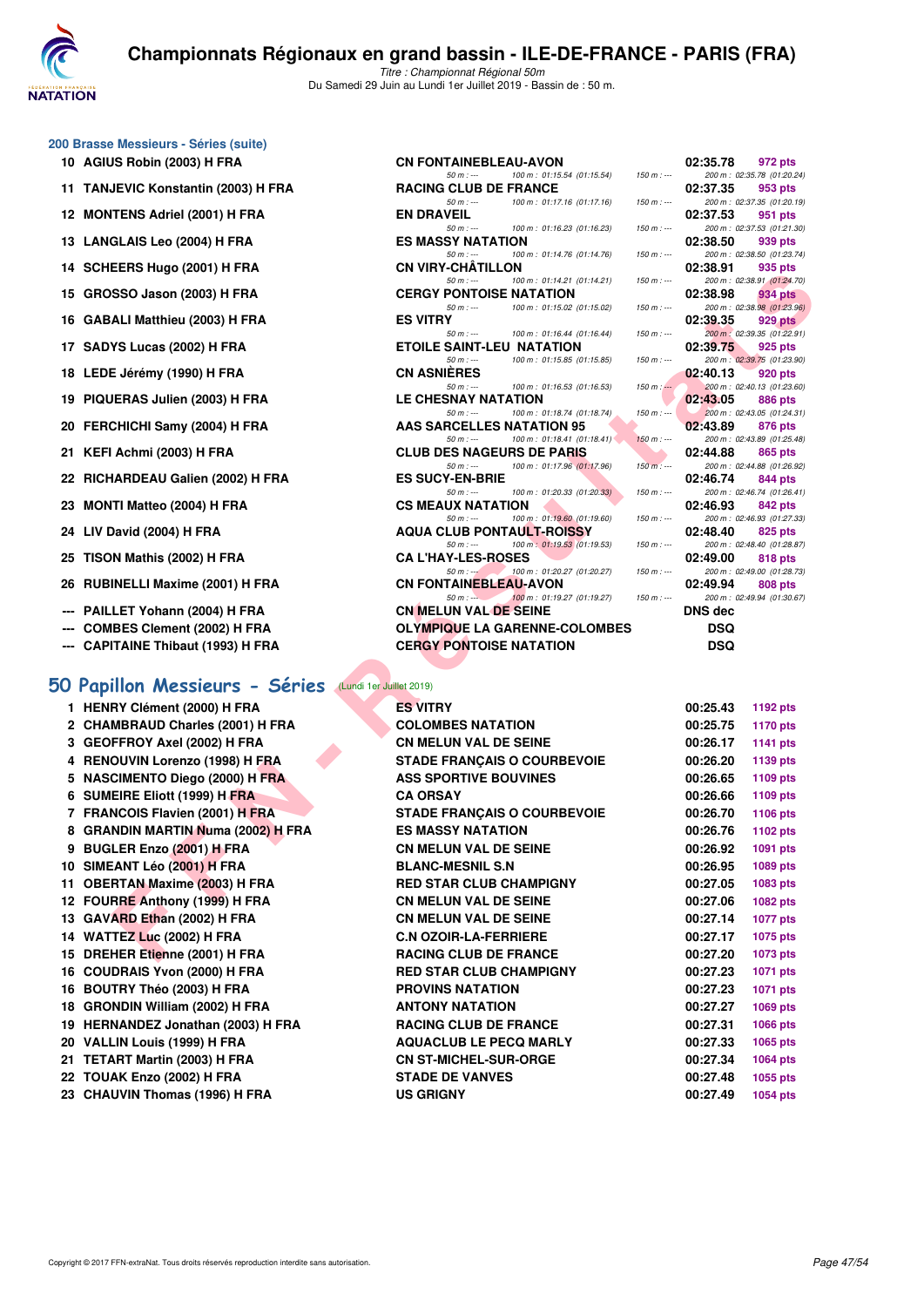

| 50 Papillon Messieurs - Séries (suite)       |                                      |          |                 |  |  |  |
|----------------------------------------------|--------------------------------------|----------|-----------------|--|--|--|
| 24 DA SILVA UMMENHOVER Thibault (2001) H FRA | <b>CN MELUN VAL DE SEINE</b>         | 00:27.51 | 1053 pts        |  |  |  |
| 25 TATI Hakim (2000) H FRA                   | <b>SN FRANCONVILLE</b>               | 00:27.52 | 1052 pts        |  |  |  |
| 26 BENSELLAM HAIDER Mohamed (1993) H ESP     | <b>ASSO NATATION DE SARTROUVILLE</b> | 00:27.53 | 1052 pts        |  |  |  |
| 27 POULIQUEN Mael (2003) H FRA               | <b>AQUA CLUB PONTAULT-ROISSY</b>     | 00:27.66 | 1043 pts        |  |  |  |
| 27 PASSANI Henri-Dominique (2002) H FRA      | <b>STADE DE VANVES</b>               | 00:27.66 | 1043 pts        |  |  |  |
| 29 VERNET Hadrien (2004) H FRA               | <b>SN VERSAILLES</b>                 | 00:27.74 | 1038 pts        |  |  |  |
| 30 COLOMAR Kyllian (2003) H FRA              | <b>SN VERSAILLES</b>                 | 00:27.76 | 1037 pts        |  |  |  |
| 31 FERNANDEZ Viktor (2001) H FRA             | <b>RSC MONTREUIL</b>                 | 00:27.77 | <b>1036 pts</b> |  |  |  |
| 32 PAUPARDIN Guillaume (2001) H FRA          | <b>CN MELUN VAL DE SEINE</b>         | 00:27.80 | <b>1034 pts</b> |  |  |  |
| 33 RATEL Esteban (2003) H FRA                | <b>CERGY PONTOISE NATATION</b>       | 00:27.84 | <b>1032 pts</b> |  |  |  |
| 34 BOURSIER Cedric (1998) H FRA              | <b>AAS SARCELLES NATATION 95</b>     | 00:27.85 | 1031 pts        |  |  |  |
| 34 BOGARD Romain (2002) H FRA                | <b>CLUB NAUTIQUE DOMREMY 13</b>      | 00:27.85 | <b>1031 pts</b> |  |  |  |
| 36 MOUGIN Jules (2001) H FRA                 | <b>MOUETTES DE PARIS</b>             | 00:27.91 | <b>1027 pts</b> |  |  |  |
| 36 HARDOUIN Romin (2001) H FRA               | <b>RED STAR CLUB CHAMPIGNY</b>       | 00:27.91 | <b>1027 pts</b> |  |  |  |
| 38 KINGUE MOUSSINGA Theodore (2003) H FRA    | <b>CN ASNIÈRES</b>                   | 00:27.92 | <b>1027 pts</b> |  |  |  |
| 39 AMELOT Nathan (2003) H FRA                | <b>ST-GEORGES ARGENTEUIL</b>         | 00:27.95 | 1025 pts        |  |  |  |
| 40 ASSOUVIE André (2003) H FRA               | <b>RED STAR CLUB CHAMPIGNY</b>       | 00:28.01 | 1021 pts        |  |  |  |
| 41 RICHARDEAU Galien (2002) H FRA            | <b>ES SUCY-EN-BRIE</b>               | 00:28.03 | 1020 pts        |  |  |  |
| 42 LEFORT-LOUET Gaspard (2000) H FRA         | <b>STADE FRANÇAIS O COURBEVOIE</b>   | 00:28.04 | 1019 pts        |  |  |  |
| 43 POUMAREDE Julien (2001) H FRA             | <b>CN ST-MICHEL-SUR-ORGE</b>         | 00:28.08 | <b>1017 pts</b> |  |  |  |
| 44 RENE CORAIL Yann (2003) H FRA             | <b>CSN GUYANCOURT</b>                | 00:28.11 | 1015 pts        |  |  |  |
| 45 HERLUC Nathan (2001) H FRA                | <b>ASS SPORTIVE BOUVINES</b>         | 00:28.16 |                 |  |  |  |
| 46 JOUENNE Ugo (2003) H FRA                  | <b>PROVINS NATATION</b>              | 00:28.20 | 1011 pts        |  |  |  |
|                                              | <b>MOUETTES DE PARIS</b>             |          | 1009 pts        |  |  |  |
| 47 MASBAHI Orens (2002) H FRA                |                                      | 00:28.23 | <b>1007 pts</b> |  |  |  |
| 48 MONTENS Adriel (2001) H FRA               | <b>EN DRAVEIL</b>                    | 00:28.25 | 1006 pts        |  |  |  |
| 49 VINET Arthur (2002) H FRA                 | <b>ASS SPORTIVE BOUVINES</b>         | 00:28.27 | 1004 pts        |  |  |  |
| 50 BOULAINE Thomas (2003) H FRA              | <b>COM BAGNEUX NATATION</b>          | 00:28.31 | 1002 pts        |  |  |  |
| 51 RUBINELLI Maxime (2001) H FRA             | <b>CN FONTAINEBLEAU-AVON</b>         | 00:28.36 | 999 pts         |  |  |  |
| 52 RAMOND Loic (2002) H FRA                  | <b>AC BOBIGNY</b>                    | 00:28.45 | 993 pts         |  |  |  |
| 53 VISSE Pierre-Zineddine (2004) H FRA       | <b>SN VERSAILLES</b>                 | 00:28.53 | 988 pts         |  |  |  |
| 54 DJURIC Dario (1998) H FRA                 | <b>CLUB DES NAGEURS DE PARIS</b>     | 00:28.71 | 977 pts         |  |  |  |
| 55 GAVIRA-BOTTARI Antoine (2002) H FRA       | <b>COULOMMIERS NATATION</b>          | 00:28.77 | 973 pts         |  |  |  |
| 56 THOMAS Maxime (2003) H FRA                | <b>MOISSY SPORT NATATION</b>         | 00:28.82 | 970 pts         |  |  |  |
| 57 CÔTE Adrien (2002) H FRA                  | <b>ASS SPORTIVE BOUVINES</b>         | 00:28.86 | 968 pts         |  |  |  |
| 58 BOUGHATTAS Fadi (2003) H FRA              | <b>AAS SARCELLES NATATION 95</b>     | 00:28.92 | 964 pts         |  |  |  |
| 59 DUPAS Honorin (2003) H FRA                | <b>CLUB DES NAGEURS DE PARIS</b>     | 00:28.97 | 961 pts         |  |  |  |
| 60 STOJANOVIC Mateja (2002) H SRB            | <b>ETOILE SAINT-LEU NATATION</b>     | 00:29.01 | 958 pts         |  |  |  |
| 61 LE GUENNO Lucas (2002) H FRA              | <b>SN VERSAILLES</b>                 | 00:29.03 | 957 pts         |  |  |  |
| 62 CHARBONNEL Dorian (2003) H FRA            | <b>CN BRUNOY-ESSONNE</b>             | 00:29.09 | 953 pts         |  |  |  |
| 63 REES Tyler (2004) H NED                   | <b>CNO ST-GERMAIN-EN-LAYE</b>        | 00:29.10 | 953 pts         |  |  |  |
| 64 PAIS Thomas (2003) H FRA                  | <b>SO ROSNY</b>                      | 00:29.14 | 950 pts         |  |  |  |
| 65 INGALISY Fantina (2003) H FRA             | <b>CLUB DES NAGEURS DE PARIS</b>     | 00:29.21 | 946 pts         |  |  |  |
| 66 ZAMMIT Lorenzo (2003) H FRA               | <b>US VILLEJUIF NATATION</b>         | 00:29.34 | 938 pts         |  |  |  |
| 67 DJERRAH Riad (2003) H FRA                 | <b>US VILLEJUIF NATATION</b>         | 00:29.37 | 936 pts         |  |  |  |
| 68 OUBENAISSA Elyas (2003) H FRA             | <b>ENTENTE 95 SANNOIS NATATION</b>   | 00:29.40 | 934 pts         |  |  |  |
| 69 HALIT Alexandre (2003) H ALG              | AC BOULOGNE-BILLANCOURT              | 00:29.45 | 931 pts         |  |  |  |
| 70 TAGHI Oussama (2002) H ESP                | <b>ES STAINS</b>                     | 00:29.59 | 923 pts         |  |  |  |
| 71 HANTRAYE Loris (2002) H FRA               | <b>AQUA CLUB PONTAULT-ROISSY</b>     | 00:29.60 | 922 pts         |  |  |  |
| 72 LEBAS Alexandre (2002) H FRA              | <b>AC BOBIGNY</b>                    | 00:29.67 | 918 pts         |  |  |  |
| 73 TAMILALAGAN Sriven (2003) H FRA           | <b>US GRIGNY</b>                     | 00:29.70 | 916 pts         |  |  |  |
| 74 DELANOË Jérémie (2003) H FRA              | <b>ST-GEORGES ARGENTEUIL</b>         | 00:30.16 | 889 pts         |  |  |  |
| 75 LACOUTURE Dylan (2001) H FRA              | <b>US GRIGNY</b>                     | 00:30.40 | 875 pts         |  |  |  |
| 76 LATAPY Corentin (2003) H FRA              | <b>COULOMMIERS NATATION</b>          | 00:30.51 | 868 pts         |  |  |  |
| 77 ROCHER Quentin (2003) H FRA               | <b>SCM CHÂTILLON NATATION</b>        | 00:30.54 | 866 pts         |  |  |  |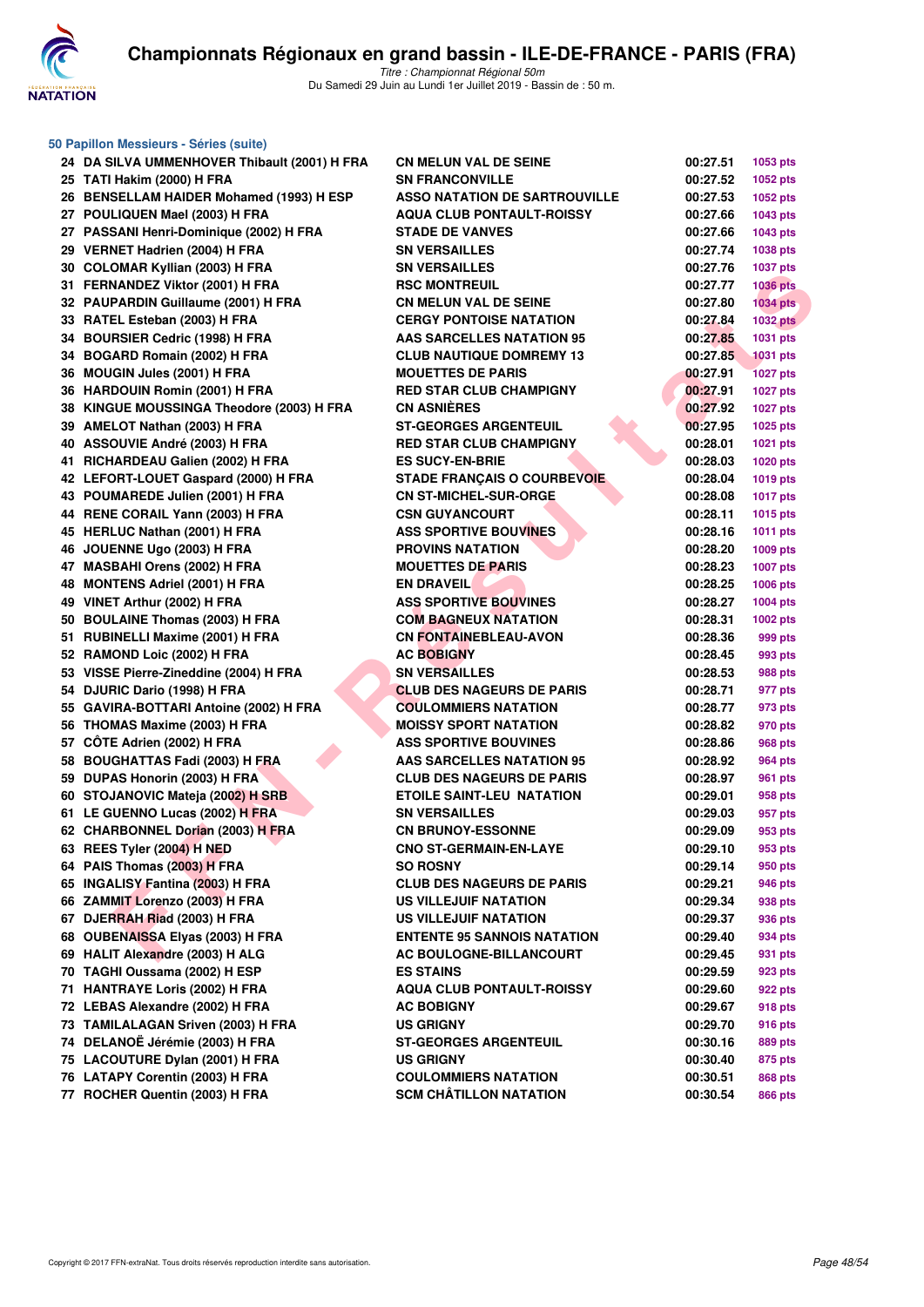

Titre : Championnat Régional 50m Du Samedi 29 Juin au Lundi 1er Juillet 2019 - Bassin de : 50 m.

| 50 Papillon Messieurs - Séries (suite) |                                  |                |                |
|----------------------------------------|----------------------------------|----------------|----------------|
| 78 ALLAL Fares (2001) H FRA            | <b>ES NANTERRE</b>               | 00:30.90       | 845 pts        |
| 79 CHAPUT Denis (2002) H FRA           | <b>COULOMMIERS NATATION</b>      | 00:31.94       | <b>786 pts</b> |
| --- MARZOUK Rayhan (2004) H FRA        | <b>CN MELUN VAL DE SEINE</b>     | <b>DNS</b> dec |                |
| --- LOPES Alexandre (2004) H FRA       | <b>AS BONDY</b>                  | DNS dec        |                |
| --- BESSON Antoine (2003) H FRA        | <b>CN ANDRESY</b>                | DNS dec        |                |
| --- BOUNAB Abderrahmane (2004) H FRA   | <b>AC BOBIGNY</b>                | <b>DNS</b> dec |                |
| --- BOURSIER Merlin (2001) H FRA       | <b>AAS SARCELLES NATATION 95</b> | <b>DNS</b> dec |                |

# **[100 Papillon Messieurs - Séries](http://www.ffnatation.fr/webffn/resultats.php?idact=nat&go=epr&idcpt=61555&idepr=82)** (Samedi 29 Juin 2019)

| <b></b> DUUNJIEN MEHIII (400 I) II FNA               | <b>AND ONDUCLLED IVATATION 30</b>    | טועט טוע |                 |
|------------------------------------------------------|--------------------------------------|----------|-----------------|
|                                                      |                                      |          |                 |
| 00 Papillon Messieurs - Séries (Samedi 29 Juin 2019) |                                      |          |                 |
| 1 HENRY Clément (2000) H FRA                         | <b>ES VITRY</b>                      | 00:55.38 | <b>1232 pts</b> |
| 2 BOUTOUIL Samy (2000) H MAR                         | <b>CSM CLAMART</b>                   | 00:55.97 | <b>1214 pts</b> |
| 3 LEROY Théo (2001) H FRA                            | <b>CN VIRY-CHÂTILLON</b>             | 00:58.32 | 1145 pts        |
| 4 RENOUVIN Lorenzo (1998) H FRA                      | <b>STADE FRANÇAIS O COURBEVOIE</b>   | 00:58.70 | 1134 pts        |
| 5 ZAKA Nathanael (2002) H FRA                        | <b>SN VERSAILLES</b>                 | 00:58.74 | 1133 pts        |
| 6 LE COZ Cédric (2002) H FRA                         | <b>AS CORBEIL-ESSONNE</b>            | 00:58.83 | 1130 pts        |
| 7 BUGLER Enzo (2001) H FRA                           | <b>CN MELUN VAL DE SEINE</b>         | 00:58.98 | 1126 pts        |
| 8 FRANCOIS Flavien (2001) H FRA                      | <b>STADE FRANCAIS O COURBEVOIE</b>   | 00:59.07 | 1123 pts        |
| 9 BOURDON Rayane (2001) H FRA                        | <b>CN VIRY-CHÂTILLON</b>             | 00:59.19 | 1120 pts        |
| 10 PASSANI Henri-Dominique (2002) H FRA              | <b>STADE DE VANVES</b>               | 00:59.20 | 1119 pts        |
| 11 LESPRIT Paul (1999) H FRA                         | <b>CLUB DES NAGEURS DE PARIS</b>     | 00:59.28 | <b>1117 pts</b> |
| 12 GRANDIN MARTIN Numa (2002) H FRA                  | <b>ES MASSY NATATION</b>             | 00:59.58 | 1109 pts        |
| 13 ANJOLRAS Alexandre (2002) H FRA                   | <b>SN VERSAILLES</b>                 | 00:59.64 | 1107 pts        |
| 14 TETART Martin (2003) H FRA                        | <b>CN ST-MICHEL-SUR-ORGE</b>         | 00:59.70 | 1105 pts        |
| 15 GAVARD Ethan (2002) H FRA                         | <b>CN MELUN VAL DE SEINE</b>         | 00:59.77 | 1103 pts        |
| 16 GRONDIN William (2002) H FRA                      | <b>ANTONY NATATION</b>               | 00:59.81 | 1102 pts        |
| 17 COUDRAIS Yvon (2000) H FRA                        | <b>RED STAR CLUB CHAMPIGNY</b>       | 01:00.01 | 1096 pts        |
| 18 AERNOUT Arthur (2002) H FRA                       | <b>CAL'HAY-LES-ROSES</b>             | 01:00.09 | 1094 pts        |
| 19 GAY SEMENKOFF Ewen (2002) H FRA                   | <b>CN MELUN VAL DE SEINE</b>         | 01:00.18 | 1091 pts        |
| 20 SIMEANT Léo (2001) H FRA                          | <b>BLANC-MESNIL S.N</b>              | 01:00.21 | 1091 pts        |
| 21 LUQUET Maxime (2004) H FRA                        | <b>OLYMPIQUE LA GARENNE-COLOMBES</b> | 01:00.36 | 1086 pts        |
| 22 QUILLAUX Gwendal (2002) H FRA                     | <b>CN VIRY-CHÂTILLON</b>             | 01:00.50 | 1082 pts        |
| 23 LEPINAY Come (2003) H FRA                         | <b>RACING CLUB DE FRANCE</b>         | 01:00.54 | 1081 pts        |
| 24 LE SAND Léonard (2002) H FRA                      | <b>SN VERSAILLES</b>                 | 01:00.58 | 1080 pts        |
| 25 BENSELLAM HAIDER Mohamed (1993) H ESP             | <b>ASSO NATATION DE SARTROUVILLE</b> | 01:00.67 | 1078 pts        |
| 26 CLAIMAND Adrien (2003) H FRA                      | <b>CSN GUYANCOURT</b>                | 01:00.75 | 1075 pts        |
| 27 THIBAULT Thomas (1998) H FRA                      | <b>RSC MONTREUIL</b>                 | 01:00.76 | 1075 pts        |
| 28 BOURSIER Cedric (1998) H FRA                      | <b>AAS SARCELLES NATATION 95</b>     | 01:00.81 | 1074 pts        |
| 29 ROCHER Romain (2002) H FRA                        | <b>STADE FRANÇAIS O COURBEVOIE</b>   | 01:00.83 | 1073 pts        |
| 30 KINGUE MOUSSINGA Theodore (2003) H FRA            | <b>CN ASNIÈRES</b>                   | 01:00.93 | <b>1070 pts</b> |
| 31   BARTHÉLÉMY Hugo (2002) H FRA                    | <b>CN LE PLESSIS-ROBINSON</b>        | 01:00.98 | 1069 pts        |
| 32 DA SILVA UMMENHOVER Thibault (2001) H FRA         | <b>CN MELUN VAL DE SEINE</b>         | 01:01.01 | 1068 pts        |
| 33 REY Martin (1999) H FRA                           | <b>RSC MONTREUIL</b>                 | 01:01.06 | 1067 pts        |
| 34 POULIQUEN Mael (2003) H FRA                       | <b>AQUA CLUB PONTAULT-ROISSY</b>     | 01:01.16 | 1064 pts        |
| 35   WATTEZ Luc (2002) H FRA                         | <b>C.N OZOIR-LA-FERRIERE</b>         | 01:01.28 | 1060 pts        |
| 36 OBERTAN Maxime (2003) H FRA                       | <b>RED STAR CLUB CHAMPIGNY</b>       | 01:01.31 | <b>1060 pts</b> |
| 37 GABALI Cedric (2004) H FRA                        | <b>ES VITRY</b>                      | 01:01.33 | 1059 pts        |
| 38 POUMAREDE Julien (2001) H FRA                     | <b>CN ST-MICHEL-SUR-ORGE</b>         | 01:01.34 | 1059 pts        |
| 39 COLOMAR Kyllian (2003) H FRA                      | <b>SN VERSAILLES</b>                 | 01:01.40 | 1057 pts        |
| 40 FERNANDEZ Viktor (2001) H FRA                     | <b>RSC MONTREUIL</b>                 | 01:01.45 | 1056 pts        |
| 41 AERNOUT Louis (2002) H FRA                        | <b>CA L'HAY-LES-ROSES</b>            | 01:01.55 | 1053 pts        |
| 42 RENE CORAIL Yann (2003) H FRA                     | <b>CSN GUYANCOURT</b>                | 01:01.71 | 1048 pts        |
| 43 LEFORT-LOUET Gaspard (2000) H FRA                 | <b>STADE FRANCAIS O COURBEVOIE</b>   | 01:01.91 | 1043 pts        |
| 44 TOUAK Enzo (2002) H FRA                           | <b>STADE DE VANVES</b>               | 01:02.02 | <b>1040 pts</b> |
| 45 RICHARDEAU Galien (2002) H FRA                    | <b>ES SUCY-EN-BRIE</b>               | 01:02.29 | 1032 pts        |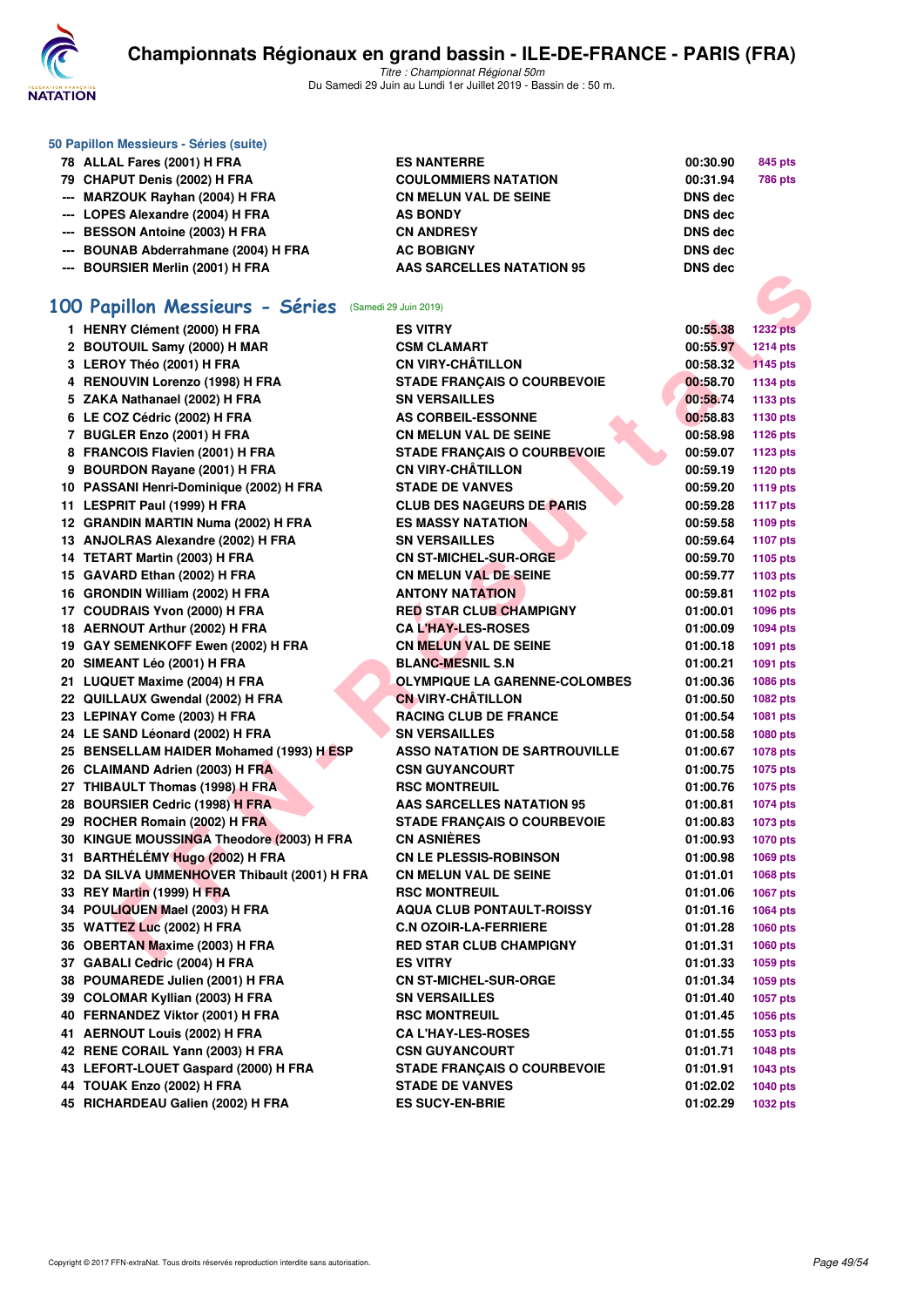

|     | 100 Papillon Messieurs - Séries (suite) |
|-----|-----------------------------------------|
| 46  | DA COSTA Enzo (2002) H FRA              |
|     | 47 GELY Tom (2002) H FRA                |
| 48  | <b>LEMARCHAND Antonn (2004) H FRA</b>   |
|     | 49 ASSOUANE Bilel (2004) H FRA          |
|     | 50 BARBAUD Julien (2004) H FRA          |
| 51  | <b>HO Ryan (2001) H FRA</b>             |
| 52  | <b>MONTENS Adriel (2001) H FRA</b>      |
| 53  | STOJANOVIC Mateja (2002) H SRB          |
| 54  | <b>HARDOUIN Romin (2001) H FRA</b>      |
|     | 55 RAMOND Loic (2002) H FRA             |
|     | 56 GEOFFROY Axel (2002) H FRA           |
|     | 57 HANCARD Loris (2004) H FRA           |
| 58  | AMELOT Nathan (2003) H FRA              |
|     | 59 ASSOUVIE André (2003) H FRA          |
|     | 60 GAILLART Baptiste (1997) H FRA       |
| 61  | <b>BOGARD Romain (2002) H FRA</b>       |
| 62  | JEAN Nicolas (2003) H FRA               |
| 63  | DJURIC Dario (1998) H FRA               |
| 64  | BOSSU Erwan (2004) H FRA                |
| 65  | IM SAROEUN Paul (2002) H FRA            |
| 66  | <b>HANTRAYE Loris (2002) H FRA</b>      |
| 66  | VINET Arthur (2002) H FRA               |
| 68  | <b>MELINARD Théo (2004) H FRA</b>       |
|     | 69 LATAPY Aurélien (2001) H FRA         |
|     | 70 LAMLICHE Hichame (2004) H FRA        |
| 71  | PAYET Valentin (2002) H FRA             |
| 72  | LOPES Alexandre (2004) H FRA            |
| 73  | <b>BELLUNE Kewan (2004) H FRA</b>       |
| 74  | <b>MARCHAND Gregory (2004) H FRA</b>    |
| 75  | DAS NEVES Enzo (2003) H FRA             |
| 76  | <b>DESOLUE Valentin (2003) H FRA</b>    |
| 77  | <b>BEBOULENE Remi (2004) H FRA</b>      |
| 78  | ZAMMIT Lorenzo (2003) H FRA             |
| 79  | GARION Nathan (2004) H FRA              |
| 80  | <b>LATAPY Corentin (2003) H FRA</b>     |
| 81  | TOUAK Tony (2004) H FRA                 |
| 82  | <b>BADALYAN Samson (2003) H FRA</b>     |
| 83  | DUPONT Maxence (2004) H FRA             |
| 84  | MARZOUK Rayhan (2004) H FRA             |
| 85  | MILLION Nicolas (2002) H FRA            |
| 86  | <b>DUBREUIL Antoine (2004) H FRA</b>    |
|     | 87 NOUVEL Bastien (2004) H FRA          |
|     | 88 GUYON Erwann (2004) H FRA            |
|     | 89 SALUDJIAN Marius (2004) H FRA        |
| --- | HERNANDEZ Jonathan (2003) H FRA         |

# **[200 Papillon Messieurs - Séries](http://www.ffnatation.fr/webffn/resultats.php?idact=nat&go=epr&idcpt=61555&idepr=83)** (Dimanche 30 Juin 2019)

| 1 HENRY Clément (2000) H FRA   | <b>ES VITRY</b>                        |                             |             | 02:04.09          | 1199 pts                   |
|--------------------------------|----------------------------------------|-----------------------------|-------------|-------------------|----------------------------|
|                                | $50 m : -$                             | 100 m : 00:58.69 (00:58.69) | $150 m : -$ |                   | 200 m: 02:04.09 (01:05.40) |
| 2 BONEL Antonyn (2001) H FRA   | <b>CN ST-MICHEL-SUR-ORGE</b>           |                             |             | 02:05.86          | 1173 pts                   |
|                                | 50 m : --- 100 m : 00:59.54 (00:59.54) |                             | $150 m : -$ |                   | 200 m: 02:05.86 (01:06.32) |
| 3 LEROY Théo (2001) H FRA      | <b>CN VIRY-CHÂTILLON</b>               |                             |             | 02:10.37 1107 pts |                            |
|                                | $50 m: -$                              | 100 m : 01:02.63 (01:02.63) | 150 m : --- |                   | 200 m: 02:10.37 (01:07.74) |
| 4 BOURSIER Cedric (1998) H FRA | AAS SARCELLES NATATION 95              |                             |             | 02:12.77          | 1073 pts                   |
|                                | 50 m : --- 100 m : 01:03.50 (01:03.50) |                             | $150 m : -$ |                   | 200 m: 02:12.77 (01:09.27) |
| 5 AERNOUT Arthur (2002) H FRA  | <b>CA L'HAY-LES-ROSES</b>              |                             |             | 02:13.23          | <b>1066 pts</b>            |
|                                | 50 m : ---                             | 100 m : 01:02.46 (01:02.46) | $150 m : -$ |                   | 200 m: 02:13.23 (01:10.77) |

| 47 GELY Tom (2002) H FRA            | <b>CSN GUYANCOURT</b>            | 01:02.38       | 1030 pts        |
|-------------------------------------|----------------------------------|----------------|-----------------|
| 48 LEMARCHAND Antonn (2004) H FRA   | <b>CN LE PLESSIS-ROBINSON</b>    | 01:02.63       | 1023 pts        |
| 49 ASSOUANE Bilel (2004) H FRA      | <b>CN ASNIÈRES</b>               | 01:02.68       | <b>1022 pts</b> |
| 50 BARBAUD Julien (2004) H FRA      | <b>CN VIRY-CHÂTILLON</b>         | 01:02.69       | 1021 pts        |
| 51 HO Ryan (2001) H FRA             | <b>CN VIRY-CHÂTILLON</b>         | 01:02.86       | 1017 pts        |
| 52 MONTENS Adriel (2001) H FRA      | <b>EN DRAVEIL</b>                | 01:02.90       | 1015 pts        |
| 53 STOJANOVIC Mateja (2002) H SRB   | <b>ETOILE SAINT-LEU NATATION</b> | 01:03.14       | <b>1009 pts</b> |
| 54 HARDOUIN Romin (2001) H FRA      | <b>RED STAR CLUB CHAMPIGNY</b>   | 01:03.30       | 1005 pts        |
| 55 RAMOND Loic (2002) H FRA         | <b>AC BOBIGNY</b>                | 01:03.35       | <b>1003 pts</b> |
| 56 GEOFFROY Axel (2002) H FRA       | <b>CN MELUN VAL DE SEINE</b>     | 01:03.45       | <b>1000 pts</b> |
| 57 HANCARD Loris (2004) H FRA       | <b>RED STAR CLUB CHAMPIGNY</b>   | 01:03.83       | 990 pts         |
| 58 AMELOT Nathan (2003) H FRA       | <b>ST-GEORGES ARGENTEUIL</b>     | 01:03.95       | 987 pts         |
| 59 ASSOUVIE André (2003) H FRA      | <b>RED STAR CLUB CHAMPIGNY</b>   | 01:04.59       | 970 pts         |
| 60 GAILLART Baptiste (1997) H FRA   | <b>RACING CLUB DE FRANCE</b>     | 01:04.70       | 967 pts         |
| 61 BOGARD Romain (2002) H FRA       | <b>CLUB NAUTIQUE DOMREMY 13</b>  | 01:04.75       | 965 pts         |
| 62 JEAN Nicolas (2003) H FRA        | <b>CA ORSAY</b>                  | 01:04.85       | 963 pts         |
| 63 DJURIC Dario (1998) H FRA        | <b>CLUB DES NAGEURS DE PARIS</b> | 01:04.98       | 959 pts         |
| 64 BOSSU Erwan (2004) H FRA         | <b>C.S MONTERELAIS NATATION</b>  | 01:05.03       | 958 pts         |
| 65 IM SAROEUN Paul (2002) H FRA     | <b>EN DRAVEIL</b>                | 01:05.11       | 956 pts         |
| 66 HANTRAYE Loris (2002) H FRA      | <b>AQUA CLUB PONTAULT-ROISSY</b> | 01:05.55       | 944 pts         |
| 66 VINET Arthur (2002) H FRA        | <b>ASS SPORTIVE BOUVINES</b>     | 01:05.55       | 944 pts         |
| 68 MELINARD Théo (2004) H FRA       | <b>AC VILLEPINTE</b>             | 01:05.66       | 941 pts         |
| 69 LATAPY Aurélien (2001) H FRA     | <b>CS MEAUX NATATION</b>         | 01:05.89       | 935 pts         |
| 70 LAMLICHE Hichame (2004) H FRA    | <b>ST-GEORGES ARGENTEUIL</b>     | 01:06.29       | 925 pts         |
| 71 PAYET Valentin (2002) H FRA      | <b>COULOMMIERS NATATION</b>      | 01:06.36       | 923 pts         |
| 72 LOPES Alexandre (2004) H FRA     | <b>AS BONDY</b>                  | 01:06.63       | 916 pts         |
| 73 BELLUNE Kewan (2004) H FRA       | <b>ES MASSY NATATION</b>         | 01:06.71       | 914 pts         |
| 74 MARCHAND Gregory (2004) H FRA    | <b>AQUA CLUB PONTAULT-ROISSY</b> | 01:06.76       | 912 pts         |
| 75 DAS NEVES Enzo (2003) H FRA      | <b>C.N DE MANTES EN YVELINES</b> | 01:06.80       | 911 pts         |
| 76 DESOLUE Valentin (2003) H FRA    | <b>C.S MONTERELAIS NATATION</b>  | 01:07.12       | 903 pts         |
| 77 BEBOULENE Remi (2004) H FRA      | <b>AS PORCHEVILLE</b>            | 01:07.18       | 902 pts         |
| 78 ZAMMIT Lorenzo (2003) H FRA      | <b>US VILLEJUIF NATATION</b>     | 01:07.36       | 897 pts         |
| 79 GARION Nathan (2004) H FRA       | <b>RACING CLUB DE FRANCE</b>     | 01:07.37       | 897 pts         |
| 80 LATAPY Corentin (2003) H FRA     | <b>COULOMMIERS NATATION</b>      | 01:07.47       | 894 pts         |
| 81 TOUAK Tony (2004) H FRA          | <b>STADE DE VANVES</b>           | 01:07.58       | 891 pts         |
| 82 BADALYAN Samson (2003) H FRA     | <b>CN VIRY-CHÂTILLON</b>         | 01:07.79       | <b>886 pts</b>  |
| 83 DUPONT Maxence (2004) H FRA      | <b>CN VAL MAUBUEE</b>            | 01:07.86       | <b>884 pts</b>  |
| 84 MARZOUK Rayhan (2004) H FRA      | <b>CN MELUN VAL DE SEINE</b>     | 01:07.87       | <b>884 pts</b>  |
| 85 MILLION Nicolas (2002) H FRA     | <b>CERGY PONTOISE NATATION</b>   | 01:08.80       | <b>860 pts</b>  |
| 86 DUBREUIL Antoine (2004) H FRA    | <b>EN DRAVEIL</b>                | 01:09.11       | 852 pts         |
| 87 NOUVEL Bastien (2004) H FRA      | <b>A.O. TRAPPES NATATION</b>     | 01:09.79       | 835 pts         |
| 88 GUYON Erwann (2004) H FRA        | <b>CO ULIS NATATION</b>          | 01:09.92       | 832 pts         |
| 89 SALUDJIAN Marius (2004) H FRA    | <b>NEPTUNE CLUB DE FRANCE</b>    | 01:10.75       | <b>812 pts</b>  |
| --- HERNANDEZ Jonathan (2003) H FRA | <b>RACING CLUB DE FRANCE</b>     | <b>DNS dec</b> |                 |
|                                     |                                  |                |                 |

**46 DR C.S MONTERELAIS NATATION 01:02.31 1032 pts**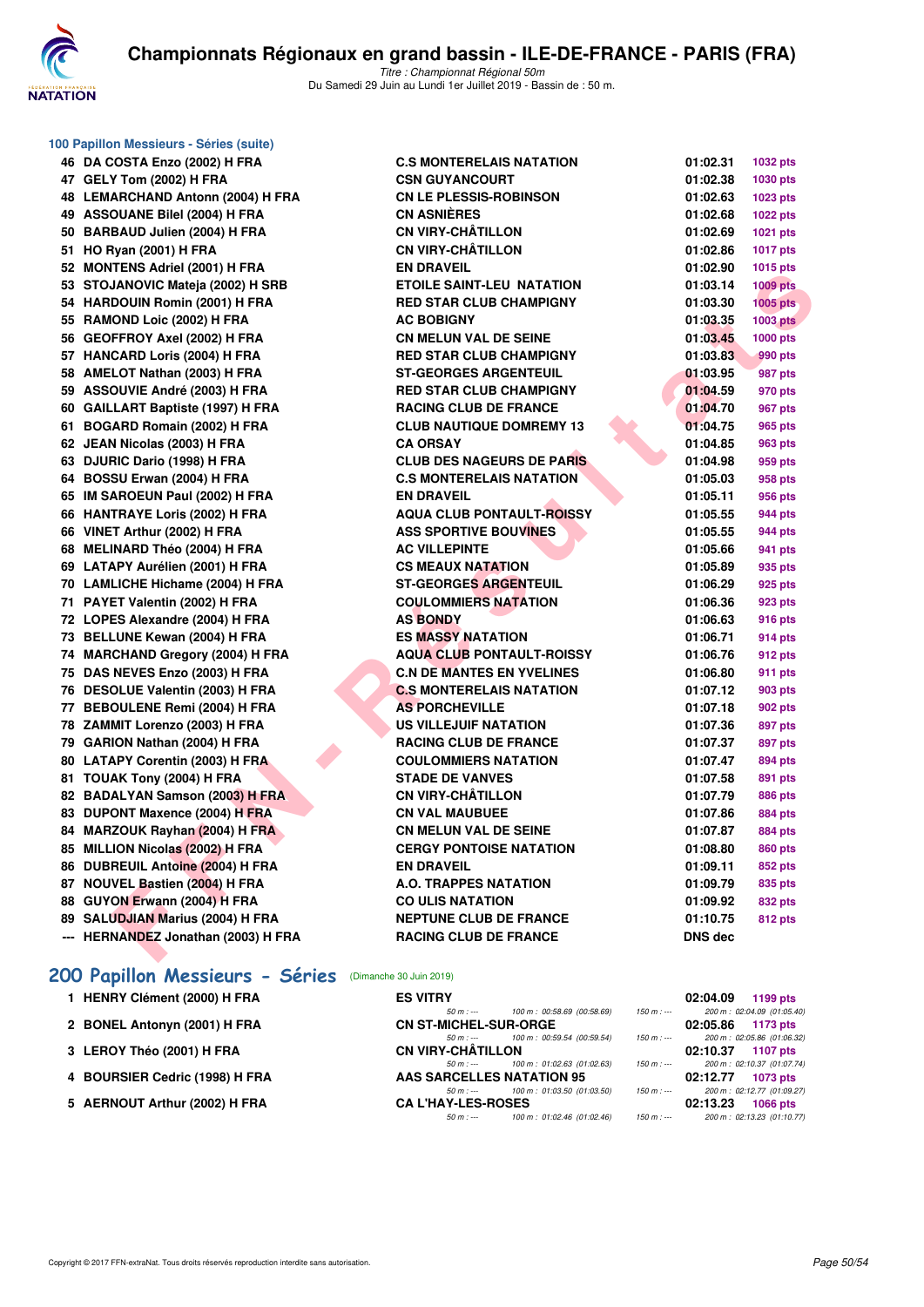

| 200 Papillon Messieurs - Séries (suite) |  |  |  |
|-----------------------------------------|--|--|--|
|-----------------------------------------|--|--|--|

| 6  | 0 Papillon Messieurs - Séries (suite)<br>POUMAREDE Julien (2001) H FRA |
|----|------------------------------------------------------------------------|
| 7  | PASSANI Henri-Dominique (2002) H FR.                                   |
| 8  | ALLAL Nail (2003) H FRA                                                |
| 9  | ZAKA Nathanael (2002) H FRA                                            |
| 10 | QUILLAUX Gwendal (2002) H FRA                                          |
| 11 | BARTHÉLÉMY Hugo (2002) H FRA                                           |
| 12 | LE SAND Léonard (2002) H FRA                                           |
| 13 | <b>TETART Martin (2003) H FRA</b>                                      |
| 14 | DA SILVA Martin (2003) H FRA                                           |
| 15 | DA SILVA UMMENHOVER Thibault (200                                      |
|    | 16 GUILLOT Remy (1998) H FRA                                           |
| 17 | GAVARD Ethan (2002) H FRA                                              |
| 18 | <b>FABREGOULE Antoine (2003) H FRA</b>                                 |
| 19 | <b>COLOMAR Kyllian (2003) H FRA</b>                                    |
| 20 | GORLIER Enzo (2003) H FRA                                              |
| 21 | GELY Tom (2002) H FRA                                                  |
| 22 | LEPINAY Come (2003) H FRA                                              |
|    | 22 GAY SEMENKOFF Ewen (2002) H FRA                                     |
| 24 | HERNANDEZ Jonathan (2003) H FRA                                        |
| 25 | LEMARCHAND Kyllian (2002) H FRA                                        |
| 26 | JEAN Nicolas (2003) H FRA                                              |
| 27 | POULIQUEN Mael (2003) H FRA                                            |
| 28 | FERCHICHI Rayane (2001) H FRA                                          |
|    | 29 DA COSTA Enzo (2002) H FRA                                          |
|    | 30 HENRY Theo (2003) H FRA                                             |
| 31 | LATAPY Aurélien (2001) H FRA                                           |
|    | 32 LAMLICHE Hichame (2004) H FRA                                       |
|    | 33 STOJANOVIC Mateja (2002) H SRB                                      |
|    | 34 RAMOND Loic (2002) H FRA                                            |
| 34 | MELINARD Théo (2004) H FRA                                             |
| 36 | GUILLAUME Hugo (2001) H FRA                                            |
| 37 | FEVRIER Jules (2004) H FRA                                             |
| 38 | <b>BADALYAN Samson (2003) H FRA</b>                                    |
|    | 39 LATAPY Corentin (2003) H FRA                                        |
|    | 40 MARCHAND Gregory (2004) H FRA                                       |
| 41 | GORLIER IIan (2004) H FRA                                              |
|    |                                                                        |

| 6 POUMAREDE Julien (2001) H FRA              | <b>CN ST-MICHEL-SUR-ORGE</b>                                                                | 02:13.31<br><b>1065 pts</b>                               |
|----------------------------------------------|---------------------------------------------------------------------------------------------|-----------------------------------------------------------|
| 7 PASSANI Henri-Dominique (2002) H FRA       | $50 m: -$<br>100 m: 01:03.15 (01:03.15)<br>$150 m: -$<br><b>STADE DE VANVES</b>             | 200 m: 02:13.31 (01:10.16)<br>02:13.57<br><b>1061 pts</b> |
| 8 ALLAL Nail (2003) H FRA                    | $50 m: -$<br>100 m: 01:04.00 (01:04.00)<br>$150 m: -$<br><b>ES NANTERRE</b>                 | 200 m: 02:13.57 (01:09.57)<br>02:13.90<br>1057 pts        |
| 9 ZAKA Nathanael (2002) H FRA                | 100 m: 01:02.63 (01:02.63)<br>$50 m: -$<br>$150 m : -$<br><b>SN VERSAILLES</b>              | 200 m: 02:13.90 (01:11.27)<br>02:14.21<br><b>1052 pts</b> |
| 10 QUILLAUX Gwendal (2002) H FRA             | $50 m: -$<br>100 m: 01:02.34 (01:02.34)<br>$150 m : -$<br><b>CN VIRY-CHATILLON</b>          | 200 m: 02:14.21 (01:11.87)<br>02:14.32<br>1051 pts        |
| 11 BARTHÉLÉMY Hugo (2002) H FRA              | 100 m: 01:03.42 (01:03.42)<br>$50 m: -$<br>$150 m : -$<br><b>CN LE PLESSIS-ROBINSON</b>     | 200 m: 02:14.32 (01:10.90)<br>02:14.78<br>1044 $pts$      |
| 12 LE SAND Léonard (2002) H FRA              | 100 m: 01:03.82 (01:03.82)<br>$50 m: -$<br>$150 m: -$<br><b>SN VERSAILLES</b>               | 200 m: 02:14.78 (01:10.96)<br>02:15.48<br>1035 $p$ ts     |
| 13 TETART Martin (2003) H FRA                | $50 m: -$<br>100 m: 01:05.40 (01:05.40)<br>$150 m : -$<br><b>CN ST-MICHEL-SUR-ORGE</b>      | 200 m: 02:15.48 (01:10.08)<br>02:15.56<br>1033 pts        |
| 14 DA SILVA Martin (2003) H FRA              | 100 m: 01:04.34 (01:04.34)<br>$50 m: -$<br>$150 m : -$<br><b>CN VIRY-CHATILLON</b>          | 200 m: 02:15.56 (01:11.22)<br>02:15.60<br><b>1033 pts</b> |
| 15 DA SILVA UMMENHOVER Thibault (2001) H FRA | $50 m: -$<br>100 m : 01:04.61 (01:04.61)<br>$150 m$ : $-$<br><b>CN MELUN VAL DE SEINE</b>   | 200 m: 02:15.60 (01:10.99)<br>02:16.03<br>1027 pts        |
| 16 GUILLOT Remy (1998) H FRA                 | $50 m: -$<br>100 m: 01:04.54 (01:04.54)<br>$150 m : -$<br><b>LAGNY-SUR-MARNE NATATION</b>   | 200 m: 02:16.03 (01:11.49)<br>02:16.38<br>1022 pts        |
| 17 GAVARD Ethan (2002) H FRA                 | 100 m: 01:04.23 (01:04.23)<br>$50 m: -$<br>$150 m : -$<br><b>CN MELUN VAL DE SEINE</b>      | 200 m: 02:16.38 (01:12.15)<br>02:16.44<br><b>1021 pts</b> |
| 18 FABREGOULE Antoine (2003) H FRA           | $50 m: -$<br>100 m: 01:03.71 (01:03.71)<br>$150 m: -$<br><b>LAGNY-SUR-MARNE NATATION</b>    | 200 m: 02:16.44 (01:12.73)<br>02:16.57<br><b>1019 pts</b> |
| 19 COLOMAR Kyllian (2003) H FRA              | $50 m: -$<br>100 m: 01:03.23 (01:03.23)<br>$150 m : -$<br><b>SN VERSAILLES</b>              | 200 m: 02:16.57 (01:13.34)<br>02:16.59<br>1019 pts        |
| 20 GORLIER Enzo (2003) H FRA                 | 100 m: 01:04.76 (01:04.76)<br>$50 m: -$<br>$150 m: -$<br><b>AC VILLEPINTE</b>               | 200 m: 02:16.59 (01:11.83)<br>02:16.74<br><b>1017 pts</b> |
| 21 GELY Tom (2002) H FRA                     | $50 m: -$<br>100 m : 01:05.21 (01:05.21)<br>$150 m : -$<br><b>CSN GUYANCOURT</b>            | 200 m: 02:16.74 (01:11.53)<br>02:16.83<br><b>1016 pts</b> |
| 22 LEPINAY Come (2003) H FRA                 | 100 m: 01:05.62 (01:05.62)<br>$50 m : -1$<br>$150 m : -$<br><b>RACING CLUB DE FRANCE</b>    | 200 m: 02:16.83 (01:11.21)<br>02:17.29<br><b>1009 pts</b> |
| 22   GAY SEMENKOFF Ewen (2002) H FRA         | 100 m: 01:03.15 (01:03.15)<br>$50 m : -$<br>$150 m : -$<br><b>CN MELUN VAL DE SEINE</b>     | 200 m: 02:17.29 (01:14.14)<br>02:17.29<br>1009 pts        |
| 24 HERNANDEZ Jonathan (2003) H FRA           | $50 m: -$<br>100 m: 01:02.78 (01:02.78)<br>$150 m : -$<br>RACING CLUB DE FRANCE             | 200 m: 02:17.29 (01:14.51)<br>02:19.93<br>973 pts         |
| 25 LEMARCHAND Kyllian (2002) H FRA           | $50 m: -$<br>100 m: 01:03.63 (01:03.63)<br>$150 m : -$<br><b>CN LE PLESSIS-ROBINSON</b>     | 200 m: 02:19.93 (01:16.30)<br>02:20.34<br>968 pts         |
| 26   JEAN Nicolas (2003) H FRA               | 100 m: 01:05.50 (01:05.50)<br>$50 m: -$<br>$150 m : -$<br><b>CA ORSAY</b>                   | 200 m: 02:20.34 (01:14.84)<br>02:20.94<br>960 pts         |
| 27 POULIQUEN Mael (2003) H FRA               | 100 m: 01:05.49 (01:05.49)<br>$50 m: -$<br>$150 m : -$<br><b>AQUA CLUB PONTAULT-ROISSY</b>  | 200 m: 02:20.94 (01:15.45)<br>02:22.83<br>935 pts         |
| 28 FERCHICHI Rayane (2001) H FRA             | $50 m: -$<br>100 m: 01:04.92 (01:04.92)<br>$150 m : -$<br><b>AAS SARCELLES NATATION 95</b>  | 200 m: 02:22.83 (01:17.91)<br>02:23.31<br>928 pts         |
| 29 DA COSTA Enzo (2002) H FRA                | 100 m: 01:07.43 (01:07.43)<br>50 m : ---<br>$150 m : -$<br><b>C.S MONTERELAIS NATATION</b>  | 200 m: 02:23.31 (01:15.88)<br>02:23.56<br>925 pts         |
| 30 HENRY Theo (2003) H FRA                   | 100 m: 01:09.83 (01:09.83)<br>$50 m: -$<br>$150 m : -$<br><b>AS PORCHEVILLE</b>             | 200 m: 02:23.56 (01:13.73)<br>02:24.00<br>919 pts         |
| 31 LATAPY Aurélien (2001) H FRA              | $50 m: -$<br>100 m: 01:06.51 (01:06.51)<br>$150 m : -$<br><b>CS MEAUX NATATION</b>          | 200 m: 02:24.00 (01:17.49)<br>02:25.31<br>902 pts         |
| 32   LAMLICHE Hichame (2004) H FRA           | $50 m: -$<br>100 m: 01:07.64 (01:07.64)<br>$150 m : -$<br><b>ST-GEORGES ARGENTEUIL</b>      | 200 m: 02:25.31 (01:17.67)<br>02:25.84<br>895 pts         |
| 33 STOJANOVIC Mateja (2002) H SRB            | $50 m: -$<br>100 m: 01:07.85 (01:07.85)<br>$150 m : -$<br><b>ETOILE SAINT-LEU NATATION</b>  | 200 m: 02:25.84 (01:17.99)<br>02:25.99<br>893 pts         |
| 34 RAMOND Loic (2002) H FRA                  | 100 m: 01:07.79 (01:07.79)<br>50 m : ---<br>$150 m: -$<br><b>AC BOBIGNY</b>                 | 200 m: 02:25.99 (01:18.20)<br>02:26.25<br>890 pts         |
| 34   MELINARD Théo (2004) H FRA              | 100 m: 01:08.06 (01:08.06)<br>50 m : ---<br>$150 m : -$<br><b>AC VILLEPINTE</b>             | 200 m: 02:26.25 (01:18.19)<br>02:26.25<br>890 pts         |
| 36 GUILLAUME Hugo (2001) H FRA               | $50 m: -$<br>100 m: 01:09.78 (01:09.78)<br>$150 m : -$<br><b>CN VIRY-CHATILLON</b>          | 200 m: 02:26.25 (01:16.47)<br>02:26.60<br>885 pts         |
| 37 FEVRIER Jules (2004) H FRA                | $50 m: -$<br>100 m: 01:06.56 (01:06.56)<br>$150 m : -$<br><b>CN LE PLESSIS-ROBINSON</b>     | 200 m: 02:26.60 (01:20.04)<br>02:27.12<br>879 pts         |
| 38   BADALYAN Samson (2003) H FRA            | 100 m: 01:08.07 (01:08.07)<br>50 m : ---<br>$150 m: -$<br><b>CN VIRY-CHATILLON</b>          | 200 m: 02:27.12 (01:19.05)<br>02:27.97<br>868 pts         |
| 39 LATAPY Corentin (2003) H FRA              | $50 m: -$<br>100 m: 01:08.24 (01:08.24)<br>$150 m : -$<br><b>COULOMMIERS NATATION</b>       | 200 m: 02:27.97 (01:19.73)<br>02:28.92<br>856 pts         |
| 40 MARCHAND Gregory (2004) H FRA             | 100 m: 01:10.18 (01:10.18)<br>50 m : ---<br>$150 m : -$<br><b>AQUA CLUB PONTAULT-ROISSY</b> | 200 m: 02:28.92 (01:18.74)<br>02:29.06<br>854 pts         |
| 41 GORLIER Ilan (2004) H FRA                 | 100 m: 01:10.66 (01:10.66)<br>$50 m: -$<br>$150 m : -$<br><b>AC VILLEPINTE</b>              | 200 m: 02:29.06 (01:18.40)<br>02:29.49<br>849 pts         |
|                                              | $50 m: -$<br>100 m: 01:11.18 (01:11.18)<br>$150 m : -$                                      | 200 m: 02:29.49 (01:18.31)                                |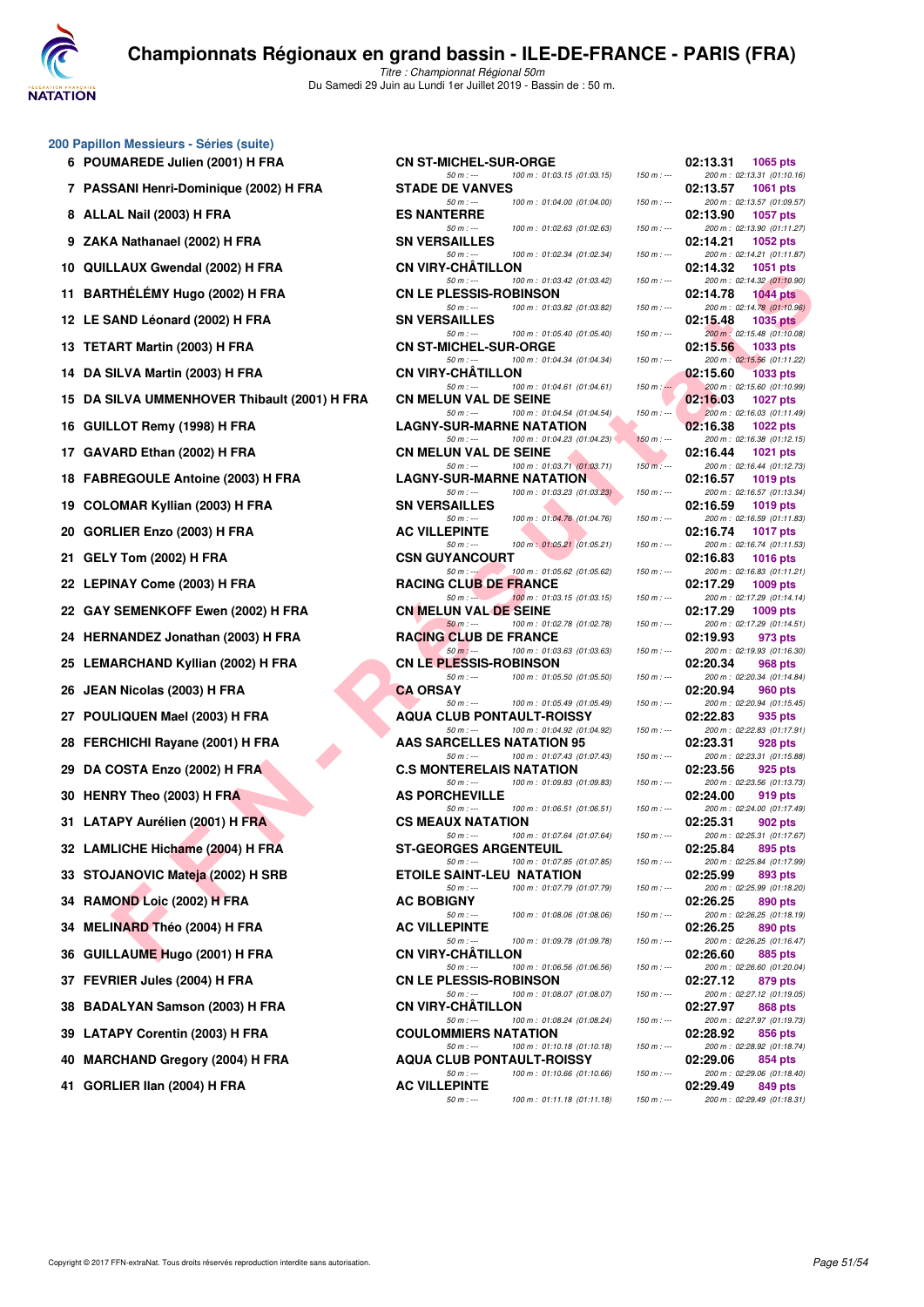

Titre : Championnat Régional 50m Du Samedi 29 Juin au Lundi 1er Juillet 2019 - Bassin de : 50 m.

|    | 200 Papillon Messieurs - Séries (suite) |                                                                                                                       |               |                                                                                 |
|----|-----------------------------------------|-----------------------------------------------------------------------------------------------------------------------|---------------|---------------------------------------------------------------------------------|
|    | 42 DESOLUE Valentin (2003) H FRA        | <b>C.S MONTERELAIS NATATION</b><br>$50 m: -$<br>100 m: 01:09.06 (01:09.06)                                            | $150 m: -$    | 02:29.65<br>847 pts<br>200 m: 02:29.65 (01:20.59)                               |
|    | 43 HOSTEAUX Thomas (2004) H FRA         | <b>CLUB NAUTIQUE DE L'ARPAJONNAIS</b>                                                                                 | $150 m: -$    | 02:31.08<br>829 pts                                                             |
|    | 44 BOSSU Erwan (2004) H FRA             | 100 m: 01:09.53 (01:09.53)<br>$50 m: -$<br><b>C.S MONTERELAIS NATATION</b><br>$50 m: -$<br>100 m: 01:13.03 (01:13.03) | $150 m : -$   | 200 m: 02:31.08 (01:21.55)<br>02:34.49<br>787 pts<br>200 m: 02:34.49 (01:21.46) |
|    |                                         |                                                                                                                       |               |                                                                                 |
|    | 200 4 Nages Messieurs - Séries          | (Lundi 1er Juillet 2019)                                                                                              |               |                                                                                 |
|    | 1 AZRA Alexandre (2000) H FRA           | <b>ES VITRY</b><br>$50 m: -$<br>100 m: 01:04.53 (01:04.53)                                                            | $150 m: -$    | 02:10.91<br><b>1121 pts</b><br>200 m: 02:10.91 (01:06.38)                       |
|    | 2 ANJOLRAS Alexandre (2002) H FRA       | <b>SN VERSAILLES</b><br>$50 m: -$<br>100 m: 01:02.87 (01:02.87)                                                       | $150 m : -$   | 02:12.75<br><b>1094 pts</b><br>200 m: 02:12.75 (01:09.88)                       |
|    | 3 BARTHÉLÉMY Hugo (2002) H FRA          | <b>CN LE PLESSIS-ROBINSON</b><br>$50 m$ : $-$<br>100 m: 01:02.15 (01:02.15)                                           | $150 m : -$   | 02:13.32<br><b>1086 pts</b><br>200 m: 02:13.32 (01:11.17)                       |
|    | 4 CLAIMAND Adrien (2003) H FRA          | <b>CSN GUYANCOURT</b><br>$50 m: -$                                                                                    | $150 m: -$    | 02:13.53<br><b>1083 pts</b>                                                     |
|    | 5 BOURDON Rayane (2001) H FRA           | 100 m: 01:03.08 (01:03.08)<br><b>CN VIRY-CHATILLON</b>                                                                |               | 200 m: 02:13.53 (01:10.45)<br>02:13.90<br>1077 pts                              |
|    | 6 SEYE Matthieu (2002) H FRA            | $50 m : -$<br>100 m: 01:02.80 (01:02.80)<br><b>CN LE PLESSIS-ROBINSON</b>                                             | $150 m: -$    | 200 m: 02:13.90 (01:11.10)<br>02:14.75<br>1065 pts                              |
|    | 7 ROCHER Romain (2002) H FRA            | $50 m: -$<br>100 m : 01:02.09 (01:02.09)<br><b>STADE FRANÇAIS O COURBEVOIE</b>                                        | $150 m : -$   | 200 m: 02:14.75 (01:12.66)<br>02:15.11<br><b>1060 pts</b>                       |
| 8  | PASSANI Henri-Dominique (2002) H FRA    | $50 m: -$<br>100 m: 01:03.09 (01:03.09)<br><b>STADE DE VANVES</b>                                                     | $150 m$ : --- | 200 m: 02:15.11 (01:12.02)<br>02:15.90<br><b>1048 pts</b>                       |
|    | 9 KRPINA Ante-Nikola (2003) H FRA       | $50 m: -$<br>100 m: 01:02.61 (01:02.61)<br>AAS SARCELLES NATATION 95                                                  | $150 m : -$   | 200 m: 02:15.90 (01:13.29)<br>02:16.28<br>1043 pts                              |
|    | 10 MOLON Antoine (2001) H FRA           | 100 m: 01:05.59 (01:05.59)<br>$50 m: -$<br><b>CN MAISONS-ALFORT</b>                                                   | $150 m : -$   | 200 m: 02:16.28 (01:10.69)<br>02:16.62<br>1038 pts                              |
|    |                                         | $50 m: -$<br>100 m: 01:03.76 (01:03.76)                                                                               | $150 m : -$   | 200 m: 02:16.62 (01:12.86)                                                      |
| 11 | POLLACK Alexander (2003) H USA          | <b>RACING CLUB DE FRANCE</b><br>$50 m: -$<br>100 m: 01:01.79 (01:01.79)                                               | $150 m : -$   | 02:16.67<br><b>1037 pts</b><br>200 m: 02:16.67 (01:14.88)                       |
|    | 12 DINO Maxime (2002) H FRA             | <b>CERGY PONTOISE NATATION</b><br>$50 m: -$<br>100 m : 01:04.10 (01:04.10)                                            | $150 m : -$   | 02:16.96<br>1033 pts<br>200 m: 02:16.96 (01:12.86)                              |
|    | 13 LE COZ Cédric (2002) H FRA           | <b>AS CORBEIL-ESSONNE</b><br>$50 m: -$<br>100 m: 01:03.56 (01:03.56)                                                  | $150 m: -$    | 02:17.13<br>1031 pts<br>200 m: 02:17.13 (01:13.57)                              |
|    | 14 KHAY Aniss (2002) H FRA              | <b>CN LE PLESSIS-ROBINSON</b><br>$50 m$ : ---<br>100 m: 01:03.02 (01:03.02)                                           | $150 m : -$   | 02:17.21<br>1030 pts<br>200 m: 02:17.21 (01:14.19)                              |
|    | 15 DA SILVA Martin (2003) H FRA         | <b>CN VIRY-CHATILLON</b><br>$50 m: -$<br>100 m: 01:04.98 (01:04.98)                                                   | $150 m : -$   | 02:17.34<br><b>1028 pts</b><br>200 m: 02:17.34 (01:12.36)                       |
|    | 16 BONGERS Nils (2002) H FRA            | <b>CNO ST-GERMAIN-EN-LAYE</b><br>$50 m: -$<br>100 m: 01:05.65 (01:05.65)                                              | $150 m: -$    | 02:17.35<br><b>1028 pts</b><br>200 m: 02:17.35 (01:11.70)                       |
|    | 17 COLOMAR Kyllian (2003) H FRA         | <b>SN VERSAILLES</b><br>$50 m: -$<br>100 m: 01:06.26 (01:06.26)                                                       | $150 m : -$   | 02:18.26<br>1015 pts<br>200 m: 02:18.26 (01:12.00)                              |
|    | 18 GORLIER Enzo (2003) H FRA            | <b>AC VILLEPINTE</b>                                                                                                  |               | 02:18.71<br><b>1008 pts</b>                                                     |
| 19 | FOUBERT Etienne (2004) H FRA            | 100 m: 01:06.67 (01:06.67)<br>$50 m$ : $-$<br><b>SN VERSAILLES</b>                                                    | $150 m : -$   | 200 m: 02:18.71 (01:12.04)<br>02:18.95<br>1005 pts                              |
| 20 | DELANNOY Antoine (2002) H FRA           | $50 m: -$<br>100 m: 01:06.87 (01:06.87)<br><b>CN MELUN VAL DE SEINE</b>                                               | $150 m: -$    | 200 m: 02:18.95 (01:12.08)<br>02:20.18<br>988 pts                               |
|    | 21 CHARBONNEL Theo (2001) H FRA         | $50 m: -$<br>100 m: 01:06.36 (01:06.36)<br><b>CN ST-MICHEL-SUR-ORGE</b>                                               | $150 m : -$   | 200 m: 02:20.18 (01:13.82)<br>02:20.56<br>983 pts                               |
|    | 22 GAY SEMENKOFF Ewen (2002) H FRA      | $50 m: -$<br>100 m: 01:05.18 (01:05.18)<br>CN MELUN VAL DE SEINE                                                      | $150 m: -$    | 200 m: 02:20.56 (01:15.38)<br>976 pts<br>02:21.05                               |
|    | 23 TOUAK Enzo (2002) H FRA              | $50 m: -$<br>100 m : 01:05.66 (01:05.66)<br><b>STADE DE VANVES</b>                                                    | $150 m : -$   | 200 m: 02:21.05 (01:15.39)<br>02:21.16<br>974 pts                               |
|    | 24 GELY Tom (2002) H FRA                | $50 m: -$<br>100 m: 01:05.43 (01:05.43)<br><b>CSN GUYANCOURT</b>                                                      | $150 m : -$   | 200 m: 02:21.16 (01:15.73)<br>02:21.19<br>974 pts                               |
| 25 | M'BARKI Aziz (2000) H TUN               | 100 m: 01:08.29 (01:08.29)<br>$50 m: -$<br><b>SCUF PARIS</b>                                                          | $150 m : -$   | 200 m: 02:21.19 (01:12.90)<br>02:21.52<br>969 pts                               |
| 26 | POUMAREDE Julien (2001) H FRA           | $50 m: -$<br>100 m: 01:04.90 (01:04.90)<br><b>CN ST-MICHEL-SUR-ORGE</b>                                               | $150 m : -$   | 200 m: 02:21.52 (01:16.62)<br>02:22.05<br>962 pts                               |
|    |                                         | $50 m$ : $-$<br>100 m: 01:03.52 (01:03.52)                                                                            | $150 m : -$   | 200 m: 02:22.05 (01:18.53)                                                      |
| 27 | MAJOU Clément (2002) H FRA              | <b>STADE FRANCAIS O COURBEVOIE</b><br>$50 m: -$<br>100 m: 01:05.34 (01:05.34)                                         | $150 m: -$    | 02:23.04<br>948 pts<br>200 m: 02:23.04 (01:17.70)                               |
| 28 | <b>LEBRETON Matis (2001) H FRA</b>      | A.O. TRAPPES NATATION<br>$50 m: -$<br>100 m: 01:08.78 (01:08.78)                                                      | $150 m : -$   | 02:24.16<br>933 pts<br>200 m: 02:24.16 (01:15.38)                               |
| 29 | <b>HARDOUIN Romin (2001) H FRA</b>      | <b>RED STAR CLUB CHAMPIGNY</b><br>$50 m: -$<br>100 m: 01:07.83 (01:07.83)                                             | $150 m : -$   | 02:24.92<br>923 pts<br>200 m: 02:24.92 (01:17.09)                               |
| 30 | PAUBEL Lucas (2002) H FRA               | <b>ES MASSY NATATION</b><br>$50 m: -$<br>100 m: 01:06.05 (01:06.05)                                                   | $150 m : -$   | 02:25.80<br>911 pts<br>200 m : 02:25.80 (01:19.75)                              |
| 31 | <b>MOUGIN Jules (2001) H FRA</b>        | <b>MOUETTES DE PARIS</b><br>100 m: 01:06.16 (01:06.16)<br>$50 m: -$                                                   | $150 m : -$   | 02:26.04<br>908 pts<br>200 m: 02:26.04 (01:19.88)                               |
|    | 32 SADYS Lucas (2002) H FRA             | <b>ETOILE SAINT-LEU NATATION</b>                                                                                      |               | 02:26.07<br><b>908 pts</b>                                                      |

**32 SADYS Lucas (2002) H FRA ETOILE SAINT-LEU NATATION 60 91.09.32** (01:09.32) **150 m** in **91.09.32** 

50 m : --- 100 m : 01:09.32 (01:09.32) 150 m : --- 200 m : 02:26.07 (01:16.75)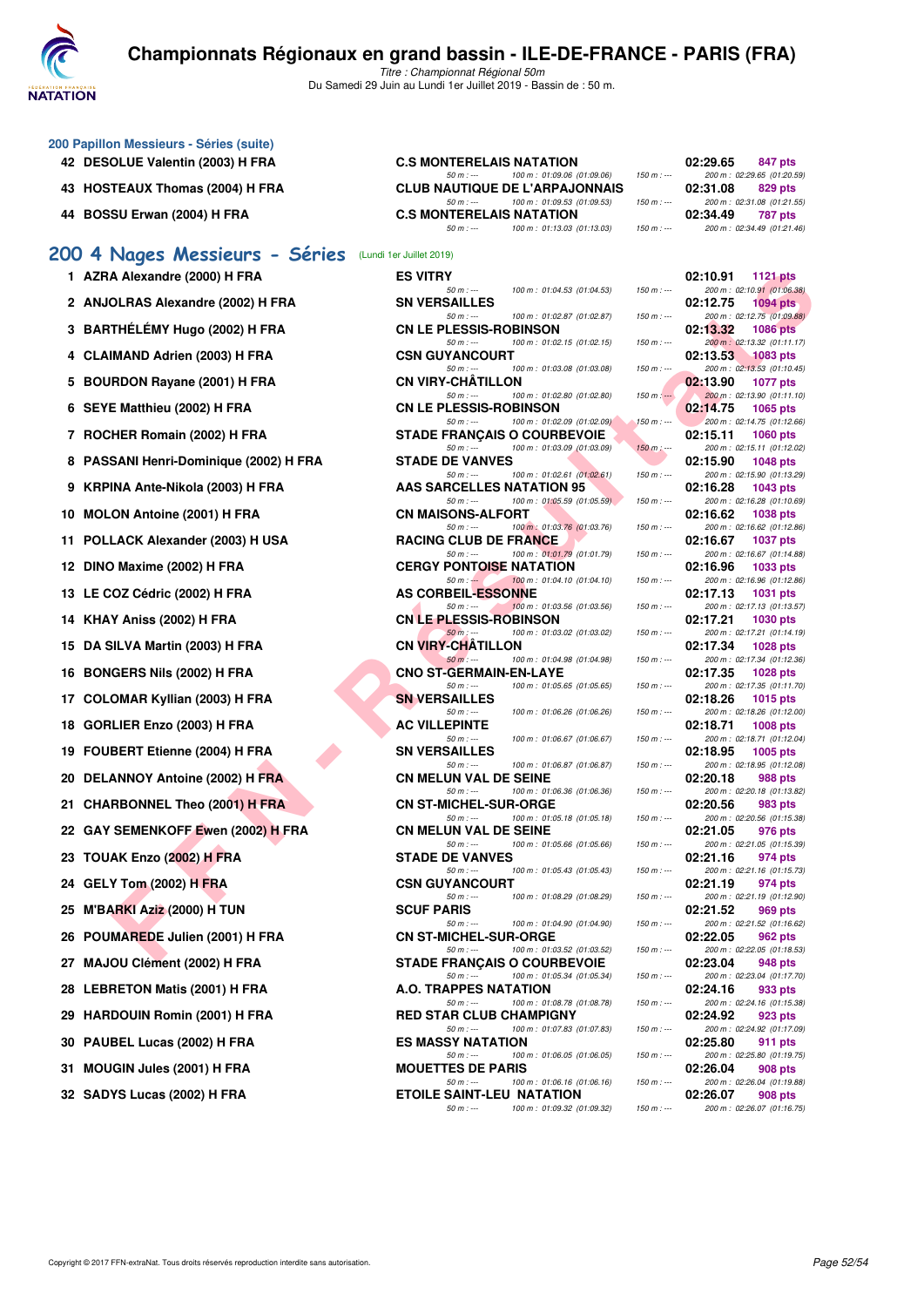

Titre : Championnat Régional 50m Du Samedi 29 Juin au Lundi 1er Juillet 2019 - Bassin de : 50 m.

#### **200 4 Nages Messieurs - Séries (suite)**

- 
- **34 MONTENS Adriel (2001) H FRA**
- **35 RICHARDEAU Galien (2002) H FRA**
- **36 JULIEN Tristan (2002) H FRA**
- 
- **38 SURROZ Alexandre (2000) H FRA**
- 
- 
- 
- 
- 
- 
- 
- 
- **--- FERCHICHI Rayane (2001) H FRA**
- **--- ASSOUANE Bilel (2004) H FRA**
- **--- HIRCHI Axel (2002) H FRA**
- **--- SALUDJIAN Marius (2004) H FRA**
- **--- CAPITAINE Thibaut (1993) H FRA**

#### **[400 4 Nages Messieurs - Séries](http://www.ffnatation.fr/webffn/resultats.php?idact=nat&go=epr&idcpt=61555&idepr=92)** (Samedi 29 Juin 2019)

| 1. | <b>BONEL Antonyn (2001) H FRA</b>                         |               |
|----|-----------------------------------------------------------|---------------|
|    | 50 m : --- 100 m : 01:01.75 (01:01.75)                    | $150 m: -$    |
|    | 2 HENRY Clément (2000) H FRA                              |               |
|    | 50 m : --- 100 m : 01:01.39 (01:01.39)                    | $150 m$ : --- |
|    | 3 ANJOLRAS Alexandre (2002) H FRA                         |               |
|    | 50 m : --- 100 m : 01:05.99 (01:05.99)                    | $150 m: -$    |
| 4  | PASSANI Henri-Dominique (2002) H FRA                      |               |
|    | 50 m : --- 100 m : 01:04.07 (01:04.07)                    | $150 m : -$   |
| 5  | DINO Maxime (2002) H FRA                                  |               |
|    | 50 m : --- 100 m : 01:04.67 (01:04.67)                    | 150 m : ---   |
|    | 6 TETART Martin (2003) H FRA                              |               |
|    | 50 m : --- 100 m : 01:04.87 (01:04.87)                    | $150 m: -$    |
| 7  | <b>BOURDON Rayane (2001) H FRA</b>                        |               |
|    | 50 m :--- 100 m : 01:05.16 (01:05.16)                     | $150 m: -$    |
| 8  | GORLIER Enzo (2003) H FRA                                 |               |
|    | 100 m : 01:07.20 (01:07.20)<br>$50 m : -$                 | $150 m: -$    |
| 9  | KRPINA Ante-Nikola (2003) H FRA                           |               |
|    | 50 m : --- 100 m : 01:06.19 (01:06.19)                    | $150 m: -$    |
| 10 | BART <u>HÉL</u> ÉMY Hugo (2002) H FRA                     |               |
|    | $50 \text{ m}$ : $\leftarrow$ 100 m : 01:06.14 (01:06.14) | $150 m$ : --- |
| 11 | FOUBERT Etienne (2004) H FRA                              |               |
|    | 50 m : --- 100 m : 01:10.06 (01:10.06)                    | $150 m: -$    |
| 12 | LE COZ Cédric (2002) H FRA                                |               |
|    | 50 m : --- 100 m : 01:04.67 (01:04.67)                    | $150 m: -$    |
| 13 | <b>COSTES Romain (2004) H FRA</b>                         |               |
|    | 50 m :--- 100 m : 01:07.10 (01:07.10)                     | $150 m: -$    |
| 14 | DESOLUE Valentin (2003) H FRA                             |               |
|    | 50 m : --- 100 m : 01:08.79 (01:08.79)                    | $150 m$ : --- |
| 15 | FEVRIER Jules (2004) H FRA                                |               |
|    | 50 m : --- 100 m : 01:07.12 (01:07.12)                    | $150 m: -$    |
| 16 | DA CUNHA David (2003) H FRA                               |               |
|    | 100 m: 01:11.60 (01:11.60)<br>$50 m : -$                  | $150 m: -$    |
| 17 | PAUBEL Lucas (2002) H FRA                                 |               |

| 00 4 Nages Messieurs - Séries (suite) |                                  |                                         |                          |                |                                       |
|---------------------------------------|----------------------------------|-----------------------------------------|--------------------------|----------------|---------------------------------------|
| 33 DEGUILLE Thomas (2003) H FRA       | <b>C.N OZOIR-LA-FERRIERE</b>     |                                         |                          | 02:26.85       | 897 pts                               |
|                                       | $50 m : -$                       | 100 m: 01:11.59 (01:11.59)              | $150 m : -$              |                | 200 m: 02:26.85 (01:15.26             |
| 34 MONTENS Adriel (2001) H FRA        | <b>EN DRAVEIL</b>                |                                         |                          | 02:27.40       | 890 pts                               |
|                                       | $50 m: -$                        | 100 m: 01:10.98 (01:10.98)              | $150 m : -$              |                | 200 m: 02:27.40 (01:16.42             |
| 35 RICHARDEAU Galien (2002) H FRA     | <b>ES SUCY-EN-BRIE</b>           |                                         |                          | 02:27.63       | 887 pts                               |
|                                       | $50 m : -$                       | 100 m: 01:08.34 (01:08.34)              | $150 m : -$              |                | 200 m: 02:27.63 (01:19.29             |
| 36 JULIEN Tristan (2002) H FRA        | <b>EN LONGJUMEAU</b>             |                                         |                          | 02:28.08       | 881 pts                               |
|                                       | $50 m: -$                        | 100 m: 01:11.46 (01:11.46)              | $150 m : -$              |                | 200 m: 02:28.08 (01:16.62             |
| 37 DA CUNHA David (2003) H FRA        | <b>CN ST-MICHEL-SUR-ORGE</b>     |                                         |                          | 02:28.65       | 873 pts                               |
|                                       | $50 m: -$                        | 100 m: 01:10.90 (01:10.90)              | $150 m : -$              |                | 200 m: 02:28.65 (01:17.75             |
| 38 SURROZ Alexandre (2000) H FRA      | <b>CAL'HAY-LES-ROSES</b>         |                                         |                          | 02:28.71       | 873 pts                               |
| 39 JEAN Nicolas (2003) H FRA          | $50 m : -$<br><b>CA ORSAY</b>    | 100 m: 01:08.83 (01:08.83)              | $150 m : -$              | 02:28.94       | 200 m: 02:28.71 (01:19.88)<br>870 pts |
|                                       | $50 m: -$                        | 100 m: 01:09.65 (01:09.65)              | $150 m : -$              |                | 200 m : 02:28.94 (01:19.29)           |
| 40 IM SAROEUN Paul (2002) H FRA       | <b>EN DRAVEIL</b>                |                                         |                          | 02:29.86       | 858 pts                               |
|                                       | $50 m: -$                        | 100 m: 01:09.93 (01:09.93)              | $150 m : -$              |                | 200 m: 02:29.86 (01:19.93)            |
| 41 PEYREL Léonard (2004) H FRA        | <b>ASS SPORTIVE BOUVINES</b>     |                                         |                          | 02:30.17       | 854 pts                               |
|                                       | $50 m: -$                        | 100 m : 01:09.86 (01:09.86)             | $150 \text{ m}$ : $\sim$ |                | 200 m: 02:30.17 (01:20.31)            |
| 42 KRAMCZYNSKI Anthony (2001) H FRA   | <b>CS MEAUX NATATION</b>         |                                         |                          | 02:30.28       | 852 pts                               |
|                                       | $50 m: -$                        | 100 m: 01:11.12 (01:11.12)              | $150 m$ : ---            |                | 200 m : 02:30.28 (01:19.16            |
| 43 LEBAS Alexandre (2002) H FRA       | <b>AC BOBIGNY</b>                |                                         |                          | 02:30.61       | 848 pts                               |
|                                       |                                  | $50 m$ : $-100 m$ : 01:12.13 (01:12.13) | $150 m: -$               |                | 200 m: 02:30.61 (01:18.48)            |
| 44 JAMART Olivier (2003) H FRA        | <b>COULOMMIERS NATATION</b>      |                                         |                          | 02:31.22       | 840 pts                               |
|                                       | $50 m: -$                        | 100 m : 01:11.19 (01:11.19)             | $150 m$ : ---            |                | 200 m: 02:31.22 (01:20.03             |
| 45 TISON Mathis (2002) H FRA          | <b>CAL'HAY-LES-ROSES</b>         |                                         |                          | 02:32.11       | 829 pts                               |
|                                       | $50 m: -$                        | 100 m: 01:13.85 (01:13.85)              | $150 m: -$               |                | 200 m: 02:32.11 (01:18.26             |
| 46 LOTENBERG Rayane (2003) H FRA      | STADE FRANCAIS O COURBEVOIE      |                                         |                          | 02:35.30       | <b>788 pts</b>                        |
|                                       | $50 m: -$                        | 100 m : 01:14.80 (01:14.80)             | $150 m : -$              |                | 200 m: 02:35.30 (01:20.50             |
| --- FERCHICHI Rayane (2001) H FRA     | <b>AAS SARCELLES NATATION 95</b> |                                         |                          | <b>DNS</b> dec |                                       |
| --- ASSOUANE Bilel (2004) H FRA       | <b>CN ASNIÈRES</b>               |                                         |                          | <b>DNS</b> dec |                                       |
| --- HIRCHI Axel (2002) H FRA          | <b>CN ASNIÈRES</b>               |                                         |                          | <b>DNS</b> dec |                                       |
| --- SALUDJIAN Marius (2004) H FRA     | <b>NEPTUNE CLUB DE FRANCE</b>    |                                         |                          | <b>DNS</b> dec |                                       |
| --- CAPITAINE Thibaut (1993) H FRA    | <b>CERGY PONTOISE NATATION</b>   |                                         |                          | <b>DNS</b> dec |                                       |
|                                       |                                  |                                         |                          |                |                                       |

|         | 02:26.85 897 pts            |
|---------|-----------------------------|
|         | 200 m: 02:26.85 (01:15.26)  |
|         | 02:27.40 890 pts            |
|         | 200 m: 02:27.40 (01:16.42)  |
|         | 02:27.63 887 pts            |
|         | 200 m: 02:27.63 (01:19.29)  |
|         | 02:28.08 881 pts            |
|         | 200 m: 02:28.08 (01:16.62)  |
|         | 02:28.65 873 pts            |
|         | 200 m: 02:28.65 (01:17.75)  |
|         | 02:28.71 873 pts            |
|         | 200 m: 02:28.71 (01:19.88)  |
|         | 02:28.94 870 pts            |
|         | 200 m : 02:28.94 (01:19.29) |
|         | 02:29.86 858 pts            |
|         | 200 m: 02:29.86 (01:19.93)  |
|         | $02:30.17$ 854 pts          |
|         | 200 m: 02:30.17 (01:20.31)  |
|         | 02:30.28 852 pts            |
|         | 200 m: 02:30.28 (01:19.16)  |
|         | 02:30.61 848 pts            |
|         | 200 m: 02:30.61 (01:18.48)  |
|         | 02:31.22 840 pts            |
|         | 200 m : 02:31.22 (01:20.03) |
|         | 02:32.11 829 pts            |
|         | 200 m: 02:32.11 (01:18.26)  |
|         | 02:35.30 788 pts            |
|         | 200 m: 02:35.30 (01:20.50)  |
| DNS dec |                             |
|         |                             |
| DNS dec |                             |
| DNS dec |                             |
| DNS dec |                             |
|         |                             |
| DNS dec |                             |
|         |                             |

| JI DA GUNHA DAVIU (2003) ILENA                                                    |               |  | <b>UN 31-MIULLE-30H-UNGE</b>                                               |                            |               | <b>02.20.00</b>         | ora pis                                       |  |
|-----------------------------------------------------------------------------------|---------------|--|----------------------------------------------------------------------------|----------------------------|---------------|-------------------------|-----------------------------------------------|--|
| 38   SURROZ Alexandre (2000) H FRA                                                |               |  | $50 m: -$<br><b>CA L'HAY-LES-ROSES</b>                                     | 100 m: 01:10.90 (01:10.90) | $150 m: -$    | 02:28.71                | 200 m: 02:28.65 (01:17.75)<br>873 pts         |  |
| 39   JEAN Nicolas (2003) H FRA                                                    |               |  | $50 m: -$<br><b>CA ORSAY</b>                                               | 100 m: 01:08.83 (01:08.83) | $150 m : -$   | 02:28.94                | 200 m: 02:28.71 (01:19.88)<br>870 pts         |  |
|                                                                                   |               |  | $50 m: -$                                                                  | 100 m: 01:09.65 (01:09.65) | $150 m: -$    |                         | 200 m : 02:28.94 (01:19.29)                   |  |
| 40 IM SAROEUN Paul (2002) H FRA                                                   |               |  | <b>EN DRAVEIL</b>                                                          |                            |               | 02:29.86                | 858 pts                                       |  |
| 41 PEYREL Léonard (2004) H FRA                                                    |               |  | $50 m: -$<br><b>ASS SPORTIVE BOUVINES</b>                                  | 100 m: 01:09.93 (01:09.93) | $150 m: -$    | 02:30.17                | 200 m: 02:29.86 (01:19.93)<br>854 pts         |  |
|                                                                                   |               |  | $50 m: -$                                                                  | 100 m: 01:09.86 (01:09.86) | $150 m : -$   |                         | 200 m: 02:30.17 (01:20.31)                    |  |
| 42 KRAMCZYNSKI Anthony (2001) H FRA                                               |               |  | <b>CS MEAUX NATATION</b><br>$50 m: -$                                      | 100 m: 01:11.12 (01:11.12) | $150 m : -$   | 02:30.28                | 852 pts<br>200 m: 02:30.28 (01:19.16)         |  |
| 43   LEBAS Alexandre (2002) H FRA                                                 |               |  | <b>AC BOBIGNY</b>                                                          |                            |               | 02:30.61                | 848 pts                                       |  |
| 44   JAMART Olivier (2003) H FRA                                                  |               |  | $50 m: -$<br><b>COULOMMIERS NATATION</b>                                   | 100 m: 01:12.13 (01:12.13) | $150 m : -$   | 02:31.22                | 200 m: 02:30.61 (01:18.48)<br>840 pts         |  |
|                                                                                   |               |  | $50 m: -$                                                                  | 100 m: 01:11.19 (01:11.19) | $150 m$ : --- |                         | 200 m: 02:31.22 (01:20.03)                    |  |
| 45   TISON Mathis (2002) H FRA                                                    |               |  | <b>CA L'HAY-LES-ROSES</b><br>$50 m: -$                                     | 100 m: 01:13.85 (01:13.85) | $150 m$ : --- | 02:32.11                | 829 pts<br>200 m: 02:32.11 (01:18.26)         |  |
| 46 LOTENBERG Rayane (2003) H FRA                                                  |               |  | <b>STADE FRANÇAIS O COURBEVOIE</b>                                         |                            |               | 02:35.30                | <b>788 pts</b>                                |  |
| --- FERCHICHI Rayane (2001) H FRA                                                 |               |  | $50 m: -$<br><b>AAS SARCELLES NATATION 95</b>                              | 100 m: 01:14.80 (01:14.80) | $150 m : -$   | <b>DNS dec</b>          | 200 m: 02:35.30 (01:20.50)                    |  |
| --- ASSOUANE Bilel (2004) H FRA                                                   |               |  | <b>CN ASNIÈRES</b>                                                         |                            |               | <b>DNS dec</b>          |                                               |  |
| --- HIRCHI Axel (2002) H FRA                                                      |               |  | <b>CN ASNIERES</b>                                                         |                            |               | <b>DNS dec</b>          |                                               |  |
| --- SALUDJIAN Marius (2004) H FRA                                                 |               |  | <b>NEPTUNE CLUB DE FRANCE</b>                                              |                            |               | <b>DNS dec</b>          |                                               |  |
| --- CAPITAINE Thibaut (1993) H FRA                                                |               |  | <b>CERGY PONTOISE NATATION</b>                                             |                            |               | <b>DNS dec</b>          |                                               |  |
|                                                                                   |               |  |                                                                            |                            |               |                         |                                               |  |
|                                                                                   |               |  | (Samedi 29 Juin 2019)                                                      |                            |               |                         |                                               |  |
| 00 4 Nages Messieurs - Séries                                                     |               |  |                                                                            |                            |               |                         |                                               |  |
| 1 BONEL Antonyn (2001) H FRA<br>100 m: 01:01.75 (01:01.75)<br>$50 m: -$           | $150 m: -$    |  | <b>CN ST-MICHEL-SUR-ORGE</b><br>200 m : 02:10.10 (01:08.35)<br>$250 m : -$ | 300 m: 03:33.51 (01:23.41) |               | 04:37.39<br>$350 m : -$ | <b>1118 pts</b>                               |  |
| 2 HENRY Clément (2000) H FRA                                                      |               |  | <b>ES VITRY</b>                                                            |                            |               | 04:42.52                | 400 m: 04:37.39 (01:03.88)<br>1080 pts        |  |
| 100 m: 01:01.39 (01:01.39)<br>$50 m: -$                                           | $150 m: -$    |  | 200 m : 02:16.57 (01:15.18)<br>$250 m : -$                                 | 300 m: 03:38.58 (01:22.01) |               | $350 m : -$             | 400 m: 04:42.52 (01:03.94)                    |  |
| 3 ANJOLRAS Alexandre (2002) H FRA                                                 |               |  | <b>SN VERSAILLES</b>                                                       |                            |               | 04:43.94                | <b>1070 pts</b>                               |  |
| 100 m: 01:05.99 (01:05.99)<br>$50 m: -$<br>4 PASSANI Henri-Dominique (2002) H FRA | $150 m : -$   |  | 200 m : 02:18.42 (01:12.43)<br>250 m : ---<br><b>STADE DE VANVES</b>       | 300 m: 03:39.07 (01:20.65) |               | $350 m : -$<br>04:48.65 | 400 m: 04:43.94 (01:04.87)<br><b>1036 pts</b> |  |
| 100 m: 01:04.07 (01:04.07)<br>$50 m : -$                                          | $150 m$ : --- |  | 200 m: 02:17.42 (01:13.35)<br>250 m : ---                                  | 300 m: 03:39.13 (01:21.71) |               | $350 m : -$             | 400 m: 04:48.65 (01:09.52)                    |  |
| 5 DINO Maxime (2002) H FRA                                                        |               |  | <b>CERGY PONTOISE NATATION</b>                                             |                            |               | 04:49.30                | 1032 pts                                      |  |
| $50 m : -$<br>100 m : 01:04.67 (01:04.67)                                         | $150 m : -$   |  | 200 m: 02:20.17 (01:15.50)<br>250 m : ---                                  | 300 m: 03:44.33 (01:24.16) |               | $350 m : -$             | 400 m: 04:49.30 (01:04.97)                    |  |
| 6 TETART Martin (2003) H FRA<br>100 m: 01:04.87 (01:04.87)<br>$50 m: -$           | $150 m: -$    |  | <b>CN ST-MICHEL-SUR-ORGE</b><br>200 m: 02:20.83 (01:15.96)<br>$250 m : -$  | 300 m: 03:44.32 (01:23.49) |               | 04:50.09<br>$350 m : -$ | 1026 pts<br>400 m: 04:50.09 (01:05.77)        |  |
| 7 BOURDON Rayane (2001) H FRA                                                     |               |  | <b>CN VIRY-CHATILLON</b>                                                   |                            |               | 04:50.36                | <b>1024 pts</b>                               |  |
| 100 m : 01:05.16 (01:05.16)<br>$50 m : -$                                         | $150 m : -$   |  | 200 m: 02:19.77 (01:14.61)<br>250 m : ---                                  | 300 m: 03:44.57 (01:24.80) |               | $350 m : -$             | 400 m: 04:50.36 (01:05.79)                    |  |
| 8 GORLIER Enzo (2003) H FRA                                                       |               |  | <b>AC VILLEPINTE</b>                                                       |                            |               | 04:52.24                | 1011 pts                                      |  |
| $50 m: -$<br>100 m : 01:07.20 (01:07.20)<br>9 KRPINA Ante-Nikola (2003) H FRA     | $150 m : -$   |  | 200 m : 02:25.82 (01:18.62)<br>$250 m : -$<br>AAS SARCELLES NATATION 95    | 300 m: 03:45.65 (01:19.83) |               | $350 m : -$<br>04:53.32 | 400 m: 04:52.24 (01:06.59)<br>1003 pts        |  |
| 100 m: 01:06.19 (01:06.19)<br>$50 m : -1$                                         | $150 m: -$    |  | 200 m: 02:25.14 (01:18.95)<br>250 m : ---                                  | 300 m: 03:46.55 (01:21.41) |               | $350 m : -$             | 400 m: 04:53.32 (01:06.77)                    |  |
| 10 BARTHELEMY Hugo (2002) H FRA                                                   |               |  | <b>CN LE PLESSIS-ROBINSON</b>                                              |                            |               | 04:53.92                | 999 pts                                       |  |
| 100 m: 01:06.14 (01:06.14)<br>$50 m: -$<br>11 FOUBERT Etienne (2004) H FRA        | $150 m : -$   |  | 200 m: 02:21.68 (01:15.54)<br>250 m : ---<br><b>SN VERSAILLES</b>          | 300 m: 03:46.06 (01:24.38) |               | $350 m : -$<br>04:55.30 | 400 m: 04:53.92 (01:07.86)<br>990 pts         |  |
| 100 m: 01:10.06 (01:10.06)<br>$50 m: -$                                           | $150 m: -$    |  | 200 m: 02:22.64 (01:12.58)<br>$250 m : -$                                  | 300 m: 03:46.92 (01:24.28) |               | $350 m : -$             | 400 m: 04:55.30 (01:08.38)                    |  |
| 12 LE COZ Cédric (2002) H FRA                                                     |               |  | <b>AS CORBEIL-ESSONNE</b>                                                  |                            |               | 05:02.30                | 942 pts                                       |  |
| 50 m : ---<br>100 m : 01:04.67 (01:04.67)                                         | 150 m : ---   |  | 200 m : 02:22.57 (01:17.90)<br>250 m : ---                                 | 300 m: 03:52.09 (01:29.52) |               | 350 m : ---             | 400 m: 05:02.30 (01:10.21)                    |  |
| 13 COSTES Romain (2004) H FRA<br>100 m: 01:07.10 (01:07.10)<br>$50 m: -$          | $150 m : -$   |  | <b>NOGENT NATATION 94</b><br>200 m: 02:22.98 (01:15.88)<br>250 m : ---     | 300 m: 03:55.93 (01:32.95) |               | 05:06.19<br>$350 m : -$ | 915 pts<br>400 m: 05:06.19 (01:10.26)         |  |
| 14 DESOLUE Valentin (2003) H FRA                                                  |               |  | <b>C.S MONTERELAIS NATATION</b>                                            |                            |               | 05:07.91                | 904 pts                                       |  |
| $50\,m$ : ---<br>100 m: 01:08.79 (01:08.79)                                       | $150 m : -$   |  | 200 m : 02:27.85 (01:19.06)<br>250 m : ---                                 | 300 m: 03:55.76 (01:27.91) |               | $350 m : -$             | 400 m: 05:07.91 (01:12.15)                    |  |
| 15 FEVRIER Jules (2004) H FRA                                                     |               |  | <b>CN LE PLESSIS-ROBINSON</b>                                              |                            |               | 05:08.66                | 899 pts                                       |  |
| $50 m : -$<br>100 m: 01:07.12 (01:07.12)<br>16 DA CUNHA David (2003) H FRA        | $150 m : -$   |  | 200 m: 02:24.86 (01:17.74)<br>250 m : ---<br><b>CN ST-MICHEL-SUR-ORGE</b>  | 300 m: 03:59.73 (01:34.87) |               | $350 m : -$<br>05:10.75 | 400 m: 05:08.66 (01:08.93)<br>885 pts         |  |
| $50 m : -$<br>100 m: 01:11.60 (01:11.60)                                          | $150 m$ : --- |  | 200 m : 02:30.62 (01:19.02)<br>250 m : ---                                 | 300 m: 04:02.33 (01:31.71) |               | $350 m : -$             | 400 m: 05:10.75 (01:08.42)                    |  |
| 17 PAUBEL Lucas (2002) H FRA                                                      |               |  | <b>ES MASSY NATATION</b>                                                   |                            |               | 05:12.37                | 874 pts                                       |  |
| 100 m: 01:07.10 (01:07.10)<br>$50 m : -$                                          | $150 m$ : --- |  | 200 m: 02:26.48 (01:19.38)<br>$250 m : -$                                  | 300 m: 04:00.31 (01:33.83) |               | $350 m : -$             | 400 m: 05:12.37 (01:12.06)                    |  |